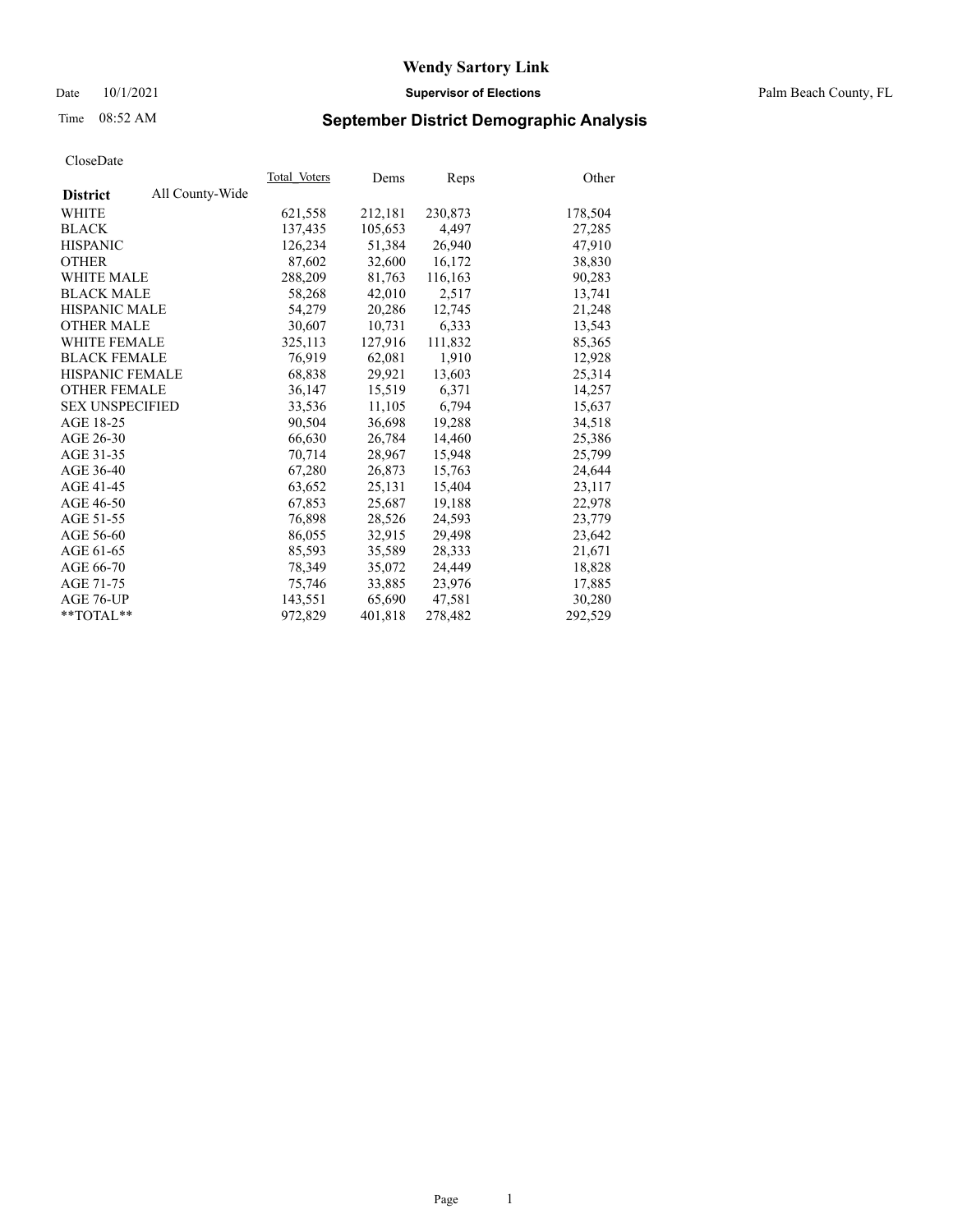## Time 08:52 AM **September District Demographic Analysis**

|                                             | Total Voters | Dems   | <b>Reps</b> | Other  |
|---------------------------------------------|--------------|--------|-------------|--------|
| County Commission Dist 1<br><b>District</b> |              |        |             |        |
| <b>WHITE</b>                                | 132,116      | 35,671 | 59,377      | 37,068 |
| <b>BLACK</b>                                | 5,381        | 3,887  | 274         | 1,220  |
| <b>HISPANIC</b>                             | 9,274        | 3,368  | 2,458       | 3,448  |
| <b>OTHER</b>                                | 11,500       | 3,596  | 2,985       | 4,919  |
| <b>WHITE MALE</b>                           | 61,991       | 13,531 | 29,715      | 18,745 |
| <b>BLACK MALE</b>                           | 2,428        | 1,653  | 144         | 631    |
| <b>HISPANIC MALE</b>                        | 3,899        | 1,295  | 1,086       | 1,518  |
| <b>OTHER MALE</b>                           | 3,866        | 1,116  | 1,062       | 1,688  |
| <b>WHITE FEMALE</b>                         | 68,603       | 21,756 | 29,024      | 17,823 |
| <b>BLACK FEMALE</b>                         | 2,886        | 2,184  | 125         | 577    |
| <b>HISPANIC FEMALE</b>                      | 5,162        | 1,991  | 1,320       | 1,851  |
| <b>OTHER FEMALE</b>                         | 4,736        | 1,732  | 1,192       | 1,812  |
| <b>SEX UNSPECIFIED</b>                      | 4,517        | 1,173  | 1,364       | 1,980  |
| AGE 18-25                                   | 12,136       | 3,614  | 4,136       | 4,386  |
| AGE 26-30                                   | 9,402        | 2,869  | 3,100       | 3,433  |
| AGE 31-35                                   | 10,052       | 3,033  | 3,376       | 3,643  |
| AGE 36-40                                   | 10,493       | 3,014  | 3,571       | 3,908  |
| AGE 41-45                                   | 9,909        | 2,795  | 3,378       | 3,736  |
| AGE 46-50                                   | 10,772       | 2,852  | 4,251       | 3,669  |
| AGE 51-55                                   | 12,830       | 3,232  | 5,737       | 3,861  |
| AGE 56-60                                   | 15,186       | 4,011  | 7,102       | 4,073  |
| AGE 61-65                                   | 15,642       | 4,671  | 7,107       | 3,864  |
| AGE 66-70                                   | 14,146       | 4,679  | 5,953       | 3,514  |
| AGE 71-75                                   | 13,243       | 4,257  | 5,731       | 3,255  |
| AGE 76-UP                                   | 24,459       | 7,495  | 11,652      | 5,312  |
| $*$ $TOTAL**$                               | 158,271      | 46,522 | 65,094      | 46,655 |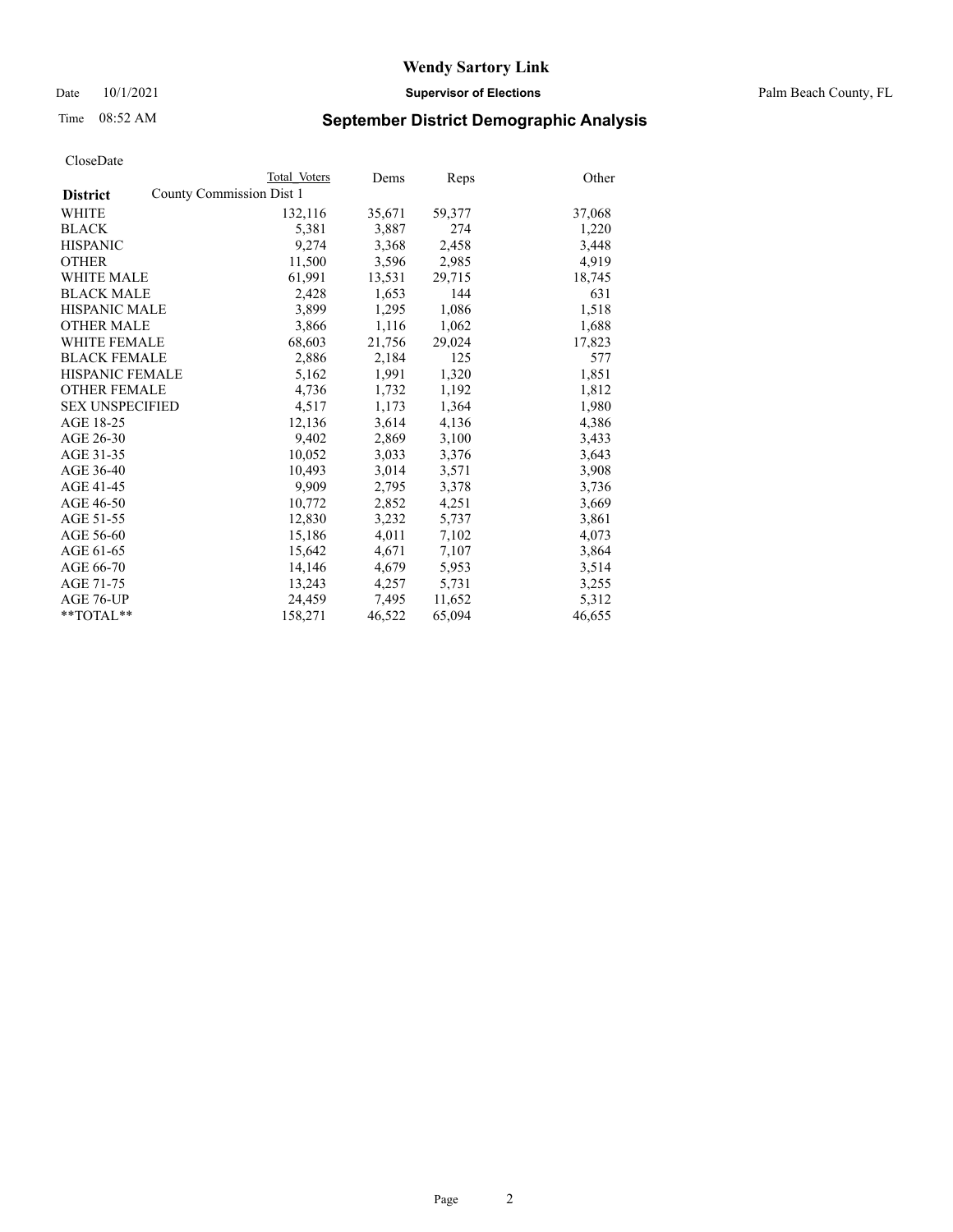## Time 08:52 AM **September District Demographic Analysis**

|                        | Total Voters             | Dems   | <b>Reps</b> | Other  |
|------------------------|--------------------------|--------|-------------|--------|
| <b>District</b>        | County Commission Dist 2 |        |             |        |
| WHITE                  | 52,079                   | 19,498 | 17,883      | 14,698 |
| <b>BLACK</b>           | 20,509                   | 15,307 | 692         | 4,510  |
| <b>HISPANIC</b>        | 31,095                   | 13,383 | 6,143       | 11,569 |
| <b>OTHER</b>           | 11,532                   | 4,538  | 1,699       | 5,295  |
| <b>WHITE MALE</b>      | 23,296                   | 7,483  | 8,540       | 7,273  |
| <b>BLACK MALE</b>      | 8,382                    | 5,786  | 390         | 2,206  |
| <b>HISPANIC MALE</b>   | 13,428                   | 5,309  | 2,941       | 5,178  |
| <b>OTHER MALE</b>      | 3,906                    | 1,510  | 644         | 1,752  |
| <b>WHITE FEMALE</b>    | 28,089                   | 11,804 | 9,127       | 7,158  |
| <b>BLACK FEMALE</b>    | 11,775                   | 9,277  | 292         | 2,206  |
| <b>HISPANIC FEMALE</b> | 16,812                   | 7,721  | 3,037       | 6,054  |
| <b>OTHER FEMALE</b>    | 4,672                    | 2,107  | 683         | 1,882  |
| <b>SEX UNSPECIFIED</b> | 4.776                    | 1,686  | 750         | 2,340  |
| AGE 18-25              | 12,240                   | 5,585  | 1,648       | 5,007  |
| AGE 26-30              | 8,722                    | 3,677  | 1,300       | 3,745  |
| AGE 31-35              | 8,801                    | 3,941  | 1,473       | 3,387  |
| AGE 36-40              | 8,375                    | 3,757  | 1,447       | 3,171  |
| AGE 41-45              | 7,816                    | 3,550  | 1,433       | 2,833  |
| AGE 46-50              | 8,088                    | 3,662  | 1,788       | 2,638  |
| AGE 51-55              | 8,776                    | 3,846  | 2,203       | 2,727  |
| AGE 56-60              | 9,864                    | 4,391  | 2,683       | 2,790  |
| AGE 61-65              | 10,059                   | 4,716  | 2,726       | 2,617  |
| AGE 66-70              | 8,985                    | 4,378  | 2,437       | 2,170  |
| AGE 71-75              | 8,282                    | 3,924  | 2,441       | 1,917  |
| AGE 76-UP              | 15,207                   | 7,299  | 4,838       | 3,070  |
| $*$ $TOTAL**$          | 115,215                  | 52,726 | 26,417      | 36,072 |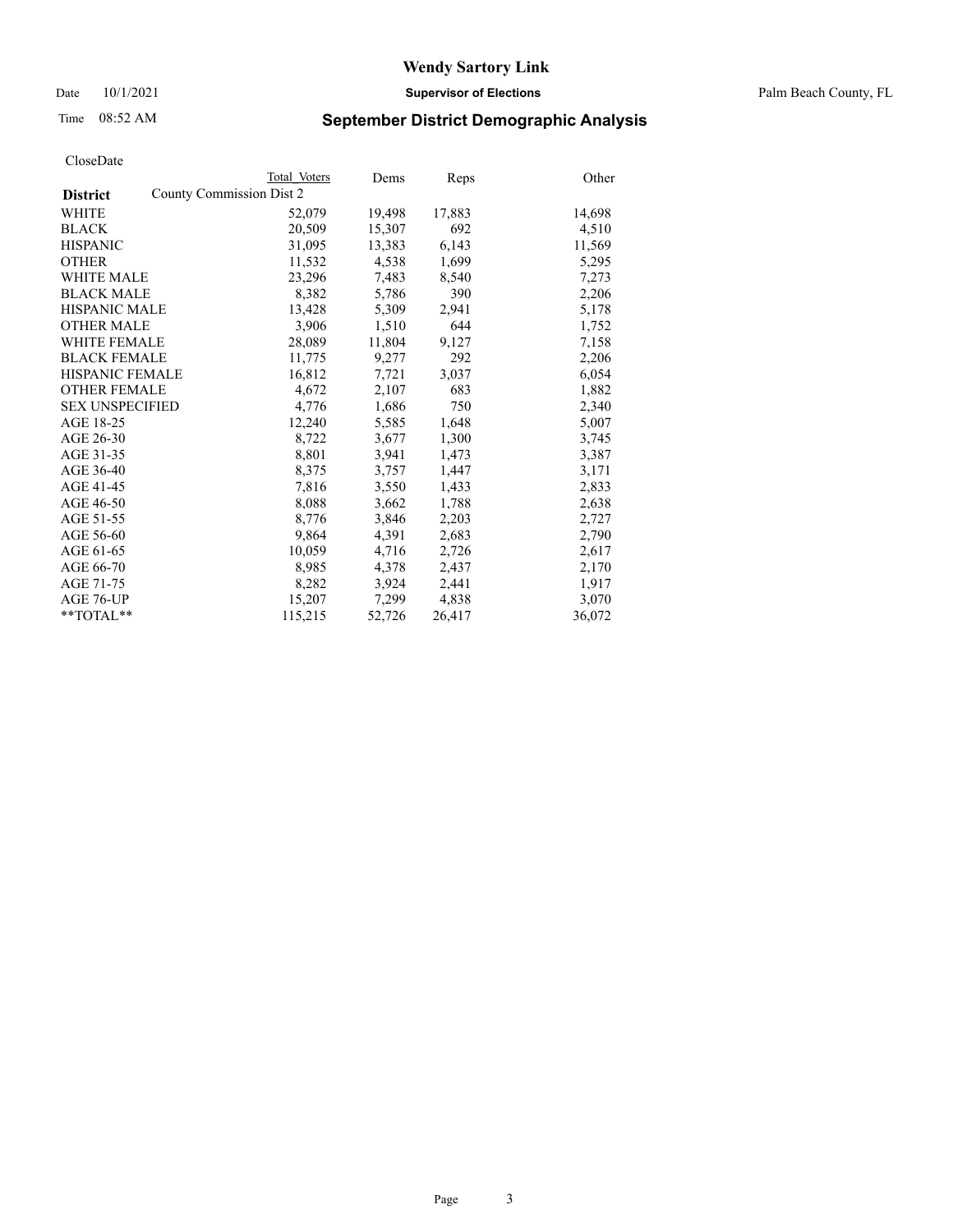## Time 08:52 AM **September District Demographic Analysis**

|                        |                          | Total Voters | Dems   | Reps   | Other  |
|------------------------|--------------------------|--------------|--------|--------|--------|
| <b>District</b>        | County Commission Dist 3 |              |        |        |        |
| <b>WHITE</b>           |                          | 75,503       | 28,590 | 24,952 | 21,961 |
| <b>BLACK</b>           |                          | 16,562       | 12,041 | 540    | 3,981  |
| <b>HISPANIC</b>        |                          | 22,445       | 9,464  | 4,415  | 8,566  |
| <b>OTHER</b>           |                          | 11,990       | 4,563  | 1,917  | 5,510  |
| <b>WHITE MALE</b>      |                          | 35,241       | 11,322 | 12,790 | 11,129 |
| <b>BLACK MALE</b>      |                          | 7,165        | 4,846  | 310    | 2,009  |
| <b>HISPANIC MALE</b>   |                          | 9,873        | 3,846  | 2,181  | 3,846  |
| <b>OTHER MALE</b>      |                          | 4,219        | 1,587  | 766    | 1,866  |
| <b>WHITE FEMALE</b>    |                          | 39,227       | 16,909 | 11,862 | 10,456 |
| <b>BLACK FEMALE</b>    |                          | 9,114        | 6,998  | 219    | 1,897  |
| <b>HISPANIC FEMALE</b> |                          | 12,012       | 5,417  | 2,128  | 4,467  |
| <b>OTHER FEMALE</b>    |                          | 4,904        | 2,119  | 747    | 2,038  |
| <b>SEX UNSPECIFIED</b> |                          | 4,619        | 1,535  | 799    | 2,285  |
| AGE 18-25              |                          | 12,934       | 5,298  | 2,186  | 5,450  |
| AGE 26-30              |                          | 9,462        | 3,904  | 1,761  | 3,797  |
| AGE 31-35              |                          | 10,341       | 4,345  | 2,023  | 3,973  |
| AGE 36-40              |                          | 9,497        | 4,081  | 1,879  | 3,537  |
| AGE 41-45              |                          | 9,132        | 3,845  | 1,907  | 3,380  |
| AGE 46-50              |                          | 9,652        | 3,914  | 2,384  | 3,354  |
| AGE 51-55              |                          | 10,688       | 4,259  | 3,031  | 3,398  |
| AGE 56-60              |                          | 11,204       | 4,550  | 3,552  | 3,102  |
| AGE 61-65              |                          | 10,292       | 4,543  | 3,121  | 2,628  |
| AGE 66-70              |                          | 8,853        | 4,170  | 2,515  | 2,168  |
| AGE 71-75              |                          | 8,500        | 3,989  | 2,546  | 1,965  |
| AGE 76-UP              |                          | 15,945       | 7,760  | 4,919  | 3,266  |
| $*$ $TOTAL**$          |                          | 126,500      | 54,658 | 31,824 | 40,018 |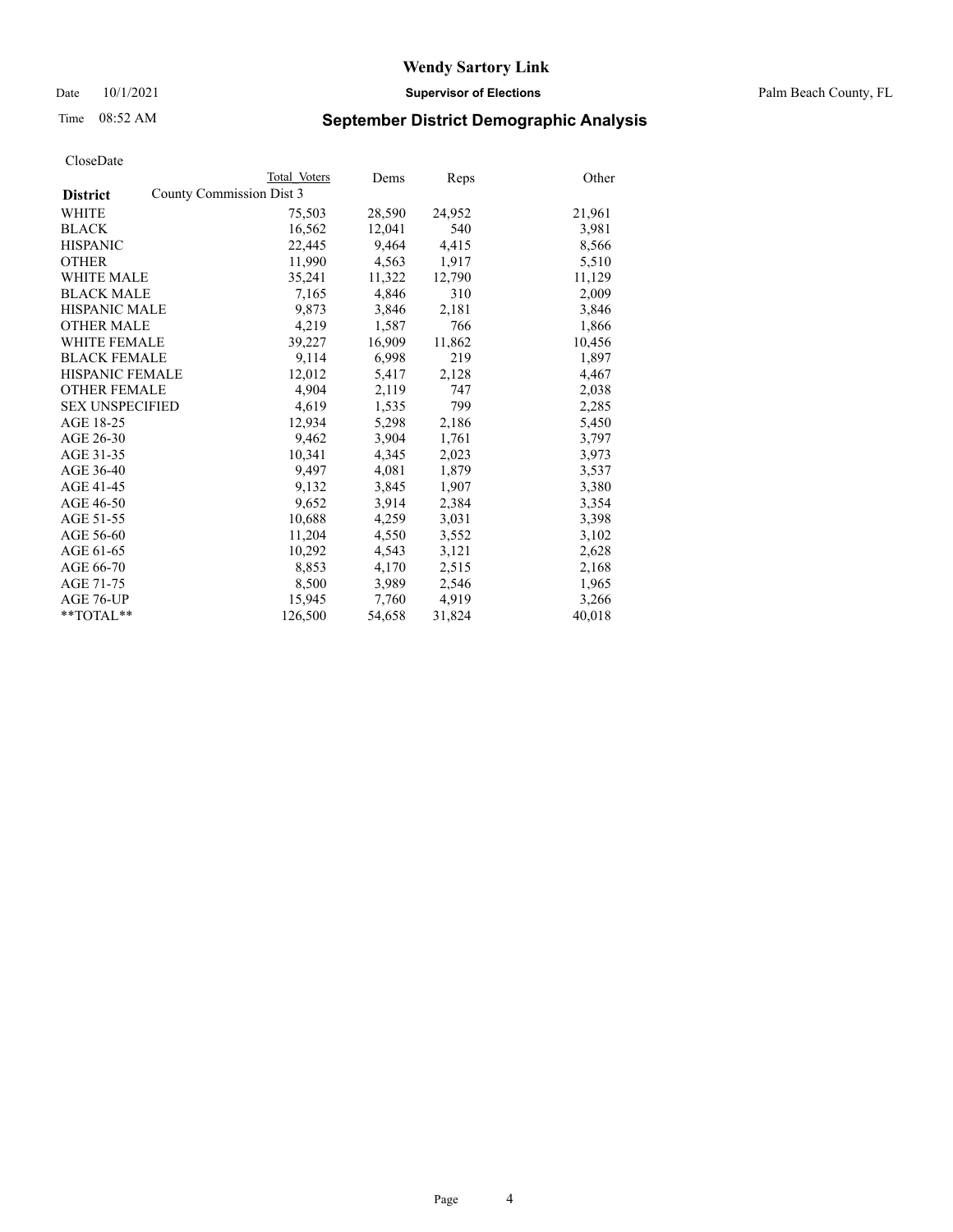Date 10/1/2021 **Supervisor of Elections** Palm Beach County, FL

## Time 08:52 AM **September District Demographic Analysis**

|                                             | Total Voters | Dems   | <b>Reps</b> | Other  |
|---------------------------------------------|--------------|--------|-------------|--------|
| County Commission Dist 4<br><b>District</b> |              |        |             |        |
| WHITE                                       | 120,339      | 39,125 | 45,626      | 35,588 |
| <b>BLACK</b>                                | 6,883        | 4.937  | 324         | 1,622  |
| <b>HISPANIC</b>                             | 12,669       | 4,765  | 2,975       | 4,929  |
| <b>OTHER</b>                                | 12,909       | 4,322  | 2,809       | 5,778  |
| <b>WHITE MALE</b>                           | 56,114       | 15,023 | 22,899      | 18,192 |
| <b>BLACK MALE</b>                           | 2,997        | 1,985  | 182         | 830    |
| <b>HISPANIC MALE</b>                        | 5,105        | 1,734  | 1,250       | 2,121  |
| <b>OTHER MALE</b>                           | 4,451        | 1,340  | 1,067       | 2,044  |
| <b>WHITE FEMALE</b>                         | 62,579       | 23,607 | 22,124      | 16,848 |
| <b>BLACK FEMALE</b>                         | 3,754        | 2,864  | 137         | 753    |
| <b>HISPANIC FEMALE</b>                      | 7,254        | 2,925  | 1,659       | 2,670  |
| <b>OTHER FEMALE</b>                         | 5,286        | 2,076  | 1,114       | 2,096  |
| <b>SEX UNSPECIFIED</b>                      | 5,089        | 1,512  | 1,259       | 2,318  |
| AGE 18-25                                   | 13,562       | 4,737  | 3,865       | 4,960  |
| AGE 26-30                                   | 9,528        | 3,201  | 2,683       | 3,644  |
| AGE 31-35                                   | 9,832        | 3,412  | 2,634       | 3,786  |
| AGE 36-40                                   | 9,048        | 3,040  | 2,530       | 3,478  |
| AGE 41-45                                   | 8,604        | 2,837  | 2,428       | 3,339  |
| AGE 46-50                                   | 9,834        | 2,954  | 3,238       | 3,642  |
| AGE 51-55                                   | 12,107       | 3,524  | 4,412       | 4,171  |
| AGE 56-60                                   | 13,992       | 4,408  | 5,361       | 4,223  |
| AGE 61-65                                   | 14,138       | 4,895  | 5,296       | 3,947  |
| AGE 66-70                                   | 13,273       | 5,099  | 4,635       | 3,539  |
| AGE 71-75                                   | 12,844       | 5,028  | 4,525       | 3,291  |
| AGE 76-UP                                   | 26,037       | 10,013 | 10,127      | 5,897  |
| **TOTAL**                                   | 152,800      | 53,149 | 51,734      | 47,917 |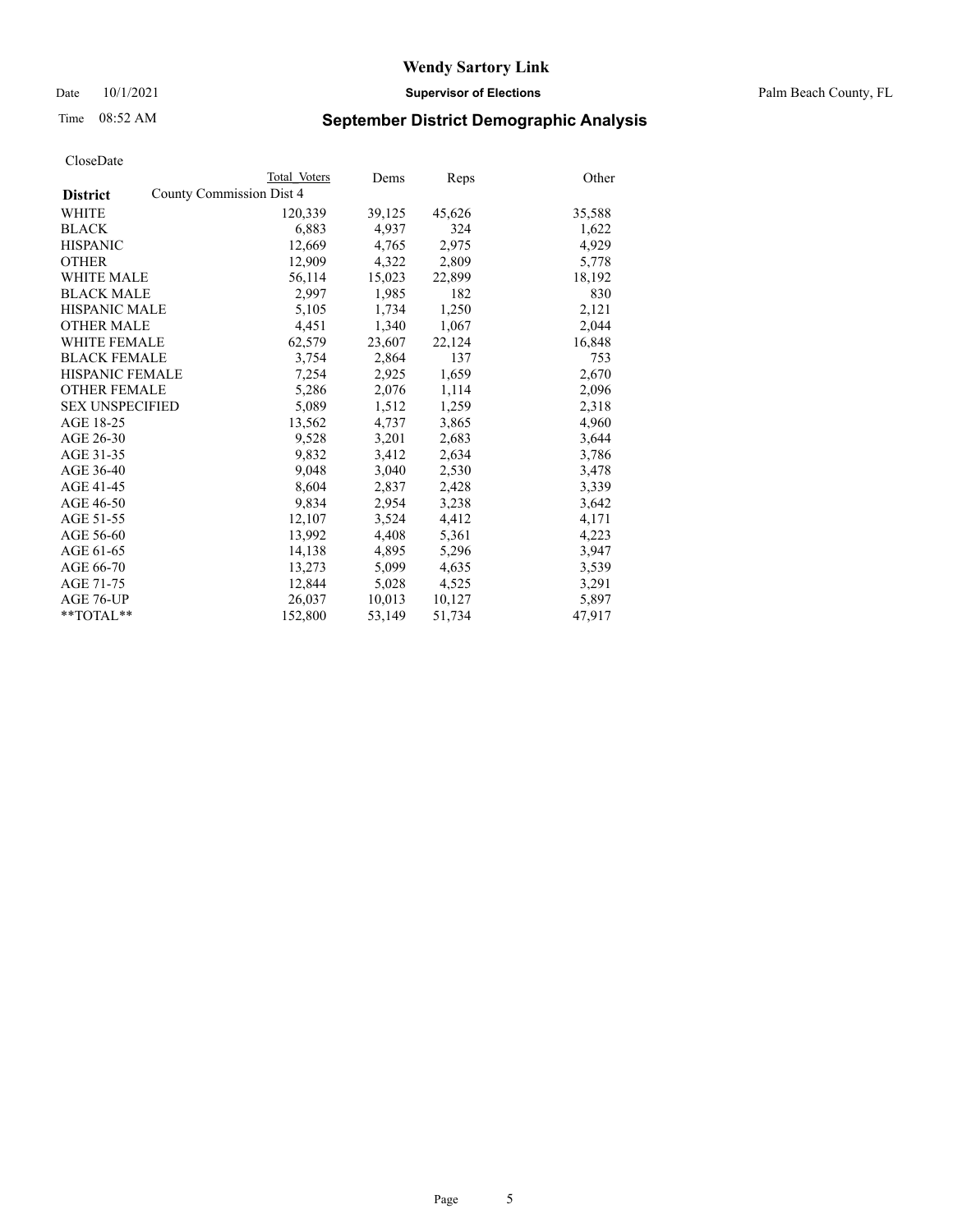Date 10/1/2021 **Supervisor of Elections** Palm Beach County, FL

## Time 08:52 AM **September District Demographic Analysis**

|                        | Total Voters             | Dems   | Reps   | Other  |
|------------------------|--------------------------|--------|--------|--------|
| <b>District</b>        | County Commission Dist 5 |        |        |        |
| <b>WHITE</b>           | 120,755                  | 52,447 | 35,379 | 32,929 |
| <b>BLACK</b>           | 8,397                    | 6,046  | 379    | 1,972  |
| <b>HISPANIC</b>        | 16,326                   | 6,713  | 3,340  | 6,273  |
| <b>OTHER</b>           | 14,637                   | 5,495  | 2,801  | 6,341  |
| <b>WHITE MALE</b>      | 53,543                   | 19,394 | 17,726 | 16,423 |
| <b>BLACK MALE</b>      | 3,606                    | 2,384  | 213    | 1,009  |
| <b>HISPANIC MALE</b>   | 6,670                    | 2,524  | 1,521  | 2,625  |
| <b>OTHER MALE</b>      | 5,132                    | 1,733  | 1,145  | 2,254  |
| <b>WHITE FEMALE</b>    | 65,484                   | 32,405 | 17,145 | 15,934 |
| <b>BLACK FEMALE</b>    | 4,637                    | 3,574  | 156    | 907    |
| HISPANIC FEMALE        | 9,278                    | 4,058  | 1,759  | 3,461  |
| <b>OTHER FEMALE</b>    | 6,233                    | 2,686  | 1,088  | 2,459  |
| <b>SEX UNSPECIFIED</b> | 5,361                    | 1,846  | 1,116  | 2,399  |
| AGE 18-25              | 10,428                   | 4,011  | 2,311  | 4,106  |
| AGE 26-30              | 6,925                    | 2,636  | 1,561  | 2,728  |
| AGE 31-35              | 7,770                    | 3,019  | 1,831  | 2,920  |
| AGE 36-40              | 8,206                    | 3,113  | 1,954  | 3,139  |
| AGE 41-45              | 8,590                    | 3,151  | 2,180  | 3,259  |
| AGE 46-50              | 9,094                    | 3,073  | 2,605  | 3,416  |
| AGE 51-55              | 10,193                   | 3,637  | 3,056  | 3,500  |
| AGE 56-60              | 11,822                   | 4,312  | 3,809  | 3,701  |
| AGE 61-65              | 13,642                   | 5,811  | 4,042  | 3,789  |
| AGE 66-70              | 15,511                   | 7,417  | 4,192  | 3,902  |
| AGE 71-75              | 18,166                   | 8,902  | 4,775  | 4,489  |
| AGE 76-UP              | 39,768                   | 21,619 | 9,583  | 8,566  |
| $*$ $TOTAL**$          | 160,115                  | 70,701 | 41,899 | 47,515 |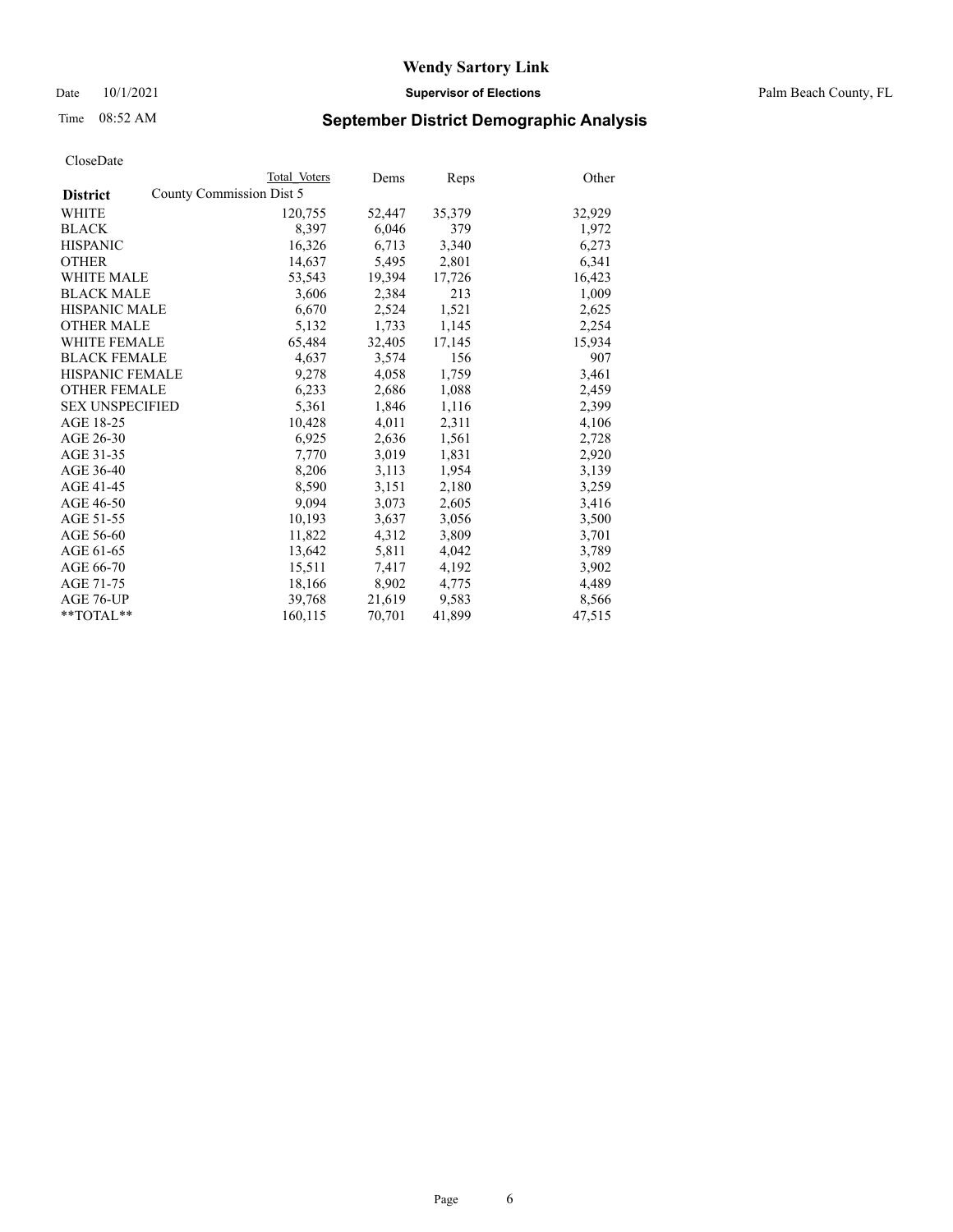## Time 08:52 AM **September District Demographic Analysis**

|                        | Total Voters             | Dems   | Reps   | Other  |
|------------------------|--------------------------|--------|--------|--------|
| <b>District</b>        | County Commission Dist 6 |        |        |        |
| <b>WHITE</b>           | 78,179                   | 21,798 | 33,595 | 22,786 |
| <b>BLACK</b>           | 24,765                   | 19,251 | 857    | 4,657  |
| <b>HISPANIC</b>        | 22,177                   | 8,144  | 5,655  | 8,378  |
| <b>OTHER</b>           | 13,944                   | 5,199  | 2,722  | 6,023  |
| <b>WHITE MALE</b>      | 37,334                   | 8,842  | 17,148 | 11,344 |
| <b>BLACK MALE</b>      | 10,682                   | 7,818  | 488    | 2,376  |
| <b>HISPANIC MALE</b>   | 9,935                    | 3,312  | 2,800  | 3,823  |
| <b>OTHER MALE</b>      | 5,223                    | 1,817  | 1,135  | 2,271  |
| <b>WHITE FEMALE</b>    | 39,833                   | 12,718 | 16,032 | 11,083 |
| <b>BLACK FEMALE</b>    | 13,719                   | 11,182 | 360    | 2,177  |
| HISPANIC FEMALE        | 11,726                   | 4,657  | 2,749  | 4,320  |
| <b>OTHER FEMALE</b>    | 5,854                    | 2,520  | 1,074  | 2,260  |
| <b>SEX UNSPECIFIED</b> | 4,644                    | 1,468  | 1,011  | 2,165  |
| AGE 18-25              | 16,062                   | 6,194  | 3,845  | 6,023  |
| AGE 26-30              | 10,351                   | 4,035  | 2,510  | 3,806  |
| AGE 31-35              | 11,195                   | 4,191  | 3,032  | 3,972  |
| AGE 36-40              | 11,208                   | 4,010  | 3,151  | 4,047  |
| AGE 41-45              | 10,873                   | 3,946  | 3,019  | 3,908  |
| AGE 46-50              | 11,833                   | 4,205  | 3,716  | 3,912  |
| AGE 51-55              | 13,064                   | 4,606  | 4,616  | 3,842  |
| AGE 56-60              | 13,756                   | 5,165  | 5,123  | 3,468  |
| AGE 61-65              | 11,971                   | 4,916  | 4,209  | 2,846  |
| AGE 66-70              | 9,596                    | 4,313  | 3,218  | 2,065  |
| AGE 71-75              | 7,941                    | 3,666  | 2,614  | 1,661  |
| AGE 76-UP              | 11,214                   | 5,145  | 3,776  | 2,293  |
| **TOTAL**              | 139,065                  | 54,392 | 42,829 | 41,844 |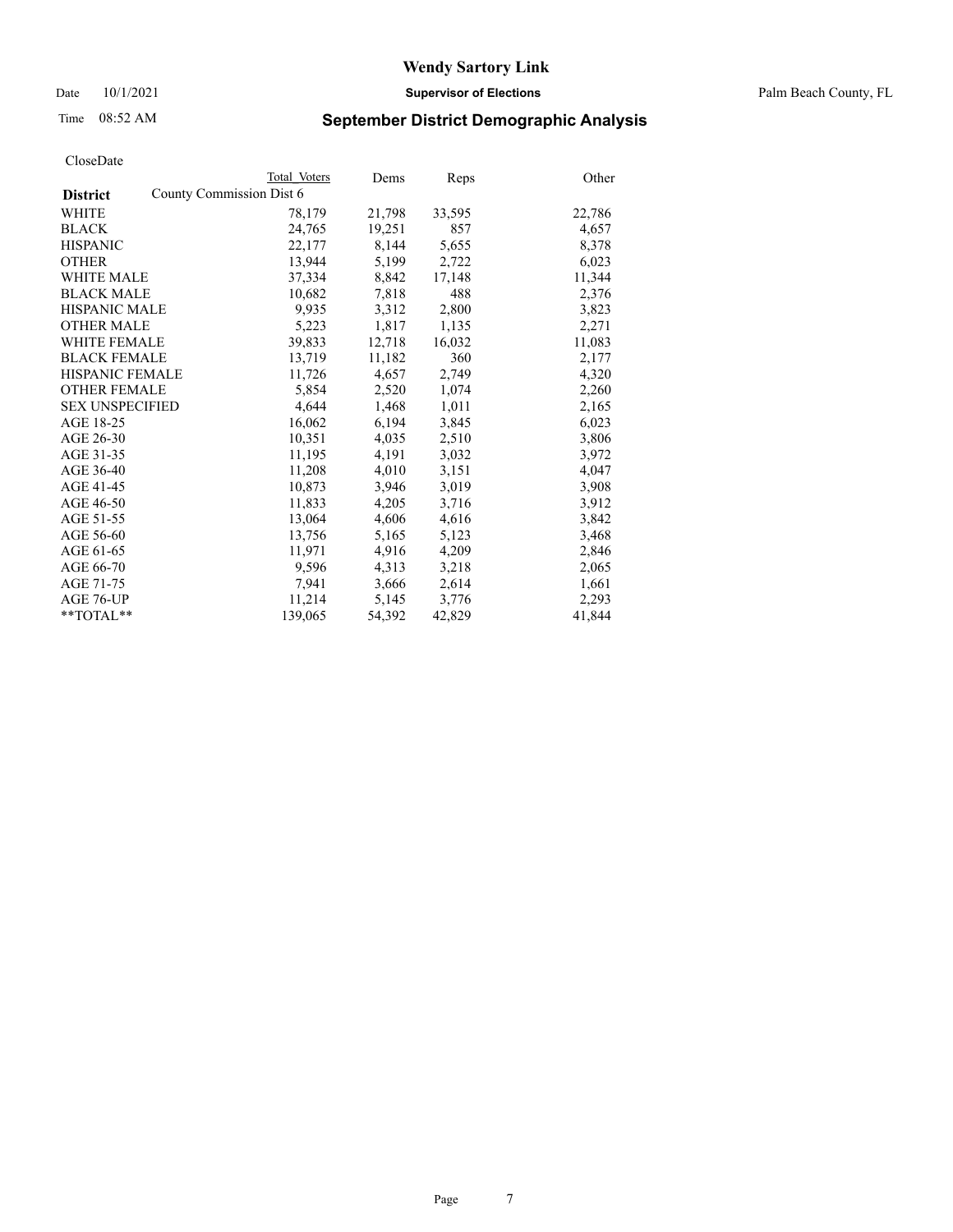Date 10/1/2021 **Supervisor of Elections** Palm Beach County, FL

## Time 08:52 AM **September District Demographic Analysis**

|                                             | Total Voters | Dems   | <b>Reps</b> | Other  |
|---------------------------------------------|--------------|--------|-------------|--------|
| County Commission Dist 7<br><b>District</b> |              |        |             |        |
| <b>WHITE</b>                                | 42,587       | 15,052 | 14,061      | 13,474 |
| <b>BLACK</b>                                | 54,938       | 44,184 | 1,431       | 9,323  |
| <b>HISPANIC</b>                             | 12,248       | 5,547  | 1,954       | 4,747  |
| <b>OTHER</b>                                | 11,090       | 4,887  | 1,239       | 4,964  |
| <b>WHITE MALE</b>                           | 20,690       | 6,168  | 7,345       | 7,177  |
| <b>BLACK MALE</b>                           | 23,008       | 17,538 | 790         | 4,680  |
| <b>HISPANIC MALE</b>                        | 5,369        | 2,266  | 966         | 2,137  |
| <b>OTHER MALE</b>                           | 3,810        | 1,628  | 514         | 1,668  |
| <b>WHITE FEMALE</b>                         | 21,298       | 8,717  | 6,518       | 6,063  |
| <b>BLACK FEMALE</b>                         | 31.034       | 26,002 | 621         | 4,411  |
| <b>HISPANIC FEMALE</b>                      | 6,594        | 3,152  | 951         | 2,491  |
| <b>OTHER FEMALE</b>                         | 4,462        | 2,279  | 473         | 1,710  |
| <b>SEX UNSPECIFIED</b>                      | 4,530        | 1,885  | 495         | 2,150  |
| AGE 18-25                                   | 13,142       | 7,259  | 1,297       | 4,586  |
| AGE 26-30                                   | 12,240       | 6,462  | 1,545       | 4,233  |
| AGE 31-35                                   | 12,723       | 7,026  | 1,579       | 4,118  |
| AGE 36-40                                   | 10,453       | 5,858  | 1,231       | 3,364  |
| AGE 41-45                                   | 8,728        | 5,007  | 1,059       | 2,662  |
| AGE 46-50                                   | 8,580        | 5,027  | 1,206       | 2,347  |
| AGE 51-55                                   | 9,240        | 5,422  | 1,538       | 2,280  |
| AGE 56-60                                   | 10,231       | 6,078  | 1,868       | 2,285  |
| AGE 61-65                                   | 9,849        | 6,037  | 1,832       | 1,980  |
| AGE 66-70                                   | 7,985        | 5,016  | 1,499       | 1,470  |
| AGE 71-75                                   | 6,770        | 4,119  | 1,344       | 1,307  |
| AGE 76-UP                                   | 10,921       | 6,359  | 2,686       | 1,876  |
| $*$ TOTAL $*$                               | 120,863      | 69,670 | 18,685      | 32,508 |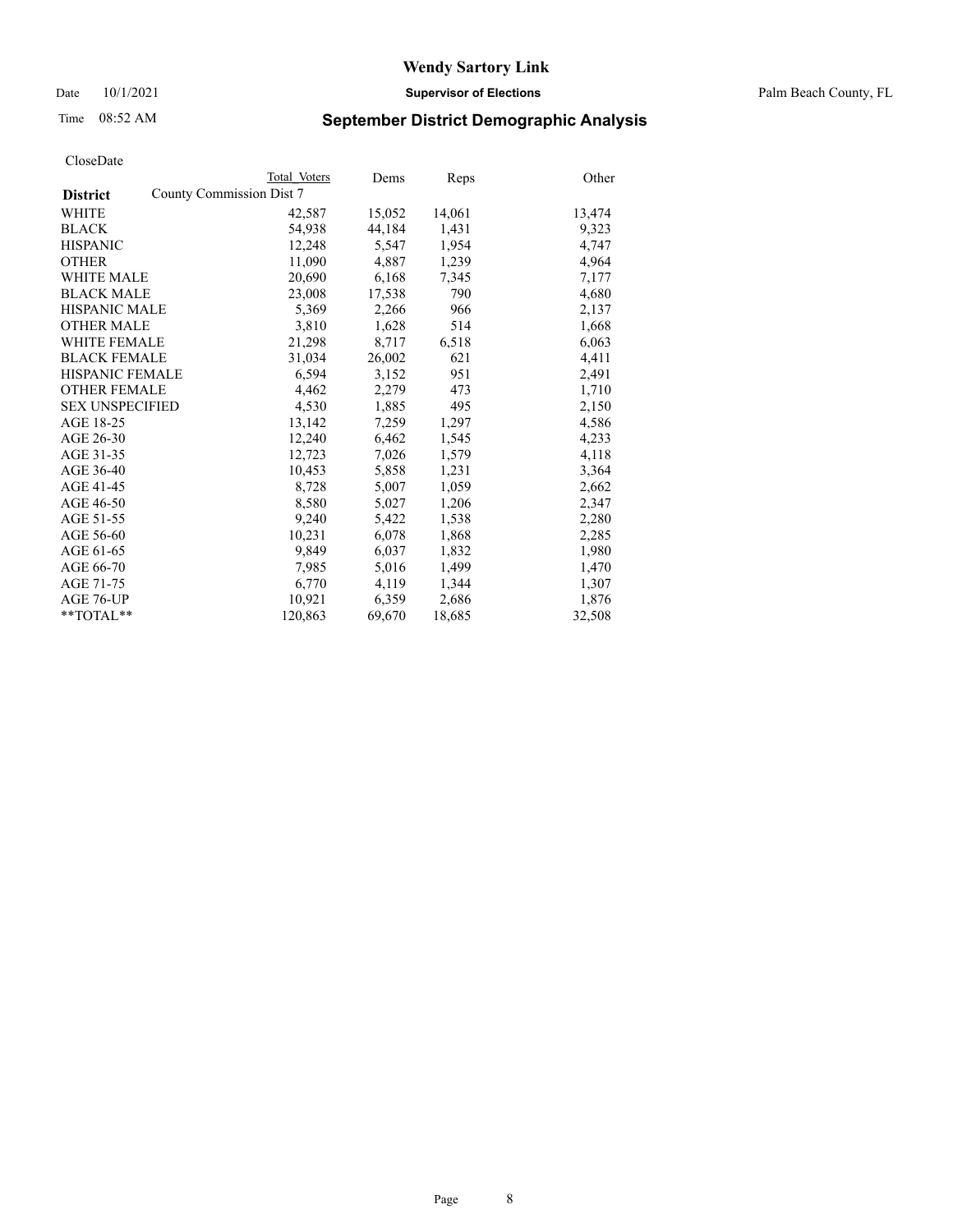Date 10/1/2021 **Supervisor of Elections** Palm Beach County, FL

## Time 08:52 AM **September District Demographic Analysis**

|                                          | Total Voters | Dems   | Reps   | Other  |
|------------------------------------------|--------------|--------|--------|--------|
| Congressional Dist 18<br><b>District</b> |              |        |        |        |
| WHITE                                    | 167,907      | 47,034 | 73,418 | 47,455 |
| <b>BLACK</b>                             | 17.549       | 12,963 | 720    | 3,866  |
| <b>HISPANIC</b>                          | 20,436       | 7,592  | 5,249  | 7,595  |
| <b>OTHER</b>                             | 18,180       | 6,234  | 4,152  | 7,794  |
| <b>WHITE MALE</b>                        | 78,898       | 18,057 | 36,934 | 23,907 |
| <b>BLACK MALE</b>                        | 7,511        | 5,194  | 387    | 1,930  |
| <b>HISPANIC MALE</b>                     | 8,765        | 2,970  | 2,437  | 3,358  |
| <b>OTHER MALE</b>                        | 6,340        | 2,038  | 1,558  | 2,744  |
| <b>WHITE FEMALE</b>                      | 86,979       | 28,467 | 35,655 | 22,857 |
| <b>BLACK FEMALE</b>                      | 9.793        | 7.601  | 323    | 1,869  |
| HISPANIC FEMALE                          | 11,205       | 4.444  | 2,714  | 4,047  |
| <b>OTHER FEMALE</b>                      | 7,599        | 3,032  | 1,663  | 2,904  |
| <b>SEX UNSPECIFIED</b>                   | 6.759        | 1.906  | 1,799  | 3,054  |
| AGE 18-25                                | 18,830       | 6,115  | 5,713  | 7,002  |
| AGE 26-30                                | 14,735       | 4,859  | 4,342  | 5,534  |
| AGE 31-35                                | 15,670       | 5,079  | 4,909  | 5,682  |
| AGE 36-40                                | 15,787       | 4,819  | 5,071  | 5,897  |
| AGE 41-45                                | 14,577       | 4,572  | 4,584  | 5,421  |
| AGE 46-50                                | 15,763       | 4,685  | 5,785  | 5,293  |
| AGE 51-55                                | 18,511       | 5,318  | 7,667  | 5,526  |
| AGE 56-60                                | 21,669       | 6,611  | 9,295  | 5,763  |
| AGE 61-65                                | 21,380       | 7,285  | 8,873  | 5,222  |
| AGE 66-70                                | 18,771       | 6,939  | 7,259  | 4,573  |
| AGE 71-75                                | 17,334       | 6,342  | 6,842  | 4,150  |
| AGE 76-UP                                | 31,043       | 11,199 | 13,199 | 6,645  |
| $*$ $TOTAL**$                            | 224,072      | 73,823 | 83,539 | 66,710 |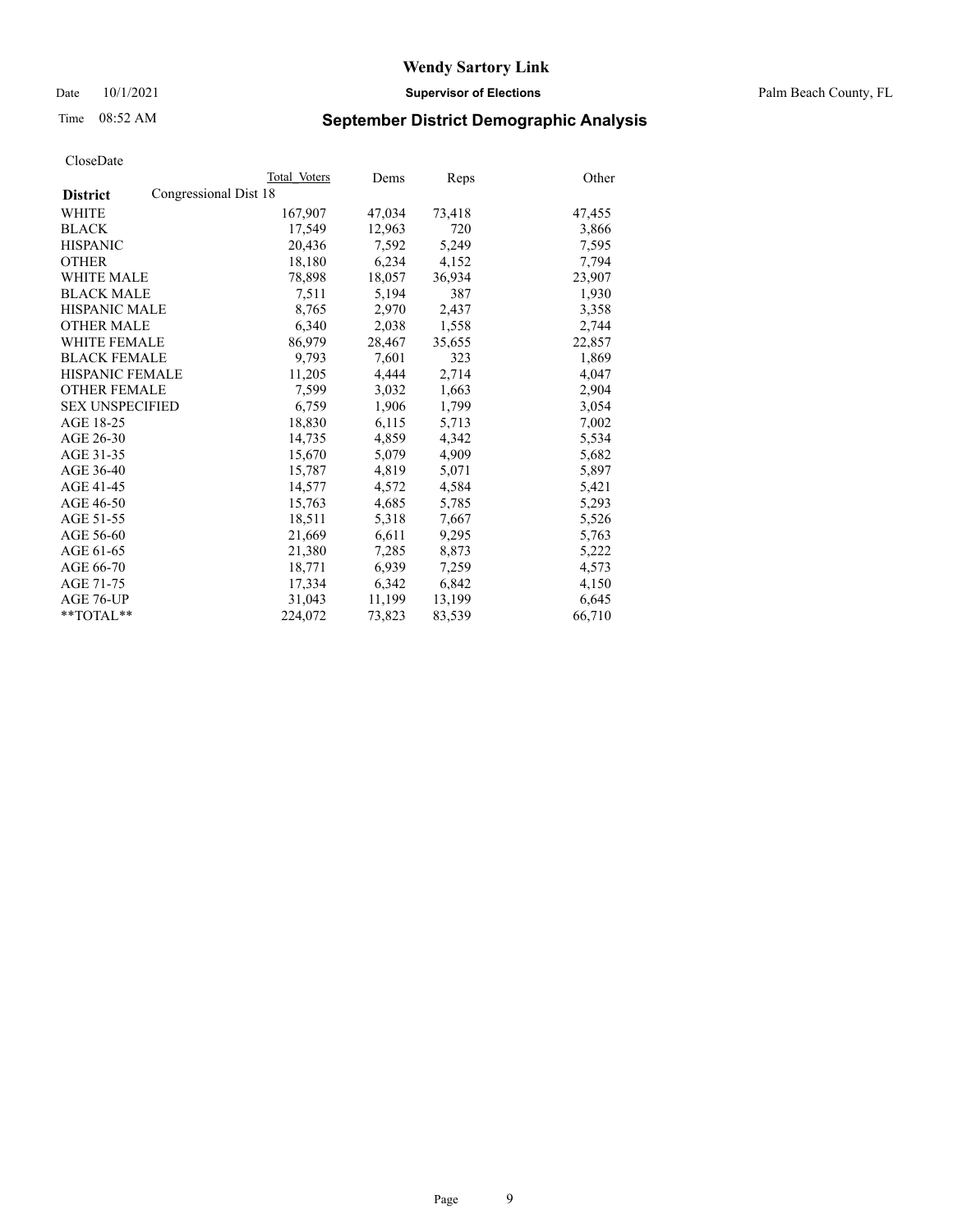## Time 08:52 AM **September District Demographic Analysis**

|                                          | Total Voters | Dems   | Reps   | Other  |
|------------------------------------------|--------------|--------|--------|--------|
| Congressional Dist 20<br><b>District</b> |              |        |        |        |
| WHITE                                    | 41,565       | 13,327 | 15,766 | 12,472 |
| <b>BLACK</b>                             | 55,426       | 44,555 | 1,519  | 9,352  |
| <b>HISPANIC</b>                          | 24,353       | 10,280 | 4,767  | 9,306  |
| <b>OTHER</b>                             | 13,104       | 5,475  | 1,667  | 5,962  |
| <b>WHITE MALE</b>                        | 19,809       | 5,323  | 8,060  | 6,426  |
| <b>BLACK MALE</b>                        | 22,678       | 17,220 | 824    | 4,634  |
| <b>HISPANIC MALE</b>                     | 10,834       | 4,202  | 2,417  | 4,215  |
| <b>OTHER MALE</b>                        | 4,566        | 1,851  | 660    | 2,055  |
| <b>WHITE FEMALE</b>                      | 21,233       | 7,867  | 7,528  | 5,838  |
| <b>BLACK FEMALE</b>                      | 31,850       | 26,683 | 677    | 4,490  |
| <b>HISPANIC FEMALE</b>                   | 12,848       | 5,806  | 2,242  | 4,800  |
| <b>OTHER FEMALE</b>                      | 5,286        | 2,557  | 654    | 2,075  |
| <b>SEX UNSPECIFIED</b>                   | 5,273        | 2,093  | 638    | 2,542  |
| AGE 18-25                                | 16,123       | 8,432  | 1,840  | 5,851  |
| AGE 26-30                                | 12,700       | 6,597  | 1,612  | 4,491  |
| AGE 31-35                                | 13,077       | 7,165  | 1,711  | 4,201  |
| AGE 36-40                                | 11,606       | 6,224  | 1,584  | 3,798  |
| AGE 41-45                                | 10,387       | 5,570  | 1,541  | 3,276  |
| AGE 46-50                                | 10,549       | 5,722  | 1,866  | 2,961  |
| AGE 51-55                                | 11,049       | 6,035  | 2,221  | 2,793  |
| AGE 56-60                                | 11,793       | 6,424  | 2,612  | 2,757  |
| AGE 61-65                                | 10,814       | 6,166  | 2,387  | 2,261  |
| AGE 66-70                                | 8,847        | 5,229  | 1,935  | 1,683  |
| AGE 71-75                                | 6,980        | 4,064  | 1,605  | 1,311  |
| AGE 76-UP                                | 10,523       | 6,009  | 2,805  | 1,709  |
| $*$ $TOTAL**$                            | 134,448      | 73,637 | 23,719 | 37,092 |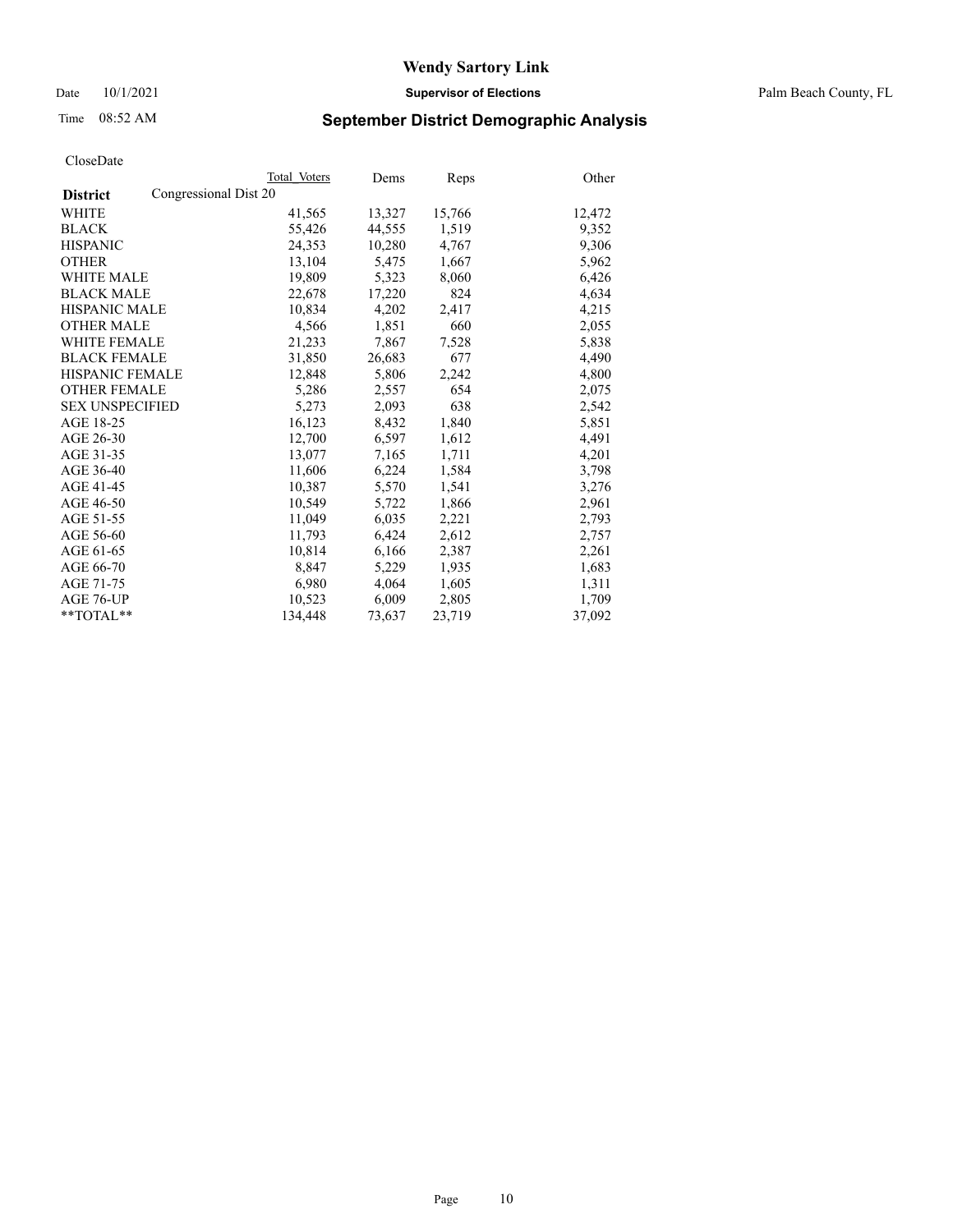Date 10/1/2021 **Supervisor of Elections** Palm Beach County, FL

## Time 08:52 AM **September District Demographic Analysis**

| CloseDate              |                       |              |         |             |         |
|------------------------|-----------------------|--------------|---------|-------------|---------|
|                        |                       | Total Voters | Dems    | <b>Reps</b> | Other   |
| <b>District</b>        | Congressional Dist 21 |              |         |             |         |
| <b>WHITE</b>           |                       | 333,479      | 125,894 | 112,308     | 95,277  |
| <b>BLACK</b>           |                       | 61,511       | 46,145  | 2,088       | 13,278  |
| <b>HISPANIC</b>        |                       | 72,612       | 30,378  | 14,776      | 27,458  |
| <b>OTHER</b>           |                       | 47,429       | 18,019  | 8,435       | 20,975  |
| <b>WHITE MALE</b>      |                       | 152,830      | 48,464  | 56,308      | 48,058  |
| <b>BLACK MALE</b>      |                       | 26,764       | 18,780  | 1,203       | 6,781   |
| <b>HISPANIC MALE</b>   |                       | 31,133       | 11,996  | 6,986       | 12,151  |
| <b>OTHER MALE</b>      |                       | 16,614       | 5,961   | 3,371       | 7,282   |
| <b>WHITE FEMALE</b>    |                       | 176,072      | 75,888  | 54,553      | 45,631  |
| <b>BLACK FEMALE</b>    |                       | 33,699       | 26,658  | 845         | 6,196   |
| <b>HISPANIC FEMALE</b> |                       | 39,722       | 17,727  | 7,457       | 14,538  |
| <b>OTHER FEMALE</b>    |                       | 19,667       | 8,551   | 3,316       | 7,800   |
| <b>SEX UNSPECIFIED</b> |                       | 18.031       | 6.129   | 3,473       | 8,429   |
| AGE 18-25              |                       | 45,498       | 18,739  | 8,743       | 18,016  |
| AGE 26-30              |                       | 33,030       | 13,300  | 6,715       | 13,015  |
| AGE 31-35              |                       | 35,820       | 14,669  | 7,604       | 13,547  |
| AGE 36-40              |                       | 34,009       | 13,898  | 7,444       | 12,667  |
| AGE 41-45              |                       | 32,774       | 13,135  | 7,573       | 12,066  |
| AGE 46-50              |                       | 34,927       | 13,403  | 9,326       | 12,198  |
| AGE 51-55              |                       | 39,252       | 14,917  | 11,709      | 12,626  |
| AGE 56-60              |                       | 43,747       | 17,138  | 14,227      | 12,382  |
| AGE 61-65              |                       | 44.953       | 19,253  | 13,918      | 11,782  |
| AGE 66-70              |                       | 43,012       | 19,994  | 12,564      | 10,454  |
| AGE 71-75              |                       | 43,530       | 20,418  | 12,751      | 10,361  |
| AGE 76-UP              |                       | 84,478       | 41,572  | 25,032      | 17,874  |
| $*$ $TOTAL**$          |                       | 515,031      | 220,436 | 137,607     | 156,988 |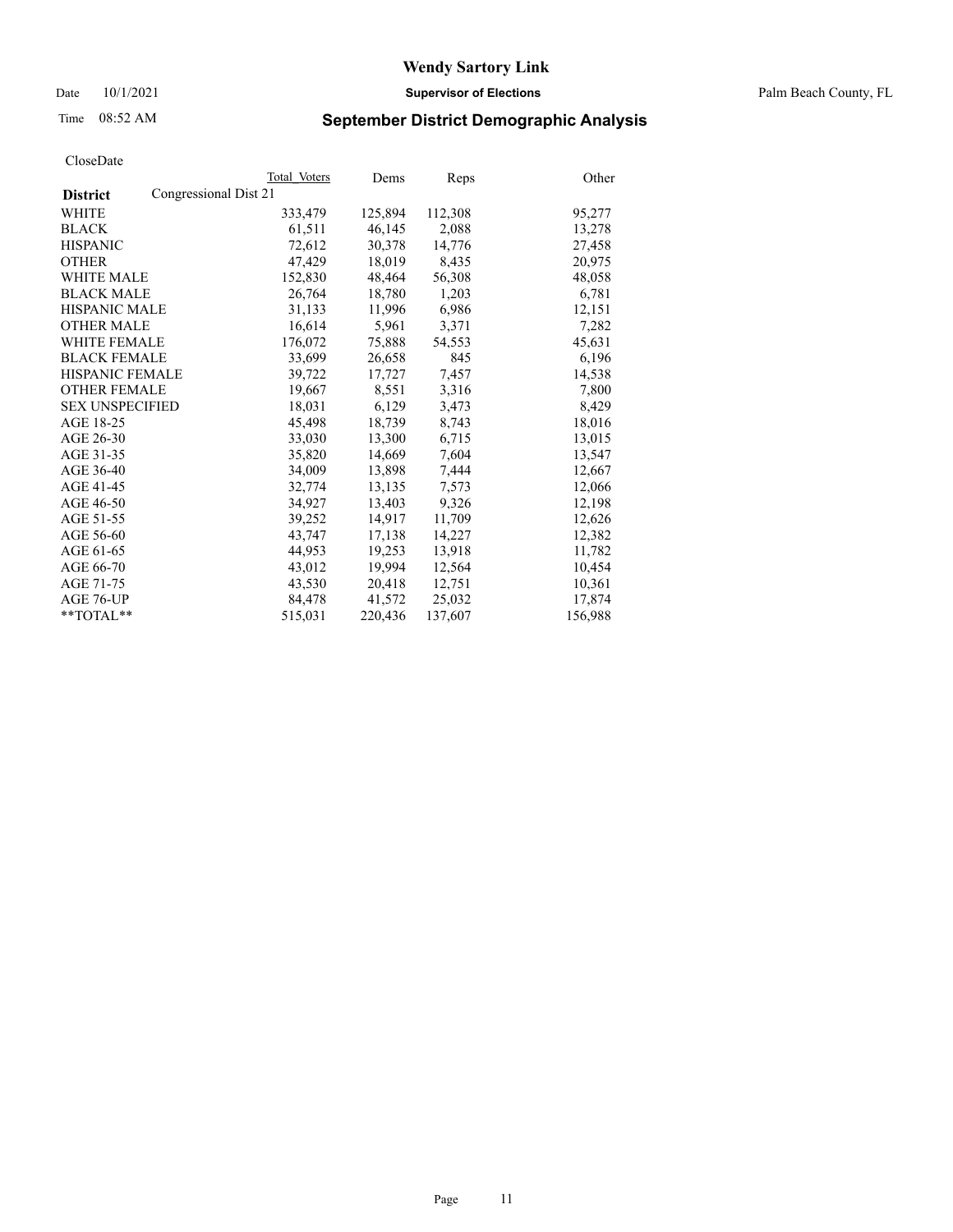Date 10/1/2021 **Supervisor of Elections** Palm Beach County, FL

## Time 08:52 AM **September District Demographic Analysis**

|                                          | Total Voters | Dems   | <b>Reps</b> | Other  |
|------------------------------------------|--------------|--------|-------------|--------|
| Congressional Dist 22<br><b>District</b> |              |        |             |        |
| WHITE                                    | 78,607       | 25,926 | 29,381      | 23,300 |
| <b>BLACK</b>                             | 2,949        | 1,990  | 170         | 789    |
| <b>HISPANIC</b>                          | 8,833        | 3,134  | 2,148       | 3,551  |
| <b>OTHER</b>                             | 8,889        | 2,872  | 1,918       | 4,099  |
| <b>WHITE MALE</b>                        | 36,672       | 9,919  | 14,861      | 11,892 |
| <b>BLACK MALE</b>                        | 1,315        | 816    | 103         | 396    |
| <b>HISPANIC MALE</b>                     | 3,547        | 1,118  | 905         | 1,524  |
| <b>OTHER MALE</b>                        | 3,087        | 881    | 744         | 1,462  |
| <b>WHITE FEMALE</b>                      | 40,829       | 15,694 | 14,096      | 11,039 |
| <b>BLACK FEMALE</b>                      | 1,577        | 1,139  | 65          | 373    |
| <b>HISPANIC FEMALE</b>                   | 5,063        | 1,944  | 1,190       | 1,929  |
| <b>OTHER FEMALE</b>                      | 3,595        | 1,379  | 738         | 1,478  |
| <b>SEX UNSPECIFIED</b>                   | 3,473        | 977    | 884         | 1,612  |
| AGE 18-25                                | 10,053       | 3,412  | 2,992       | 3,649  |
| AGE 26-30                                | 6,165        | 2,028  | 1,791       | 2,346  |
| AGE 31-35                                | 6,147        | 2,054  | 1,724       | 2,369  |
| AGE 36-40                                | 5,878        | 1,932  | 1,664       | 2,282  |
| AGE 41-45                                | 5,914        | 1,854  | 1,706       | 2,354  |
| AGE 46-50                                | 6,614        | 1,877  | 2,211       | 2,526  |
| AGE 51-55                                | 8,086        | 2,256  | 2,996       | 2,834  |
| AGE 56-60                                | 8,846        | 2,742  | 3,364       | 2,740  |
| AGE 61-65                                | 8,446        | 2,885  | 3,155       | 2,406  |
| AGE 66-70                                | 7,719        | 2,910  | 2,691       | 2,118  |
| AGE 71-75                                | 7,902        | 3,061  | 2,778       | 2,063  |
| AGE 76-UP                                | 17,507       | 6,910  | 6,545       | 4,052  |
| $*$ $TOTAL**$                            | 99,278       | 33,922 | 33,617      | 31,739 |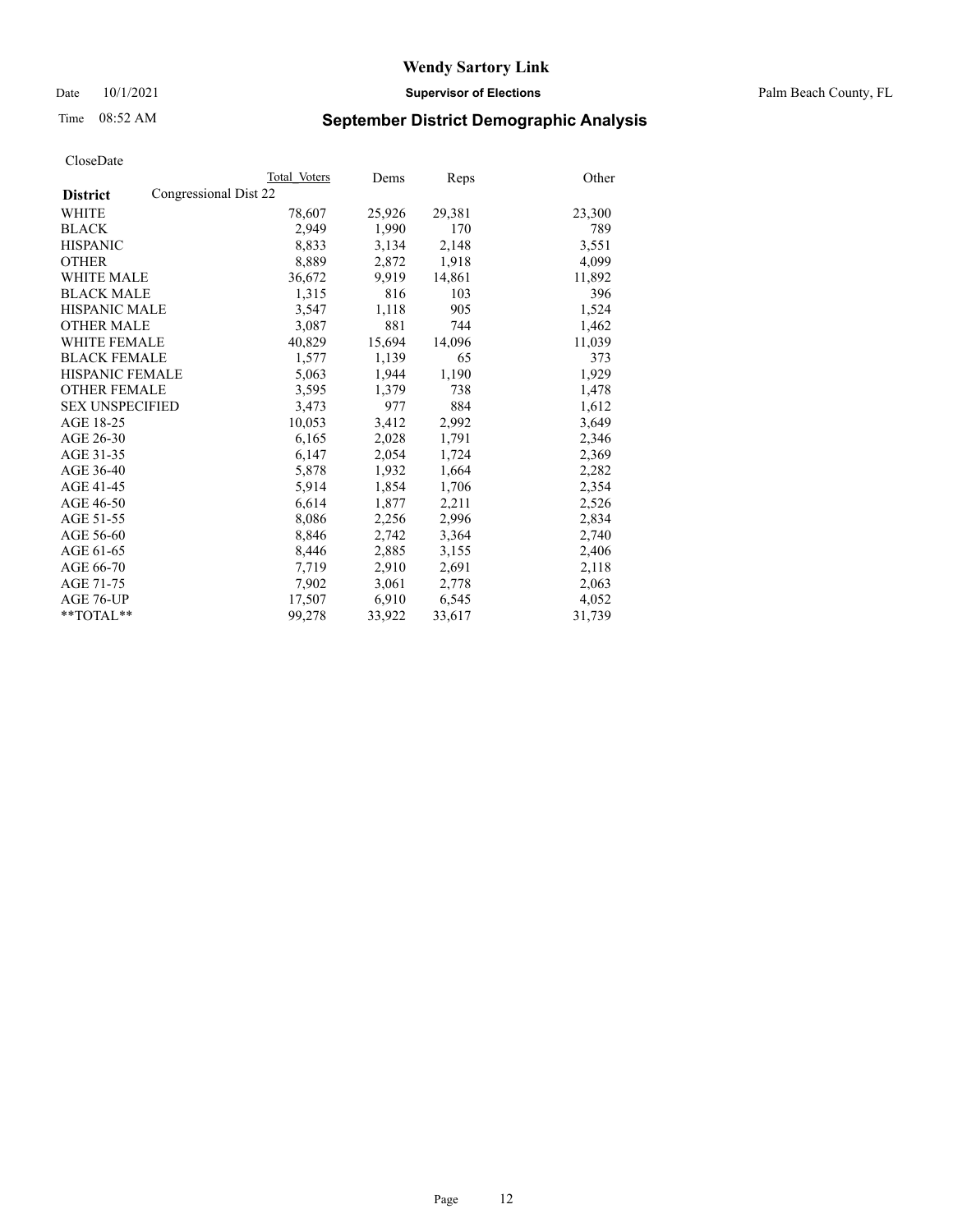#### Date 10/1/2021 **Supervisor of Elections** Palm Beach County, FL

## Time 08:52 AM **September District Demographic Analysis**

|                        |                | Total Voters | Dems    | Reps    | Other   |
|------------------------|----------------|--------------|---------|---------|---------|
| <b>District</b>        | Unincorporated |              |         |         |         |
| WHITE                  |                | 282,295      | 105,925 | 97,562  | 78,808  |
| <b>BLACK</b>           |                | 45,141       | 33,418  | 1,655   | 10,068  |
| <b>HISPANIC</b>        |                | 62,292       | 25,436  | 13,197  | 23,659  |
| <b>OTHER</b>           |                | 39,468       | 14,679  | 7,387   | 17,402  |
| <b>WHITE MALE</b>      |                | 128,908      | 40,132  | 49,150  | 39,626  |
| <b>BLACK MALE</b>      |                | 19,335       | 13,295  | 928     | 5,112   |
| <b>HISPANIC MALE</b>   |                | 26,744       | 9,985   | 6,288   | 10,471  |
| <b>OTHER MALE</b>      |                | 13.740       | 4,811   | 2,937   | 5,992   |
| <b>WHITE FEMALE</b>    |                | 149,535      | 64,553  | 47,124  | 37,858  |
| <b>BLACK FEMALE</b>    |                | 25,005       | 19,606  | 695     | 4,704   |
| <b>HISPANIC FEMALE</b> |                | 34,003       | 14,866  | 6,637   | 12,500  |
| <b>OTHER FEMALE</b>    |                | 16,397       | 7,050   | 2,867   | 6,480   |
| <b>SEX UNSPECIFIED</b> |                | 15,104       | 4,929   | 3,079   | 7,096   |
| AGE 18-25              |                | 38,192       | 14,819  | 8,208   | 15,165  |
| AGE 26-30              |                | 25.734       | 9,803   | 5,604   | 10,327  |
| AGE 31-35              |                | 27,520       | 10,756  | 6,523   | 10,241  |
| AGE 36-40              |                | 27,485       | 10,432  | 6,699   | 10,354  |
| AGE 41-45              |                | 27,198       | 10,327  | 6,796   | 10,075  |
| AGE 46-50              |                | 28,945       | 10,482  | 8,365   | 10,098  |
| AGE 51-55              |                | 32,430       | 11,752  | 10,325  | 10,353  |
| AGE 56-60              |                | 36,553       | 13,706  | 12,476  | 10,371  |
| AGE 61-65              |                | 37,233       | 15,519  | 12,052  | 9,662   |
| AGE 66-70              |                | 35,750       | 16,351  | 10,715  | 8,684   |
| AGE 71-75              |                | 36,998       | 17,372  | 10,855  | 8,771   |
| AGE 76-UP              |                | 75,158       | 38,139  | 21,183  | 15,836  |
| **TOTAL**              |                | 429.196      | 179,458 | 119,801 | 129,937 |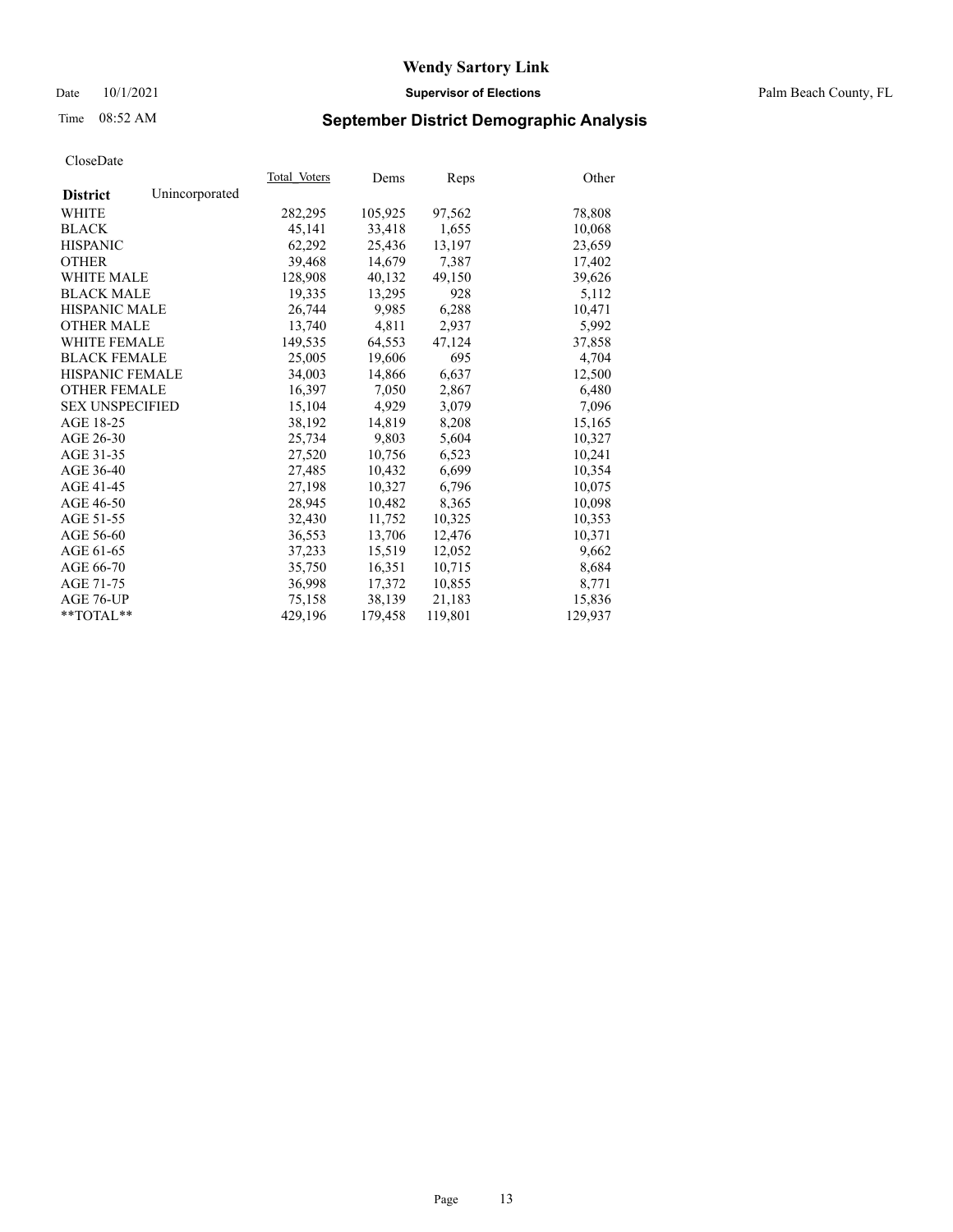#### Date 10/1/2021 **Supervisor of Elections** Palm Beach County, FL

## Time 08:52 AM **September District Demographic Analysis**

|                        |          | Total Voters | Dems | Reps     | Other |
|------------------------|----------|--------------|------|----------|-------|
| <b>District</b>        | Atlantis |              |      |          |       |
| WHITE                  |          | 1,610        | 397  | 811      | 402   |
| <b>BLACK</b>           |          | 39           | 28   | 1        | 10    |
| <b>HISPANIC</b>        |          | 91           | 23   | 45       | 23    |
| <b>OTHER</b>           |          | 124          | 35   | 37       | 52    |
| <b>WHITE MALE</b>      |          | 758          | 174  | 379      | 205   |
| <b>BLACK MALE</b>      |          | 19           | 15   | 1        | 3     |
| <b>HISPANIC MALE</b>   |          | 33           | 7    | 17       | 9     |
| <b>OTHER MALE</b>      |          | 44           | 10   | 15       | 19    |
| <b>WHITE FEMALE</b>    |          | 839          | 219  | 425      | 195   |
| <b>BLACK FEMALE</b>    |          | 20           | 13   | $\theta$ | 7     |
| <b>HISPANIC FEMALE</b> |          | 56           | 16   | 27       | 13    |
| <b>OTHER FEMALE</b>    |          | 51           | 19   | 14       | 18    |
| <b>SEX UNSPECIFIED</b> |          | 43           | 9    | 16       | 18    |
| AGE 18-25              |          | 96           | 21   | 45       | 30    |
| AGE 26-30              |          | 76           | 19   | 27       | 30    |
| AGE 31-35              |          | 67           | 19   | 30       | 18    |
| AGE 36-40              |          | 69           | 16   | 30       | 23    |
| AGE 41-45              |          | 99           | 24   | 45       | 30    |
| AGE 46-50              |          | 109          | 23   | 49       | 37    |
| AGE 51-55              |          | 136          | 27   | 70       | 39    |
| AGE 56-60              |          | 160          | 36   | 84       | 40    |
| AGE 61-65              |          | 164          | 52   | 72       | 40    |
| AGE 66-70              |          | 204          | 61   | 91       | 52    |
| AGE 71-75              |          | 206          | 57   | 96       | 53    |
| AGE 76-UP              |          | 478          | 128  | 255      | 95    |
| $*$ $TOTAL**$          |          | 1,864        | 483  | 894      | 487   |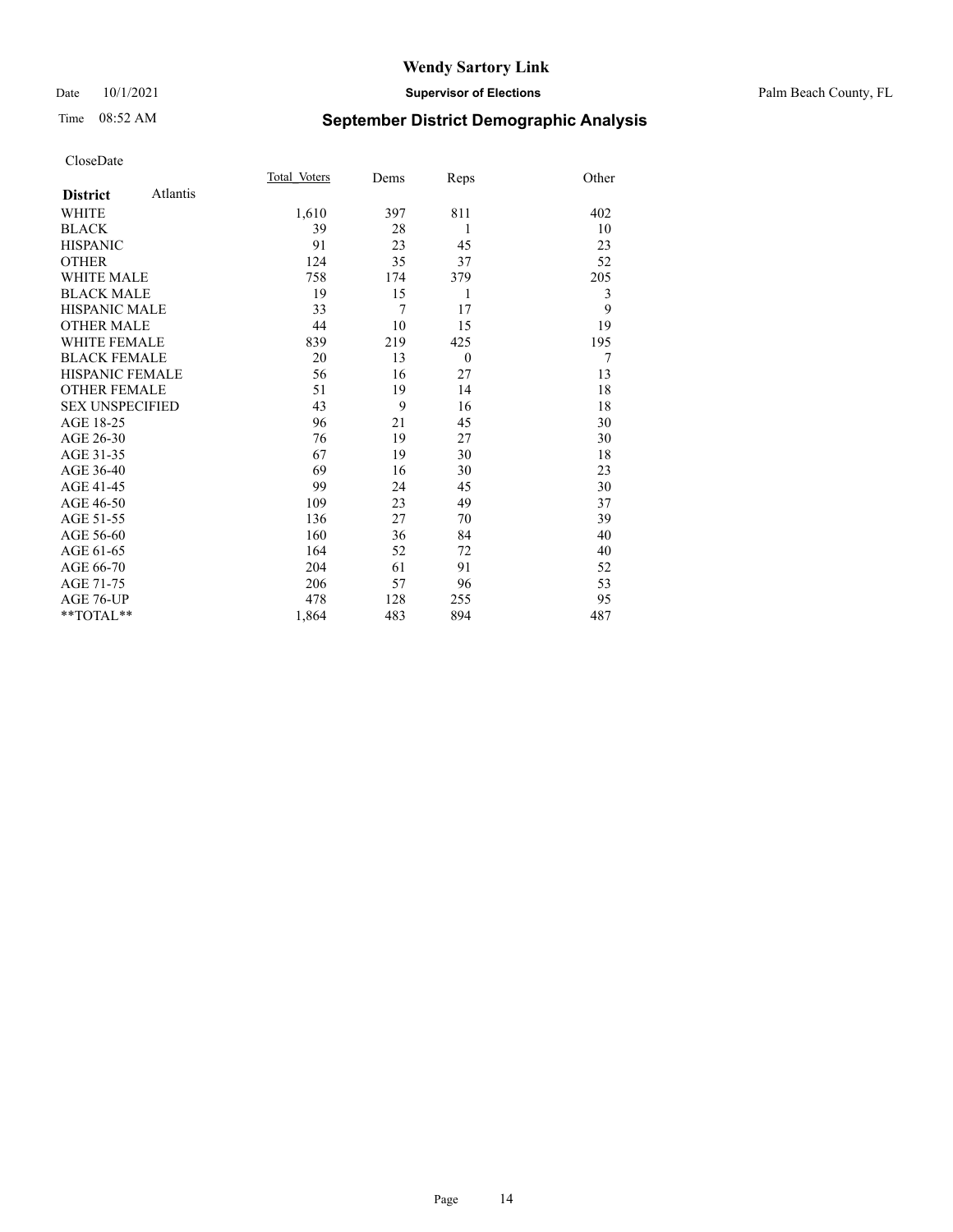#### Date 10/1/2021 **Supervisor of Elections** Palm Beach County, FL

## Time 08:52 AM **September District Demographic Analysis**

|                        |                      | Total Voters | Dems   | <b>Reps</b> | Other  |
|------------------------|----------------------|--------------|--------|-------------|--------|
| <b>District</b>        | <b>Boynton Beach</b> |              |        |             |        |
| WHITE                  |                      | 28,820       | 10,185 | 9,785       | 8,850  |
| <b>BLACK</b>           |                      | 12,412       | 9,682  | 331         | 2,399  |
| <b>HISPANIC</b>        |                      | 5,276        | 2,321  | 900         | 2,055  |
| <b>OTHER</b>           |                      | 4,524        | 1,833  | 677         | 2,014  |
| <b>WHITE MALE</b>      |                      | 13,335       | 3,965  | 4,949       | 4,421  |
| <b>BLACK MALE</b>      |                      | 5,310        | 3,920  | 187         | 1,203  |
| <b>HISPANIC MALE</b>   |                      | 2,273        | 903    | 428         | 942    |
| <b>OTHER MALE</b>      |                      | 1,554        | 604    | 270         | 680    |
| <b>WHITE FEMALE</b>    |                      | 15,080       | 6,085  | 4,715       | 4,280  |
| <b>BLACK FEMALE</b>    |                      | 6,896        | 5,611  | 138         | 1,147  |
| <b>HISPANIC FEMALE</b> |                      | 2,903        | 1,378  | 459         | 1,066  |
| <b>OTHER FEMALE</b>    |                      | 1,847        | 860    | 255         | 732    |
| <b>SEX UNSPECIFIED</b> |                      | 1,786        | 672    | 281         | 833    |
| AGE 18-25              |                      | 4,555        | 2,215  | 663         | 1,677  |
| AGE 26-30              |                      | 4,545        | 2,038  | 822         | 1,685  |
| AGE 31-35              |                      | 4,877        | 2,234  | 871         | 1,772  |
| AGE 36-40              |                      | 4,151        | 1,950  | 706         | 1,495  |
| AGE 41-45              |                      | 3,299        | 1,616  | 613         | 1,070  |
| AGE 46-50              |                      | 3,508        | 1,677  | 715         | 1,116  |
| AGE 51-55              |                      | 3,983        | 1,791  | 971         | 1,221  |
| AGE 56-60              |                      | 4,297        | 1,955  | 1,220       | 1,122  |
| AGE 61-65              |                      | 4,382        | 2,114  | 1,226       | 1,042  |
| AGE 66-70              |                      | 3,792        | 1,880  | 994         | 918    |
| AGE 71-75              |                      | 3,305        | 1,581  | 921         | 803    |
| AGE 76-UP              |                      | 6,338        | 2,970  | 1,971       | 1,397  |
| $*$ $TOTAL**$          |                      | 51,032       | 24,021 | 11,693      | 15,318 |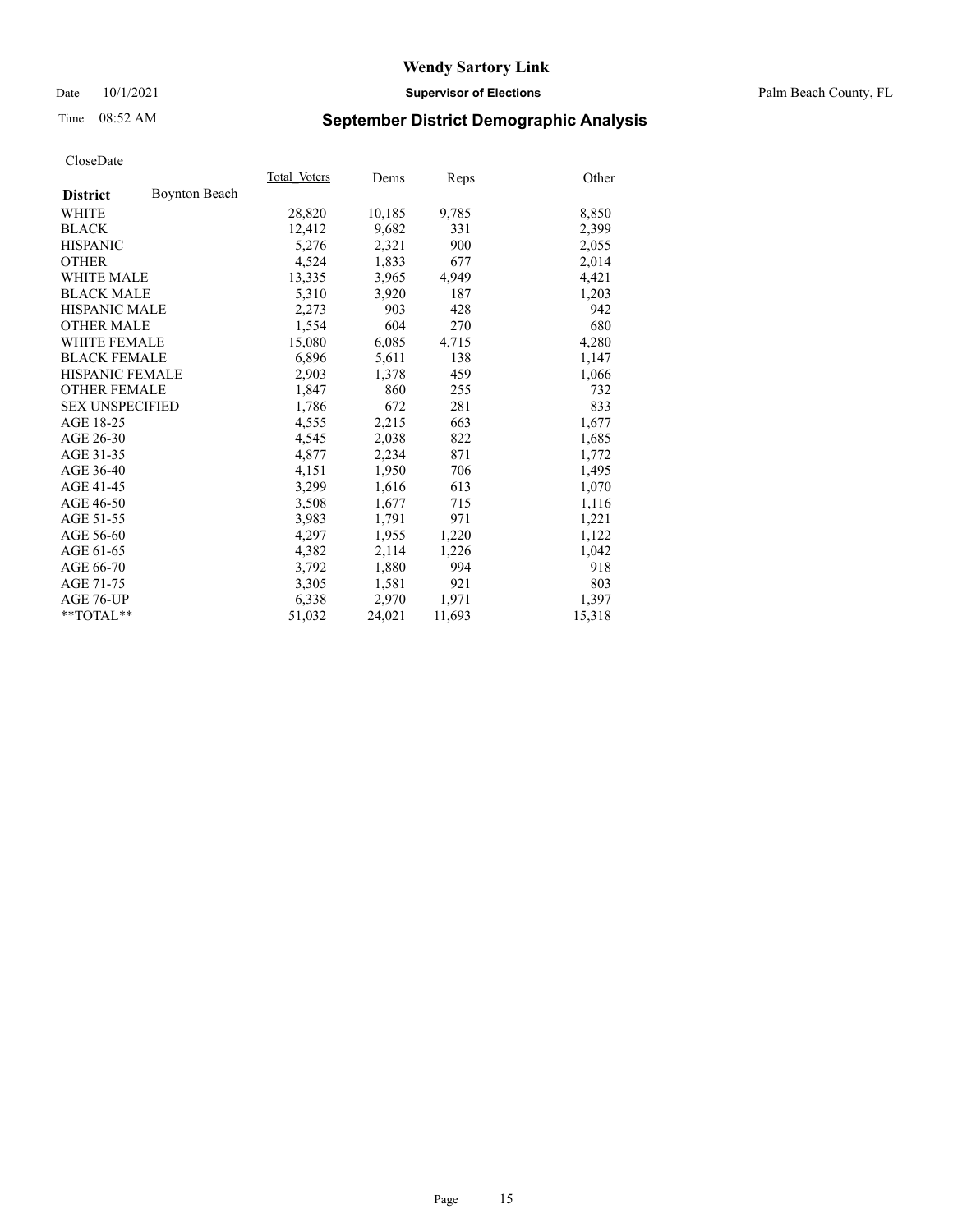#### Date 10/1/2021 **Supervisor of Elections** Palm Beach County, FL

## Time 08:52 AM **September District Demographic Analysis**

|                        |             | Total Voters | Dems  | Reps  | Other |
|------------------------|-------------|--------------|-------|-------|-------|
| <b>District</b>        | Belle Glade |              |       |       |       |
| WHITE                  |             | 980          | 249   | 568   | 163   |
| <b>BLACK</b>           |             | 4,136        | 3,577 | 102   | 457   |
| <b>HISPANIC</b>        |             | 1,755        | 803   | 376   | 576   |
| <b>OTHER</b>           |             | 455          | 237   | 42    | 176   |
| <b>WHITE MALE</b>      |             | 455          | 112   | 267   | 76    |
| <b>BLACK MALE</b>      |             | 1,660        | 1,389 | 62    | 209   |
| <b>HISPANIC MALE</b>   |             | 829          | 352   | 200   | 277   |
| <b>OTHER MALE</b>      |             | 170          | 87    | 16    | 67    |
| <b>WHITE FEMALE</b>    |             | 514          | 134   | 298   | 82    |
| <b>BLACK FEMALE</b>    |             | 2,411        | 2,138 | 40    | 233   |
| <b>HISPANIC FEMALE</b> |             | 885          | 437   | 171   | 277   |
| <b>OTHER FEMALE</b>    |             | 148          | 94    | 15    | 39    |
| <b>SEX UNSPECIFIED</b> |             | 254          | 123   | 19    | 112   |
| AGE 18-25              |             | 959          | 589   | 83    | 287   |
| AGE 26-30              |             | 724          | 454   | 76    | 194   |
| AGE 31-35              |             | 711          | 490   | 66    | 155   |
| AGE 36-40              |             | 564          | 377   | 47    | 140   |
| AGE 41-45              |             | 459          | 303   | 66    | 90    |
| AGE 46-50              |             | 472          | 296   | 86    | 90    |
| AGE 51-55              |             | 562          | 367   | 90    | 105   |
| AGE 56-60              |             | 602          | 423   | 106   | 73    |
| AGE 61-65              |             | 583          | 382   | 122   | 79    |
| AGE 66-70              |             | 561          | 395   | 107   | 59    |
| AGE 71-75              |             | 445          | 311   | 88    | 46    |
| <b>AGE 76-UP</b>       |             | 684          | 479   | 151   | 54    |
| $*$ $TOTAL**$          |             | 7,326        | 4,866 | 1,088 | 1,372 |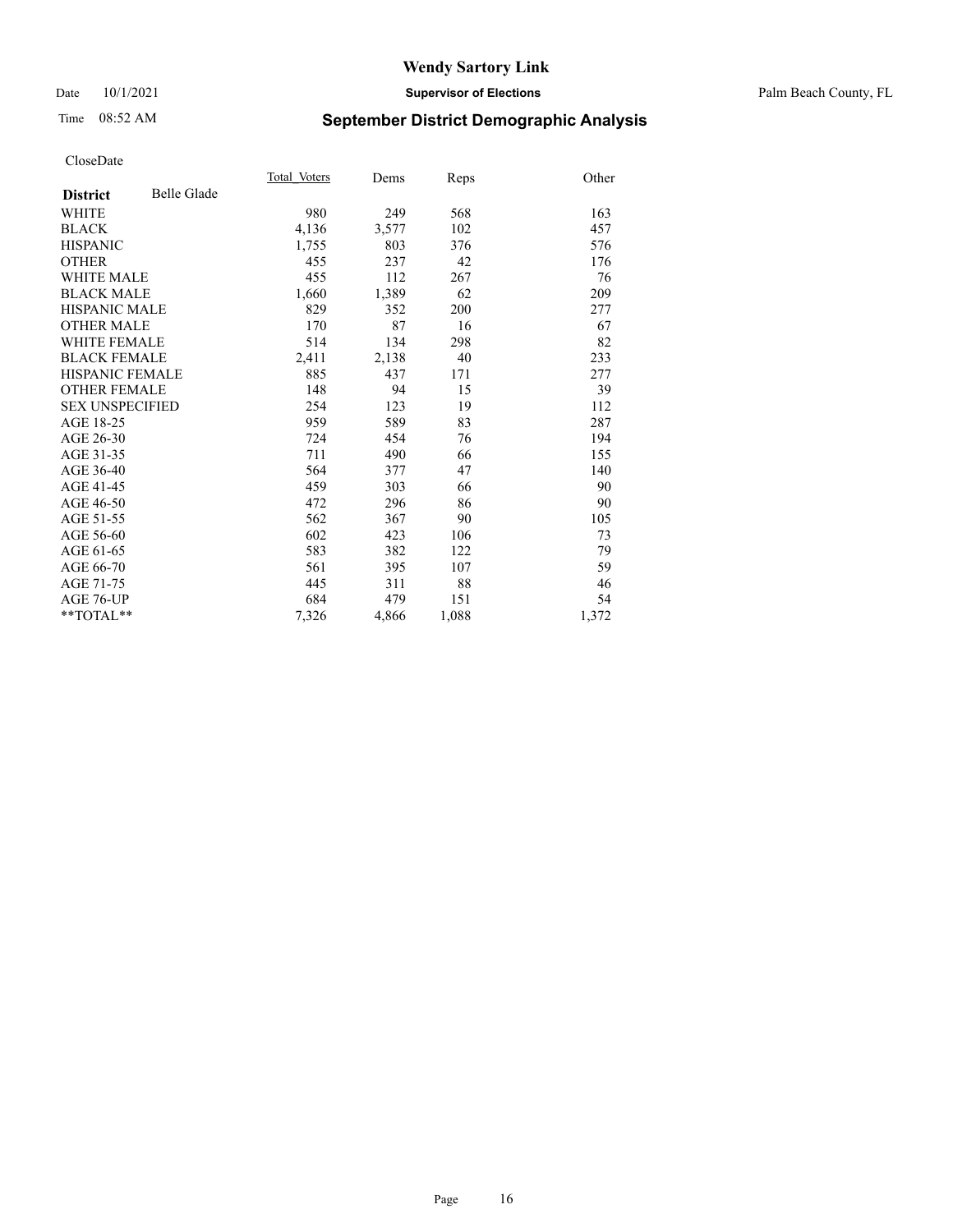#### Date 10/1/2021 **Supervisor of Elections** Palm Beach County, FL

## Time 08:52 AM **September District Demographic Analysis**

|                        |            | Total Voters | Dems   | <b>Reps</b> | Other  |
|------------------------|------------|--------------|--------|-------------|--------|
| <b>District</b>        | Boca Raton |              |        |             |        |
| <b>WHITE</b>           |            | 53,570       | 16,584 | 20,877      | 16,109 |
| <b>BLACK</b>           |            | 2,289        | 1,555  | 129         | 605    |
| <b>HISPANIC</b>        |            | 6,081        | 2,131  | 1,513       | 2,437  |
| <b>OTHER</b>           |            | 6,205        | 1,987  | 1,325       | 2,893  |
| <b>WHITE MALE</b>      |            | 25,666       | 6,563  | 10,710      | 8,393  |
| <b>BLACK MALE</b>      |            | 1,016        | 636    | 76          | 304    |
| <b>HISPANIC MALE</b>   |            | 2,447        | 773    | 632         | 1,042  |
| <b>OTHER MALE</b>      |            | 2,162        | 612    | 518         | 1,032  |
| <b>WHITE FEMALE</b>    |            | 27,137       | 9,807  | 9,858       | 7,472  |
| <b>BLACK FEMALE</b>    |            | 1,227        | 893    | 51          | 283    |
| HISPANIC FEMALE        |            | 3,482        | 1,309  | 839         | 1,334  |
| <b>OTHER FEMALE</b>    |            | 2,502        | 954    | 510         | 1,038  |
| <b>SEX UNSPECIFIED</b> |            | 2,420        | 673    | 628         | 1,119  |
| AGE 18-25              |            | 7,642        | 2,610  | 2,288       | 2,744  |
| AGE 26-30              |            | 4,639        | 1,520  | 1,350       | 1,769  |
| AGE 31-35              |            | 4,564        | 1,498  | 1,293       | 1,773  |
| AGE 36-40              |            | 4,421        | 1,444  | 1,268       | 1,709  |
| AGE 41-45              |            | 4,369        | 1,372  | 1,252       | 1,745  |
| AGE 46-50              |            | 4,893        | 1,383  | 1,672       | 1,838  |
| AGE 51-55              |            | 5,983        | 1,666  | 2,262       | 2,055  |
| AGE 56-60              |            | 6,469        | 1,926  | 2,573       | 1,970  |
| AGE 61-65              |            | 5,964        | 2,002  | 2,277       | 1,685  |
| AGE 66-70              |            | 5,307        | 1,946  | 1,905       | 1,456  |
| AGE 71-75              |            | 4,878        | 1,813  | 1,797       | 1,268  |
| AGE 76-UP              |            | 9,015        | 3,076  | 3,907       | 2,032  |
| $*$ $TOTAL**$          |            | 68,145       | 22,257 | 23,844      | 22,044 |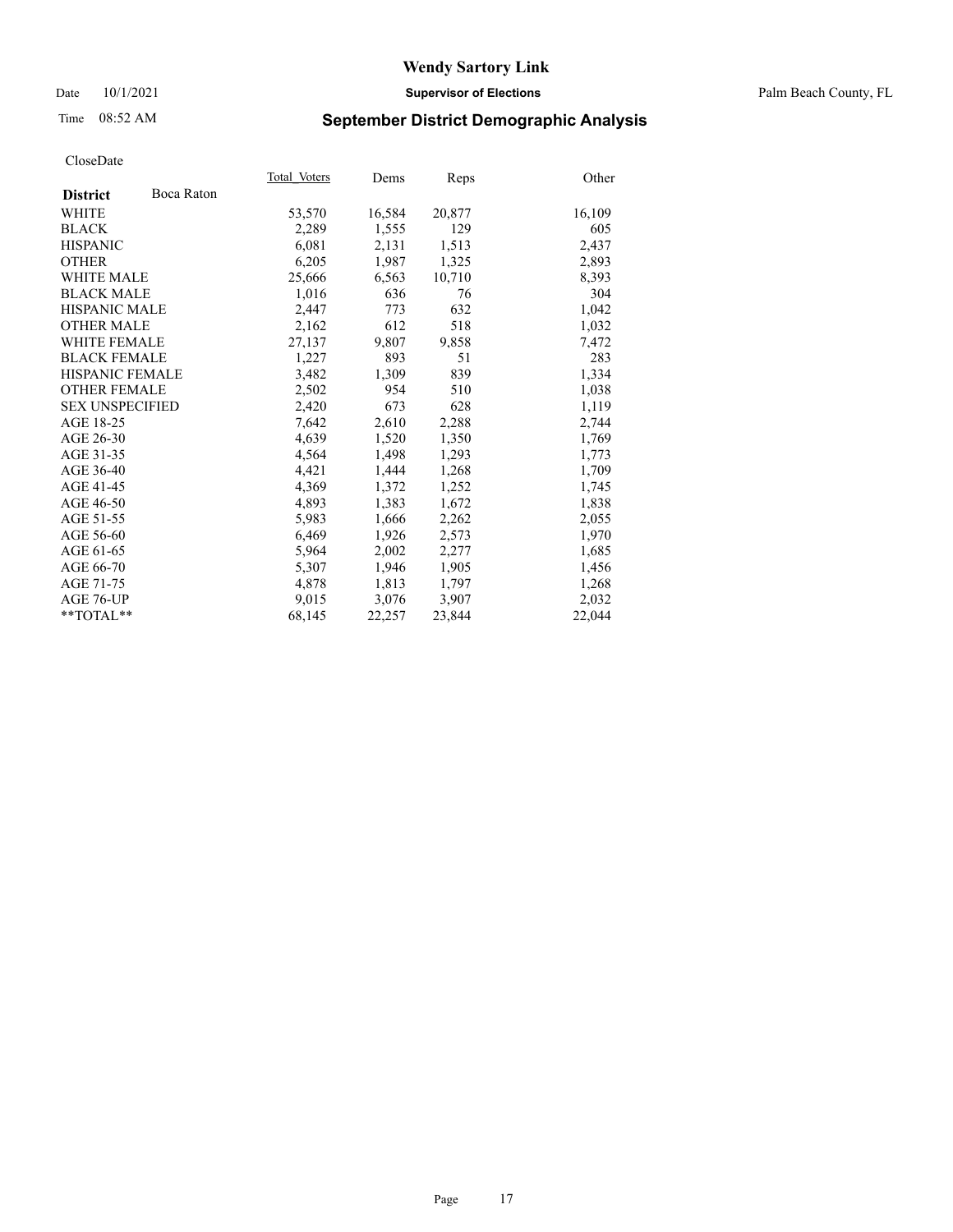#### Date 10/1/2021 **Supervisor of Elections** Palm Beach County, FL

## Time 08:52 AM **September District Demographic Analysis**

|                        |                      | Total Voters | Dems                    | Reps           | Other            |
|------------------------|----------------------|--------------|-------------------------|----------------|------------------|
| <b>District</b>        | <b>Briny Breezes</b> |              |                         |                |                  |
| <b>WHITE</b>           |                      | 301          | 82                      | 136            | 83               |
| <b>BLACK</b>           |                      | $\theta$     | $\theta$                | $\theta$       | $\theta$         |
| <b>HISPANIC</b>        |                      | 9            | 3                       | 1              | 5                |
| <b>OTHER</b>           |                      | 16           | 5                       | 5              | 6                |
| <b>WHITE MALE</b>      |                      | 126          | 27                      | 54             | 45               |
| <b>BLACK MALE</b>      |                      | 0            | $\theta$                | $\overline{0}$ | 0                |
| <b>HISPANIC MALE</b>   |                      | 3            | $\overline{2}$          | $\theta$       |                  |
| <b>OTHER MALE</b>      |                      | 6            | $\overline{3}$          | 2              |                  |
| <b>WHITE FEMALE</b>    |                      | 173          | 55                      | 80             | 38               |
| <b>BLACK FEMALE</b>    |                      | 0            | $\theta$                | $\theta$       | $\boldsymbol{0}$ |
| <b>HISPANIC FEMALE</b> |                      | 5            |                         | 1              | 3                |
| <b>OTHER FEMALE</b>    |                      | 4            | $\overline{2}$          | $\theta$       | $\overline{c}$   |
| <b>SEX UNSPECIFIED</b> |                      | 9            | $\theta$                | 5              | 4                |
| AGE 18-25              |                      | 8            | $\overline{2}$          | 3              | 3                |
| AGE 26-30              |                      | 4            | 1                       |                | $\overline{c}$   |
| AGE 31-35              |                      | 5            | $\overline{c}$          | 2              |                  |
| AGE 36-40              |                      | 4            | $\overline{2}$          | 1              |                  |
| AGE 41-45              |                      | 7            | 1                       | 2              | 4                |
| AGE 46-50              |                      | 6            | $\overline{c}$          | 1              | 3                |
| AGE 51-55              |                      | 18           | $\overline{\mathbf{3}}$ | 8              | 7                |
| AGE 56-60              |                      | 17           | 6                       | 6              | 5                |
| AGE 61-65              |                      | 35           | 16                      | 11             | 8                |
| AGE 66-70              |                      | 29           | 6                       | 12             | 11               |
| AGE 71-75              |                      | 39           | 11                      | 17             | 11               |
| AGE 76-UP              |                      | 154          | 38                      | 78             | 38               |
| **TOTAL**              |                      | 326          | 90                      | 142            | 94               |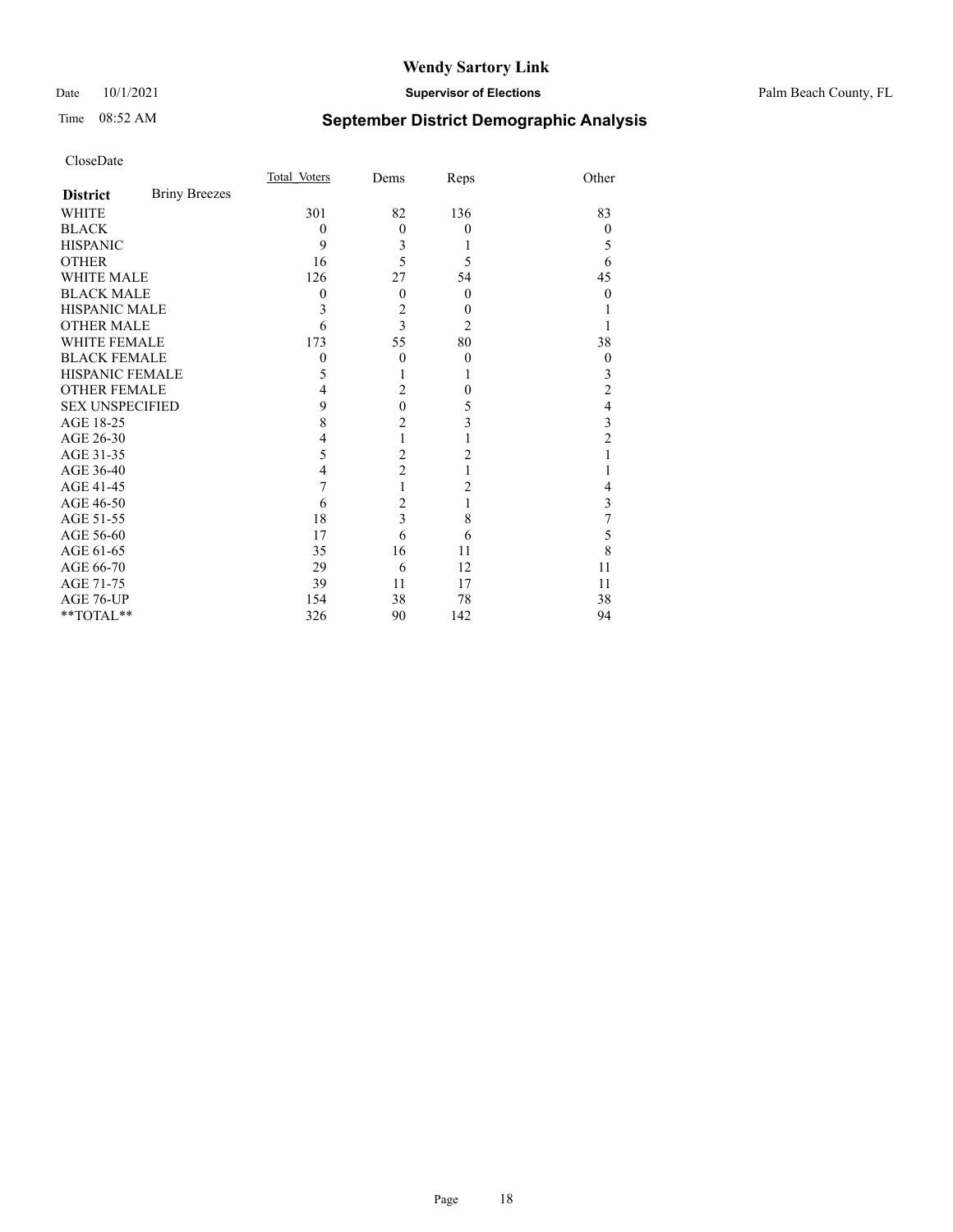#### Date 10/1/2021 **Supervisor of Elections** Palm Beach County, FL

## Time 08:52 AM **September District Demographic Analysis**

|                        |            | Total Voters   | Dems                    | Reps     | Other          |
|------------------------|------------|----------------|-------------------------|----------|----------------|
| <b>District</b>        | Cloud Lake |                |                         |          |                |
| <b>WHITE</b>           |            | 58             | 19                      | 20       | 19             |
| <b>BLACK</b>           |            | $\overline{c}$ | 1                       | $\Omega$ |                |
| <b>HISPANIC</b>        |            | 23             | 6                       | 6        | 11             |
| <b>OTHER</b>           |            | 5              | 1                       | $\Omega$ | 4              |
| WHITE MALE             |            | 27             | 8                       | 11       | 8              |
| <b>BLACK MALE</b>      |            | 2              |                         | $\Omega$ | 1              |
| <b>HISPANIC MALE</b>   |            | 9              |                         | 5        | 3              |
| <b>OTHER MALE</b>      |            | $\Omega$       | $\theta$                | $\theta$ | $\theta$       |
| <b>WHITE FEMALE</b>    |            | 29             | 11                      | 9        | 9              |
| <b>BLACK FEMALE</b>    |            | $\theta$       | $\mathbf{0}$            | 0        | $\overline{0}$ |
| <b>HISPANIC FEMALE</b> |            | 14             | 5                       |          | 8              |
| <b>OTHER FEMALE</b>    |            | 3              | $\theta$                | 0        | 3              |
| <b>SEX UNSPECIFIED</b> |            | 4              |                         | 0        | 3              |
| AGE 18-25              |            | 10             | 4                       | 4        | $\overline{2}$ |
| AGE 26-30              |            | $\overline{4}$ | $\overline{c}$          | $\theta$ | $\overline{2}$ |
| AGE 31-35              |            | 9              | $\overline{\mathbf{3}}$ | 2        | $\overline{4}$ |
| AGE 36-40              |            | 8              | $\overline{c}$          | $\Omega$ | 6              |
| AGE 41-45              |            | 5              |                         |          | 3              |
| AGE 46-50              |            | 7              |                         | 3        | 3              |
| AGE 51-55              |            | 4              |                         | 3        | $\theta$       |
| AGE 56-60              |            | 9              | 2                       | 3        | 4              |
| AGE 61-65              |            | 8              | $\overline{\mathbf{3}}$ | $\theta$ | 5              |
| AGE 66-70              |            | 8              | 3                       | 3        | 2              |
| AGE 71-75              |            | 4              | $\overline{c}$          |          |                |
| AGE 76-UP              |            | 12             | $\overline{3}$          | 6        | 3              |
| **TOTAL**              |            | 88             | 27                      | 26       | 35             |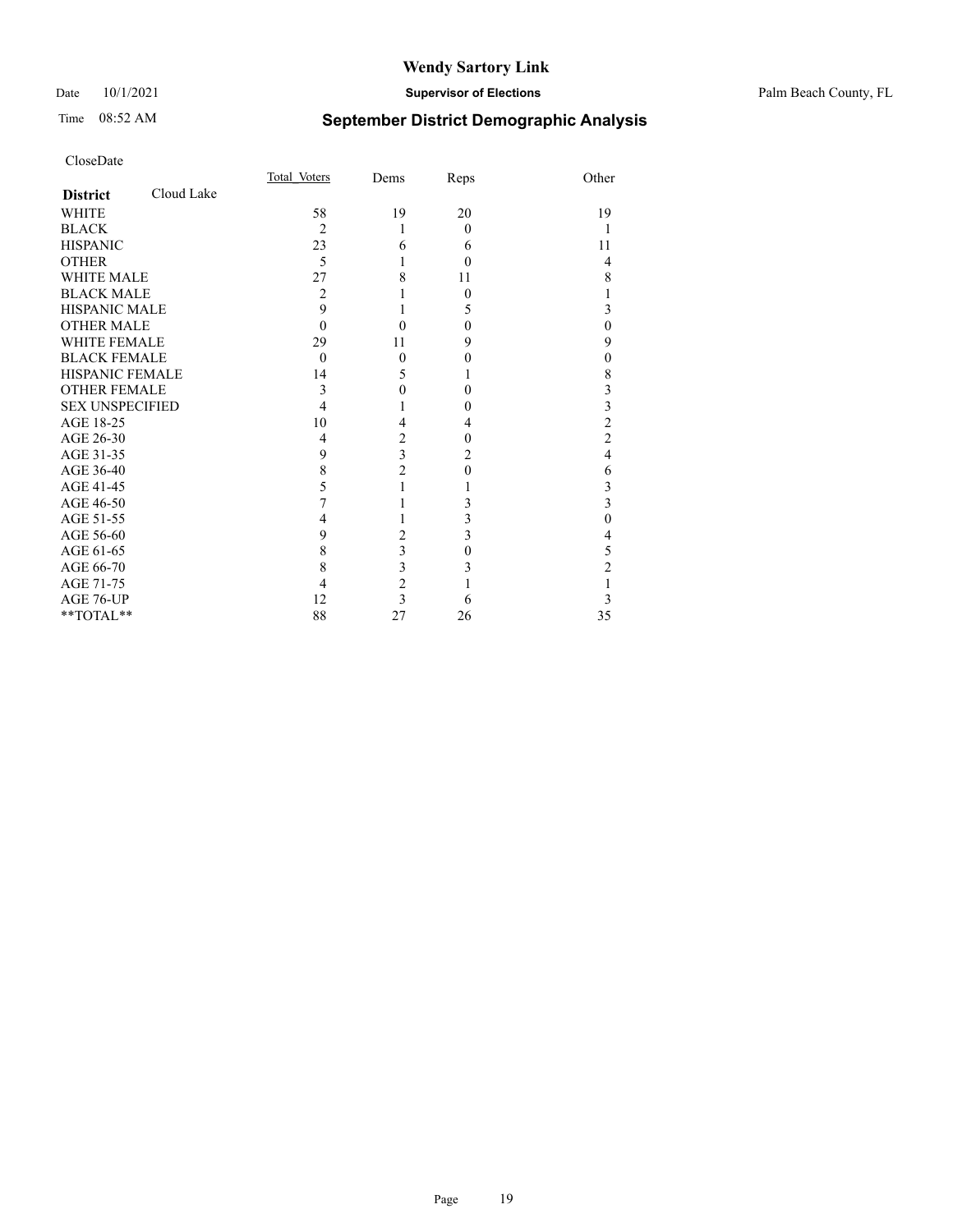#### Date 10/1/2021 **Supervisor of Elections** Palm Beach County, FL

## Time 08:52 AM **September District Demographic Analysis**

|                        |              | Total Voters | Dems   | <u>Reps</u> | Other  |
|------------------------|--------------|--------------|--------|-------------|--------|
| <b>District</b>        | Delray Beach |              |        |             |        |
| WHITE                  |              | 30,314       | 10,480 | 10,512      | 9,322  |
| <b>BLACK</b>           |              | 9,309        | 7,482  | 263         | 1,564  |
| <b>HISPANIC</b>        |              | 3,223        | 1,450  | 611         | 1,162  |
| <b>OTHER</b>           |              | 3,674        | 1,502  | 648         | 1,524  |
| <b>WHITE MALE</b>      |              | 14,143       | 4,004  | 5,304       | 4,835  |
| <b>BLACK MALE</b>      |              | 4,167        | 3,192  | 145         | 830    |
| <b>HISPANIC MALE</b>   |              | 1,358        | 574    | 260         | 524    |
| <b>OTHER MALE</b>      |              | 1,265        | 491    | 258         | 516    |
| <b>WHITE FEMALE</b>    |              | 15,732       | 6,326  | 5,077       | 4,329  |
| <b>BLACK FEMALE</b>    |              | 4,996        | 4,175  | 115         | 706    |
| <b>HISPANIC FEMALE</b> |              | 1,790        | 848    | 335         | 607    |
| <b>OTHER FEMALE</b>    |              | 1,477        | 687    | 245         | 545    |
| <b>SEX UNSPECIFIED</b> |              | 1,552        | 594    | 287         | 671    |
| AGE 18-25              |              | 3,819        | 1,776  | 709         | 1,334  |
| AGE 26-30              |              | 3,661        | 1,575  | 758         | 1,328  |
| AGE 31-35              |              | 3,922        | 1,720  | 786         | 1,416  |
| AGE 36-40              |              | 3,138        | 1,356  | 686         | 1,096  |
| AGE 41-45              |              | 2,634        | 1,127  | 549         | 958    |
| AGE 46-50              |              | 2,907        | 1,219  | 723         | 965    |
| AGE 51-55              |              | 3,424        | 1,396  | 991         | 1,037  |
| AGE 56-60              |              | 4,254        | 1,800  | 1,278       | 1,176  |
| AGE 61-65              |              | 4,447        | 1,998  | 1,324       | 1,125  |
| AGE 66-70              |              | 4,172        | 2,044  | 1.147       | 981    |
| AGE 71-75              |              | 3,715        | 1,851  | 995         | 869    |
| AGE 76-UP              |              | 6,426        | 3,052  | 2,087       | 1,287  |
| $*$ $TOTAL**$          |              | 46,520       | 20,914 | 12,034      | 13,572 |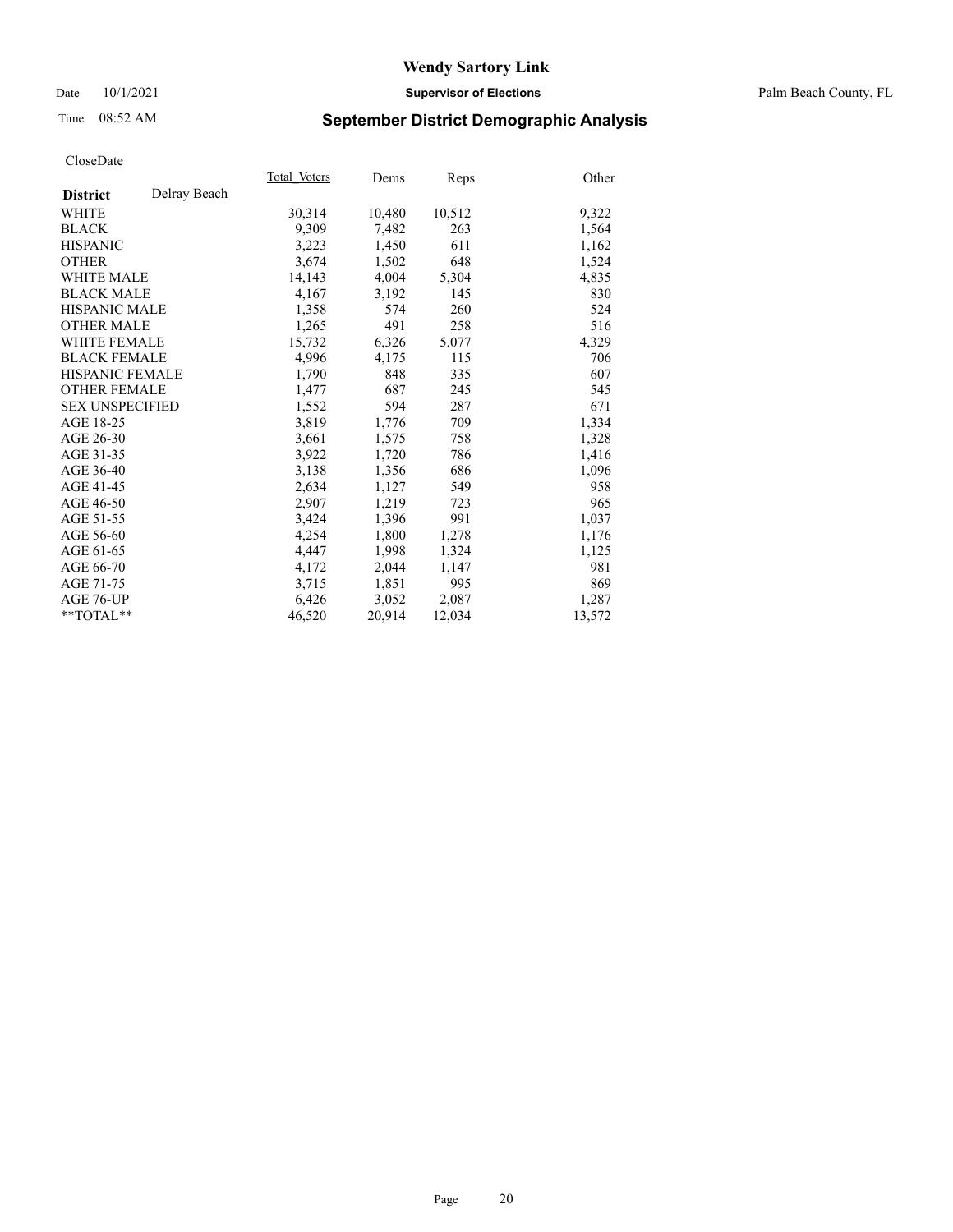#### Date 10/1/2021 **Supervisor of Elections** Palm Beach County, FL

## Time 08:52 AM **September District Demographic Analysis**

|                        |            | Total Voters | Dems   | Reps  | Other |
|------------------------|------------|--------------|--------|-------|-------|
| <b>District</b>        | Greenacres |              |        |       |       |
| WHITE                  |            | 8,740        | 3,220  | 2,886 | 2,634 |
| <b>BLACK</b>           |            | 4,732        | 3,468  | 152   | 1,112 |
| <b>HISPANIC</b>        |            | 6,834        | 3,076  | 1,140 | 2,618 |
| <b>OTHER</b>           |            | 2,709        | 1,103  | 354   | 1,252 |
| <b>WHITE MALE</b>      |            | 3,833        | 1,220  | 1,350 | 1,263 |
| <b>BLACK MALE</b>      |            | 1,908        | 1,298  | 93    | 517   |
| <b>HISPANIC MALE</b>   |            | 2,907        | 1,194  | 535   | 1,178 |
| <b>OTHER MALE</b>      |            | 955          | 397    | 136   | 422   |
| <b>WHITE FEMALE</b>    |            | 4,775        | 1,957  | 1,503 | 1,315 |
| <b>BLACK FEMALE</b>    |            | 2,742        | 2,107  | 58    | 577   |
| <b>HISPANIC FEMALE</b> |            | 3,745        | 1,802  | 575   | 1,368 |
| <b>OTHER FEMALE</b>    |            | 1,088        | 504    | 135   | 449   |
| <b>SEX UNSPECIFIED</b> |            | 1,041        | 375    | 145   | 521   |
| AGE 18-25              |            | 2,792        | 1,260  | 296   | 1,236 |
| AGE 26-30              |            | 1,842        | 821    | 225   | 796   |
| AGE 31-35              |            | 1,925        | 899    | 276   | 750   |
| AGE 36-40              |            | 1,826        | 870    | 254   | 702   |
| AGE 41-45              |            | 1,760        | 838    | 293   | 629   |
| AGE 46-50              |            | 1,812        | 868    | 350   | 594   |
| AGE 51-55              |            | 1,905        | 925    | 371   | 609   |
| AGE 56-60              |            | 1,923        | 940    | 452   | 531   |
| AGE 61-65              |            | 1,886        | 885    | 477   | 524   |
| AGE 66-70              |            | 1,535        | 776    | 373   | 386   |
| AGE 71-75              |            | 1,351        | 638    | 375   | 338   |
| AGE 76-UP              |            | 2,458        | 1,147  | 790   | 521   |
| $*$ $TOTAL**$          |            | 23,015       | 10,867 | 4,532 | 7,616 |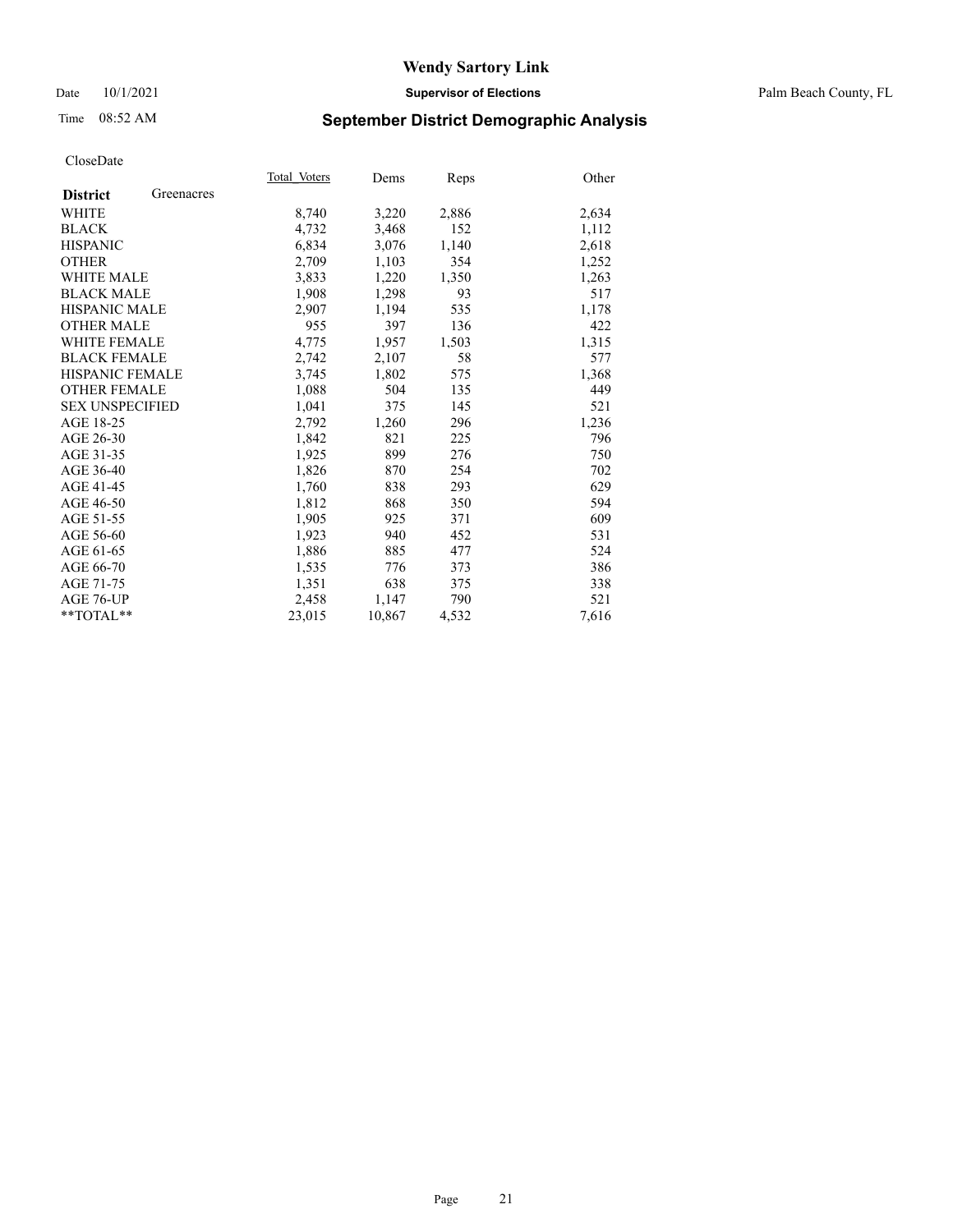#### Date 10/1/2021 **Supervisor of Elections** Palm Beach County, FL

## Time 08:52 AM **September District Demographic Analysis**

|                        |            | Total Voters | Dems           | Reps           | Other    |
|------------------------|------------|--------------|----------------|----------------|----------|
| <b>District</b>        | Glen Ridge |              |                |                |          |
| <b>WHITE</b>           |            | 125          | 35             | 50             | 40       |
| <b>BLACK</b>           |            | 1            | $\mathbf{0}$   | $\theta$       | 1        |
| <b>HISPANIC</b>        |            | 33           | 8              | 10             | 15       |
| <b>OTHER</b>           |            | 13           | $\theta$       | $\overline{2}$ | 11       |
| <b>WHITE MALE</b>      |            | 63           | 15             | 29             | 19       |
| <b>BLACK MALE</b>      |            | 1            | $\theta$       | $\theta$       |          |
| <b>HISPANIC MALE</b>   |            | 16           | 6              | 4              | 6        |
| <b>OTHER MALE</b>      |            | 5            | $\theta$       |                | 4        |
| <b>WHITE FEMALE</b>    |            | 60           | 20             | 21             | 19       |
| <b>BLACK FEMALE</b>    |            | $\theta$     | $\mathbf{0}$   | $\theta$       | $\theta$ |
| <b>HISPANIC FEMALE</b> |            | 16           | $\overline{2}$ | 5              | 9        |
| <b>OTHER FEMALE</b>    |            | 5            | $\theta$       | 1              | 4        |
| <b>SEX UNSPECIFIED</b> |            | 6            | 0              |                | 5        |
| AGE 18-25              |            | 19           | 4              | 6              | 9        |
| AGE 26-30              |            | 18           | 5              | 4              | 9        |
| AGE 31-35              |            | 11           |                | 6              | 4        |
| AGE 36-40              |            | 9            | 3              | 2              | 4        |
| AGE 41-45              |            | 11           | 3              | 5              | 3        |
| AGE 46-50              |            | 14           |                | 6              | 7        |
| AGE 51-55              |            | 13           | 4              | 4              | 5        |
| AGE 56-60              |            | 31           | 8              | 12             | 11       |
| AGE 61-65              |            | 11           | $\overline{c}$ | 5              | 4        |
| AGE 66-70              |            | 17           | 5              | 6              | 6        |
| AGE 71-75              |            | 8            | 3              | 1              | 4        |
| AGE 76-UP              |            | 10           | 4              | 5              |          |
| **TOTAL**              |            | 172          | 43             | 62             | 67       |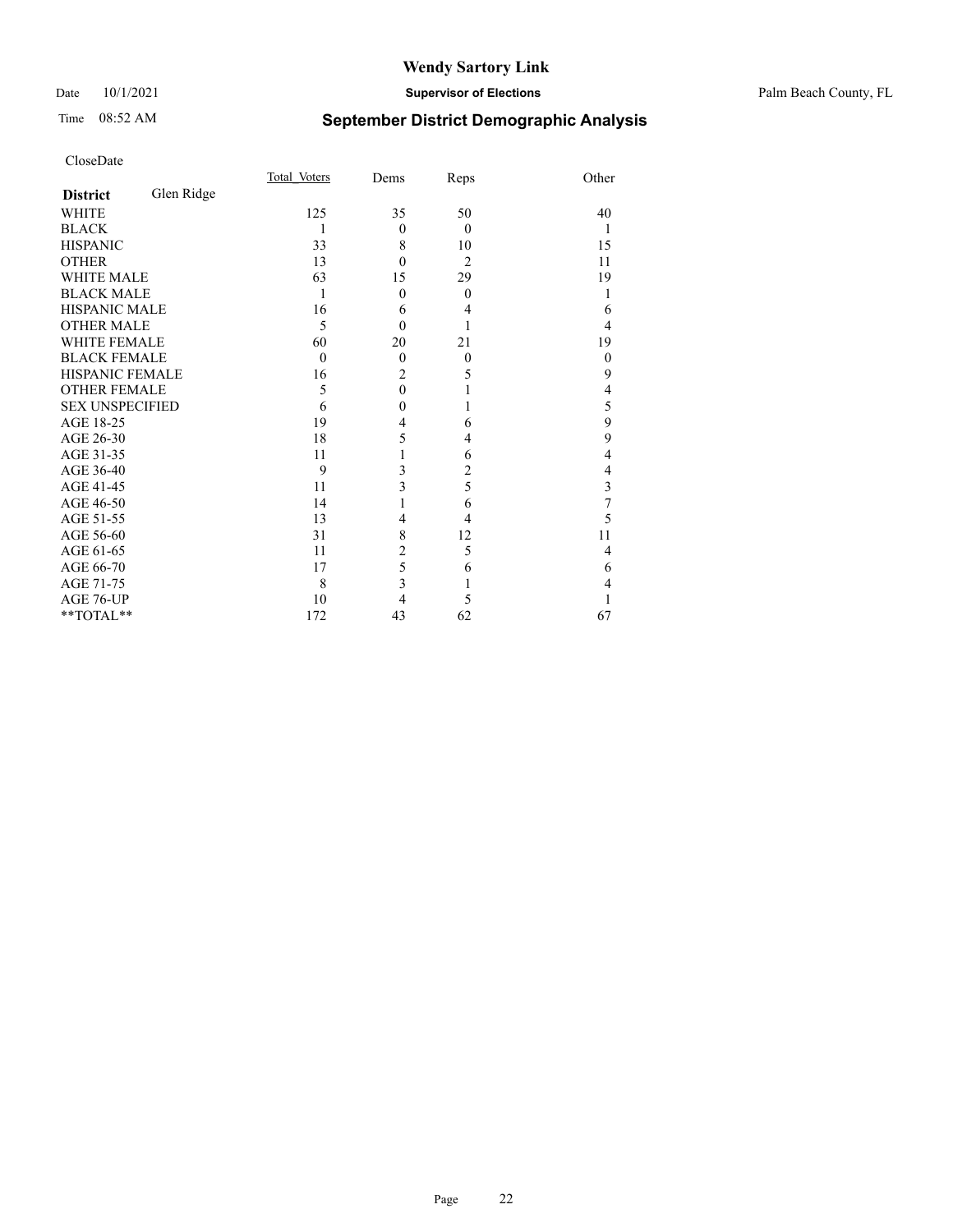#### Date 10/1/2021 **Supervisor of Elections** Palm Beach County, FL

## Time 08:52 AM **September District Demographic Analysis**

|                        |            | Total Voters   | Dems             | Reps             | Other          |
|------------------------|------------|----------------|------------------|------------------|----------------|
| <b>District</b>        | Gulfstream |                |                  |                  |                |
| WHITE                  |            | 803            | 170              | 431              | 202            |
| <b>BLACK</b>           |            | 4              | 4                | $\theta$         | $\overline{0}$ |
| <b>HISPANIC</b>        |            | 22             | 4                | 9                | 9              |
| <b>OTHER</b>           |            | 37             | 6                | 10               | 21             |
| <b>WHITE MALE</b>      |            | 394            | 69               | 217              | 108            |
| <b>BLACK MALE</b>      |            | $\overline{2}$ | $\overline{2}$   | $\mathbf{0}$     | $\mathbf{0}$   |
| <b>HISPANIC MALE</b>   |            | 6              | $\boldsymbol{0}$ | $\overline{2}$   | 4              |
| <b>OTHER MALE</b>      |            | 19             | $\overline{2}$   | 7                | 10             |
| <b>WHITE FEMALE</b>    |            | 399            | 99               | 207              | 93             |
| <b>BLACK FEMALE</b>    |            | $\overline{2}$ | 2                | $\boldsymbol{0}$ | $\theta$       |
| <b>HISPANIC FEMALE</b> |            | 16             | $\overline{4}$   | 7                | 5              |
| <b>OTHER FEMALE</b>    |            | 10             | $\overline{c}$   | $\overline{c}$   | 6              |
| <b>SEX UNSPECIFIED</b> |            | 17             | $\overline{4}$   | 7                | 6              |
| AGE 18-25              |            | 56             | 9                | 17               | 30             |
| AGE 26-30              |            | 27             | $\overline{4}$   | 9                | 14             |
| AGE 31-35              |            | 34             | 13               | 11               | 10             |
| AGE 36-40              |            | 44             | 8                | 20               | 16             |
| AGE 41-45              |            | 27             | 3                | 13               | 11             |
| AGE 46-50              |            | 47             | 6                | 24               | 17             |
| AGE 51-55              |            | 50             | 10               | 24               | 16             |
| AGE 56-60              |            | 80             | 10               | 43               | 27             |
| AGE 61-65              |            | 100            | 21               | 63               | 16             |
| AGE 66-70              |            | 104            | 28               | 54               | 22             |
| AGE 71-75              |            | 103            | 24               | 60               | 19             |
| AGE 76-UP              |            | 194            | 48               | 112              | 34             |
| **TOTAL**              |            | 866            | 184              | 450              | 232            |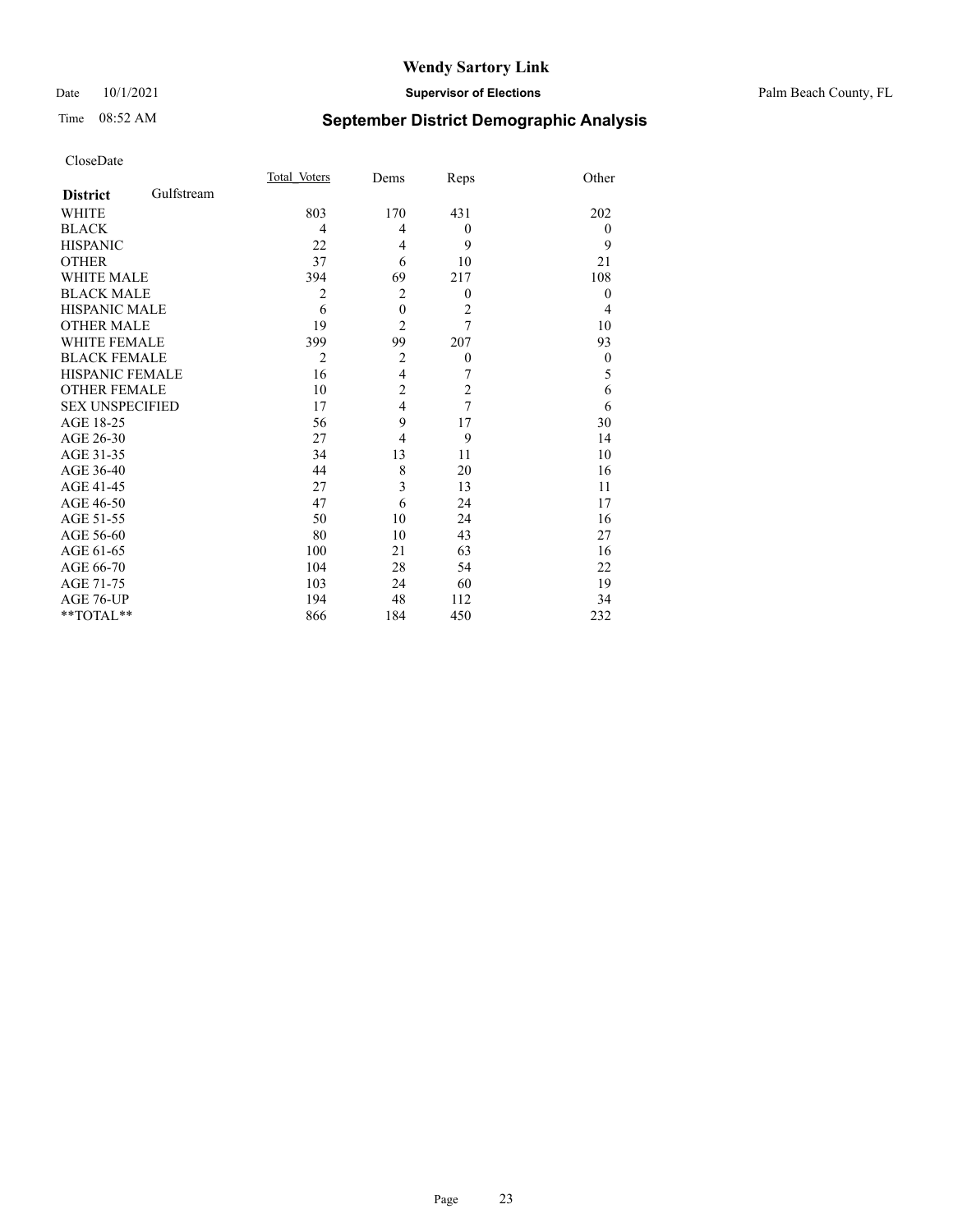#### Date 10/1/2021 **Supervisor of Elections** Palm Beach County, FL

## Time 08:52 AM **September District Demographic Analysis**

|                        |                       | Total Voters | Dems  | Reps           | Other          |
|------------------------|-----------------------|--------------|-------|----------------|----------------|
| <b>District</b>        | <b>Highland Beach</b> |              |       |                |                |
| <b>WHITE</b>           |                       | 3,401        | 1,017 | 1,408          | 976            |
| <b>BLACK</b>           |                       | 20           | 15    | 2              | 3              |
| <b>HISPANIC</b>        |                       | 145          | 45    | 41             | 59             |
| <b>OTHER</b>           |                       | 266          | 97    | 66             | 103            |
| WHITE MALE             |                       | 1,611        | 418   | 708            | 485            |
| <b>BLACK MALE</b>      |                       | 10           | 7     | $\overline{2}$ | 1              |
| <b>HISPANIC MALE</b>   |                       | 45           | 14    | 14             | 17             |
| <b>OTHER MALE</b>      |                       | 85           | 24    | 20             | 41             |
| WHITE FEMALE           |                       | 1,748        | 595   | 674            | 479            |
| <b>BLACK FEMALE</b>    |                       | 10           | 8     | $\theta$       | $\overline{2}$ |
| <b>HISPANIC FEMALE</b> |                       | 97           | 31    | 27             | 39             |
| <b>OTHER FEMALE</b>    |                       | 112          | 48    | 30             | 34             |
| <b>SEX UNSPECIFIED</b> |                       | 110          | 26    | 41             | 43             |
| AGE 18-25              |                       | 163          | 46    | 51             | 66             |
| AGE 26-30              |                       | 96           | 34    | 25             | 37             |
| AGE 31-35              |                       | 92           | 28    | 28             | 36             |
| AGE 36-40              |                       | 76           | 22    | 23             | 31             |
| AGE 41-45              |                       | 82           | 19    | 27             | 36             |
| AGE 46-50              |                       | 111          | 18    | 46             | 47             |
| AGE 51-55              |                       | 206          | 41    | 94             | 71             |
| AGE 56-60              |                       | 374          | 102   | 147            | 125            |
| AGE 61-65              |                       | 440          | 151   | 159            | 130            |
| AGE 66-70              |                       | 433          | 137   | 169            | 127            |
| AGE 71-75              |                       | 596          | 208   | 222            | 166            |
| AGE 76-UP              |                       | 1,163        | 368   | 526            | 269            |
| $*$ $TOTAL**$          |                       | 3,832        | 1,174 | 1,517          | 1,141          |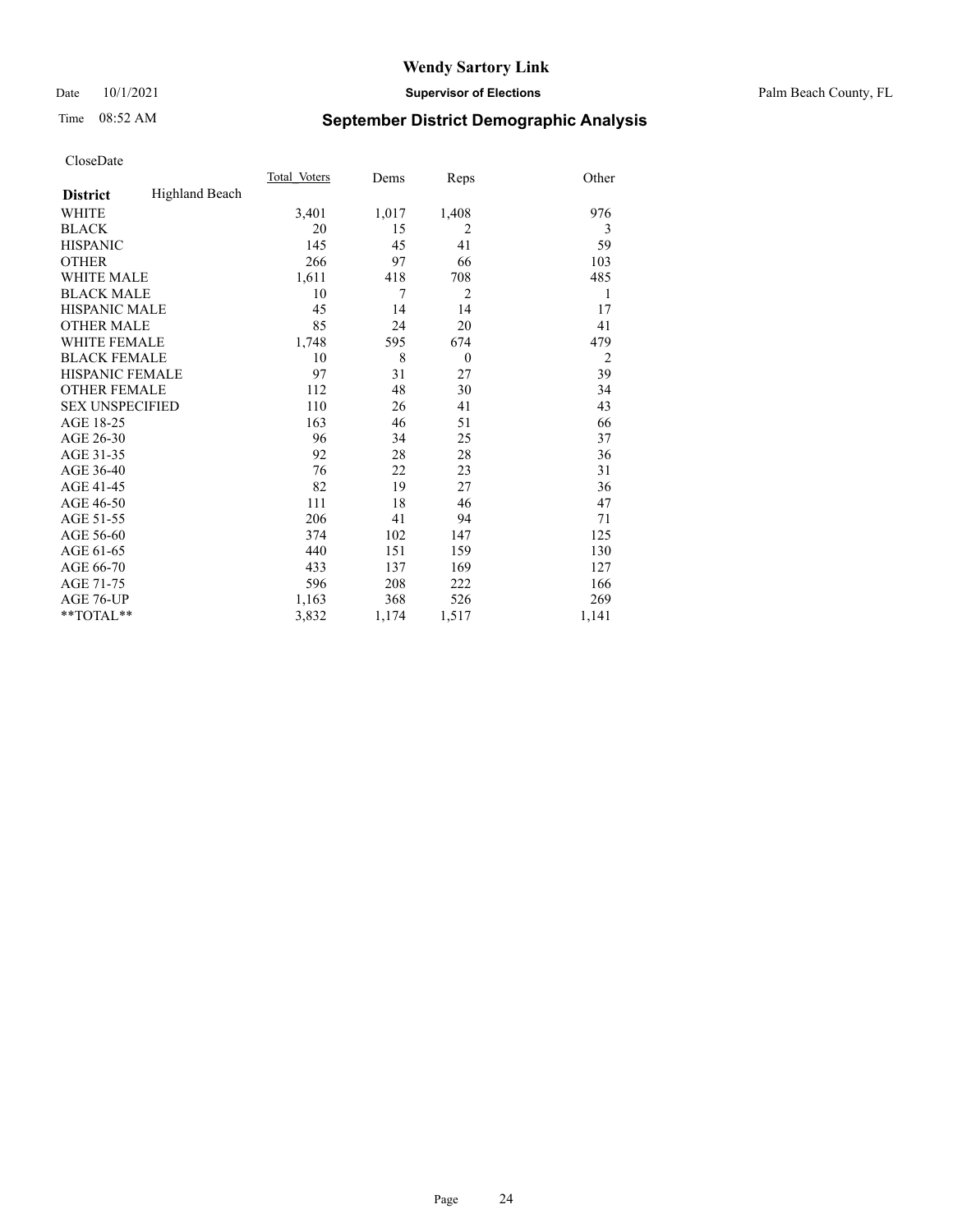#### Date 10/1/2021 **Supervisor of Elections** Palm Beach County, FL

## Time 08:52 AM **September District Demographic Analysis**

|                        |           | Total Voters | Dems | Reps           | Other |
|------------------------|-----------|--------------|------|----------------|-------|
| <b>District</b>        | Haverhill |              |      |                |       |
| <b>WHITE</b>           |           | 485          | 143  | 211            | 131   |
| <b>BLACK</b>           |           | 389          | 298  | 19             | 72    |
| <b>HISPANIC</b>        |           | 306          | 123  | 71             | 112   |
| <b>OTHER</b>           |           | 139          | 42   | 28             | 69    |
| <b>WHITE MALE</b>      |           | 238          | 59   | 102            | 77    |
| <b>BLACK MALE</b>      |           | 173          | 118  | 12             | 43    |
| <b>HISPANIC MALE</b>   |           | 142          | 46   | 38             | 58    |
| <b>OTHER MALE</b>      |           | 40           | 13   | 6              | 21    |
| <b>WHITE FEMALE</b>    |           | 240          | 83   | 105            | 52    |
| <b>BLACK FEMALE</b>    |           | 212          | 177  | $\overline{7}$ | 28    |
| HISPANIC FEMALE        |           | 154          | 72   | 30             | 52    |
| <b>OTHER FEMALE</b>    |           | 55           | 19   | 9              | 27    |
| <b>SEX UNSPECIFIED</b> |           | 65           | 19   | 20             | 26    |
| AGE 18-25              |           | 158          | 69   | 30             | 59    |
| AGE 26-30              |           | 124          | 56   | 23             | 45    |
| AGE 31-35              |           | 113          | 52   | 21             | 40    |
| AGE 36-40              |           | 110          | 50   | 17             | 43    |
| AGE 41-45              |           | 111          | 65   | 25             | 21    |
| AGE 46-50              |           | 104          | 52   | 20             | 32    |
| AGE 51-55              |           | 130          | 52   | 45             | 33    |
| AGE 56-60              |           | 132          | 53   | 36             | 43    |
| AGE 61-65              |           | 122          | 55   | 37             | 30    |
| AGE 66-70              |           | 77           | 40   | 21             | 16    |
| AGE 71-75              |           | 58           | 27   | 20             | 11    |
| <b>AGE 76-UP</b>       |           | 80           | 35   | 34             | 11    |
| $*$ $TOTAL**$          |           | 1,319        | 606  | 329            | 384   |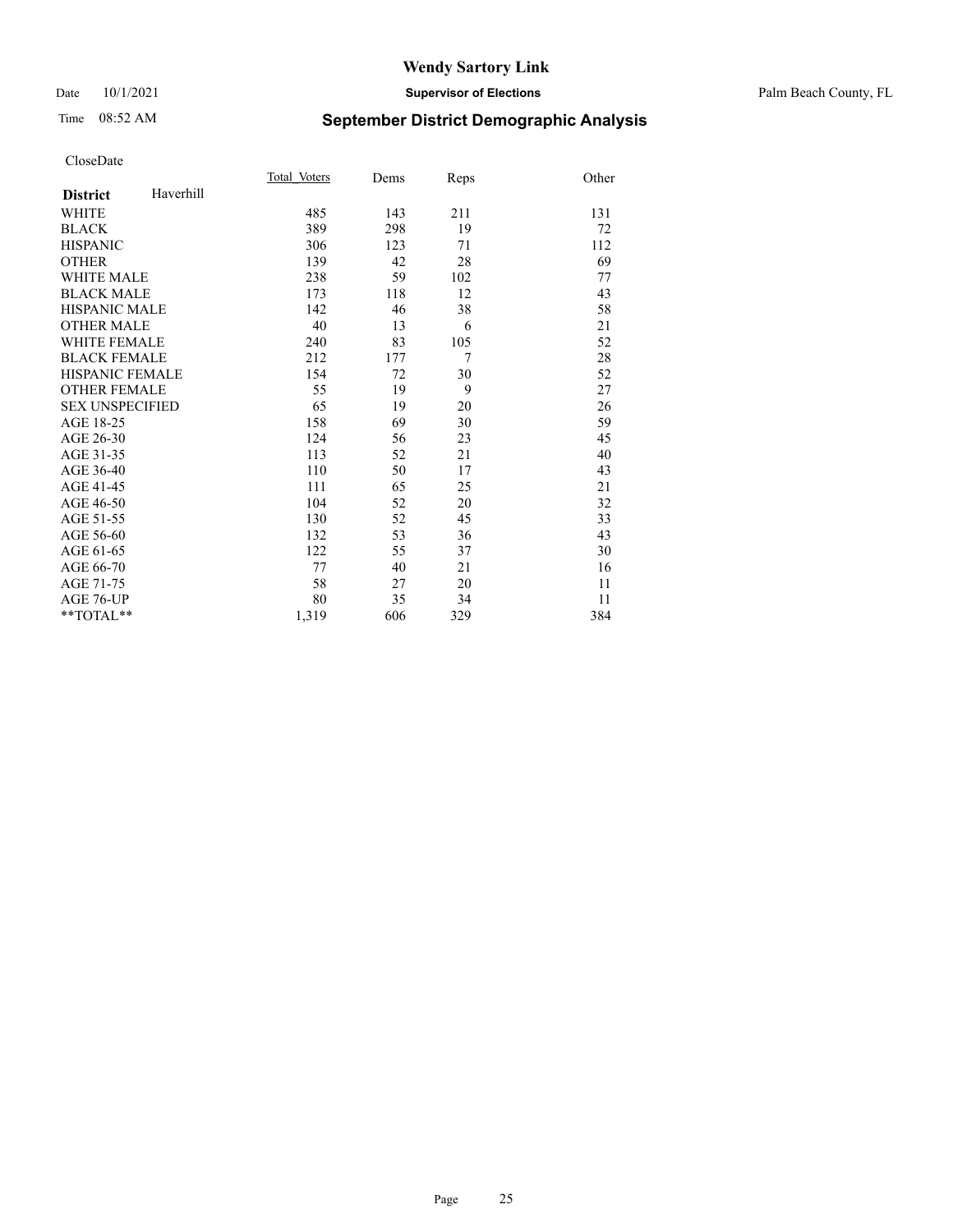#### Date 10/1/2021 **Supervisor of Elections** Palm Beach County, FL

## Time 08:52 AM **September District Demographic Analysis**

|                        |          | Total Voters | Dems | Reps           | Other |
|------------------------|----------|--------------|------|----------------|-------|
| <b>District</b>        | Hypoluxo |              |      |                |       |
| WHITE                  |          | 1,618        | 496  | 609            | 513   |
| <b>BLACK</b>           |          | 118          | 87   | 6              | 25    |
| <b>HISPANIC</b>        |          | 172          | 70   | 28             | 74    |
| <b>OTHER</b>           |          | 158          | 47   | 42             | 69    |
| WHITE MALE             |          | 764          | 194  | 312            | 258   |
| <b>BLACK MALE</b>      |          | 44           | 28   | 3              | 13    |
| <b>HISPANIC MALE</b>   |          | 75           | 33   | 12             | 30    |
| <b>OTHER MALE</b>      |          | 53           | 13   | 15             | 25    |
| <b>WHITE FEMALE</b>    |          | 837          | 298  | 291            | 248   |
| <b>BLACK FEMALE</b>    |          | 72           | 59   | $\overline{2}$ | 11    |
| HISPANIC FEMALE        |          | 89           | 35   | 14             | 40    |
| <b>OTHER FEMALE</b>    |          | 72           | 23   | 18             | 31    |
| <b>SEX UNSPECIFIED</b> |          | 60           | 17   | 18             | 25    |
| AGE 18-25              |          | 128          | 45   | 30             | 53    |
| AGE 26-30              |          | 145          | 49   | 38             | 58    |
| AGE 31-35              |          | 146          | 46   | 38             | 62    |
| AGE 36-40              |          | 115          | 38   | 32             | 45    |
| AGE 41-45              |          | 135          | 47   | 34             | 54    |
| AGE 46-50              |          | 169          | 57   | 53             | 59    |
| AGE 51-55              |          | 172          | 57   | 58             | 57    |
| AGE 56-60              |          | 221          | 65   | 89             | 67    |
| AGE 61-65              |          | 233          | 85   | 84             | 64    |
| AGE 66-70              |          | 203          | 76   | 64             | 63    |
| AGE 71-75              |          | 147          | 53   | 58             | 36    |
| AGE 76-UP              |          | 252          | 82   | 107            | 63    |
| **TOTAL**              |          | 2,066        | 700  | 685            | 681   |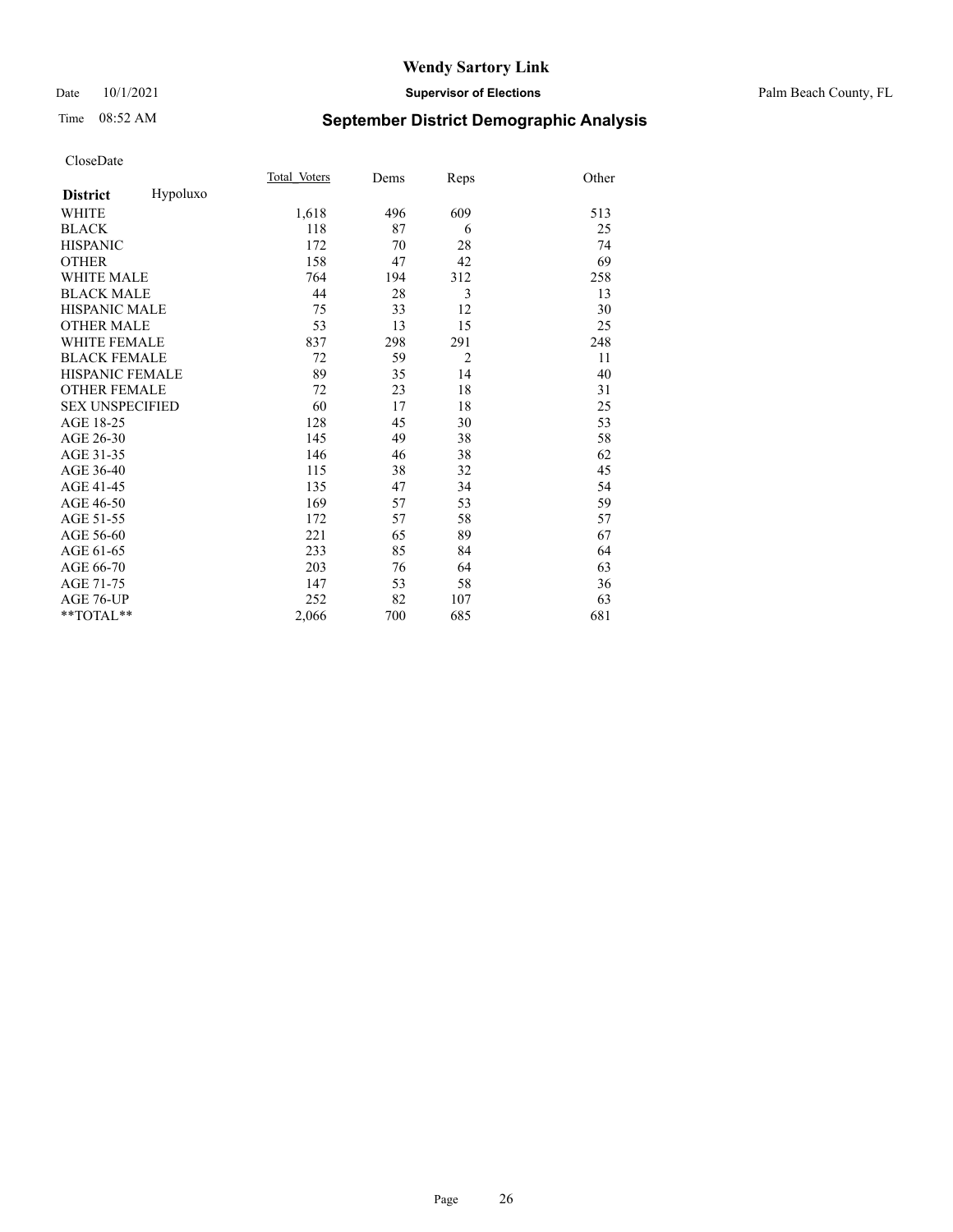#### Date 10/1/2021 **Supervisor of Elections** Palm Beach County, FL

## Time 08:52 AM **September District Demographic Analysis**

|                        |            | Total Voters | Dems           | Reps           | Other |
|------------------------|------------|--------------|----------------|----------------|-------|
| <b>District</b>        | Juno Beach |              |                |                |       |
| WHITE                  |            | 2,819        | 720            | 1,347          | 752   |
| <b>BLACK</b>           |            | 18           | 7              | 4              | 7     |
| <b>HISPANIC</b>        |            | 80           | 19             | 36             | 25    |
| <b>OTHER</b>           |            | 167          | 47             | 52             | 68    |
| <b>WHITE MALE</b>      |            | 1,281        | 259            | 638            | 384   |
| <b>BLACK MALE</b>      |            | 9            | 3              | $\overline{2}$ | 4     |
| <b>HISPANIC MALE</b>   |            | 35           | 9              | 18             | 8     |
| <b>OTHER MALE</b>      |            | 47           | 9              | 17             | 21    |
| <b>WHITE FEMALE</b>    |            | 1,507        | 455            | 695            | 357   |
| <b>BLACK FEMALE</b>    |            | 9            | $\overline{4}$ | $\overline{2}$ | 3     |
| <b>HISPANIC FEMALE</b> |            | 44           | 10             | 18             | 16    |
| <b>OTHER FEMALE</b>    |            | 73           | 24             | 25             | 24    |
| <b>SEX UNSPECIFIED</b> |            | 74           | 15             | 24             | 35    |
| AGE 18-25              |            | 124          | 34             | 48             | 42    |
| AGE 26-30              |            | 63           | 15             | 30             | 18    |
| AGE 31-35              |            | 99           | 23             | 36             | 40    |
| AGE 36-40              |            | 110          | 22             | 44             | 44    |
| AGE 41-45              |            | 82           | 17             | 32             | 33    |
| AGE 46-50              |            | 115          | 25             | 46             | 44    |
| AGE 51-55              |            | 187          | 30             | 93             | 64    |
| AGE 56-60              |            | 297          | 75             | 146            | 76    |
| AGE 61-65              |            | 365          | 99             | 174            | 92    |
| AGE 66-70              |            | 385          | 104            | 170            | 111   |
| AGE 71-75              |            | 390          | 107            | 174            | 109   |
| AGE 76-UP              |            | 867          | 242            | 446            | 179   |
| $*$ $TOTAL**$          |            | 3,084        | 793            | 1,439          | 852   |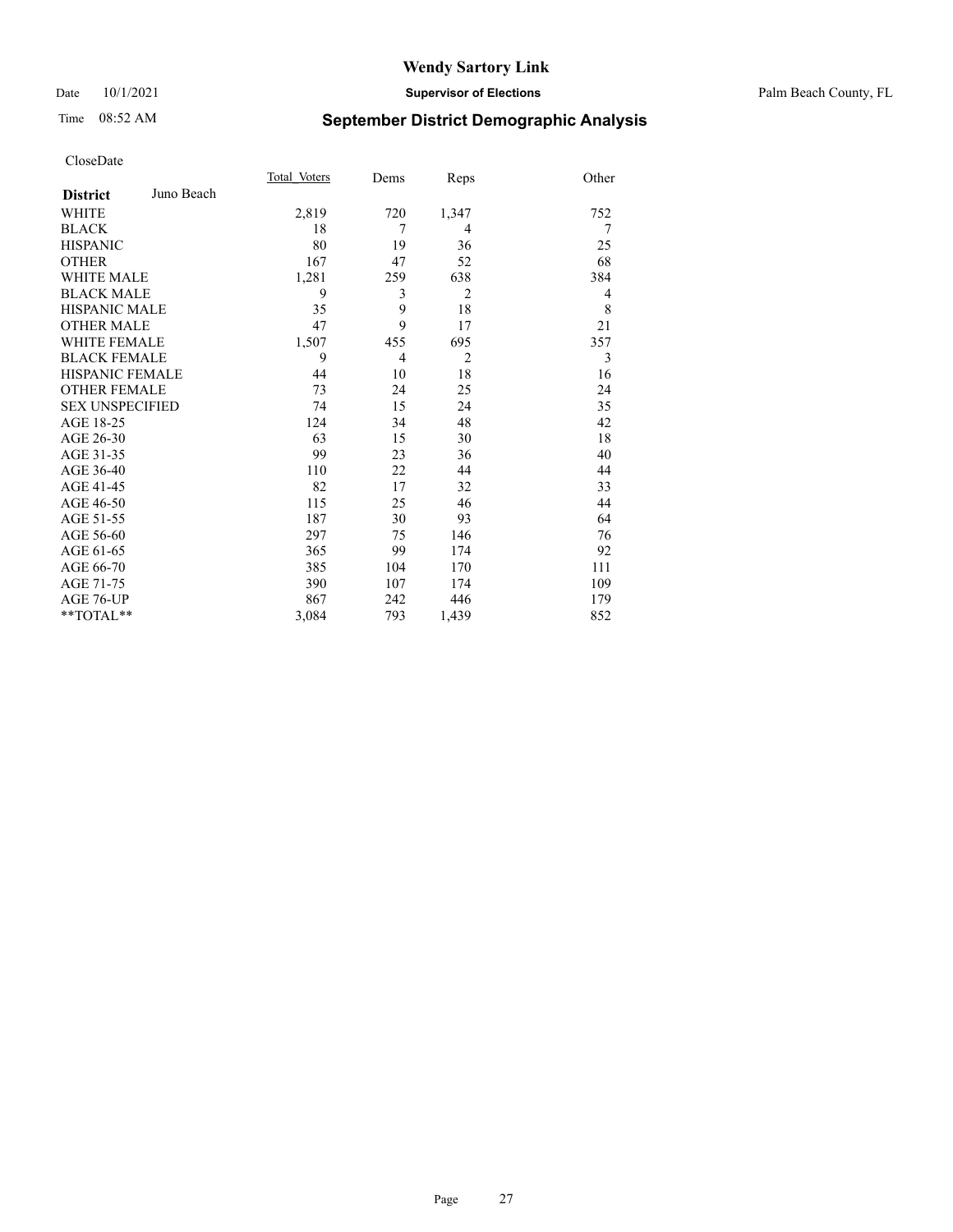#### Date 10/1/2021 **Supervisor of Elections** Palm Beach County, FL

## Time 08:52 AM **September District Demographic Analysis**

|                                         | Total Voters   | Dems           | Reps           | Other          |
|-----------------------------------------|----------------|----------------|----------------|----------------|
| Jupiter Inlet Colony<br><b>District</b> |                |                |                |                |
| WHITE                                   | 361            | 60             | 210            | 91             |
| <b>BLACK</b>                            | $\theta$       | $\Omega$       | $\mathbf{0}$   | $\theta$       |
| <b>HISPANIC</b>                         | 5              | $\theta$       | $\overline{4}$ | 1              |
| <b>OTHER</b>                            | 26             | 8              | 10             | 8              |
| <b>WHITE MALE</b>                       | 174            | 16             | 111            | 47             |
| <b>BLACK MALE</b>                       | $\theta$       | $\theta$       | $\mathbf{0}$   | $\theta$       |
| <b>HISPANIC MALE</b>                    | 0              | $\mathbf{0}$   | $\theta$       | $\theta$       |
| <b>OTHER MALE</b>                       | 4              | $\overline{2}$ | $\overline{2}$ | $\theta$       |
| <b>WHITE FEMALE</b>                     | 185            | 44             | 97             | 44             |
| <b>BLACK FEMALE</b>                     | $\theta$       | $\theta$       | $\mathbf{0}$   | $\mathbf{0}$   |
| HISPANIC FEMALE                         | 5              | $\theta$       | 4              |                |
| <b>OTHER FEMALE</b>                     | 16             | 5              | 5              | 6              |
| <b>SEX UNSPECIFIED</b>                  | 8              |                | 5              | $\overline{2}$ |
| AGE 18-25                               | 44             | 6              | 21             | 17             |
| AGE 26-30                               | 16             | 3              | 10             | 3              |
| AGE 31-35                               | 12             | $\overline{c}$ | 5              | 5              |
| AGE 36-40                               | $\overline{4}$ | 1              | 3              | $\mathbf{0}$   |
| AGE 41-45                               | 13             | 5              | 6              | 2              |
| AGE 46-50                               | 14             | $\overline{c}$ | 7              | 5              |
| AGE 51-55                               | 40             | $\overline{4}$ | 25             | 11             |
| AGE 56-60                               | 51             | 3              | 31             | 17             |
| AGE 61-65                               | 51             | 14             | 24             | 13             |
| AGE 66-70                               | 32             | 5              | 18             | 9              |
| AGE 71-75                               | 40             | 6              | 24             | 10             |
| AGE 76-UP                               | 75             | 17             | 50             | 8              |
| **TOTAL**                               | 392            | 68             | 224            | 100            |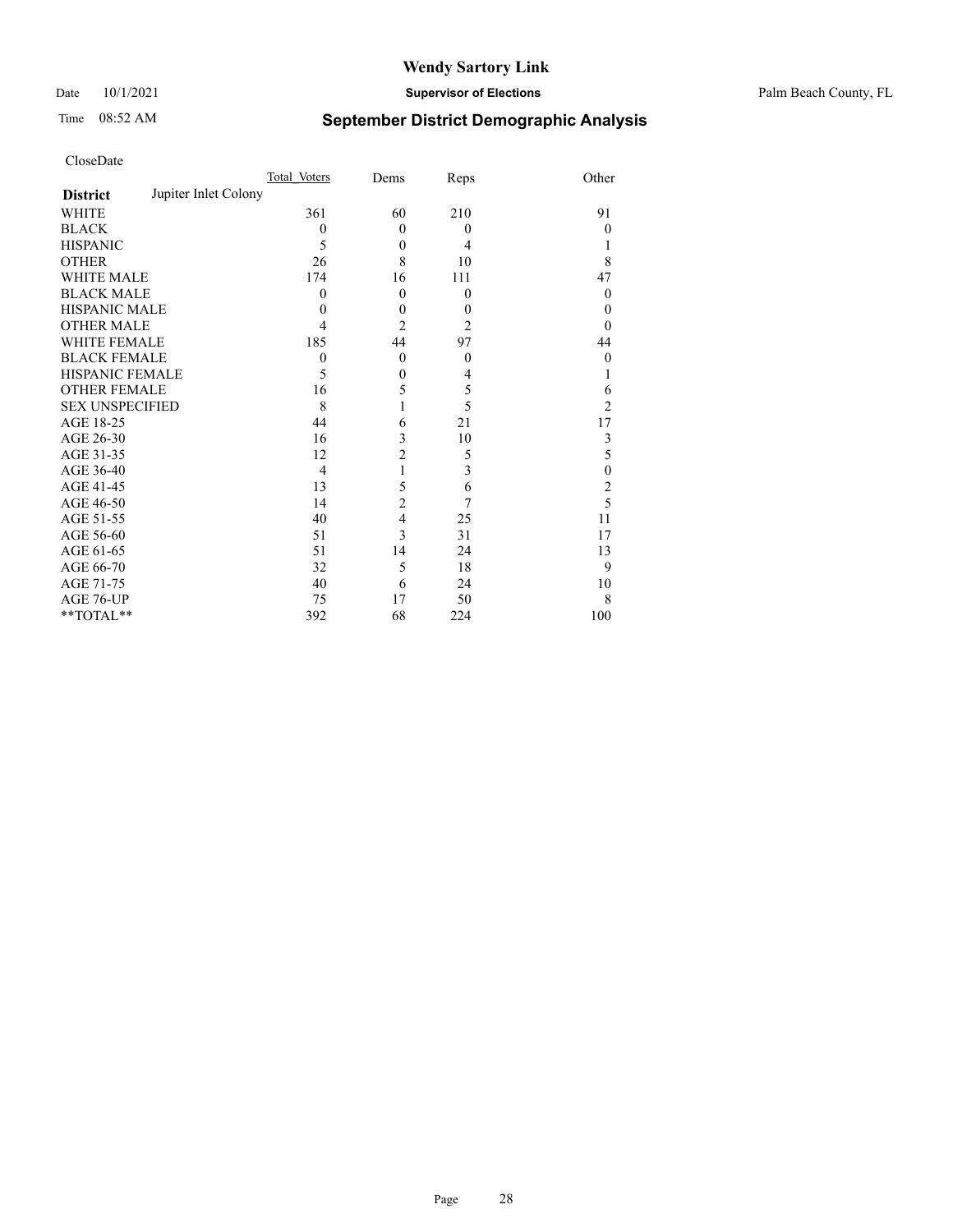#### Date 10/1/2021 **Supervisor of Elections** Palm Beach County, FL

## Time 08:52 AM **September District Demographic Analysis**

|                            | Total Voters | Dems   | Reps   | Other  |
|----------------------------|--------------|--------|--------|--------|
| Jupiter<br><b>District</b> |              |        |        |        |
| WHITE                      | 37,941       | 10,116 | 16,654 | 11,171 |
| <b>BLACK</b>               | 604          | 400    | 43     | 161    |
| <b>HISPANIC</b>            | 2,564        | 980    | 661    | 923    |
| <b>OTHER</b>               | 3,220        | 1,019  | 799    | 1,402  |
| <b>WHITE MALE</b>          | 17,806       | 3,806  | 8,353  | 5,647  |
| <b>BLACK MALE</b>          | 294          | 183    | 21     | 90     |
| <b>HISPANIC MALE</b>       | 1,066        | 377    | 288    | 401    |
| <b>OTHER MALE</b>          | 1,102        | 333    | 283    | 486    |
| WHITE FEMALE               | 19,715       | 6,191  | 8,129  | 5,395  |
| <b>BLACK FEMALE</b>        | 302          | 212    | 20     | 70     |
| HISPANIC FEMALE            | 1,437        | 581    | 353    | 503    |
| <b>OTHER FEMALE</b>        | 1,285        | 488    | 304    | 493    |
| <b>SEX UNSPECIFIED</b>     | 1,271        | 322    | 385    | 564    |
| AGE 18-25                  | 3,881        | 1,148  | 1,295  | 1,438  |
| AGE 26-30                  | 2,805        | 825    | 940    | 1,040  |
| AGE 31-35                  | 2,861        | 831    | 968    | 1,062  |
| AGE 36-40                  | 3,066        | 864    | 1,049  | 1,153  |
| AGE 41-45                  | 3,136        | 841    | 1,103  | 1,192  |
| AGE 46-50                  | 3,431        | 855    | 1,370  | 1,206  |
| AGE 51-55                  | 3,997        | 978    | 1,802  | 1,217  |
| AGE 56-60                  | 4,322        | 1,108  | 2,016  | 1,198  |
| AGE 61-65                  | 4,205        | 1,224  | 1,904  | 1,077  |
| AGE 66-70                  | 3,658        | 1,178  | 1,520  | 960    |
| AGE 71-75                  | 3,300        | 1,013  | 1,466  | 821    |
| AGE 76-UP                  | 5,667        | 1,650  | 2,724  | 1,293  |
| $*$ $TOTAL**$              | 44,329       | 12,515 | 18,157 | 13,657 |
|                            |              |        |        |        |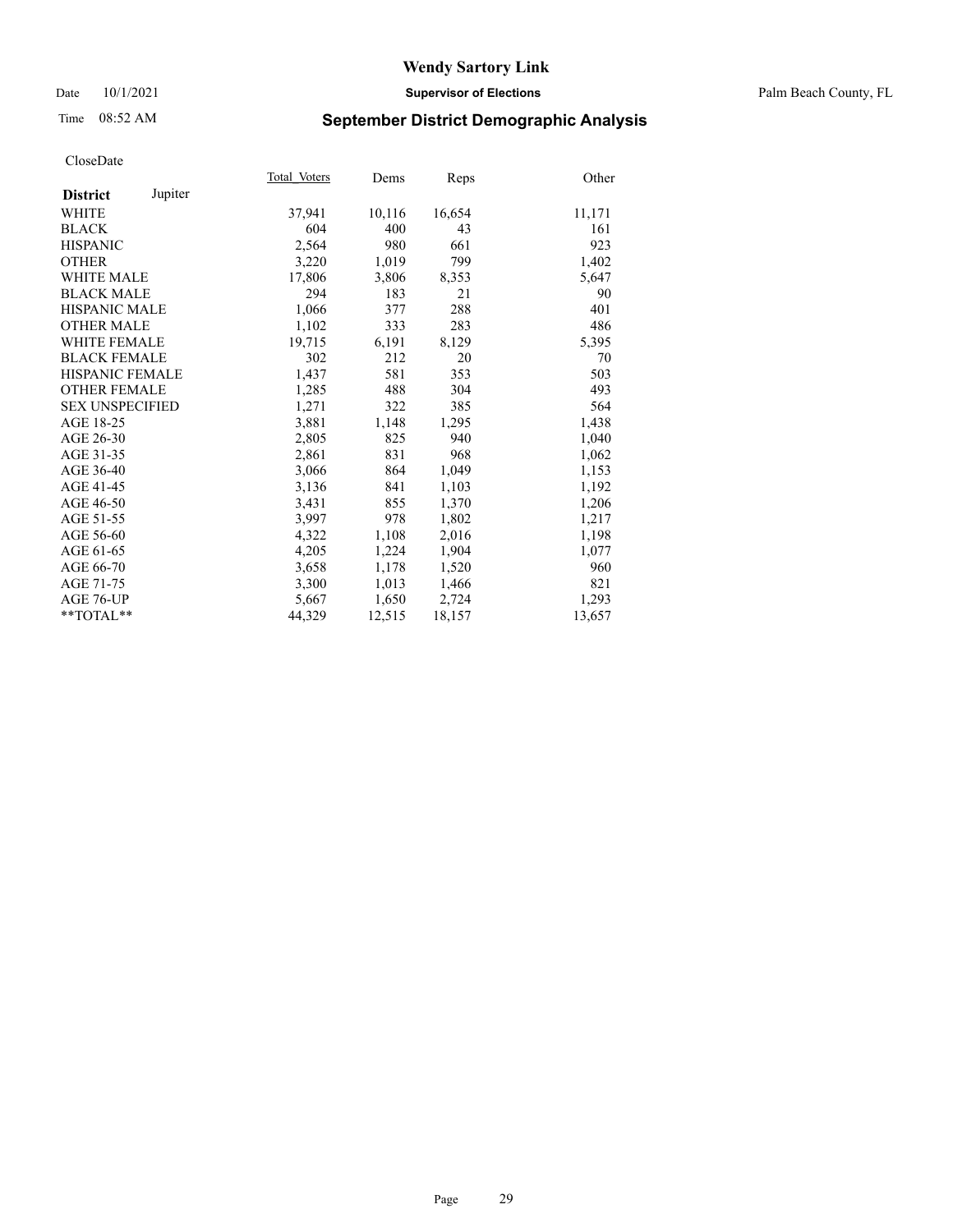#### Date 10/1/2021 **Supervisor of Elections** Palm Beach County, FL

## Time 08:52 AM **September District Demographic Analysis**

|                            | Total Voters | Dems  | Reps  | Other |
|----------------------------|--------------|-------|-------|-------|
| Lantana<br><b>District</b> |              |       |       |       |
| <b>WHITE</b>               | 4,193        | 1,433 | 1,474 | 1,286 |
| <b>BLACK</b>               | 1,223        | 901   | 41    | 281   |
| <b>HISPANIC</b>            | 927          | 409   | 146   | 372   |
| <b>OTHER</b>               | 580          | 237   | 93    | 250   |
| <b>WHITE MALE</b>          | 2,063        | 591   | 781   | 691   |
| <b>BLACK MALE</b>          | 562          | 397   | 30    | 135   |
| <b>HISPANIC MALE</b>       | 397          | 161   | 81    | 155   |
| <b>OTHER MALE</b>          | 201          | 82    | 33    | 86    |
| <b>WHITE FEMALE</b>        | 2,070        | 826   | 675   | 569   |
| <b>BLACK FEMALE</b>        | 636          | 492   | 9     | 135   |
| HISPANIC FEMALE            | 506          | 236   | 63    | 207   |
| <b>OTHER FEMALE</b>        | 229          | 115   | 38    | 76    |
| <b>SEX UNSPECIFIED</b>     | 256          | 79    | 43    | 134   |
| AGE 18-25                  | 704          | 294   | 116   | 294   |
| AGE 26-30                  | 648          | 247   | 131   | 270   |
| AGE 31-35                  | 632          | 283   | 108   | 241   |
| AGE 36-40                  | 534          | 227   | 101   | 206   |
| AGE 41-45                  | 496          | 226   | 98    | 172   |
| AGE 46-50                  | 505          | 211   | 122   | 172   |
| AGE 51-55                  | 577          | 228   | 181   | 168   |
| AGE 56-60                  | 738          | 311   | 233   | 194   |
| AGE 61-65                  | 663          | 281   | 203   | 179   |
| AGE 66-70                  | 482          | 242   | 143   | 97    |
| AGE 71-75                  | 346          | 173   | 110   | 63    |
| AGE 76-UP                  | 598          | 257   | 208   | 133   |
| $*$ $TOTAL**$              | 6,923        | 2,980 | 1,754 | 2,189 |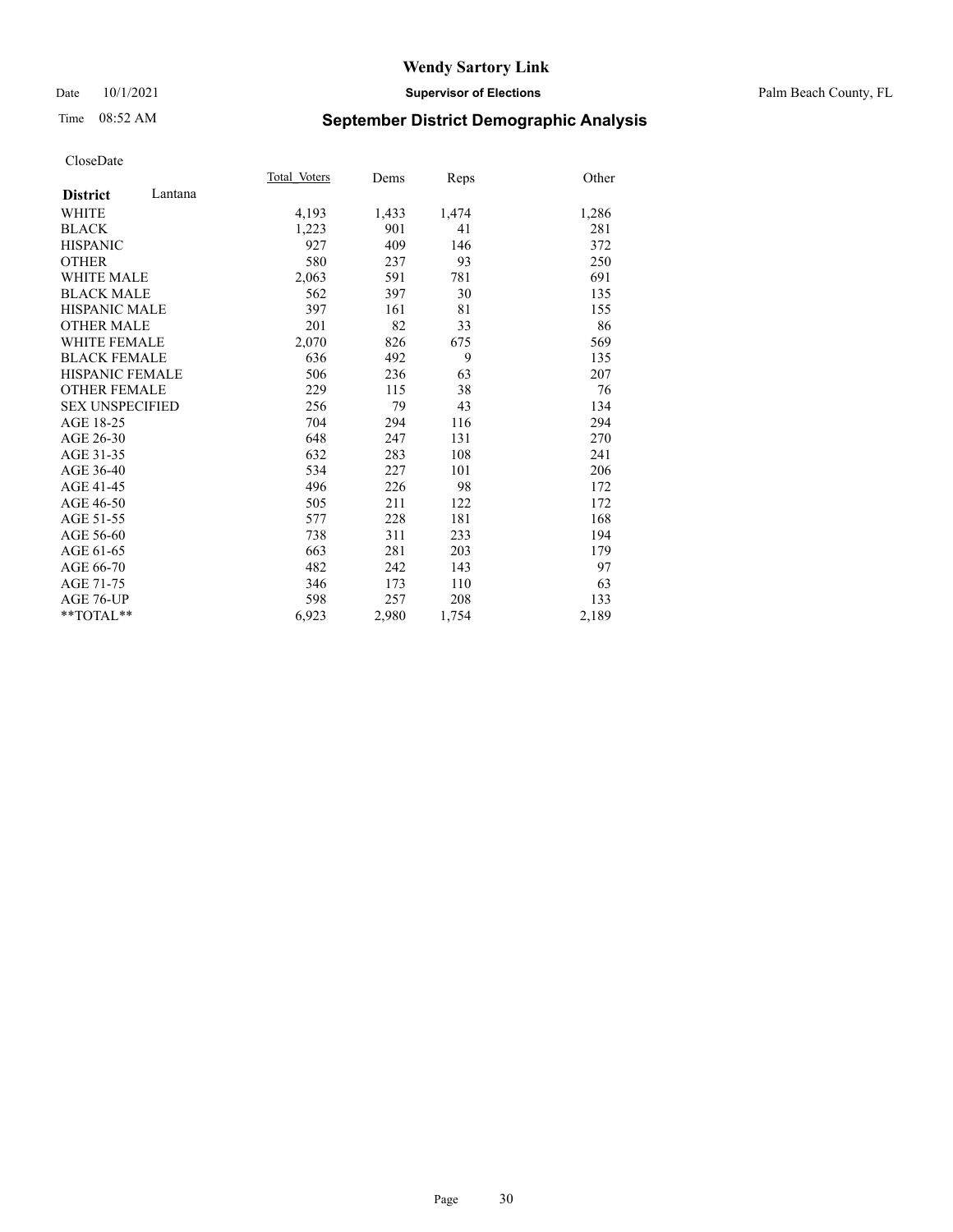Date 10/1/2021 **Supervisor of Elections** Palm Beach County, FL

## Time 08:52 AM **September District Demographic Analysis**

|                        |                    | Total Voters | Dems  | Reps         | Other |
|------------------------|--------------------|--------------|-------|--------------|-------|
| <b>District</b>        | Lake Clarke Shores |              |       |              |       |
| WHITE                  |                    | 2,038        | 742   | 840          | 456   |
| <b>BLACK</b>           |                    | 83           | 59    | 1            | 23    |
| <b>HISPANIC</b>        |                    | 488          | 158   | 192          | 138   |
| <b>OTHER</b>           |                    | 169          | 53    | 42           | 74    |
| <b>WHITE MALE</b>      |                    | 963          | 293   | 430          | 240   |
| <b>BLACK MALE</b>      |                    | 39           | 24    | 1            | 14    |
| <b>HISPANIC MALE</b>   |                    | 211          | 65    | 85           | 61    |
| <b>OTHER MALE</b>      |                    | 55           | 18    | 17           | 20    |
| <b>WHITE FEMALE</b>    |                    | 1,054        | 444   | 404          | 206   |
| <b>BLACK FEMALE</b>    |                    | 44           | 35    | $\mathbf{0}$ | 9     |
| <b>HISPANIC FEMALE</b> |                    | 265          | 89    | 102          | 74    |
| <b>OTHER FEMALE</b>    |                    | 60           | 20    | 13           | 27    |
| <b>SEX UNSPECIFIED</b> |                    | 84           | 22    | 22           | 40    |
| AGE 18-25              |                    | 230          | 74    | 70           | 86    |
| AGE 26-30              |                    | 156          | 51    | 57           | 48    |
| AGE 31-35              |                    | 206          | 52    | 77           | 77    |
| AGE 36-40              |                    | 215          | 72    | 73           | 70    |
| AGE 41-45              |                    | 232          | 86    | 69           | 77    |
| AGE 46-50              |                    | 234          | 85    | 82           | 67    |
| AGE 51-55              |                    | 245          | 77    | 109          | 59    |
| AGE 56-60              |                    | 287          | 98    | 127          | 62    |
| AGE 61-65              |                    | 257          | 95    | 119          | 43    |
| AGE 66-70              |                    | 237          | 110   | 88           | 39    |
| AGE 71-75              |                    | 206          | 93    | 87           | 26    |
| <b>AGE 76-UP</b>       |                    | 273          | 119   | 117          | 37    |
| $*$ $TOTAL**$          |                    | 2,778        | 1,012 | 1,075        | 691   |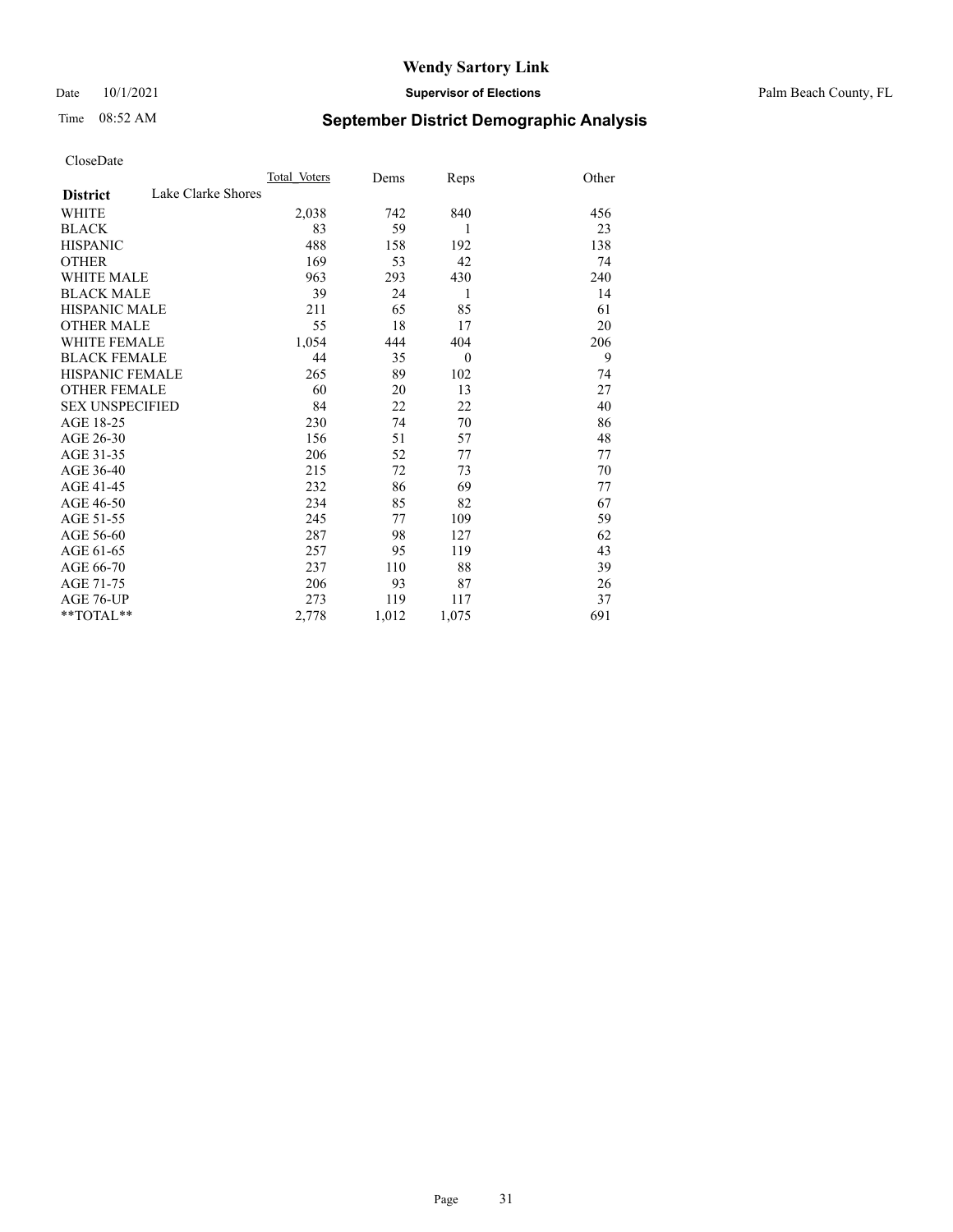#### Date 10/1/2021 **Supervisor of Elections** Palm Beach County, FL

## Time 08:52 AM **September District Demographic Analysis**

|                                       | Total Voters | Dems | Reps | Other |
|---------------------------------------|--------------|------|------|-------|
| Loxahatchee Groves<br><b>District</b> |              |      |      |       |
| WHITE                                 | 1,829        | 498  | 807  | 524   |
| <b>BLACK</b>                          | 77           | 51   | 10   | 16    |
| <b>HISPANIC</b>                       | 207          | 67   | 57   | 83    |
| <b>OTHER</b>                          | 178          | 44   | 54   | 80    |
| WHITE MALE                            | 883          | 210  | 419  | 254   |
| <b>BLACK MALE</b>                     | 39           | 23   | 7    | 9     |
| <b>HISPANIC MALE</b>                  | 102          | 29   | 26   | 47    |
| <b>OTHER MALE</b>                     | 71           | 17   | 21   | 33    |
| WHITE FEMALE                          | 921          | 282  | 377  | 262   |
| <b>BLACK FEMALE</b>                   | 38           | 28   | 3    | 7     |
| <b>HISPANIC FEMALE</b>                | 98           | 38   | 28   | 32    |
| <b>OTHER FEMALE</b>                   | 66           | 19   | 21   | 26    |
| <b>SEX UNSPECIFIED</b>                | 73           | 14   | 26   | 33    |
| AGE 18-25                             | 225          | 52   | 77   | 96    |
| AGE 26-30                             | 142          | 36   | 53   | 53    |
| AGE 31-35                             | 184          | 53   | 57   | 74    |
| AGE 36-40                             | 158          | 34   | 67   | 57    |
| AGE 41-45                             | 130          | 30   | 50   | 50    |
| AGE 46-50                             | 160          | 44   | 62   | 54    |
| AGE 51-55                             | 194          | 47   | 86   | 61    |
| AGE 56-60                             | 271          | 73   | 116  | 82    |
| AGE 61-65                             | 252          | 80   | 111  | 61    |
| AGE 66-70                             | 209          | 70   | 96   | 43    |
| AGE 71-75                             | 160          | 65   | 59   | 36    |
| AGE 76-UP                             | 206          | 76   | 94   | 36    |
| **TOTAL**                             | 2,291        | 660  | 928  | 703   |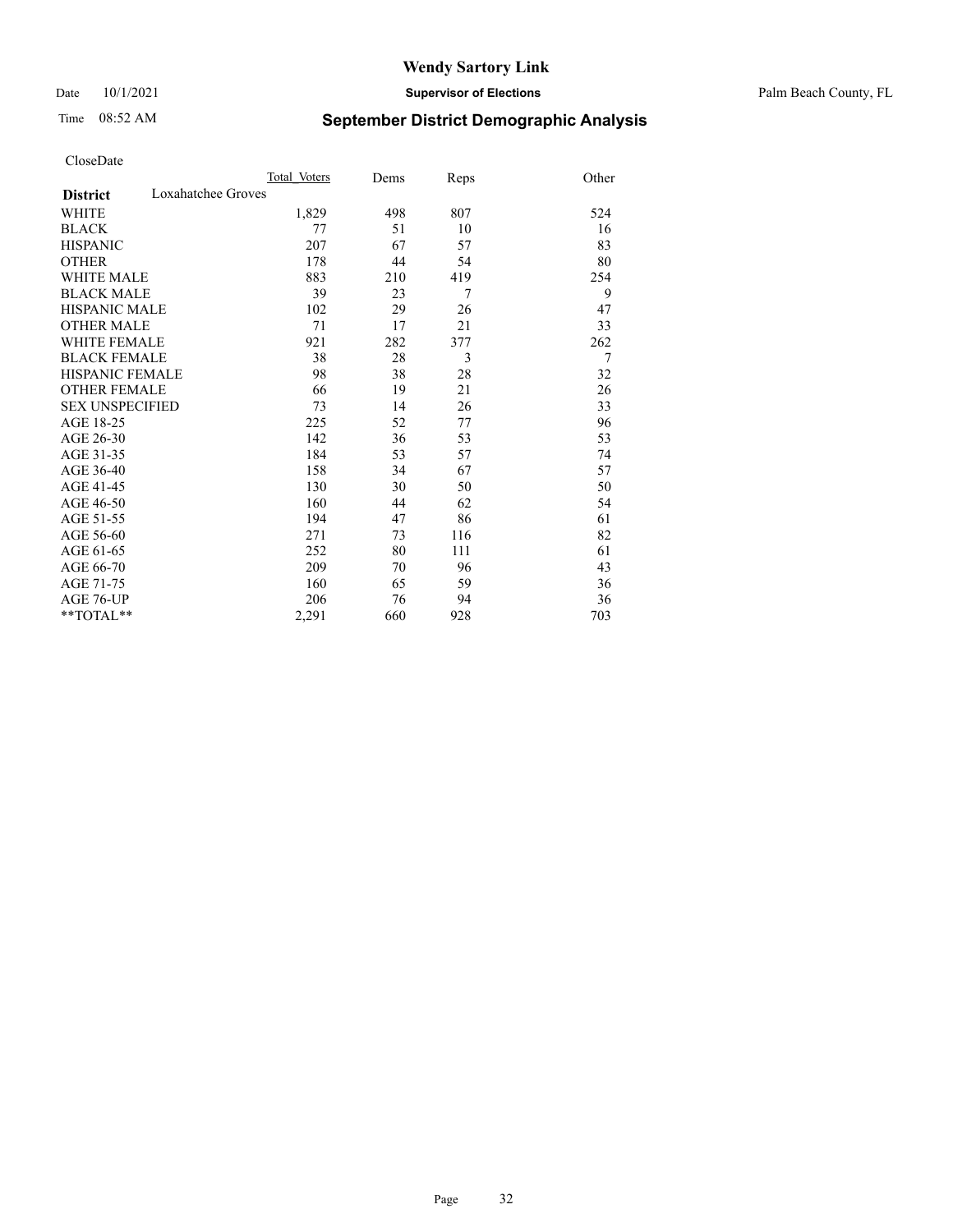#### Date 10/1/2021 **Supervisor of Elections** Palm Beach County, FL

## Time 08:52 AM **September District Demographic Analysis**

|                        |           | Total Voters | Dems  | Reps | Other |
|------------------------|-----------|--------------|-------|------|-------|
| <b>District</b>        | Lake Park |              |       |      |       |
| <b>WHITE</b>           |           | 2,073        | 655   | 771  | 647   |
| <b>BLACK</b>           |           | 2,177        | 1,677 | 69   | 431   |
| <b>HISPANIC</b>        |           | 264          | 114   | 47   | 103   |
| <b>OTHER</b>           |           | 488          | 213   | 80   | 195   |
| <b>WHITE MALE</b>      |           | 1,032        | 276   | 409  | 347   |
| <b>BLACK MALE</b>      |           | 942          | 683   | 35   | 224   |
| <b>HISPANIC MALE</b>   |           | 111          | 49    | 22   | 40    |
| <b>OTHER MALE</b>      |           | 168          | 72    | 35   | 61    |
| <b>WHITE FEMALE</b>    |           | 1,008        | 366   | 353  | 289   |
| <b>BLACK FEMALE</b>    |           | 1,198        | 968   | 33   | 197   |
| HISPANIC FEMALE        |           | 148          | 62    | 24   | 62    |
| <b>OTHER FEMALE</b>    |           | 209          | 106   | 23   | 80    |
| <b>SEX UNSPECIFIED</b> |           | 179          | 73    | 31   | 75    |
| AGE 18-25              |           | 483          | 261   | 40   | 182   |
| AGE 26-30              |           | 507          | 280   | 58   | 169   |
| AGE 31-35              |           | 500          | 267   | 74   | 159   |
| AGE 36-40              |           | 431          | 236   | 68   | 127   |
| AGE 41-45              |           | 361          | 188   | 47   | 126   |
| AGE 46-50              |           | 353          | 182   | 74   | 97    |
| AGE 51-55              |           | 407          | 205   | 86   | 116   |
| AGE 56-60              |           | 460          | 239   | 114  | 107   |
| AGE 61-65              |           | 499          | 296   | 114  | 89    |
| AGE 66-70              |           | 377          | 194   | 101  | 82    |
| AGE 71-75              |           | 258          | 139   | 68   | 51    |
| AGE 76-UP              |           | 366          | 172   | 123  | 71    |
| $*$ $TOTAL**$          |           | 5,002        | 2,659 | 967  | 1,376 |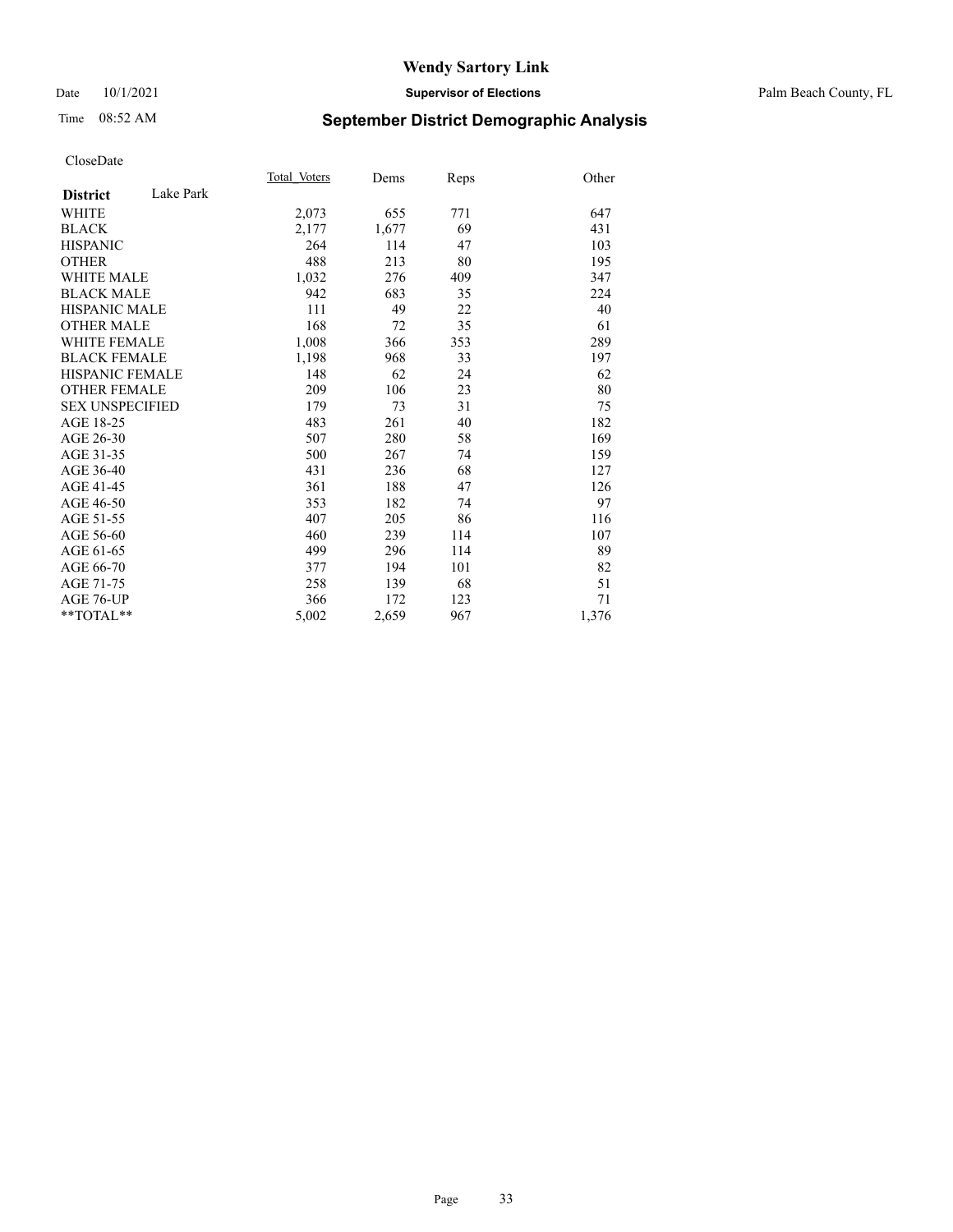Date 10/1/2021 **Supervisor of Elections** Palm Beach County, FL

## Time 08:52 AM **September District Demographic Analysis**

|                        |                  | Total Voters | Dems  | Reps  | Other |
|------------------------|------------------|--------------|-------|-------|-------|
| <b>District</b>        | Lake Worth Beach |              |       |       |       |
| WHITE                  |                  | 9,443        | 3,960 | 2,598 | 2,885 |
| <b>BLACK</b>           |                  | 3,124        | 2,332 | 104   | 688   |
| <b>HISPANIC</b>        |                  | 3,491        | 1,573 | 584   | 1,334 |
| <b>OTHER</b>           |                  | 1,538        | 665   | 163   | 710   |
| <b>WHITE MALE</b>      |                  | 4,593        | 1,680 | 1,389 | 1,524 |
| <b>BLACK MALE</b>      |                  | 1,420        | 1,017 | 66    | 337   |
| <b>HISPANIC MALE</b>   |                  | 1,603        | 682   | 305   | 616   |
| <b>OTHER MALE</b>      |                  | 568          | 245   | 61    | 262   |
| <b>WHITE FEMALE</b>    |                  | 4,711        | 2,231 | 1,173 | 1,307 |
| <b>BLACK FEMALE</b>    |                  | 1,642        | 1,270 | 36    | 336   |
| <b>HISPANIC FEMALE</b> |                  | 1,787        | 855   | 263   | 669   |
| <b>OTHER FEMALE</b>    |                  | 564          | 275   | 75    | 214   |
| <b>SEX UNSPECIFIED</b> |                  | 700          | 269   | 81    | 350   |
| AGE 18-25              |                  | 1,847        | 873   | 214   | 760   |
| AGE 26-30              |                  | 1,544        | 697   | 234   | 613   |
| AGE 31-35              |                  | 1,715        | 821   | 236   | 658   |
| AGE 36-40              |                  | 1,514        | 736   | 254   | 524   |
| AGE 41-45              |                  | 1,235        | 576   | 187   | 472   |
| AGE 46-50              |                  | 1,260        | 580   | 245   | 435   |
| AGE 51-55              |                  | 1,500        | 699   | 306   | 495   |
| AGE 56-60              |                  | 1,700        | 820   | 417   | 463   |
| AGE 61-65              |                  | 1,635        | 835   | 395   | 405   |
| AGE 66-70              |                  | 1,292        | 688   | 300   | 304   |
| AGE 71-75              |                  | 962          | 515   | 234   | 213   |
| AGE 76-UP              |                  | 1,392        | 690   | 427   | 275   |
| $*$ $TOTAL**$          |                  | 17,596       | 8,530 | 3,449 | 5,617 |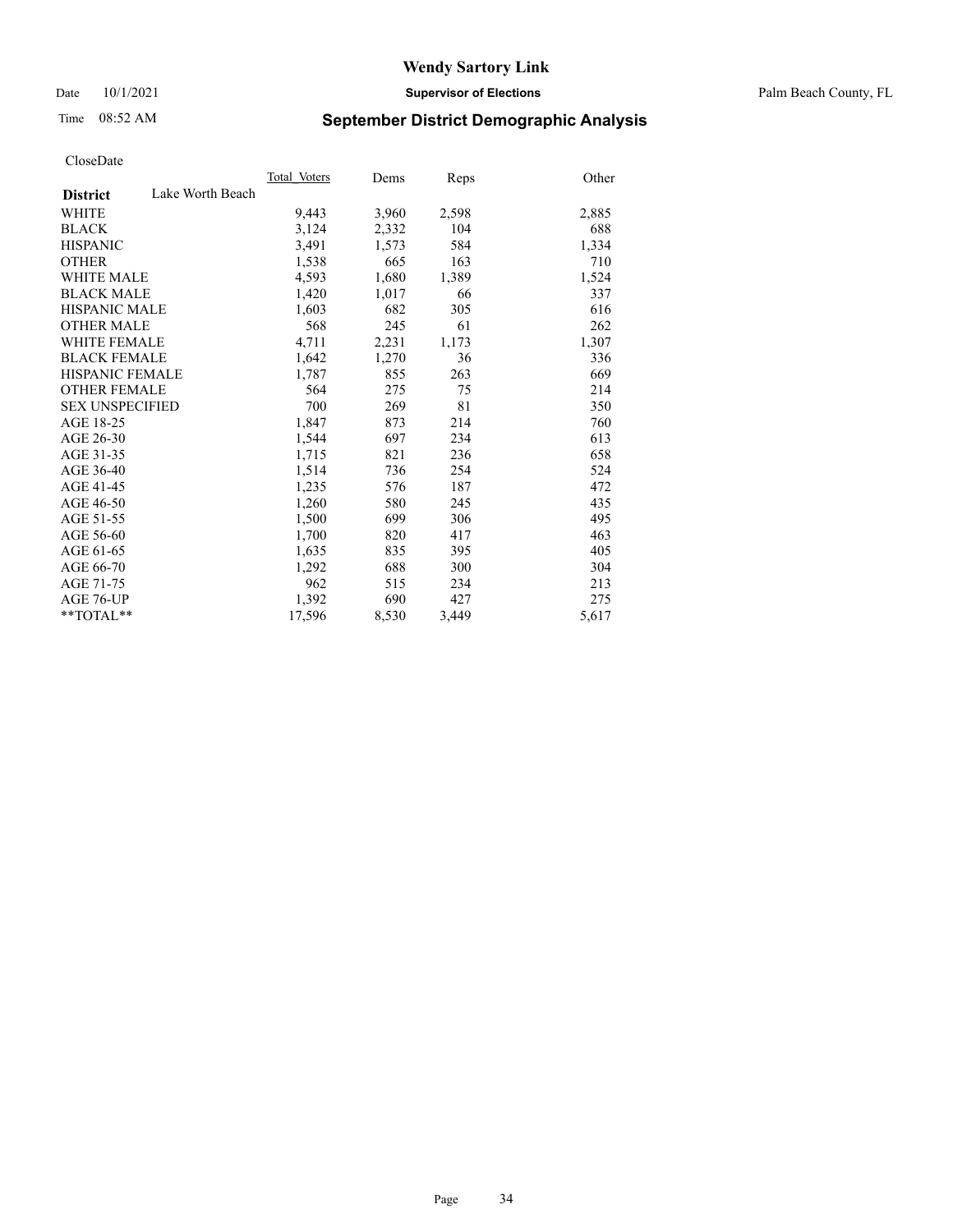#### Date 10/1/2021 **Supervisor of Elections** Palm Beach County, FL

## Time 08:52 AM **September District Demographic Analysis**

|                        |           | <b>Total Voters</b> | Dems           | Reps           | Other          |
|------------------------|-----------|---------------------|----------------|----------------|----------------|
| <b>District</b>        | Manalapan |                     |                |                |                |
| WHITE                  |           | 344                 | 66             | 191            | 87             |
| <b>BLACK</b>           |           | 6                   | 3              | 1              | 2              |
| <b>HISPANIC</b>        |           | 5                   | 1              | $\overline{2}$ | $\overline{c}$ |
| <b>OTHER</b>           |           | 20                  | 5              | 6              | 9              |
| <b>WHITE MALE</b>      |           | 179                 | 27             | 103            | 49             |
| <b>BLACK MALE</b>      |           | 3                   |                | 1              | 1              |
| <b>HISPANIC MALE</b>   |           |                     |                | $\overline{0}$ | 0              |
| <b>OTHER MALE</b>      |           | 8                   |                | 2              | 5              |
| <b>WHITE FEMALE</b>    |           | 160                 | 38             | 86             | 36             |
| <b>BLACK FEMALE</b>    |           | 3                   | $\overline{2}$ | $\theta$       |                |
| HISPANIC FEMALE        |           | 4                   | $\mathbf{0}$   | 2              | 2              |
| <b>OTHER FEMALE</b>    |           | 7                   |                | 3              | 3              |
| <b>SEX UNSPECIFIED</b> |           | 8                   | $\overline{c}$ | 3              | 3              |
| AGE 18-25              |           | 18                  | 5              | 7              | 6              |
| AGE 26-30              |           | 9                   | $\overline{c}$ | 6              | 1              |
| AGE 31-35              |           | 6                   | 1              | $\overline{0}$ | 5              |
| AGE 36-40              |           | 5                   | 0              | 3              | $\overline{2}$ |
| AGE 41-45              |           | 13                  | 5              | 8              | $\theta$       |
| AGE 46-50              |           | 25                  | 4              | 10             | 11             |
| AGE 51-55              |           | 17                  | 3              | 10             | 4              |
| AGE 56-60              |           | 41                  | 5              | 30             | 6              |
| AGE 61-65              |           | 50                  | 8              | 31             | 11             |
| AGE 66-70              |           | 50                  | 12             | 18             | 20             |
| AGE 71-75              |           | 42                  | 6              | 25             | 11             |
| AGE 76-UP              |           | 99                  | 24             | 52             | 23             |
| **TOTAL**              |           | 375                 | 75             | 200            | 100            |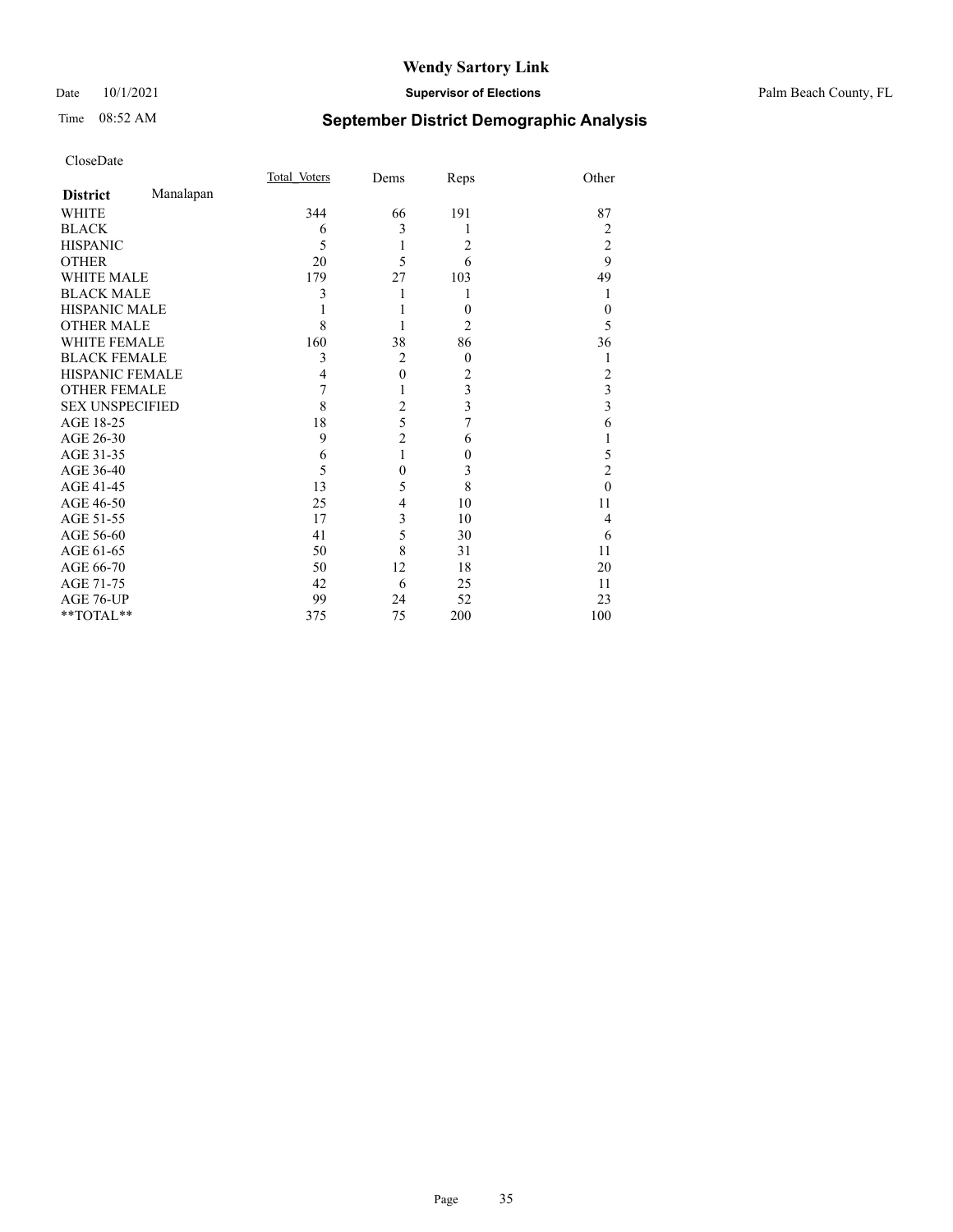## Time 08:52 AM **September District Demographic Analysis**

|                        |               | Total Voters | Dems           | Reps           | Other          |
|------------------------|---------------|--------------|----------------|----------------|----------------|
| <b>District</b>        | Mangonia Park |              |                |                |                |
| <b>WHITE</b>           |               | 81           | 34             | 19             | 28             |
| <b>BLACK</b>           |               | 748          | 618            | 12             | 118            |
| <b>HISPANIC</b>        |               | 39           | 16             | 6              | 17             |
| <b>OTHER</b>           |               | 67           | 40             | 3              | 24             |
| <b>WHITE MALE</b>      |               | 41           | 13             | 12             | 16             |
| <b>BLACK MALE</b>      |               | 296          | 224            | $\overline{4}$ | 68             |
| <b>HISPANIC MALE</b>   |               | 13           | $\overline{2}$ | 3              | 8              |
| <b>OTHER MALE</b>      |               | 24           | 15             | 1              | 8              |
| <b>WHITE FEMALE</b>    |               | 38           | 19             | 7              | 12             |
| <b>BLACK FEMALE</b>    |               | 442          | 384            | 8              | 50             |
| <b>HISPANIC FEMALE</b> |               | 23           | 13             | 3              | 7              |
| <b>OTHER FEMALE</b>    |               | 29           | 18             | $\overline{2}$ | 9              |
| <b>SEX UNSPECIFIED</b> |               | 29           | 20             | $\mathbf{0}$   | 9              |
| AGE 18-25              |               | 121          | 72             | 4              | 45             |
| AGE 26-30              |               | 119          | 77             | 8              | 34             |
| AGE 31-35              |               | 132          | 96             | $\overline{c}$ | 34             |
| AGE 36-40              |               | 91           | 71             | 3              | 17             |
| AGE 41-45              |               | 62           | 46             | $\overline{c}$ | 14             |
| AGE 46-50              |               | 55           | 41             | $\overline{4}$ | 10             |
| AGE 51-55              |               | 80           | 72             | 1              | 7              |
| AGE 56-60              |               | 67           | 57             | $\overline{2}$ | $\,$ $\,$      |
| AGE 61-65              |               | 61           | 53             | 1              | 7              |
| AGE 66-70              |               | 51           | 43             | $\overline{4}$ | 4              |
| AGE 71-75              |               | 44           | 36             | 3              | 5              |
| AGE 76-UP              |               | 52           | 44             | 6              | $\overline{c}$ |
| **TOTAL**              |               | 935          | 708            | 40             | 187            |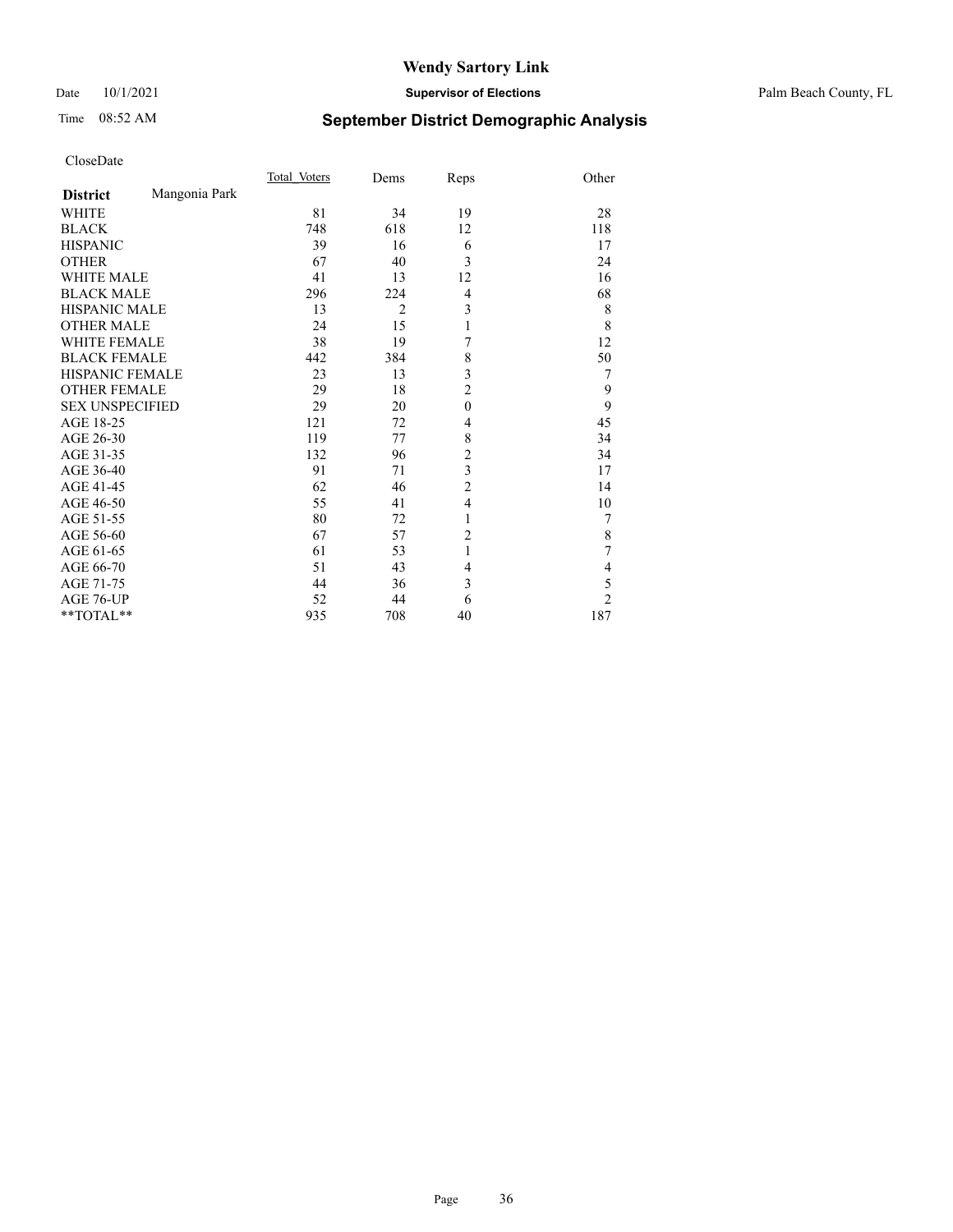#### Date 10/1/2021 **Supervisor of Elections** Palm Beach County, FL

## Time 08:52 AM **September District Demographic Analysis**

|                        |                  | Total Voters | Dems  | Reps  | Other |
|------------------------|------------------|--------------|-------|-------|-------|
| <b>District</b>        | North Palm Beach |              |       |       |       |
| <b>WHITE</b>           |                  | 9,154        | 2,490 | 4,215 | 2,449 |
| <b>BLACK</b>           |                  | 190          | 136   | 13    | 41    |
| <b>HISPANIC</b>        |                  | 501          | 183   | 145   | 173   |
| <b>OTHER</b>           |                  | 590          | 171   | 186   | 233   |
| <b>WHITE MALE</b>      |                  | 4,350        | 999   | 2,107 | 1,244 |
| <b>BLACK MALE</b>      |                  | 91           | 65    | 7     | 19    |
| <b>HISPANIC MALE</b>   |                  | 211          | 66    | 68    | 77    |
| <b>OTHER MALE</b>      |                  | 191          | 43    | 68    | 80    |
| WHITE FEMALE           |                  | 4,696        | 1,455 | 2,060 | 1,181 |
| <b>BLACK FEMALE</b>    |                  | 98           | 70    | 6     | 22    |
| <b>HISPANIC FEMALE</b> |                  | 277          | 113   | 74    | 90    |
| <b>OTHER FEMALE</b>    |                  | 243          | 87    | 78    | 78    |
| <b>SEX UNSPECIFIED</b> |                  | 275          | 81    | 89    | 105   |
| AGE 18-25              |                  | 707          | 207   | 261   | 239   |
| AGE 26-30              |                  | 575          | 159   | 213   | 203   |
| AGE 31-35              |                  | 635          | 172   | 245   | 218   |
| AGE 36-40              |                  | 622          | 160   | 231   | 231   |
| AGE 41-45              |                  | 537          | 170   | 185   | 182   |
| AGE 46-50              |                  | 650          | 156   | 274   | 220   |
| AGE 51-55              |                  | 783          | 175   | 380   | 228   |
| AGE 56-60              |                  | 1,063        | 290   | 525   | 248   |
| AGE 61-65              |                  | 1,085        | 328   | 508   | 249   |
| AGE 66-70              |                  | 1,047        | 344   | 449   | 254   |
| AGE 71-75              |                  | 901          | 293   | 381   | 227   |
| AGE 76-UP              |                  | 1,830        | 526   | 907   | 397   |
| $*$ $TOTAL**$          |                  | 10,435       | 2,980 | 4,559 | 2,896 |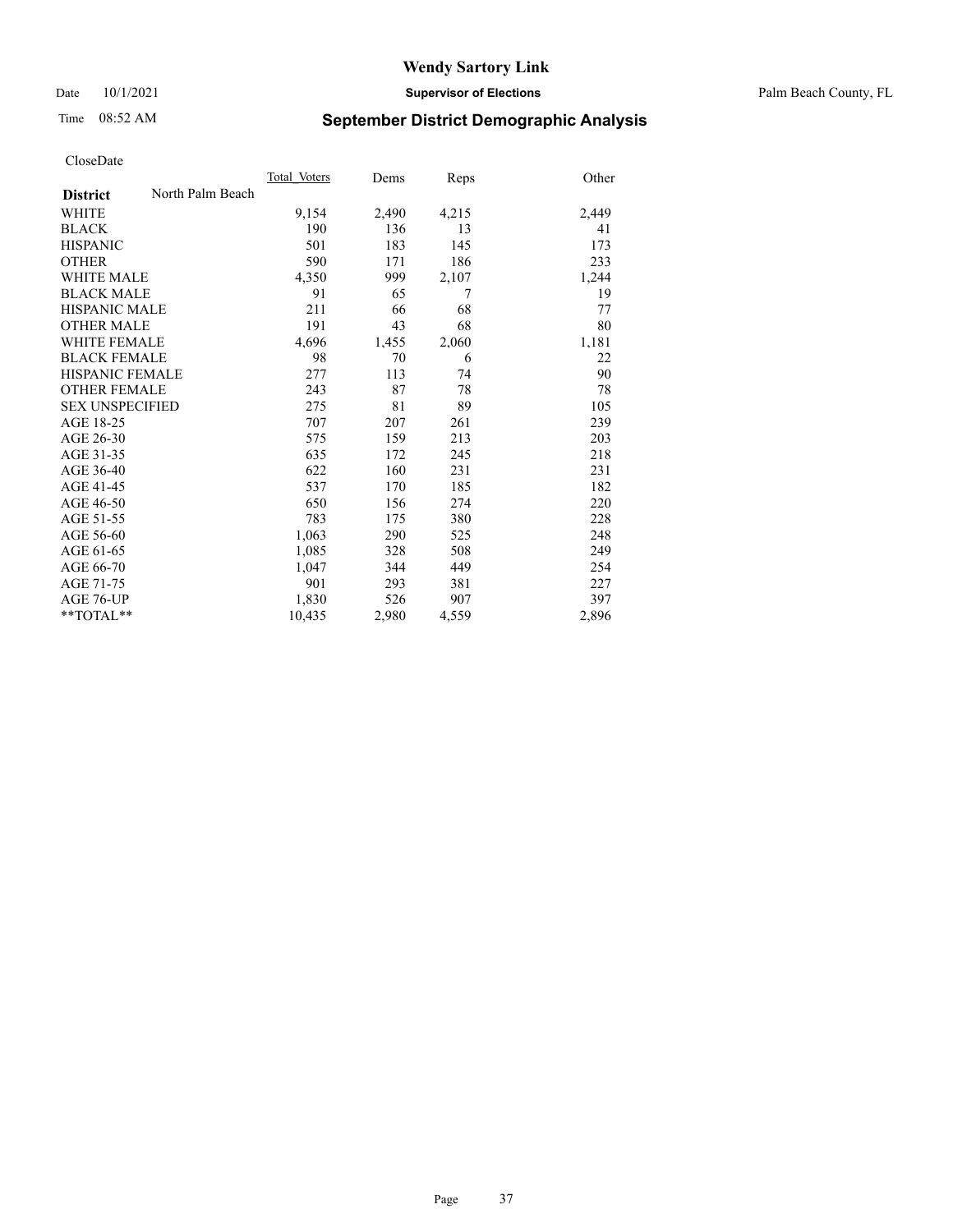#### Date 10/1/2021 **Supervisor of Elections** Palm Beach County, FL

## Time 08:52 AM **September District Demographic Analysis**

|                        |             | Total Voters   | Dems         | Reps         | Other          |
|------------------------|-------------|----------------|--------------|--------------|----------------|
| <b>District</b>        | Ocean Ridge |                |              |              |                |
| <b>WHITE</b>           |             | 1,467          | 361          | 701          | 405            |
| <b>BLACK</b>           |             | 5              | 3            | $\mathbf{0}$ | 2              |
| <b>HISPANIC</b>        |             | 47             | 13           | 20           | 14             |
| <b>OTHER</b>           |             | 85             | 24           | 24           | 37             |
| <b>WHITE MALE</b>      |             | 719            | 145          | 369          | 205            |
| <b>BLACK MALE</b>      |             | $\overline{0}$ | $\mathbf{0}$ | $\mathbf{0}$ | $\mathbf{0}$   |
| <b>HISPANIC MALE</b>   |             | 21             | 4            | 7            | 10             |
| <b>OTHER MALE</b>      |             | 26             | 5            | 8            | 13             |
| <b>WHITE FEMALE</b>    |             | 728            | 206          | 326          | 196            |
| <b>BLACK FEMALE</b>    |             | 5              | 3            | $\theta$     | 2              |
| <b>HISPANIC FEMALE</b> |             | 26             | 9            | 13           | $\overline{4}$ |
| <b>OTHER FEMALE</b>    |             | 37             | 14           | 9            | 14             |
| <b>SEX UNSPECIFIED</b> |             | 42             | 15           | 13           | 14             |
| AGE 18-25              |             | 100            | 33           | 39           | 28             |
| AGE 26-30              |             | 78             | 20           | 27           | 31             |
| AGE 31-35              |             | 59             | 14           | 24           | 21             |
| AGE 36-40              |             | 56             | 13           | 13           | 30             |
| AGE 41-45              |             | 50             | 16           | 16           | 18             |
| AGE 46-50              |             | 77             | 19           | 27           | 31             |
| AGE 51-55              |             | 117            | 21           | 65           | 31             |
| AGE 56-60              |             | 185            | 44           | 90           | 51             |
| AGE 61-65              |             | 210            | 55           | 101          | 54             |
| AGE 66-70              |             | 184            | 51           | 85           | 48             |
| AGE 71-75              |             | 171            | 40           | 75           | 56             |
| AGE 76-UP              |             | 317            | 75           | 183          | 59             |
| **TOTAL**              |             | 1,604          | 401          | 745          | 458            |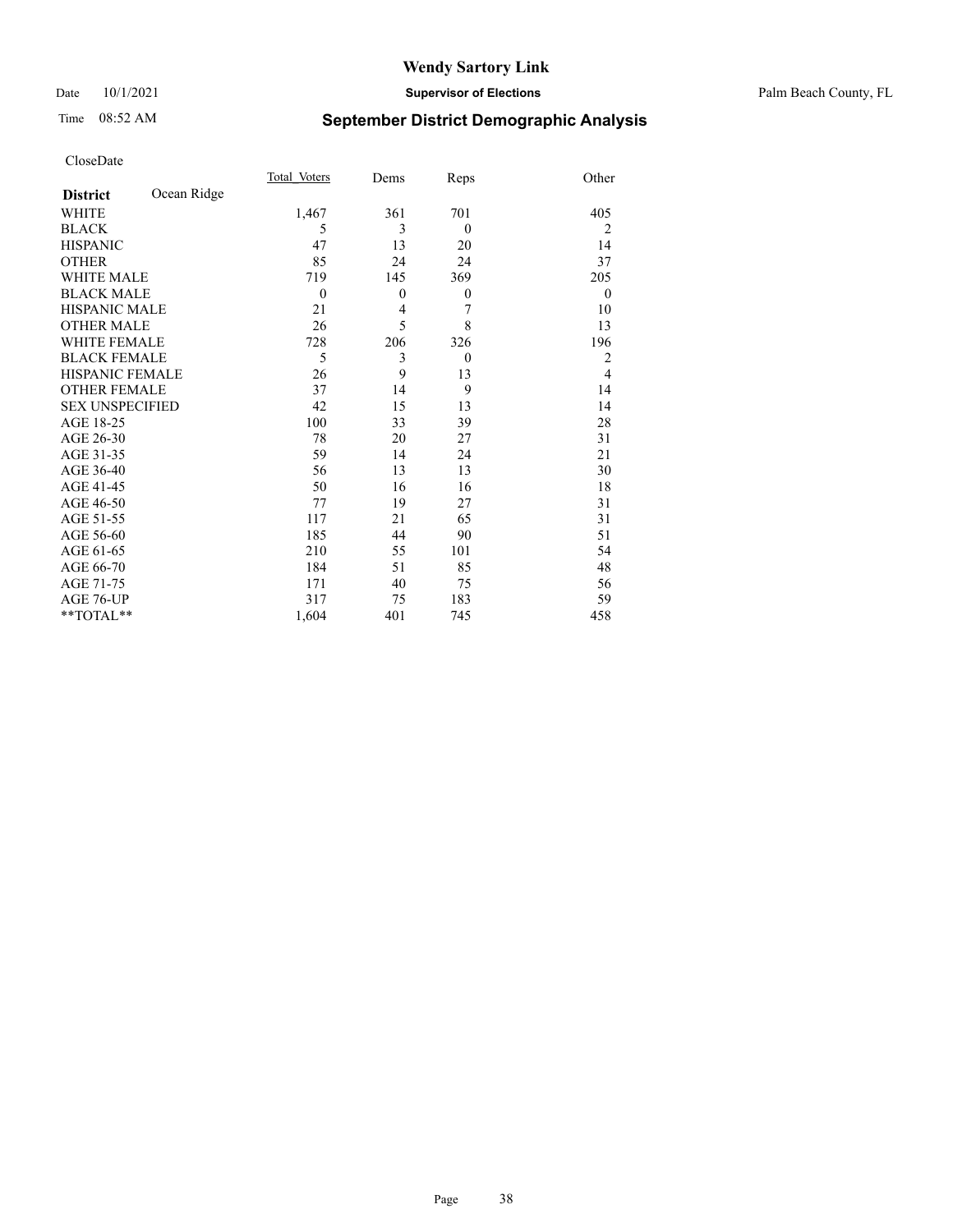#### Date 10/1/2021 **Supervisor of Elections** Palm Beach County, FL

## Time 08:52 AM **September District Demographic Analysis**

| Total Voters | Dems  | Reps | Other |
|--------------|-------|------|-------|
|              |       |      |       |
| 299          | 78    | 168  | 53    |
| 1,723        | 1,497 | 39   | 187   |
| 604          | 281   | 110  | 213   |
| 181          | 93    | 25   | 63    |
| 132          | 32    | 64   | 36    |
| 719          | 608   | 16   | 95    |
| 290          | 136   | 65   | 89    |
| 61           | 37    | 9    | 15    |
| 162          | 45    | 101  | 16    |
| 979          | 866   | 22   | 91    |
| 291          | 137   | 42   | 112   |
| 44           | 23    | 8    | 13    |
| 128          | 64    | 15   | 49    |
| 361          | 241   | 30   | 90    |
| 306          | 187   | 23   | 96    |
| 266          | 171   | 28   | 67    |
| 228          | 158   | 14   | 56    |
| 179          | 124   | 20   | 35    |
| 167          | 124   | 17   | 26    |
| 230          | 159   | 36   | 35    |
| 237          | 164   | 33   | 40    |
| 221          | 176   | 28   | 17    |
| 211          | 158   | 24   | 29    |
| 152          | 100   | 40   | 12    |
| 249          | 187   | 49   | 13    |
| 2,807        | 1,949 | 342  | 516   |
|              |       |      |       |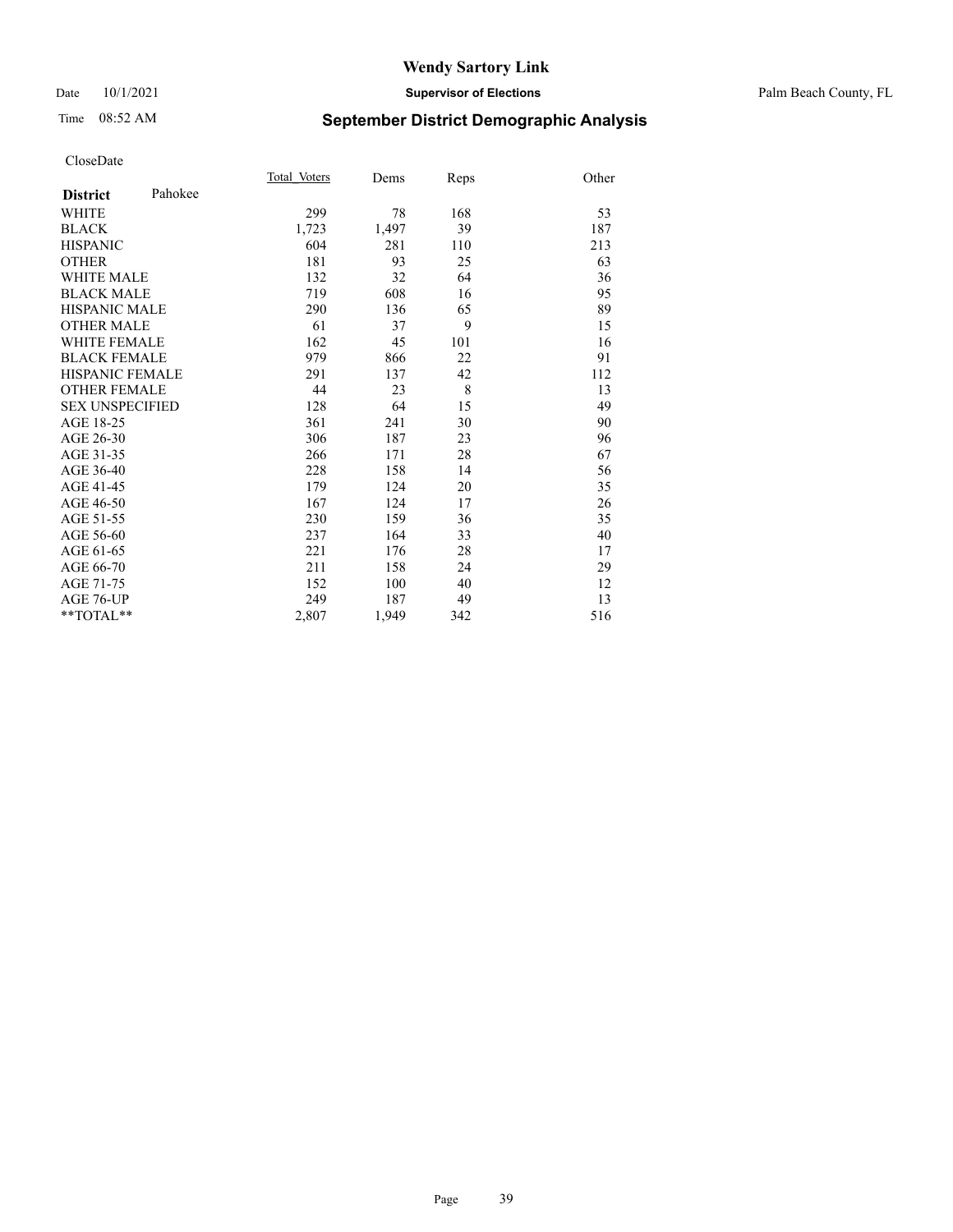#### Date 10/1/2021 **Supervisor of Elections** Palm Beach County, FL

## Time 08:52 AM **September District Demographic Analysis**

|                        |            | Total Voters | Dems  | Reps  | Other |
|------------------------|------------|--------------|-------|-------|-------|
| <b>District</b>        | Palm Beach |              |       |       |       |
| <b>WHITE</b>           |            | 7,399        | 1,869 | 3,473 | 2,057 |
| <b>BLACK</b>           |            | 43           | 28    | 7     | 8     |
| <b>HISPANIC</b>        |            | 191          | 49    | 72    | 70    |
| <b>OTHER</b>           |            | 567          | 140   | 183   | 244   |
| <b>WHITE MALE</b>      |            | 3,402        | 744   | 1,637 | 1,021 |
| <b>BLACK MALE</b>      |            | 20           | 11    | 4     | 5     |
| <b>HISPANIC MALE</b>   |            | 92           | 24    | 32    | 36    |
| <b>OTHER MALE</b>      |            | 176          | 40    | 55    | 81    |
| <b>WHITE FEMALE</b>    |            | 3,916        | 1,107 | 1,800 | 1,009 |
| <b>BLACK FEMALE</b>    |            | 23           | 17    | 3     | 3     |
| <b>HISPANIC FEMALE</b> |            | 97           | 25    | 40    | 32    |
| <b>OTHER FEMALE</b>    |            | 243          | 63    | 83    | 97    |
| <b>SEX UNSPECIFIED</b> |            | 221          | 49    | 77    | 95    |
| AGE 18-25              |            | 326          | 86    | 121   | 119   |
| AGE 26-30              |            | 245          | 64    | 90    | 91    |
| AGE 31-35              |            | 236          | 53    | 81    | 102   |
| AGE 36-40              |            | 241          | 41    | 99    | 101   |
| AGE 41-45              |            | 242          | 47    | 99    | 96    |
| AGE 46-50              |            | 326          | 62    | 150   | 114   |
| AGE 51-55              |            | 449          | 93    | 228   | 128   |
| AGE 56-60              |            | 666          | 135   | 318   | 213   |
| AGE 61-65              |            | 833          | 210   | 393   | 230   |
| AGE 66-70              |            | 905          | 258   | 408   | 239   |
| AGE 71-75              |            | 1,128        | 319   | 504   | 305   |
| AGE 76-UP              |            | 2,603        | 718   | 1,244 | 641   |
| $*$ $TOTAL**$          |            | 8,200        | 2,086 | 3,735 | 2,379 |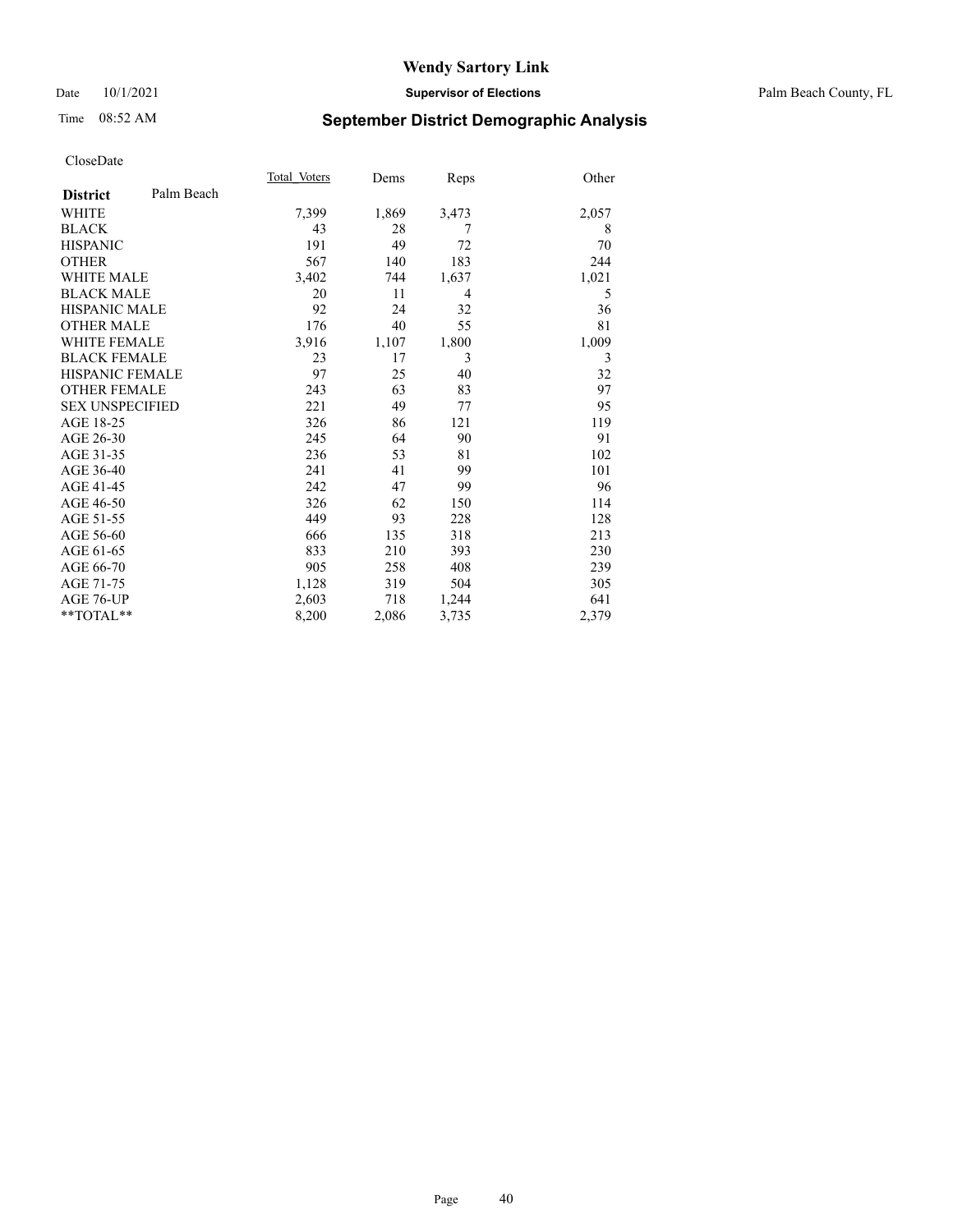Date 10/1/2021 **Supervisor of Elections** Palm Beach County, FL

## Time 08:52 AM **September District Demographic Analysis**

|                        | Total Voters       | Dems   | <b>Reps</b> | Other  |
|------------------------|--------------------|--------|-------------|--------|
| <b>District</b>        | Palm Beach Gardens |        |             |        |
| <b>WHITE</b>           | 37,348             | 11,146 | 15,790      | 10,412 |
| <b>BLACK</b>           | 1,457              | 996    | 91          | 370    |
| <b>HISPANIC</b>        | 2,917              | 1,075  | 723         | 1,119  |
| <b>OTHER</b>           | 3,707              | 1,189  | 875         | 1,643  |
| <b>WHITE MALE</b>      | 17,015             | 4,065  | 7,834       | 5,116  |
| <b>BLACK MALE</b>      | 650                | 413    | 45          | 192    |
| <b>HISPANIC MALE</b>   | 1,193              | 400    | 309         | 484    |
| <b>OTHER MALE</b>      | 1,295              | 379    | 319         | 597    |
| <b>WHITE FEMALE</b>    | 19,876             | 6,959  | 7,777       | 5,140  |
| <b>BLACK FEMALE</b>    | 787                | 569    | 46          | 172    |
| <b>HISPANIC FEMALE</b> | 1,651              | 648    | 401         | 602    |
| <b>OTHER FEMALE</b>    | 1,597              | 574    | 382         | 641    |
| <b>SEX UNSPECIFIED</b> | 1,304              | 367    | 351         | 586    |
| AGE 18-25              | 3,096              | 971    | 974         | 1,151  |
| AGE 26-30              | 2,687              | 870    | 853         | 964    |
| AGE 31-35              | 2,879              | 890    | 928         | 1,061  |
| AGE 36-40              | 2,997              | 949    | 919         | 1,129  |
| AGE 41-45              | 2,745              | 762    | 910         | 1,073  |
| AGE 46-50              | 2,915              | 817    | 1,083       | 1,015  |
| AGE 51-55              | 3,444              | 934    | 1,447       | 1,063  |
| AGE 56-60              | 4,056              | 1,095  | 1,790       | 1,171  |
| AGE 61-65              | 4,110              | 1,324  | 1,751       | 1,035  |
| AGE 66-70              | 3,983              | 1,438  | 1,570       | 975    |
| AGE 71-75              | 4,232              | 1,453  | 1,755       | 1,024  |
| AGE 76-UP              | 8,284              | 2,903  | 3,499       | 1,882  |
| $*$ $TOTAL**$          | 45,429             | 14,406 | 17,479      | 13,544 |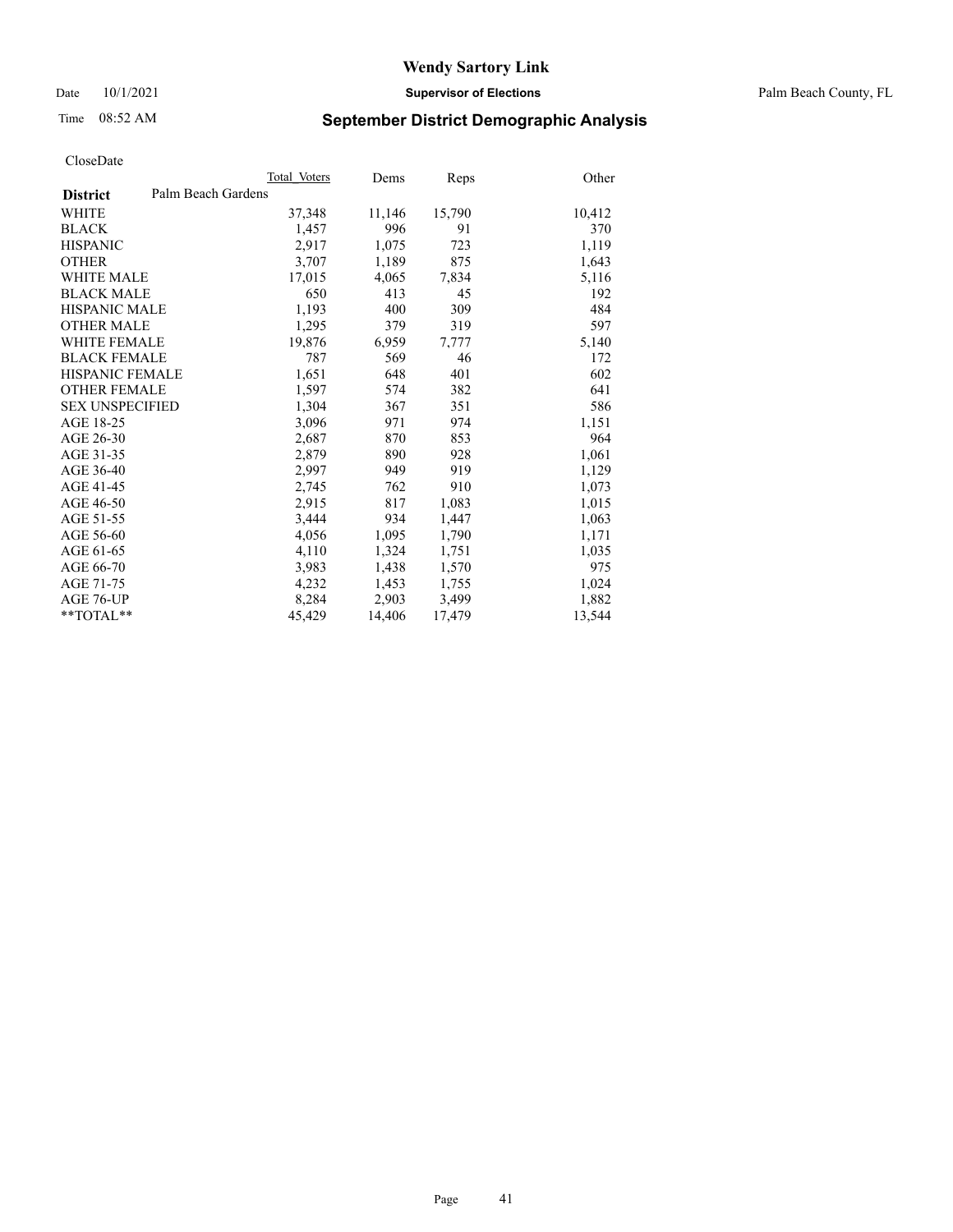#### Date 10/1/2021 **Supervisor of Elections** Palm Beach County, FL

## Time 08:52 AM **September District Demographic Analysis**

|                                      | Total Voters | Dems                    | Reps             | Other          |
|--------------------------------------|--------------|-------------------------|------------------|----------------|
| Palm Beach Shores<br><b>District</b> |              |                         |                  |                |
| <b>WHITE</b>                         | 959          | 251                     | 416              | 292            |
| <b>BLACK</b>                         | 11           | 8                       | $\theta$         | 3              |
| <b>HISPANIC</b>                      | 18           | 6                       | 5                | 7              |
| <b>OTHER</b>                         | 62           | 11                      | 21               | 30             |
| WHITE MALE                           | 452          | 93                      | 215              | 144            |
| <b>BLACK MALE</b>                    | 8            | 6                       | $\theta$         | $\overline{2}$ |
| <b>HISPANIC MALE</b>                 | 8            | $\overline{c}$          | $\overline{2}$   | $\overline{4}$ |
| <b>OTHER MALE</b>                    | 17           | $\overline{3}$          | 5                | 9              |
| <b>WHITE FEMALE</b>                  | 497          | 156                     | 195              | 146            |
| <b>BLACK FEMALE</b>                  | 3            | $\overline{2}$          | $\boldsymbol{0}$ | 1              |
| <b>HISPANIC FEMALE</b>               | 10           | $\overline{\mathbf{4}}$ | 3                | 3              |
| <b>OTHER FEMALE</b>                  | 28           | 7                       | 7                | 14             |
| <b>SEX UNSPECIFIED</b>               | 26           | $\overline{c}$          | 15               | 9              |
| AGE 18-25                            | 50           | 16                      | 15               | 19             |
| AGE 26-30                            | 37           | 9                       | 13               | 15             |
| AGE 31-35                            | 46           | 12                      | 18               | 16             |
| AGE 36-40                            | 37           | 10                      | 13               | 14             |
| AGE 41-45                            | 51           | 13                      | 16               | 22             |
| AGE 46-50                            | 63           | 13                      | 22               | 28             |
| AGE 51-55                            | 86           | 17                      | 37               | 32             |
| AGE 56-60                            | 107          | 27                      | 49               | 31             |
| AGE 61-65                            | 139          | 43                      | 64               | 32             |
| AGE 66-70                            | 135          | 36                      | 60               | 39             |
| AGE 71-75                            | 107          | 31                      | 44               | 32             |
| AGE 76-UP                            | 192          | 49                      | 91               | 52             |
| **TOTAL**                            | 1,050        | 276                     | 442              | 332            |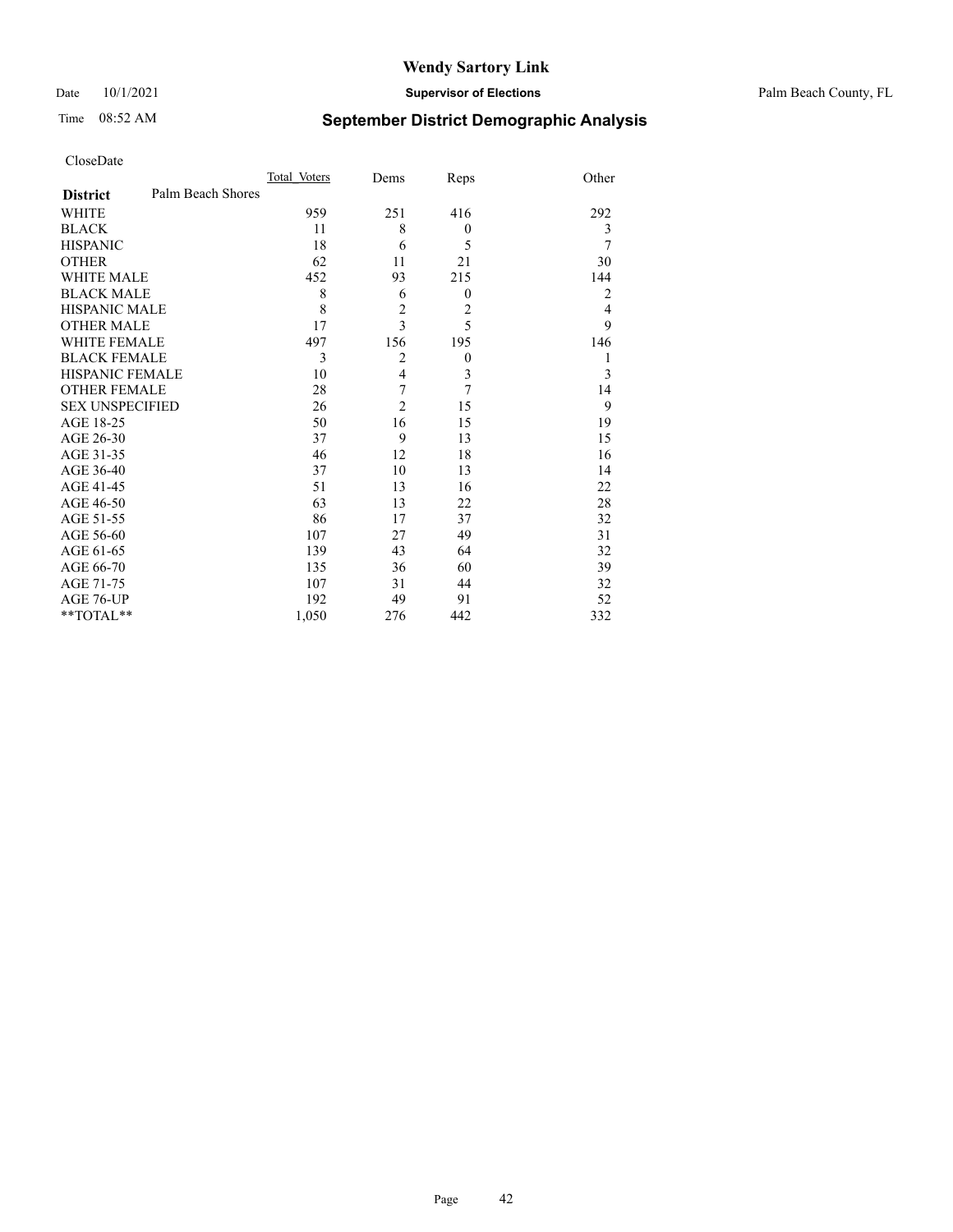#### Date 10/1/2021 **Supervisor of Elections** Palm Beach County, FL

## Time 08:52 AM **September District Demographic Analysis**

|                        |              | Total Voters | Dems  | Reps  | Other |
|------------------------|--------------|--------------|-------|-------|-------|
| <b>District</b>        | Palm Springs |              |       |       |       |
| WHITE                  |              | 4,113        | 1,553 | 1,347 | 1,213 |
| <b>BLACK</b>           |              | 1,562        | 1,132 | 55    | 375   |
| <b>HISPANIC</b>        |              | 4,603        | 1,830 | 991   | 1,782 |
| <b>OTHER</b>           |              | 1,075        | 382   | 149   | 544   |
| <b>WHITE MALE</b>      |              | 1,890        | 609   | 683   | 598   |
| <b>BLACK MALE</b>      |              | 634          | 428   | 33    | 173   |
| <b>HISPANIC MALE</b>   |              | 1,993        | 753   | 496   | 744   |
| <b>OTHER MALE</b>      |              | 351          | 135   | 54    | 162   |
| WHITE FEMALE           |              | 2,155        | 923   | 644   | 588   |
| <b>BLACK FEMALE</b>    |              | 896          | 682   | 20    | 194   |
| <b>HISPANIC FEMALE</b> |              | 2,487        | 1,040 | 471   | 976   |
| <b>OTHER FEMALE</b>    |              | 417          | 174   | 55    | 188   |
| <b>SEX UNSPECIFIED</b> |              | 524          | 150   | 83    | 291   |
| AGE 18-25              |              | 1,392        | 581   | 189   | 622   |
| AGE 26-30              |              | 1,037        | 442   | 167   | 428   |
| AGE 31-35              |              | 1,103        | 469   | 181   | 453   |
| AGE 36-40              |              | 956          | 427   | 153   | 376   |
| AGE 41-45              |              | 902          | 393   | 146   | 363   |
| AGE 46-50              |              | 897          | 363   | 194   | 340   |
| AGE 51-55              |              | 937          | 364   | 247   | 326   |
| AGE 56-60              |              | 1,011        | 411   | 293   | 307   |
| AGE 61-65              |              | 871          | 393   | 238   | 240   |
| AGE 66-70              |              | 704          | 348   | 195   | 161   |
| AGE 71-75              |              | 575          | 269   | 181   | 125   |
| AGE 76-UP              |              | 968          | 437   | 358   | 173   |
| $*$ $TOTAL**$          |              | 11,353       | 4,897 | 2,542 | 3,914 |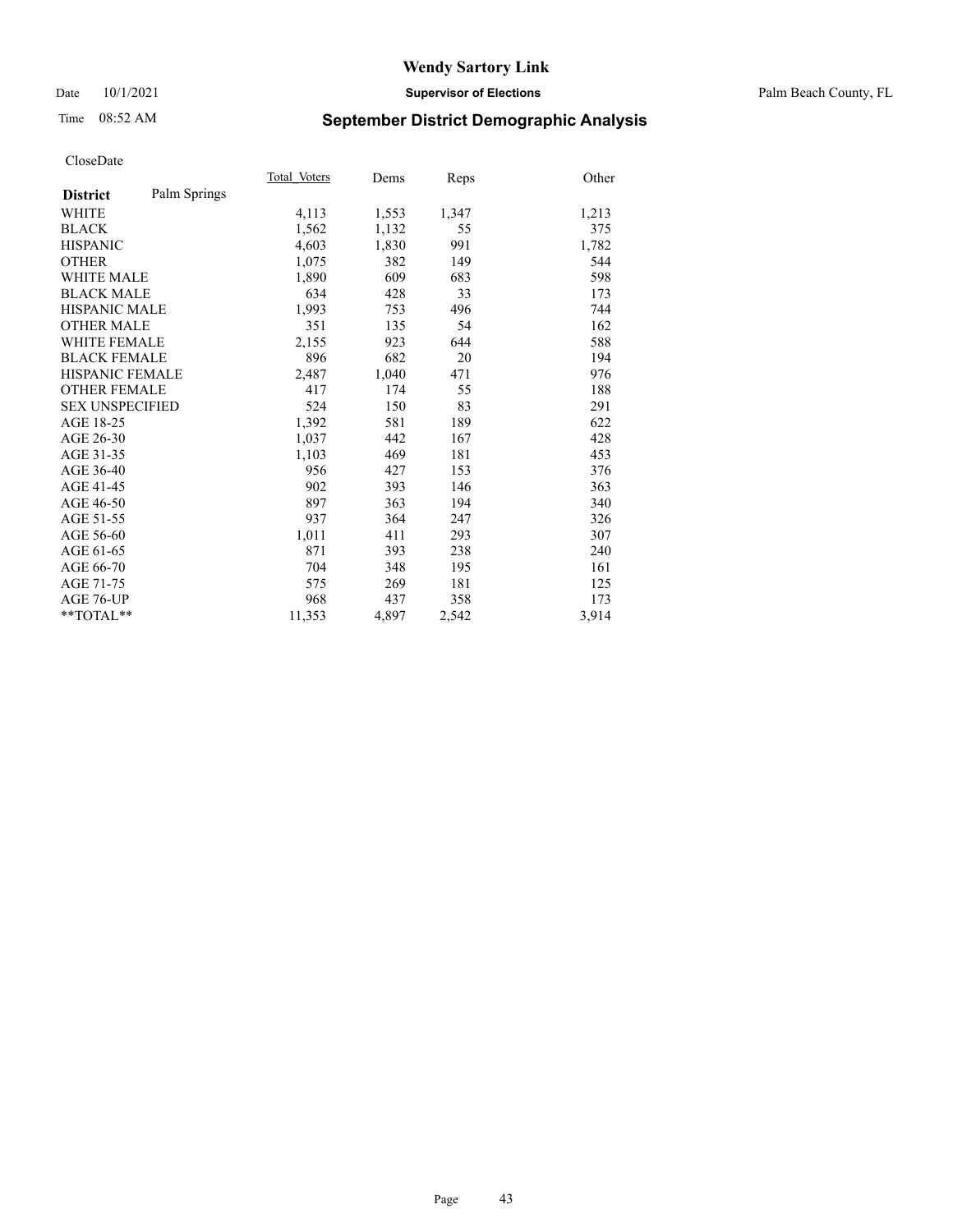#### Date 10/1/2021 **Supervisor of Elections** Palm Beach County, FL

## Time 08:52 AM **September District Demographic Analysis**

|                        |               | Total Voters | Dems   | Reps  | Other |
|------------------------|---------------|--------------|--------|-------|-------|
| <b>District</b>        | Riviera Beach |              |        |       |       |
| WHITE                  |               | 6,376        | 1,771  | 2,695 | 1,910 |
| <b>BLACK</b>           |               | 14,279       | 11,803 | 328   | 2,148 |
| <b>HISPANIC</b>        |               | 1,316        | 565    | 235   | 516   |
| <b>OTHER</b>           |               | 2,184        | 927    | 246   | 1,011 |
| <b>WHITE MALE</b>      |               | 3,132        | 719    | 1,388 | 1,025 |
| <b>BLACK MALE</b>      |               | 5,769        | 4,510  | 177   | 1,082 |
| <b>HISPANIC MALE</b>   |               | 555          | 209    | 120   | 226   |
| <b>OTHER MALE</b>      |               | 808          | 333    | 107   | 368   |
| <b>WHITE FEMALE</b>    |               | 3,168        | 1,034  | 1,279 | 855   |
| <b>BLACK FEMALE</b>    |               | 8,303        | 7,142  | 144   | 1,017 |
| <b>HISPANIC FEMALE</b> |               | 738          | 343    | 115   | 280   |
| <b>OTHER FEMALE</b>    |               | 897          | 439    | 99    | 359   |
| <b>SEX UNSPECIFIED</b> |               | 773          | 331    | 70    | 372   |
| AGE 18-25              |               | 2,593        | 1,610  | 180   | 803   |
| AGE 26-30              |               | 2,088        | 1,348  | 170   | 570   |
| AGE 31-35              |               | 2,250        | 1,448  | 172   | 630   |
| AGE 36-40              |               | 1,979        | 1,241  | 173   | 565   |
| AGE 41-45              |               | 1,801        | 1,164  | 192   | 445   |
| AGE 46-50              |               | 1,839        | 1,214  | 213   | 412   |
| AGE 51-55              |               | 1,866        | 1,207  | 272   | 387   |
| AGE 56-60              |               | 2,104        | 1,287  | 394   | 423   |
| AGE 61-65              |               | 2,118        | 1,274  | 434   | 410   |
| AGE 66-70              |               | 1,678        | 1,035  | 349   | 294   |
| AGE 71-75              |               | 1,469        | 881    | 319   | 269   |
| AGE 76-UP              |               | 2,370        | 1,357  | 636   | 377   |
| $*$ $TOTAL**$          |               | 24,155       | 15,066 | 3,504 | 5,585 |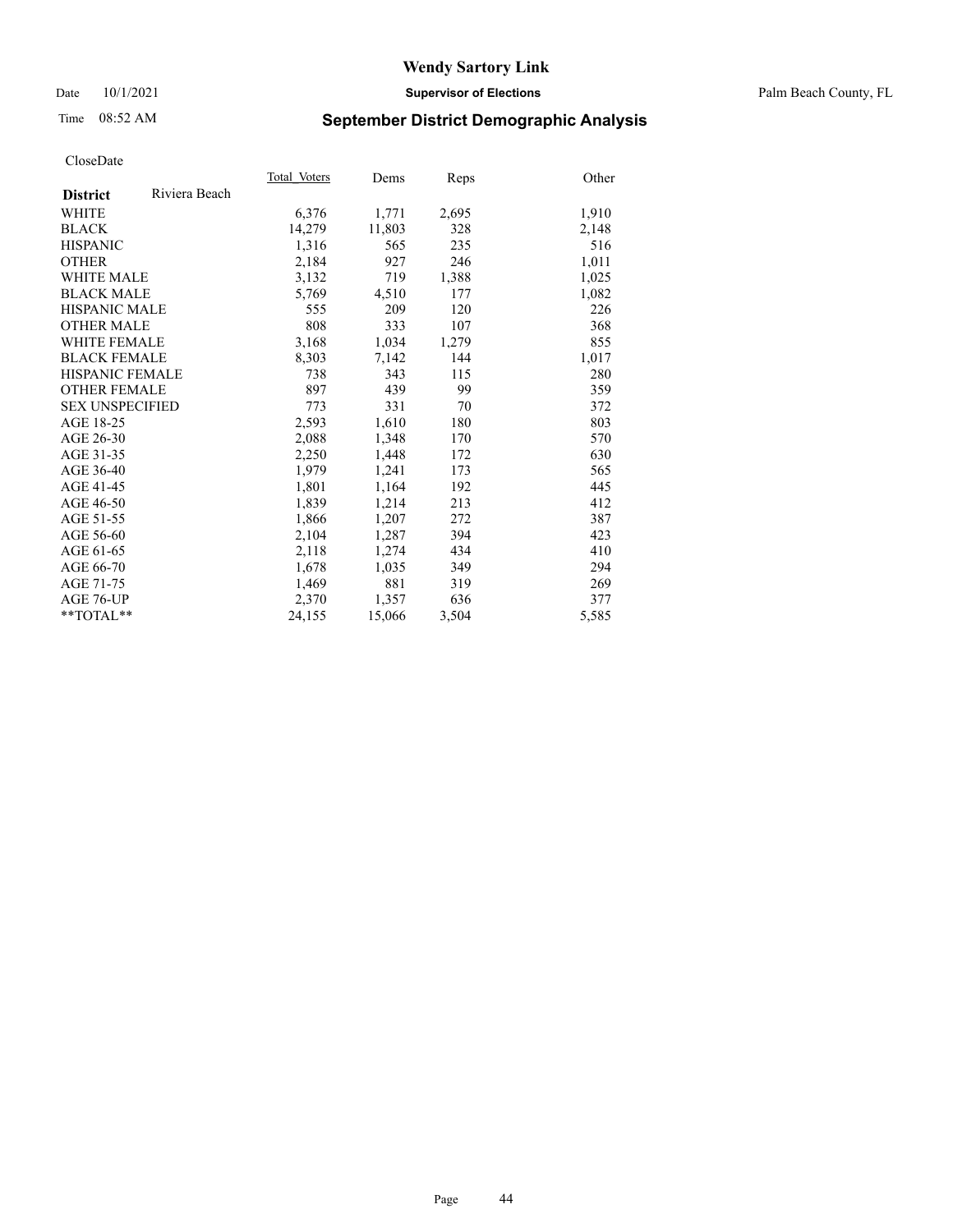Date 10/1/2021 **Supervisor of Elections** Palm Beach County, FL

## Time 08:52 AM **September District Demographic Analysis**

|                        |                  | Total Voters | Dems   | Reps  | Other |
|------------------------|------------------|--------------|--------|-------|-------|
| <b>District</b>        | Royal Palm Beach |              |        |       |       |
| WHITE                  |                  | 12,885       | 3,892  | 5,086 | 3,907 |
| <b>BLACK</b>           |                  | 6,071        | 4,600  | 198   | 1,273 |
| <b>HISPANIC</b>        |                  | 5,173        | 2,047  | 1,147 | 1,979 |
| <b>OTHER</b>           |                  | 3,148        | 1,271  | 499   | 1,378 |
| <b>WHITE MALE</b>      |                  | 6,004        | 1,543  | 2,574 | 1,887 |
| <b>BLACK MALE</b>      |                  | 2,649        | 1,885  | 109   | 655   |
| <b>HISPANIC MALE</b>   |                  | 2,236        | 777    | 584   | 875   |
| <b>OTHER MALE</b>      |                  | 1,198        | 450    | 211   | 537   |
| <b>WHITE FEMALE</b>    |                  | 6,735        | 2,310  | 2,458 | 1,967 |
| <b>BLACK FEMALE</b>    |                  | 3.339        | 2,665  | 85    | 589   |
| <b>HISPANIC FEMALE</b> |                  | 2,805        | 1,213  | 545   | 1,047 |
| <b>OTHER FEMALE</b>    |                  | 1,355        | 629    | 214   | 512   |
| <b>SEX UNSPECIFIED</b> |                  | 938          | 328    | 147   | 463   |
| AGE 18-25              |                  | 3,146        | 1,333  | 545   | 1,268 |
| AGE 26-30              |                  | 2,239        | 961    | 442   | 836   |
| AGE 31-35              |                  | 2,398        | 985    | 527   | 886   |
| AGE 36-40              |                  | 2,385        | 941    | 570   | 874   |
| AGE 41-45              |                  | 2,298        | 927    | 492   | 879   |
| AGE 46-50              |                  | 2,315        | 974    | 596   | 745   |
| AGE 51-55              |                  | 2.497        | 996    | 753   | 748   |
| AGE 56-60              |                  | 2,570        | 1,099  | 833   | 638   |
| AGE 61-65              |                  | 2,296        | 1,073  | 668   | 555   |
| AGE 66-70              |                  | 1,852        | 913    | 541   | 398   |
| AGE 71-75              |                  | 1,307        | 629    | 360   | 318   |
| AGE 76-UP              |                  | 1,973        | 979    | 603   | 391   |
| $*$ $TOTAL**$          |                  | 27,277       | 11,810 | 6,930 | 8,537 |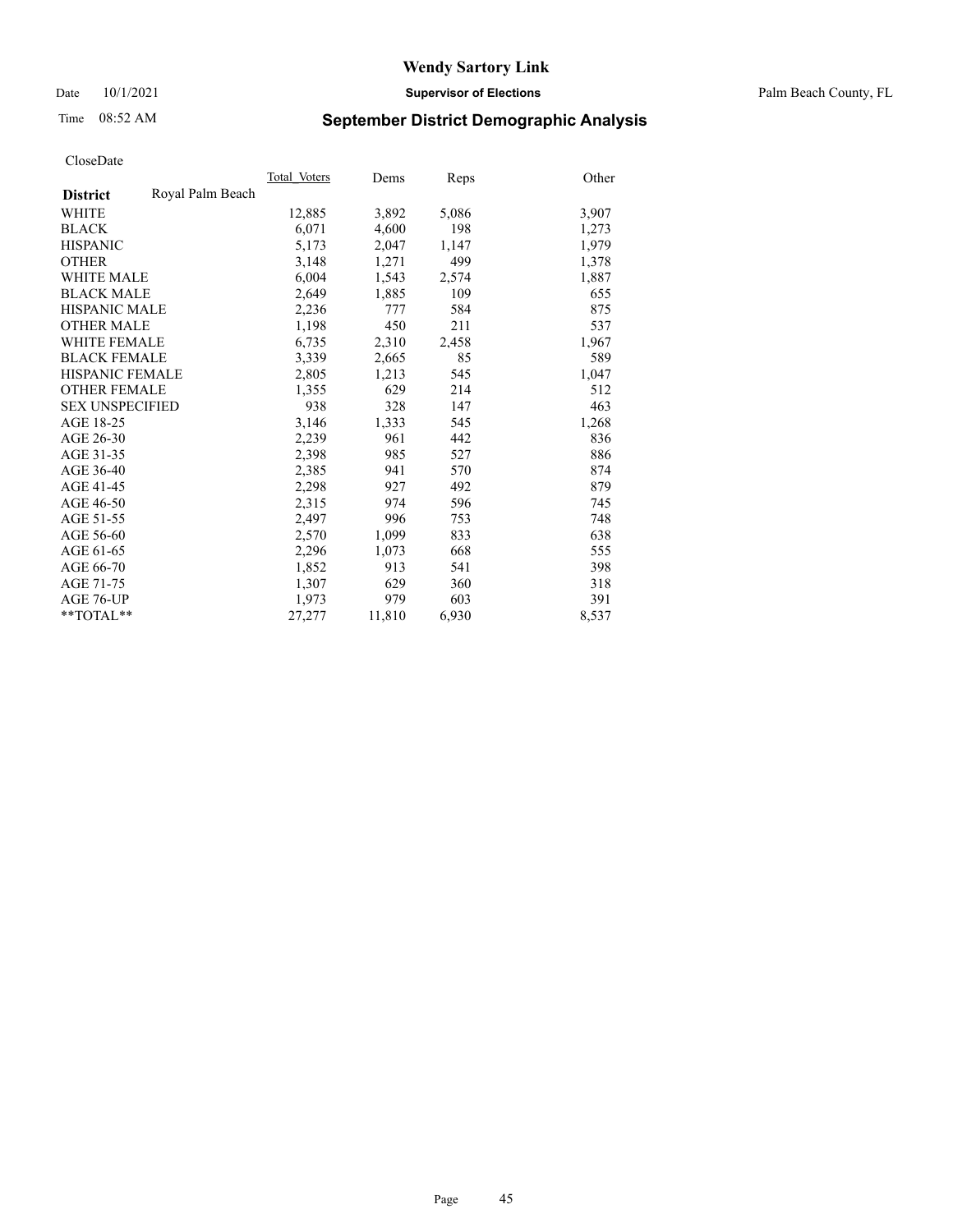#### Date 10/1/2021 **Supervisor of Elections** Palm Beach County, FL

## Time 08:52 AM **September District Demographic Analysis**

|                        |           | Total Voters | Dems  | Reps           | Other |
|------------------------|-----------|--------------|-------|----------------|-------|
| <b>District</b>        | South Bay |              |       |                |       |
| WHITE                  |           | 59           | 20    | 26             | 13    |
| <b>BLACK</b>           |           | 1,164        | 1,018 | 26             | 120   |
| <b>HISPANIC</b>        |           | 206          | 103   | 28             | 75    |
| <b>OTHER</b>           |           | 78           | 48    | 3              | 27    |
| <b>WHITE MALE</b>      |           | 29           | 9     | 12             | 8     |
| <b>BLACK MALE</b>      |           | 473          | 408   | 8              | 57    |
| <b>HISPANIC MALE</b>   |           | 110          | 51    | 20             | 39    |
| <b>OTHER MALE</b>      |           | 17           | 8     | $\overline{0}$ | 9     |
| <b>WHITE FEMALE</b>    |           | 30           | 11    | 14             | 5     |
| <b>BLACK FEMALE</b>    |           | 677          | 597   | 18             | 62    |
| HISPANIC FEMALE        |           | 92           | 52    | 8              | 32    |
| <b>OTHER FEMALE</b>    |           | 40           | 28    | $\overline{c}$ | 10    |
| <b>SEX UNSPECIFIED</b> |           | 39           | 25    | $\mathbf{1}$   | 13    |
| AGE 18-25              |           | 186          | 137   | 8              | 41    |
| AGE 26-30              |           | 166          | 122   | 10             | 34    |
| AGE 31-35              |           | 166          | 121   | 11             | 34    |
| AGE 36-40              |           | 125          | 97    | 4              | 24    |
| AGE 41-45              |           | 105          | 74    | 4              | 27    |
| AGE 46-50              |           | 105          | 82    | 6              | 17    |
| AGE 51-55              |           | 116          | 95    | 5              | 16    |
| AGE 56-60              |           | 138          | 115   | 11             | 12    |
| AGE 61-65              |           | 109          | 89    | 9              | 11    |
| AGE 66-70              |           | 96           | 89    | 4              | 3     |
| AGE 71-75              |           | 73           | 60    | 7              | 6     |
| AGE 76-UP              |           | 122          | 108   | 4              | 10    |
| **TOTAL**              |           | 1,507        | 1,189 | 83             | 235   |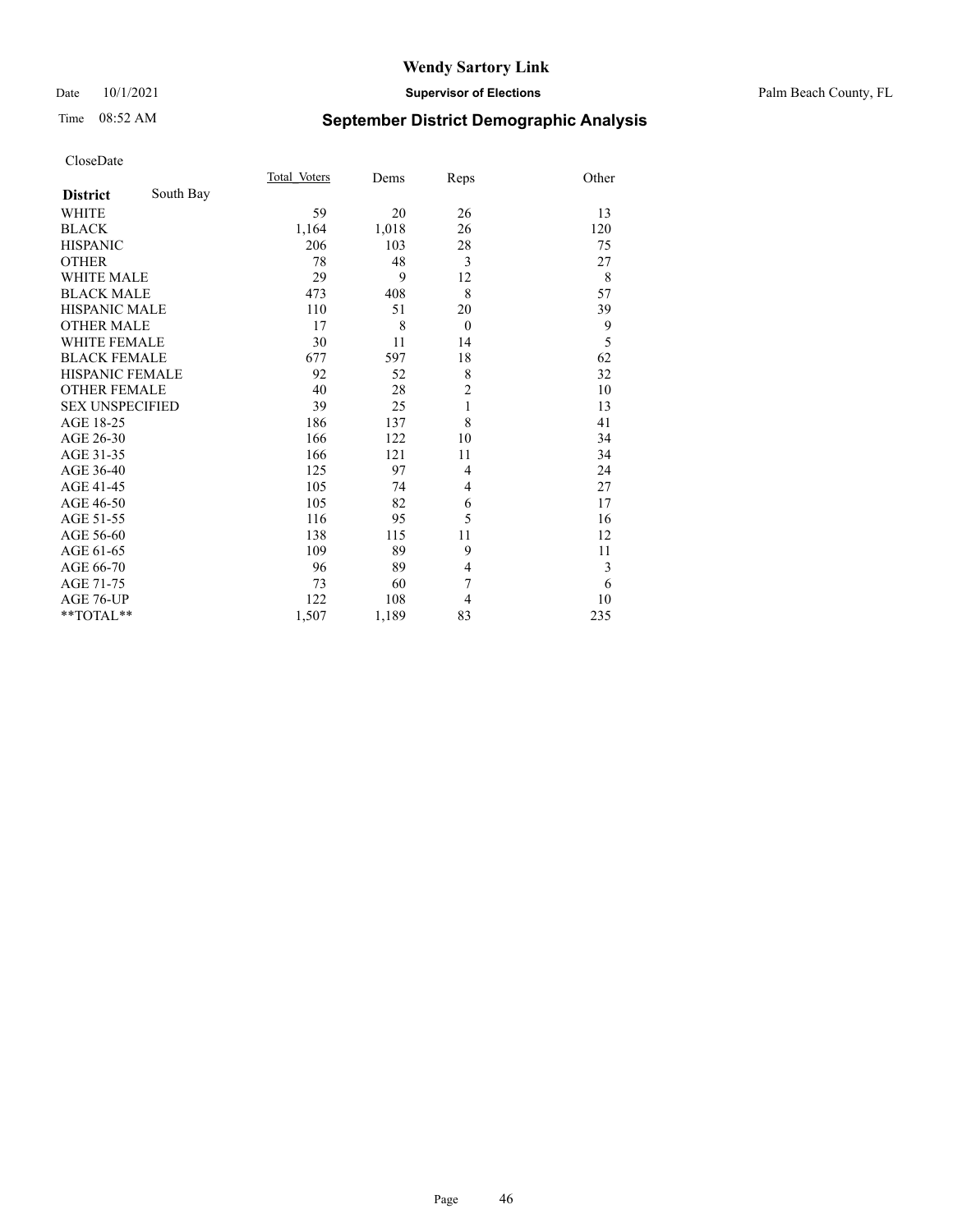#### Date 10/1/2021 **Supervisor of Elections** Palm Beach County, FL

## Time 08:52 AM **September District Demographic Analysis**

|                        |                  | Total Voters | Dems           | Reps           | Other |
|------------------------|------------------|--------------|----------------|----------------|-------|
| <b>District</b>        | South Palm Beach |              |                |                |       |
| <b>WHITE</b>           |                  | 1,127        | 351            | 443            | 333   |
| <b>BLACK</b>           |                  | 21           | 15             | $\overline{2}$ | 4     |
| <b>HISPANIC</b>        |                  | 79           | 19             | 35             | 25    |
| <b>OTHER</b>           |                  | 95           | 24             | 25             | 46    |
| <b>WHITE MALE</b>      |                  | 509          | 135            | 213            | 161   |
| <b>BLACK MALE</b>      |                  | 8            | $\overline{4}$ | 1              | 3     |
| <b>HISPANIC MALE</b>   |                  | 34           | 8              | 16             | 10    |
| <b>OTHER MALE</b>      |                  | 24           | 6              | 9              | 9     |
| <b>WHITE FEMALE</b>    |                  | 597          | 208            | 221            | 168   |
| <b>BLACK FEMALE</b>    |                  | 13           | 11             | 1              | 1     |
| <b>HISPANIC FEMALE</b> |                  | 43           | 11             | 18             | 14    |
| <b>OTHER FEMALE</b>    |                  | 46           | 11             | 12             | 23    |
| <b>SEX UNSPECIFIED</b> |                  | 45           | 12             | 14             | 19    |
| AGE 18-25              |                  | 40           | 9              | 12             | 19    |
| AGE 26-30              |                  | 54           | 12             | 20             | 22    |
| AGE 31-35              |                  | 42           | 16             | 11             | 15    |
| AGE 36-40              |                  | 41           | 8              | 17             | 16    |
| AGE 41-45              |                  | 47           | 10             | 15             | 22    |
| AGE 46-50              |                  | 55           | 11             | 27             | 17    |
| AGE 51-55              |                  | 94           | 22             | 37             | 35    |
| AGE 56-60              |                  | 126          | 38             | 53             | 35    |
| AGE 61-65              |                  | 135          | 50             | 42             | 43    |
| AGE 66-70              |                  | 158          | 60             | 58             | 40    |
| AGE 71-75              |                  | 177          | 63             | 64             | 50    |
| AGE 76-UP              |                  | 353          | 110            | 149            | 94    |
| $*$ $TOTAL**$          |                  | 1,322        | 409            | 505            | 408   |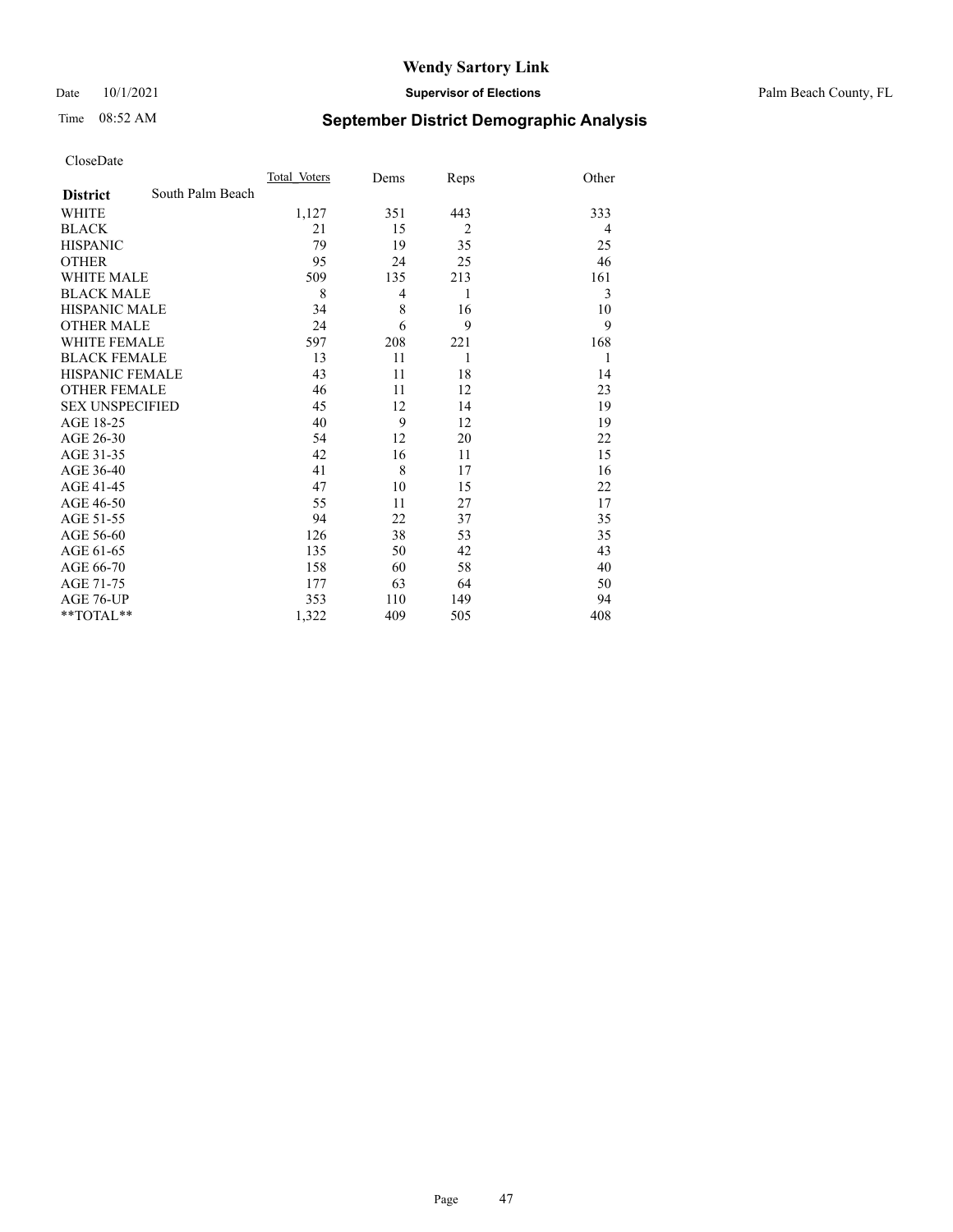#### Date 10/1/2021 **Supervisor of Elections** Palm Beach County, FL

## Time 08:52 AM **September District Demographic Analysis**

|                        |          | Total Voters | Dems           | Reps     | Other |
|------------------------|----------|--------------|----------------|----------|-------|
| <b>District</b>        | Tequesta |              |                |          |       |
| <b>WHITE</b>           |          | 4,442        | 1,042          | 2,192    | 1,208 |
| <b>BLACK</b>           |          | 28           | 15             | 1        | 12    |
| <b>HISPANIC</b>        |          | 185          | 59             | 69       | 57    |
| <b>OTHER</b>           |          | 242          | 66             | 87       | 89    |
| <b>WHITE MALE</b>      |          | 2,078        | 379            | 1,104    | 595   |
| <b>BLACK MALE</b>      |          | 8            | $\overline{2}$ | 1        | 5     |
| <b>HISPANIC MALE</b>   |          | 71           | 22             | 25       | 24    |
| <b>OTHER MALE</b>      |          | 75           | 20             | 33       | 22    |
| <b>WHITE FEMALE</b>    |          | 2,324        | 656            | 1,072    | 596   |
| <b>BLACK FEMALE</b>    |          | 20           | 13             | $\theta$ | 7     |
| <b>HISPANIC FEMALE</b> |          | 109          | 36             | 41       | 32    |
| <b>OTHER FEMALE</b>    |          | 99           | 30             | 32       | 37    |
| <b>SEX UNSPECIFIED</b> |          | 110          | 22             | 41       | 47    |
| AGE 18-25              |          | 385          | 83             | 171      | 131   |
| AGE 26-30              |          | 292          | 57             | 142      | 93    |
| AGE 31-35              |          | 328          | 75             | 138      | 115   |
| AGE 36-40              |          | 380          | 79             | 177      | 124   |
| AGE 41-45              |          | 322          | 85             | 122      | 115   |
| AGE 46-50              |          | 345          | 87             | 150      | 108   |
| AGE 51-55              |          | 393          | 80             | 207      | 106   |
| AGE 56-60              |          | 483          | 102            | 262      | 119   |
| AGE 61-65              |          | 487          | 125            | 236      | 126   |
| AGE 66-70              |          | 434          | 126            | 207      | 101   |
| AGE 71-75              |          | 359          | 107            | 167      | 85    |
| AGE 76-UP              |          | 689          | 176            | 370      | 143   |
| **TOTAL**              |          | 4,897        | 1,182          | 2,349    | 1,366 |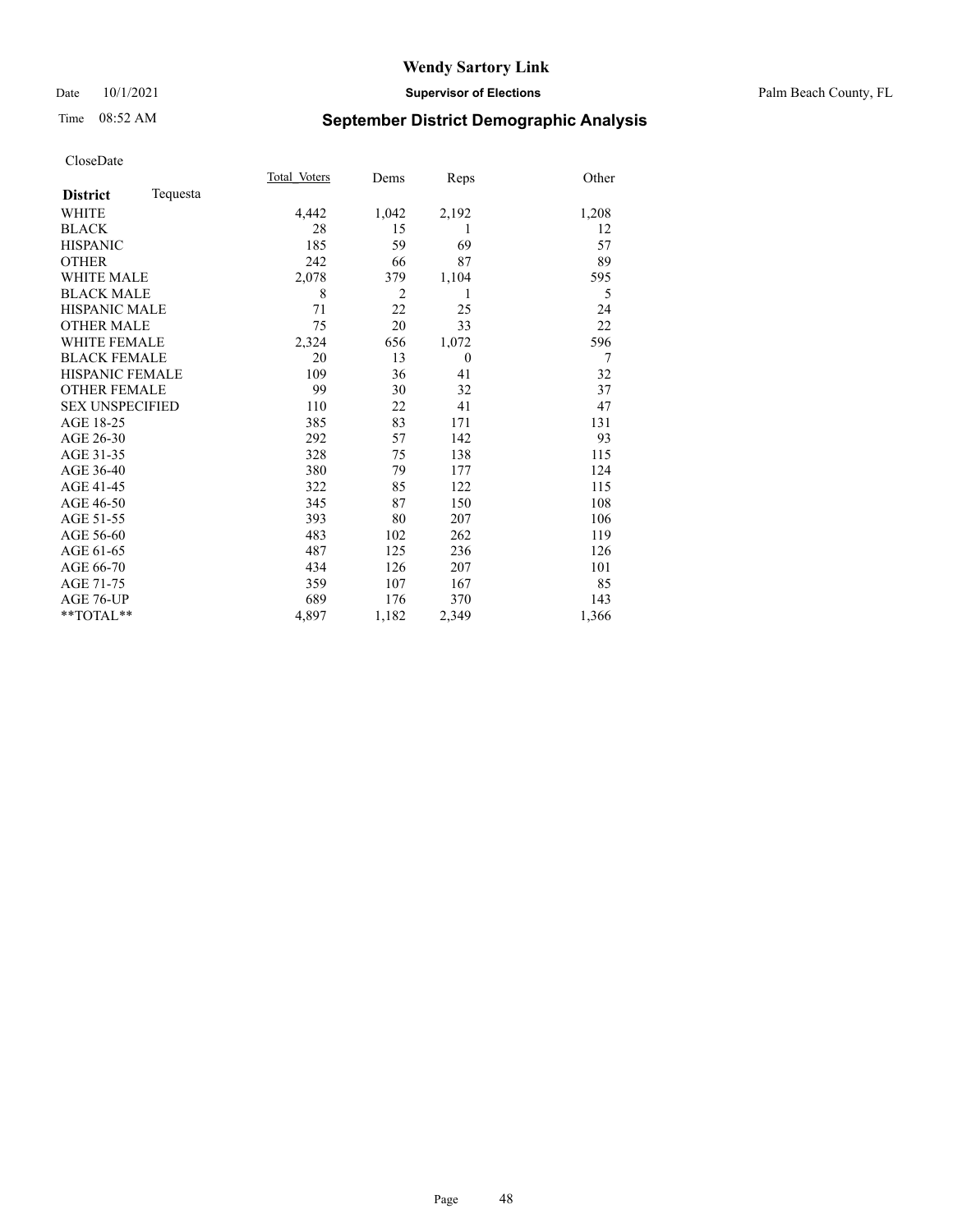#### Date 10/1/2021 **Supervisor of Elections** Palm Beach County, FL

## Time 08:52 AM **September District Demographic Analysis**

|                        |                 | Total Voters   | Dems           | Reps     | Other          |
|------------------------|-----------------|----------------|----------------|----------|----------------|
| <b>District</b>        | Village Of Golf |                |                |          |                |
| <b>WHITE</b>           |                 | 267            | 34             | 185      | 48             |
| <b>BLACK</b>           |                 | 0              | $\theta$       | $\theta$ | $\Omega$       |
| <b>HISPANIC</b>        |                 |                | $\Omega$       |          | $\theta$       |
| <b>OTHER</b>           |                 |                |                |          | 2              |
| WHITE MALE             |                 | 126            | 12             | 95       | 19             |
| <b>BLACK MALE</b>      |                 | 0              | $\theta$       | $\theta$ | $\Omega$       |
| <b>HISPANIC MALE</b>   |                 | 0              | $\theta$       | $\theta$ | 0              |
| <b>OTHER MALE</b>      |                 |                | $\Omega$       |          | 0              |
| WHITE FEMALE           |                 | 141            | 22             | 90       | 29             |
| <b>BLACK FEMALE</b>    |                 | 0              | $\theta$       | $\theta$ | $\overline{0}$ |
| <b>HISPANIC FEMALE</b> |                 |                | 0              | 1        | 0              |
| <b>OTHER FEMALE</b>    |                 |                |                | $\theta$ | $\Omega$       |
| <b>SEX UNSPECIFIED</b> |                 | $\overline{2}$ | 0              | $\theta$ | 2              |
| AGE 18-25              |                 | 14             |                | 11       | $\overline{c}$ |
| AGE 26-30              |                 | 14             | 3              | 6        | 5              |
| AGE 31-35              |                 | 4              |                | 2        |                |
| AGE 36-40              |                 | $\overline{2}$ | 0              | $\theta$ | 2              |
| AGE 41-45              |                 | 7              | 0              | 6        |                |
| AGE 46-50              |                 | 7              | $\overline{2}$ | 4        |                |
| AGE 51-55              |                 | 15             | $\overline{c}$ | 10       | 3              |
| AGE 56-60              |                 | 24             | 3              | 16       | 5              |
| AGE 61-65              |                 | 31             | 5              | 19       | 7              |
| AGE 66-70              |                 | 21             | 4              | 15       | $\overline{2}$ |
| AGE 71-75              |                 | 45             | 5              | 30       | 10             |
| AGE 76-UP              |                 | 88             | 9              | 68       | 11             |
| **TOTAL**              |                 | 272            | 35             | 187      | 50             |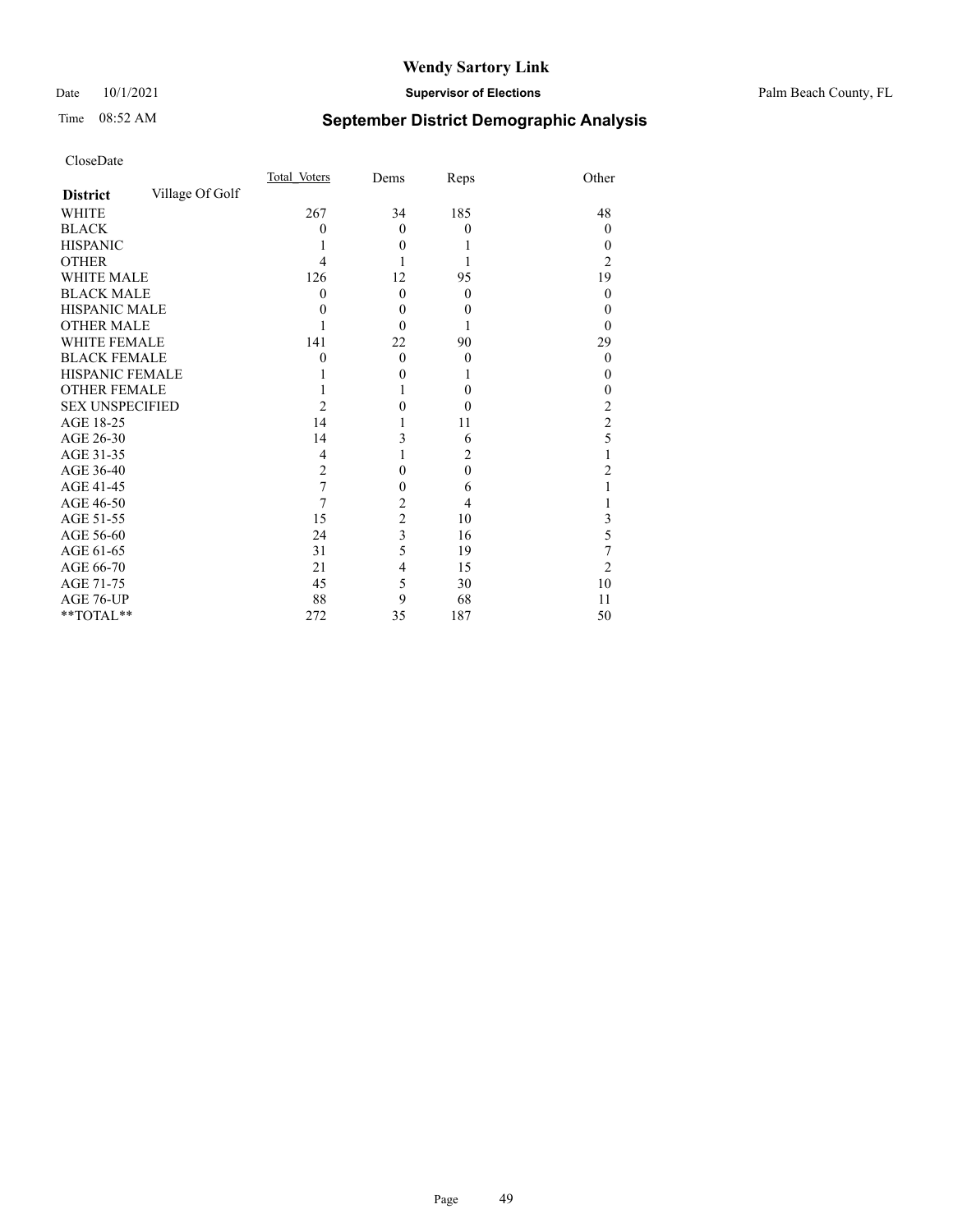Date 10/1/2021 **Supervisor of Elections** Palm Beach County, FL

## Time 08:52 AM **September District Demographic Analysis**

|                        |            | Total Voters | Dems   | Reps   | Other  |
|------------------------|------------|--------------|--------|--------|--------|
| <b>District</b>        | Wellington |              |        |        |        |
| WHITE                  |            | 26,955       | 8,015  | 11,141 | 7,799  |
| <b>BLACK</b>           |            | 4,412        | 3,173  | 182    | 1,057  |
| <b>HISPANIC</b>        |            | 6.601        | 2,402  | 1,693  | 2,506  |
| <b>OTHER</b>           |            | 4,644        | 1,644  | 935    | 2,065  |
| <b>WHITE MALE</b>      |            | 12,583       | 3,183  | 5,561  | 3,839  |
| <b>BLACK MALE</b>      |            | 1,917        | 1,264  | 112    | 541    |
| HISPANIC MALE          |            | 2,916        | 957    | 812    | 1,147  |
| <b>OTHER MALE</b>      |            | 1,721        | 544    | 396    | 781    |
| <b>WHITE FEMALE</b>    |            | 14,017       | 4,745  | 5,442  | 3,830  |
| <b>BLACK FEMALE</b>    |            | 2.439        | 1,873  | 68     | 498    |
| <b>HISPANIC FEMALE</b> |            | 3,531        | 1,396  | 836    | 1,299  |
| <b>OTHER FEMALE</b>    |            | 1,989        | 804    | 385    | 800    |
| <b>SEX UNSPECIFIED</b> |            | 1,458        | 446    | 332    | 680    |
| AGE 18-25              |            | 5,246        | 1,929  | 1,357  | 1,960  |
| AGE 26-30              |            | 2,782        | 997    | 698    | 1,087  |
| AGE 31-35              |            | 3,009        | 1,033  | 856    | 1,120  |
| AGE 36-40              |            | 3,220        | 1,111  | 906    | 1,203  |
| AGE 41-45              |            | 3,557        | 1,240  | 1,030  | 1,287  |
| AGE 46-50              |            | 3,952        | 1,316  | 1,253  | 1,383  |
| AGE 51-55              |            | 4,246        | 1,342  | 1,544  | 1,360  |
| AGE 56-60              |            | 4,140        | 1,416  | 1,617  | 1,107  |
| AGE 61-65              |            | 3,610        | 1,274  | 1,399  | 937    |
| AGE 66-70              |            | 2,963        | 1,201  | 1,068  | 694    |
| AGE 71-75              |            | 2,571        | 1,073  | 938    | 560    |
| AGE 76-UP              |            | 3,316        | 1,302  | 1,285  | 729    |
| $*$ $TOTAL**$          |            | 42,612       | 15,234 | 13,951 | 13,427 |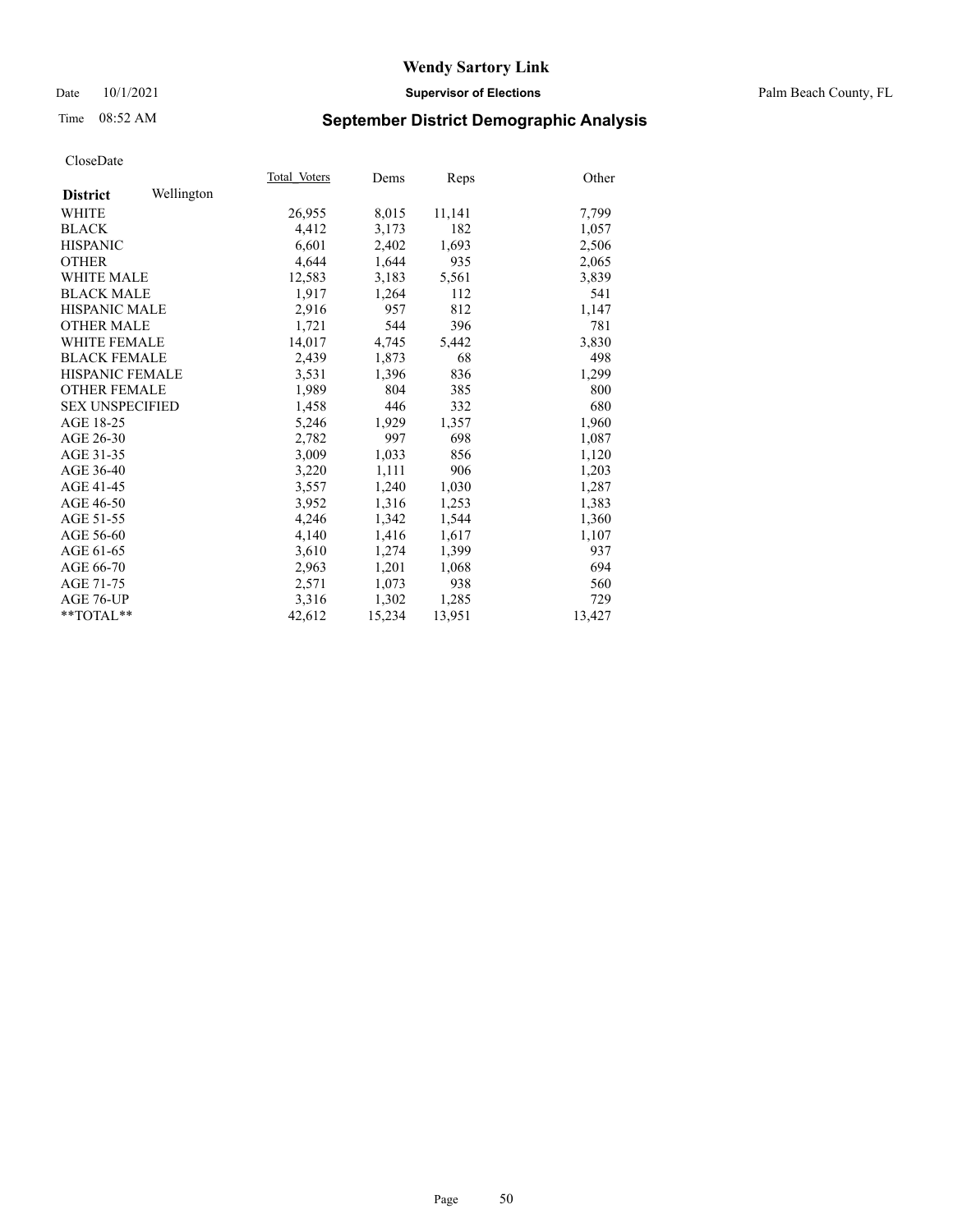#### Date 10/1/2021 **Supervisor of Elections** Palm Beach County, FL

## Time 08:52 AM **September District Demographic Analysis**

|                        |          | Total Voters | Dems | Reps | Other |
|------------------------|----------|--------------|------|------|-------|
| <b>District</b>        | Westlake |              |      |      |       |
| <b>WHITE</b>           |          | 686          | 149  | 333  | 204   |
| <b>BLACK</b>           |          | 283          | 189  | 15   | 79    |
| <b>HISPANIC</b>        |          | 397          | 107  | 113  | 177   |
| <b>OTHER</b>           |          | 123          | 44   | 21   | 58    |
| <b>WHITE MALE</b>      |          | 335          | 57   | 173  | 105   |
| <b>BLACK MALE</b>      |          | 117          | 66   | 10   | 41    |
| <b>HISPANIC MALE</b>   |          | 191          | 46   | 65   | 80    |
| <b>OTHER MALE</b>      |          | 55           | 20   | 8    | 27    |
| <b>WHITE FEMALE</b>    |          | 347          | 91   | 159  | 97    |
| <b>BLACK FEMALE</b>    |          | 165          | 122  | 5    | 38    |
| <b>HISPANIC FEMALE</b> |          | 204          | 59   | 48   | 97    |
| <b>OTHER FEMALE</b>    |          | 51           | 21   | 9    | 21    |
| <b>SEX UNSPECIFIED</b> |          | 24           | 7    | 5    | 12    |
| AGE 18-25              |          | 127          | 38   | 40   | 49    |
| AGE 26-30              |          | 132          | 40   | 51   | 41    |
| AGE 31-35              |          | 200          | 42   | 61   | 97    |
| AGE 36-40              |          | 184          | 61   | 46   | 77    |
| AGE 41-45              |          | 193          | 64   | 56   | 73    |
| AGE 46-50              |          | 142          | 50   | 52   | 40    |
| AGE 51-55              |          | 121          | 38   | 47   | 36    |
| AGE 56-60              |          | 123          | 42   | 47   | 34    |
| AGE 61-65              |          | 94           | 45   | 25   | 24    |
| AGE 66-70              |          | 71           | 23   | 28   | 20    |
| AGE 71-75              |          | 56           | 25   | 17   | 14    |
| <b>AGE 76-UP</b>       |          | 46           | 21   | 12   | 13    |
| $*$ $TOTAL**$          |          | 1,489        | 489  | 482  | 518   |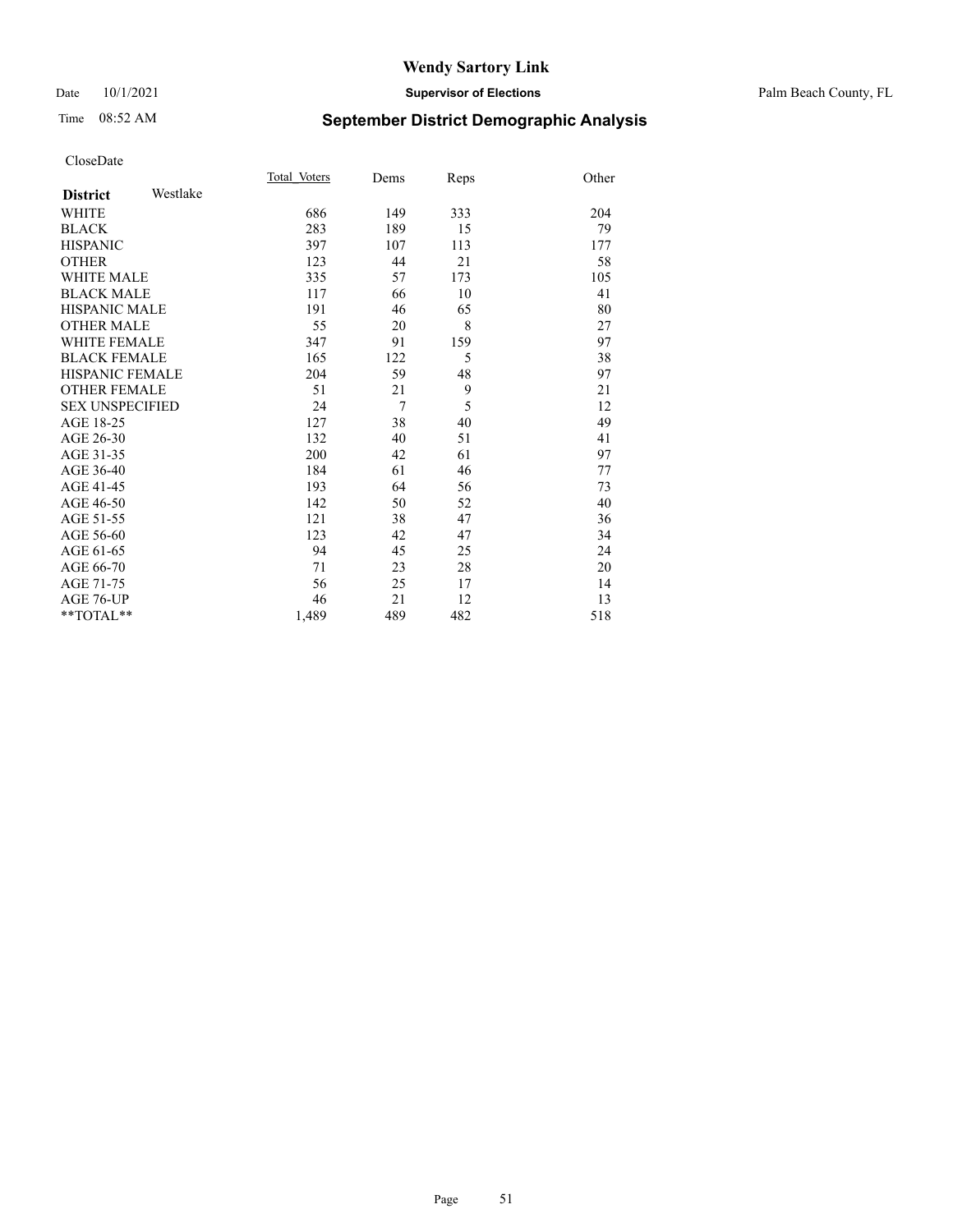Date 10/1/2021 **Supervisor of Elections** Palm Beach County, FL

## Time 08:52 AM **September District Demographic Analysis**

|                        |                 | Total Voters | Dems   | <b>Reps</b> | Other  |
|------------------------|-----------------|--------------|--------|-------------|--------|
| <b>District</b>        | West Palm Beach |              |        |             |        |
| <b>WHITE</b>           |                 | 33,780       | 11,873 | 11,885      | 10,022 |
| <b>BLACK</b>           |                 | 19,534       | 15,377 | 595         | 3,562  |
| <b>HISPANIC</b>        |                 | 9,063        | 3,809  | 1,870       | 3,384  |
| <b>OTHER</b>           |                 | 6,571        | 2,660  | 967         | 2,944  |
| <b>WHITE MALE</b>      |                 | 16,117       | 4,908  | 5,947       | 5,262  |
| <b>BLACK MALE</b>      |                 | 7,954        | 5,884  | 318         | 1,752  |
| <b>HISPANIC MALE</b>   |                 | 3,932        | 1,566  | 861         | 1,505  |
| <b>OTHER MALE</b>      |                 | 2,245        | 847    | 377         | 1,021  |
| <b>WHITE FEMALE</b>    |                 | 17,257       | 6,850  | 5,811       | 4,596  |
| <b>BLACK FEMALE</b>    |                 | 11,265       | 9,265  | 275         | 1,725  |
| HISPANIC FEMALE        |                 | 4,904        | 2,145  | 959         | 1,800  |
| <b>OTHER FEMALE</b>    |                 | 2,751        | 1,281  | 386         | 1,084  |
| <b>SEX UNSPECIFIED</b> |                 | 2,474        | 947    | 374         | 1,153  |
| AGE 18-25              |                 | 6,461        | 3,135  | 1,010       | 2,316  |
| AGE 26-30              |                 | 6,250        | 2,879  | 1,046       | 2,325  |
| AGE 31-35              |                 | 6,750        | 3,275  | 1,149       | 2,326  |
| AGE 36-40              |                 | 5,679        | 2,744  | 978         | 1,957  |
| AGE 41-45              |                 | 4,660        | 2,276  | 772         | 1,612  |
| AGE 46-50              |                 | 4,742        | 2,283  | 985         | 1,474  |
| AGE 51-55              |                 | 5,244        | 2,546  | 1,263       | 1,435  |
| AGE 56-60              |                 | 5,666        | 2,826  | 1,410       | 1,430  |
| AGE 61-65              |                 | 5,598        | 2,855  | 1,433       | 1,310  |
| AGE 66-70              |                 | 4,942        | 2,594  | 1,269       | 1,079  |
| AGE 71-75              |                 | 4,822        | 2,433  | 1,338       | 1,051  |
| AGE 76-UP              |                 | 8,134        | 3,873  | 2,664       | 1,597  |
| $*$ $TOTAL**$          |                 | 68,948       | 33,719 | 15,317      | 19,912 |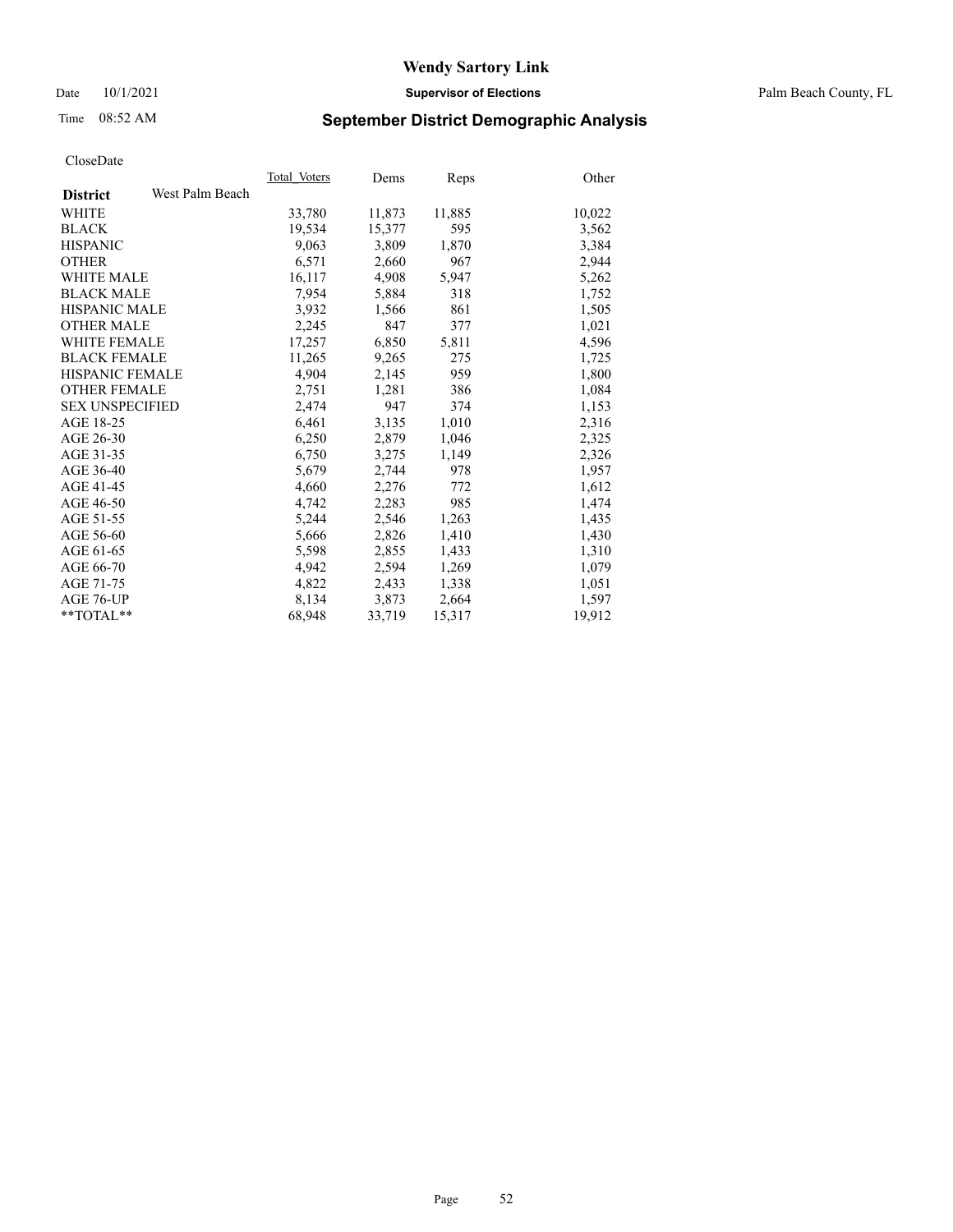Date 10/1/2021 **Supervisor of Elections** Palm Beach County, FL

## Time 08:52 AM **September District Demographic Analysis**

|                        |                     | Total Voters | Dems   | <b>Reps</b> | Other  |
|------------------------|---------------------|--------------|--------|-------------|--------|
| <b>District</b>        | State House Dist 81 |              |        |             |        |
| <b>WHITE</b>           |                     | 73,398       | 27,913 | 24,606      | 20,879 |
| <b>BLACK</b>           |                     | 14,041       | 11,204 | 479         | 2,358  |
| <b>HISPANIC</b>        |                     | 16,143       | 6,592  | 3,362       | 6,189  |
| <b>OTHER</b>           |                     | 11,723       | 4,351  | 2,207       | 5,165  |
| <b>WHITE MALE</b>      |                     | 33,846       | 10,842 | 12,521      | 10,483 |
| <b>BLACK MALE</b>      |                     | 5,917        | 4,450  | 267         | 1,200  |
| <b>HISPANIC MALE</b>   |                     | 6,873        | 2,613  | 1,600       | 2,660  |
| <b>OTHER MALE</b>      |                     | 4,205        | 1,432  | 922         | 1,851  |
| <b>WHITE FEMALE</b>    |                     | 38,489       | 16,734 | 11,740      | 10,015 |
| <b>BLACK FEMALE</b>    |                     | 7,881        | 6,577  | 204         | 1,100  |
| <b>HISPANIC FEMALE</b> |                     | 8,871        | 3,846  | 1,707       | 3,318  |
| <b>OTHER FEMALE</b>    |                     | 4,937        | 2,121  | 843         | 1,973  |
| <b>SEX UNSPECIFIED</b> |                     | 4,171        | 1,387  | 829         | 1,955  |
| AGE 18-25              |                     | 10,716       | 4,373  | 2,232       | 4,111  |
| AGE 26-30              |                     | 6,768        | 2,886  | 1,364       | 2,518  |
| AGE 31-35              |                     | 7,458        | 3,199  | 1,654       | 2,605  |
| AGE 36-40              |                     | 7,907        | 3,202  | 1,831       | 2,874  |
| AGE 41-45              |                     | 8,374        | 3,214  | 2,105       | 3,055  |
| AGE 46-50              |                     | 8,857        | 3,153  | 2,576       | 3,128  |
| AGE 51-55              |                     | 9,350        | 3,529  | 2,777       | 3,044  |
| AGE 56-60              |                     | 9,702        | 3,783  | 3,141       | 2,778  |
| AGE 61-65              |                     | 9,617        | 4,274  | 2,884       | 2,459  |
| AGE 66-70              |                     | 9,743        | 4,772  | 2,723       | 2,248  |
| AGE 71-75              |                     | 9,818        | 4,849  | 2,723       | 2,246  |
| AGE 76-UP              |                     | 16,995       | 8,826  | 4,644       | 3,525  |
| $*$ $TOTAL**$          |                     | 115,305      | 50,060 | 30,654      | 34,591 |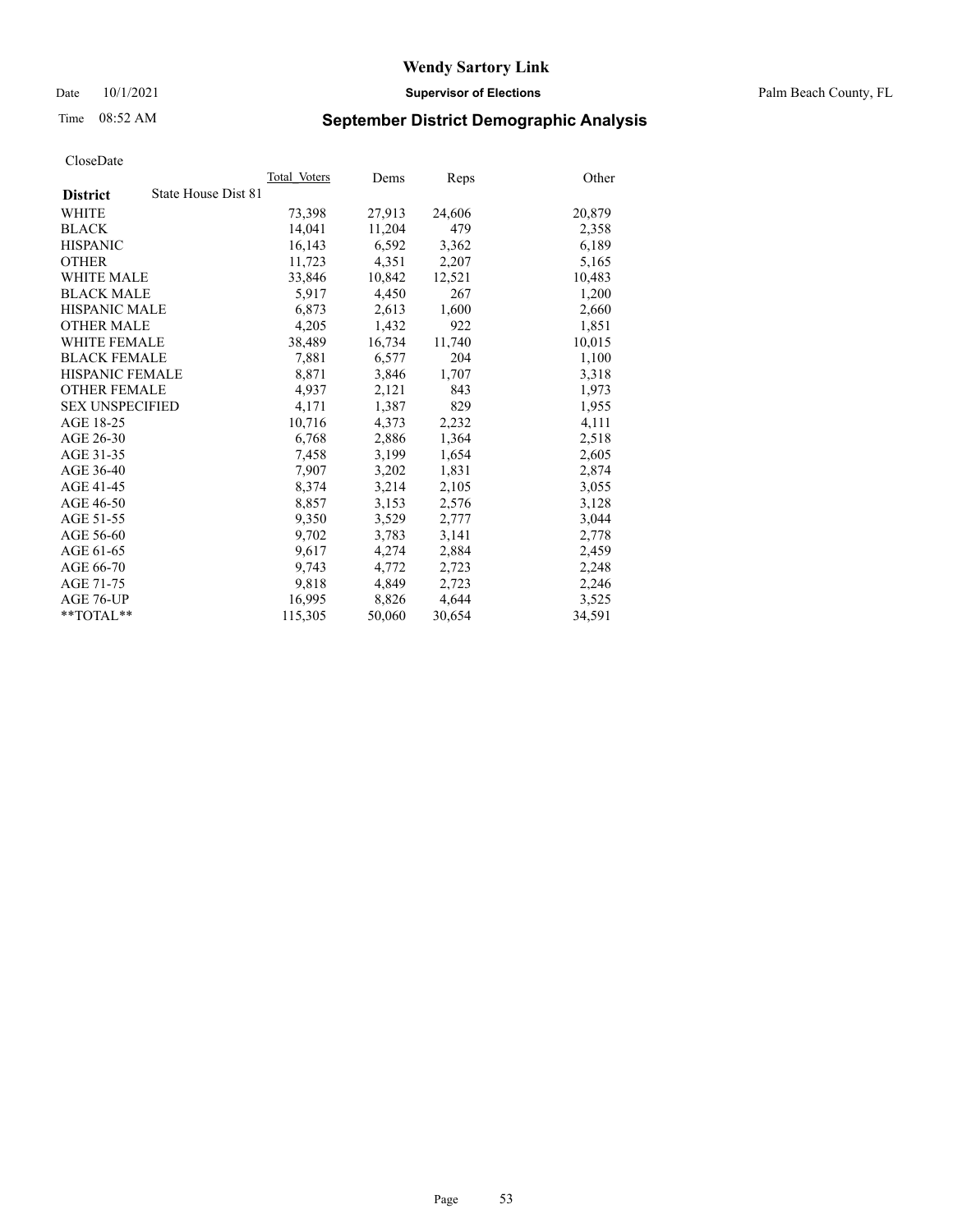Date 10/1/2021 **Supervisor of Elections** Palm Beach County, FL

## Time 08:52 AM **September District Demographic Analysis**

|                                        | Total Voters | Dems   | Reps   | Other  |
|----------------------------------------|--------------|--------|--------|--------|
| State House Dist 82<br><b>District</b> |              |        |        |        |
| WHITE                                  | 46,076       | 11,906 | 20,942 | 13,228 |
| <b>BLACK</b>                           | 1,081        | 764    | 60     | 257    |
| <b>HISPANIC</b>                        | 2,886        | 1,074  | 763    | 1,049  |
| <b>OTHER</b>                           | 3,506        | 1,097  | 912    | 1,497  |
| <b>WHITE MALE</b>                      | 21,615       | 4,462  | 10,470 | 6,683  |
| <b>BLACK MALE</b>                      | 499          | 335    | 33     | 131    |
| <b>HISPANIC MALE</b>                   | 1,192        | 412    | 322    | 458    |
| <b>OTHER MALE</b>                      | 1,160        | 349    | 308    | 503    |
| <b>WHITE FEMALE</b>                    | 23,948       | 7,308  | 10,254 | 6,386  |
| <b>BLACK FEMALE</b>                    | 573          | 424    | 25     | 124    |
| <b>HISPANIC FEMALE</b>                 | 1,618        | 636    | 416    | 566    |
| <b>OTHER FEMALE</b>                    | 1,370        | 512    | 349    | 509    |
| <b>SEX UNSPECIFIED</b>                 | 1,519        | 377    | 478    | 664    |
| AGE 18-25                              | 4,656        | 1,312  | 1,656  | 1,688  |
| AGE 26-30                              | 3,299        | 937    | 1,153  | 1,209  |
| AGE 31-35                              | 3,343        | 993    | 1,135  | 1,215  |
| AGE 36-40                              | 3,585        | 1,000  | 1,266  | 1,319  |
| AGE 41-45                              | 3,600        | 994    | 1,276  | 1,330  |
| AGE 46-50                              | 3,933        | 1,011  | 1,564  | 1,358  |
| AGE 51-55                              | 4,626        | 1,099  | 2,146  | 1,381  |
| AGE 56-60                              | 5,148        | 1,280  | 2,481  | 1,387  |
| AGE 61-65                              | 5,090        | 1,429  | 2,370  | 1,291  |
| AGE 66-70                              | 4,601        | 1,433  | 1,969  | 1,199  |
| AGE 71-75                              | 4,139        | 1,274  | 1,853  | 1,012  |
| AGE 76-UP                              | 7,529        | 2,079  | 3,808  | 1,642  |
| $*$ $TOTAL**$                          | 53,549       | 14,841 | 22,677 | 16,031 |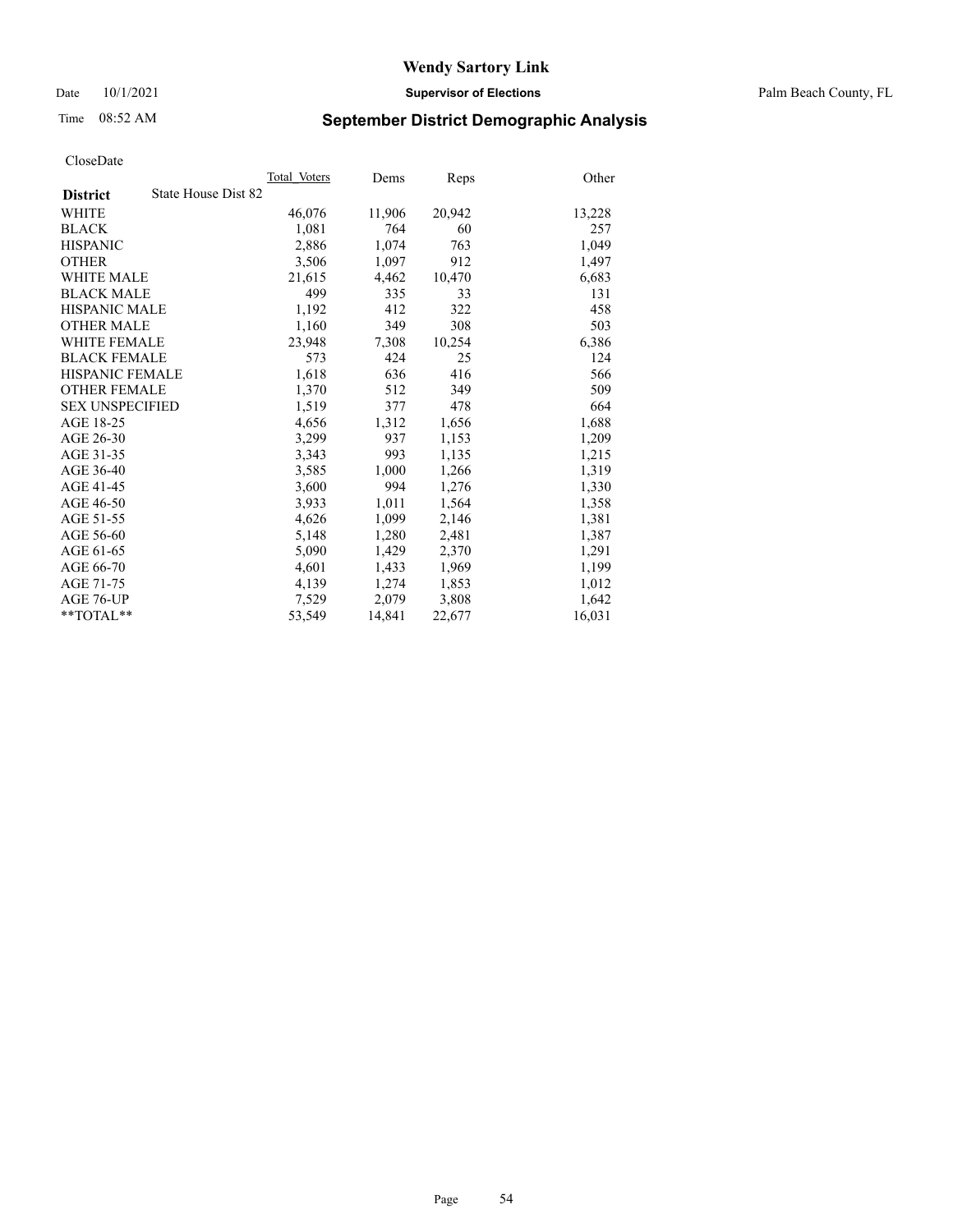Date 10/1/2021 **Supervisor of Elections** Palm Beach County, FL

## Time 08:52 AM **September District Demographic Analysis**

|                                        | Total Voters | Dems   | Reps   | Other  |
|----------------------------------------|--------------|--------|--------|--------|
| State House Dist 85<br><b>District</b> |              |        |        |        |
| WHITE                                  | 103,909      | 28,711 | 45,959 | 29,239 |
| <b>BLACK</b>                           | 9,683        | 7,029  | 453    | 2,201  |
| <b>HISPANIC</b>                        | 12.321       | 4,240  | 3,403  | 4,678  |
| <b>OTHER</b>                           | 11,351       | 3,776  | 2,719  | 4,856  |
| <b>WHITE MALE</b>                      | 49,226       | 11,114 | 23,327 | 14,785 |
| <b>BLACK MALE</b>                      | 4,263        | 2,892  | 240    | 1,131  |
| <b>HISPANIC MALE</b>                   | 5,400        | 1,693  | 1,616  | 2,091  |
| <b>OTHER MALE</b>                      | 4,028        | 1,245  | 1,056  | 1,727  |
| <b>WHITE FEMALE</b>                    | 53,388       | 17,289 | 22,092 | 14,007 |
| <b>BLACK FEMALE</b>                    | 5,278        | 4,040  | 208    | 1,030  |
| <b>HISPANIC FEMALE</b>                 | 6,658        | 2,450  | 1,738  | 2,470  |
| <b>OTHER FEMALE</b>                    | 4,756        | 1,839  | 1,066  | 1,851  |
| <b>SEX UNSPECIFIED</b>                 | 4,114        | 1,117  | 1,142  | 1,855  |
| AGE 18-25                              | 11,488       | 3,587  | 3,627  | 4,274  |
| AGE 26-30                              | 9,005        | 2,841  | 2,784  | 3,380  |
| AGE 31-35                              | 9,940        | 2,998  | 3,341  | 3,601  |
| AGE 36-40                              | 10,070       | 2,915  | 3,369  | 3,786  |
| AGE 41-45                              | 9,028        | 2,684  | 2,958  | 3,386  |
| AGE 46-50                              | 9,836        | 2,745  | 3,741  | 3,350  |
| AGE 51-55                              | 11,573       | 3,258  | 4,871  | 3,444  |
| AGE 56-60                              | 13,671       | 4,087  | 5,991  | 3,593  |
| AGE 61-65                              | 13.193       | 4,438  | 5,576  | 3,179  |
| AGE 66-70                              | 11,266       | 4,100  | 4,463  | 2,703  |
| AGE 71-75                              | 10,306       | 3,721  | 4,155  | 2,430  |
| AGE 76-UP                              | 17,887       | 6,382  | 7,658  | 3,847  |
| $*$ $TOTAL**$                          | 137,264      | 43,756 | 52,534 | 40,974 |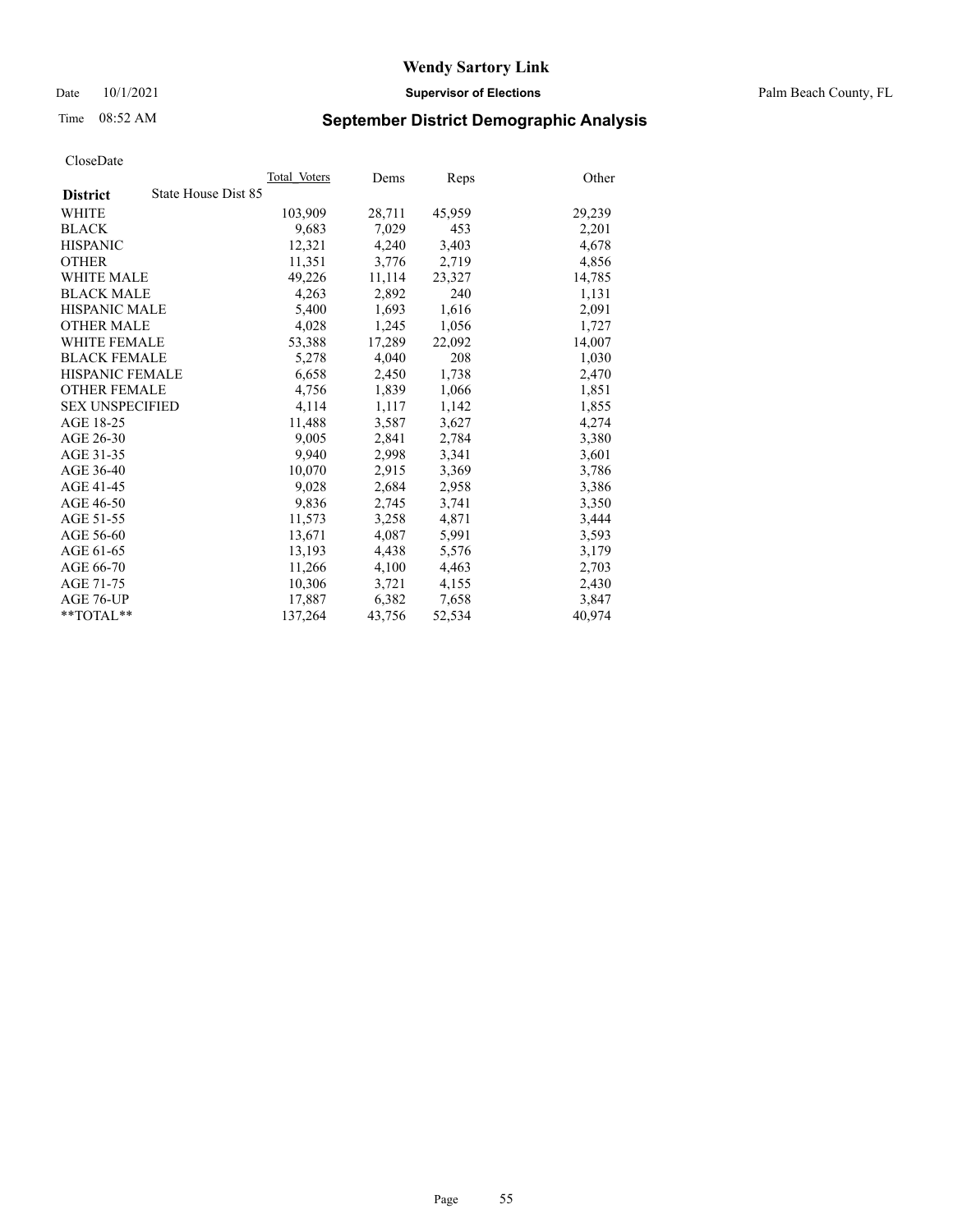Date 10/1/2021 **Supervisor of Elections** Palm Beach County, FL

## Time 08:52 AM **September District Demographic Analysis**

|                                        | Total Voters | Dems   | Reps   | Other  |
|----------------------------------------|--------------|--------|--------|--------|
| State House Dist 86<br><b>District</b> |              |        |        |        |
| WHITE                                  | 63,336       | 20,122 | 24,915 | 18,299 |
| <b>BLACK</b>                           | 21,329       | 15,969 | 732    | 4,628  |
| <b>HISPANIC</b>                        | 19.489       | 7,712  | 4,471  | 7,306  |
| <b>OTHER</b>                           | 12,435       | 4,743  | 2,179  | 5,513  |
| <b>WHITE MALE</b>                      | 29,276       | 7,872  | 12,363 | 9,041  |
| <b>BLACK MALE</b>                      | 8,963        | 6,219  | 429    | 2,315  |
| <b>HISPANIC MALE</b>                   | 8,451        | 3,000  | 2,174  | 3,277  |
| <b>OTHER MALE</b>                      | 4.541        | 1,617  | 867    | 2,057  |
| <b>WHITE FEMALE</b>                    | 33,266       | 12,042 | 12,260 | 8,964  |
| <b>BLACK FEMALE</b>                    | 12,046       | 9,537  | 292    | 2,217  |
| HISPANIC FEMALE                        | 10,557       | 4,529  | 2,195  | 3,833  |
| <b>OTHER FEMALE</b>                    | 5,304        | 2,315  | 935    | 2,054  |
| <b>SEX UNSPECIFIED</b>                 | 4,098        | 1,370  | 766    | 1,962  |
| AGE 18-25                              | 12,887       | 5,293  | 2,657  | 4,937  |
| AGE 26-30                              | 8,518        | 3,470  | 1,732  | 3,316  |
| AGE 31-35                              | 8,879        | 3,634  | 1,987  | 3,258  |
| AGE 36-40                              | 8,954        | 3,571  | 2,101  | 3,282  |
| AGE 41-45                              | 8,861        | 3,556  | 2,108  | 3,197  |
| AGE 46-50                              | 9,454        | 3,771  | 2,573  | 3,110  |
| AGE 51-55                              | 10,148       | 3,846  | 3,229  | 3,073  |
| AGE 56-60                              | 10,592       | 4,198  | 3,590  | 2,804  |
| AGE 61-65                              | 9.890        | 4,142  | 3,304  | 2,444  |
| AGE 66-70                              | 8,471        | 3,857  | 2,663  | 1,951  |
| AGE 71-75                              | 7,555        | 3,471  | 2,345  | 1,739  |
| AGE 76-UP                              | 12.379       | 5,737  | 4,008  | 2,634  |
| $*$ $TOTAL**$                          | 116,589      | 48,546 | 32,297 | 35,746 |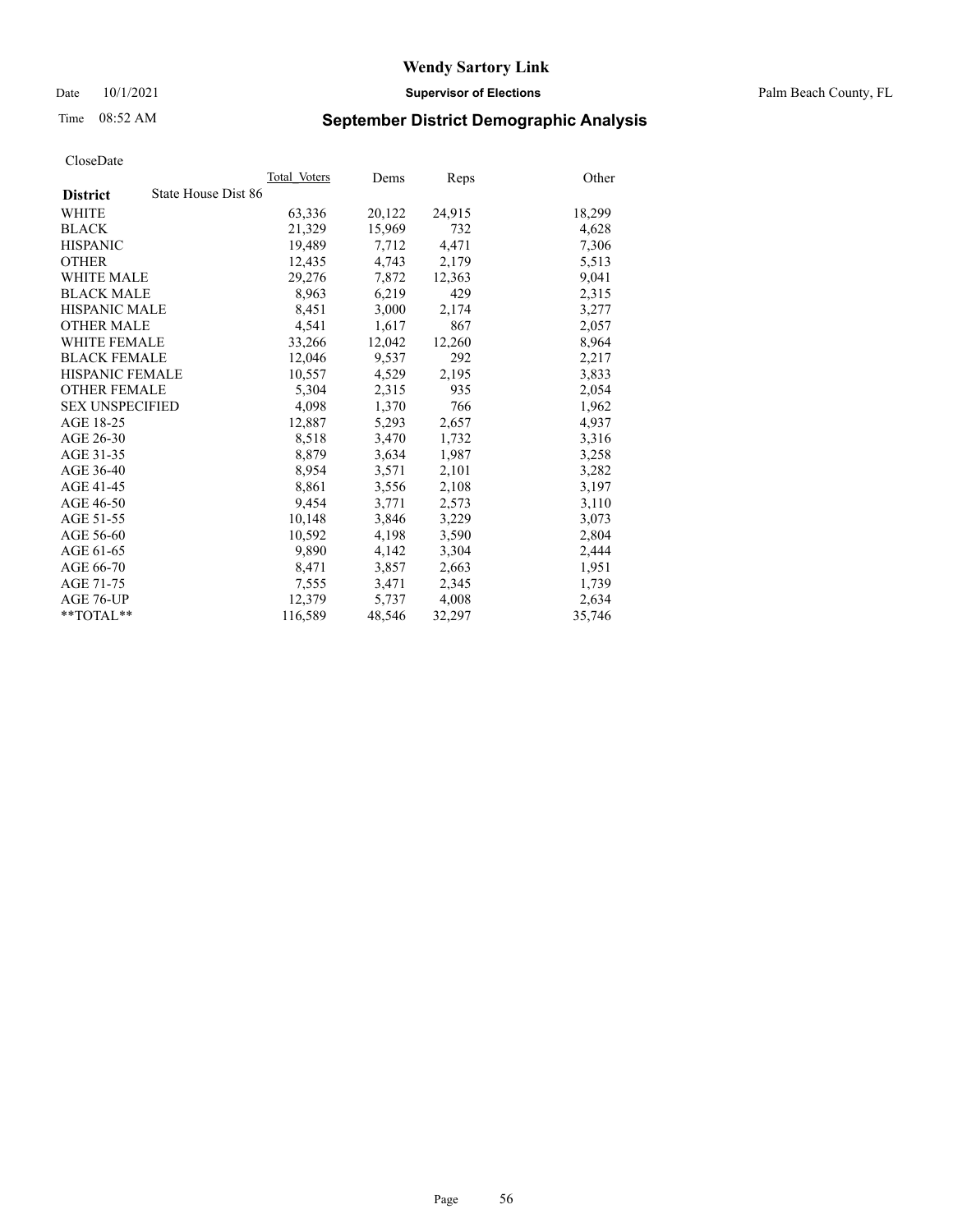Date 10/1/2021 **Supervisor of Elections** Palm Beach County, FL

## Time 08:52 AM **September District Demographic Analysis**

|                                        | Total Voters | Dems   | Reps   | Other  |
|----------------------------------------|--------------|--------|--------|--------|
| State House Dist 87<br><b>District</b> |              |        |        |        |
| WHITE                                  | 26,752       | 9,904  | 8,888  | 7,960  |
| <b>BLACK</b>                           | 11,571       | 8,437  | 394    | 2,740  |
| <b>HISPANIC</b>                        | 28,314       | 11,777 | 5,621  | 10,916 |
| <b>OTHER</b>                           | 7,346        | 2,765  | 944    | 3,637  |
| <b>WHITE MALE</b>                      | 12,554       | 3,975  | 4,523  | 4,056  |
| <b>BLACK MALE</b>                      | 4,776        | 3,244  | 226    | 1,306  |
| <b>HISPANIC MALE</b>                   | 12,503       | 4,825  | 2,782  | 4,896  |
| <b>OTHER MALE</b>                      | 2,463        | 947    | 371    | 1,145  |
| <b>WHITE FEMALE</b>                    | 13,825       | 5,818  | 4,254  | 3,753  |
| <b>BLACK FEMALE</b>                    | 6,574        | 5,044  | 160    | 1,370  |
| HISPANIC FEMALE                        | 14,972       | 6,637  | 2,674  | 5,661  |
| <b>OTHER FEMALE</b>                    | 2,756        | 1,205  | 342    | 1,209  |
| <b>SEX UNSPECIFIED</b>                 | 3,528        | 1,166  | 510    | 1,852  |
| AGE 18-25                              | 9,949        | 4,357  | 1,231  | 4,361  |
| AGE 26-30                              | 6,947        | 2,863  | 1,023  | 3,061  |
| AGE 31-35                              | 6,991        | 3,051  | 1,130  | 2,810  |
| AGE 36-40                              | 6,193        | 2,738  | 1,041  | 2,414  |
| AGE 41-45                              | 5,730        | 2,519  | 1,000  | 2,211  |
| AGE 46-50                              | 5,909        | 2,593  | 1,291  | 2,025  |
| AGE 51-55                              | 6,151        | 2,637  | 1,511  | 2,003  |
| AGE 56-60                              | 6,416        | 2,862  | 1,697  | 1,857  |
| AGE 61-65                              | 5,691        | 2,659  | 1,505  | 1,527  |
| AGE 66-70                              | 4,592        | 2,287  | 1,238  | 1,067  |
| AGE 71-75                              | 3,688        | 1,733  | 1,146  | 809    |
| AGE 76-UP                              | 5,726        | 2,584  | 2,034  | 1,108  |
| $*$ $TOTAL**$                          | 73,983       | 32,883 | 15,847 | 25,253 |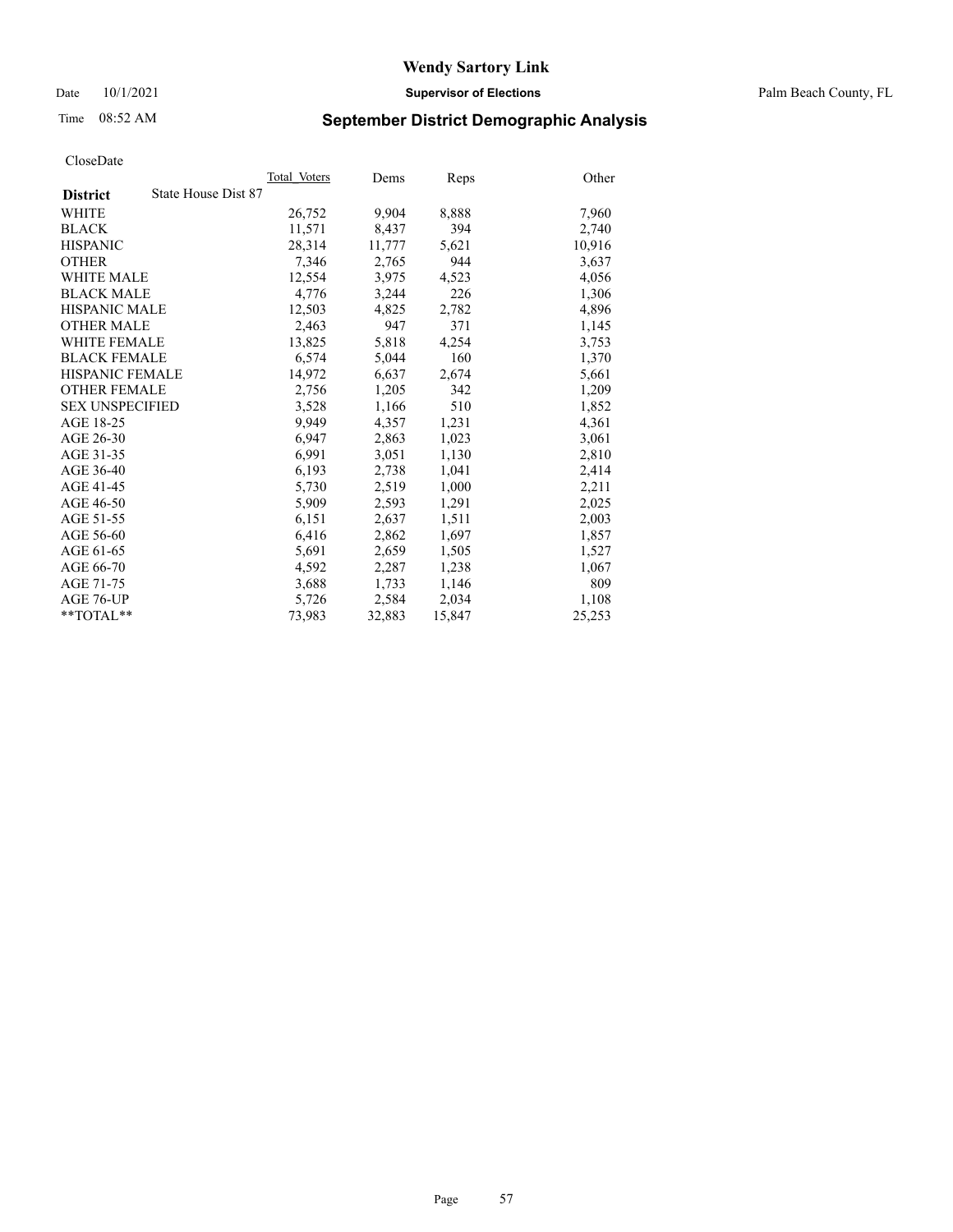Date 10/1/2021 **Supervisor of Elections** Palm Beach County, FL

## Time 08:52 AM **September District Demographic Analysis**

|                                        | Total Voters | Dems   | Reps   | Other  |
|----------------------------------------|--------------|--------|--------|--------|
| State House Dist 88<br><b>District</b> |              |        |        |        |
| WHITE                                  | 33,053       | 11,860 | 10,701 | 10,492 |
| <b>BLACK</b>                           | 49,774       | 40,335 | 1,270  | 8,169  |
| <b>HISPANIC</b>                        | 9.252        | 4,251  | 1,450  | 3,551  |
| <b>OTHER</b>                           | 9,375        | 4,231  | 999    | 4,145  |
| <b>WHITE MALE</b>                      | 16,326       | 4,973  | 5,724  | 5,629  |
| <b>BLACK MALE</b>                      | 20,869       | 16,048 | 696    | 4,125  |
| <b>HISPANIC MALE</b>                   | 4,057        | 1,758  | 708    | 1,591  |
| <b>OTHER MALE</b>                      | 3,261        | 1,421  | 421    | 1,419  |
| <b>WHITE FEMALE</b>                    | 16,282       | 6,755  | 4,845  | 4,682  |
| <b>BLACK FEMALE</b>                    | 28,103       | 23,696 | 558    | 3,849  |
| <b>HISPANIC FEMALE</b>                 | 4,973        | 2,391  | 707    | 1,875  |
| <b>OTHER FEMALE</b>                    | 3,765        | 1,973  | 376    | 1,416  |
| <b>SEX UNSPECIFIED</b>                 | 3,751        | 1,623  | 377    | 1,751  |
| AGE 18-25                              | 11,156       | 6,398  | 999    | 3,759  |
| AGE 26-30                              | 10,180       | 5,601  | 1,201  | 3,378  |
| AGE 31-35                              | 10,818       | 6,158  | 1,263  | 3,397  |
| AGE 36-40                              | 9,121        | 5,251  | 1,040  | 2,830  |
| AGE 41-45                              | 7,549        | 4,410  | 879    | 2,260  |
| AGE 46-50                              | 7,425        | 4,444  | 1,006  | 1,975  |
| AGE 51-55                              | 8,018        | 4,876  | 1,262  | 1,880  |
| AGE 56-60                              | 8,813        | 5,370  | 1,538  | 1,905  |
| AGE 61-65                              | 8,465        | 5,362  | 1,453  | 1,650  |
| AGE 66-70                              | 6,715        | 4,403  | 1,131  | 1,181  |
| AGE 71-75                              | 5,401        | 3,495  | 947    | 959    |
| AGE 76-UP                              | 7,792        | 4,909  | 1,700  | 1.183  |
| $*$ $TOTAL**$                          | 101,454      | 60,677 | 14,420 | 26,357 |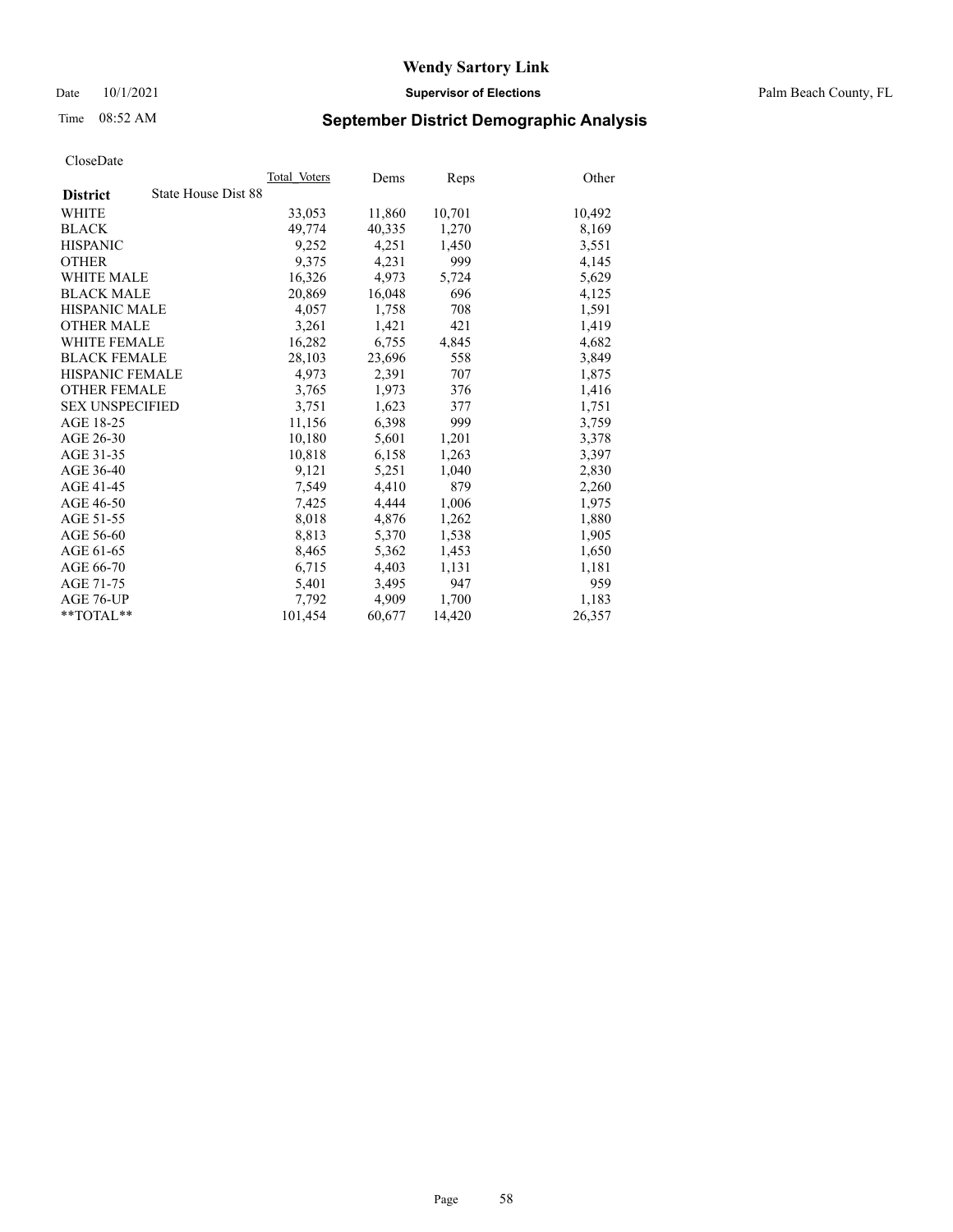Date 10/1/2021 **Supervisor of Elections** Palm Beach County, FL

## Time 08:52 AM **September District Demographic Analysis**

|                                        | Total Voters | Dems   | Reps   | Other  |
|----------------------------------------|--------------|--------|--------|--------|
| State House Dist 89<br><b>District</b> |              |        |        |        |
| WHITE                                  | 101,877      | 30,884 | 40,450 | 30,543 |
| <b>BLACK</b>                           | 6,489        | 4,708  | 289    | 1,492  |
| <b>HISPANIC</b>                        | 9.465        | 3,602  | 2,304  | 3,559  |
| <b>OTHER</b>                           | 10,337       | 3,466  | 2,345  | 4,526  |
| <b>WHITE MALE</b>                      | 48,357       | 12,243 | 20,288 | 15,826 |
| <b>BLACK MALE</b>                      | 2,957        | 1,985  | 169    | 803    |
| <b>HISPANIC MALE</b>                   | 3,861        | 1,358  | 957    | 1,546  |
| <b>OTHER MALE</b>                      | 3,536        | 1,084  | 880    | 1,572  |
| <b>WHITE FEMALE</b>                    | 52,140       | 18,265 | 19,620 | 14,255 |
| <b>BLACK FEMALE</b>                    | 3,409        | 2,648  | 115    | 646    |
| HISPANIC FEMALE                        | 5,381        | 2,169  | 1,296  | 1,916  |
| <b>OTHER FEMALE</b>                    | 4,225        | 1,646  | 921    | 1,658  |
| <b>SEX UNSPECIFIED</b>                 | 4,171        | 1,203  | 1,101  | 1,867  |
| AGE 18-25                              | 10,541       | 3,672  | 3,041  | 3,828  |
| AGE 26-30                              | 8,268        | 2,734  | 2,361  | 3,173  |
| AGE 31-35                              | 8,579        | 2,933  | 2,282  | 3,364  |
| AGE 36-40                              | 7,638        | 2,496  | 2,181  | 2,961  |
| AGE 41-45                              | 7,062        | 2,304  | 2,028  | 2,730  |
| AGE 46-50                              | 8,012        | 2,320  | 2,751  | 2,941  |
| AGE 51-55                              | 10,145       | 2,895  | 3,848  | 3,402  |
| AGE 56-60                              | 12,388       | 3,806  | 4,916  | 3,666  |
| AGE 61-65                              | 12.647       | 4,267  | 4,899  | 3,481  |
| AGE 66-70                              | 11,422       | 4,215  | 4,154  | 3,053  |
| AGE 71-75                              | 10,908       | 4,025  | 4,068  | 2,815  |
| AGE 76-UP                              | 20.558       | 6,993  | 8,859  | 4,706  |
| $*$ $TOTAL**$                          | 128,168      | 42,660 | 45,388 | 40,120 |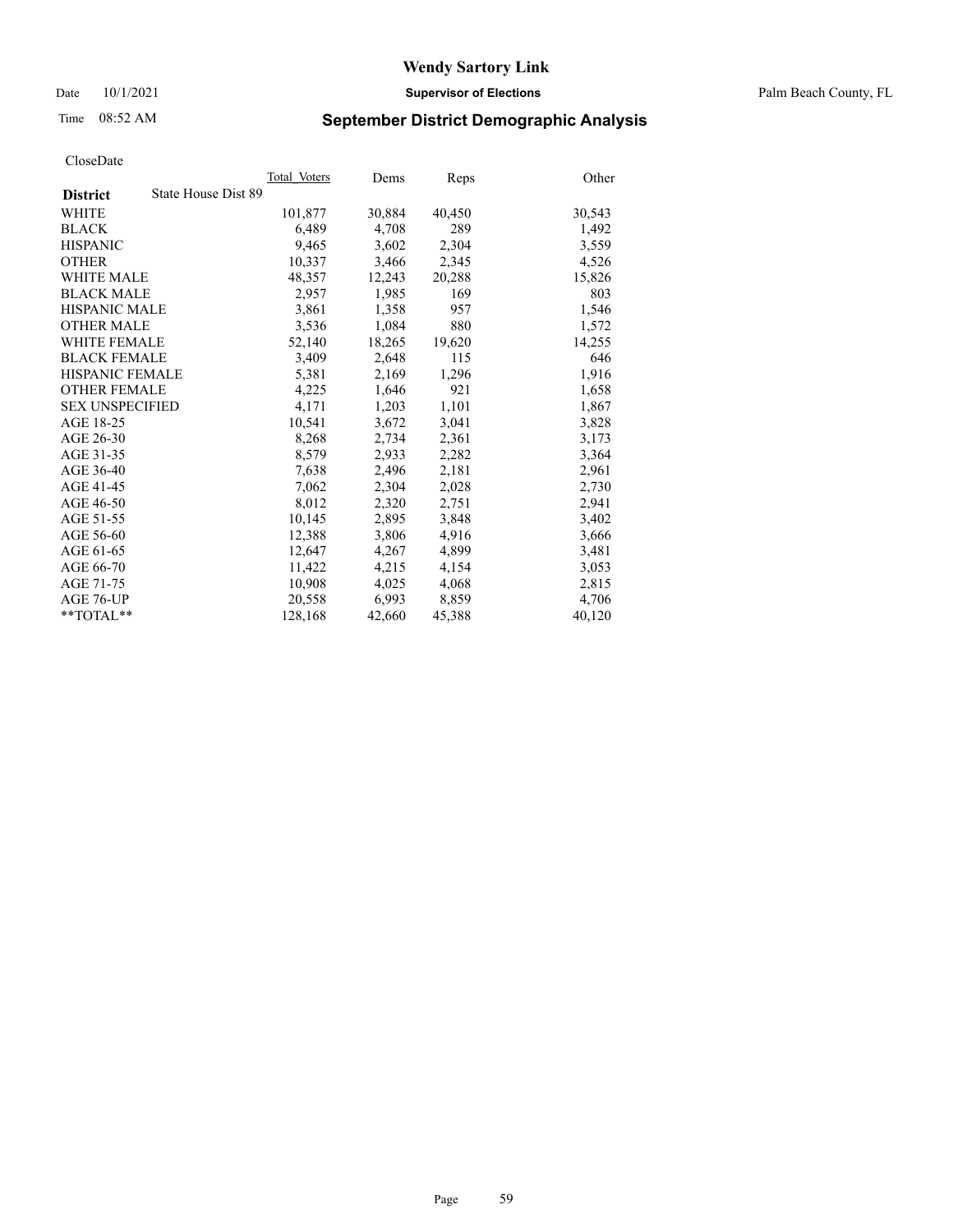## Time 08:52 AM **September District Demographic Analysis**

|                                        | Total Voters | Dems   | Reps   | Other  |
|----------------------------------------|--------------|--------|--------|--------|
| State House Dist 90<br><b>District</b> |              |        |        |        |
| WHITE                                  | 68,082       | 25,729 | 22,541 | 19,812 |
| <b>BLACK</b>                           | 17,037       | 12,530 | 543    | 3,964  |
| <b>HISPANIC</b>                        | 18.464       | 8,185  | 3,432  | 6,847  |
| <b>OTHER</b>                           | 11,444       | 4,456  | 1,847  | 5,141  |
| <b>WHITE MALE</b>                      | 30,942       | 9,853  | 11,209 | 9,880  |
| <b>BLACK MALE</b>                      | 7,355        | 5,030  | 302    | 2,023  |
| <b>HISPANIC MALE</b>                   | 7,973        | 3,210  | 1,655  | 3,108  |
| <b>OTHER MALE</b>                      | 3.994        | 1,492  | 748    | 1,754  |
| <b>WHITE FEMALE</b>                    | 36,231       | 15,556 | 11,050 | 9,625  |
| <b>BLACK FEMALE</b>                    | 9,397        | 7,309  | 232    | 1,856  |
| HISPANIC FEMALE                        | 10,101       | 4,808  | 1,713  | 3,580  |
| <b>OTHER FEMALE</b>                    | 4,835        | 2,141  | 722    | 1,972  |
| <b>SEX UNSPECIFIED</b>                 | 4,075        | 1,428  | 709    | 1,938  |
| AGE 18-25                              | 11,208       | 4,714  | 1,880  | 4,614  |
| AGE 26-30                              | 8,038        | 3,346  | 1,473  | 3,219  |
| AGE 31-35                              | 8,756        | 3,745  | 1,712  | 3,299  |
| AGE 36-40                              | 8,192        | 3,541  | 1,574  | 3,077  |
| AGE 41-45                              | 8,027        | 3,481  | 1,643  | 2,903  |
| AGE 46-50                              | 8,466        | 3,549  | 1,984  | 2,933  |
| AGE 51-55                              | 9,471        | 3,860  | 2,604  | 3,007  |
| AGE 56-60                              | 10,153       | 4,206  | 3,160  | 2,787  |
| AGE 61-65                              | 9,926        | 4,490  | 2,878  | 2,558  |
| AGE 66-70                              | 8,648        | 4,047  | 2,446  | 2,155  |
| AGE 71-75                              | 7,914        | 3,624  | 2,355  | 1,935  |
| AGE 76-UP                              | 16,228       | 8,297  | 4,654  | 3,277  |
| $*$ $TOTAL**$                          | 115,027      | 50,900 | 28,363 | 35,764 |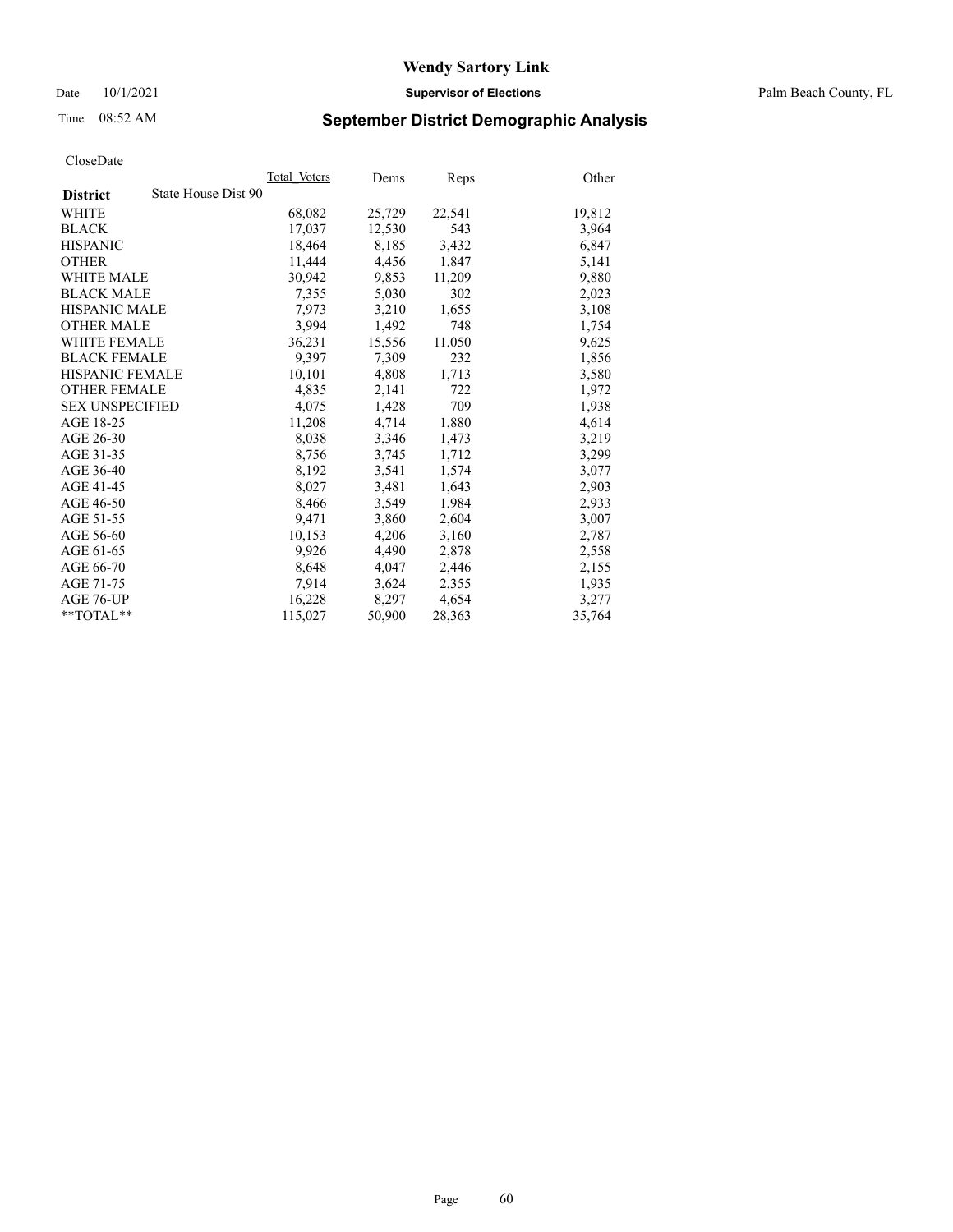Date 10/1/2021 **Supervisor of Elections** Palm Beach County, FL

## Time 08:52 AM **September District Demographic Analysis**

|                                        | Total Voters | Dems   | Reps   | Other  |
|----------------------------------------|--------------|--------|--------|--------|
| State House Dist 91<br><b>District</b> |              |        |        |        |
| WHITE                                  | 105,075      | 45,152 | 31,871 | 28,052 |
| <b>BLACK</b>                           | 6,430        | 4,677  | 277    | 1,476  |
| <b>HISPANIC</b>                        | 9,900        | 3,951  | 2,134  | 3,815  |
| <b>OTHER</b>                           | 10,085       | 3,715  | 2,020  | 4,350  |
| <b>WHITE MALE</b>                      | 46,067       | 16,429 | 15,738 | 13,900 |
| <b>BLACK MALE</b>                      | 2,669        | 1,807  | 155    | 707    |
| <b>HISPANIC MALE</b>                   | 3,969        | 1,417  | 931    | 1,621  |
| <b>OTHER MALE</b>                      | 3,419        | 1,144  | 760    | 1,515  |
| <b>WHITE FEMALE</b>                    | 57,544       | 28,149 | 15,717 | 13,678 |
| <b>BLACK FEMALE</b>                    | 3,658        | 2.806  | 116    | 736    |
| <b>HISPANIC FEMALE</b>                 | 5,707        | 2,455  | 1,157  | 2,095  |
| <b>OTHER FEMALE</b>                    | 4,199        | 1,767  | 817    | 1,615  |
| <b>SEX UNSPECIFIED</b>                 | 4,109        | 1.434  | 882    | 1,793  |
| AGE 18-25                              | 7,903        | 2,992  | 1,965  | 2,946  |
| AGE 26-30                              | 5,607        | 2,106  | 1,369  | 2,132  |
| AGE 31-35                              | 5,950        | 2,256  | 1,444  | 2,250  |
| AGE 36-40                              | 5,620        | 2,159  | 1,360  | 2,101  |
| AGE 41-45                              | 5,421        | 1,969  | 1,407  | 2,045  |
| AGE 46-50                              | 5,961        | 2,101  | 1,702  | 2,158  |
| AGE 51-55                              | 7,416        | 2,526  | 2,345  | 2,545  |
| AGE 56-60                              | 9,172        | 3,323  | 2,984  | 2,865  |
| AGE 61-65                              | 11,074       | 4,528  | 3,464  | 3,082  |
| AGE 66-70                              | 12,891       | 5,958  | 3,662  | 3,271  |
| AGE 71-75                              | 16,017       | 7,693  | 4,384  | 3,940  |
| AGE 76-UP                              | 38,457       | 19,883 | 10,216 | 8,358  |
| $*$ $TOTAL**$                          | 131,490      | 57,495 | 36,302 | 37,693 |
|                                        |              |        |        |        |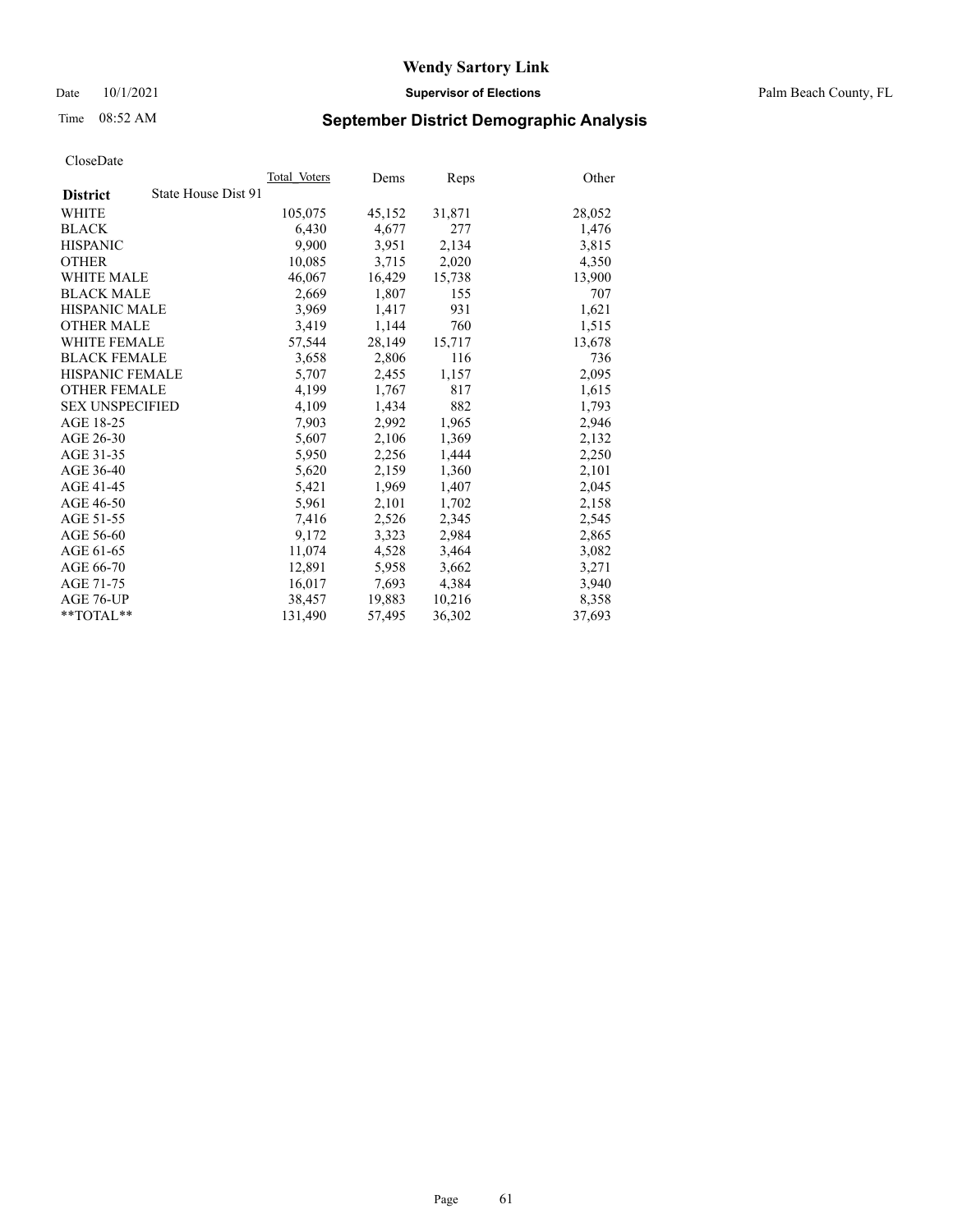## Time 08:52 AM **September District Demographic Analysis**

|                                        | Total Voters | Dems   | Reps   | Other  |
|----------------------------------------|--------------|--------|--------|--------|
| School Board Dist 1<br><b>District</b> |              |        |        |        |
| WHITE                                  | 129,511      | 35,294 | 57,984 | 36,233 |
| <b>BLACK</b>                           | 5,205        | 3,764  | 272    | 1,169  |
| <b>HISPANIC</b>                        | 9,287        | 3,362  | 2,451  | 3,474  |
| <b>OTHER</b>                           | 11,406       | 3,578  | 2,908  | 4,920  |
| <b>WHITE MALE</b>                      | 60,830       | 13,378 | 29,099 | 18,353 |
| <b>BLACK MALE</b>                      | 2,347        | 1,600  | 138    | 609    |
| <b>HISPANIC MALE</b>                   | 3,900        | 1,295  | 1,085  | 1,520  |
| <b>OTHER MALE</b>                      | 3,866        | 1,121  | 1,045  | 1,700  |
| <b>WHITE FEMALE</b>                    | 67,196       | 21,541 | 28,265 | 17,390 |
| <b>BLACK FEMALE</b>                    | 2,797        | 2,117  | 130    | 550    |
| HISPANIC FEMALE                        | 5,172        | 1,986  | 1,314  | 1,872  |
| <b>OTHER FEMALE</b>                    | 4,721        | 1,727  | 1,173  | 1,821  |
| <b>SEX UNSPECIFIED</b>                 | 4,407        | 1,149  | 1,306  | 1,952  |
| AGE 18-25                              | 12,008       | 3,566  | 4,083  | 4,359  |
| AGE 26-30                              | 9,168        | 2,793  | 3,034  | 3,341  |
| AGE 31-35                              | 9,862        | 2,989  | 3,319  | 3,554  |
| AGE 36-40                              | 10,273       | 2,967  | 3,495  | 3,811  |
| AGE 41-45                              | 9,700        | 2,736  | 3,324  | 3,640  |
| AGE 46-50                              | 10,616       | 2,798  | 4,181  | 3,637  |
| AGE 51-55                              | 12,634       | 3,209  | 5,631  | 3,794  |
| AGE 56-60                              | 14,904       | 3,956  | 6,974  | 3,974  |
| AGE 61-65                              | 15,303       | 4,576  | 6,938  | 3,789  |
| AGE 66-70                              | 13,866       | 4,631  | 5,785  | 3,450  |
| AGE 71-75                              | 13,198       | 4,323  | 5,674  | 3,201  |
| AGE 76-UP                              | 23,876       | 7,454  | 11,177 | 5,245  |
| $*$ $TOTAL**$                          | 155,409      | 45,998 | 63,615 | 45,796 |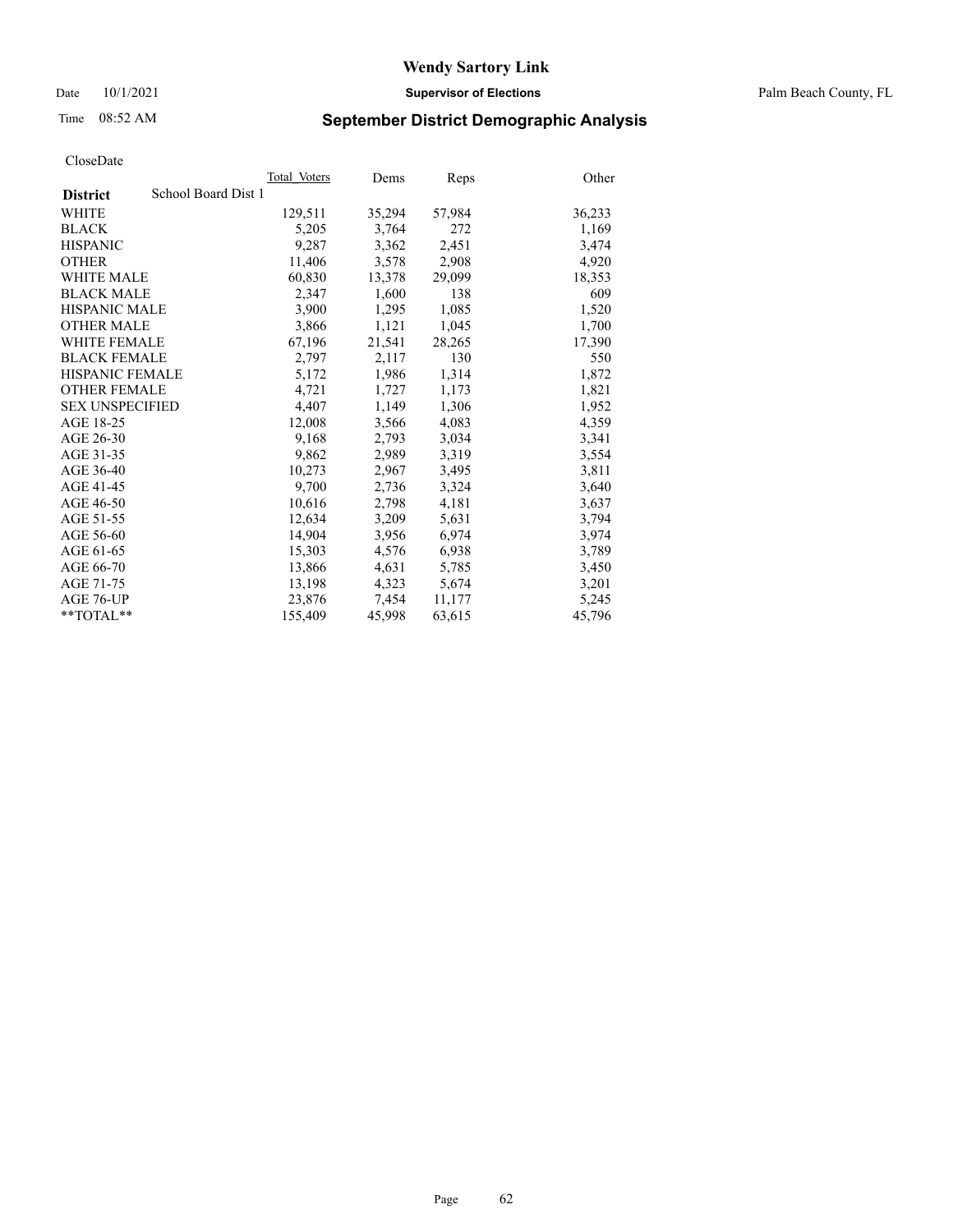Date 10/1/2021 **Supervisor of Elections** Palm Beach County, FL

## Time 08:52 AM **September District Demographic Analysis**

|                        |                     | Total Voters | Dems   | <b>Reps</b> | Other  |
|------------------------|---------------------|--------------|--------|-------------|--------|
| <b>District</b>        | School Board Dist 2 |              |        |             |        |
| <b>WHITE</b>           |                     | 46,664       | 17,208 | 16,503      | 12,953 |
| <b>BLACK</b>           |                     | 17,925       | 13,380 | 619         | 3,926  |
| <b>HISPANIC</b>        |                     | 31,720       | 13,213 | 6,756       | 11,751 |
| <b>OTHER</b>           |                     | 10,613       | 4,051  | 1,594       | 4,968  |
| <b>WHITE MALE</b>      |                     | 20,906       | 6,561  | 7,929       | 6,416  |
| <b>BLACK MALE</b>      |                     | 7,212        | 4,978  | 349         | 1,885  |
| <b>HISPANIC MALE</b>   |                     | 13,694       | 5,244  | 3,256       | 5,194  |
| <b>OTHER MALE</b>      |                     | 3,574        | 1,351  | 598         | 1,625  |
| <b>WHITE FEMALE</b>    |                     | 25,141       | 10,466 | 8,384       | 6,291  |
| <b>BLACK FEMALE</b>    |                     | 10,403       | 8,184  | 262         | 1,957  |
| <b>HISPANIC FEMALE</b> |                     | 17,167       | 7,633  | 3,325       | 6,209  |
| <b>OTHER FEMALE</b>    |                     | 4,294        | 1,886  | 643         | 1,765  |
| <b>SEX UNSPECIFIED</b> |                     | 4,469        | 1,518  | 712         | 2,239  |
| AGE 18-25              |                     | 11,308       | 4,984  | 1,645       | 4,679  |
| AGE 26-30              |                     | 8,189        | 3,395  | 1,310       | 3,484  |
| AGE 31-35              |                     | 8,228        | 3,638  | 1,423       | 3,167  |
| AGE 36-40              |                     | 7,752        | 3,391  | 1,397       | 2,964  |
| AGE 41-45              |                     | 7,367        | 3,258  | 1,414       | 2,695  |
| AGE 46-50              |                     | 7,698        | 3,382  | 1,763       | 2,553  |
| AGE 51-55              |                     | 8,230        | 3,524  | 2,161       | 2,545  |
| AGE 56-60              |                     | 9,239        | 3,983  | 2,629       | 2,627  |
| AGE 61-65              |                     | 9,125        | 4,193  | 2,575       | 2,357  |
| AGE 66-70              |                     | 8,192        | 3,954  | 2,258       | 1,980  |
| AGE 71-75              |                     | 7,565        | 3,547  | 2,309       | 1,709  |
| AGE 76-UP              |                     | 14,029       | 6,603  | 4,588       | 2,838  |
| $*$ $TOTAL**$          |                     | 106,922      | 47,852 | 25,472      | 33,598 |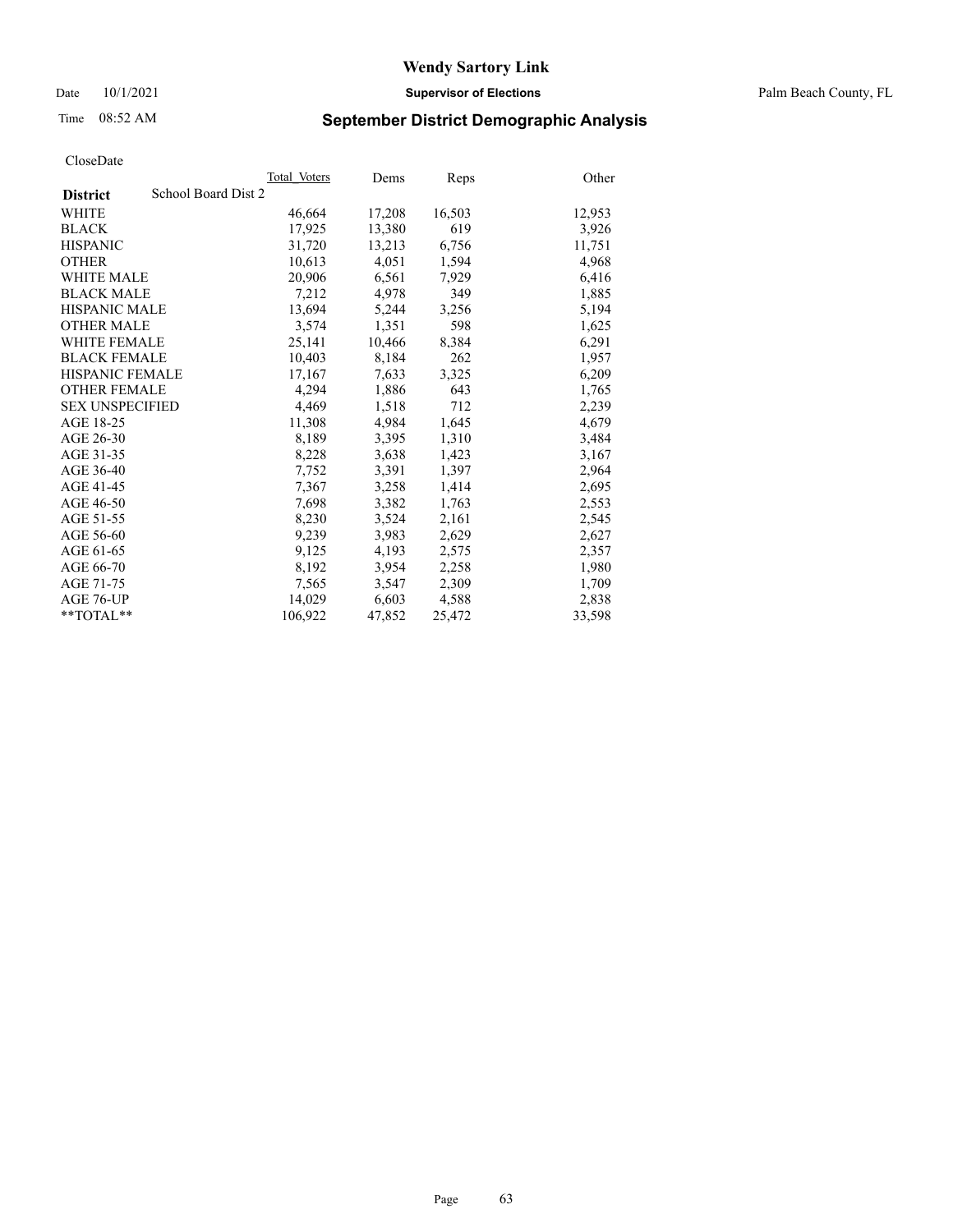## Time 08:52 AM **September District Demographic Analysis**

|                                        | Total Voters | Dems   | Reps   | Other  |
|----------------------------------------|--------------|--------|--------|--------|
| School Board Dist 3<br><b>District</b> |              |        |        |        |
| WHITE                                  | 116,843      | 51,120 | 34,304 | 31,419 |
| <b>BLACK</b>                           | 14,639       | 10,768 | 509    | 3,362  |
| <b>HISPANIC</b>                        | 16.592       | 7.091  | 3,237  | 6,264  |
| <b>OTHER</b>                           | 14,182       | 5,565  | 2,549  | 6,068  |
| <b>WHITE MALE</b>                      | 52,385       | 19,208 | 17,387 | 15,790 |
| <b>BLACK MALE</b>                      | 6,413        | 4,383  | 282    | 1,748  |
| <b>HISPANIC MALE</b>                   | 6,969        | 2,720  | 1,495  | 2,754  |
| <b>OTHER MALE</b>                      | 4.987        | 1,839  | 1,040  | 2,108  |
| <b>WHITE FEMALE</b>                    | 62,900       | 31,308 | 16,467 | 15,125 |
| <b>BLACK FEMALE</b>                    | 7,980        | 6,223  | 213    | 1,544  |
| HISPANIC FEMALE                        | 9,244        | 4,226  | 1,675  | 3,343  |
| <b>OTHER FEMALE</b>                    | 5,992        | 2,648  | 1,006  | 2,338  |
| <b>SEX UNSPECIFIED</b>                 | 5,189        | 1,864  | 1,004  | 2,321  |
| AGE 18-25                              | 11,882       | 4,853  | 2,282  | 4,747  |
| AGE 26-30                              | 7,281        | 2,946  | 1,465  | 2,870  |
| AGE 31-35                              | 8,174        | 3,329  | 1,754  | 3,091  |
| AGE 36-40                              | 8,618        | 3,573  | 1,833  | 3,212  |
| AGE 41-45                              | 9,134        | 3,685  | 2,149  | 3,300  |
| AGE 46-50                              | 9,693        | 3,706  | 2,627  | 3,360  |
| AGE 51-55                              | 10,781       | 4,119  | 3,235  | 3,427  |
| AGE 56-60                              | 11,875       | 4,634  | 3,798  | 3,443  |
| AGE 61-65                              | 13,074       | 5,834  | 3,787  | 3,453  |
| AGE 66-70                              | 14,840       | 7,338  | 3,857  | 3,645  |
| AGE 71-75                              | 18,263       | 9,228  | 4,671  | 4,364  |
| AGE 76-UP                              | 38,641       | 21,299 | 9,141  | 8,201  |
| $*$ $TOTAL**$                          | 162,256      | 74,544 | 40,599 | 47,113 |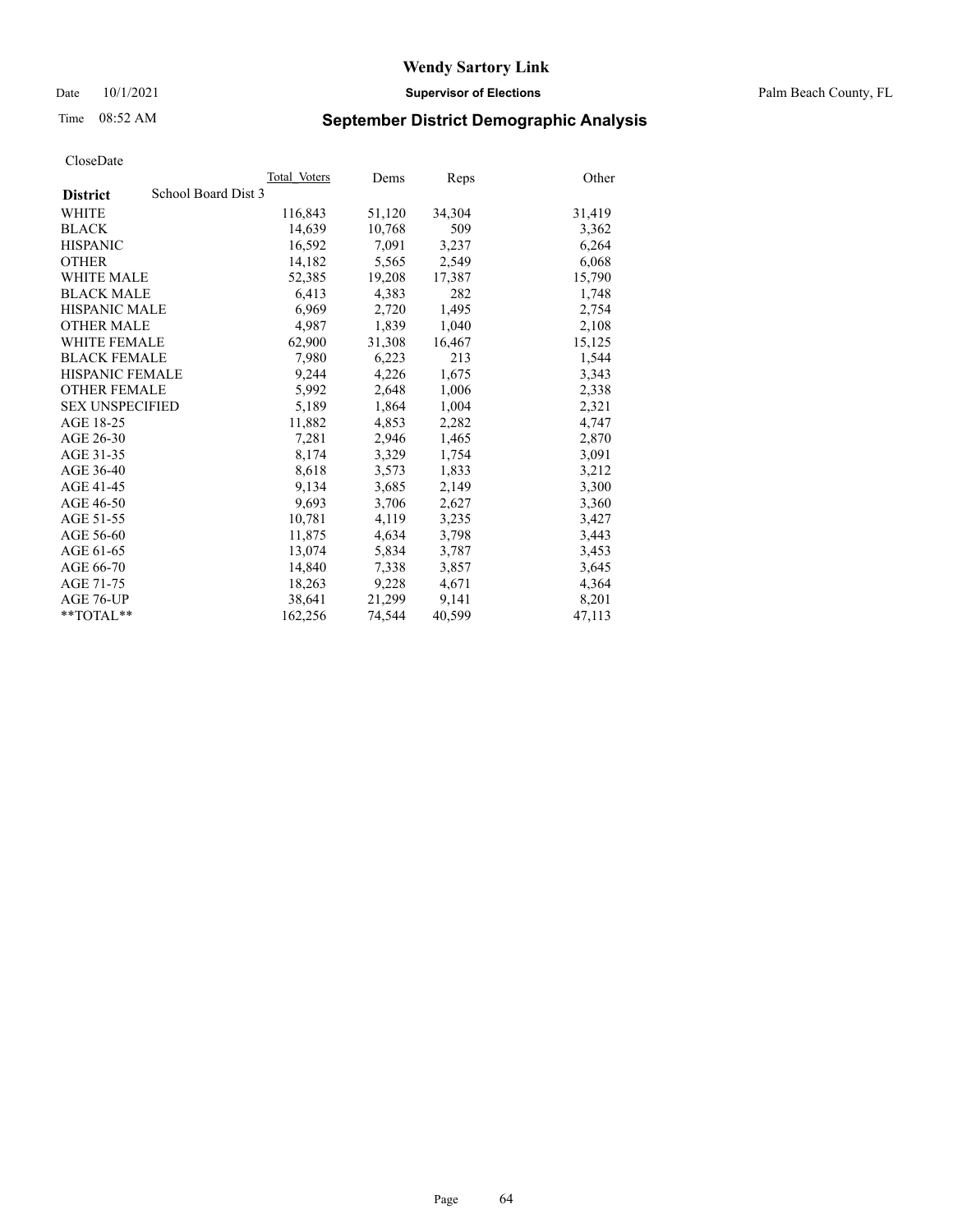Date 10/1/2021 **Supervisor of Elections** Palm Beach County, FL

## Time 08:52 AM **September District Demographic Analysis**

|                                        | Total Voters | Dems   | Reps   | Other  |
|----------------------------------------|--------------|--------|--------|--------|
| School Board Dist 4<br><b>District</b> |              |        |        |        |
| WHITE                                  | 102,758      | 34,343 | 38,124 | 30,291 |
| <b>BLACK</b>                           | 13,511       | 9,883  | 487    | 3,141  |
| <b>HISPANIC</b>                        | 15,025       | 6,434  | 2,939  | 5,652  |
| <b>OTHER</b>                           | 11,749       | 4,317  | 2,251  | 5,181  |
| <b>WHITE MALE</b>                      | 47,900       | 13,511 | 18,936 | 15,453 |
| <b>BLACK MALE</b>                      | 5,753        | 3,894  | 268    | 1,591  |
| <b>HISPANIC MALE</b>                   | 6,509        | 2,584  | 1,358  | 2,567  |
| <b>OTHER MALE</b>                      | 4,064        | 1,417  | 835    | 1,812  |
| <b>WHITE FEMALE</b>                    | 53,508       | 20,395 | 18,733 | 14,380 |
| <b>BLACK FEMALE</b>                    | 7,514        | 5,828  | 212    | 1,474  |
| HISPANIC FEMALE                        | 8,172        | 3,720  | 1,520  | 2,932  |
| <b>OTHER FEMALE</b>                    | 4.844        | 2,021  | 917    | 1,906  |
| <b>SEX UNSPECIFIED</b>                 | 4,660        | 1,542  | 996    | 2,122  |
| AGE 18-25                              | 10,796       | 4,267  | 2,275  | 4,254  |
| AGE 26-30                              | 9,904        | 3,794  | 2,244  | 3,866  |
| AGE 31-35                              | 10,825       | 4,274  | 2,384  | 4,167  |
| AGE 36-40                              | 9,486        | 3,735  | 2,192  | 3,559  |
| AGE 41-45                              | 8,036        | 3,167  | 1,903  | 2,966  |
| AGE 46-50                              | 8,822        | 3,265  | 2,460  | 3,097  |
| AGE 51-55                              | 10,624       | 3,757  | 3,436  | 3,431  |
| AGE 56-60                              | 12,825       | 4,590  | 4,512  | 3,723  |
| AGE 61-65                              | 13,607       | 5,203  | 4,741  | 3,663  |
| AGE 66-70                              | 12,582       | 5,121  | 4,226  | 3,235  |
| AGE 71-75                              | 12,114       | 4,819  | 4,229  | 3,066  |
| AGE 76-UP                              | 23,422       | 8,985  | 9,199  | 5,238  |
| $*$ $TOTAL**$                          | 143,043      | 54,977 | 43,801 | 44,265 |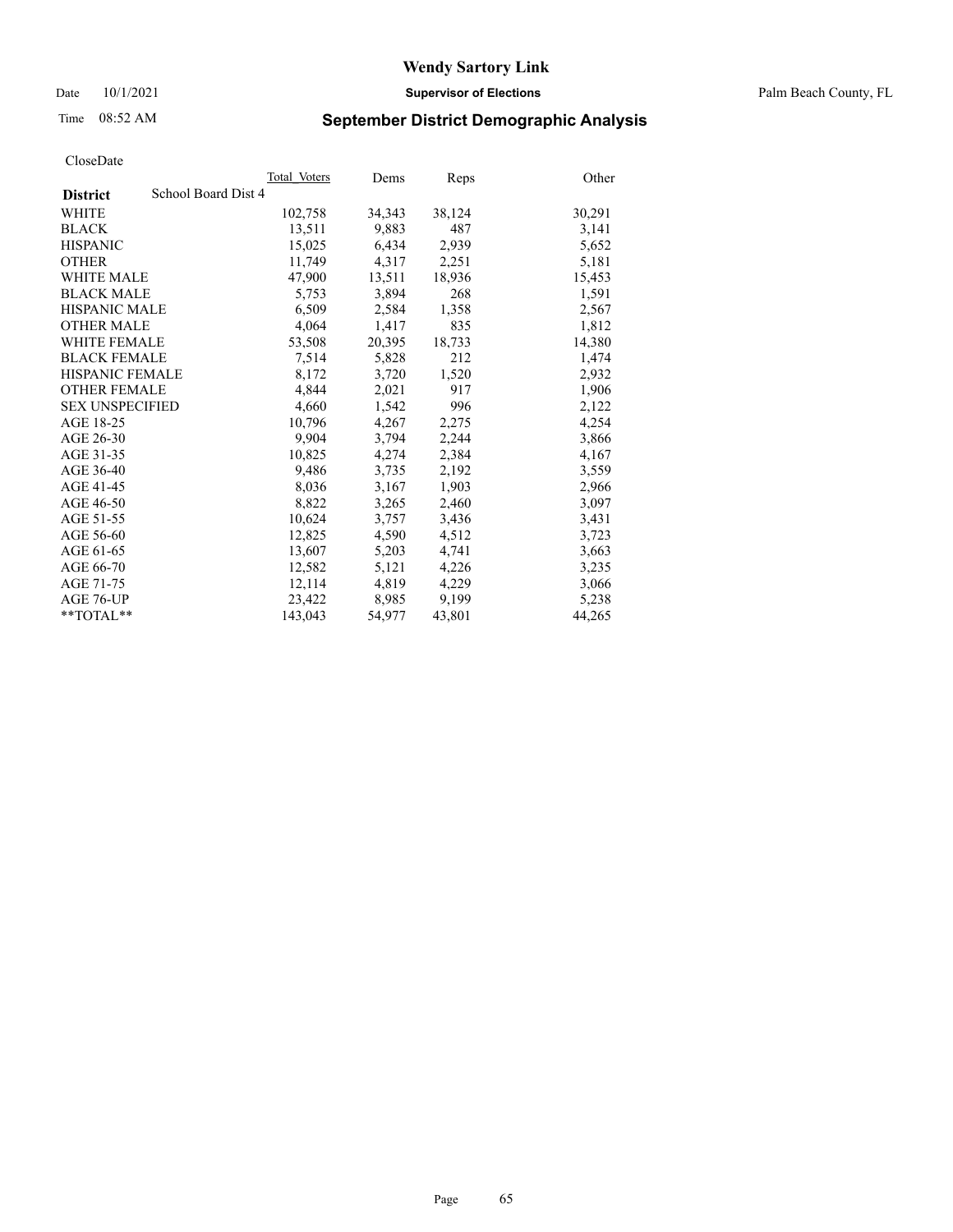## Time 08:52 AM **September District Demographic Analysis**

|                                        | Total Voters | Dems   | Reps   | Other  |
|----------------------------------------|--------------|--------|--------|--------|
| School Board Dist 5<br><b>District</b> |              |        |        |        |
| WHITE                                  | 111,984      | 39,137 | 39,629 | 33,218 |
| <b>BLACK</b>                           | 6,175        | 4,248  | 330    | 1,597  |
| <b>HISPANIC</b>                        | 18,085       | 7,039  | 3,883  | 7,163  |
| <b>OTHER</b>                           | 15,323       | 5,198  | 3,071  | 7,054  |
| <b>WHITE MALE</b>                      | 51,612       | 14,859 | 19,940 | 16,813 |
| <b>BLACK MALE</b>                      | 2,739        | 1,710  | 200    | 829    |
| <b>HISPANIC MALE</b>                   | 7,385        | 2,623  | 1,727  | 3,035  |
| <b>OTHER MALE</b>                      | 5,381        | 1,633  | 1,230  | 2,518  |
| <b>WHITE FEMALE</b>                    | 58,690       | 23,768 | 19,097 | 15,825 |
| <b>BLACK FEMALE</b>                    | 3,312        | 2.465  | 125    | 722    |
| <b>HISPANIC FEMALE</b>                 | 10,242       | 4,260  | 2,073  | 3,909  |
| <b>OTHER FEMALE</b>                    | 6,348        | 2,544  | 1,178  | 2,626  |
| <b>SEX UNSPECIFIED</b>                 | 5,678        | 1,678  | 1,299  | 2,701  |
| AGE 18-25                              | 15,196       | 5,417  | 4,023  | 5,756  |
| AGE 26-30                              | 9,508        | 3,321  | 2,474  | 3,713  |
| AGE 31-35                              | 9,836        | 3,483  | 2,581  | 3,772  |
| AGE 36-40                              | 9,663        | 3,330  | 2,572  | 3,761  |
| AGE 41-45                              | 9,876        | 3,268  | 2,664  | 3,944  |
| AGE 46-50                              | 10,769       | 3,269  | 3,316  | 4,184  |
| AGE 51-55                              | 12,573       | 3,933  | 4,179  | 4,461  |
| AGE 56-60                              | 13,584       | 4,534  | 4,836  | 4,214  |
| AGE 61-65                              | 13,249       | 4,894  | 4,570  | 3,785  |
| AGE 66-70                              | 11,983       | 4,861  | 3,945  | 3,177  |
| AGE 71-75                              | 11,263       | 4,650  | 3,697  | 2,916  |
| AGE 76-UP                              | 24,066       | 10,661 | 8,056  | 5,349  |
| $*$ $TOTAL**$                          | 151,567      | 55,622 | 46,913 | 49,032 |
|                                        |              |        |        |        |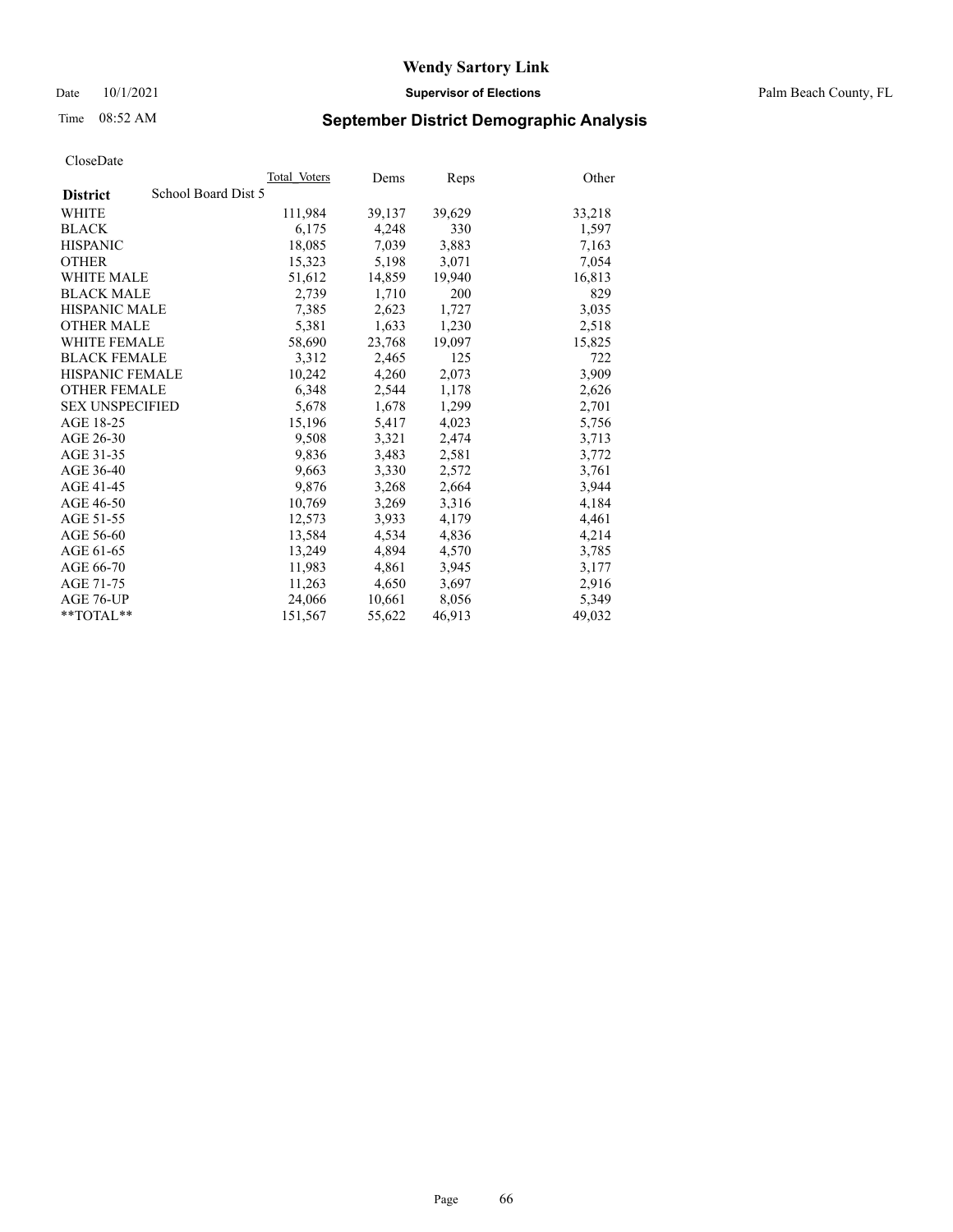Date 10/1/2021 **Supervisor of Elections** Palm Beach County, FL

## Time 08:52 AM **September District Demographic Analysis**

|                                        | Total Voters | Dems   | <b>Reps</b> | Other  |
|----------------------------------------|--------------|--------|-------------|--------|
| School Board Dist 6<br><b>District</b> |              |        |             |        |
| <b>WHITE</b>                           | 74,277       | 20,871 | 31,620      | 21,786 |
| <b>BLACK</b>                           | 24,135       | 18,769 | 832         | 4,534  |
| <b>HISPANIC</b>                        | 21,879       | 8,073  | 5,521       | 8,285  |
| <b>OTHER</b>                           | 13,293       | 4,972  | 2,596       | 5,725  |
| <b>WHITE MALE</b>                      | 35,343       | 8,423  | 16,143      | 10,777 |
| <b>BLACK MALE</b>                      | 10,396       | 7,610  | 475         | 2,311  |
| <b>HISPANIC MALE</b>                   | 9,794        | 3,275  | 2,740       | 3,779  |
| <b>OTHER MALE</b>                      | 4,936        | 1,713  | 1,082       | 2,141  |
| <b>WHITE FEMALE</b>                    | 37,952       | 12,216 | 15,079      | 10,657 |
| <b>BLACK FEMALE</b>                    | 13.389       | 10,917 | 347         | 2,125  |
| <b>HISPANIC FEMALE</b>                 | 11,573       | 4,622  | 2,677       | 4,274  |
| <b>OTHER FEMALE</b>                    | 5,576        | 2,427  | 1,014       | 2,135  |
| <b>SEX UNSPECIFIED</b>                 | 4,518        | 1,425  | 985         | 2,108  |
| AGE 18-25                              | 15,616       | 6,044  | 3,689       | 5,883  |
| AGE 26-30                              | 10,168       | 3,963  | 2,441       | 3,764  |
| AGE 31-35                              | 11,004       | 4,127  | 2,966       | 3,911  |
| AGE 36-40                              | 10,914       | 3,932  | 3,037       | 3,945  |
| AGE 41-45                              | 10,609       | 3,890  | 2,905       | 3,814  |
| AGE 46-50                              | 11,418       | 4,107  | 3,563       | 3,748  |
| AGE 51-55                              | 12,665       | 4,475  | 4,423       | 3,767  |
| AGE 56-60                              | 13,327       | 5,050  | 4,905       | 3,372  |
| AGE 61-65                              | 11,437       | 4,763  | 3,956       | 2,718  |
| AGE 66-70                              | 9,094        | 4,144  | 3,016       | 1,934  |
| AGE 71-75                              | 7,174        | 3,381  | 2,311       | 1,482  |
| AGE 76-UP                              | 10,157       | 4,809  | 3,357       | 1,991  |
| $*$ $TOTAL**$                          | 133,584      | 52,685 | 40,569      | 40,330 |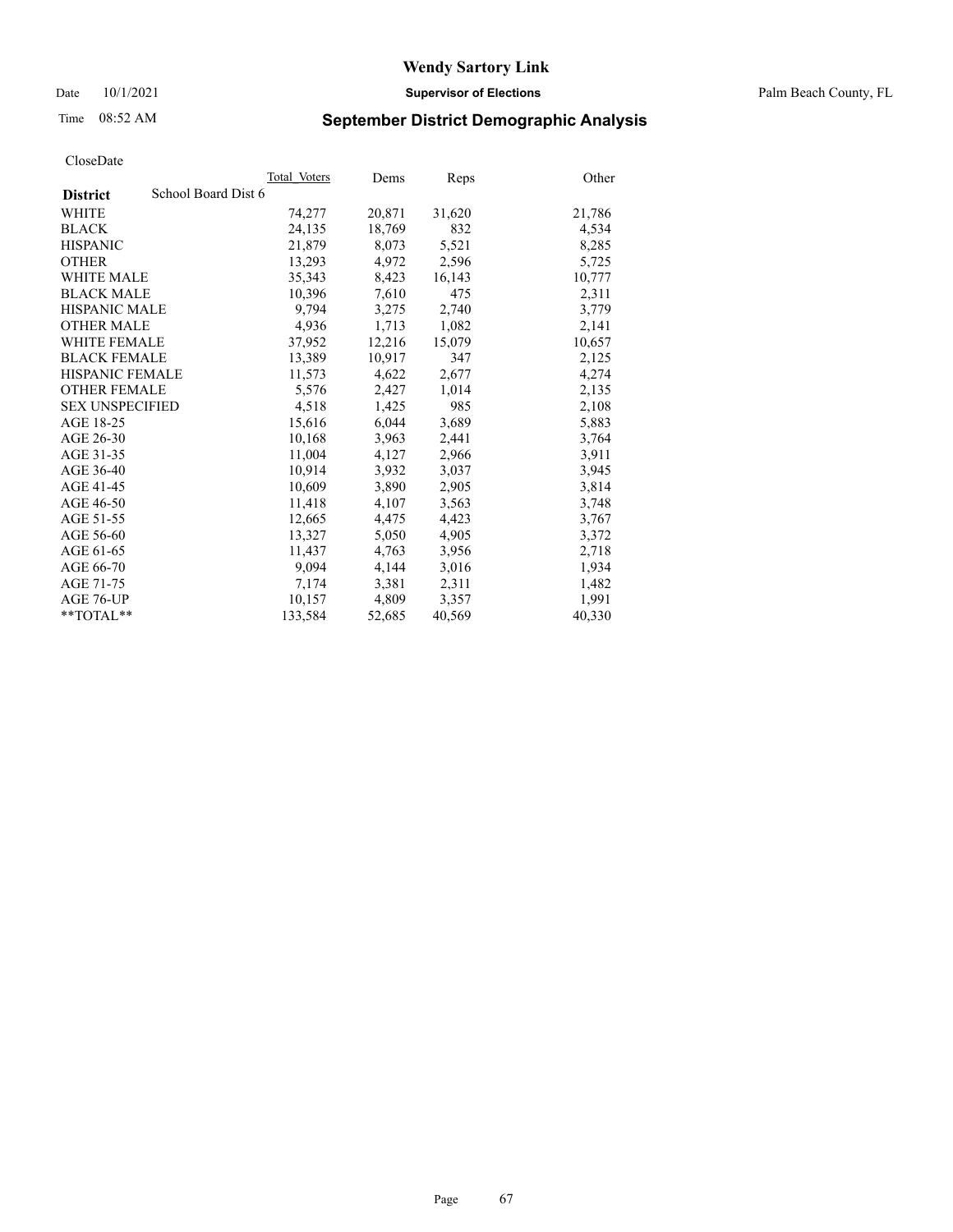Date 10/1/2021 **Supervisor of Elections** Palm Beach County, FL

## Time 08:52 AM **September District Demographic Analysis**

|                        | Total Voters        | Dems   | <b>Reps</b> | Other  |
|------------------------|---------------------|--------|-------------|--------|
| <b>District</b>        | School Board Dist 7 |        |             |        |
| <b>WHITE</b>           | 39,521              | 14,208 | 12,709      | 12,604 |
| <b>BLACK</b>           | 55,845              | 44,841 | 1,448       | 9,556  |
| <b>HISPANIC</b>        | 13,646              | 6,172  | 2,153       | 5,321  |
| <b>OTHER</b>           | 11,036              | 4,919  | 1,203       | 4,914  |
| <b>WHITE MALE</b>      | 19,233              | 5,823  | 6,729       | 6,681  |
| <b>BLACK MALE</b>      | 23,408              | 17,835 | 805         | 4,768  |
| <b>HISPANIC MALE</b>   | 6,028               | 2,545  | 1,084       | 2,399  |
| <b>OTHER MALE</b>      | 3,799               | 1,657  | 503         | 1,639  |
| <b>WHITE FEMALE</b>    | 19,726              | 8,222  | 5,807       | 5,697  |
| <b>BLACK FEMALE</b>    | 31,524              | 26,347 | 621         | 4,556  |
| <b>HISPANIC FEMALE</b> | 7,268               | 3,474  | 1,019       | 2,775  |
| <b>OTHER FEMALE</b>    | 4,372               | 2,266  | 440         | 1,666  |
| <b>SEX UNSPECIFIED</b> | 4,615               | 1,929  | 492         | 2,194  |
| AGE 18-25              | 13,698              | 7,567  | 1,291       | 4,840  |
| AGE 26-30              | 12,412              | 6,572  | 1,492       | 4,348  |
| AGE 31-35              | 12,785              | 7,127  | 1,521       | 4,137  |
| AGE 36-40              | 10,574              | 5,945  | 1,237       | 3,392  |
| AGE 41-45              | 8,930               | 5,127  | 1,045       | 2,758  |
| AGE 46-50              | 8,837               | 5,160  | 1,278       | 2,399  |
| AGE 51-55              | 9,391               | 5,509  | 1,528       | 2,354  |
| AGE 56-60              | 10,301              | 6,168  | 1,844       | 2,289  |
| AGE 61-65              | 9,798               | 6,126  | 1,766       | 1,906  |
| AGE 66-70              | 7,792               | 5,023  | 1,362       | 1,407  |
| AGE 71-75              | 6,169               | 3,937  | 1,085       | 1,147  |
| AGE 76-UP              | 9,360               | 5,879  | 2,063       | 1,418  |
| $*$ $TOTAL**$          | 120,048             | 70,140 | 17,513      | 32,395 |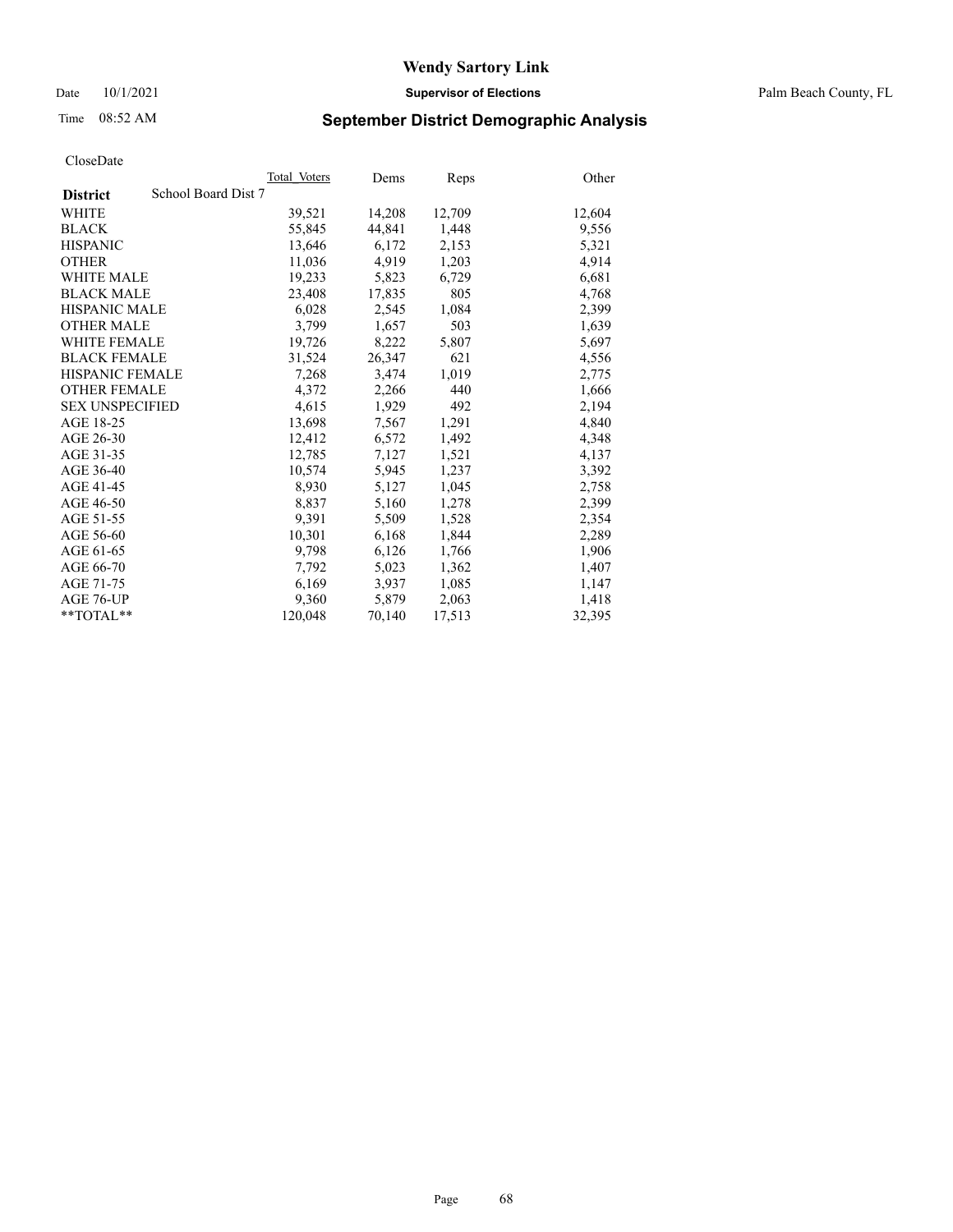Date 10/1/2021 **Supervisor of Elections** Palm Beach County, FL

## Time 08:52 AM **September District Demographic Analysis**

|                        |                      | Total Voters | Dems   | Reps   | Other |
|------------------------|----------------------|--------------|--------|--------|-------|
| <b>District</b>        | State Senate Dist 25 |              |        |        |       |
| WHITE                  |                      | 20,400       | 4,742  | 9,689  | 5,969 |
| <b>BLACK</b>           |                      | 4,625        | 3,675  | 169    | 781   |
| <b>HISPANIC</b>        |                      | 3,873        | 1,263  | 1,176  | 1,434 |
| <b>OTHER</b>           |                      | 2,304        | 760    | 611    | 933   |
| <b>WHITE MALE</b>      |                      | 10,103       | 1,951  | 5,046  | 3,106 |
| <b>BLACK MALE</b>      |                      | 1,990        | 1,499  | 88     | 403   |
| <b>HISPANIC MALE</b>   |                      | 1,746        | 539    | 564    | 643   |
| <b>OTHER MALE</b>      |                      | 776          | 241    | 226    | 309   |
| WHITE FEMALE           |                      | 10,022       | 2,743  | 4,523  | 2,756 |
| <b>BLACK FEMALE</b>    |                      | 2,558        | 2,116  | 79     | 363   |
| <b>HISPANIC FEMALE</b> |                      | 2,030        | 696    | 590    | 744   |
| <b>OTHER FEMALE</b>    |                      | 926          | 360    | 228    | 338   |
| <b>SEX UNSPECIFIED</b> |                      | 1,010        | 276    | 286    | 448   |
| AGE 18-25              |                      | 3,363        | 1,108  | 1,038  | 1,217 |
| AGE 26-30              |                      | 2,393        | 774    | 717    | 902   |
| AGE 31-35              |                      | 2,632        | 821    | 944    | 867   |
| AGE 36-40              |                      | 2,755        | 771    | 1,006  | 978   |
| AGE 41-45              |                      | 2,441        | 707    | 849    | 885   |
| AGE 46-50              |                      | 2,595        | 717    | 1,028  | 850   |
| AGE 51-55              |                      | 3,034        | 933    | 1,273  | 828   |
| AGE 56-60              |                      | 3,427        | 1,129  | 1,469  | 829   |
| AGE 61-65              |                      | 2,998        | 1,110  | 1,214  | 674   |
| AGE 66-70              |                      | 2,159        | 918    | 786    | 455   |
| AGE 71-75              |                      | 1,532        | 632    | 576    | 324   |
| AGE 76-UP              |                      | 1,873        | 820    | 745    | 308   |
| **TOTAL**              |                      | 31,202       | 10,440 | 11,645 | 9,117 |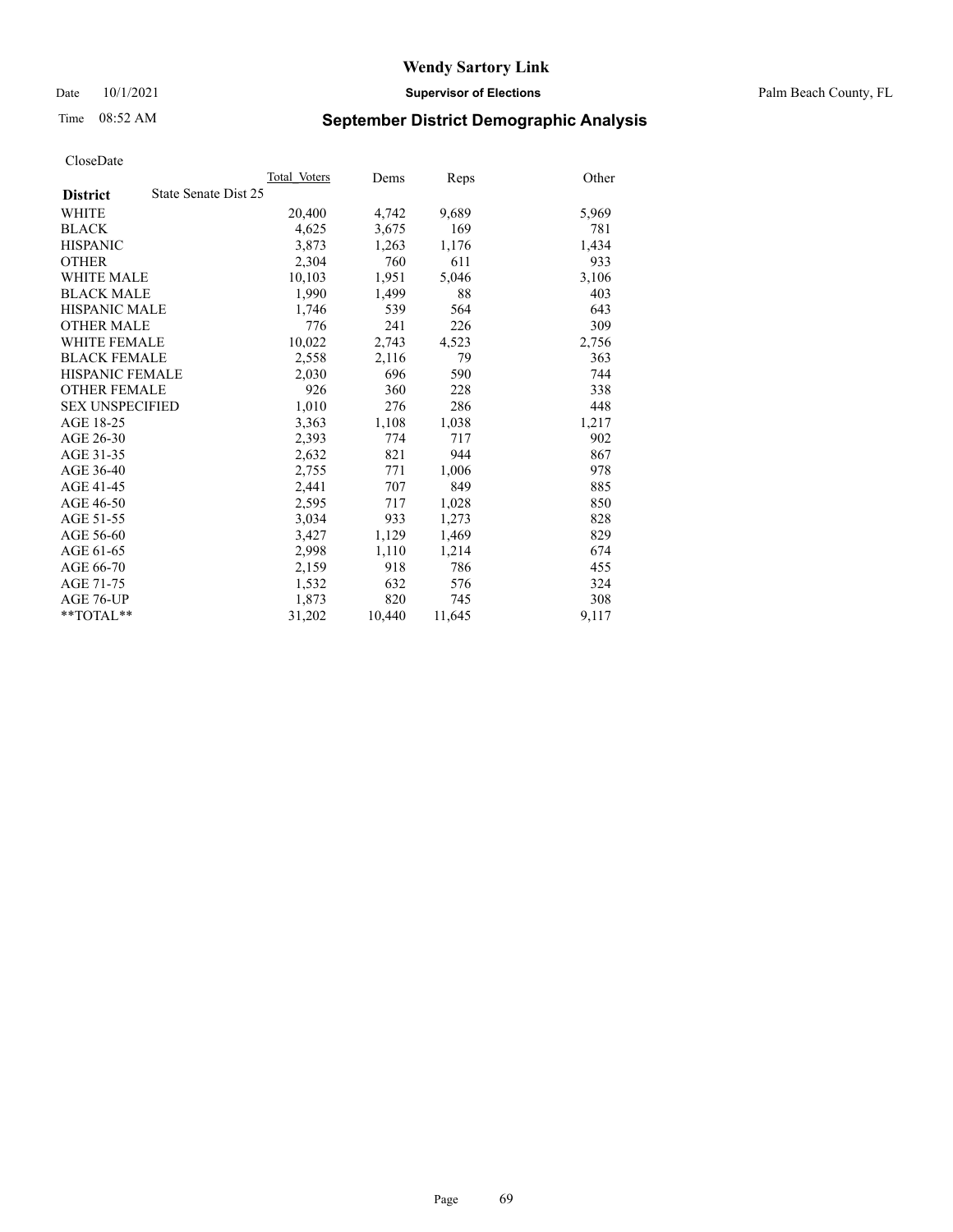Date 10/1/2021 **Supervisor of Elections** Palm Beach County, FL

## Time 08:52 AM **September District Demographic Analysis**

|                                         | Total Voters | Dems    | Reps   | Other  |
|-----------------------------------------|--------------|---------|--------|--------|
| State Senate Dist 29<br><b>District</b> |              |         |        |        |
| WHITE                                   | 189,366      | 66,930  | 67,831 | 54,605 |
| <b>BLACK</b>                            | 19,156       | 14,407  | 784    | 3,965  |
| <b>HISPANIC</b>                         | 31.680       | 12,238  | 7,198  | 12,244 |
| <b>OTHER</b>                            | 25,646       | 9,007   | 5,154  | 11,485 |
| <b>WHITE MALE</b>                       | 87,273       | 25,611  | 34,188 | 27,474 |
| <b>BLACK MALE</b>                       | 8,269        | 5,776   | 464    | 2,029  |
| <b>HISPANIC MALE</b>                    | 13,264       | 4,682   | 3,292  | 5,290  |
| <b>OTHER MALE</b>                       | 9,081        | 2,885   | 2,060  | 4,136  |
| <b>WHITE FEMALE</b>                     | 99.387       | 40,507  | 32,697 | 26,183 |
| <b>BLACK FEMALE</b>                     | 10,575       | 8,423   | 311    | 1,841  |
| HISPANIC FEMALE                         | 17,651       | 7,302   | 3,754  | 6,595  |
| <b>OTHER FEMALE</b>                     | 10,739       | 4,409   | 2,022  | 4,308  |
| <b>SEX UNSPECIFIED</b>                  | 9,326        | 2,843   | 2,119  | 4,364  |
| AGE 18-25                               | 25,815       | 9,495   | 6,615  | 9,705  |
| AGE 26-30                               | 15,644       | 5,775   | 3,911  | 5,958  |
| AGE 31-35                               | 16,462       | 6,132   | 4,214  | 6,116  |
| AGE 36-40                               | 16,545       | 5,977   | 4,312  | 6,256  |
| AGE 41-45                               | 17,324       | 6,022   | 4,715  | 6,587  |
| AGE 46-50                               | 19,013       | 6,129   | 5,914  | 6,970  |
| AGE 51-55                               | 21,719       | 7,041   | 7,347  | 7,331  |
| AGE 56-60                               | 23,294       | 8,078   | 8,374  | 6,842  |
| AGE 61-65                               | 22,759       | 8,727   | 7,828  | 6,204  |
| AGE 66-70                               | 21,410       | 9,188   | 6,846  | 5,376  |
| AGE 71-75                               | 21,773       | 9,570   | 6,915  | 5,288  |
| AGE 76-UP                               | 44,089       | 20,447  | 13,976 | 9,666  |
| $*$ $TOTAL**$                           | 265,848      | 102,582 | 80,967 | 82,299 |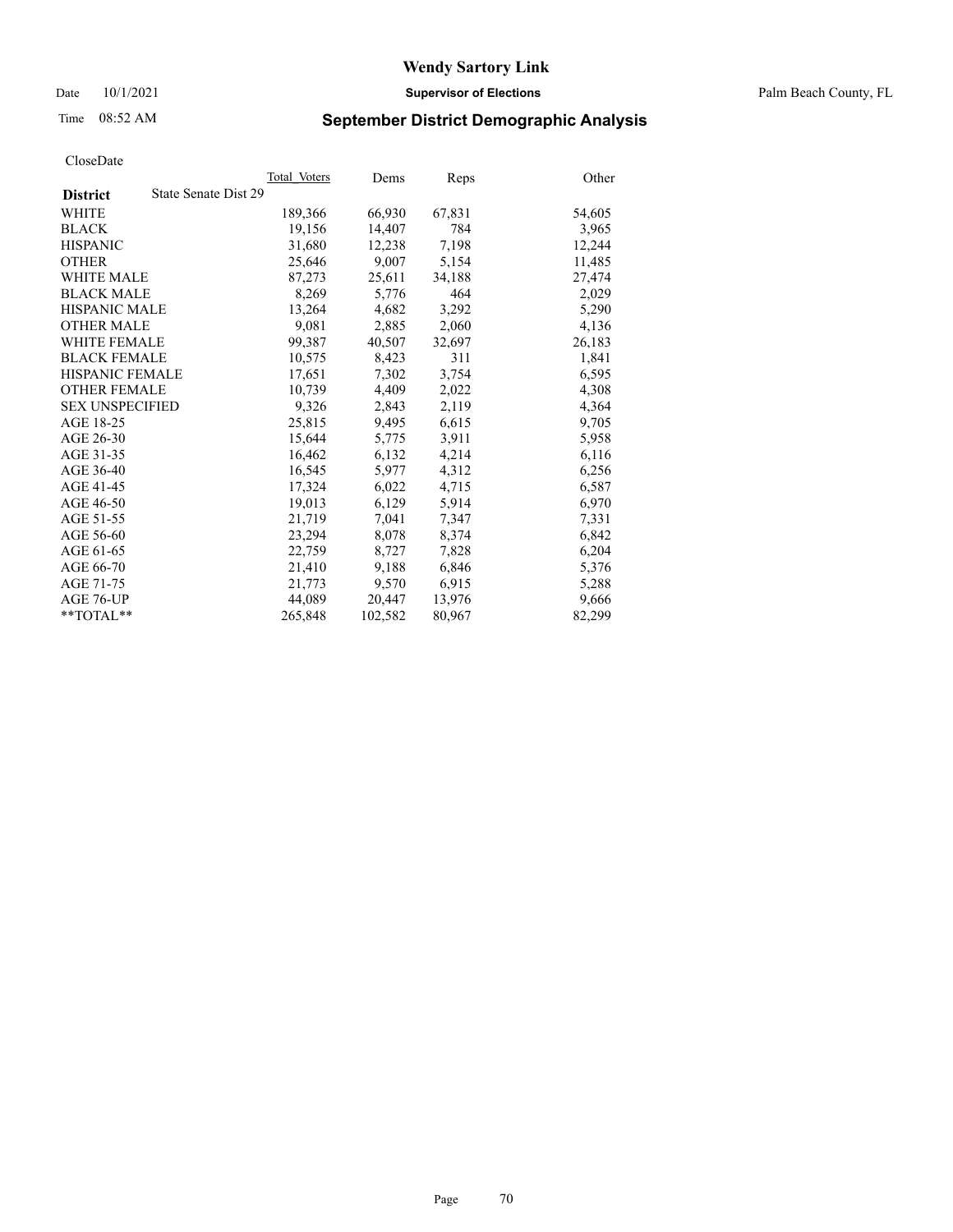Date 10/1/2021 **Supervisor of Elections** Palm Beach County, FL

## Time 08:52 AM **September District Demographic Analysis**

|                                         | Total Voters | Dems    | Reps    | Other   |
|-----------------------------------------|--------------|---------|---------|---------|
| State Senate Dist 30<br><b>District</b> |              |         |         |         |
| WHITE                                   | 211,088      | 62,332  | 88,322  | 60,434  |
| <b>BLACK</b>                            | 63,168       | 49,253  | 1,971   | 11,944  |
| <b>HISPANIC</b>                         | 41,163       | 16,467  | 9,174   | 15,522  |
| <b>OTHER</b>                            | 30,646       | 11,363  | 5,720   | 13,563  |
| <b>WHITE MALE</b>                       | 99,128       | 24,246  | 44,276  | 30,606  |
| <b>BLACK MALE</b>                       | 26,165       | 19,137  | 1,072   | 5,956   |
| <b>HISPANIC MALE</b>                    | 17,835       | 6,533   | 4,382   | 6,920   |
| <b>OTHER MALE</b>                       | 10,704       | 3,775   | 2,179   | 4,750   |
| <b>WHITE FEMALE</b>                     | 109,419      | 37,419  | 43,056  | 28,944  |
| <b>BLACK FEMALE</b>                     | 36,019       | 29,426  | 873     | 5,720   |
| HISPANIC FEMALE                         | 22,283       | 9,514   | 4,590   | 8,179   |
| <b>OTHER FEMALE</b>                     | 12,688       | 5,431   | 2,298   | 4,959   |
| <b>SEX UNSPECIFIED</b>                  | 11,532       | 3,785   | 2,377   | 5,370   |
| AGE 18-25                               | 32,146       | 13,267  | 6,997   | 11,882  |
| AGE 26-30                               | 25,831       | 10,597  | 5,681   | 9,553   |
| AGE 31-35                               | 27,227       | 11,403  | 6,187   | 9,637   |
| AGE 36-40                               | 25,787       | 10,349  | 6,207   | 9,231   |
| AGE 41-45                               | 23,435       | 9,460   | 5,678   | 8,297   |
| AGE 46-50                               | 24,713       | 9,716   | 7,107   | 7,890   |
| AGE 51-55                               | 27,811       | 10,475  | 9,365   | 7,971   |
| AGE 56-60                               | 31,645       | 12,073  | 11,304  | 8,268   |
| AGE 61-65                               | 31.144       | 12,721  | 11,002  | 7,421   |
| AGE 66-70                               | 27,272       | 11,610  | 9,311   | 6,351   |
| AGE 71-75                               | 24,922       | 10,314  | 8,831   | 5,777   |
| AGE 76-UP                               | 44.130       | 17,430  | 17,517  | 9,183   |
| $*$ $TOTAL**$                           | 346,065      | 139,415 | 105,187 | 101,463 |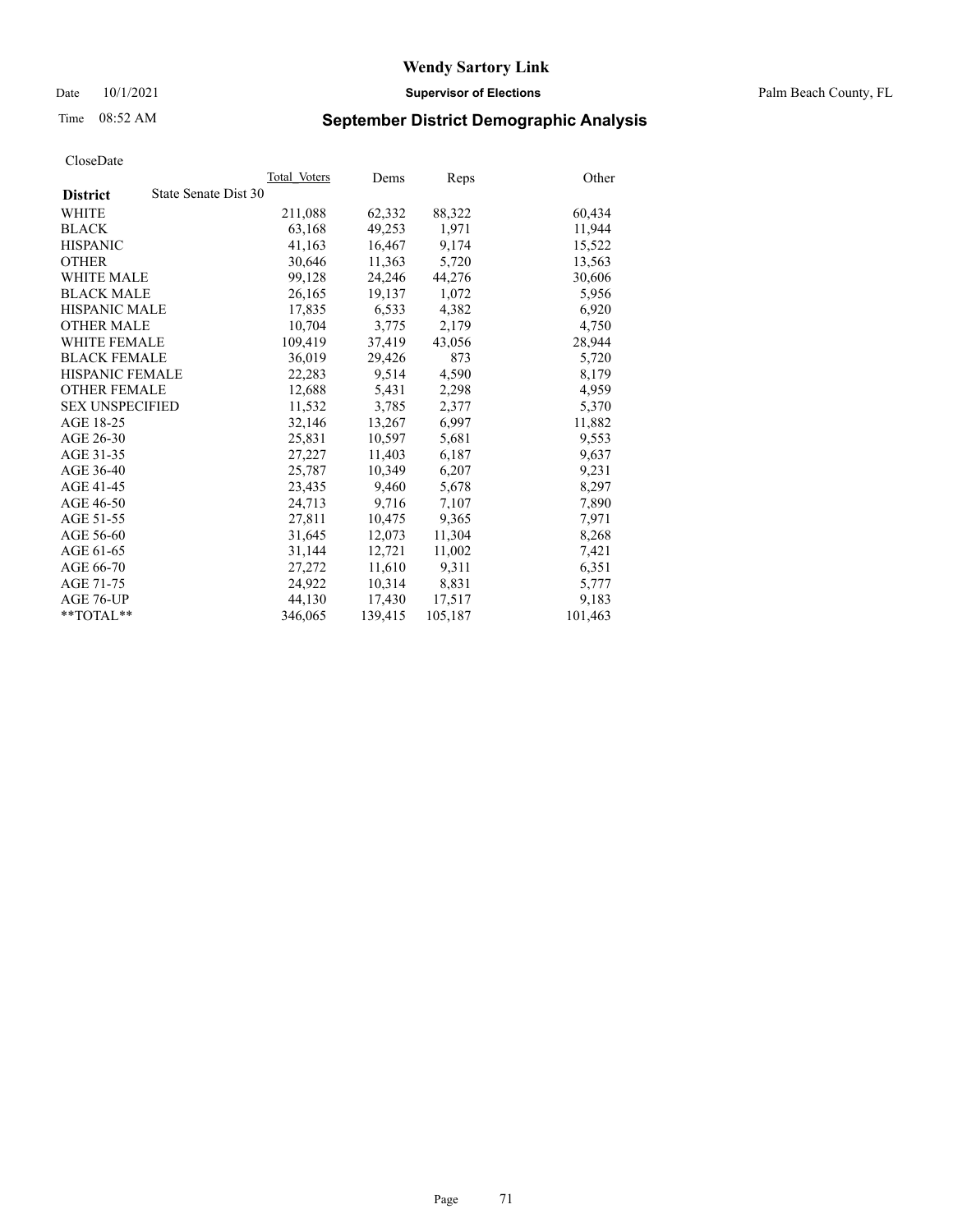Date 10/1/2021 **Supervisor of Elections** Palm Beach County, FL

## Time 08:52 AM **September District Demographic Analysis**

| Cioscizate             |                      |              |         |        |        |
|------------------------|----------------------|--------------|---------|--------|--------|
|                        |                      | Total Voters | Dems    | Reps   | Other  |
| <b>District</b>        | State Senate Dist 31 |              |         |        |        |
| WHITE                  |                      | 200,704      | 78,177  | 65,031 | 57,496 |
| <b>BLACK</b>           |                      | 50,486       | 38,318  | 1,573  | 10,595 |
| <b>HISPANIC</b>        |                      | 49.518       | 21,416  | 9,392  | 18,710 |
| <b>OTHER</b>           |                      | 29,006       | 11,470  | 4,687  | 12,849 |
| <b>WHITE MALE</b>      |                      | 91,705       | 29,955  | 32,653 | 29,097 |
| <b>BLACK MALE</b>      |                      | 21,844       | 15,598  | 893    | 5,353  |
| <b>HISPANIC MALE</b>   |                      | 21.434       | 8,532   | 4,507  | 8,395  |
| <b>OTHER MALE</b>      |                      | 10,046       | 3,830   | 1,868  | 4,348  |
| <b>WHITE FEMALE</b>    |                      | 106,285      | 47,247  | 31,556 | 27,482 |
| <b>BLACK FEMALE</b>    |                      | 27,767       | 22,116  | 647    | 5,004  |
| <b>HISPANIC FEMALE</b> |                      | 26,874       | 12,409  | 4,669  | 9,796  |
| <b>OTHER FEMALE</b>    |                      | 11.794       | 5,319   | 1,823  | 4,652  |
| <b>SEX UNSPECIFIED</b> |                      | 11,668       | 4,201   | 2,012  | 5,455  |
| AGE 18-25              |                      | 29,180       | 12,828  | 4,638  | 11,714 |
| AGE 26-30              |                      | 22,762       | 9,638   | 4,151  | 8,973  |
| AGE 31-35              |                      | 24,393       | 10,611  | 4,603  | 9,179  |
| AGE 36-40              |                      | 22.193       | 9.776   | 4,238  | 8,179  |
| AGE 41-45              |                      | 20,452       | 8,942   | 4,162  | 7,348  |
| AGE 46-50              |                      | 21,532       | 9,125   | 5,139  | 7,268  |
| AGE 51-55              |                      | 24,334       | 10,077  | 6,608  | 7,649  |
| AGE 56-60              |                      | 27,689       | 11,635  | 8,351  | 7,703  |
| AGE 61-65              |                      | 28,692       | 13,031  | 8,289  | 7,372  |
| AGE 66-70              |                      | 27,508       | 13,356  | 7,506  | 6,646  |
| AGE 71-75              |                      | 27,519       | 13,369  | 7,654  | 6,496  |
| AGE 76-UP              |                      | 53.459       | 26.993  | 15,343 | 11.123 |
| $*$ $TOTAL**$          |                      | 329,714      | 149,381 | 80,683 | 99,650 |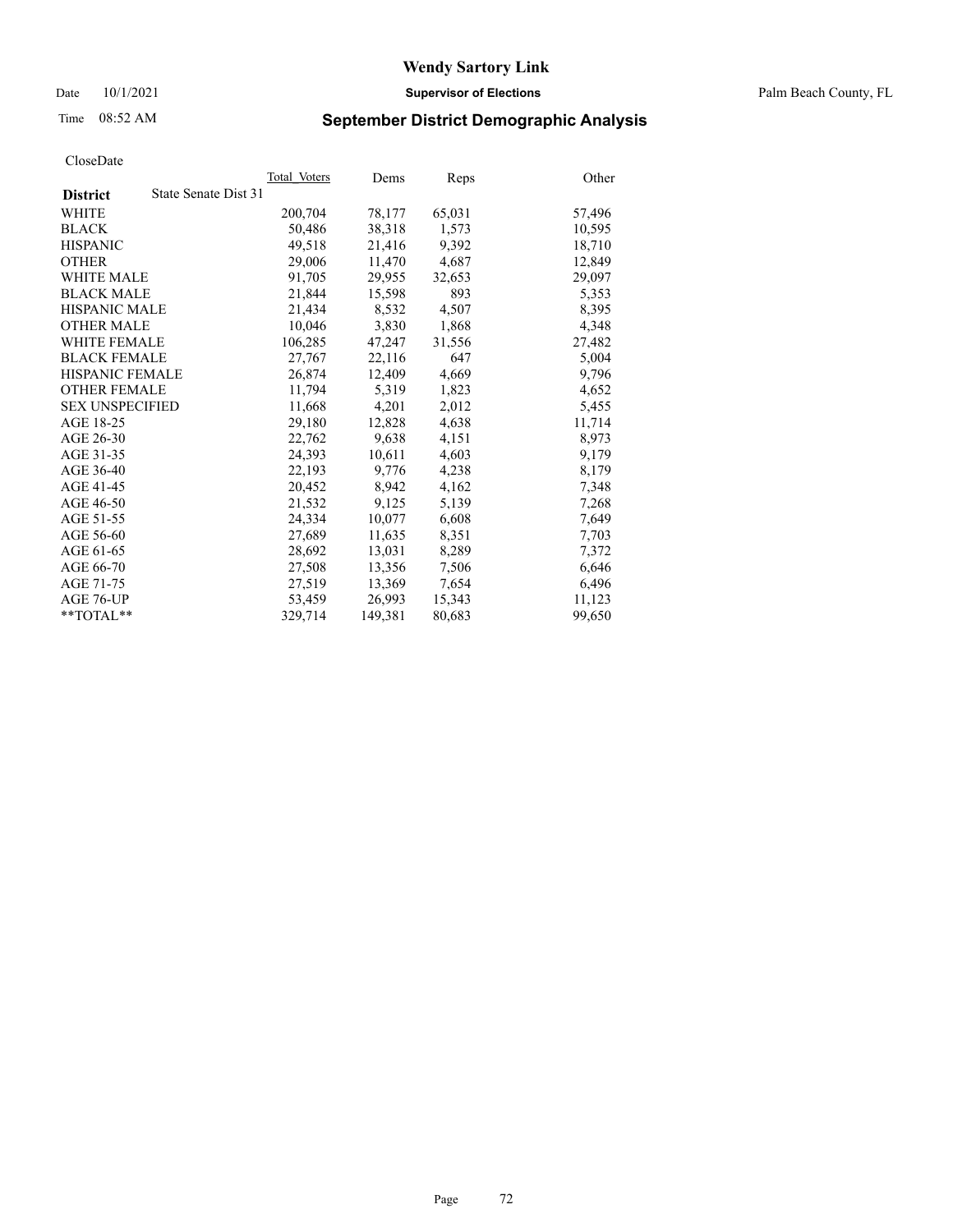# Time 08:52 AM **September District Demographic Analysis**

|                        | Total Voters              | Dems   | <b>Reps</b> | Other  |
|------------------------|---------------------------|--------|-------------|--------|
| <b>District</b>        | Acme Improvement District |        |             |        |
| WHITE                  | 23,887                    | 7,292  | 9,731       | 6,864  |
| <b>BLACK</b>           | 3,255                     | 2,357  | 135         | 763    |
| <b>HISPANIC</b>        | 5,528                     | 1,999  | 1,422       | 2,107  |
| <b>OTHER</b>           | 3,446                     | 1,216  | 734         | 1,496  |
| <b>WHITE MALE</b>      | 11,082                    | 2,879  | 4,852       | 3,351  |
| <b>BLACK MALE</b>      | 1,397                     | 932    | 82          | 383    |
| <b>HISPANIC MALE</b>   | 2,461                     | 793    | 695         | 973    |
| <b>OTHER MALE</b>      | 1,254                     | 400    | 295         | 559    |
| <b>WHITE FEMALE</b>    | 12,512                    | 4,336  | 4,768       | 3,408  |
| <b>BLACK FEMALE</b>    | 1,813                     | 1,396  | 53          | 364    |
| <b>HISPANIC FEMALE</b> | 2,939                     | 1,164  | 689         | 1,086  |
| <b>OTHER FEMALE</b>    | 1,464                     | 585    | 315         | 564    |
| <b>SEX UNSPECIFIED</b> | 1,160                     | 360    | 267         | 533    |
| AGE 18-25              | 4,253                     | 1,532  | 1,134       | 1,587  |
| AGE 26-30              | 2,401                     | 842    | 629         | 930    |
| AGE 31-35              | 2,621                     | 884    | 758         | 979    |
| AGE 36-40              | 2,706                     | 908    | 779         | 1,019  |
| AGE 41-45              | 2,848                     | 1,003  | 849         | 996    |
| AGE 46-50              | 3,131                     | 1,013  | 1,027       | 1,091  |
| AGE 51-55              | 3,414                     | 1,053  | 1,264       | 1,097  |
| AGE 56-60              | 3,495                     | 1,160  | 1,407       | 928    |
| AGE 61-65              | 3,112                     | 1,075  | 1,249       | 788    |
| AGE 66-70              | 2,558                     | 1,025  | 925         | 608    |
| AGE 71-75              | 2,237                     | 963    | 812         | 462    |
| AGE 76-UP              | 3,340                     | 1,406  | 1,189       | 745    |
| **TOTAL**              | 36,116                    | 12,864 | 12,022      | 11,230 |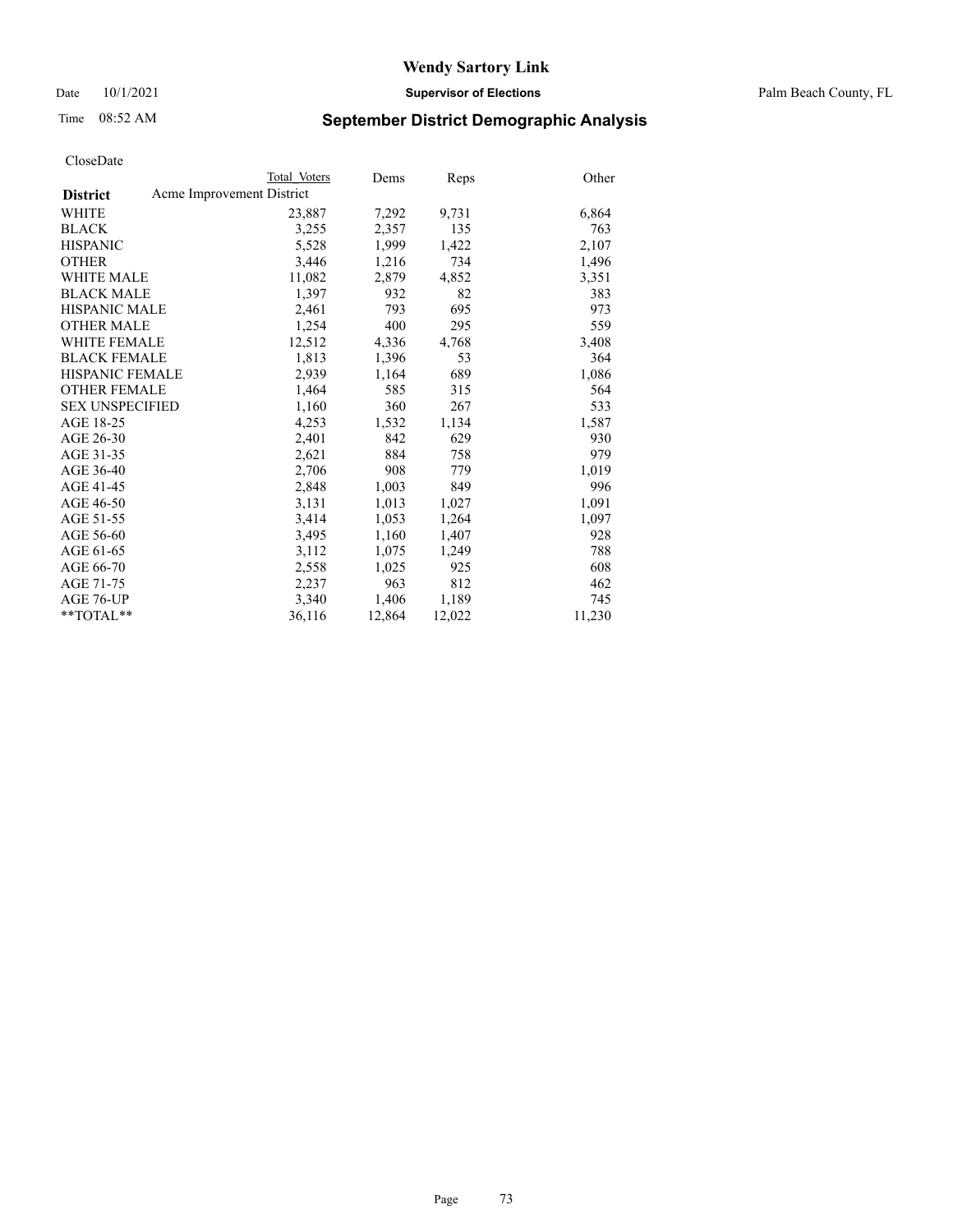## Date 10/1/2021 **Supervisor of Elections** Palm Beach County, FL

# Time 08:52 AM **September District Demographic Analysis**

|                                         | Total Voters | Dems | Reps           | Other |
|-----------------------------------------|--------------|------|----------------|-------|
| Briger Comm Dev Dist<br><b>District</b> |              |      |                |       |
| <b>WHITE</b>                            | 243          | 99   | 72             | 72    |
| <b>BLACK</b>                            | 574          | 445  | 8              | 121   |
| <b>HISPANIC</b>                         | 151          | 77   | 11             | 63    |
| <b>OTHER</b>                            | 235          | 96   | 22             | 117   |
| <b>WHITE MALE</b>                       | 127          | 41   | 42             | 44    |
| <b>BLACK MALE</b>                       | 248          | 181  | 5              | 62    |
| <b>HISPANIC MALE</b>                    | 64           | 31   | 5              | 28    |
| <b>OTHER MALE</b>                       | 81           | 28   | 9              | 44    |
| <b>WHITE FEMALE</b>                     | 113          | 57   | 28             | 28    |
| <b>BLACK FEMALE</b>                     | 318          | 258  | $\mathfrak{Z}$ | 57    |
| <b>HISPANIC FEMALE</b>                  | 83           | 45   | 5              | 33    |
| <b>OTHER FEMALE</b>                     | 108          | 51   | 11             | 46    |
| <b>SEX UNSPECIFIED</b>                  | 60           | 25   | 5              | 30    |
| AGE 18-25                               | 154          | 97   | 10             | 47    |
| AGE 26-30                               | 113          | 60   | 8              | 45    |
| AGE 31-35                               | 101          | 56   | 14             | 31    |
| AGE 36-40                               | 129          | 85   | 6              | 38    |
| AGE 41-45                               | 153          | 84   | 20             | 49    |
| AGE 46-50                               | 138          | 78   | 17             | 43    |
| AGE 51-55                               | 120          | 73   | 12             | 35    |
| AGE 56-60                               | 94           | 58   | 8              | 28    |
| AGE 61-65                               | 72           | 43   | 5              | 24    |
| AGE 66-70                               | 52           | 33   | $\overline{4}$ | 15    |
| AGE 71-75                               | 43           | 31   | 5              | 7     |
| AGE 76-UP                               | 34           | 19   | $\overline{4}$ | 11    |
| **TOTAL**                               | 1,203        | 717  | 113            | 373   |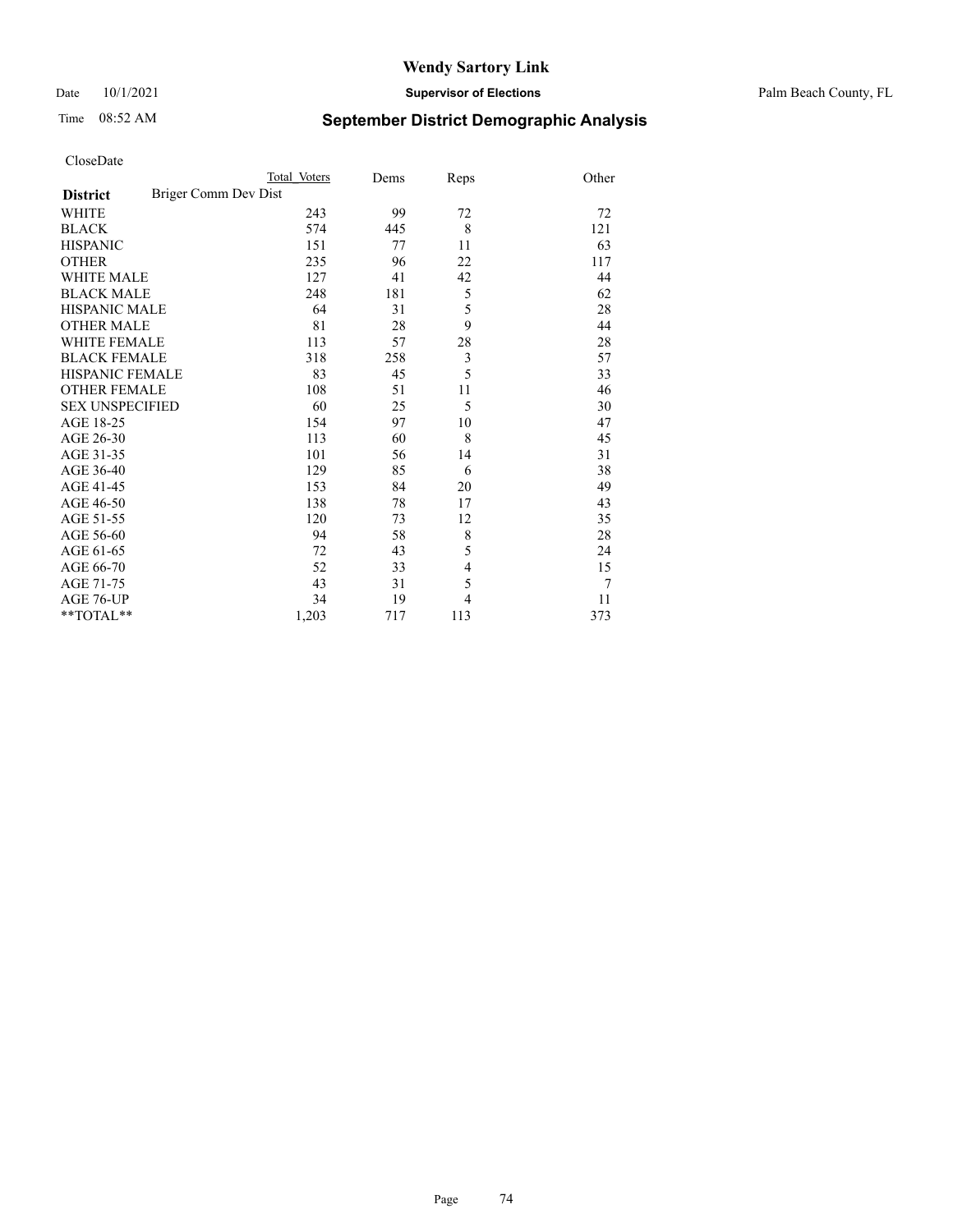Date 10/1/2021 **Supervisor of Elections** Palm Beach County, FL

# Time 08:52 AM **September District Demographic Analysis**

|                                           | Total Voters | Dems   | <b>Reps</b> | Other  |
|-------------------------------------------|--------------|--------|-------------|--------|
| Boca Raton Taxing Dist<br><b>District</b> |              |        |             |        |
| WHITE                                     | 71,800       | 23,707 | 26,778      | 21,315 |
| <b>BLACK</b>                              | 2,876        | 1,933  | 165         | 778    |
| <b>HISPANIC</b>                           | 8,420        | 3,010  | 2,022       | 3,388  |
| <b>OTHER</b>                              | 8,298        | 2,664  | 1,784       | 3,850  |
| <b>WHITE MALE</b>                         | 33,527       | 9,057  | 13,575      | 10,895 |
| <b>BLACK MALE</b>                         | 1,274        | 786    | 99          | 389    |
| <b>HISPANIC MALE</b>                      | 3,389        | 1,075  | 856         | 1,458  |
| <b>OTHER MALE</b>                         | 2,887        | 828    | 694         | 1,365  |
| <b>WHITE FEMALE</b>                       | 37,249       | 14,352 | 12,818      | 10,079 |
| <b>BLACK FEMALE</b>                       | 1,547        | 1,114  | 64          | 369    |
| <b>HISPANIC FEMALE</b>                    | 4,817        | 1,866  | 1,114       | 1,837  |
| <b>OTHER FEMALE</b>                       | 3,351        | 1,276  | 683         | 1,392  |
| <b>SEX UNSPECIFIED</b>                    | 3,239        | 910    | 816         | 1,513  |
| AGE 18-25                                 | 9,609        | 3,275  | 2,851       | 3,483  |
| AGE 26-30                                 | 5,909        | 1,945  | 1,706       | 2,258  |
| AGE 31-35                                 | 5,857        | 1,947  | 1,651       | 2,259  |
| AGE 36-40                                 | 5,571        | 1,829  | 1,586       | 2,156  |
| AGE 41-45                                 | 5,601        | 1,761  | 1,619       | 2,221  |
| AGE 46-50                                 | 6,256        | 1,794  | 2,077       | 2,385  |
| AGE 51-55                                 | 7,583        | 2,133  | 2,787       | 2,663  |
| AGE 56-60                                 | 8,158        | 2,531  | 3,107       | 2,520  |
| AGE 61-65                                 | 7,688        | 2,614  | 2,869       | 2,205  |
| AGE 66-70                                 | 6,962        | 2,638  | 2,434       | 1,890  |
| AGE 71-75                                 | 6,870        | 2,687  | 2,409       | 1,774  |
| AGE 76-UP                                 | 15,329       | 6,159  | 5,653       | 3,517  |
| **TOTAL**                                 | 91,394       | 31,314 | 30,749      | 29,331 |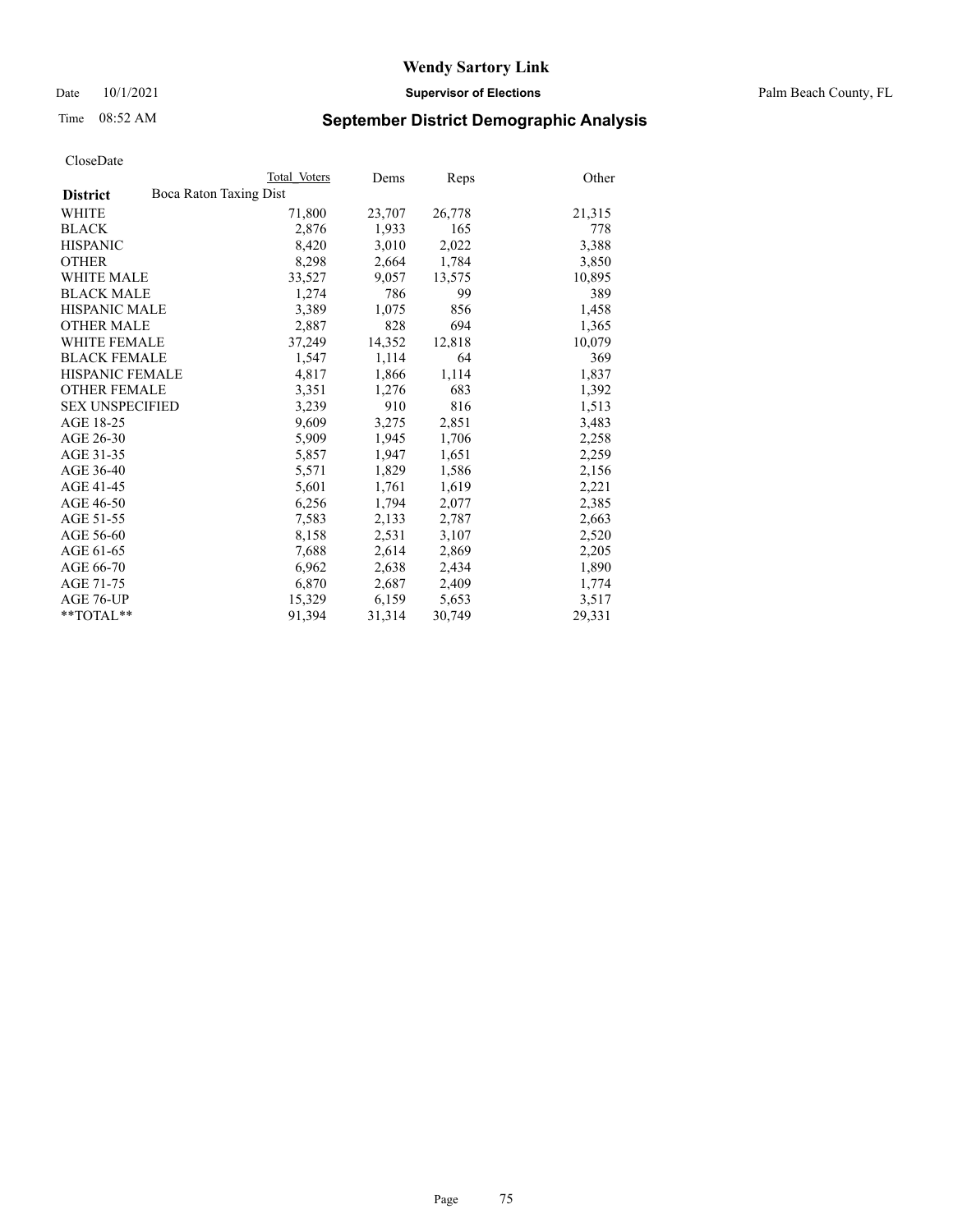## Date 10/1/2021 **Supervisor of Elections** Palm Beach County, FL

# Time 08:52 AM **September District Demographic Analysis**

|                                              | Total Voters | Dems | Reps           | Other          |
|----------------------------------------------|--------------|------|----------------|----------------|
| Boynton Village Comm Dist<br><b>District</b> |              |      |                |                |
| WHITE                                        | 444          | 160  | 162            | 122            |
| <b>BLACK</b>                                 | 80           | 53   | $\overline{4}$ | 23             |
| <b>HISPANIC</b>                              | 104          | 44   | 20             | 40             |
| <b>OTHER</b>                                 | 72           | 29   | 10             | 33             |
| <b>WHITE MALE</b>                            | 222          | 62   | 93             | 67             |
| <b>BLACK MALE</b>                            | 28           | 14   | 1              | 13             |
| <b>HISPANIC MALE</b>                         | 49           | 19   | 10             | 20             |
| <b>OTHER MALE</b>                            | 30           | 9    | 6              | 15             |
| <b>WHITE FEMALE</b>                          | 217          | 96   | 67             | 54             |
| <b>BLACK FEMALE</b>                          | 52           | 39   | 3              | 10             |
| <b>HISPANIC FEMALE</b>                       | 53           | 23   | 10             | 20             |
| <b>OTHER FEMALE</b>                          | 28           | 15   | $\mathbf{1}$   | 12             |
| <b>SEX UNSPECIFIED</b>                       | 20           | 8    | 5              | 7              |
| AGE 18-25                                    | 96           | 38   | 30             | 28             |
| AGE 26-30                                    | 148          | 63   | 41             | 44             |
| AGE 31-35                                    | 115          | 43   | 26             | 46             |
| AGE 36-40                                    | 61           | 22   | 18             | 21             |
| AGE 41-45                                    | 49           | 20   | 10             | 19             |
| AGE 46-50                                    | 45           | 18   | 13             | 14             |
| AGE 51-55                                    | 48           | 14   | 21             | 13             |
| AGE 56-60                                    | 41           | 21   | 11             | 9              |
| AGE 61-65                                    | 32           | 14   | 8              | 10             |
| AGE 66-70                                    | 21           | 10   | 9              | $\overline{2}$ |
| AGE 71-75                                    | 19           | 11   | 1              | 7              |
| AGE 76-UP                                    | 25           | 12   | 8              | 5              |
| **TOTAL**                                    | 700          | 286  | 196            | 218            |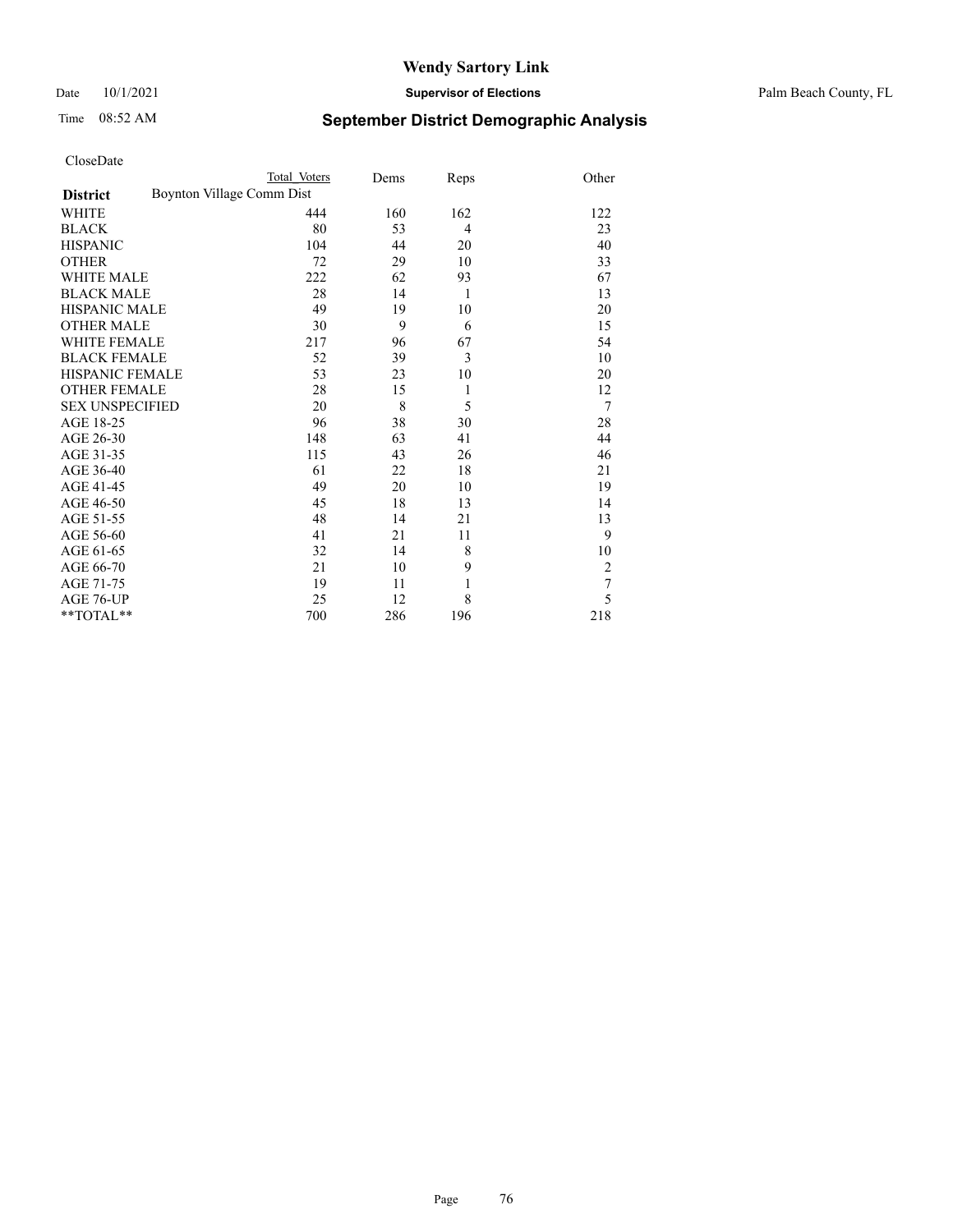Date 10/1/2021 **Supervisor of Elections** Palm Beach County, FL

# Time 08:52 AM **September District Demographic Analysis**

|                                           | Total Voters | Dems   | <b>Reps</b> | Other  |
|-------------------------------------------|--------------|--------|-------------|--------|
| Lox Environ Imprv Dist<br><b>District</b> |              |        |             |        |
| <b>WHITE</b>                              | 55,234       | 14,231 | 25,238      | 15,765 |
| <b>BLACK</b>                              | 1,272        | 901    | 75          | 296    |
| <b>HISPANIC</b>                           | 3,528        | 1,278  | 964         | 1,286  |
| <b>OTHER</b>                              | 4,387        | 1,367  | 1,160       | 1,860  |
| <b>WHITE MALE</b>                         | 26,071       | 5,377  | 12,682      | 8,012  |
| <b>BLACK MALE</b>                         | 592          | 398    | 42          | 152    |
| <b>HISPANIC MALE</b>                      | 1,491        | 502    | 421         | 568    |
| <b>OTHER MALE</b>                         | 1,462        | 434    | 407         | 621    |
| <b>WHITE FEMALE</b>                       | 28,539       | 8,689  | 12,294      | 7,556  |
| <b>BLACK FEMALE</b>                       | 668          | 495    | 31          | 142    |
| HISPANIC FEMALE                           | 1,951        | 746    | 517         | 688    |
| <b>OTHER FEMALE</b>                       | 1,742        | 650    | 439         | 653    |
| <b>SEX UNSPECIFIED</b>                    | 1,835        | 454    | 577         | 804    |
| AGE 18-25                                 | 5,611        | 1,597  | 1,994       | 2,020  |
| AGE 26-30                                 | 3,922        | 1,121  | 1,353       | 1,448  |
| AGE 31-35                                 | 4,085        | 1,184  | 1,405       | 1,496  |
| AGE 36-40                                 | 4,416        | 1,181  | 1,619       | 1,616  |
| AGE 41-45                                 | 4,310        | 1,146  | 1,554       | 1,610  |
| AGE 46-50                                 | 4,768        | 1,222  | 1,928       | 1,618  |
| AGE 51-55                                 | 5,621        | 1,332  | 2,624       | 1,665  |
| AGE 56-60                                 | 6,333        | 1,624  | 3,038       | 1,671  |
| AGE 61-65                                 | 6,333        | 1,810  | 2,966       | 1,557  |
| AGE 66-70                                 | 5,597        | 1,743  | 2,418       | 1,436  |
| AGE 71-75                                 | 4,940        | 1,497  | 2,231       | 1,212  |
| AGE 76-UP                                 | 8,485        | 2,320  | 4,307       | 1,858  |
| $*$ $TOTAL**$                             | 64,421       | 17,777 | 27,437      | 19,207 |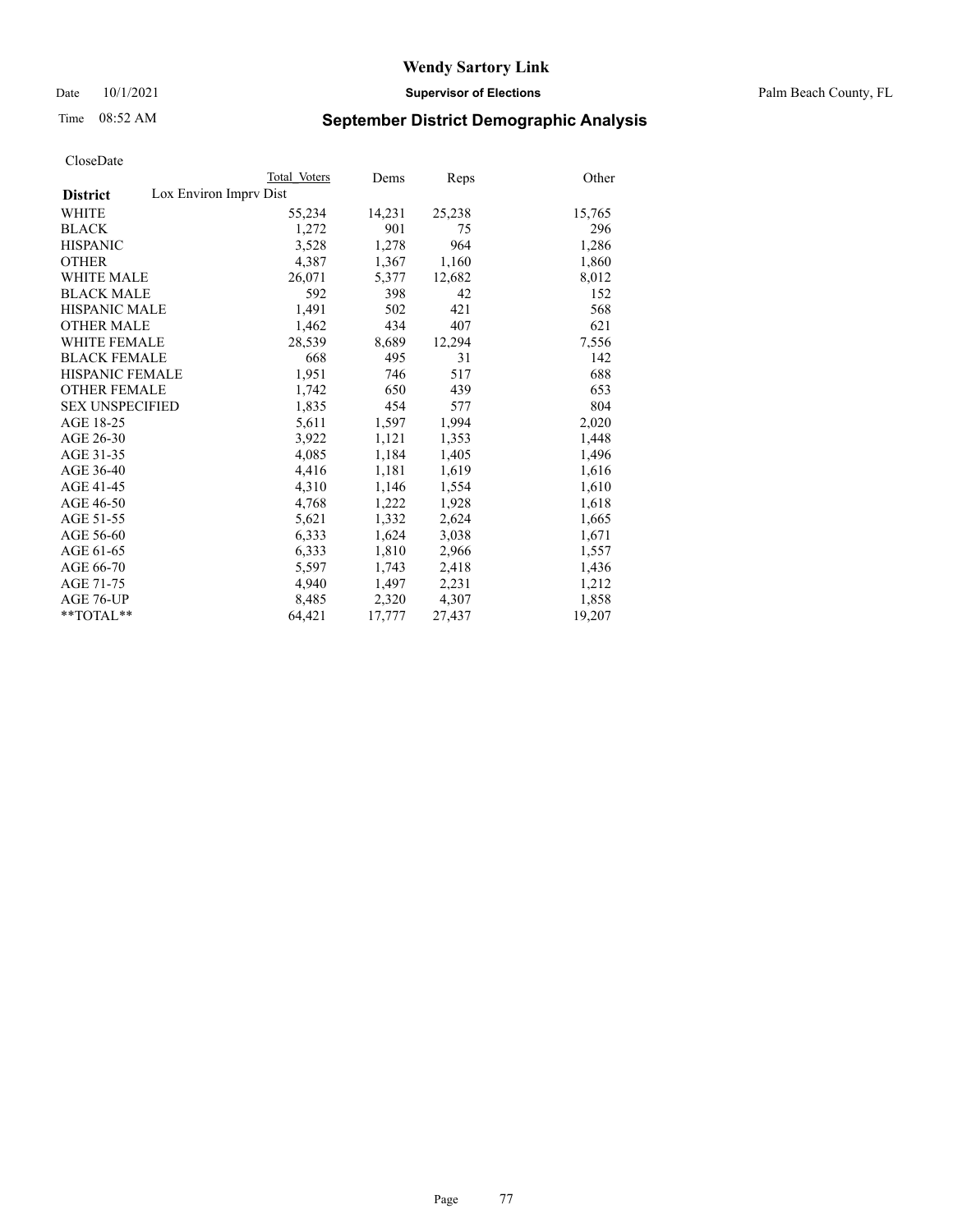#### Date 10/1/2021 **Supervisor of Elections** Palm Beach County, FL

# Time 08:52 AM **September District Demographic Analysis**

| CloseDate |
|-----------|
|-----------|

|                                                   | Total Voters | Dems     | Reps     | Other |
|---------------------------------------------------|--------------|----------|----------|-------|
| Greenacres Annexation Question<br><b>District</b> |              |          |          |       |
| WHITE                                             | 0            | $\theta$ | $\theta$ | 0     |
| <b>BLACK</b>                                      | 0            | 0        | 0        |       |
| <b>HISPANIC</b>                                   |              | 0        | 0        |       |
| <b>OTHER</b>                                      |              | 0        | 0        |       |
| <b>WHITE MALE</b>                                 |              | 0        | 0        |       |
| <b>BLACK MALE</b>                                 |              | 0        | 0        |       |
| <b>HISPANIC MALE</b>                              |              | 0        | 0        |       |
| <b>OTHER MALE</b>                                 |              | 0        | 0        |       |
| <b>WHITE FEMALE</b>                               |              | 0        | 0        |       |
| <b>BLACK FEMALE</b>                               | 0            | 0        | 0        |       |
| <b>HISPANIC FEMALE</b>                            |              | 0        | 0        |       |
| <b>OTHER FEMALE</b>                               |              | 0        | 0        |       |
| <b>SEX UNSPECIFIED</b>                            | 0            | 0        | 0        |       |
| AGE 18-25                                         |              | 0        | 0        |       |
| AGE 26-30                                         |              | 0        | 0        |       |
| AGE 31-35                                         |              | 0        | 0        |       |
| AGE 36-40                                         |              | 0        | 0        |       |
| AGE 41-45                                         | 0            | 0        | 0        |       |
| AGE 46-50                                         |              | 0        | 0        |       |
| AGE 51-55                                         | 0            | 0        | 0        |       |
| AGE 56-60                                         |              | 0        |          |       |
| AGE 61-65                                         |              | 0        | 0        |       |
| AGE 66-70                                         | 0            | 0        | 0        |       |
| AGE 71-75                                         |              | 0        |          |       |
| AGE 76-UP                                         |              |          |          |       |
| **TOTAL**                                         | 0            | 0        | 0        | 0     |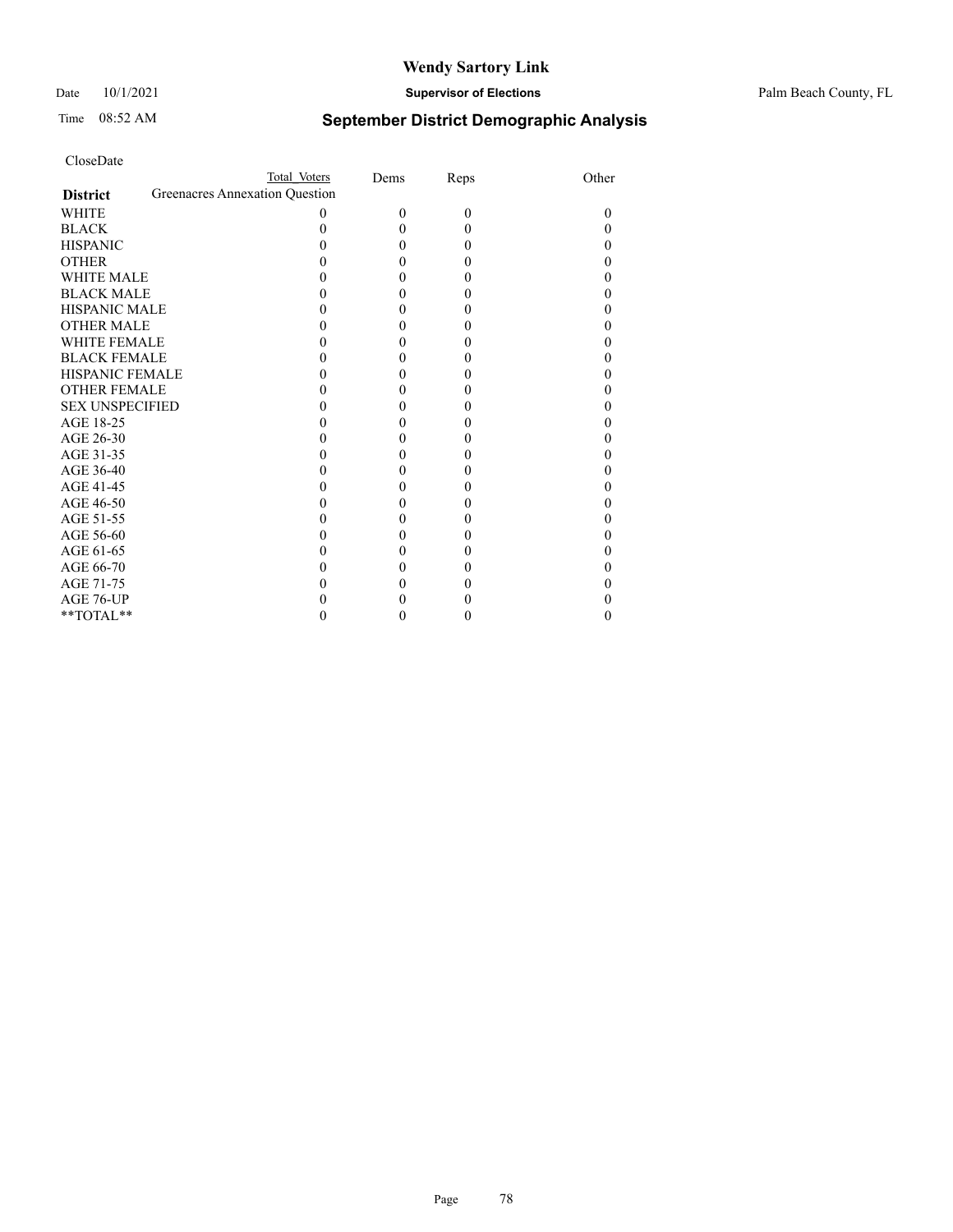Date 10/1/2021 **Supervisor of Elections** Palm Beach County, FL

# Time 08:52 AM **September District Demographic Analysis**

|                                        | Total Voters | Dems  | Reps | Other |
|----------------------------------------|--------------|-------|------|-------|
| Hamal Comm Dev Dist<br><b>District</b> |              |       |      |       |
| <b>WHITE</b>                           | 739          | 238   | 266  | 235   |
| <b>BLACK</b>                           | 855          | 652   | 32   | 171   |
| <b>HISPANIC</b>                        | 434          | 192   | 73   | 169   |
| <b>OTHER</b>                           | 353          | 141   | 44   | 168   |
| <b>WHITE MALE</b>                      | 335          | 94    | 129  | 112   |
| <b>BLACK MALE</b>                      | 353          | 256   | 15   | 82    |
| <b>HISPANIC MALE</b>                   | 190          | 88    | 33   | 69    |
| <b>OTHER MALE</b>                      | 140          | 51    | 22   | 67    |
| <b>WHITE FEMALE</b>                    | 393          | 141   | 133  | 119   |
| <b>BLACK FEMALE</b>                    | 491          | 385   | 17   | 89    |
| <b>HISPANIC FEMALE</b>                 | 235          | 98    | 40   | 97    |
| <b>OTHER FEMALE</b>                    | 161          | 72    | 17   | 72    |
| <b>SEX UNSPECIFIED</b>                 | 82           | 37    | 9    | 36    |
| AGE 18-25                              | 275          | 150   | 33   | 92    |
| AGE 26-30                              | 209          | 107   | 21   | 81    |
| AGE 31-35                              | 272          | 123   | 56   | 93    |
| AGE 36-40                              | 252          | 121   | 43   | 88    |
| AGE 41-45                              | 246          | 134   | 44   | 68    |
| AGE 46-50                              | 256          | 126   | 52   | 78    |
| AGE 51-55                              | 235          | 109   | 42   | 84    |
| AGE 56-60                              | 228          | 113   | 49   | 66    |
| AGE 61-65                              | 144          | 79    | 34   | 31    |
| AGE 66-70                              | 111          | 64    | 17   | 30    |
| AGE 71-75                              | 67           | 43    | 12   | 12    |
| AGE 76-UP                              | 86           | 54    | 12   | 20    |
| $*$ $TOTAL**$                          | 2,381        | 1,223 | 415  | 743   |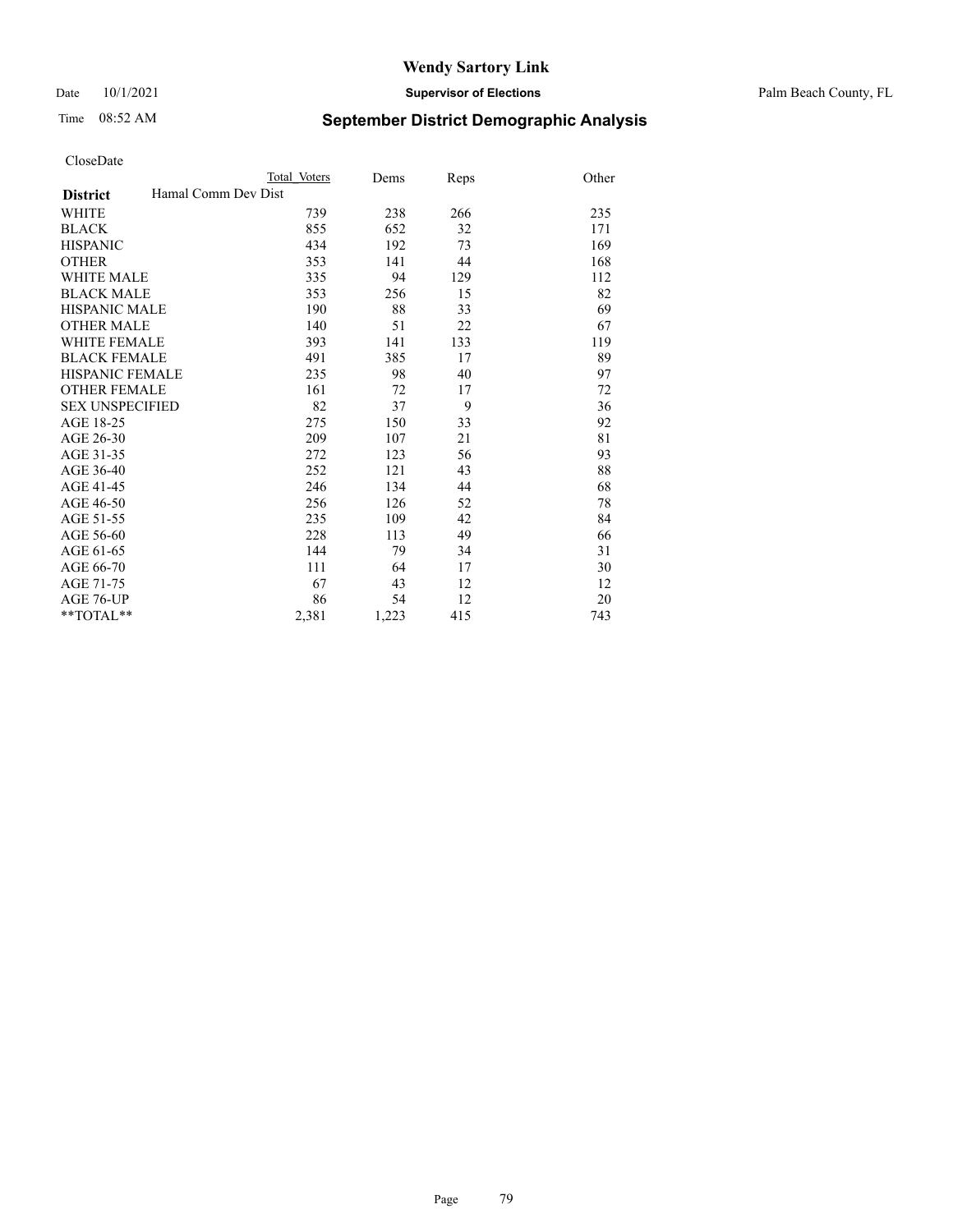#### Date 10/1/2021 **Supervisor of Elections** Palm Beach County, FL

# Time 08:52 AM **September District Demographic Analysis**

| CloseDate |  |
|-----------|--|
|-----------|--|

|                        | Total Voters             | Dems | Reps                    | Other  |
|------------------------|--------------------------|------|-------------------------|--------|
| <b>District</b>        | Hypo Haverhill Comm Dist |      |                         |        |
| WHITE                  | 223                      | 80   | 73                      | 70     |
| <b>BLACK</b>           | 175                      | 136  | 5                       | 34     |
| HISPANIC               | 98                       | 37   | 18                      | 43     |
| OTHER                  | 131                      | 46   | 13                      | 72     |
| <b>WHITE MALE</b>      | 107                      | 32   | 37                      | 38     |
| <b>BLACK MALE</b>      | 83                       | 62   | $\overline{2}$          | 19     |
| HISPANIC MALE          | 42                       | 11   | 8                       | 23     |
| <b>OTHER MALE</b>      | 44                       | 17   | 5                       | 22     |
| WHITE FEMALE           | 110                      | 45   | 35                      | 30     |
| <b>BLACK FEMALE</b>    | 87                       | 69   | 3                       | 15     |
| HISPANIC FEMALE        | 55                       | 25   | 10                      | 20     |
| <b>OTHER FEMALE</b>    | 70                       | 24   | 7                       | 39     |
| <b>SEX UNSPECIFIED</b> | 29                       | 14   | $\overline{c}$          | 13     |
| AGE 18-25              | 80                       | 39   | 5                       | 36     |
| AGE 26-30              | 49                       | 22   | 11                      | 16     |
| AGE 31-35              | 62                       | 24   | 11                      | 27     |
| AGE 36-40              | 55                       | 26   | 8                       | 21     |
| AGE 41-45              | 81                       | 37   | 17                      | 27     |
| AGE 46-50              | 75                       | 32   | 9                       | 34     |
| AGE 51-55              | 71                       | 37   | 18                      | 16     |
| AGE 56-60              | 48                       | 23   | 14                      | 11     |
| AGE 61-65              | 33                       | 18   | 5                       | 10     |
| AGE 66-70              | 36                       | 22   | 5                       | 9      |
| AGE 71-75              | 17                       | 9    | $\overline{\mathbf{3}}$ | 5      |
| AGE 76-UP              | 20                       | 10   | 3                       | $\tau$ |
| $*$ $TOTAL**$          | 627                      | 299  | 109                     | 219    |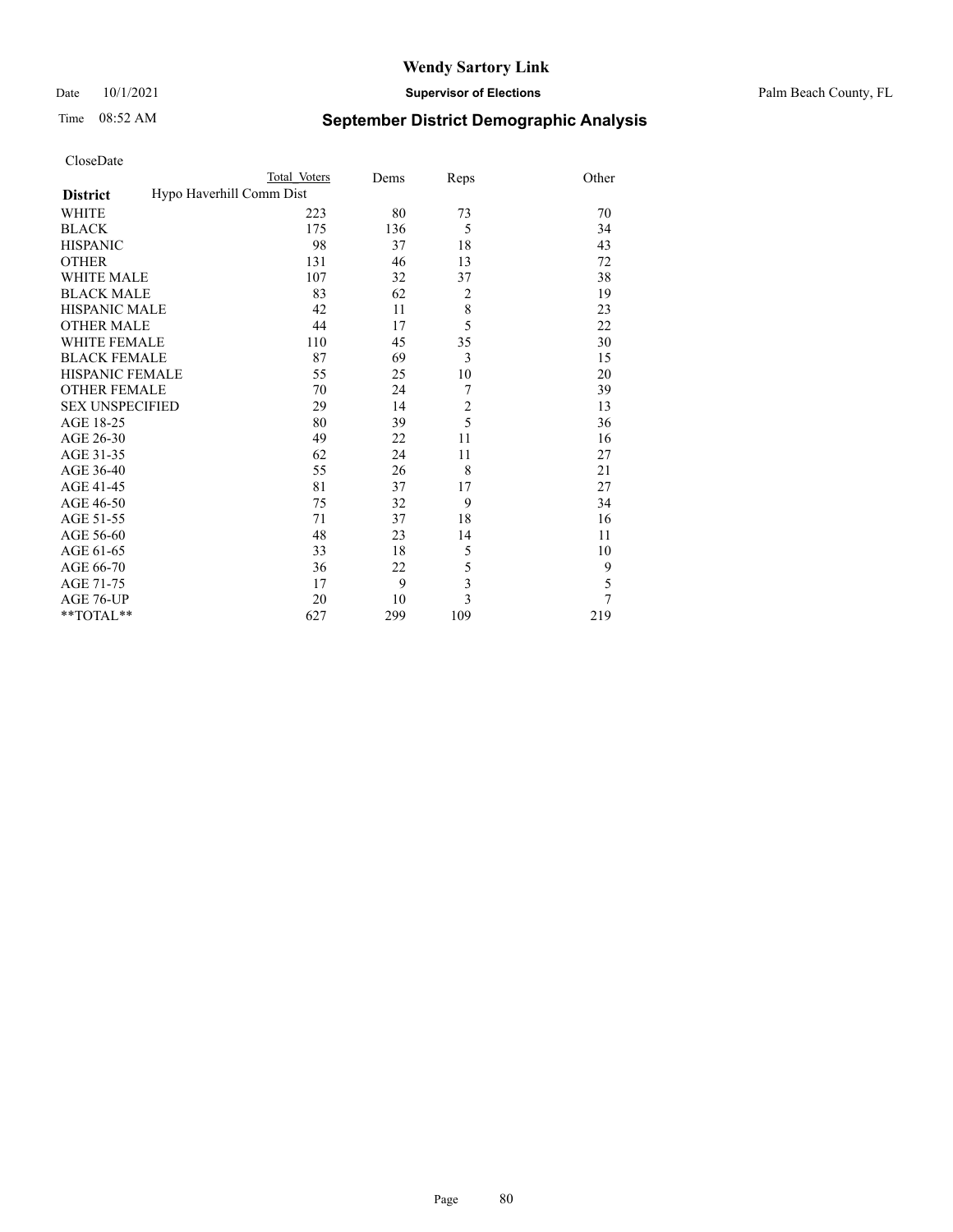Date 10/1/2021 **Supervisor of Elections** Palm Beach County, FL

# Time 08:52 AM **September District Demographic Analysis**

|                        | Total Voters            | Dems   | Reps   | Other  |
|------------------------|-------------------------|--------|--------|--------|
| <b>District</b>        | Indian Trail Imprv Dist |        |        |        |
| WHITE                  | 21,888                  | 5,281  | 9,980  | 6,627  |
| <b>BLACK</b>           | 4,712                   | 3,444  | 198    | 1,070  |
| <b>HISPANIC</b>        | 5,160                   | 1,637  | 1,587  | 1,936  |
| <b>OTHER</b>           | 3,565                   | 1,282  | 786    | 1,497  |
| <b>WHITE MALE</b>      | 10,812                  | 2,193  | 5,264  | 3,355  |
| <b>BLACK MALE</b>      | 2,193                   | 1,511  | 117    | 565    |
| <b>HISPANIC MALE</b>   | 2,357                   | 672    | 790    | 895    |
| <b>OTHER MALE</b>      | 1,353                   | 464    | 335    | 554    |
| <b>WHITE FEMALE</b>    | 10,730                  | 3,016  | 4,566  | 3,148  |
| <b>BLACK FEMALE</b>    | 2,444                   | 1,888  | 78     | 478    |
| <b>HISPANIC FEMALE</b> | 2,688                   | 931    | 772    | 985    |
| <b>OTHER FEMALE</b>    | 1,480                   | 622    | 276    | 582    |
| <b>SEX UNSPECIFIED</b> | 1,236                   | 333    | 339    | 564    |
| AGE 18-25              | 4,092                   | 1,285  | 1,181  | 1,626  |
| AGE 26-30              | 2,817                   | 862    | 861    | 1,094  |
| AGE 31-35              | 2,979                   | 845    | 1,043  | 1,091  |
| AGE 36-40              | 3,003                   | 788    | 1,102  | 1,113  |
| AGE 41-45              | 2,643                   | 778    | 888    | 977    |
| AGE 46-50              | 3,065                   | 886    | 1,120  | 1,059  |
| AGE 51-55              | 3,627                   | 1,089  | 1,477  | 1,061  |
| AGE 56-60              | 4,124                   | 1,375  | 1,657  | 1,092  |
| AGE 61-65              | 3,253                   | 1,262  | 1,208  | 783    |
| AGE 66-70              | 2,256                   | 914    | 821    | 521    |
| AGE 71-75              | 1,574                   | 707    | 520    | 347    |
| AGE 76-UP              | 1,892                   | 853    | 673    | 366    |
| **TOTAL**              | 35,325                  | 11,644 | 12,551 | 11,130 |
|                        |                         |        |        |        |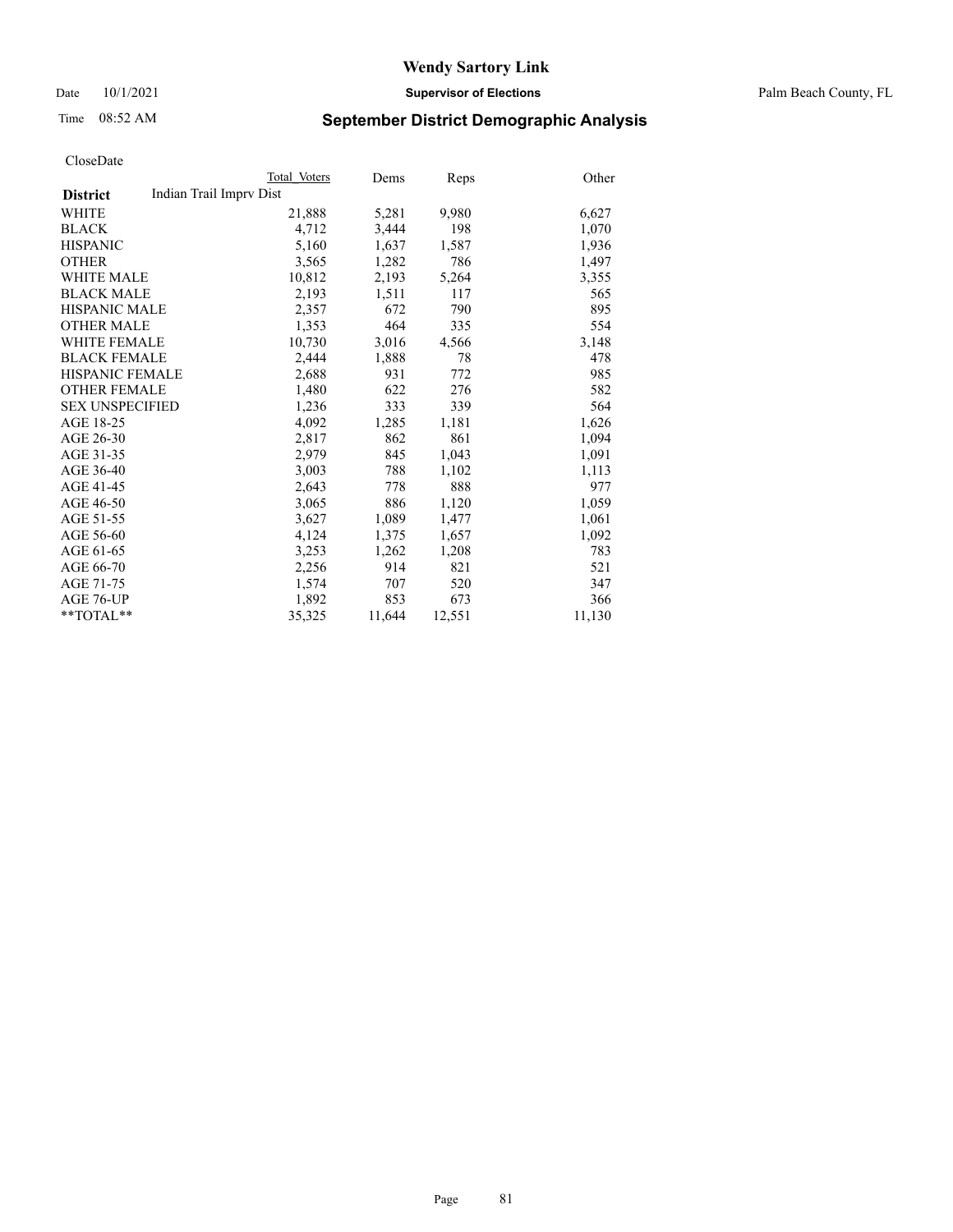Date 10/1/2021 **Supervisor of Elections** Palm Beach County, FL

# Time 08:52 AM **September District Demographic Analysis**

|                                           | Total Voters | Dems | Reps           | Other |
|-------------------------------------------|--------------|------|----------------|-------|
| Journeys Comm Dev Dist<br><b>District</b> |              |      |                |       |
| WHITE                                     | 771          | 249  | 273            | 249   |
| <b>BLACK</b>                              | 93           | 69   | 5              | 19    |
| <b>HISPANIC</b>                           | 136          | 58   | 28             | 50    |
| <b>OTHER</b>                              | 151          | 54   | 32             | 65    |
| <b>WHITE MALE</b>                         | 372          | 97   | 145            | 130   |
| <b>BLACK MALE</b>                         | 41           | 29   | $\overline{4}$ | 8     |
| <b>HISPANIC MALE</b>                      | 65           | 26   | 14             | 25    |
| <b>OTHER MALE</b>                         | 65           | 23   | 15             | 27    |
| <b>WHITE FEMALE</b>                       | 391          | 151  | 124            | 116   |
| <b>BLACK FEMALE</b>                       | 51           | 40   | $\overline{0}$ | 11    |
| <b>HISPANIC FEMALE</b>                    | 69           | 31   | 14             | 24    |
| <b>OTHER FEMALE</b>                       | 67           | 27   | 13             | 27    |
| <b>SEX UNSPECIFIED</b>                    | 30           | 6    | 9              | 15    |
| AGE 18-25                                 | 192          | 75   | 41             | 76    |
| AGE 26-30                                 | 55           | 16   | 17             | 22    |
| AGE 31-35                                 | 49           | 17   | 14             | 18    |
| AGE 36-40                                 | 74           | 28   | 14             | 32    |
| AGE 41-45                                 | 96           | 35   | 21             | 40    |
| AGE 46-50                                 | 140          | 48   | 44             | 48    |
| AGE 51-55                                 | 156          | 58   | 48             | 50    |
| AGE 56-60                                 | 144          | 47   | 54             | 43    |
| AGE 61-65                                 | 70           | 29   | 28             | 13    |
| AGE 66-70                                 | 75           | 32   | 23             | 20    |
| AGE 71-75                                 | 46           | 19   | 15             | 12    |
| AGE 76-UP                                 | 54           | 26   | 19             | 9     |
| **TOTAL**                                 | 1,151        | 430  | 338            | 383   |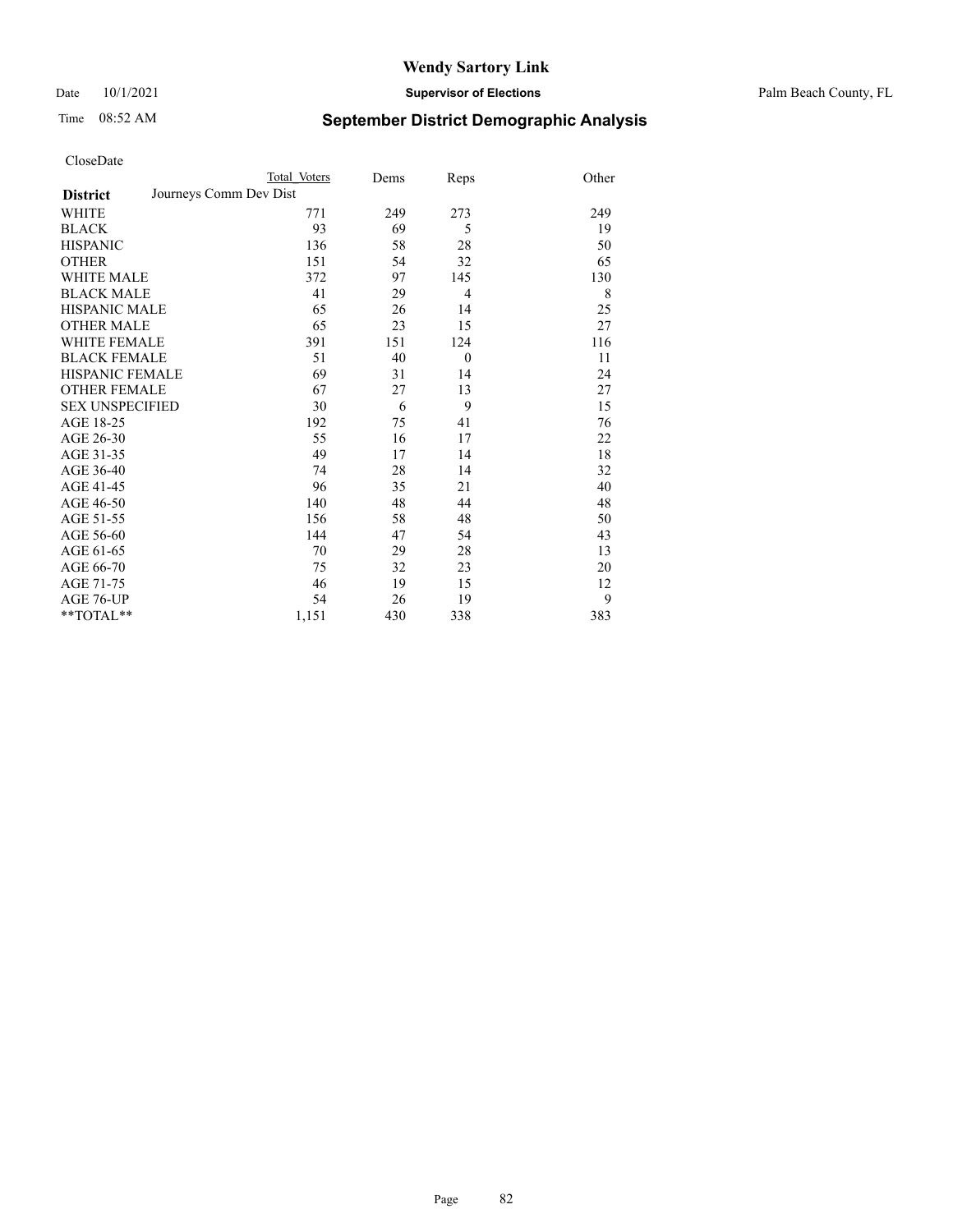## Date 10/1/2021 **Supervisor of Elections** Palm Beach County, FL

# Time 08:52 AM **September District Demographic Analysis**

|                        |                    | Total Voters | Dems   | Reps   | Other  |
|------------------------|--------------------|--------------|--------|--------|--------|
| <b>District</b>        | Jupiter Inlet Dist |              |        |        |        |
| <b>WHITE</b>           |                    | 80,313       | 20,809 | 36,783 | 22,721 |
| <b>BLACK</b>           |                    | 1,819        | 1,269  | 112    | 438    |
| <b>HISPANIC</b>        |                    | 5,214        | 1,813  | 1,494  | 1,907  |
| <b>OTHER</b>           |                    | 6,436        | 1,939  | 1,754  | 2,743  |
| <b>WHITE MALE</b>      |                    | 38,054       | 7,929  | 18,555 | 11,570 |
| <b>BLACK MALE</b>      |                    | 860          | 569    | 57     | 234    |
| <b>HISPANIC MALE</b>   |                    | 2,182        | 697    | 651    | 834    |
| <b>OTHER MALE</b>      |                    | 2,131        | 595    | 622    | 914    |
| <b>WHITE FEMALE</b>    |                    | 41.371       | 12,661 | 17,850 | 10,860 |
| <b>BLACK FEMALE</b>    |                    | 942          | 689    | 53     | 200    |
| <b>HISPANIC FEMALE</b> |                    | 2,911        | 1,071  | 808    | 1,032  |
| <b>OTHER FEMALE</b>    |                    | 2,580        | 923    | 673    | 984    |
| <b>SEX UNSPECIFIED</b> |                    | 2,643        | 647    | 835    | 1,161  |
| AGE 18-25              |                    | 7,945        | 2,186  | 2,881  | 2,878  |
| AGE 26-30              |                    | 5,588        | 1,557  | 1,955  | 2,076  |
| AGE 31-35              |                    | 5,961        | 1,652  | 2,161  | 2,148  |
| AGE 36-40              |                    | 6,527        | 1,700  | 2,405  | 2,422  |
| AGE 41-45              |                    | 6,332        | 1,662  | 2,304  | 2,366  |
| AGE 46-50              |                    | 6,916        | 1,697  | 2,850  | 2,369  |
| AGE 51-55              |                    | 8,099        | 1,889  | 3,800  | 2,410  |
| AGE 56-60              |                    | 9,333        | 2,361  | 4,536  | 2,436  |
| AGE 61-65              |                    | 9,291        | 2,619  | 4,400  | 2,272  |
| AGE 66-70              |                    | 8,051        | 2,576  | 3,477  | 1,998  |
| AGE 71-75              |                    | 7,167        | 2,217  | 3,207  | 1,743  |
| AGE 76-UP              |                    | 12.572       | 3,714  | 6,167  | 2,691  |
| $*$ $TOTAL**$          |                    | 93,782       | 25,830 | 40,143 | 27,809 |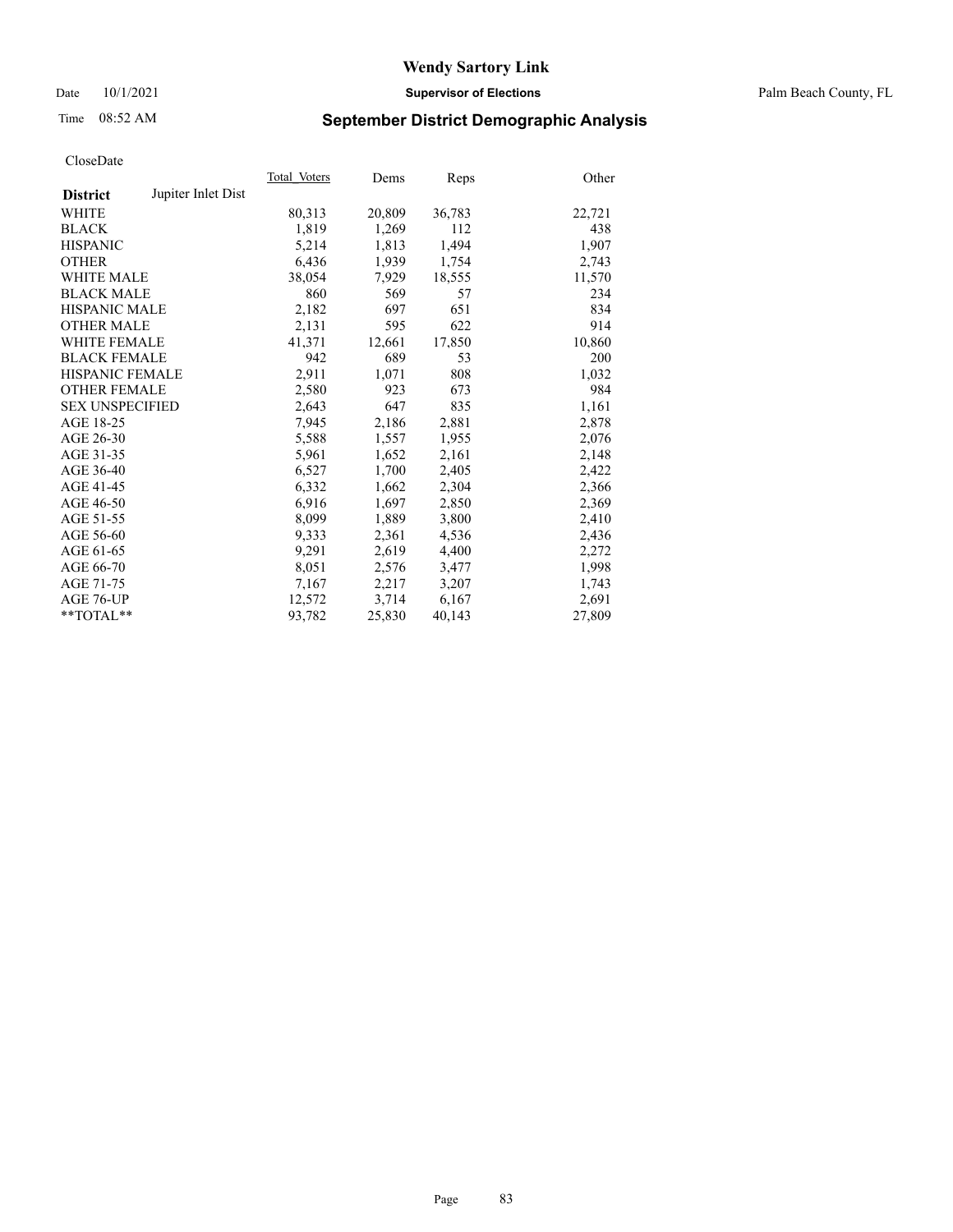## Date 10/1/2021 **Supervisor of Elections** Palm Beach County, FL

# Time 08:52 AM **September District Demographic Analysis**

|                        |                  | Total Voters | Dems    | Reps    | Other   |
|------------------------|------------------|--------------|---------|---------|---------|
| <b>District</b>        | Library District |              |         |         |         |
| <b>WHITE</b>           |                  | 428,038      | 148,107 | 159,383 | 120,548 |
| <b>BLACK</b>           |                  | 70,521       | 52,911  | 2,548   | 15,062  |
| <b>HISPANIC</b>        |                  | 91.092       | 36,885  | 19,770  | 34,437  |
| <b>OTHER</b>           |                  | 59,236       | 21,740  | 11,376  | 26,120  |
| <b>WHITE MALE</b>      |                  | 196,440      | 56,205  | 79,922  | 60,313  |
| <b>BLACK MALE</b>      |                  | 30.075       | 21,034  | 1,433   | 7,608   |
| <b>HISPANIC MALE</b>   |                  | 39,243       | 14,510  | 9,421   | 15,312  |
| <b>OTHER MALE</b>      |                  | 20,790       | 7,186   | 4,469   | 9,135   |
| <b>WHITE FEMALE</b>    |                  | 225,998      | 90,193  | 77,499  | 58,306  |
| <b>BLACK FEMALE</b>    |                  | 39,285       | 31.102  | 1,072   | 7,111   |
| HISPANIC FEMALE        |                  | 49,583       | 21,519  | 9,924   | 18,140  |
| <b>OTHER FEMALE</b>    |                  | 24,617       | 10.410  | 4,490   | 9,717   |
| <b>SEX UNSPECIFIED</b> |                  | 22,220       | 7,137   | 4,702   | 10,381  |
| AGE 18-25              |                  | 59,635       | 22,923  | 13,425  | 23,287  |
| AGE 26-30              |                  | 40.649       | 15,420  | 9,379   | 15,850  |
| AGE 31-35              |                  | 43,272       | 16,590  | 10,711  | 15,971  |
| AGE 36-40              |                  | 43,403       | 16,210  | 11,000  | 16,193  |
| AGE 41-45              |                  | 42,945       | 15,908  | 11,222  | 15,815  |
| AGE 46-50              |                  | 45,760       | 16,292  | 13,747  | 15,721  |
| AGE 51-55              |                  | 51,409       | 18,033  | 17,287  | 16,089  |
| AGE 56-60              |                  | 57,106       | 20,746  | 20,531  | 15,829  |
| AGE 61-65              |                  | 56,897       | 22,778  | 19,565  | 14,554  |
| AGE 66-70              |                  | 53,063       | 23,291  | 16,962  | 12,810  |
| AGE 71-75              |                  | 52,644       | 23,350  | 16,843  | 12,451  |
| AGE 76-UP              |                  | 102,102      | 48,102  | 32,405  | 21,595  |
| $*$ $TOTAL**$          |                  | 648,887      | 259,643 | 193,077 | 196,167 |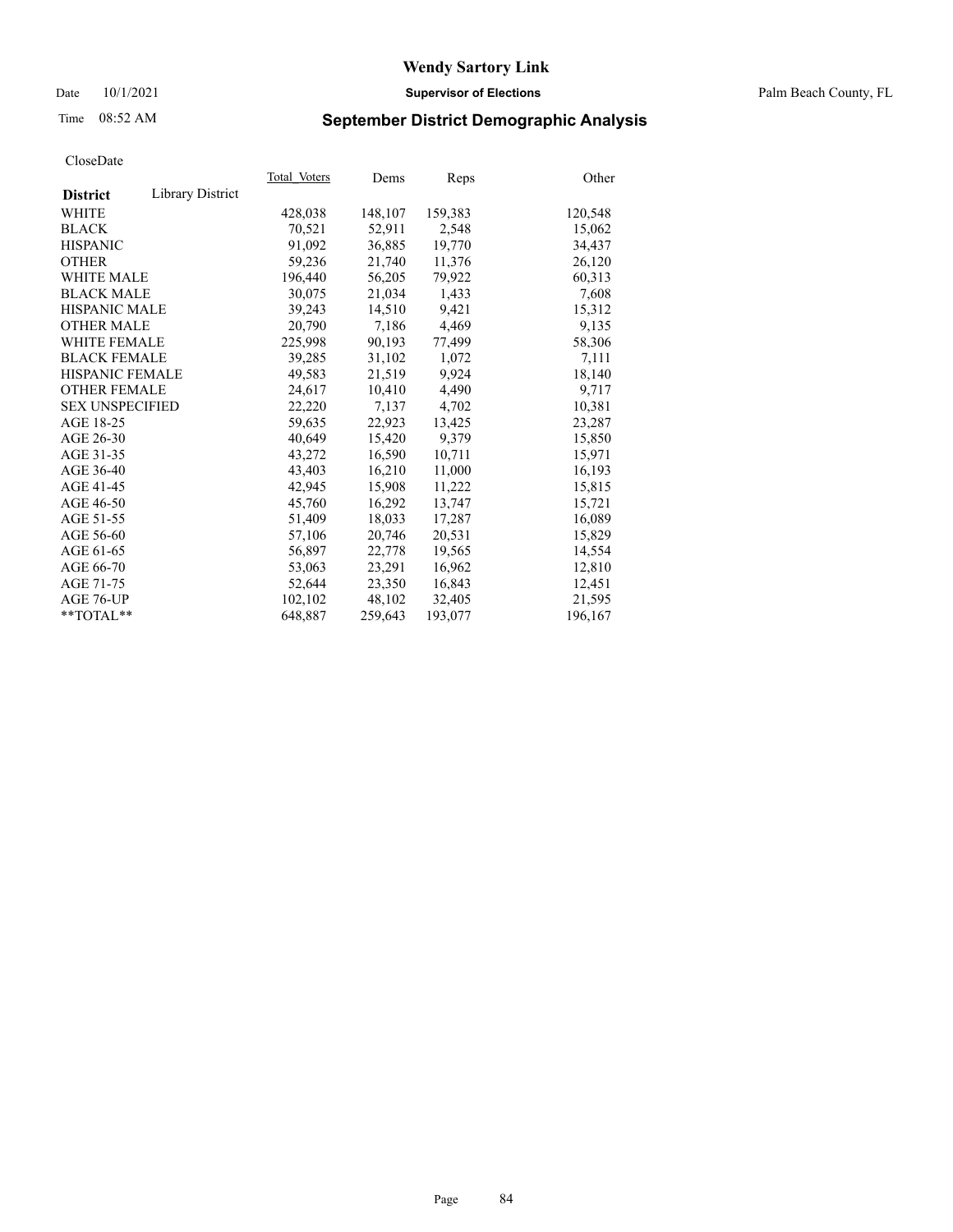## Date 10/1/2021 **Supervisor of Elections** Palm Beach County, FL

# Time 08:52 AM **September District Demographic Analysis**

|                        | Total Voters           | Dems                    | Reps           | Other          |
|------------------------|------------------------|-------------------------|----------------|----------------|
| <b>District</b>        | Monterey Comm Dev Dist |                         |                |                |
| <b>WHITE</b>           | 172                    | 55                      | 52             | 65             |
| <b>BLACK</b>           | 109                    | 79                      | $\overline{4}$ | 26             |
| <b>HISPANIC</b>        | 101                    | 47                      | 14             | 40             |
| <b>OTHER</b>           | 74                     | 28                      | 12             | 34             |
| <b>WHITE MALE</b>      | 86                     | 24                      | 27             | 35             |
| <b>BLACK MALE</b>      | 41                     | 29                      | $\overline{2}$ | 10             |
| <b>HISPANIC MALE</b>   | 46                     | 21                      | 4              | 21             |
| <b>OTHER MALE</b>      | 28                     | 11                      | 5              | 12             |
| <b>WHITE FEMALE</b>    | 85                     | 31                      | 25             | 29             |
| <b>BLACK FEMALE</b>    | 64                     | 48                      | $\overline{2}$ | 14             |
| <b>HISPANIC FEMALE</b> | 55                     | 26                      | 10             | 19             |
| <b>OTHER FEMALE</b>    | 32                     | 11                      | 6              | 15             |
| <b>SEX UNSPECIFIED</b> | 19                     | 8                       | 1              | 10             |
| AGE 18-25              | 45                     | 24                      | 6              | 15             |
| AGE 26-30              | 55                     | 16                      | 16             | 23             |
| AGE 31-35              | 81                     | 36                      | 18             | 27             |
| AGE 36-40              | 88                     | 44                      | 11             | 33             |
| AGE 41-45              | 50                     | 26                      | 5              | 19             |
| AGE 46-50              | 39                     | 18                      | 5              | 16             |
| AGE 51-55              | 36                     | 19                      | 4              | 13             |
| AGE 56-60              | 27                     | 12                      | 9              | 6              |
| AGE 61-65              | 15                     | 7                       | $\overline{4}$ | 4              |
| AGE 66-70              | 12                     | 3                       | $\overline{c}$ | 7              |
| AGE 71-75              | 6                      | $\overline{\mathbf{3}}$ | $\mathbf{1}$   | $\overline{2}$ |
| AGE 76-UP              | $\overline{2}$         |                         | 1              | $\theta$       |
| **TOTAL**              | 456                    | 209                     | 82             | 165            |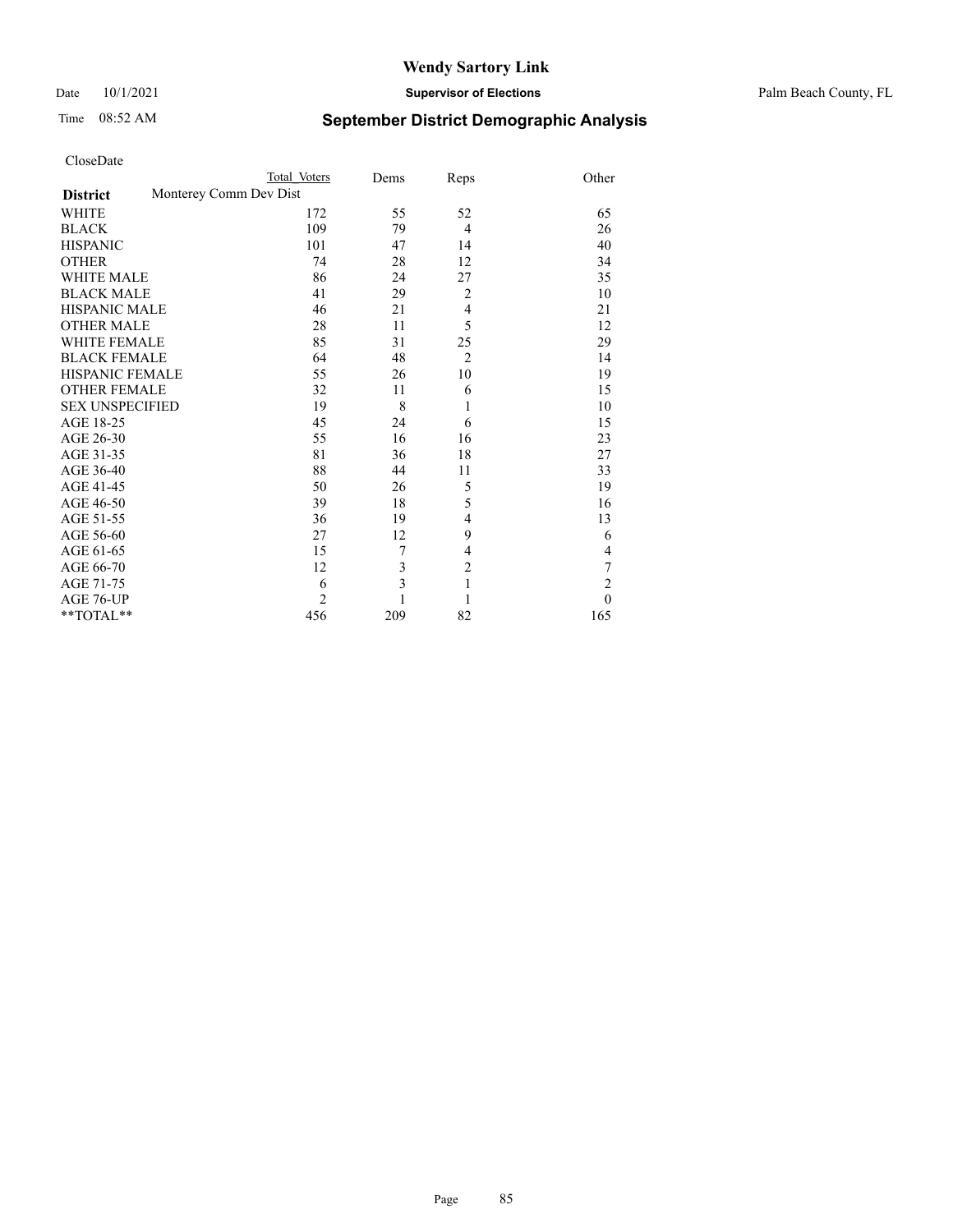#### Date 10/1/2021 **Supervisor of Elections** Palm Beach County, FL

# Time 08:52 AM **September District Demographic Analysis**

| CloseDate |  |
|-----------|--|
|-----------|--|

| CloseDate              |                        |                |      |                |                         |
|------------------------|------------------------|----------------|------|----------------|-------------------------|
|                        |                        | Total Voters   | Dems | Reps           | Other                   |
| <b>District</b>        | Marsh Harbour Comm Dev |                |      |                |                         |
| <b>WHITE</b>           |                        | 43             | 17   | 10             | 16                      |
| <b>BLACK</b>           |                        | 417            | 330  | 10             | 77                      |
| <b>HISPANIC</b>        |                        | 26             | 13   | $\overline{4}$ | 9                       |
| <b>OTHER</b>           |                        | 55             | 22   | 5              | 28                      |
| <b>WHITE MALE</b>      |                        | 24             | 7    | 4              | 13                      |
| <b>BLACK MALE</b>      |                        | 148            | 107  | 5              | 36                      |
| <b>HISPANIC MALE</b>   |                        | 13             | 5    | 3              | 5                       |
| <b>OTHER MALE</b>      |                        | 18             | 7    | 3              | 8                       |
| <b>WHITE FEMALE</b>    |                        | 18             | 10   | 5              | $\overline{\mathbf{3}}$ |
| <b>BLACK FEMALE</b>    |                        | 260            | 216  | 5              | 39                      |
| <b>HISPANIC FEMALE</b> |                        | 13             | 8    | 1              | 4                       |
| <b>OTHER FEMALE</b>    |                        | 23             | 11   | $\overline{c}$ | 10                      |
| <b>SEX UNSPECIFIED</b> |                        | 24             | 11   | 1              | 12                      |
| AGE 18-25              |                        | 104            | 67   | 5              | 32                      |
| AGE 26-30              |                        | 73             | 49   | 3              | 21                      |
| AGE 31-35              |                        | 68             | 43   | 6              | 19                      |
| AGE 36-40              |                        | 66             | 48   | $\overline{2}$ | 16                      |
| AGE 41-45              |                        | 65             | 44   | 5              | 16                      |
| AGE 46-50              |                        | 55             | 49   | $\overline{c}$ | 4                       |
| AGE 51-55              |                        | 34             | 27   | 1              | 6                       |
| AGE 56-60              |                        | 26             | 18   | 3              | 5                       |
| AGE 61-65              |                        | 23             | 18   | 1              | 4                       |
| AGE 66-70              |                        | 12             | 8    | 1              | 3                       |
| AGE 71-75              |                        | 11             | 7    | $\theta$       | 4                       |
| AGE 76-UP              |                        | $\overline{4}$ | 4    | $\theta$       | $\theta$                |
| **TOTAL**              |                        | 541            | 382  | 29             | 130                     |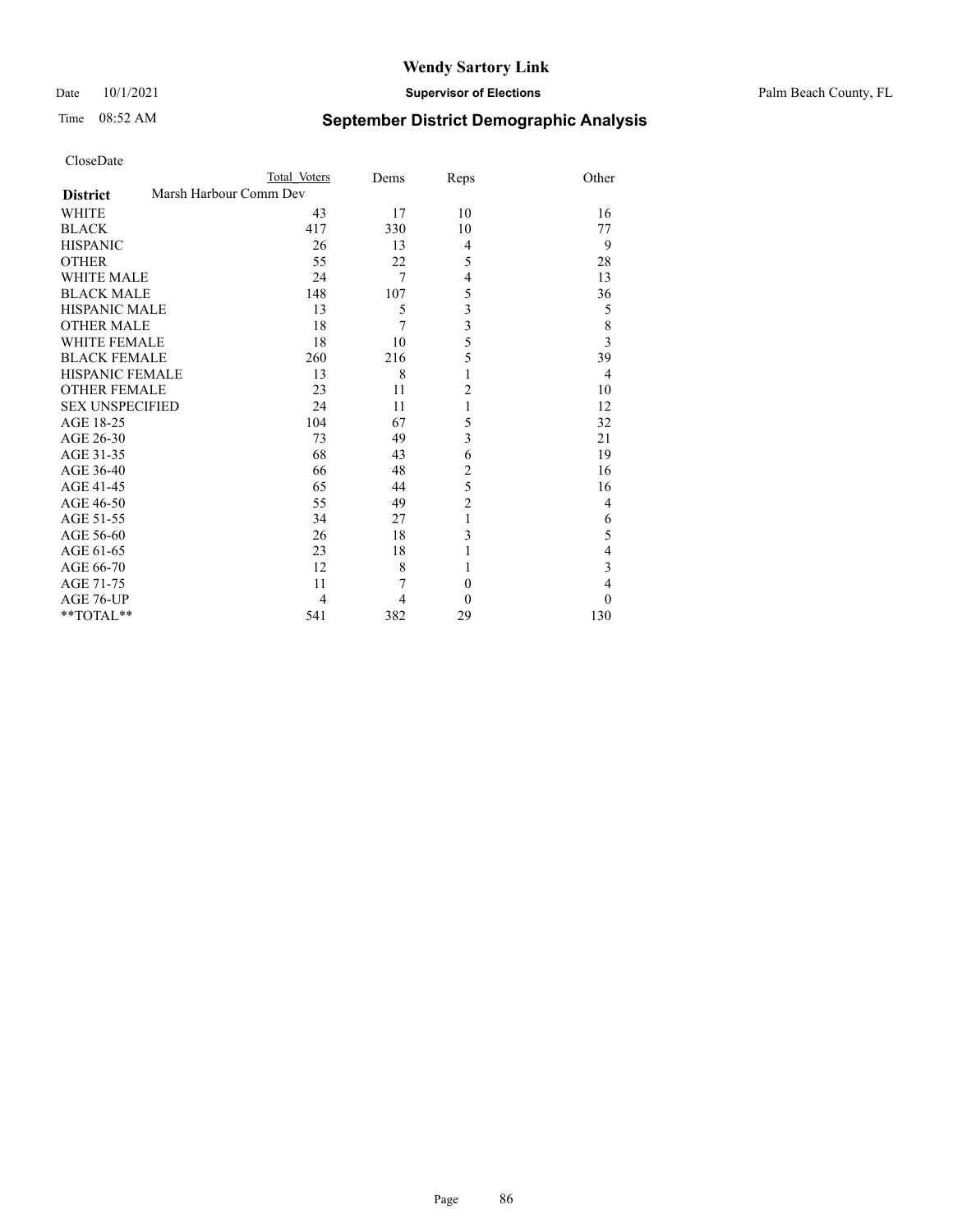Date 10/1/2021 **Supervisor of Elections** Palm Beach County, FL

# Time 08:52 AM **September District Demographic Analysis**

|                                        | Total Voters | Dems   | Reps   | Other  |
|----------------------------------------|--------------|--------|--------|--------|
| Northern Imprv Dist<br><b>District</b> |              |        |        |        |
| WHITE                                  | 88,124       | 25,938 | 37,006 | 25,180 |
| <b>BLACK</b>                           | 15,963       | 12,093 | 525    | 3,345  |
| <b>HISPANIC</b>                        | 11,300       | 4,422  | 2,508  | 4,370  |
| <b>OTHER</b>                           | 11,337       | 4,087  | 2,278  | 4,972  |
| <b>WHITE MALE</b>                      | 41,064       | 9,806  | 18,577 | 12,681 |
| <b>BLACK MALE</b>                      | 6,555        | 4,633  | 278    | 1,644  |
| <b>HISPANIC MALE</b>                   | 4,737        | 1,713  | 1,121  | 1,903  |
| <b>OTHER MALE</b>                      | 3,951        | 1,310  | 848    | 1,793  |
| <b>WHITE FEMALE</b>                    | 46,018       | 15,839 | 18,022 | 12,157 |
| <b>BLACK FEMALE</b>                    | 9,170        | 7.284  | 239    | 1,647  |
| HISPANIC FEMALE                        | 6,296        | 2,592  | 1,338  | 2,366  |
| <b>OTHER FEMALE</b>                    | 4,860        | 2,029  | 948    | 1,883  |
| <b>SEX UNSPECIFIED</b>                 | 3.942        | 1,270  | 910    | 1,762  |
| AGE 18-25                              | 10,961       | 4,091  | 2,901  | 3,969  |
| AGE 26-30                              | 9,058        | 3,506  | 2,250  | 3,302  |
| AGE 31-35                              | 9,720        | 3,764  | 2,519  | 3,437  |
| AGE 36-40                              | 9.641        | 3,568  | 2,517  | 3,556  |
| AGE 41-45                              | 8,976        | 3,210  | 2,460  | 3,306  |
| AGE 46-50                              | 9,399        | 3,249  | 2,989  | 3,161  |
| AGE 51-55                              | 10,425       | 3,476  | 3,889  | 3,060  |
| AGE 56-60                              | 11,281       | 3,790  | 4,471  | 3,020  |
| AGE 61-65                              | 11,041       | 4,062  | 4,267  | 2,712  |
| AGE 66-70                              | 9.965        | 3,907  | 3,656  | 2,402  |
| AGE 71-75                              | 9,640        | 3,690  | 3,668  | 2,282  |
| AGE 76-UP                              | 16,616       | 6,227  | 6,730  | 3,659  |
| $*$ $TOTAL**$                          | 126,724      | 46,540 | 42,317 | 37,867 |
|                                        |              |        |        |        |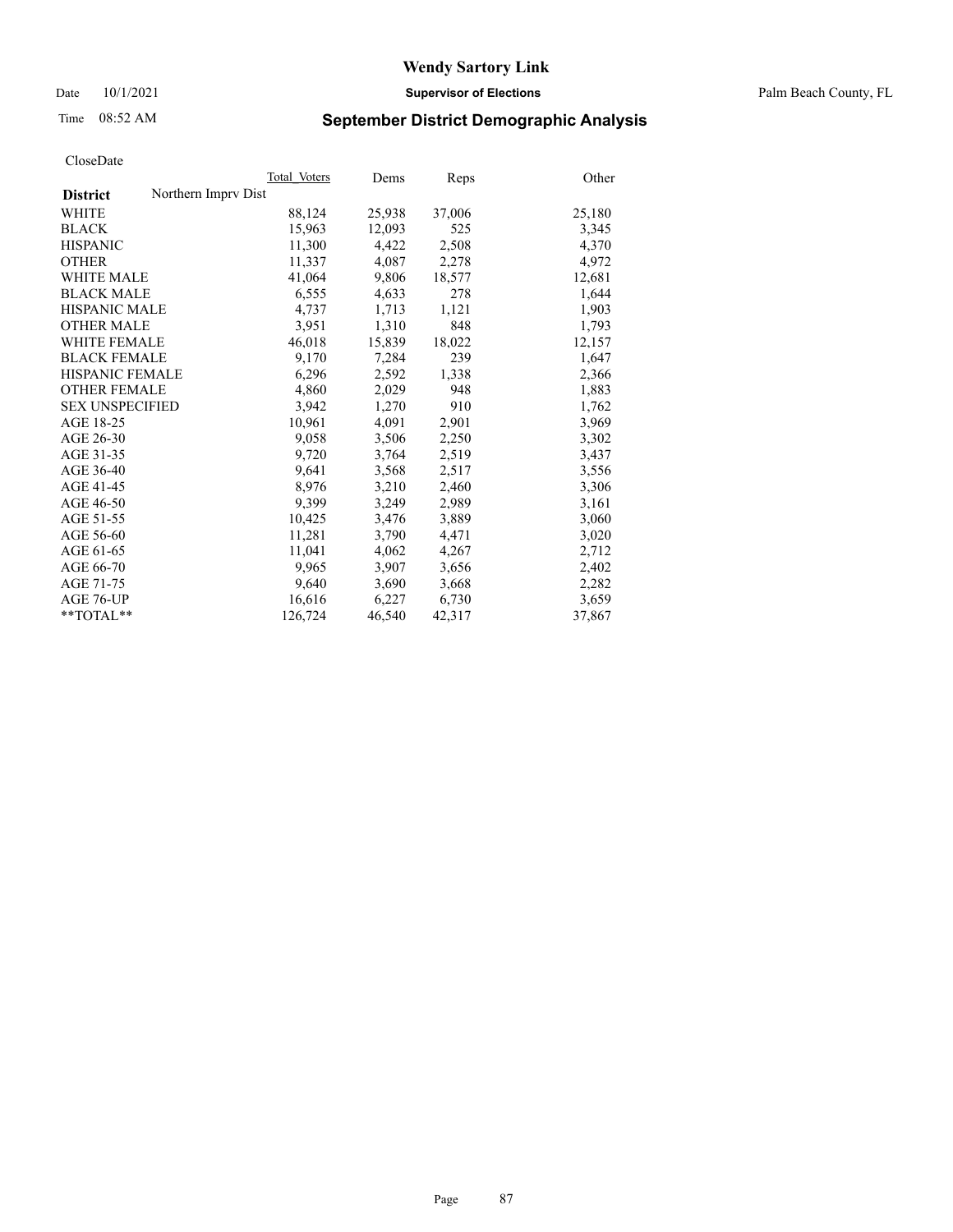## Date 10/1/2021 **Supervisor of Elections** Palm Beach County, FL

# Time 08:52 AM **September District Demographic Analysis**

|                                         | Total Voters | Dems           | Reps           | Other |
|-----------------------------------------|--------------|----------------|----------------|-------|
| Osprey Oaks Comm Dev<br><b>District</b> |              |                |                |       |
| <b>WHITE</b>                            | 268          | 104            | 89             | 75    |
| <b>BLACK</b>                            | 46           | 32             | $\overline{4}$ | 10    |
| <b>HISPANIC</b>                         | 61           | 17             | 19             | 25    |
| <b>OTHER</b>                            | 64           | 21             | 9              | 34    |
| <b>WHITE MALE</b>                       | 137          | 48             | 43             | 46    |
| <b>BLACK MALE</b>                       | 20           | 14             | 1              | 5     |
| <b>HISPANIC MALE</b>                    | 26           | 7              | 11             | 8     |
| <b>OTHER MALE</b>                       | 28           | 11             | 5              | 12    |
| <b>WHITE FEMALE</b>                     | 131          | 56             | 46             | 29    |
| <b>BLACK FEMALE</b>                     | 26           | 18             | 3              | 5     |
| <b>HISPANIC FEMALE</b>                  | 34           | 10             | $\,$ $\,$      | 16    |
| <b>OTHER FEMALE</b>                     | 25           | 7              | 3              | 15    |
| <b>SEX UNSPECIFIED</b>                  | 10           | $\overline{2}$ | 1              | 7     |
| AGE 18-25                               | 48           | 15             | 13             | 20    |
| AGE 26-30                               | 15           | 8              | $\mathbf{0}$   | 7     |
| AGE 31-35                               | 23           | 8              | 6              | 9     |
| AGE 36-40                               | 46           | 19             | 14             | 13    |
| AGE 41-45                               | 65           | 24             | 17             | 24    |
| AGE 46-50                               | 66           | 25             | 18             | 23    |
| AGE 51-55                               | 58           | 26             | 16             | 16    |
| AGE 56-60                               | 31           | 12             | 10             | 9     |
| AGE 61-65                               | 27           | 14             | 9              | 4     |
| AGE 66-70                               | 26           | 12             | 8              | 6     |
| AGE 71-75                               | 17           | 5              | 5              | 7     |
| AGE 76-UP                               | 17           | 6              | 5              | 6     |
| **TOTAL**                               | 439          | 174            | 121            | 144   |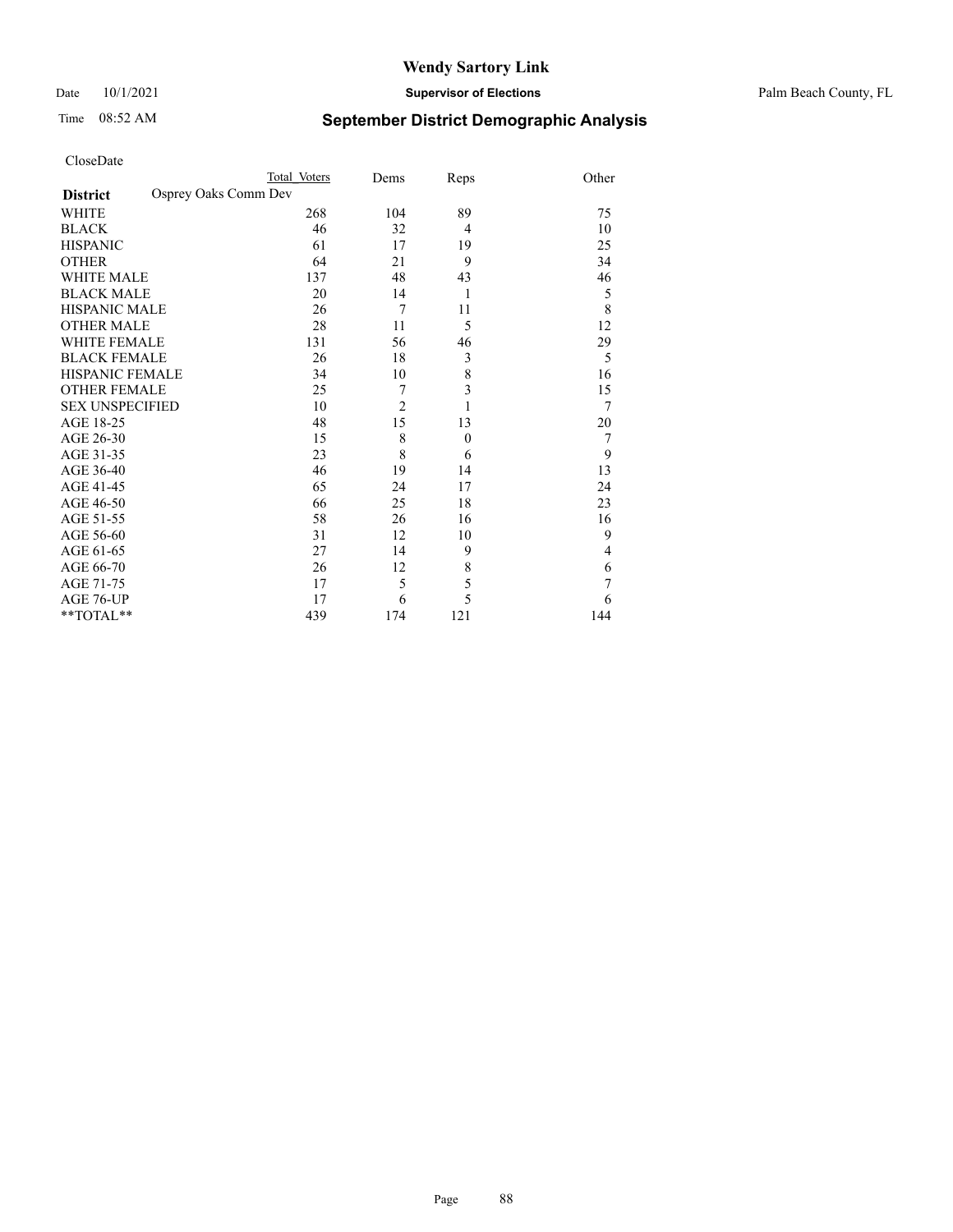Date 10/1/2021 **Supervisor of Elections** Palm Beach County, FL

# Time 08:52 AM **September District Demographic Analysis**

|                                      | Total Voters   | Dems           | Reps           | Other          |
|--------------------------------------|----------------|----------------|----------------|----------------|
| Old Palm Comm Dev<br><b>District</b> |                |                |                |                |
| WHITE                                | 367            | 52             | 229            | 86             |
| <b>BLACK</b>                         | 9              | 6              | 2              |                |
| <b>HISPANIC</b>                      | $\overline{2}$ | $\theta$       | $\overline{c}$ | $\theta$       |
| <b>OTHER</b>                         | 26             |                | 16             | 9              |
| <b>WHITE MALE</b>                    | 181            | 19             | 117            | 45             |
| <b>BLACK MALE</b>                    | $\overline{4}$ | $\overline{2}$ | 1              |                |
| <b>HISPANIC MALE</b>                 | $\theta$       | $\theta$       | $\theta$       | $\theta$       |
| <b>OTHER MALE</b>                    | 7              | $\theta$       | 4              | 3              |
| <b>WHITE FEMALE</b>                  | 178            | 32             | 110            | 36             |
| <b>BLACK FEMALE</b>                  | 5              | 4              | 1              | $\theta$       |
| <b>HISPANIC FEMALE</b>               | $\overline{2}$ | $\theta$       | $\overline{2}$ | $\theta$       |
| <b>OTHER FEMALE</b>                  | 10             | 1              | 7              | 2              |
| <b>SEX UNSPECIFIED</b>               | 17             |                | $\overline{7}$ | 9              |
| AGE 18-25                            | 24             | 7              | 11             | 6              |
| AGE 26-30                            | 8              | $\overline{c}$ | 4              | 2              |
| AGE 31-35                            | 13             | 3              | 7              | 3              |
| AGE 36-40                            | 12             | $\theta$       | 7              | 5              |
| AGE 41-45                            | 13             | 3              | 8              | $\overline{2}$ |
| AGE 46-50                            | 17             | $\overline{c}$ | 9              | 6              |
| AGE 51-55                            | 31             | $\theta$       | 22             | 9              |
| AGE 56-60                            | 56             | 17             | 29             | 10             |
| AGE 61-65                            | 75             | 10             | 48             | 17             |
| AGE 66-70                            | 51             | 3              | 35             | 13             |
| AGE 71-75                            | 43             | 5              | 29             | 9              |
| AGE 76-UP                            | 61             | 7              | 40             | 14             |
| **TOTAL**                            | 404            | 59             | 249            | 96             |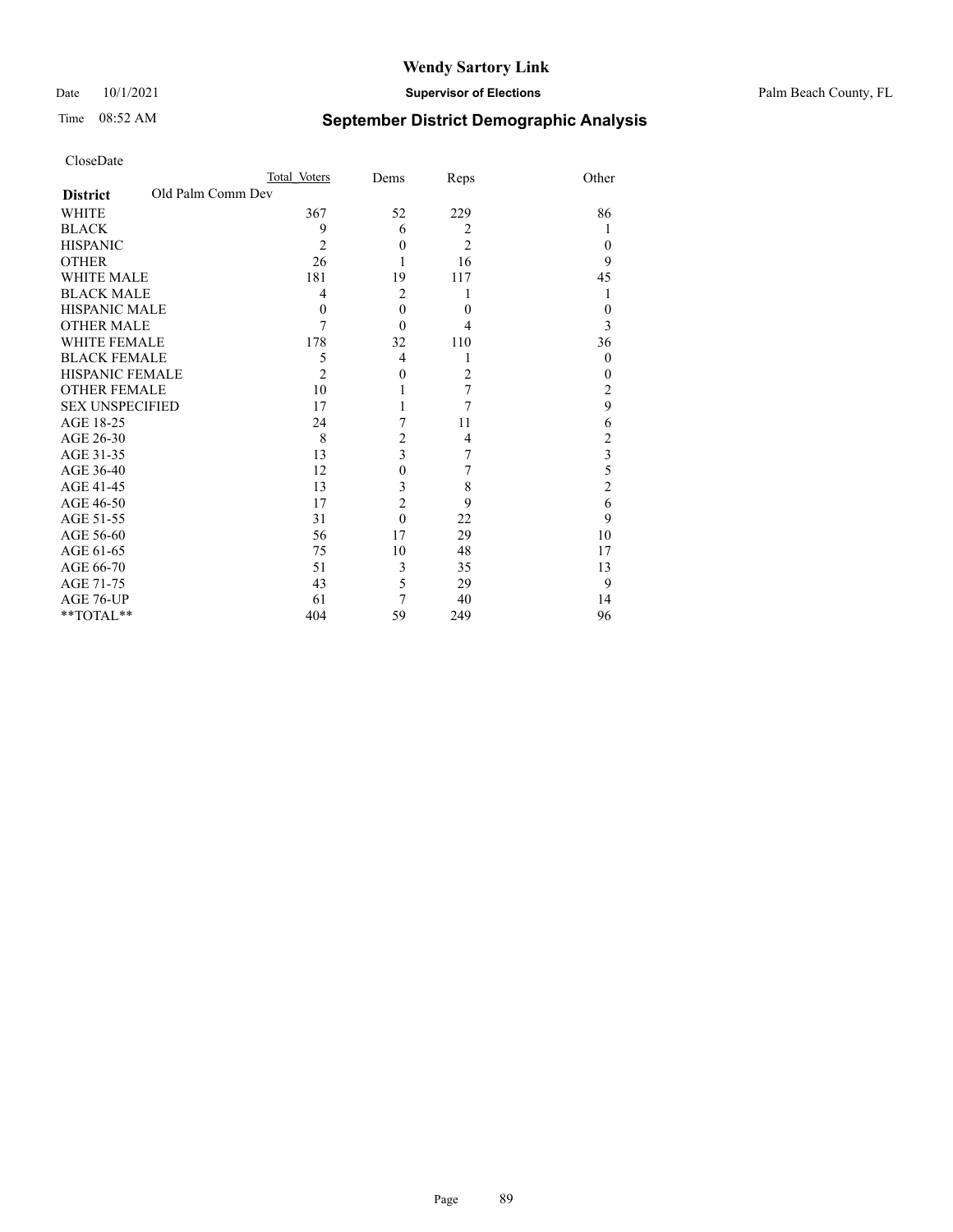Date 10/1/2021 **Supervisor of Elections** Palm Beach County, FL

# Time 08:52 AM **September District Demographic Analysis**

|                                                    | Total Voters | Dems | Reps           | Other |
|----------------------------------------------------|--------------|------|----------------|-------|
| <b>Plantation Comm Dev Dist</b><br><b>District</b> |              |      |                |       |
| WHITE                                              | 642          | 164  | 283            | 195   |
| <b>BLACK</b>                                       | 293          | 220  | 9              | 64    |
| <b>HISPANIC</b>                                    | 248          | 91   | 58             | 99    |
| <b>OTHER</b>                                       | 221          | 81   | 30             | 110   |
| <b>WHITE MALE</b>                                  | 317          | 58   | 149            | 110   |
| <b>BLACK MALE</b>                                  | 126          | 87   | $\overline{2}$ | 37    |
| <b>HISPANIC MALE</b>                               | 123          | 44   | 34             | 45    |
| <b>OTHER MALE</b>                                  | 83           | 31   | 12             | 40    |
| <b>WHITE FEMALE</b>                                | 317          | 105  | 132            | 80    |
| <b>BLACK FEMALE</b>                                | 158          | 128  | $\overline{7}$ | 23    |
| <b>HISPANIC FEMALE</b>                             | 121          | 46   | 24             | 51    |
| <b>OTHER FEMALE</b>                                | 91           | 37   | 11             | 43    |
| <b>SEX UNSPECIFIED</b>                             | 64           | 19   | 8              | 37    |
| AGE 18-25                                          | 192          | 71   | 45             | 76    |
| AGE 26-30                                          | 85           | 32   | 25             | 28    |
| AGE 31-35                                          | 109          | 35   | 31             | 43    |
| AGE 36-40                                          | 158          | 55   | 55             | 48    |
| AGE 41-45                                          | 167          | 60   | 48             | 59    |
| AGE 46-50                                          | 198          | 67   | 52             | 79    |
| AGE 51-55                                          | 148          | 66   | 39             | 43    |
| AGE 56-60                                          | 111          | 43   | 40             | 28    |
| AGE 61-65                                          | 68           | 35   | 11             | 22    |
| AGE 66-70                                          | 53           | 33   | 9              | 11    |
| AGE 71-75                                          | 60           | 37   | 12             | 11    |
| <b>AGE 76-UP</b>                                   | 55           | 22   | 13             | 20    |
| $*$ $TOTAL**$                                      | 1,404        | 556  | 380            | 468   |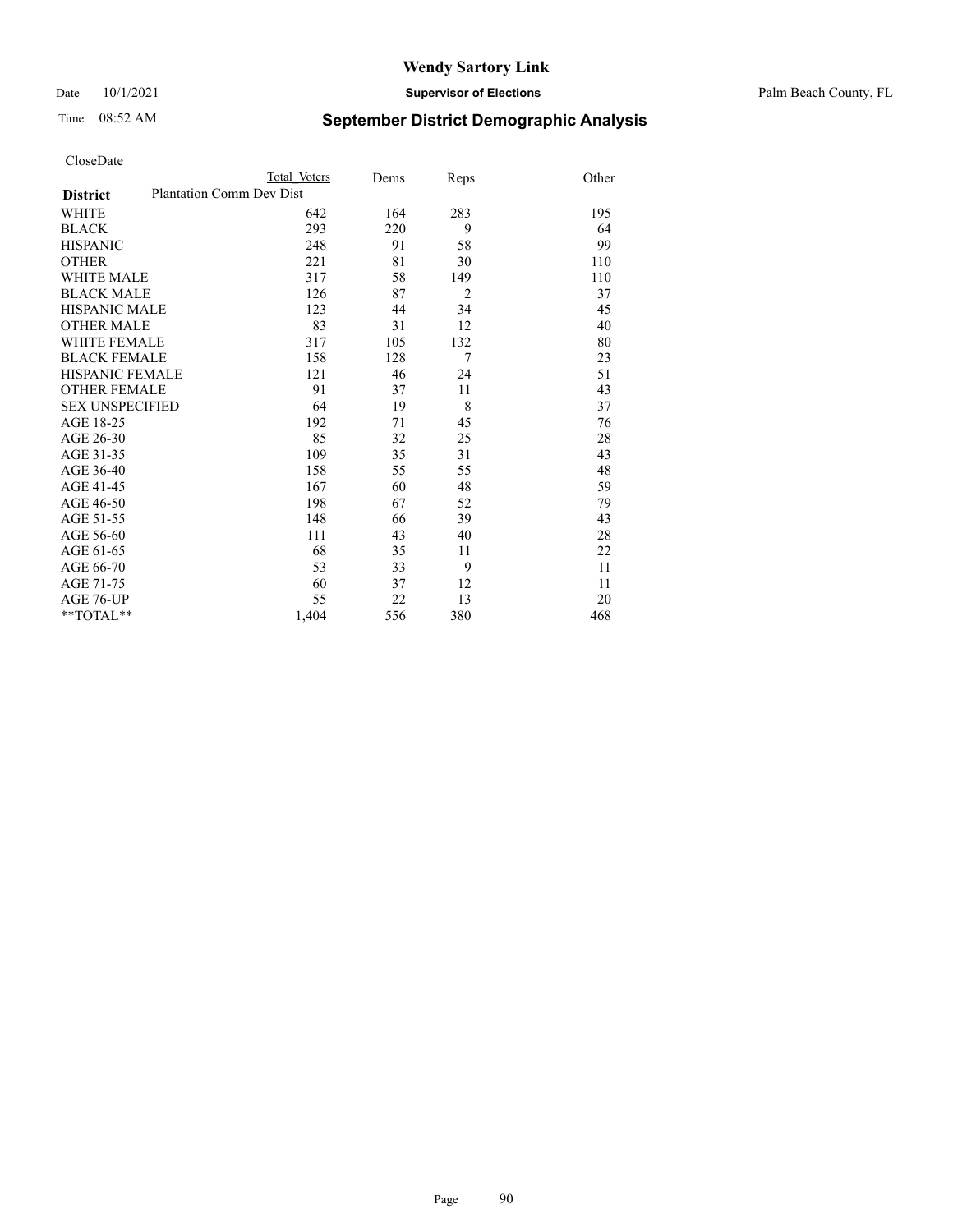# Time 08:52 AM **September District Demographic Analysis**

| Total Voters       | Dems    | Reps   | Other  |
|--------------------|---------|--------|--------|
| Port Of Palm Beach |         |        |        |
| 163,680            | 49,516  | 66,931 | 47,233 |
| 71,918             | 56,716  | 2,191  | 13,011 |
| 39.375             | 15,680  | 8.869  | 14,826 |
| 28,052             | 10,825  | 4,984  | 12,243 |
| 76,941             | 19,573  | 33,618 | 23,750 |
| 29,835             | 22,136  | 1,201  | 6,498  |
| 17.296             | 6.301   | 4,317  | 6,678  |
| 9.953              | 3,615   | 1,954  | 4,384  |
| 84,665             | 29,418  | 32,510 | 22,737 |
| 40.962             | 33,778  | 963    | 6,221  |
| 21,105             | 9,001   | 4,372  | 7,732  |
| 11.751             | 5,218   | 2,035  | 4,498  |
| 10.284             | 3,567   | 1,947  | 4,770  |
| 30,239             | 13,264  | 5,939  | 11,036 |
| 24,022             | 10,535  | 4,780  | 8,707  |
| 25,309             | 11,256  | 5,366  | 8,687  |
| 23,313             | 10,004  | 5,168  | 8,141  |
| 21,005             | 9,085   | 4,726  | 7,194  |
| 22,061             | 9,318   | 5,849  | 6,894  |
| 24,811             | 10,217  | 7,584  | 7,010  |
| 27,687             | 11,662  | 9,020  | 7,005  |
| 26,516             | 11,881  | 8,500  | 6,135  |
| 22,829             | 10,659  | 7,110  | 5,060  |
| 20,494             | 9,422   | 6,557  | 4,515  |
| 34.737             | 15,434  | 12,376 | 6,927  |
| 303,025            | 132,737 | 82,975 | 87,313 |
|                    |         |        |        |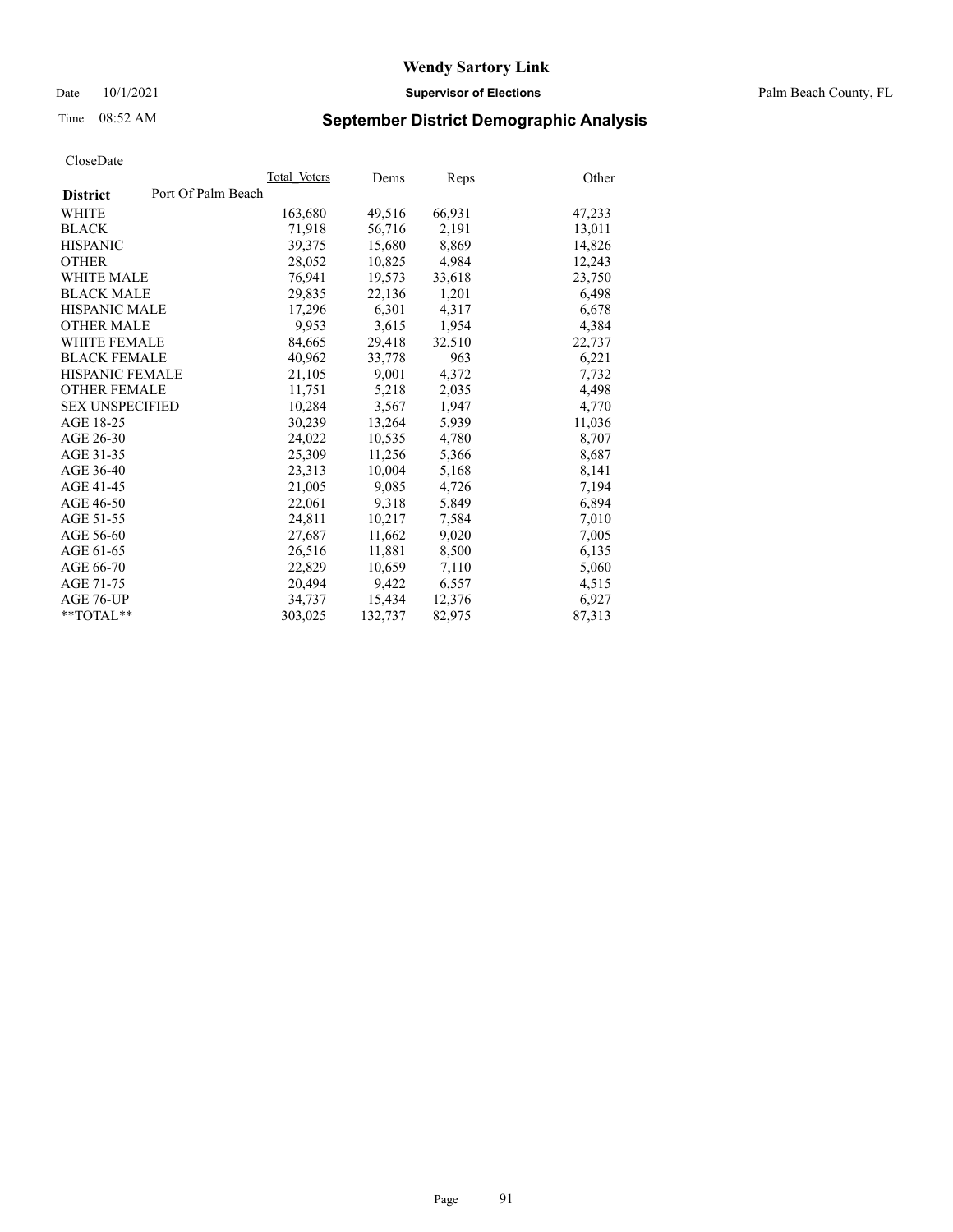## Date 10/1/2021 **Supervisor of Elections** Palm Beach County, FL

# Time 08:52 AM **September District Demographic Analysis**

|                                         | Total Voters | Dems | Reps | Other |
|-----------------------------------------|--------------|------|------|-------|
| Renaissance Comm Dev<br><b>District</b> |              |      |      |       |
| <b>WHITE</b>                            | 980          | 339  | 292  | 349   |
| <b>BLACK</b>                            | 264          | 181  | 10   | 73    |
| <b>HISPANIC</b>                         | 286          | 108  | 59   | 119   |
| <b>OTHER</b>                            | 189          | 59   | 36   | 94    |
| <b>WHITE MALE</b>                       | 495          | 159  | 160  | 176   |
| <b>BLACK MALE</b>                       | 114          | 73   | 7    | 34    |
| <b>HISPANIC MALE</b>                    | 121          | 40   | 30   | 51    |
| <b>OTHER MALE</b>                       | 67           | 19   | 14   | 34    |
| <b>WHITE FEMALE</b>                     | 476          | 179  | 131  | 166   |
| <b>BLACK FEMALE</b>                     | 149          | 107  | 3    | 39    |
| <b>HISPANIC FEMALE</b>                  | 160          | 66   | 28   | 66    |
| <b>OTHER FEMALE</b>                     | 83           | 31   | 10   | 42    |
| <b>SEX UNSPECIFIED</b>                  | 54           | 13   | 14   | 27    |
| AGE 18-25                               | 180          | 79   | 31   | 70    |
| AGE 26-30                               | 252          | 96   | 55   | 101   |
| AGE 31-35                               | 245          | 105  | 43   | 97    |
| AGE 36-40                               | 191          | 74   | 39   | 78    |
| AGE 41-45                               | 168          | 70   | 35   | 63    |
| AGE 46-50                               | 156          | 57   | 34   | 65    |
| AGE 51-55                               | 142          | 52   | 44   | 46    |
| AGE 56-60                               | 105          | 28   | 41   | 36    |
| AGE 61-65                               | 113          | 51   | 30   | 32    |
| AGE 66-70                               | 73           | 41   | 13   | 19    |
| AGE 71-75                               | 51           | 18   | 16   | 17    |
| <b>AGE 76-UP</b>                        | 43           | 16   | 16   | 11    |
| $*$ $TOTAL**$                           | 1,719        | 687  | 397  | 635   |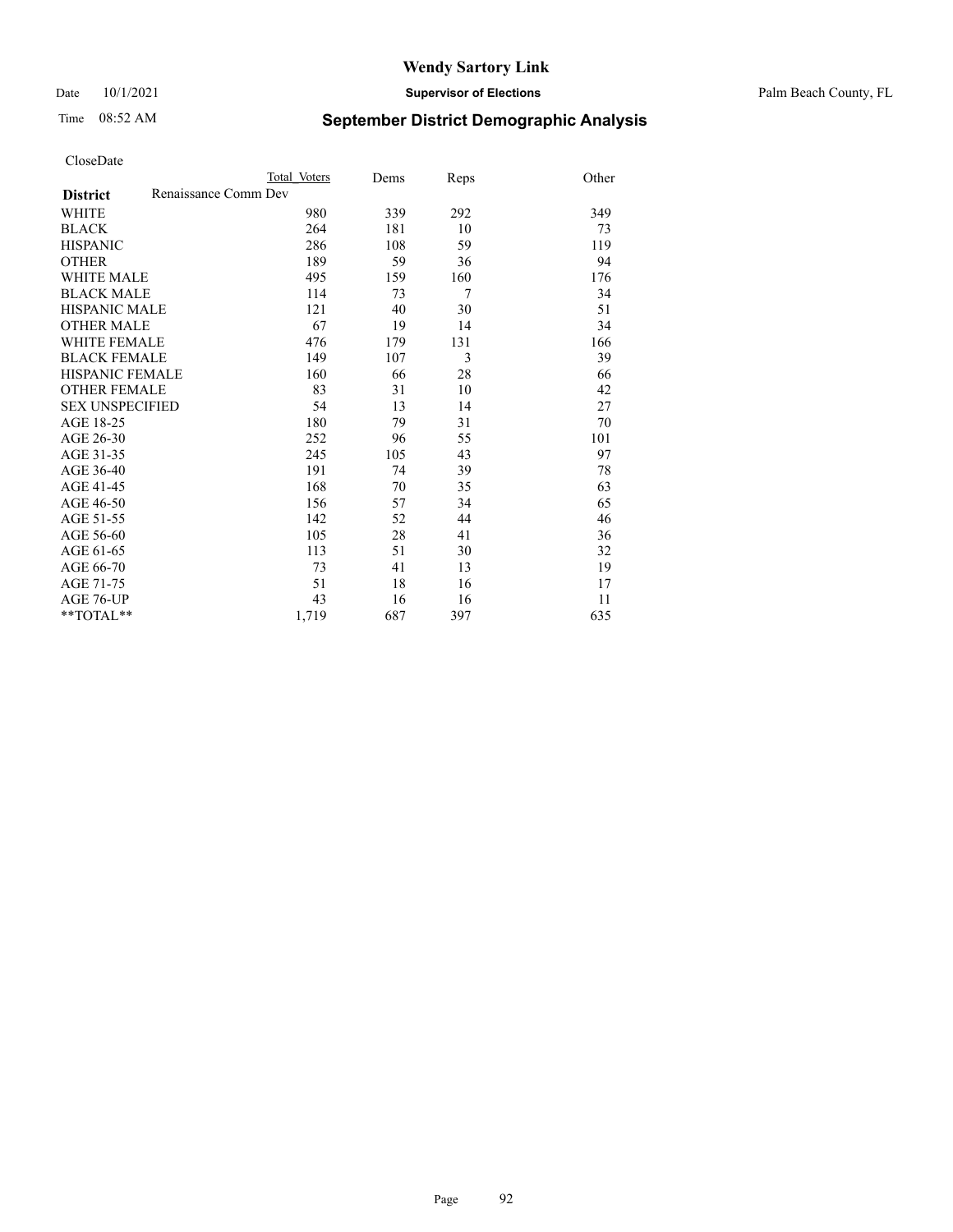## Date 10/1/2021 **Supervisor of Elections** Palm Beach County, FL

# Time 08:52 AM **September District Demographic Analysis**

|                                        | Total Voters   | Dems   | Reps             | Other |
|----------------------------------------|----------------|--------|------------------|-------|
| Sonoma Bay Comm Dev<br><b>District</b> |                |        |                  |       |
| <b>WHITE</b>                           | 60             | 24     | 23               | 13    |
| <b>BLACK</b>                           | 247            | 196    | 4                | 47    |
| <b>HISPANIC</b>                        | 38             | 19     | 1                | 18    |
| <b>OTHER</b>                           | 55             | 21     | 5                | 29    |
| <b>WHITE MALE</b>                      | 26             | 8      | 13               | 5     |
| <b>BLACK MALE</b>                      | 90             | 62     | 3                | 25    |
| <b>HISPANIC MALE</b>                   | 10             | 6      | 1                | 3     |
| <b>OTHER MALE</b>                      | 19             | 7      | $\overline{2}$   | 10    |
| <b>WHITE FEMALE</b>                    | 34             | 16     | 10               | 8     |
| <b>BLACK FEMALE</b>                    | 153            | 130    | 1                | 22    |
| <b>HISPANIC FEMALE</b>                 | 27             | 13     | $\boldsymbol{0}$ | 14    |
| <b>OTHER FEMALE</b>                    | 25             | 11     | 1                | 13    |
| <b>SEX UNSPECIFIED</b>                 | 16             | $\tau$ | $\overline{2}$   | 7     |
| AGE 18-25                              | 51             | 32     | 6                | 13    |
| AGE 26-30                              | 39             | 26     | 3                | 10    |
| AGE 31-35                              | 72             | 45     | $\overline{4}$   | 23    |
| AGE 36-40                              | 52             | 31     | 6                | 15    |
| AGE 41-45                              | 50             | 23     | 5                | 22    |
| AGE 46-50                              | 35             | 27     | 3                | 5     |
| AGE 51-55                              | 28             | 22     | $\overline{c}$   | 4     |
| AGE 56-60                              | 21             | 14     | 1                | 6     |
| AGE 61-65                              | 33             | 24     | 3                | 6     |
| AGE 66-70                              | 13             | 12     | $\mathbf{0}$     |       |
| AGE 71-75                              | $\overline{2}$ | 1      | $\mathbf{0}$     |       |
| AGE 76-UP                              | 4              | 3      | $\mathbf{0}$     |       |
| **TOTAL**                              | 400            | 260    | 33               | 107   |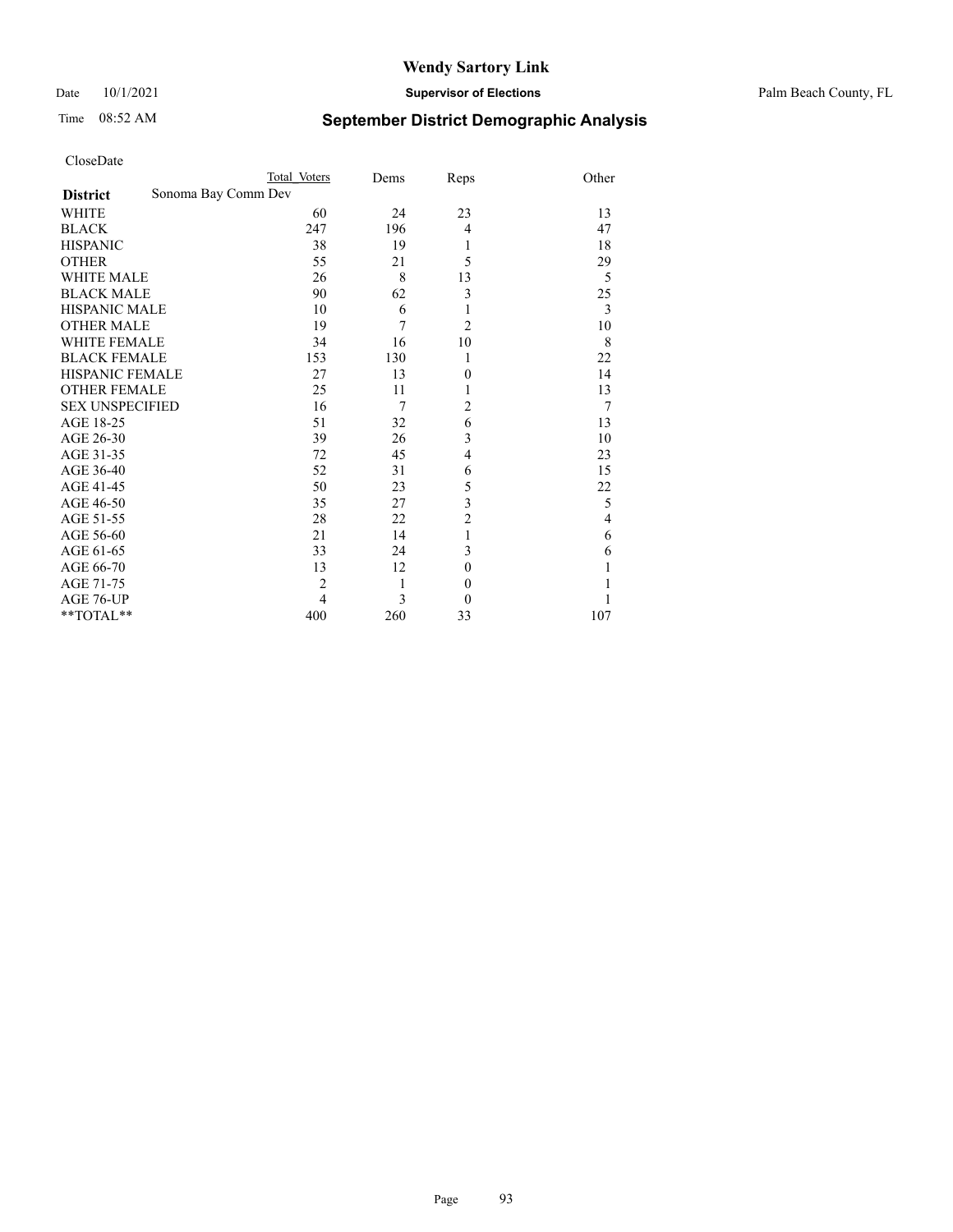## Date 10/1/2021 **Supervisor of Elections** Palm Beach County, FL

# Time 08:52 AM **September District Demographic Analysis**

|                        |                     | Total Voters | Dems | Reps | Other |
|------------------------|---------------------|--------------|------|------|-------|
| <b>District</b>        | Seminole Imprv Dist |              |      |      |       |
| WHITE                  |                     | 686          | 149  | 333  | 204   |
| <b>BLACK</b>           |                     | 283          | 189  | 15   | 79    |
| <b>HISPANIC</b>        |                     | 397          | 107  | 113  | 177   |
| <b>OTHER</b>           |                     | 123          | 44   | 21   | 58    |
| <b>WHITE MALE</b>      |                     | 335          | 57   | 173  | 105   |
| <b>BLACK MALE</b>      |                     | 117          | 66   | 10   | 41    |
| <b>HISPANIC MALE</b>   |                     | 191          | 46   | 65   | 80    |
| <b>OTHER MALE</b>      |                     | 55           | 20   | 8    | 27    |
| <b>WHITE FEMALE</b>    |                     | 347          | 91   | 159  | 97    |
| <b>BLACK FEMALE</b>    |                     | 165          | 122  | 5    | 38    |
| HISPANIC FEMALE        |                     | 204          | 59   | 48   | 97    |
| <b>OTHER FEMALE</b>    |                     | 51           | 21   | 9    | 21    |
| <b>SEX UNSPECIFIED</b> |                     | 24           | 7    | 5    | 12    |
| AGE 18-25              |                     | 127          | 38   | 40   | 49    |
| AGE 26-30              |                     | 132          | 40   | 51   | 41    |
| AGE 31-35              |                     | 200          | 42   | 61   | 97    |
| AGE 36-40              |                     | 184          | 61   | 46   | 77    |
| AGE 41-45              |                     | 193          | 64   | 56   | 73    |
| AGE 46-50              |                     | 142          | 50   | 52   | 40    |
| AGE 51-55              |                     | 121          | 38   | 47   | 36    |
| AGE 56-60              |                     | 123          | 42   | 47   | 34    |
| AGE 61-65              |                     | 94           | 45   | 25   | 24    |
| AGE 66-70              |                     | 71           | 23   | 28   | 20    |
| AGE 71-75              |                     | 56           | 25   | 17   | 14    |
| AGE 76-UP              |                     | 46           | 21   | 12   | 13    |
| $*$ $TOTAL**$          |                     | 1,489        | 489  | 482  | 518   |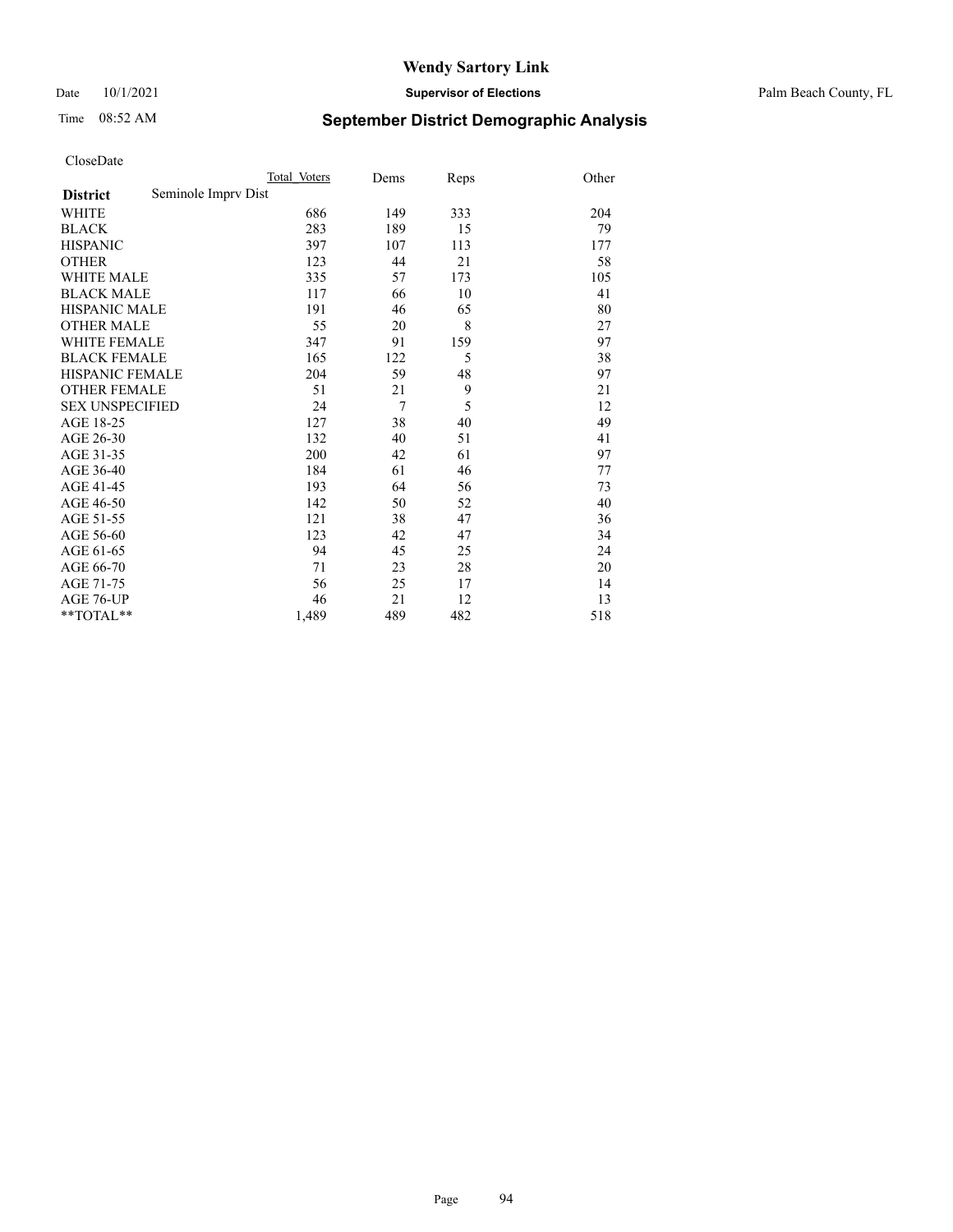## Date 10/1/2021 **Supervisor of Elections** Palm Beach County, FL

# Time 08:52 AM **September District Demographic Analysis**

|                                            | Total Voters | Dems | Reps | Other          |
|--------------------------------------------|--------------|------|------|----------------|
| Terracina Comm Dev Dist<br><b>District</b> |              |      |      |                |
| WHITE                                      | 179          | 65   | 57   | 57             |
| <b>BLACK</b>                               | 472          | 356  | 15   | 101            |
| <b>HISPANIC</b>                            | 153          | 66   | 43   | 44             |
| <b>OTHER</b>                               | 195          | 70   | 37   | 88             |
| <b>WHITE MALE</b>                          | 98           | 32   | 34   | 32             |
| <b>BLACK MALE</b>                          | 220          | 151  | 12   | 57             |
| <b>HISPANIC MALE</b>                       | 69           | 23   | 23   | 23             |
| <b>OTHER MALE</b>                          | 76           | 30   | 14   | 32             |
| WHITE FEMALE                               | 79           | 33   | 21   | 25             |
| <b>BLACK FEMALE</b>                        | 244          | 199  | 3    | 42             |
| <b>HISPANIC FEMALE</b>                     | 80           | 41   | 20   | 19             |
| <b>OTHER FEMALE</b>                        | 93           | 34   | 22   | 37             |
| <b>SEX UNSPECIFIED</b>                     | 40           | 14   | 3    | 23             |
| AGE 18-25                                  | 130          | 67   | 16   | 47             |
| AGE 26-30                                  | 91           | 49   | 8    | 34             |
| AGE 31-35                                  | 80           | 43   | 10   | 27             |
| AGE 36-40                                  | 106          | 57   | 18   | 31             |
| AGE 41-45                                  | 115          | 62   | 18   | 35             |
| AGE 46-50                                  | 116          | 63   | 21   | 32             |
| AGE 51-55                                  | 85           | 48   | 15   | 22             |
| AGE 56-60                                  | 85           | 49   | 11   | 25             |
| AGE 61-65                                  | 67           | 40   | 12   | 15             |
| AGE 66-70                                  | 56           | 34   | 9    | 13             |
| AGE 71-75                                  | 38           | 26   | 5    | 7              |
| <b>AGE 76-UP</b>                           | 30           | 19   | 9    | $\overline{2}$ |
| $*$ $TOTAL**$                              | 999          | 557  | 152  | 290            |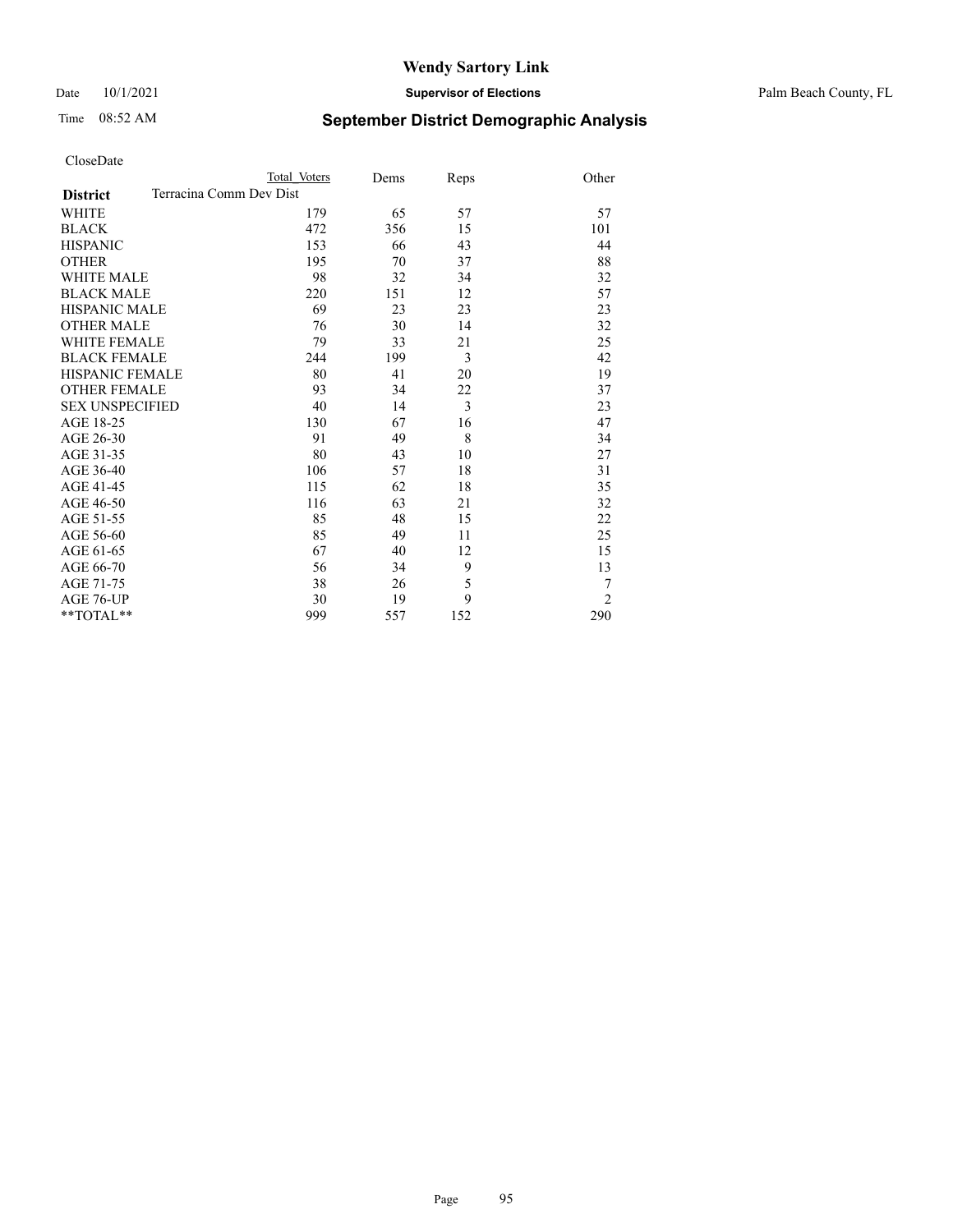Date 10/1/2021 **Supervisor of Elections** Palm Beach County, FL

# Time 08:52 AM **September District Demographic Analysis**

|                                           | Total Voters | Dems | Reps           | Other |
|-------------------------------------------|--------------|------|----------------|-------|
| Thousand Comm Dev Dist<br><b>District</b> |              |      |                |       |
| WHITE                                     | 292          | 82   | 100            | 110   |
| <b>BLACK</b>                              | 799          | 647  | 22             | 130   |
| <b>HISPANIC</b>                           | 152          | 64   | 26             | 62    |
| <b>OTHER</b>                              | 210          | 95   | 28             | 87    |
| <b>WHITE MALE</b>                         | 149          | 39   | 56             | 54    |
| <b>BLACK MALE</b>                         | 346          | 260  | 14             | 72    |
| <b>HISPANIC MALE</b>                      | 69           | 23   | 15             | 31    |
| <b>OTHER MALE</b>                         | 82           | 36   | 17             | 29    |
| WHITE FEMALE                              | 138          | 42   | 43             | 53    |
| <b>BLACK FEMALE</b>                       | 444          | 381  | 8              | 55    |
| <b>HISPANIC FEMALE</b>                    | 81           | 40   | 11             | 30    |
| <b>OTHER FEMALE</b>                       | 96           | 46   | 10             | 40    |
| <b>SEX UNSPECIFIED</b>                    | 48           | 21   | $\overline{2}$ | 25    |
| AGE 18-25                                 | 192          | 110  | 12             | 70    |
| AGE 26-30                                 | 144          | 90   | 18             | 36    |
| AGE 31-35                                 | 133          | 82   | 10             | 41    |
| AGE 36-40                                 | 164          | 98   | 26             | 40    |
| AGE 41-45                                 | 184          | 112  | 23             | 49    |
| AGE 46-50                                 | 169          | 98   | 22             | 49    |
| AGE 51-55                                 | 129          | 79   | 17             | 33    |
| AGE 56-60                                 | 103          | 63   | 18             | 22    |
| AGE 61-65                                 | 96           | 67   | 8              | 21    |
| AGE 66-70                                 | 55           | 42   | 7              | 6     |
| AGE 71-75                                 | 48           | 30   | 8              | 10    |
| AGE 76-UP                                 | 36           | 17   | 7              | 12    |
| **TOTAL**                                 | 1,453        | 888  | 176            | 389   |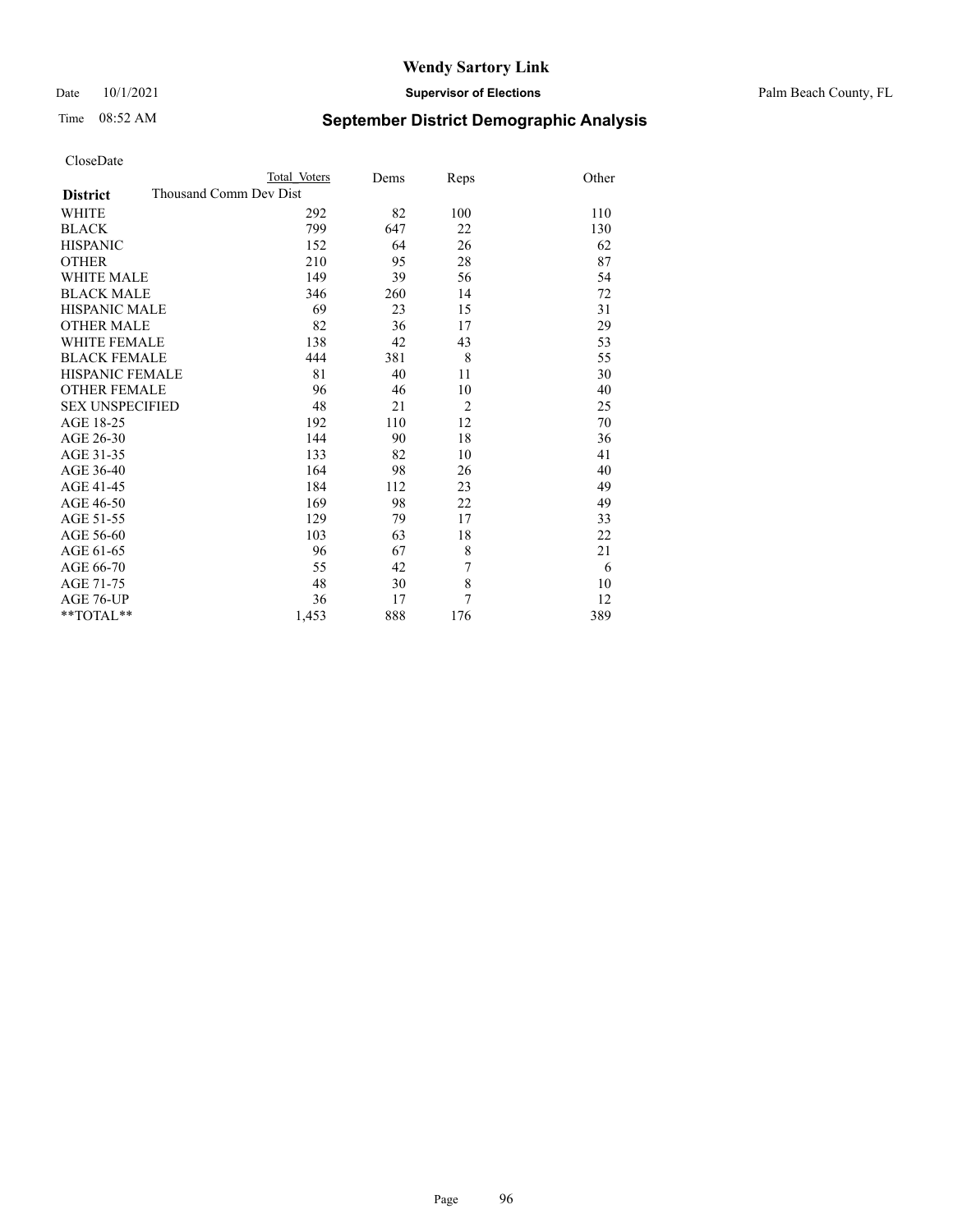## Date 10/1/2021 **Supervisor of Elections** Palm Beach County, FL

# Time 08:52 AM **September District Demographic Analysis**

|                        | Total Voters        | Dems           | Reps           | Other          |
|------------------------|---------------------|----------------|----------------|----------------|
| <b>District</b>        | Vista Comm Dev Dist |                |                |                |
| <b>WHITE</b>           | 111                 | 31             | 34             | 46             |
| <b>BLACK</b>           | 124                 | 89             | $\overline{2}$ | 33             |
| <b>HISPANIC</b>        | 74                  | 25             | 15             | 34             |
| <b>OTHER</b>           | 51                  | 22             | 5              | 24             |
| <b>WHITE MALE</b>      | 51                  | 12             | 17             | 22             |
| <b>BLACK MALE</b>      | 43                  | 29             | 1              | 13             |
| <b>HISPANIC MALE</b>   | 28                  | 9              | 8              | 11             |
| <b>OTHER MALE</b>      | 20                  | 9              | $\overline{2}$ | 9              |
| <b>WHITE FEMALE</b>    | 58                  | 19             | 16             | 23             |
| <b>BLACK FEMALE</b>    | 81                  | 60             | 1              | 20             |
| <b>HISPANIC FEMALE</b> | 42                  | 14             | 6              | 22             |
| <b>OTHER FEMALE</b>    | 25                  | 11             | 3              | 11             |
| <b>SEX UNSPECIFIED</b> | 12                  | 4              | $\overline{c}$ | 6              |
| AGE 18-25              | 48                  | 24             | $\overline{4}$ | 20             |
| AGE 26-30              | 43                  | 20             | 5              | 18             |
| AGE 31-35              | 53                  | 23             | 10             | 20             |
| AGE 36-40              | 45                  | 25             | 7              | 13             |
| AGE 41-45              | 44                  | 20             | 7              | 17             |
| AGE 46-50              | 34                  | 14             | 4              | 16             |
| AGE 51-55              | 28                  | 12             | 5              | 11             |
| AGE 56-60              | 28                  | 12             | 6              | 10             |
| AGE 61-65              | 19                  | 9              | 4              | 6              |
| AGE 66-70              | 10                  | 5              | $\overline{2}$ | 3              |
| AGE 71-75              | 3                   |                | 1              | 1              |
| AGE 76-UP              | 5                   | $\overline{2}$ | 1              | $\overline{2}$ |
| $*$ $TOTAL**$          | 360                 | 167            | 56             | 137            |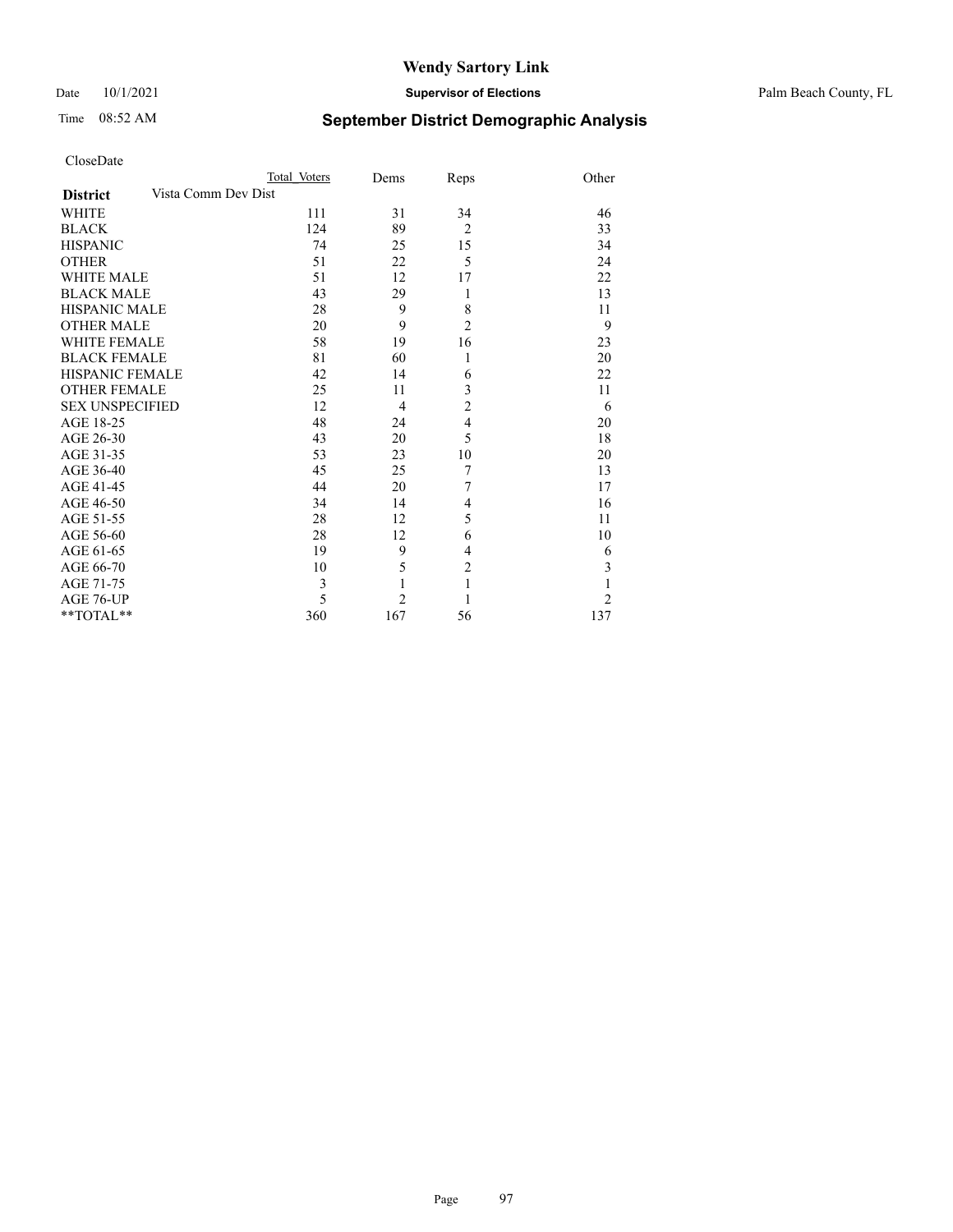Date 10/1/2021 **Supervisor of Elections** Palm Beach County, FL

# Time 08:52 AM **September District Demographic Analysis**

|                                          | Total Voters | Dems | Reps     | Other |
|------------------------------------------|--------------|------|----------|-------|
| Winston Comm Dev Dist<br><b>District</b> |              |      |          |       |
| <b>WHITE</b>                             | 808          | 254  | 288      | 266   |
| <b>BLACK</b>                             | 90           | 61   | 1        | 28    |
| <b>HISPANIC</b>                          | 138          | 60   | 29       | 49    |
| <b>OTHER</b>                             | 127          | 36   | 31       | 60    |
| <b>WHITE MALE</b>                        | 401          | 103  | 158      | 140   |
| <b>BLACK MALE</b>                        | 41           | 25   | $\theta$ | 16    |
| <b>HISPANIC MALE</b>                     | 56           | 23   | 14       | 19    |
| <b>OTHER MALE</b>                        | 42           | 10   | 10       | 22    |
| WHITE FEMALE                             | 400          | 149  | 127      | 124   |
| <b>BLACK FEMALE</b>                      | 45           | 33   | 1        | 11    |
| <b>HISPANIC FEMALE</b>                   | 79           | 35   | 15       | 29    |
| <b>OTHER FEMALE</b>                      | 55           | 16   | 14       | 25    |
| <b>SEX UNSPECIFIED</b>                   | 40           | 15   | 9        | 16    |
| AGE 18-25                                | 178          | 66   | 30       | 82    |
| AGE 26-30                                | 54           | 19   | 8        | 27    |
| AGE 31-35                                | 63           | 19   | 23       | 21    |
| AGE 36-40                                | 87           | 24   | 27       | 36    |
| AGE 41-45                                | 120          | 31   | 39       | 50    |
| AGE 46-50                                | 132          | 50   | 38       | 44    |
| AGE 51-55                                | 153          | 60   | 43       | 50    |
| AGE 56-60                                | 120          | 44   | 49       | 27    |
| AGE 61-65                                | 95           | 33   | 40       | 22    |
| AGE 66-70                                | 59           | 24   | 20       | 15    |
| AGE 71-75                                | 41           | 14   | 14       | 13    |
| AGE 76-UP                                | 61           | 27   | 18       | 16    |
| **TOTAL**                                | 1,163        | 411  | 349      | 403   |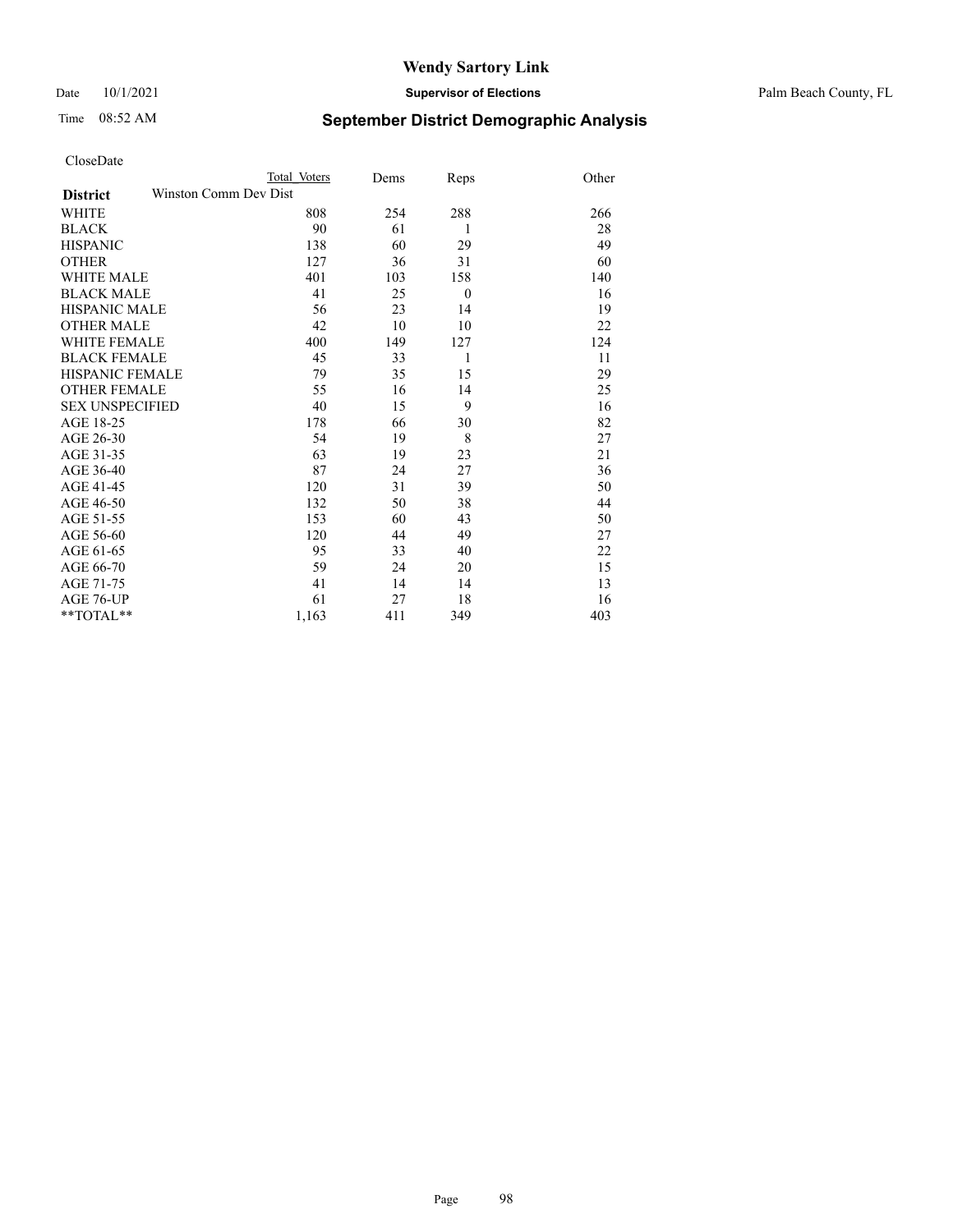#### Date 10/1/2021 **Supervisor of Elections** Palm Beach County, FL

# Time 08:52 AM **September District Demographic Analysis**

| CloseDate              |                      |              |      |                         |                |
|------------------------|----------------------|--------------|------|-------------------------|----------------|
|                        |                      | Total Voters | Dems | Reps                    | Other          |
| <b>District</b>        | Wyndam Park Comm Dev |              |      |                         |                |
| <b>WHITE</b>           |                      | 111          | 44   | 31                      | 36             |
| <b>BLACK</b>           |                      | 262          | 204  | 9                       | 49             |
| <b>HISPANIC</b>        |                      | 173          | 72   | 28                      | 73             |
| <b>OTHER</b>           |                      | 116          | 50   | 9                       | 57             |
| <b>WHITE MALE</b>      |                      | 55           | 22   | 14                      | 19             |
| <b>BLACK MALE</b>      |                      | 102          | 70   | 7                       | 25             |
| <b>HISPANIC MALE</b>   |                      | 78           | 31   | 14                      | 33             |
| <b>OTHER MALE</b>      |                      | 38           | 14   | 3                       | 21             |
| <b>WHITE FEMALE</b>    |                      | 55           | 21   | 17                      | 17             |
| <b>BLACK FEMALE</b>    |                      | 156          | 133  | $\overline{2}$          | 21             |
| <b>HISPANIC FEMALE</b> |                      | 91           | 40   | 13                      | 38             |
| <b>OTHER FEMALE</b>    |                      | 58           | 28   | 5                       | 25             |
| <b>SEX UNSPECIFIED</b> |                      | 29           | 11   | $\overline{c}$          | 16             |
| AGE 18-25              |                      | 104          | 58   | 10                      | 36             |
| AGE 26-30              |                      | 56           | 31   | $\mathfrak{Z}$          | 22             |
| AGE 31-35              |                      | 44           | 21   | 3                       | 20             |
| AGE 36-40              |                      | 71           | 42   | 6                       | 23             |
| AGE 41-45              |                      | 81           | 41   | 10                      | 30             |
| AGE 46-50              |                      | 82           | 43   | 12                      | 27             |
| AGE 51-55              |                      | 54           | 30   | 6                       | 18             |
| AGE 56-60              |                      | 59           | 31   | 10                      | 18             |
| AGE 61-65              |                      | 42           | 32   | 2                       | $\,$ 8 $\,$    |
| AGE 66-70              |                      | 25           | 15   | 5                       | 5              |
| AGE 71-75              |                      | 15           | 8    | $\overline{\mathbf{3}}$ | $\overline{4}$ |
| AGE 76-UP              |                      | 29           | 18   | 7                       | $\overline{4}$ |

\*\*TOTAL\*\* 662 370 77 215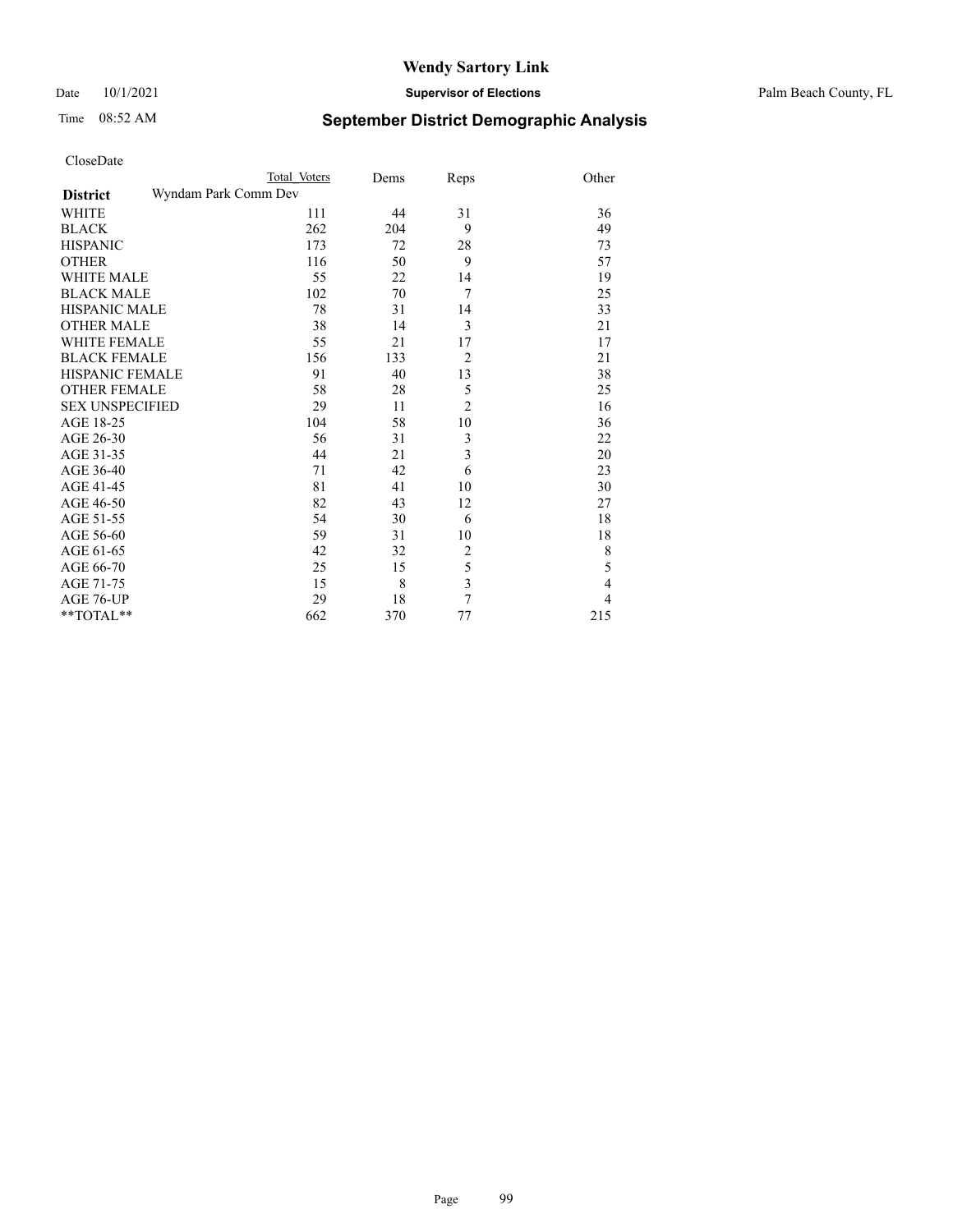#### Date 10/1/2021 **Supervisor of Elections** Palm Beach County, FL

# Time 08:52 AM **September District Demographic Analysis**

|                           | Total Voters | Dems | Reps     | Other |
|---------------------------|--------------|------|----------|-------|
| Ward 1<br><b>District</b> |              |      |          |       |
| WHITE                     | 1,610        | 397  | 811      | 402   |
| <b>BLACK</b>              | 39           | 28   | 1        | 10    |
| <b>HISPANIC</b>           | 91           | 23   | 45       | 23    |
| <b>OTHER</b>              | 124          | 35   | 37       | 52    |
| <b>WHITE MALE</b>         | 758          | 174  | 379      | 205   |
| <b>BLACK MALE</b>         | 19           | 15   | 1        | 3     |
| <b>HISPANIC MALE</b>      | 33           | 7    | 17       | 9     |
| <b>OTHER MALE</b>         | 44           | 10   | 15       | 19    |
| <b>WHITE FEMALE</b>       | 839          | 219  | 425      | 195   |
| <b>BLACK FEMALE</b>       | 20           | 13   | $\theta$ | 7     |
| <b>HISPANIC FEMALE</b>    | 56           | 16   | 27       | 13    |
| <b>OTHER FEMALE</b>       | 51           | 19   | 14       | 18    |
| <b>SEX UNSPECIFIED</b>    | 43           | 9    | 16       | 18    |
| AGE 18-25                 | 96           | 21   | 45       | 30    |
| AGE 26-30                 | 76           | 19   | 27       | 30    |
| AGE 31-35                 | 67           | 19   | 30       | 18    |
| AGE 36-40                 | 69           | 16   | 30       | 23    |
| AGE 41-45                 | 99           | 24   | 45       | 30    |
| AGE 46-50                 | 109          | 23   | 49       | 37    |
| AGE 51-55                 | 136          | 27   | 70       | 39    |
| AGE 56-60                 | 160          | 36   | 84       | 40    |
| AGE 61-65                 | 164          | 52   | 72       | 40    |
| AGE 66-70                 | 204          | 61   | 91       | 52    |
| AGE 71-75                 | 206          | 57   | 96       | 53    |
| <b>AGE 76-UP</b>          | 478          | 128  | 255      | 95    |
| $*$ $TOTAL**$             | 1,864        | 483  | 894      | 487   |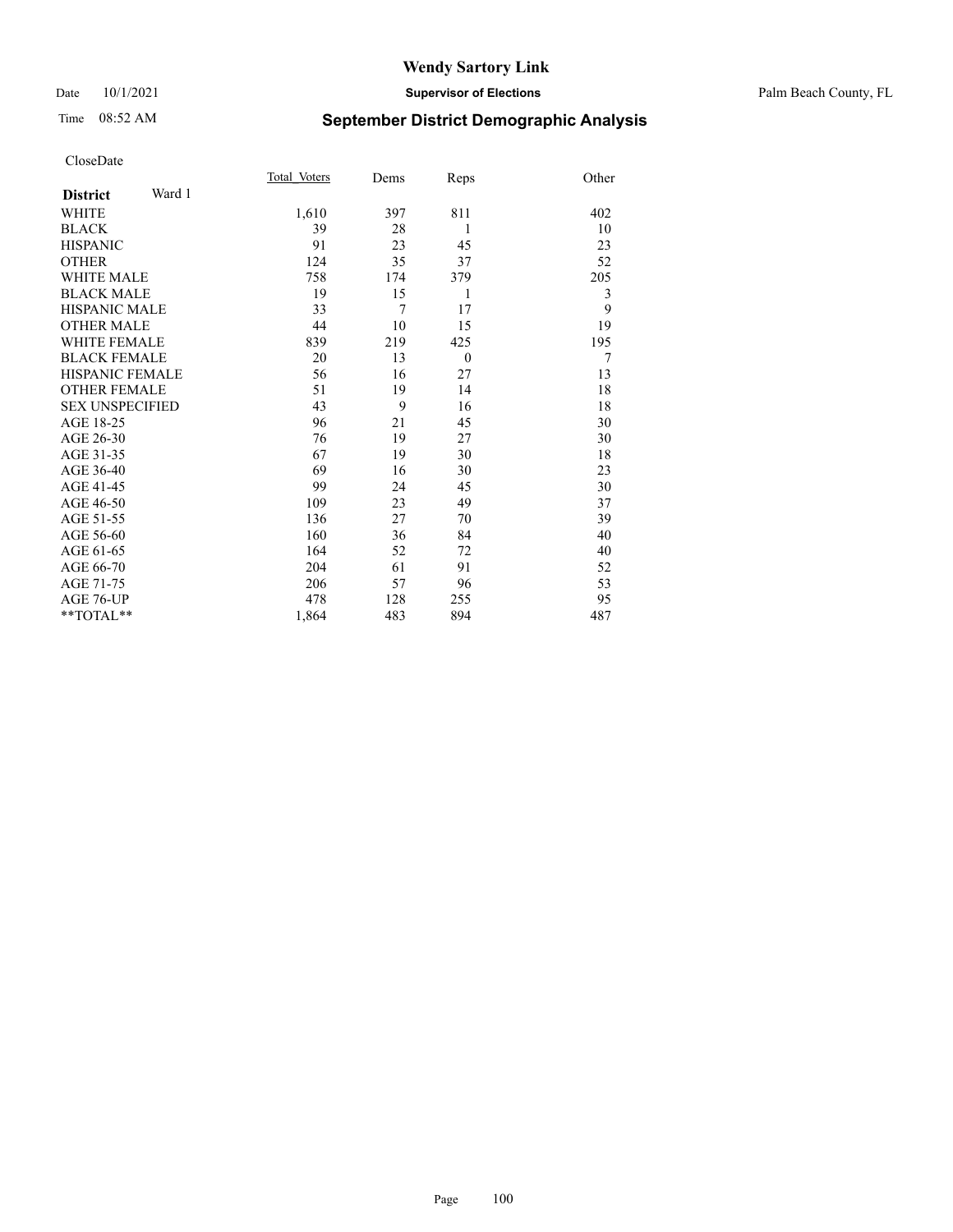Date 10/1/2021 **Supervisor of Elections** Palm Beach County, FL

# Time 08:52 AM **September District Demographic Analysis**

|                                         | Total Voters | Dems  | Reps  | Other |
|-----------------------------------------|--------------|-------|-------|-------|
| Boynton Beach Dist 1<br><b>District</b> |              |       |       |       |
| WHITE                                   | 9,839        | 3,748 | 3,209 | 2,882 |
| <b>BLACK</b>                            | 1,852        | 1,358 | 63    | 431   |
| <b>HISPANIC</b>                         | 1,313        | 569   | 234   | 510   |
| <b>OTHER</b>                            | 1,119        | 429   | 184   | 506   |
| <b>WHITE MALE</b>                       | 4,401        | 1,424 | 1,565 | 1,412 |
| <b>BLACK MALE</b>                       | 750          | 501   | 35    | 214   |
| <b>HISPANIC MALE</b>                    | 551          | 222   | 109   | 220   |
| <b>OTHER MALE</b>                       | 398          | 147   | 68    | 183   |
| WHITE FEMALE                            | 5,306        | 2,272 | 1,612 | 1,422 |
| <b>BLACK FEMALE</b>                     | 1,074        | 834   | 27    | 213   |
| <b>HISPANIC FEMALE</b>                  | 734          | 334   | 119   | 281   |
| <b>OTHER FEMALE</b>                     | 472          | 205   | 74    | 193   |
| <b>SEX UNSPECIFIED</b>                  | 429          | 161   | 80    | 188   |
| AGE 18-25                               | 931          | 402   | 156   | 373   |
| AGE 26-30                               | 1,049        | 434   | 225   | 390   |
| AGE 31-35                               | 1,108        | 477   | 212   | 419   |
| AGE 36-40                               | 905          | 398   | 174   | 333   |
| AGE 41-45                               | 750          | 317   | 155   | 278   |
| AGE 46-50                               | 827          | 365   | 178   | 284   |
| AGE 51-55                               | 875          | 344   | 247   | 284   |
| AGE 56-60                               | 1,020        | 405   | 333   | 282   |
| AGE 61-65                               | 1,254        | 552   | 367   | 335   |
| AGE 66-70                               | 1,167        | 524   | 337   | 306   |
| AGE 71-75                               | 1,241        | 552   | 348   | 341   |
| AGE 76-UP                               | 2,996        | 1,334 | 958   | 704   |
| **TOTAL**                               | 14,123       | 6,104 | 3,690 | 4,329 |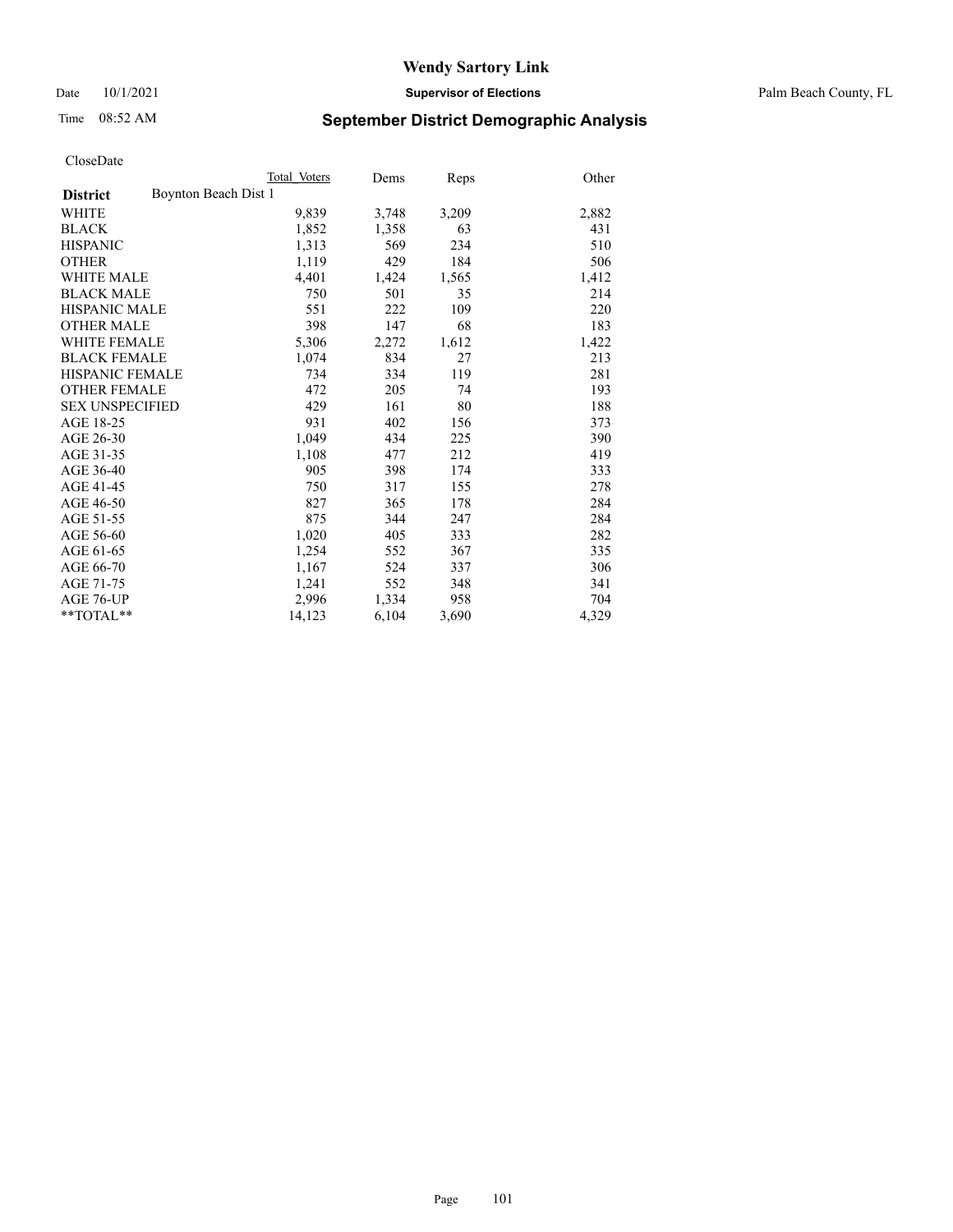Date 10/1/2021 **Supervisor of Elections** Palm Beach County, FL

# Time 08:52 AM **September District Demographic Analysis**

|                        | Total Voters         | Dems  | Reps  | Other |
|------------------------|----------------------|-------|-------|-------|
| <b>District</b>        | Boynton Beach Dist 2 |       |       |       |
| WHITE                  | 3,704                | 1,171 | 1,324 | 1,209 |
| <b>BLACK</b>           | 5,682                | 4,652 | 117   | 913   |
| <b>HISPANIC</b>        | 1,085                | 526   | 165   | 394   |
| <b>OTHER</b>           | 908                  | 401   | 93    | 414   |
| <b>WHITE MALE</b>      | 1,777                | 447   | 712   | 618   |
| <b>BLACK MALE</b>      | 2,451                | 1,925 | 61    | 465   |
| <b>HISPANIC MALE</b>   | 498                  | 229   | 81    | 188   |
| <b>OTHER MALE</b>      | 317                  | 129   | 46    | 142   |
| <b>WHITE FEMALE</b>    | 1,867                | 704   | 594   | 569   |
| <b>BLACK FEMALE</b>    | 3,134                | 2,656 | 53    | 425   |
| <b>HISPANIC FEMALE</b> | 566                  | 288   | 82    | 196   |
| <b>OTHER FEMALE</b>    | 333                  | 174   | 31    | 128   |
| <b>SEX UNSPECIFIED</b> | 423                  | 191   | 37    | 195   |
| AGE 18-25              | 1,294                | 746   | 136   | 412   |
| AGE 26-30              | 1,120                | 612   | 132   | 376   |
| AGE 31-35              | 1,106                | 630   | 111   | 365   |
| AGE 36-40              | 987                  | 554   | 99    | 334   |
| AGE 41-45              | 768                  | 489   | 87    | 192   |
| AGE 46-50              | 765                  | 468   | 104   | 193   |
| AGE 51-55              | 878                  | 501   | 164   | 213   |
| AGE 56-60              | 1,029                | 606   | 204   | 219   |
| AGE 61-65              | 1,020                | 636   | 202   | 182   |
| AGE 66-70              | 825                  | 530   | 144   | 151   |
| AGE 71-75              | 673                  | 423   | 125   | 125   |
| AGE 76-UP              | 914                  | 555   | 191   | 168   |
| $*$ $TOTAL**$          | 11,379               | 6,750 | 1,699 | 2,930 |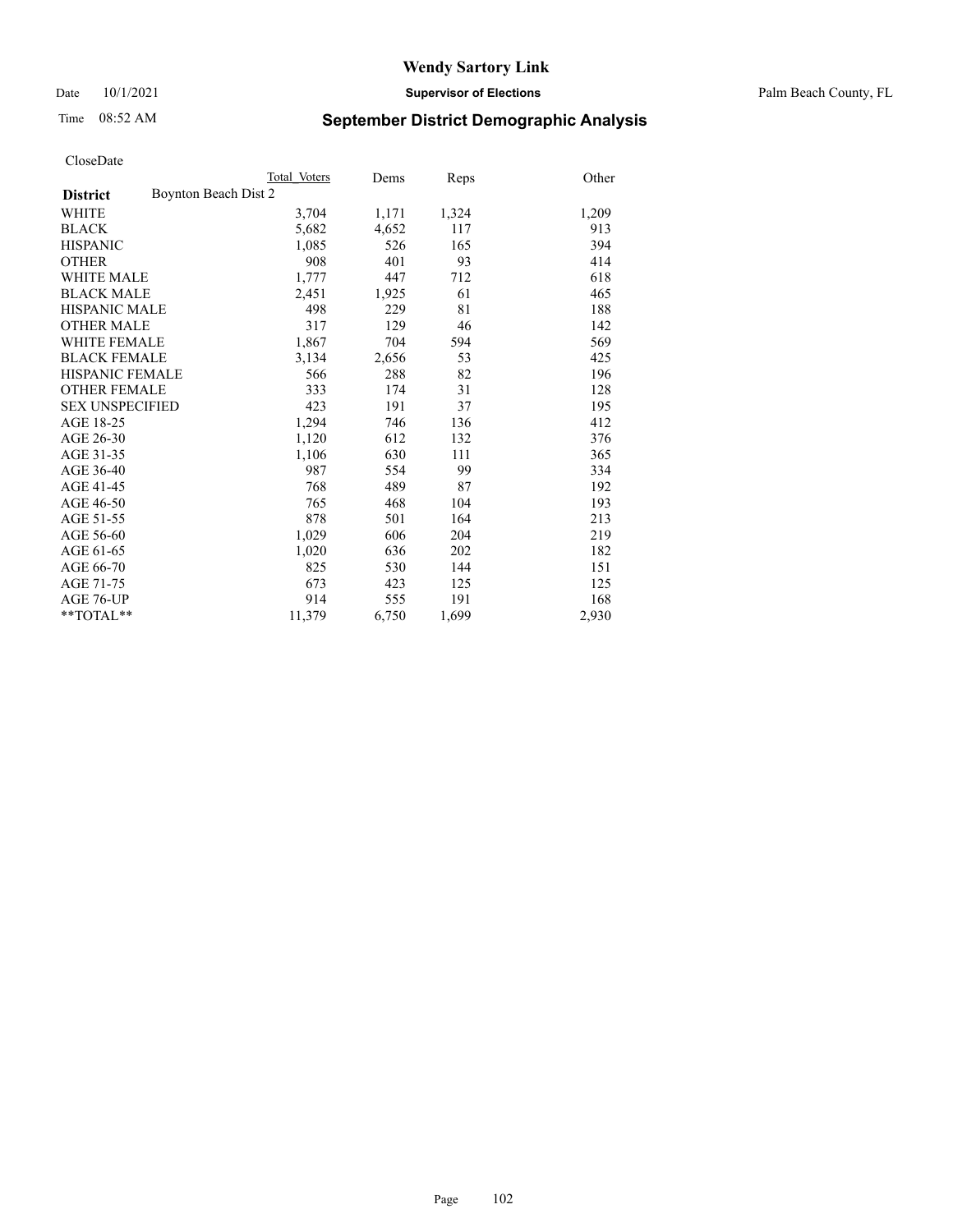Date 10/1/2021 **Supervisor of Elections** Palm Beach County, FL

# Time 08:52 AM **September District Demographic Analysis**

|                                         | Total Voters | Dems  | <b>Reps</b> | Other |
|-----------------------------------------|--------------|-------|-------------|-------|
| Boynton Beach Dist 3<br><b>District</b> |              |       |             |       |
| WHITE                                   | 8,262        | 2,686 | 2,979       | 2,597 |
| <b>BLACK</b>                            | 2,455        | 1,879 | 80          | 496   |
| <b>HISPANIC</b>                         | 1,091        | 465   | 192         | 434   |
| <b>OTHER</b>                            | 1,053        | 435   | 181         | 437   |
| <b>WHITE MALE</b>                       | 3,920        | 1,091 | 1,500       | 1,329 |
| <b>BLACK MALE</b>                       | 1,120        | 807   | 53          | 260   |
| <b>HISPANIC MALE</b>                    | 468          | 174   | 87          | 207   |
| <b>OTHER MALE</b>                       | 331          | 135   | 69          | 127   |
| WHITE FEMALE                            | 4,226        | 1,568 | 1,435       | 1,223 |
| <b>BLACK FEMALE</b>                     | 1,288        | 1,040 | 25          | 223   |
| <b>HISPANIC FEMALE</b>                  | 608          | 285   | 103         | 220   |
| <b>OTHER FEMALE</b>                     | 419          | 202   | 58          | 159   |
| <b>SEX UNSPECIFIED</b>                  | 467          | 158   | 96          | 213   |
| AGE 18-25                               | 1,095        | 524   | 164         | 407   |
| AGE 26-30                               | 1,226        | 494   | 256         | 476   |
| AGE 31-35                               | 1,305        | 537   | 287         | 481   |
| AGE 36-40                               | 1,071        | 457   | 242         | 372   |
| AGE 41-45                               | 828          | 359   | 193         | 276   |
| AGE 46-50                               | 815          | 339   | 221         | 255   |
| AGE 51-55                               | 1,021        | 433   | 254         | 334   |
| AGE 56-60                               | 1,102        | 454   | 352         | 296   |
| AGE 61-65                               | 1,138        | 490   | 368         | 280   |
| AGE 66-70                               | 1,001        | 451   | 297         | 253   |
| AGE 71-75                               | 825          | 353   | 264         | 208   |
| AGE 76-UP                               | 1,434        | 574   | 534         | 326   |
| $*$ $TOTAL**$                           | 12,861       | 5,465 | 3,432       | 3,964 |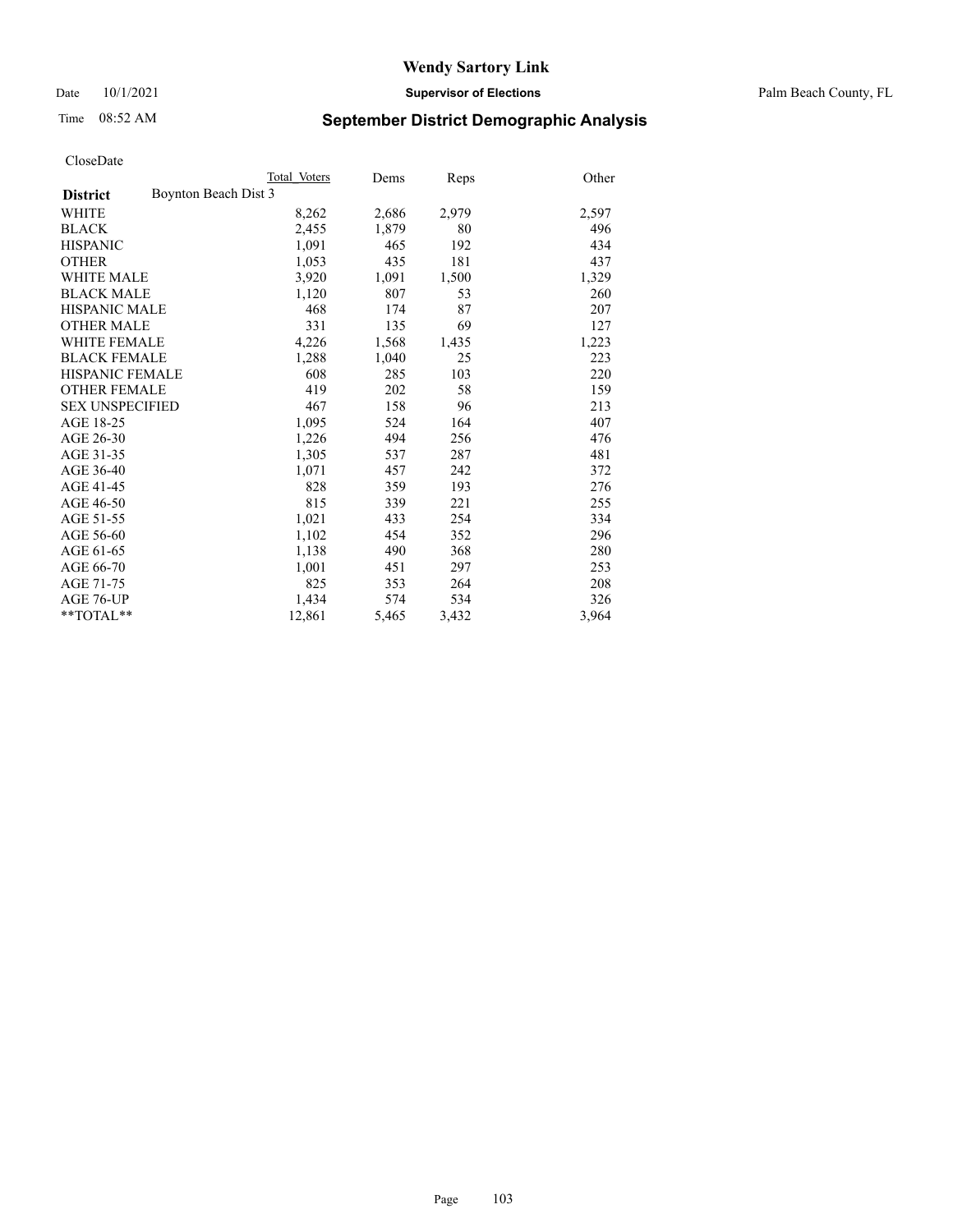Date 10/1/2021 **Supervisor of Elections** Palm Beach County, FL

# Time 08:52 AM **September District Demographic Analysis**

|                                         | Total Voters | Dems  | <b>Reps</b> | Other |
|-----------------------------------------|--------------|-------|-------------|-------|
| Boynton Beach Dist 4<br><b>District</b> |              |       |             |       |
| <b>WHITE</b>                            | 7,015        | 2,580 | 2,273       | 2,162 |
| <b>BLACK</b>                            | 2,423        | 1,793 | 71          | 559   |
| <b>HISPANIC</b>                         | 1,787        | 761   | 309         | 717   |
| <b>OTHER</b>                            | 1,444        | 568   | 219         | 657   |
| WHITE MALE                              | 3,237        | 1,003 | 1,172       | 1,062 |
| <b>BLACK MALE</b>                       | 989          | 687   | 38          | 264   |
| <b>HISPANIC MALE</b>                    | 756          | 278   | 151         | 327   |
| <b>OTHER MALE</b>                       | 508          | 193   | 87          | 228   |
| <b>WHITE FEMALE</b>                     | 3,681        | 1,541 | 1,074       | 1,066 |
| <b>BLACK FEMALE</b>                     | 1,400        | 1,081 | 33          | 286   |
| <b>HISPANIC FEMALE</b>                  | 995          | 471   | 155         | 369   |
| <b>OTHER FEMALE</b>                     | 623          | 279   | 92          | 252   |
| <b>SEX UNSPECIFIED</b>                  | 467          | 162   | 68          | 237   |
| AGE 18-25                               | 1,235        | 543   | 207         | 485   |
| AGE 26-30                               | 1,150        | 498   | 209         | 443   |
| AGE 31-35                               | 1,358        | 590   | 261         | 507   |
| AGE 36-40                               | 1,188        | 541   | 191         | 456   |
| AGE 41-45                               | 953          | 451   | 178         | 324   |
| AGE 46-50                               | 1,101        | 505   | 212         | 384   |
| AGE 51-55                               | 1,209        | 513   | 306         | 390   |
| AGE 56-60                               | 1,146        | 490   | 331         | 325   |
| AGE 61-65                               | 970          | 436   | 289         | 245   |
| AGE 66-70                               | 799          | 375   | 216         | 208   |
| AGE 71-75                               | 566          | 253   | 184         | 129   |
| AGE 76-UP                               | 994          | 507   | 288         | 199   |
| $*$ $TOTAL**$                           | 12,669       | 5,702 | 2,872       | 4,095 |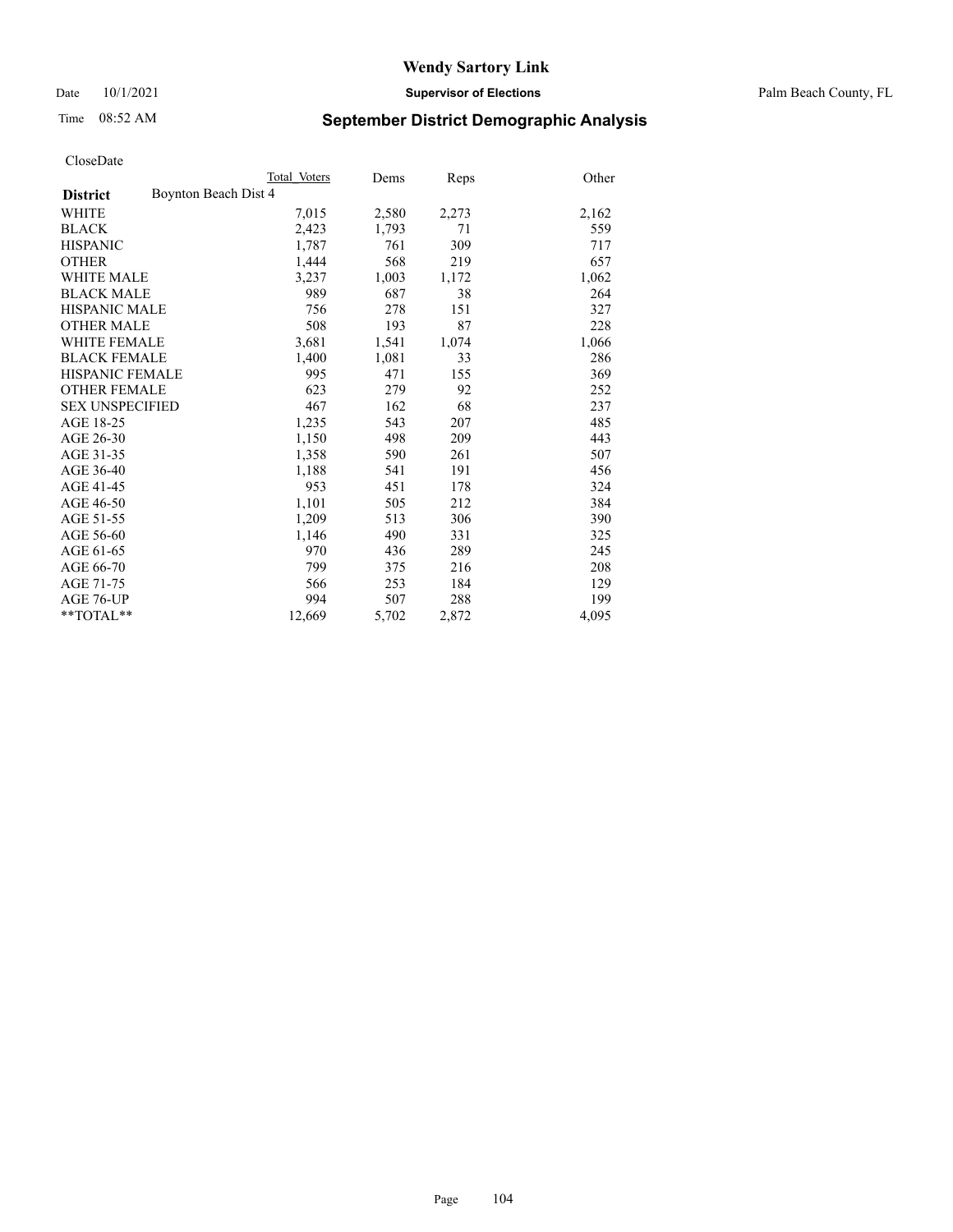## Date 10/1/2021 **Supervisor of Elections** Palm Beach County, FL

# Time 08:52 AM **September District Demographic Analysis**

|                           | Total Voters | Dems  | Reps  | Other |
|---------------------------|--------------|-------|-------|-------|
| Ward 1<br><b>District</b> |              |       |       |       |
| WHITE                     | 980          | 249   | 568   | 163   |
| <b>BLACK</b>              | 4,136        | 3,577 | 102   | 457   |
| <b>HISPANIC</b>           | 1,755        | 803   | 376   | 576   |
| <b>OTHER</b>              | 455          | 237   | 42    | 176   |
| <b>WHITE MALE</b>         | 455          | 112   | 267   | 76    |
| <b>BLACK MALE</b>         | 1,660        | 1,389 | 62    | 209   |
| <b>HISPANIC MALE</b>      | 829          | 352   | 200   | 277   |
| <b>OTHER MALE</b>         | 170          | 87    | 16    | 67    |
| <b>WHITE FEMALE</b>       | 514          | 134   | 298   | 82    |
| <b>BLACK FEMALE</b>       | 2,411        | 2,138 | 40    | 233   |
| <b>HISPANIC FEMALE</b>    | 885          | 437   | 171   | 277   |
| <b>OTHER FEMALE</b>       | 148          | 94    | 15    | 39    |
| <b>SEX UNSPECIFIED</b>    | 254          | 123   | 19    | 112   |
| AGE 18-25                 | 959          | 589   | 83    | 287   |
| AGE 26-30                 | 724          | 454   | 76    | 194   |
| AGE 31-35                 | 711          | 490   | 66    | 155   |
| AGE 36-40                 | 564          | 377   | 47    | 140   |
| AGE 41-45                 | 459          | 303   | 66    | 90    |
| AGE 46-50                 | 472          | 296   | 86    | 90    |
| AGE 51-55                 | 562          | 367   | 90    | 105   |
| AGE 56-60                 | 602          | 423   | 106   | 73    |
| AGE 61-65                 | 583          | 382   | 122   | 79    |
| AGE 66-70                 | 561          | 395   | 107   | 59    |
| AGE 71-75                 | 445          | 311   | 88    | 46    |
| <b>AGE 76-UP</b>          | 684          | 479   | 151   | 54    |
| $*$ $TOTAL**$             | 7,326        | 4,866 | 1,088 | 1,372 |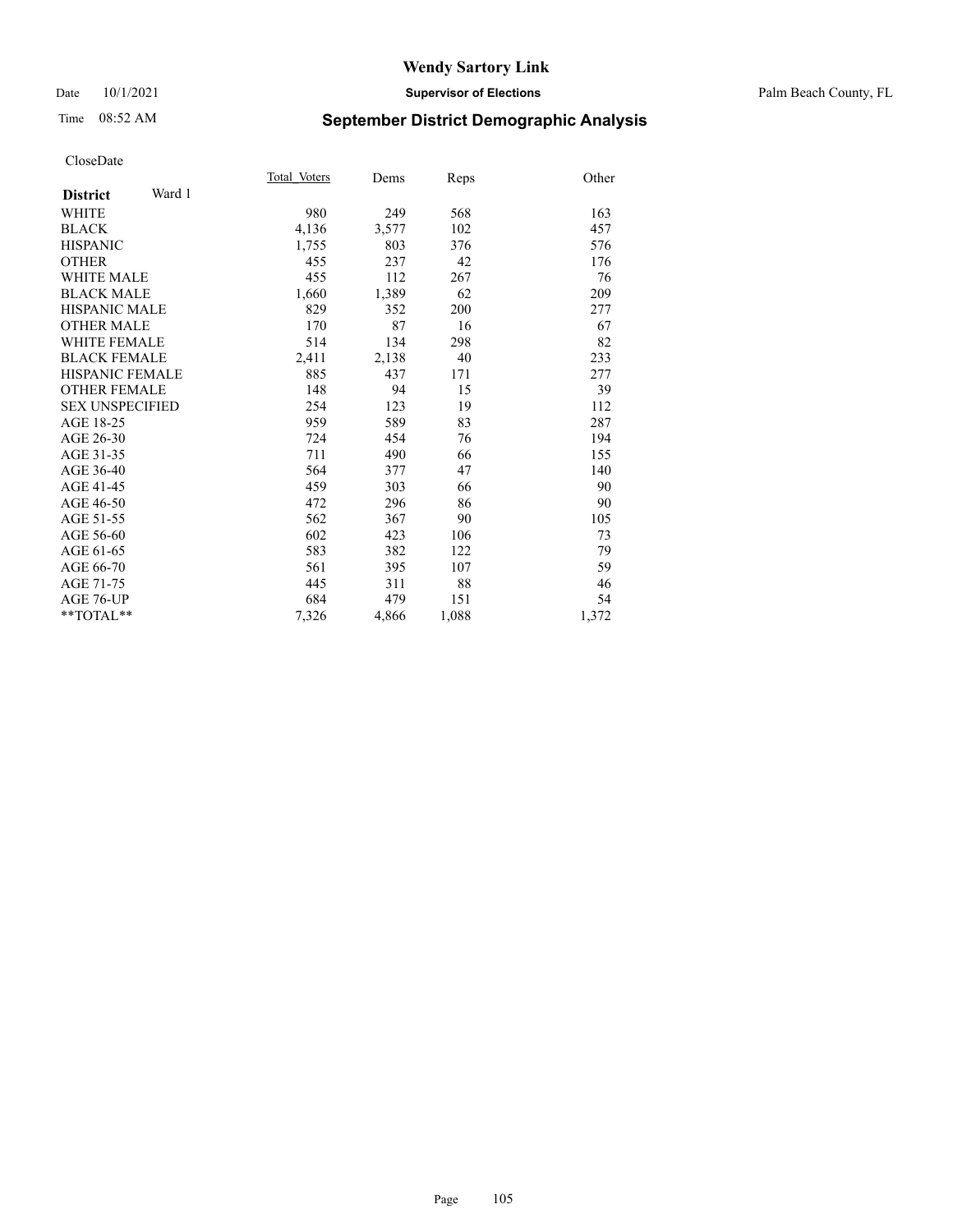## Date 10/1/2021 **Supervisor of Elections** Palm Beach County, FL

# Time 08:52 AM **September District Demographic Analysis**

|                           | Total Voters | Dems   | <b>Reps</b> | Other  |
|---------------------------|--------------|--------|-------------|--------|
| Ward 1<br><b>District</b> |              |        |             |        |
| WHITE                     | 53,570       | 16,584 | 20,877      | 16,109 |
| <b>BLACK</b>              | 2,289        | 1,555  | 129         | 605    |
| <b>HISPANIC</b>           | 6,081        | 2,131  | 1,513       | 2,437  |
| <b>OTHER</b>              | 6,205        | 1,987  | 1,325       | 2,893  |
| <b>WHITE MALE</b>         | 25,666       | 6,563  | 10,710      | 8,393  |
| <b>BLACK MALE</b>         | 1,016        | 636    | 76          | 304    |
| <b>HISPANIC MALE</b>      | 2,447        | 773    | 632         | 1,042  |
| <b>OTHER MALE</b>         | 2,162        | 612    | 518         | 1,032  |
| <b>WHITE FEMALE</b>       | 27,137       | 9,807  | 9,858       | 7,472  |
| <b>BLACK FEMALE</b>       | 1,227        | 893    | 51          | 283    |
| <b>HISPANIC FEMALE</b>    | 3,482        | 1,309  | 839         | 1,334  |
| <b>OTHER FEMALE</b>       | 2,502        | 954    | 510         | 1,038  |
| <b>SEX UNSPECIFIED</b>    | 2,420        | 673    | 628         | 1,119  |
| AGE 18-25                 | 7,642        | 2,610  | 2,288       | 2,744  |
| AGE 26-30                 | 4,639        | 1,520  | 1,350       | 1,769  |
| AGE 31-35                 | 4,564        | 1,498  | 1,293       | 1,773  |
| AGE 36-40                 | 4,421        | 1,444  | 1,268       | 1,709  |
| AGE 41-45                 | 4,369        | 1,372  | 1,252       | 1,745  |
| AGE 46-50                 | 4,893        | 1,383  | 1,672       | 1,838  |
| AGE 51-55                 | 5,983        | 1,666  | 2,262       | 2,055  |
| AGE 56-60                 | 6,469        | 1,926  | 2,573       | 1,970  |
| AGE 61-65                 | 5,964        | 2,002  | 2,277       | 1,685  |
| AGE 66-70                 | 5,307        | 1,946  | 1,905       | 1,456  |
| AGE 71-75                 | 4,878        | 1,813  | 1,797       | 1,268  |
| AGE 76-UP                 | 9,015        | 3,076  | 3,907       | 2,032  |
| $*$ $TOTAL**$             | 68,145       | 22,257 | 23,844      | 22,044 |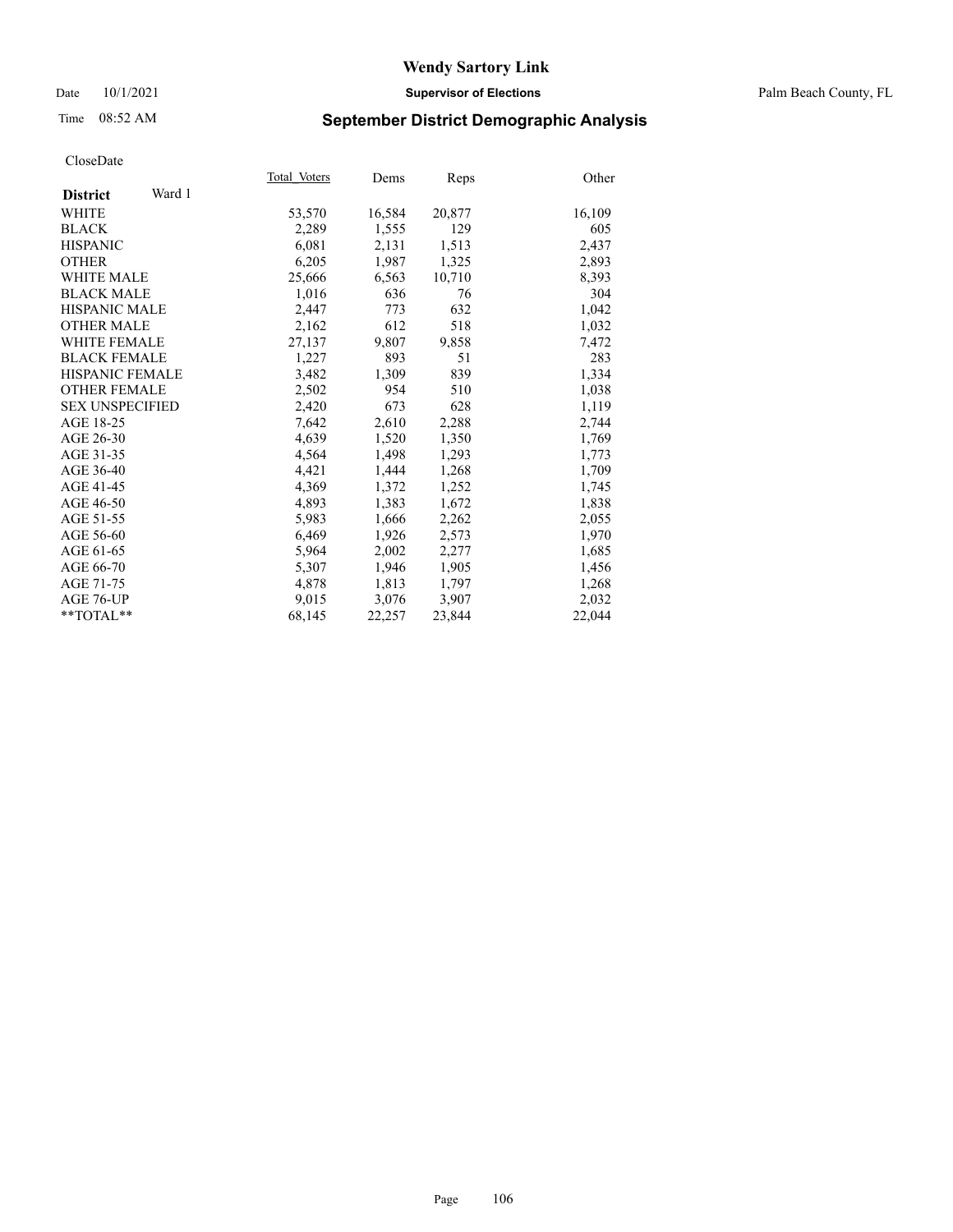# Time 08:52 AM **September District Demographic Analysis**

| CloseDate |
|-----------|
|-----------|

|                        |        | Total Voters | Dems           | Reps           | Other          |
|------------------------|--------|--------------|----------------|----------------|----------------|
| <b>District</b>        | Ward 1 |              |                |                |                |
| WHITE                  |        | 301          | 82             | 136            | 83             |
| BLACK                  |        | $\Omega$     | $\theta$       | $\Omega$       | $\Omega$       |
| HISPANIC               |        | 9            | 3              |                | 5              |
| OTHER                  |        | 16           | 5              | 5              | 6              |
| WHITE MALE             |        | 126          | 27             | 54             | 45             |
| BLACK MALE             |        | $\Omega$     | $\theta$       | $\Omega$       | $\Omega$       |
| HISPANIC MALE          |        | 3            | 2              | 0              |                |
| <b>OTHER MALE</b>      |        | 6            | $\overline{3}$ | $\overline{c}$ |                |
| WHITE FEMALE           |        | 173          | 55             | 80             | 38             |
| <b>BLACK FEMALE</b>    |        | $\Omega$     | $\theta$       | $\Omega$       | $\theta$       |
| HISPANIC FEMALE        |        | 5            |                |                | 3              |
| OTHER FEMALE           |        | 4            | $\overline{2}$ | 0              | $\overline{c}$ |
| <b>SEX UNSPECIFIED</b> |        | 9            | $\theta$       | 5              | 4              |
| AGE 18-25              |        | 8            | $\overline{2}$ | 3              | 3              |
| AGE 26-30              |        | 4            |                |                | 2              |
| AGE 31-35              |        | 5            | $\overline{2}$ | 2              |                |
| AGE 36-40              |        | 4            | $\overline{2}$ |                |                |
| AGE 41-45              |        |              |                | 2              |                |
| AGE 46-50              |        | 6            | $\overline{2}$ |                | 3              |
| AGE 51-55              |        | 18           | 3              | 8              |                |
| AGE 56-60              |        | 17           | 6              | 6              | 5              |
| AGE 61-65              |        | 35           | 16             | 11             | 8              |
| AGE 66-70              |        | 29           | 6              | 12             | 11             |
| AGE 71-75              |        | 39           | 11             | 17             | 11             |
| AGE 76-UP              |        | 154          | 38             | 78             | 38             |

\*\*TOTAL\*\* 326 90 142 94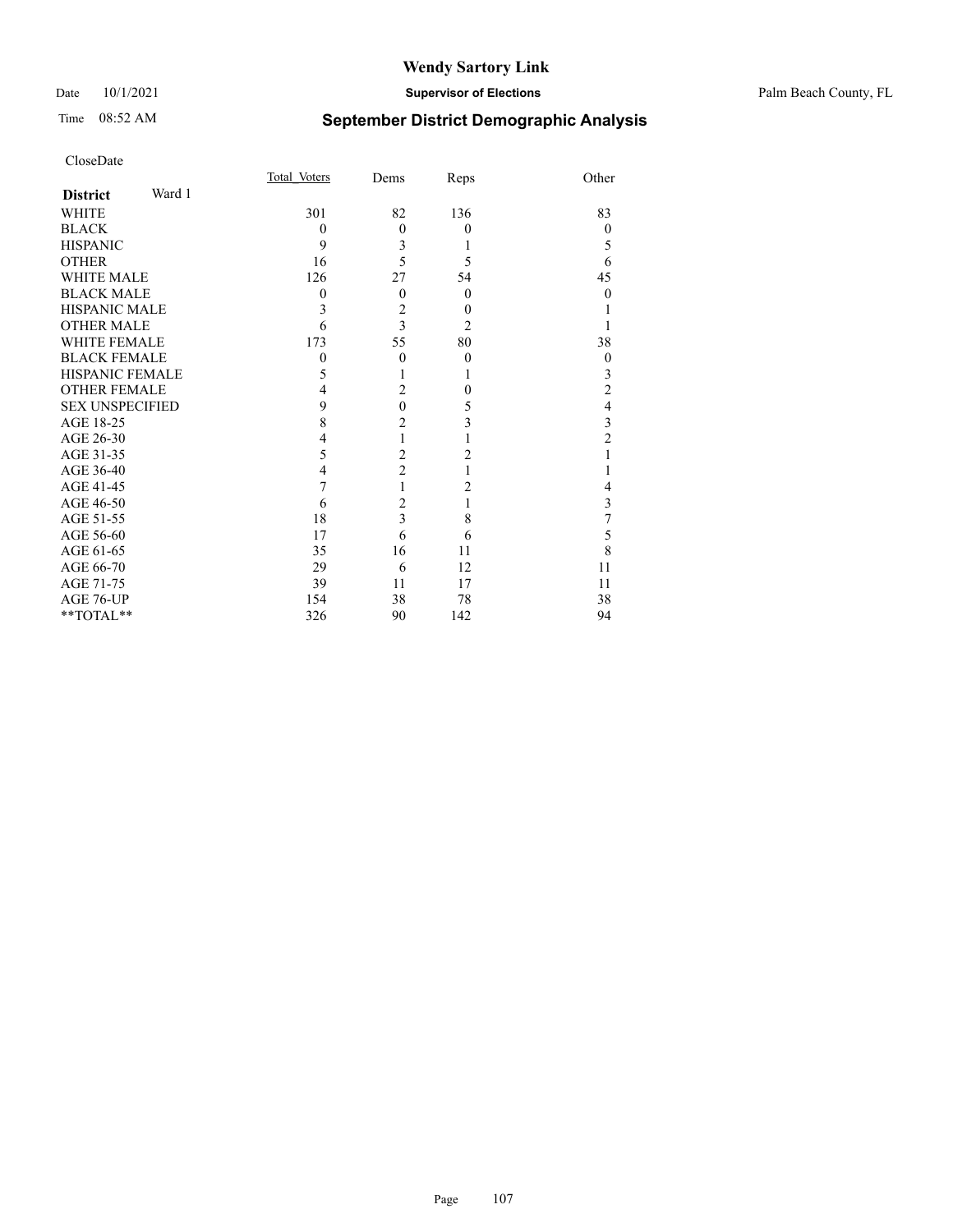## Date 10/1/2021 **Supervisor of Elections** Palm Beach County, FL

# Time 08:52 AM **September District Demographic Analysis**

| CloseDate              |        |                |                         |          |                  |
|------------------------|--------|----------------|-------------------------|----------|------------------|
|                        |        | Total Voters   | Dems                    | Reps     | Other            |
| <b>District</b>        | Ward 1 |                |                         |          |                  |
| WHITE                  |        | 58             | 19                      | 20       | 19               |
| <b>BLACK</b>           |        | $\overline{2}$ | 1                       | $\theta$ | 1                |
| <b>HISPANIC</b>        |        | 23             | 6                       | 6        | 11               |
| <b>OTHER</b>           |        | 5              |                         | 0        | $\overline{4}$   |
| <b>WHITE MALE</b>      |        | 27             | 8                       | 11       | 8                |
| <b>BLACK MALE</b>      |        | $\overline{2}$ | 1                       | 0        | 1                |
| <b>HISPANIC MALE</b>   |        | 9              | 1                       | 5        | 3                |
| <b>OTHER MALE</b>      |        | $\theta$       | 0                       | $\theta$ | $\overline{0}$   |
| <b>WHITE FEMALE</b>    |        | 29             | 11                      | 9        | 9                |
| <b>BLACK FEMALE</b>    |        | $\theta$       | $\mathbf{0}$            | 0        | $\boldsymbol{0}$ |
| HISPANIC FEMALE        |        | 14             | 5                       | 1        | 8                |
| <b>OTHER FEMALE</b>    |        | 3              | 0                       | $\theta$ | 3                |
| <b>SEX UNSPECIFIED</b> |        | 4              |                         | 0        | $\frac{3}{2}$    |
| AGE 18-25              |        | 10             | 4                       | 4        |                  |
| AGE 26-30              |        | $\overline{4}$ | 2                       | 0        | $\overline{c}$   |
| AGE 31-35              |        | 9              | $\overline{3}$          | 2        | $\overline{4}$   |
| AGE 36-40              |        | 8              | $\overline{c}$          | 0        | 6                |
| AGE 41-45              |        | 5              | 1                       |          | $\frac{3}{3}$    |
| AGE 46-50              |        | 7              |                         | 3        |                  |
| AGE 51-55              |        | 4              | 1                       | 3        | $\overline{0}$   |
| AGE 56-60              |        | 9              | $\overline{2}$          | 3        | 4                |
| AGE 61-65              |        | 8              | 3                       | $\theta$ | 5                |
| AGE 66-70              |        | 8              | 3                       | 3        | $\overline{c}$   |
| AGE 71-75              |        | 4              | $\overline{c}$          |          | $\,1$            |
| AGE 76-UP              |        | 12             | $\overline{\mathbf{3}}$ | 6        | 3                |
| **TOTAL**              |        | 88             | 27                      | 26       | 35               |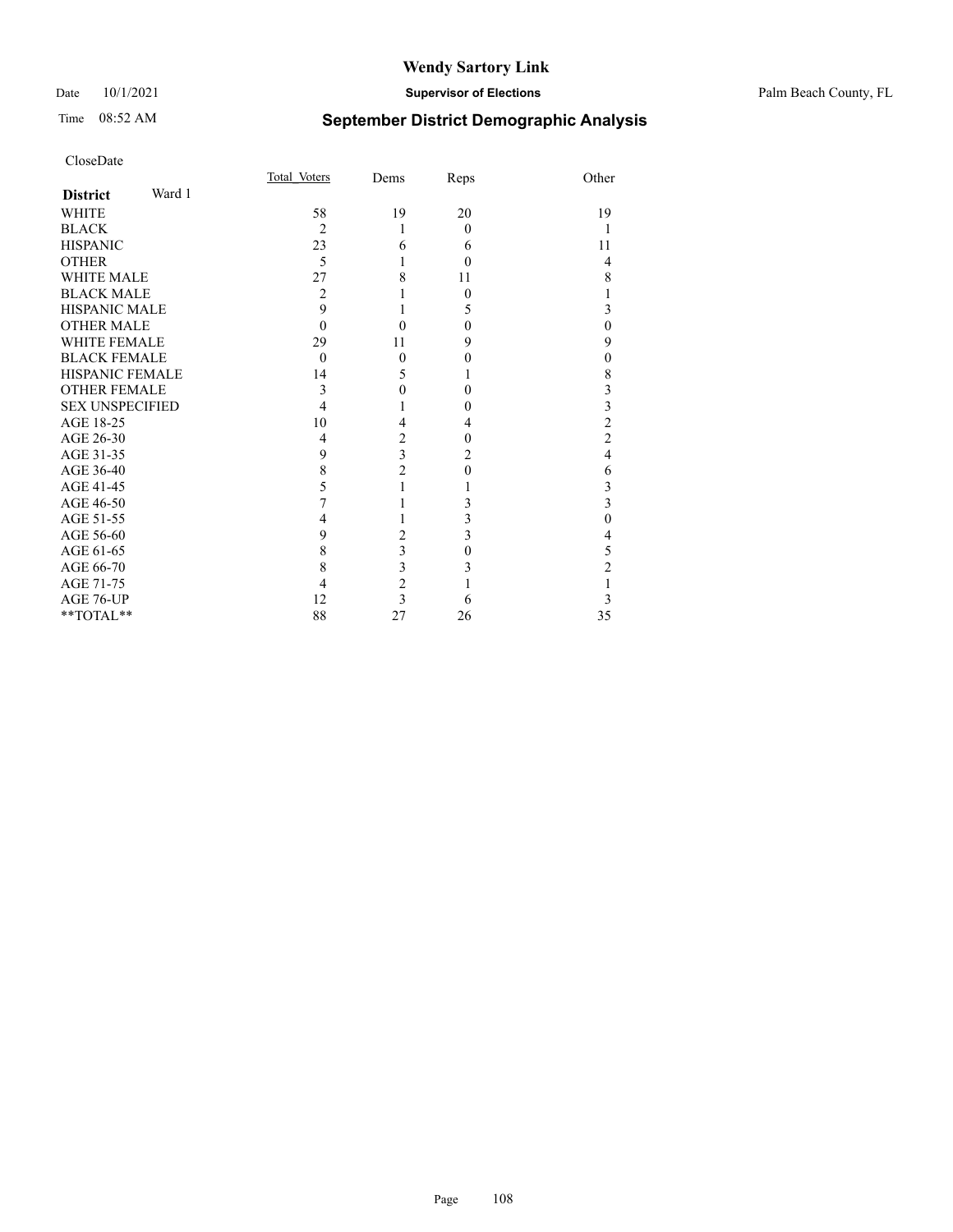#### Date 10/1/2021 **Supervisor of Elections** Palm Beach County, FL

## Time 08:52 AM **September District Demographic Analysis**

|                           | Total Voters | Dems   | <b>Reps</b> | Other  |
|---------------------------|--------------|--------|-------------|--------|
| Ward 1<br><b>District</b> |              |        |             |        |
| WHITE                     | 30,314       | 10,480 | 10,512      | 9,322  |
| <b>BLACK</b>              | 9,309        | 7,482  | 263         | 1,564  |
| <b>HISPANIC</b>           | 3,223        | 1,450  | 611         | 1,162  |
| <b>OTHER</b>              | 3,674        | 1,502  | 648         | 1,524  |
| <b>WHITE MALE</b>         | 14,143       | 4,004  | 5,304       | 4,835  |
| <b>BLACK MALE</b>         | 4,167        | 3,192  | 145         | 830    |
| <b>HISPANIC MALE</b>      | 1,358        | 574    | 260         | 524    |
| <b>OTHER MALE</b>         | 1,265        | 491    | 258         | 516    |
| <b>WHITE FEMALE</b>       | 15,732       | 6,326  | 5,077       | 4,329  |
| <b>BLACK FEMALE</b>       | 4,996        | 4,175  | 115         | 706    |
| <b>HISPANIC FEMALE</b>    | 1,790        | 848    | 335         | 607    |
| <b>OTHER FEMALE</b>       | 1,477        | 687    | 245         | 545    |
| <b>SEX UNSPECIFIED</b>    | 1,552        | 594    | 287         | 671    |
| AGE 18-25                 | 3,819        | 1,776  | 709         | 1,334  |
| AGE 26-30                 | 3,661        | 1,575  | 758         | 1,328  |
| AGE 31-35                 | 3,922        | 1,720  | 786         | 1,416  |
| AGE 36-40                 | 3,138        | 1,356  | 686         | 1,096  |
| AGE 41-45                 | 2,634        | 1,127  | 549         | 958    |
| AGE 46-50                 | 2,907        | 1,219  | 723         | 965    |
| AGE 51-55                 | 3,424        | 1,396  | 991         | 1,037  |
| AGE 56-60                 | 4,254        | 1,800  | 1,278       | 1,176  |
| AGE 61-65                 | 4.447        | 1,998  | 1,324       | 1,125  |
| AGE 66-70                 | 4,172        | 2,044  | 1,147       | 981    |
| AGE 71-75                 | 3,715        | 1,851  | 995         | 869    |
| AGE 76-UP                 | 6,426        | 3,052  | 2,087       | 1,287  |
| $*$ $TOTAL**$             | 46,520       | 20,914 | 12,034      | 13,572 |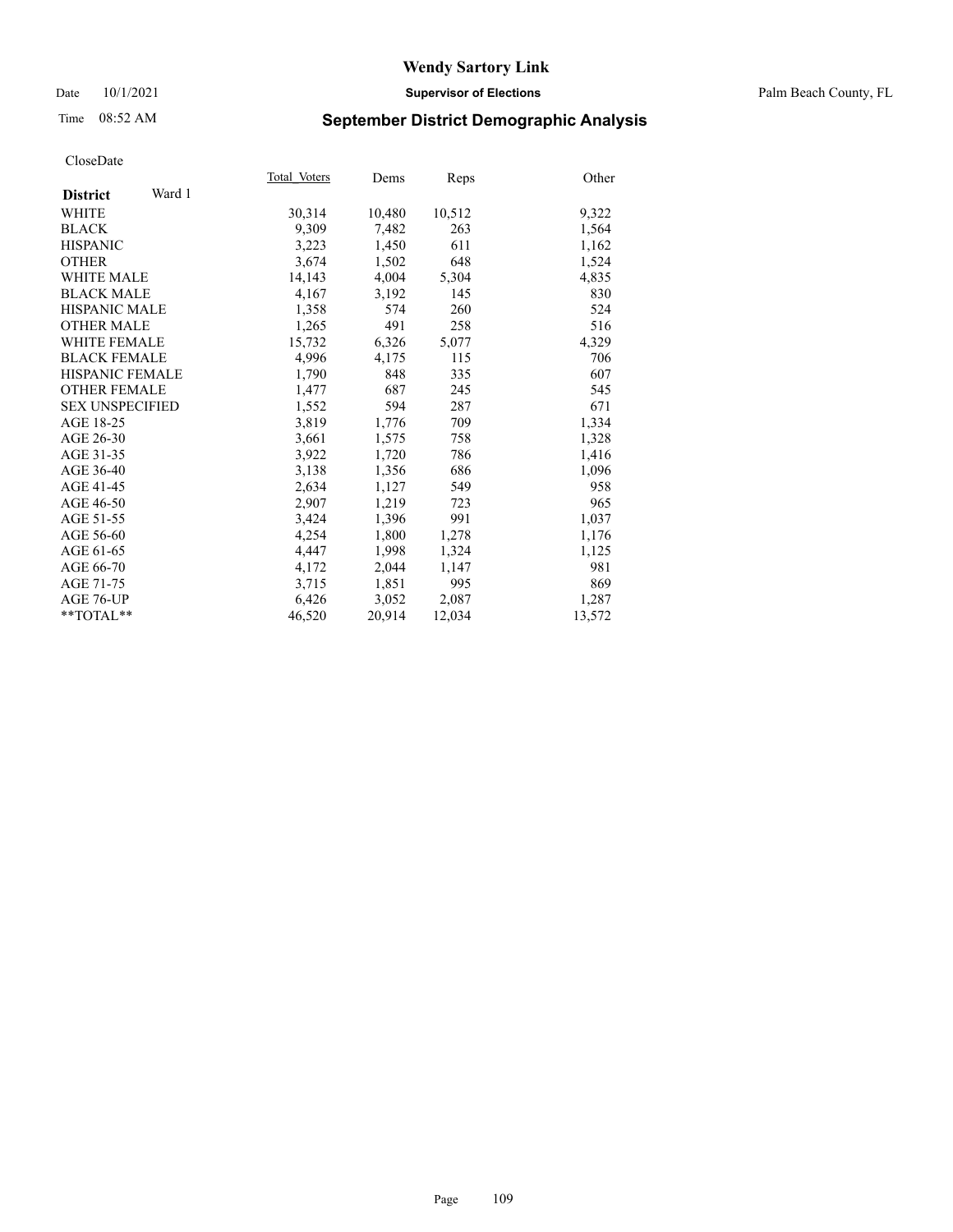#### Date 10/1/2021 **Supervisor of Elections** Palm Beach County, FL

## Time 08:52 AM **September District Demographic Analysis**

|                           | Total Voters | Dems   | Reps  | Other |
|---------------------------|--------------|--------|-------|-------|
| Ward 1<br><b>District</b> |              |        |       |       |
| WHITE                     | 8,740        | 3,220  | 2,886 | 2,634 |
| <b>BLACK</b>              | 4,732        | 3,468  | 152   | 1,112 |
| <b>HISPANIC</b>           | 6,834        | 3,076  | 1,140 | 2,618 |
| <b>OTHER</b>              | 2,709        | 1,103  | 354   | 1,252 |
| <b>WHITE MALE</b>         | 3,833        | 1,220  | 1,350 | 1,263 |
| <b>BLACK MALE</b>         | 1,908        | 1,298  | 93    | 517   |
| <b>HISPANIC MALE</b>      | 2,907        | 1,194  | 535   | 1,178 |
| <b>OTHER MALE</b>         | 955          | 397    | 136   | 422   |
| <b>WHITE FEMALE</b>       | 4,775        | 1,957  | 1,503 | 1,315 |
| <b>BLACK FEMALE</b>       | 2,742        | 2,107  | 58    | 577   |
| <b>HISPANIC FEMALE</b>    | 3,745        | 1,802  | 575   | 1,368 |
| <b>OTHER FEMALE</b>       | 1,088        | 504    | 135   | 449   |
| <b>SEX UNSPECIFIED</b>    | 1.041        | 375    | 145   | 521   |
| AGE 18-25                 | 2,792        | 1,260  | 296   | 1,236 |
| AGE 26-30                 | 1,842        | 821    | 225   | 796   |
| AGE 31-35                 | 1,925        | 899    | 276   | 750   |
| AGE 36-40                 | 1,826        | 870    | 254   | 702   |
| AGE 41-45                 | 1,760        | 838    | 293   | 629   |
| AGE 46-50                 | 1,812        | 868    | 350   | 594   |
| AGE 51-55                 | 1,905        | 925    | 371   | 609   |
| AGE 56-60                 | 1,923        | 940    | 452   | 531   |
| AGE 61-65                 | 1,886        | 885    | 477   | 524   |
| AGE 66-70                 | 1,535        | 776    | 373   | 386   |
| AGE 71-75                 | 1,351        | 638    | 375   | 338   |
| AGE 76-UP                 | 2,458        | 1,147  | 790   | 521   |
| $*$ $TOTAL**$             | 23,015       | 10,867 | 4,532 | 7,616 |
|                           |              |        |       |       |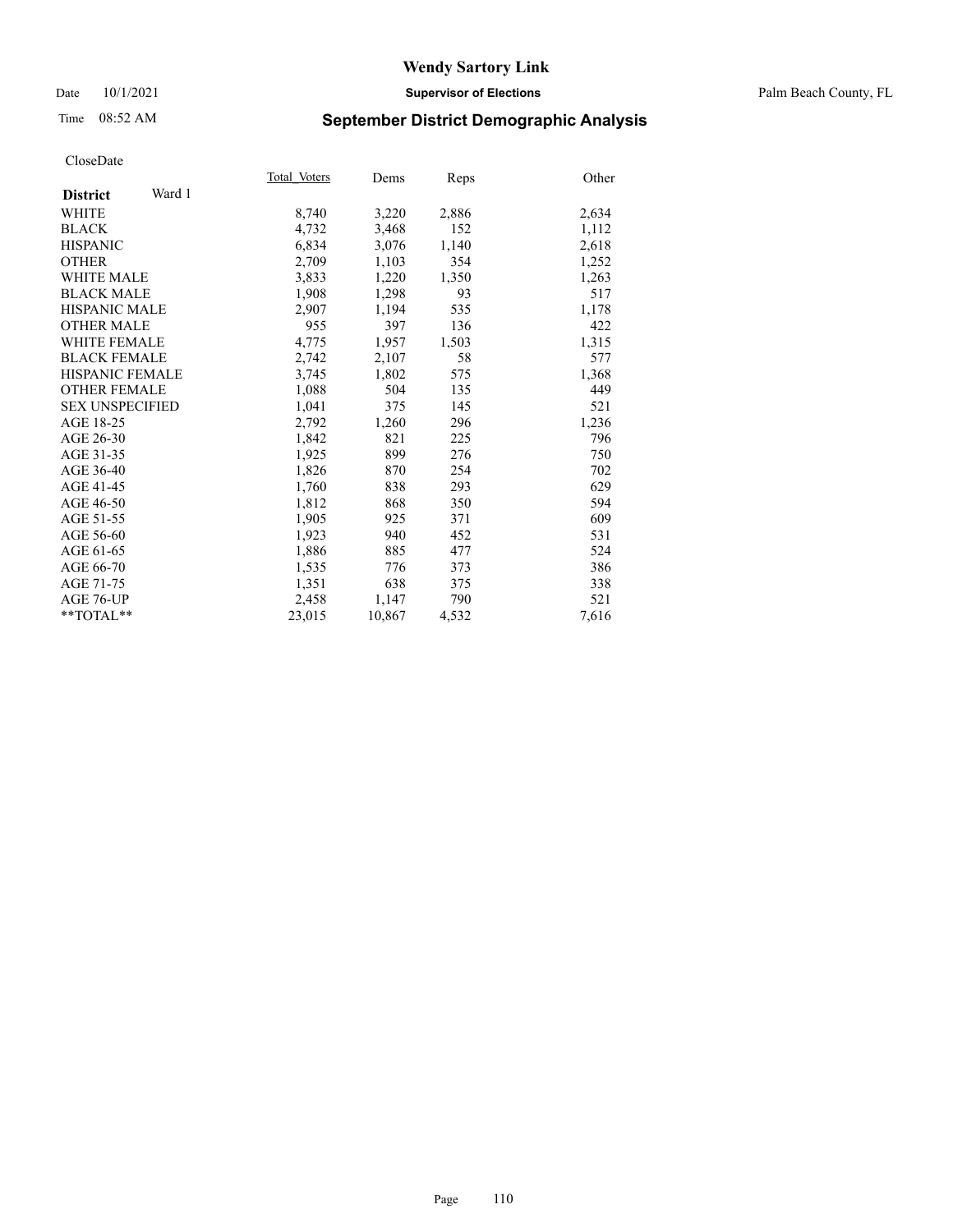#### Date 10/1/2021 **Supervisor of Elections** Palm Beach County, FL

# Time 08:52 AM **September District Demographic Analysis**

| CloseDate              |        |              |                |                |                         |
|------------------------|--------|--------------|----------------|----------------|-------------------------|
|                        |        | Total Voters | Dems           | Reps           | Other                   |
| <b>District</b>        | Ward 1 |              |                |                |                         |
| <b>WHITE</b>           |        | 125          | 35             | 50             | 40                      |
| <b>BLACK</b>           |        | 1            | $\overline{0}$ | $\theta$       | 1                       |
| <b>HISPANIC</b>        |        | 33           | 8              | 10             | 15                      |
| <b>OTHER</b>           |        | 13           | $\theta$       | $\overline{2}$ | 11                      |
| <b>WHITE MALE</b>      |        | 63           | 15             | 29             | 19                      |
| <b>BLACK MALE</b>      |        | 1            | $\theta$       | $\theta$       | 1                       |
| <b>HISPANIC MALE</b>   |        | 16           | 6              | 4              | 6                       |
| <b>OTHER MALE</b>      |        | 5            | $\theta$       | 1              | $\overline{4}$          |
| <b>WHITE FEMALE</b>    |        | 60           | 20             | 21             | 19                      |
| <b>BLACK FEMALE</b>    |        | $\theta$     | $\overline{0}$ | $\theta$       | $\boldsymbol{0}$        |
| <b>HISPANIC FEMALE</b> |        | 16           | $\overline{c}$ | 5              | 9                       |
| <b>OTHER FEMALE</b>    |        | 5            | $\theta$       |                | $\overline{4}$          |
| <b>SEX UNSPECIFIED</b> |        | 6            | $\mathbf{0}$   | 1              | 5                       |
| AGE 18-25              |        | 19           | 4              | 6              | $\overline{9}$          |
| AGE 26-30              |        | 18           | 5              | 4              | 9                       |
| AGE 31-35              |        | 11           | 1              | 6              | $\overline{4}$          |
| AGE 36-40              |        | 9            | 3              | $\overline{2}$ | $\overline{4}$          |
| AGE 41-45              |        | 11           | 3              | 5              | $\overline{\mathbf{3}}$ |
| AGE 46-50              |        | 14           | 1              | 6              | $\overline{7}$          |
| AGE 51-55              |        | 13           | $\overline{4}$ | 4              | 5                       |
| AGE 56-60              |        | 31           | 8              | 12             | 11                      |
| AGE 61-65              |        | 11           | 2              | 5              | $\overline{4}$          |
| AGE 66-70              |        | 17           | 5              | 6              | 6                       |
| AGE 71-75              |        | 8            | 3              | 1              | $\overline{4}$          |
| AGE 76-UP              |        | 10           | 4              | 5              | 1                       |
| **TOTAL**              |        | 172          | 43             | 62             | 67                      |
|                        |        |              |                |                |                         |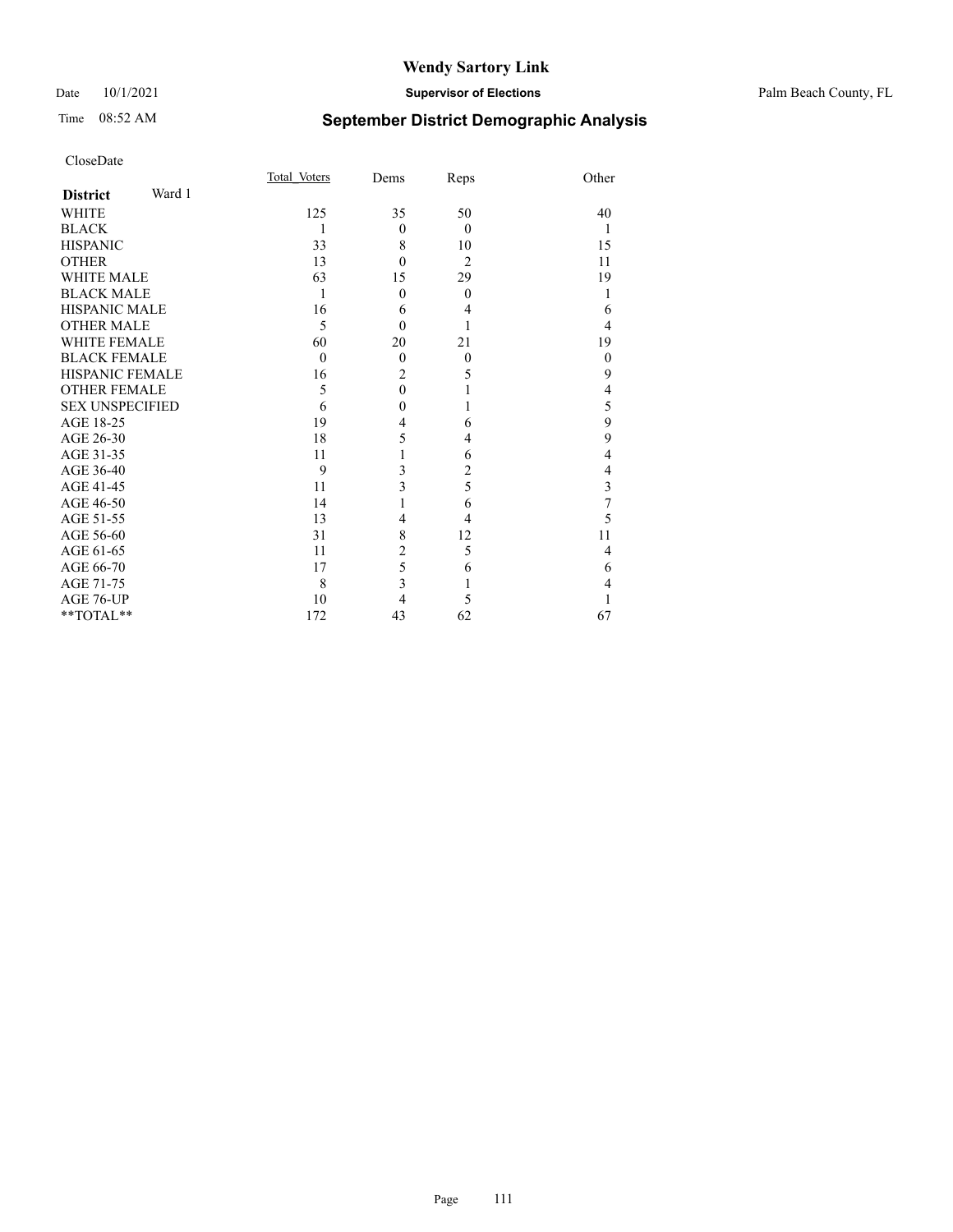#### Date 10/1/2021 **Supervisor of Elections** Palm Beach County, FL

# Time 08:52 AM **September District Demographic Analysis**

|                           | Total Voters   | Dems             | Reps             | Other            |
|---------------------------|----------------|------------------|------------------|------------------|
| Ward 1<br><b>District</b> |                |                  |                  |                  |
| WHITE                     | 803            | 170              | 431              | 202              |
| <b>BLACK</b>              | 4              | 4                | $\boldsymbol{0}$ | $\boldsymbol{0}$ |
| <b>HISPANIC</b>           | 22             | 4                | 9                | 9                |
| <b>OTHER</b>              | 37             | 6                | 10               | 21               |
| <b>WHITE MALE</b>         | 394            | 69               | 217              | 108              |
| <b>BLACK MALE</b>         | $\overline{2}$ | $\overline{2}$   | $\theta$         | $\mathbf{0}$     |
| <b>HISPANIC MALE</b>      | 6              | $\boldsymbol{0}$ | $\overline{2}$   | 4                |
| <b>OTHER MALE</b>         | 19             | $\overline{c}$   | 7                | 10               |
| <b>WHITE FEMALE</b>       | 399            | 99               | 207              | 93               |
| <b>BLACK FEMALE</b>       | $\overline{2}$ | $\overline{2}$   | $\boldsymbol{0}$ | $\mathbf{0}$     |
| <b>HISPANIC FEMALE</b>    | 16             | $\overline{4}$   | 7                | 5                |
| <b>OTHER FEMALE</b>       | 10             | $\overline{2}$   | $\overline{c}$   | 6                |
| <b>SEX UNSPECIFIED</b>    | 17             | $\overline{4}$   | $\overline{7}$   | 6                |
| AGE 18-25                 | 56             | 9                | 17               | 30               |
| AGE 26-30                 | 27             | 4                | 9                | 14               |
| AGE 31-35                 | 34             | 13               | 11               | 10               |
| AGE 36-40                 | 44             | 8                | 20               | 16               |
| AGE 41-45                 | 27             | 3                | 13               | 11               |
| AGE 46-50                 | 47             | 6                | 24               | 17               |
| AGE 51-55                 | 50             | 10               | 24               | 16               |
| AGE 56-60                 | 80             | 10               | 43               | 27               |
| AGE 61-65                 | 100            | 21               | 63               | 16               |
| AGE 66-70                 | 104            | 28               | 54               | 22               |
| AGE 71-75                 | 103            | 24               | 60               | 19               |
| AGE 76-UP                 | 194            | 48               | 112              | 34               |
| **TOTAL**                 | 866            | 184              | 450              | 232              |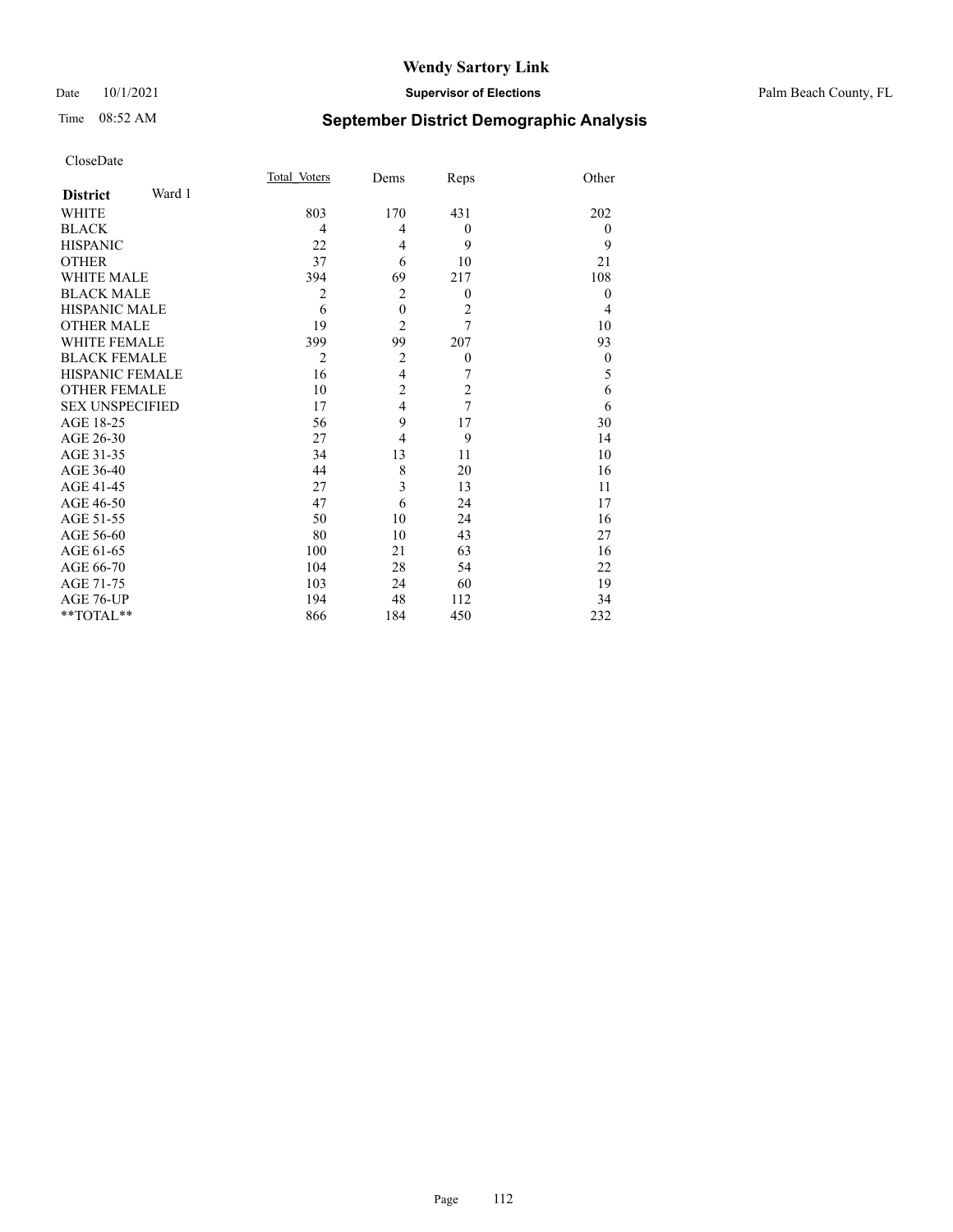#### Date 10/1/2021 **Supervisor of Elections** Palm Beach County, FL

## Time 08:52 AM **September District Demographic Analysis**

|                           | Total Voters | Dems  | Reps           | Other          |
|---------------------------|--------------|-------|----------------|----------------|
| Ward 1<br><b>District</b> |              |       |                |                |
| WHITE                     | 3,401        | 1,017 | 1,408          | 976            |
| <b>BLACK</b>              | 20           | 15    | $\overline{2}$ | 3              |
| <b>HISPANIC</b>           | 145          | 45    | 41             | 59             |
| <b>OTHER</b>              | 266          | 97    | 66             | 103            |
| <b>WHITE MALE</b>         | 1,611        | 418   | 708            | 485            |
| <b>BLACK MALE</b>         | 10           | 7     | $\overline{2}$ | 1              |
| <b>HISPANIC MALE</b>      | 45           | 14    | 14             | 17             |
| <b>OTHER MALE</b>         | 85           | 24    | 20             | 41             |
| <b>WHITE FEMALE</b>       | 1,748        | 595   | 674            | 479            |
| <b>BLACK FEMALE</b>       | 10           | 8     | $\mathbf{0}$   | $\overline{2}$ |
| HISPANIC FEMALE           | 97           | 31    | 27             | 39             |
| <b>OTHER FEMALE</b>       | 112          | 48    | 30             | 34             |
| <b>SEX UNSPECIFIED</b>    | 110          | 26    | 41             | 43             |
| AGE 18-25                 | 163          | 46    | 51             | 66             |
| AGE 26-30                 | 96           | 34    | 25             | 37             |
| AGE 31-35                 | 92           | 28    | 28             | 36             |
| AGE 36-40                 | 76           | 22    | 23             | 31             |
| AGE 41-45                 | 82           | 19    | 27             | 36             |
| AGE 46-50                 | 111          | 18    | 46             | 47             |
| AGE 51-55                 | 206          | 41    | 94             | 71             |
| AGE 56-60                 | 374          | 102   | 147            | 125            |
| AGE 61-65                 | 440          | 151   | 159            | 130            |
| AGE 66-70                 | 433          | 137   | 169            | 127            |
| AGE 71-75                 | 596          | 208   | 222            | 166            |
| AGE 76-UP                 | 1,163        | 368   | 526            | 269            |
| **TOTAL**                 | 3,832        | 1,174 | 1,517          | 1,141          |
|                           |              |       |                |                |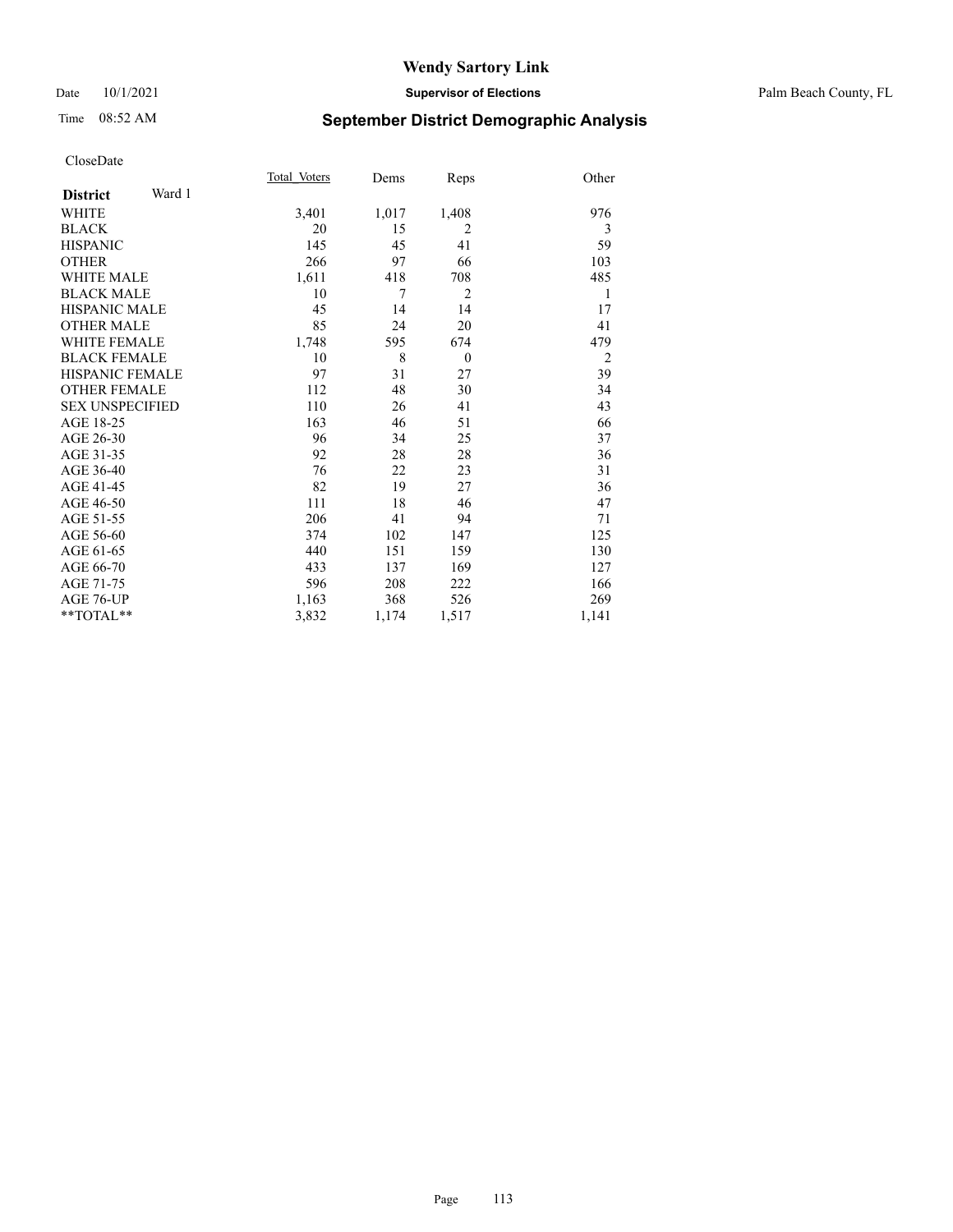#### Date 10/1/2021 **Supervisor of Elections** Palm Beach County, FL

# Time 08:52 AM **September District Demographic Analysis**

|                           | Total Voters | Dems | Reps   | Other |
|---------------------------|--------------|------|--------|-------|
| Ward 1<br><b>District</b> |              |      |        |       |
| <b>WHITE</b>              | 485          | 143  | 211    | 131   |
| <b>BLACK</b>              | 389          | 298  | 19     | 72    |
| <b>HISPANIC</b>           | 306          | 123  | 71     | 112   |
| <b>OTHER</b>              | 139          | 42   | 28     | 69    |
| WHITE MALE                | 238          | 59   | 102    | 77    |
| <b>BLACK MALE</b>         | 173          | 118  | 12     | 43    |
| <b>HISPANIC MALE</b>      | 142          | 46   | 38     | 58    |
| <b>OTHER MALE</b>         | 40           | 13   | 6      | 21    |
| <b>WHITE FEMALE</b>       | 240          | 83   | 105    | 52    |
| <b>BLACK FEMALE</b>       | 212          | 177  | $\tau$ | 28    |
| <b>HISPANIC FEMALE</b>    | 154          | 72   | 30     | 52    |
| <b>OTHER FEMALE</b>       | 55           | 19   | 9      | 27    |
| <b>SEX UNSPECIFIED</b>    | 65           | 19   | 20     | 26    |
| AGE 18-25                 | 158          | 69   | 30     | 59    |
| AGE 26-30                 | 124          | 56   | 23     | 45    |
| AGE 31-35                 | 113          | 52   | 21     | 40    |
| AGE 36-40                 | 110          | 50   | 17     | 43    |
| AGE 41-45                 | 111          | 65   | 25     | 21    |
| AGE 46-50                 | 104          | 52   | 20     | 32    |
| AGE 51-55                 | 130          | 52   | 45     | 33    |
| AGE 56-60                 | 132          | 53   | 36     | 43    |
| AGE 61-65                 | 122          | 55   | 37     | 30    |
| AGE 66-70                 | 77           | 40   | 21     | 16    |
| AGE 71-75                 | 58           | 27   | 20     | 11    |
| AGE 76-UP                 | 80           | 35   | 34     | 11    |
| $*$ $TOTAL**$             | 1,319        | 606  | 329    | 384   |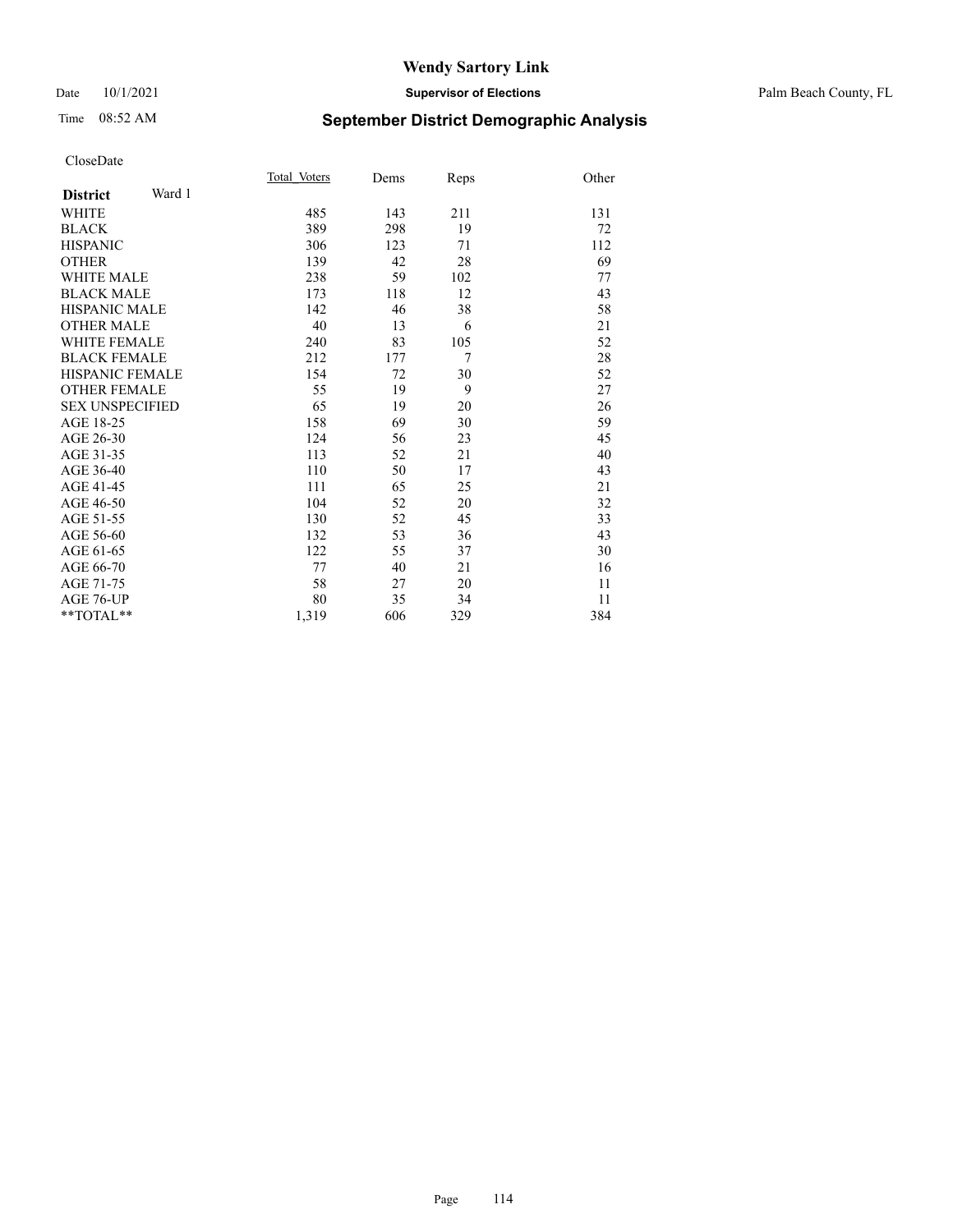#### Date 10/1/2021 **Supervisor of Elections** Palm Beach County, FL

# Time 08:52 AM **September District Demographic Analysis**

|                           | Total Voters | Dems | Reps           | Other |
|---------------------------|--------------|------|----------------|-------|
| Ward 1<br><b>District</b> |              |      |                |       |
| WHITE                     | 1,618        | 496  | 609            | 513   |
| <b>BLACK</b>              | 118          | 87   | 6              | 25    |
| <b>HISPANIC</b>           | 172          | 70   | 28             | 74    |
| <b>OTHER</b>              | 158          | 47   | 42             | 69    |
| WHITE MALE                | 764          | 194  | 312            | 258   |
| <b>BLACK MALE</b>         | 44           | 28   | 3              | 13    |
| <b>HISPANIC MALE</b>      | 75           | 33   | 12             | 30    |
| <b>OTHER MALE</b>         | 53           | 13   | 15             | 25    |
| <b>WHITE FEMALE</b>       | 837          | 298  | 291            | 248   |
| <b>BLACK FEMALE</b>       | 72           | 59   | $\overline{2}$ | 11    |
| HISPANIC FEMALE           | 89           | 35   | 14             | 40    |
| <b>OTHER FEMALE</b>       | 72           | 23   | 18             | 31    |
| <b>SEX UNSPECIFIED</b>    | 60           | 17   | 18             | 25    |
| AGE 18-25                 | 128          | 45   | 30             | 53    |
| AGE 26-30                 | 145          | 49   | 38             | 58    |
| AGE 31-35                 | 146          | 46   | 38             | 62    |
| AGE 36-40                 | 115          | 38   | 32             | 45    |
| AGE 41-45                 | 135          | 47   | 34             | 54    |
| AGE 46-50                 | 169          | 57   | 53             | 59    |
| AGE 51-55                 | 172          | 57   | 58             | 57    |
| AGE 56-60                 | 221          | 65   | 89             | 67    |
| AGE 61-65                 | 233          | 85   | 84             | 64    |
| AGE 66-70                 | 203          | 76   | 64             | 63    |
| AGE 71-75                 | 147          | 53   | 58             | 36    |
| AGE 76-UP                 | 252          | 82   | 107            | 63    |
| **TOTAL**                 | 2,066        | 700  | 685            | 681   |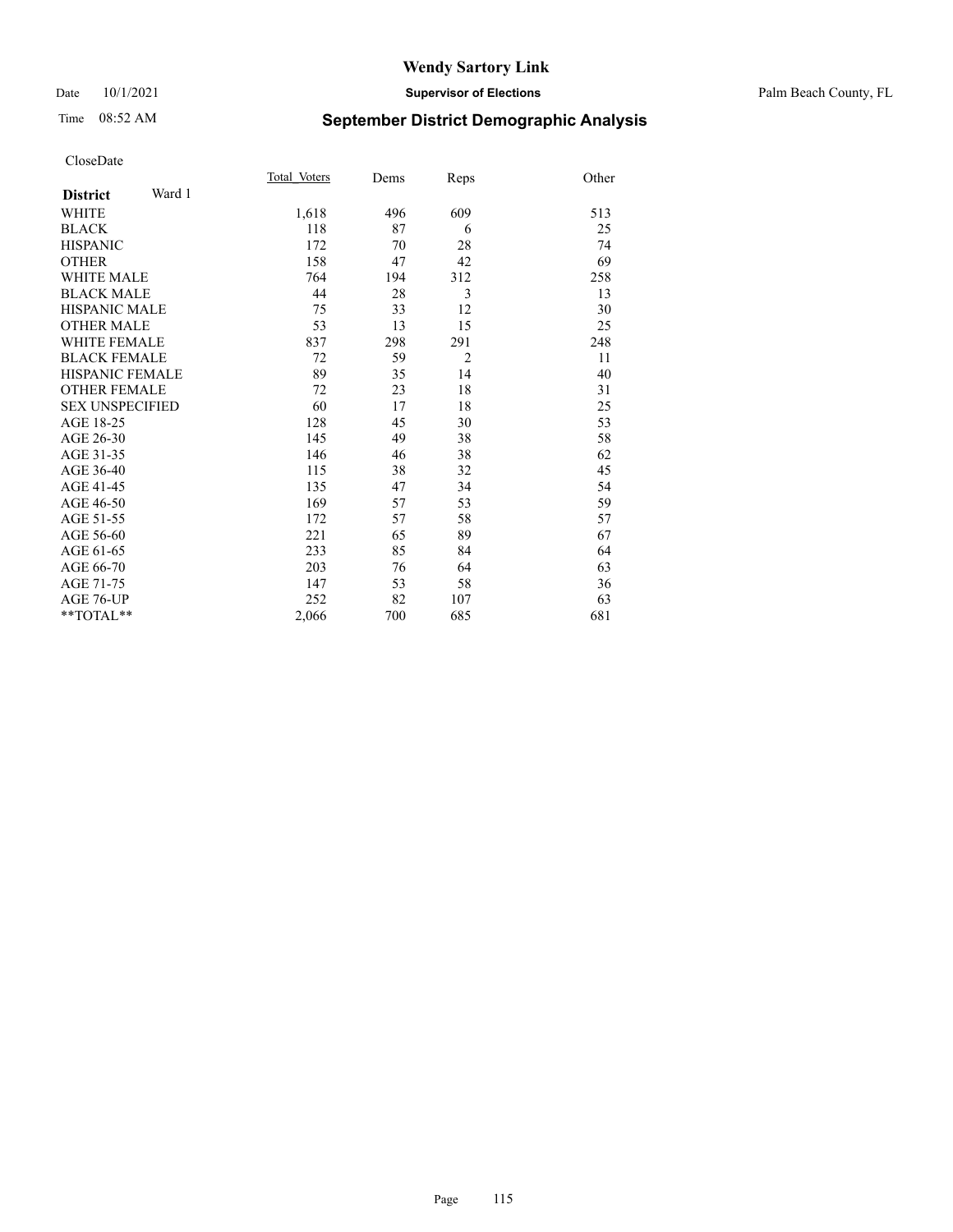#### Date 10/1/2021 **Supervisor of Elections** Palm Beach County, FL

# Time 08:52 AM **September District Demographic Analysis**

|                           | Total Voters | Dems | Reps           | Other |
|---------------------------|--------------|------|----------------|-------|
| Ward 1<br><b>District</b> |              |      |                |       |
| WHITE                     | 2,819        | 720  | 1,347          | 752   |
| <b>BLACK</b>              | 18           | 7    | $\overline{4}$ | 7     |
| <b>HISPANIC</b>           | 80           | 19   | 36             | 25    |
| <b>OTHER</b>              | 167          | 47   | 52             | 68    |
| <b>WHITE MALE</b>         | 1,281        | 259  | 638            | 384   |
| <b>BLACK MALE</b>         | 9            | 3    | $\overline{2}$ | 4     |
| HISPANIC MALE             | 35           | 9    | 18             | 8     |
| <b>OTHER MALE</b>         | 47           | 9    | 17             | 21    |
| <b>WHITE FEMALE</b>       | 1,507        | 455  | 695            | 357   |
| <b>BLACK FEMALE</b>       | 9            | 4    | $\overline{2}$ | 3     |
| <b>HISPANIC FEMALE</b>    | 44           | 10   | 18             | 16    |
| <b>OTHER FEMALE</b>       | 73           | 24   | 25             | 24    |
| <b>SEX UNSPECIFIED</b>    | 74           | 15   | 24             | 35    |
| AGE 18-25                 | 124          | 34   | 48             | 42    |
| AGE 26-30                 | 63           | 15   | 30             | 18    |
| AGE 31-35                 | 99           | 23   | 36             | 40    |
| AGE 36-40                 | 110          | 22   | 44             | 44    |
| AGE 41-45                 | 82           | 17   | 32             | 33    |
| AGE 46-50                 | 115          | 25   | 46             | 44    |
| AGE 51-55                 | 187          | 30   | 93             | 64    |
| AGE 56-60                 | 297          | 75   | 146            | 76    |
| AGE 61-65                 | 365          | 99   | 174            | 92    |
| AGE 66-70                 | 385          | 104  | 170            | 111   |
| AGE 71-75                 | 390          | 107  | 174            | 109   |
| AGE 76-UP                 | 867          | 242  | 446            | 179   |
| **TOTAL**                 | 3,084        | 793  | 1,439          | 852   |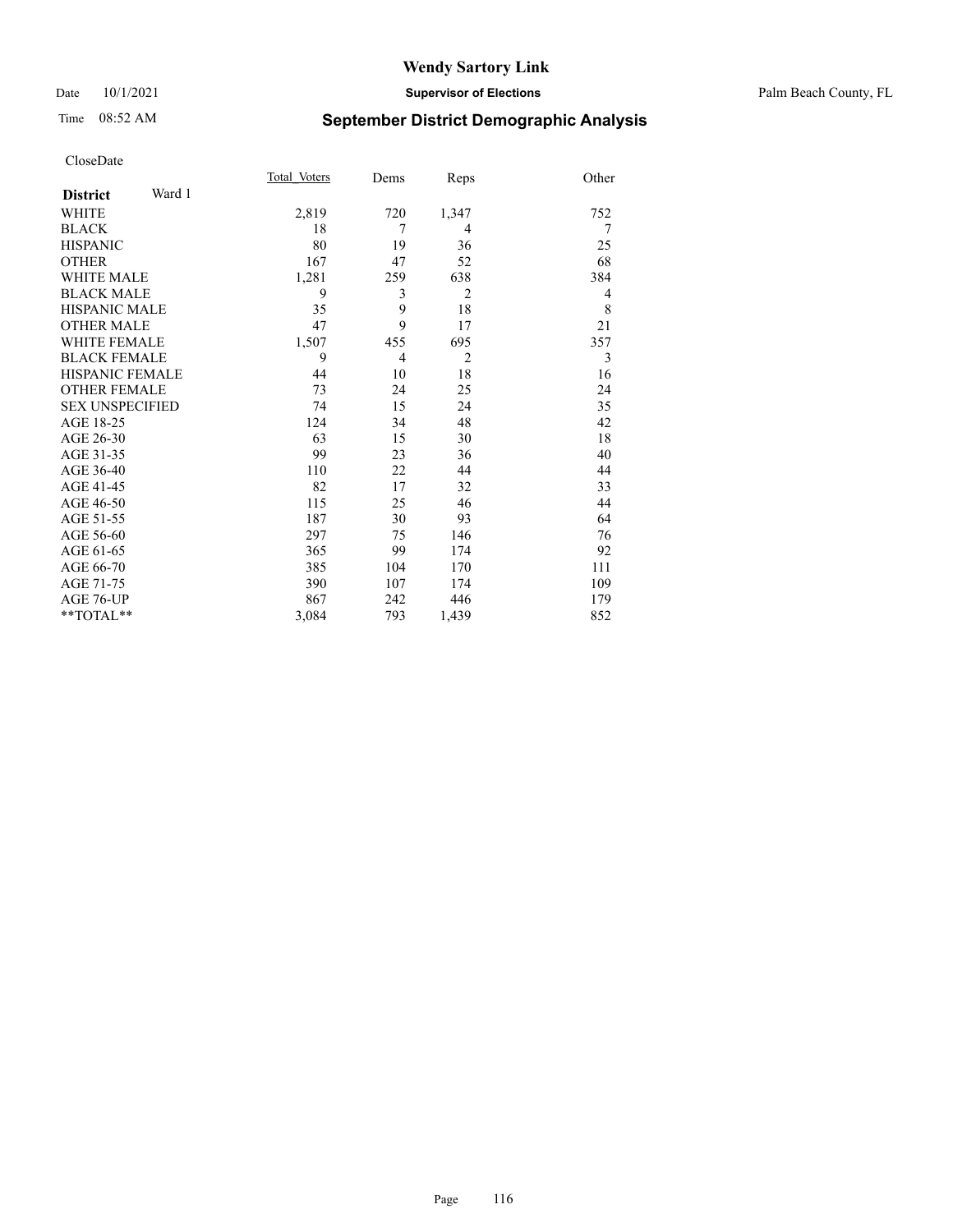#### Date 10/1/2021 **Supervisor of Elections** Palm Beach County, FL

# Time 08:52 AM **September District Demographic Analysis**

| Page | 117 |
|------|-----|

| CloseDate              |        |                |                |                |                  |
|------------------------|--------|----------------|----------------|----------------|------------------|
|                        |        | Total Voters   | Dems           | Reps           | Other            |
| <b>District</b>        | Ward 1 |                |                |                |                  |
| <b>WHITE</b>           |        | 361            | 60             | 210            | 91               |
| <b>BLACK</b>           |        | $\mathbf{0}$   | $\mathbf{0}$   | $\theta$       | $\theta$         |
| <b>HISPANIC</b>        |        | 5              | $\theta$       | $\overline{4}$ | 1                |
| <b>OTHER</b>           |        | 26             | 8              | 10             | 8                |
| <b>WHITE MALE</b>      |        | 174            | 16             | 111            | 47               |
| <b>BLACK MALE</b>      |        | $\theta$       | $\mathbf{0}$   | $\theta$       | $\theta$         |
| <b>HISPANIC MALE</b>   |        | 0              | $\theta$       | $\theta$       | $\theta$         |
| <b>OTHER MALE</b>      |        | 4              | $\overline{2}$ | $\overline{2}$ | $\theta$         |
| <b>WHITE FEMALE</b>    |        | 185            | 44             | 97             | 44               |
| <b>BLACK FEMALE</b>    |        | $\theta$       | $\mathbf{0}$   | $\theta$       | $\theta$         |
| <b>HISPANIC FEMALE</b> |        | 5              | $\mathbf{0}$   | $\overline{4}$ | 1                |
| <b>OTHER FEMALE</b>    |        | 16             | 5              | 5              | 6                |
| <b>SEX UNSPECIFIED</b> |        | 8              | 1              | 5              | $\overline{2}$   |
| AGE 18-25              |        | 44             | 6              | 21             | 17               |
| AGE 26-30              |        | 16             | 3              | 10             | $\mathfrak{Z}$   |
| AGE 31-35              |        | 12             | $\overline{c}$ | 5              | 5                |
| AGE 36-40              |        | $\overline{4}$ | $\mathbf{1}$   | 3              | $\boldsymbol{0}$ |
| AGE 41-45              |        | 13             | 5              | 6              | $rac{2}{5}$      |
| AGE 46-50              |        | 14             | $\overline{c}$ | 7              |                  |
| AGE 51-55              |        | 40             | 4              | 25             | 11               |
| AGE 56-60              |        | 51             | 3              | 31             | 17               |
| AGE 61-65              |        | 51             | 14             | 24             | 13               |
| AGE 66-70              |        | 32             | 5              | 18             | 9                |
| AGE 71-75              |        | 40             | 6              | 24             | 10               |
| AGE 76-UP              |        | 75             | 17             | 50             | 8                |
| **TOTAL**              |        | 392            | 68             | 224            | 100              |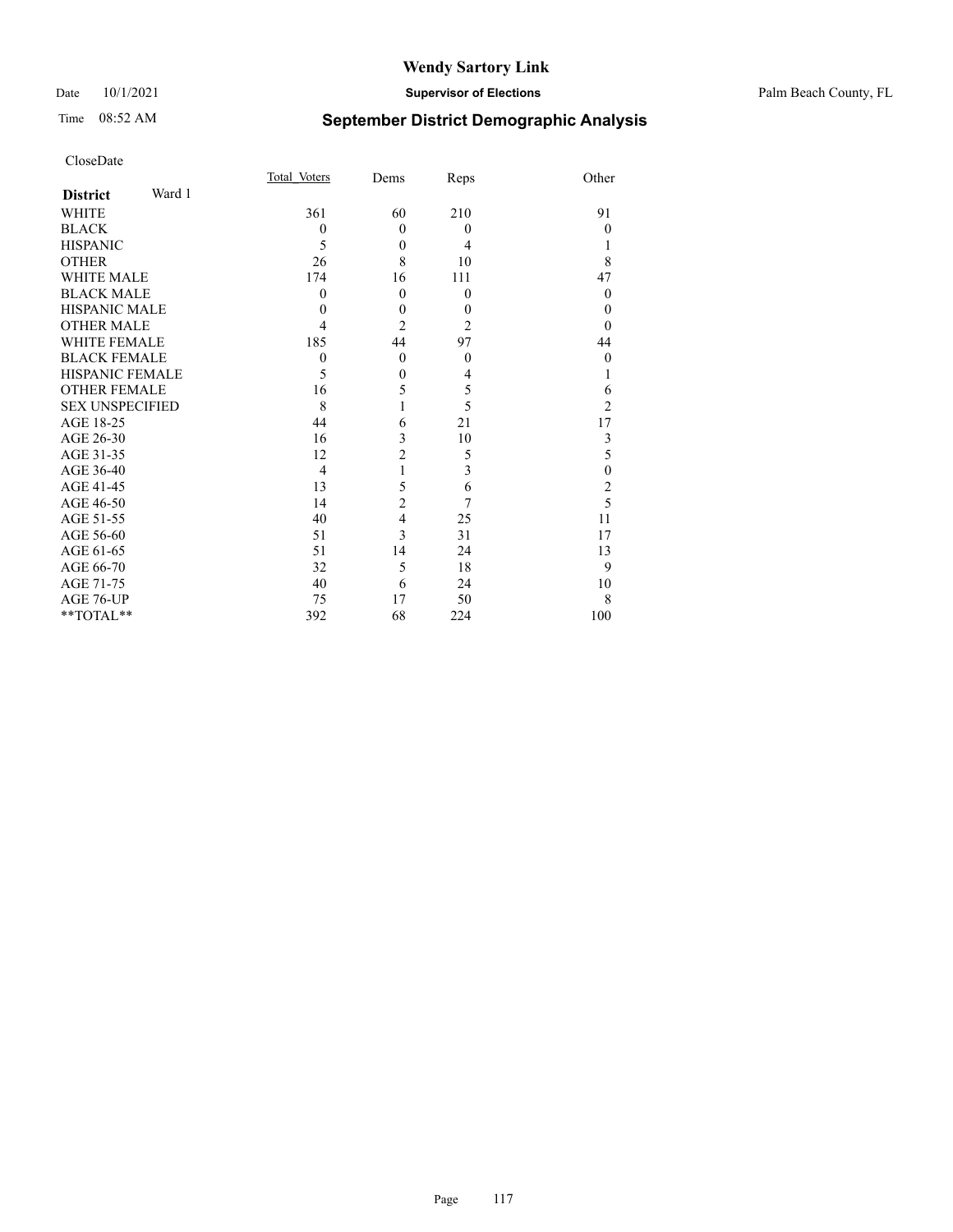#### Date 10/1/2021 **Supervisor of Elections** Palm Beach County, FL

## Time 08:52 AM **September District Demographic Analysis**

|                           | Total Voters | Dems   | Reps   | Other  |
|---------------------------|--------------|--------|--------|--------|
| Ward 1<br><b>District</b> |              |        |        |        |
| WHITE                     | 37,941       | 10,116 | 16,654 | 11,171 |
| <b>BLACK</b>              | 604          | 400    | 43     | 161    |
| <b>HISPANIC</b>           | 2,564        | 980    | 661    | 923    |
| <b>OTHER</b>              | 3,220        | 1,019  | 799    | 1,402  |
| <b>WHITE MALE</b>         | 17,806       | 3,806  | 8,353  | 5,647  |
| <b>BLACK MALE</b>         | 294          | 183    | 21     | 90     |
| <b>HISPANIC MALE</b>      | 1,066        | 377    | 288    | 401    |
| <b>OTHER MALE</b>         | 1,102        | 333    | 283    | 486    |
| WHITE FEMALE              | 19,715       | 6,191  | 8,129  | 5,395  |
| <b>BLACK FEMALE</b>       | 302          | 212    | 20     | 70     |
| HISPANIC FEMALE           | 1,437        | 581    | 353    | 503    |
| <b>OTHER FEMALE</b>       | 1,285        | 488    | 304    | 493    |
| <b>SEX UNSPECIFIED</b>    | 1,271        | 322    | 385    | 564    |
| AGE 18-25                 | 3,881        | 1,148  | 1,295  | 1,438  |
| AGE 26-30                 | 2,805        | 825    | 940    | 1,040  |
| AGE 31-35                 | 2,861        | 831    | 968    | 1,062  |
| AGE 36-40                 | 3,066        | 864    | 1,049  | 1,153  |
| AGE 41-45                 | 3,136        | 841    | 1,103  | 1,192  |
| AGE 46-50                 | 3,431        | 855    | 1,370  | 1,206  |
| AGE 51-55                 | 3,997        | 978    | 1,802  | 1,217  |
| AGE 56-60                 | 4,322        | 1,108  | 2,016  | 1,198  |
| AGE 61-65                 | 4,205        | 1,224  | 1,904  | 1,077  |
| AGE 66-70                 | 3,658        | 1,178  | 1,520  | 960    |
| AGE 71-75                 | 3,300        | 1,013  | 1,466  | 821    |
| AGE 76-UP                 | 5,667        | 1,650  | 2,724  | 1,293  |
| $*$ $TOTAL**$             | 44,329       | 12,515 | 18,157 | 13,657 |
|                           |              |        |        |        |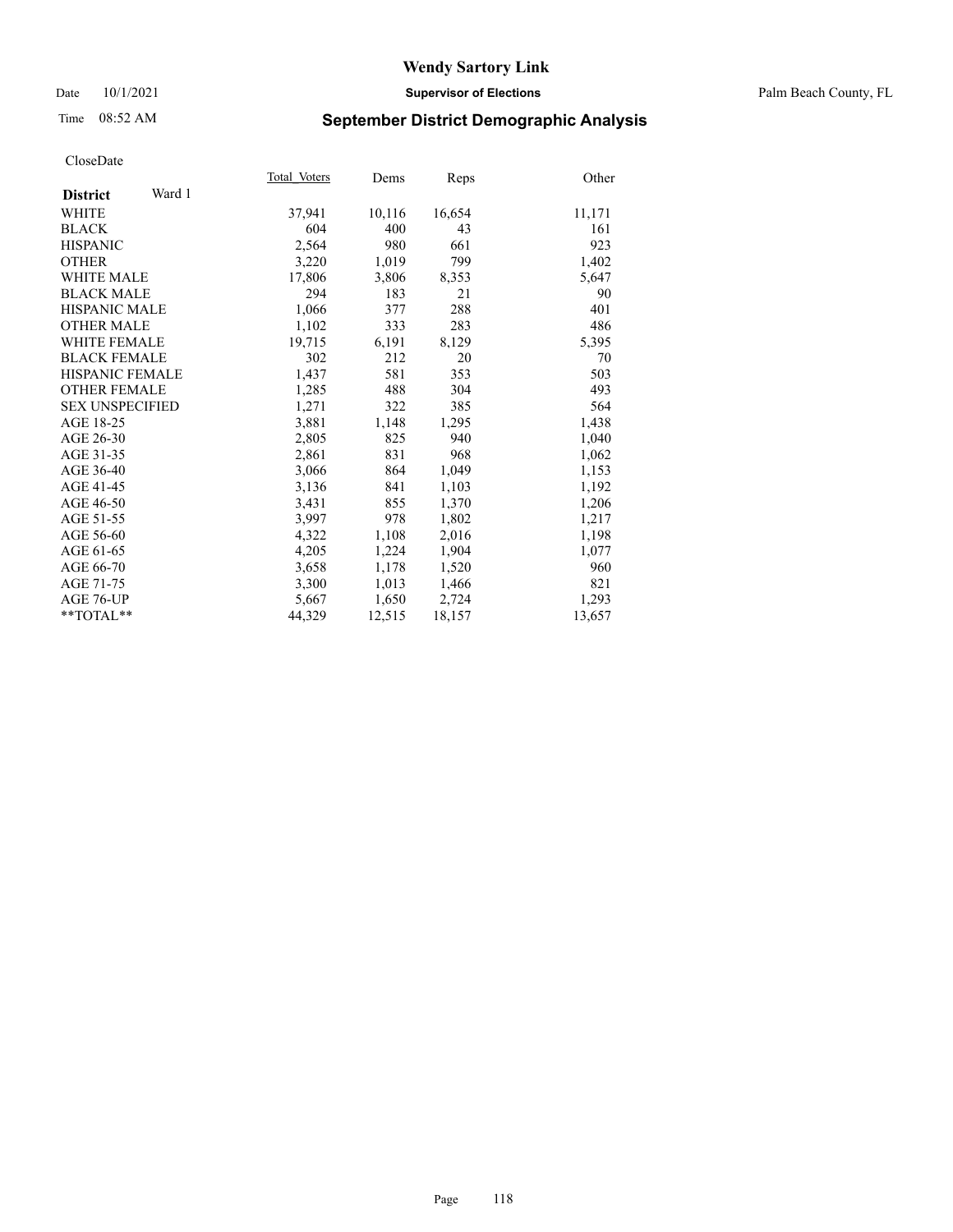#### Date 10/1/2021 **Supervisor of Elections** Palm Beach County, FL

## Time 08:52 AM **September District Demographic Analysis**

| Total Voters | Dems  | Reps  | Other |
|--------------|-------|-------|-------|
|              |       |       |       |
| 4,193        | 1,433 | 1,474 | 1,286 |
| 1,223        | 901   | 41    | 281   |
| 927          | 409   | 146   | 372   |
| 580          | 237   | 93    | 250   |
| 2,063        | 591   | 781   | 691   |
| 562          | 397   | 30    | 135   |
| 397          | 161   | 81    | 155   |
| 201          | 82    | 33    | 86    |
| 2,070        | 826   | 675   | 569   |
| 636          | 492   | 9     | 135   |
| 506          | 236   | 63    | 207   |
| 229          | 115   | 38    | 76    |
| 256          | 79    | 43    | 134   |
| 704          | 294   | 116   | 294   |
| 648          | 247   | 131   | 270   |
| 632          | 283   | 108   | 241   |
| 534          | 227   | 101   | 206   |
| 496          | 226   | 98    | 172   |
| 505          | 211   | 122   | 172   |
| 577          | 228   | 181   | 168   |
| 738          | 311   | 233   | 194   |
| 663          | 281   | 203   | 179   |
| 482          | 242   | 143   | 97    |
| 346          | 173   | 110   | 63    |
| 598          | 257   | 208   | 133   |
| 6,923        | 2,980 | 1,754 | 2,189 |
|              |       |       |       |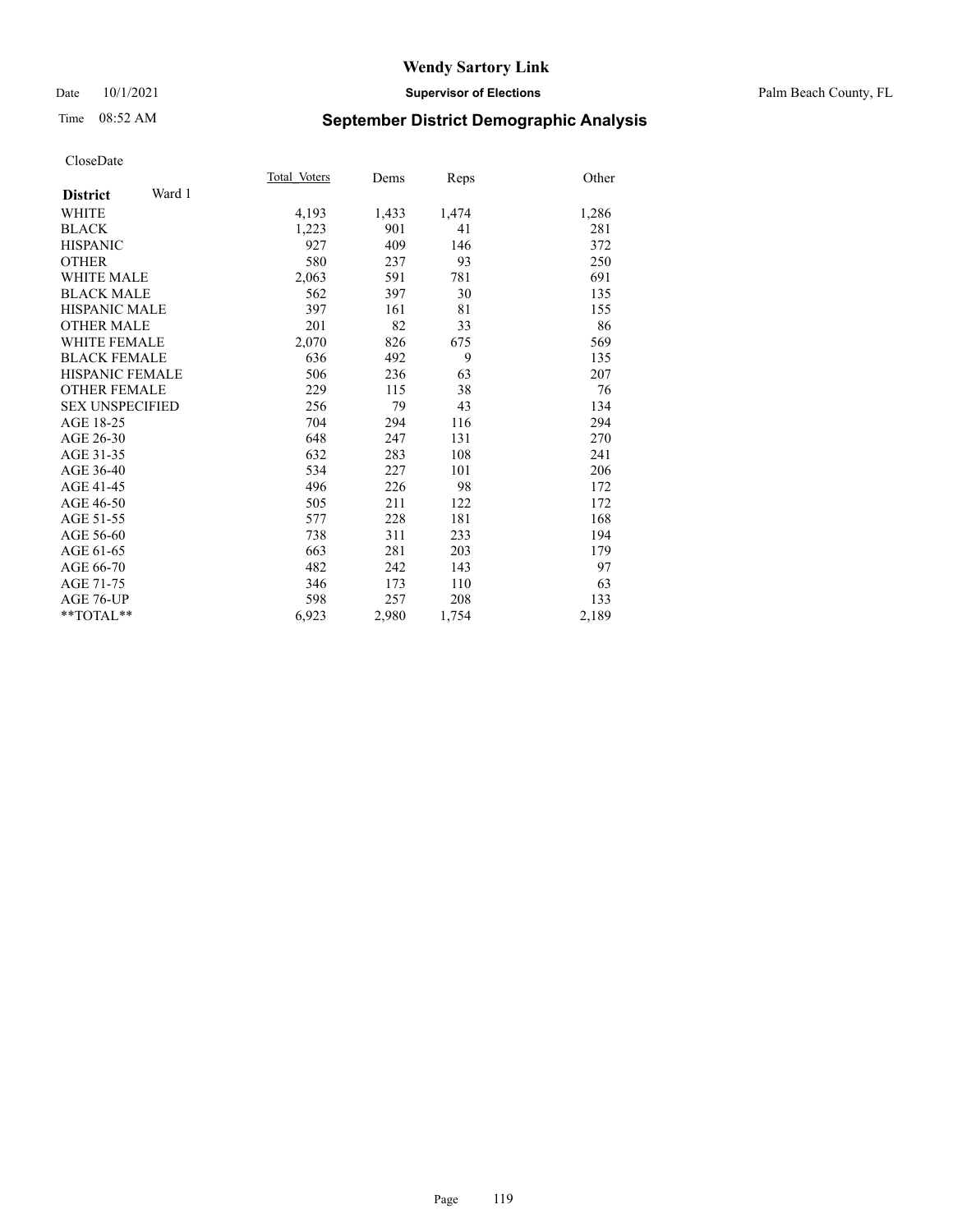#### Date 10/1/2021 **Supervisor of Elections** Palm Beach County, FL

## Time 08:52 AM **September District Demographic Analysis**

|                           | Total Voters | Dems  | Reps         | Other |
|---------------------------|--------------|-------|--------------|-------|
| Ward 1<br><b>District</b> |              |       |              |       |
| WHITE                     | 2,038        | 742   | 840          | 456   |
| <b>BLACK</b>              | 83           | 59    | 1            | 23    |
| <b>HISPANIC</b>           | 488          | 158   | 192          | 138   |
| <b>OTHER</b>              | 169          | 53    | 42           | 74    |
| WHITE MALE                | 963          | 293   | 430          | 240   |
| <b>BLACK MALE</b>         | 39           | 24    | 1            | 14    |
| <b>HISPANIC MALE</b>      | 211          | 65    | 85           | 61    |
| <b>OTHER MALE</b>         | 55           | 18    | 17           | 20    |
| <b>WHITE FEMALE</b>       | 1,054        | 444   | 404          | 206   |
| <b>BLACK FEMALE</b>       | 44           | 35    | $\mathbf{0}$ | 9     |
| <b>HISPANIC FEMALE</b>    | 265          | 89    | 102          | 74    |
| <b>OTHER FEMALE</b>       | 60           | 20    | 13           | 27    |
| <b>SEX UNSPECIFIED</b>    | 84           | 22    | 22           | 40    |
| AGE 18-25                 | 230          | 74    | 70           | 86    |
| AGE 26-30                 | 156          | 51    | 57           | 48    |
| AGE 31-35                 | 206          | 52    | 77           | 77    |
| AGE 36-40                 | 215          | 72    | 73           | 70    |
| AGE 41-45                 | 232          | 86    | 69           | 77    |
| AGE 46-50                 | 234          | 85    | 82           | 67    |
| AGE 51-55                 | 245          | 77    | 109          | 59    |
| AGE 56-60                 | 287          | 98    | 127          | 62    |
| AGE 61-65                 | 257          | 95    | 119          | 43    |
| AGE 66-70                 | 237          | 110   | 88           | 39    |
| AGE 71-75                 | 206          | 93    | 87           | 26    |
| <b>AGE 76-UP</b>          | 273          | 119   | 117          | 37    |
| $*$ $TOTAL**$             | 2,778        | 1,012 | 1,075        | 691   |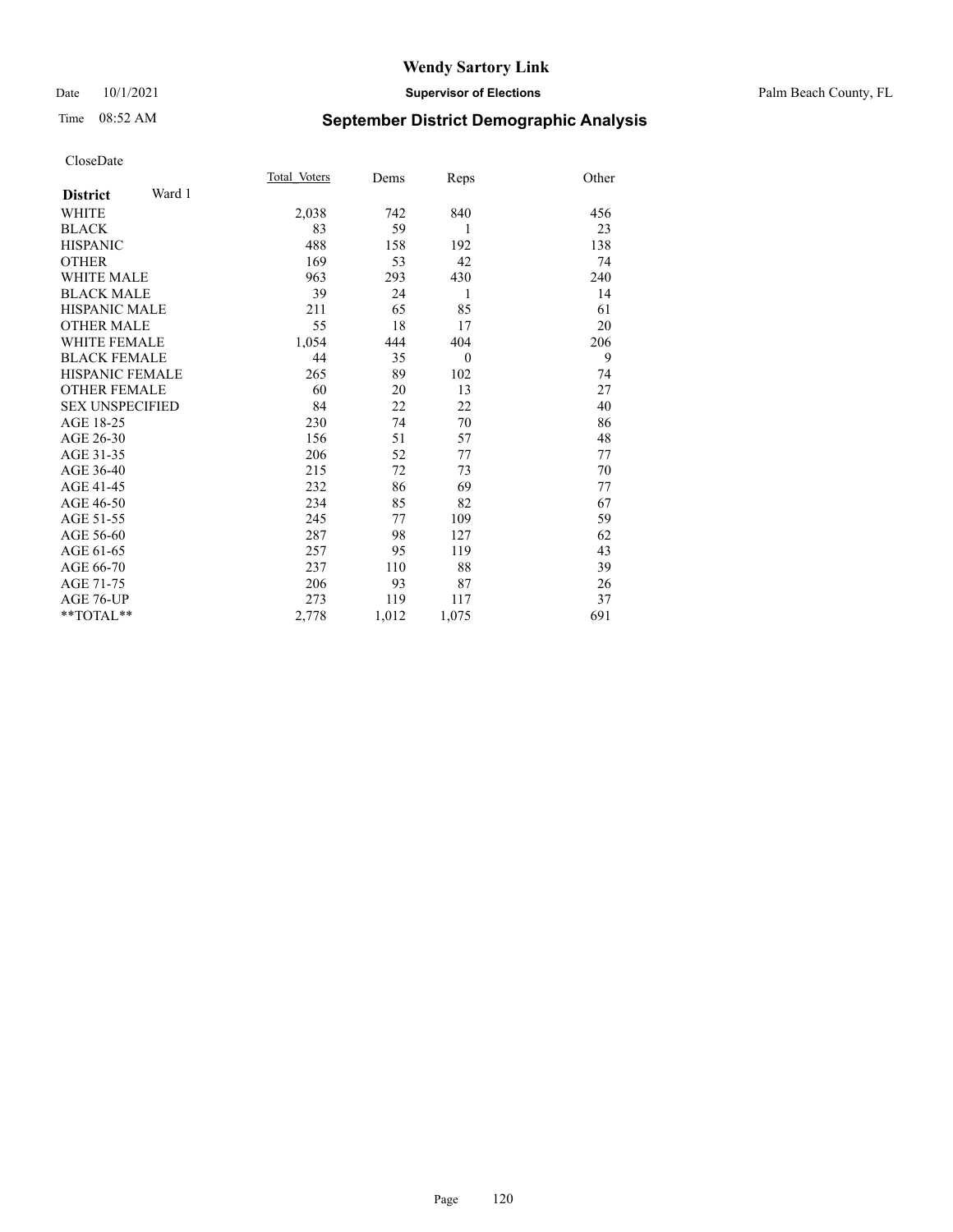#### Date 10/1/2021 **Supervisor of Elections** Palm Beach County, FL

# Time 08:52 AM **September District Demographic Analysis**

|                           | Total Voters | Dems | Reps | Other |
|---------------------------|--------------|------|------|-------|
| Ward 1<br><b>District</b> |              |      |      |       |
| WHITE                     | 1,829        | 498  | 807  | 524   |
| <b>BLACK</b>              | 77           | 51   | 10   | 16    |
| <b>HISPANIC</b>           | 207          | 67   | 57   | 83    |
| <b>OTHER</b>              | 178          | 44   | 54   | 80    |
| <b>WHITE MALE</b>         | 883          | 210  | 419  | 254   |
| <b>BLACK MALE</b>         | 39           | 23   | 7    | 9     |
| <b>HISPANIC MALE</b>      | 102          | 29   | 26   | 47    |
| <b>OTHER MALE</b>         | 71           | 17   | 21   | 33    |
| <b>WHITE FEMALE</b>       | 921          | 282  | 377  | 262   |
| <b>BLACK FEMALE</b>       | 38           | 28   | 3    | 7     |
| <b>HISPANIC FEMALE</b>    | 98           | 38   | 28   | 32    |
| <b>OTHER FEMALE</b>       | 66           | 19   | 21   | 26    |
| <b>SEX UNSPECIFIED</b>    | 73           | 14   | 26   | 33    |
| AGE 18-25                 | 225          | 52   | 77   | 96    |
| AGE 26-30                 | 142          | 36   | 53   | 53    |
| AGE 31-35                 | 184          | 53   | 57   | 74    |
| AGE 36-40                 | 158          | 34   | 67   | 57    |
| AGE 41-45                 | 130          | 30   | 50   | 50    |
| AGE 46-50                 | 160          | 44   | 62   | 54    |
| AGE 51-55                 | 194          | 47   | 86   | 61    |
| AGE 56-60                 | 271          | 73   | 116  | 82    |
| AGE 61-65                 | 252          | 80   | 111  | 61    |
| AGE 66-70                 | 209          | 70   | 96   | 43    |
| AGE 71-75                 | 160          | 65   | 59   | 36    |
| <b>AGE 76-UP</b>          | 206          | 76   | 94   | 36    |
| **TOTAL**                 | 2,291        | 660  | 928  | 703   |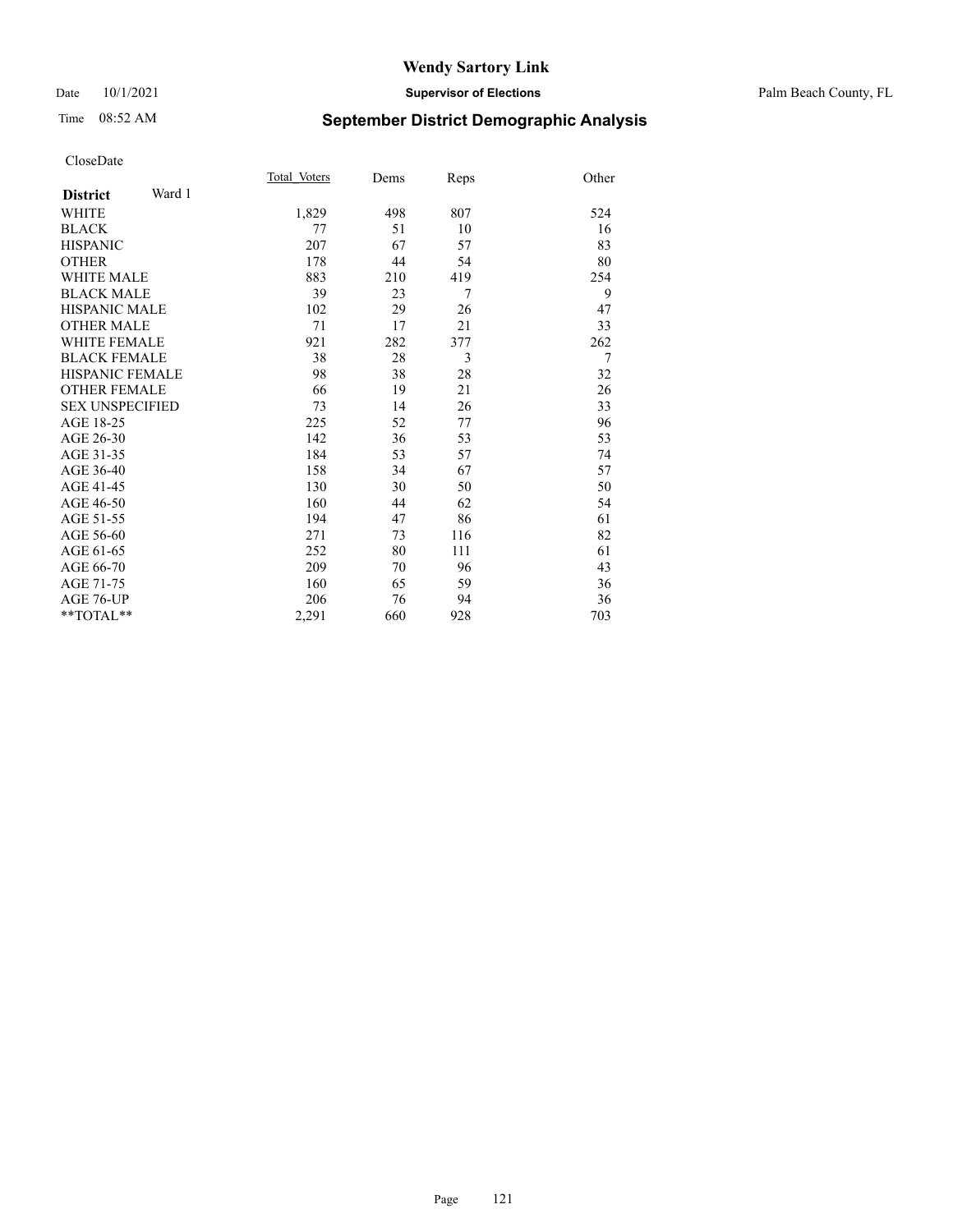#### Date 10/1/2021 **Supervisor of Elections** Palm Beach County, FL

## Time 08:52 AM **September District Demographic Analysis**

| Total Voters | Dems  | Reps | Other |
|--------------|-------|------|-------|
|              |       |      |       |
| 2,073        | 655   | 771  | 647   |
| 2,177        | 1,677 | 69   | 431   |
| 264          | 114   | 47   | 103   |
| 488          | 213   | 80   | 195   |
| 1,032        | 276   | 409  | 347   |
| 942          | 683   | 35   | 224   |
| 111          | 49    | 22   | 40    |
| 168          | 72    | 35   | 61    |
| 1,008        | 366   | 353  | 289   |
| 1,198        | 968   | 33   | 197   |
| 148          | 62    | 24   | 62    |
| 209          | 106   | 23   | 80    |
| 179          | 73    | 31   | 75    |
| 483          | 261   | 40   | 182   |
| 507          | 280   | 58   | 169   |
| 500          | 267   | 74   | 159   |
| 431          | 236   | 68   | 127   |
| 361          | 188   | 47   | 126   |
| 353          | 182   | 74   | 97    |
| 407          | 205   | 86   | 116   |
| 460          | 239   | 114  | 107   |
| 499          | 296   | 114  | 89    |
| 377          | 194   | 101  | 82    |
| 258          | 139   | 68   | 51    |
| 366          | 172   | 123  | 71    |
| 5,002        | 2,659 | 967  | 1,376 |
|              |       |      |       |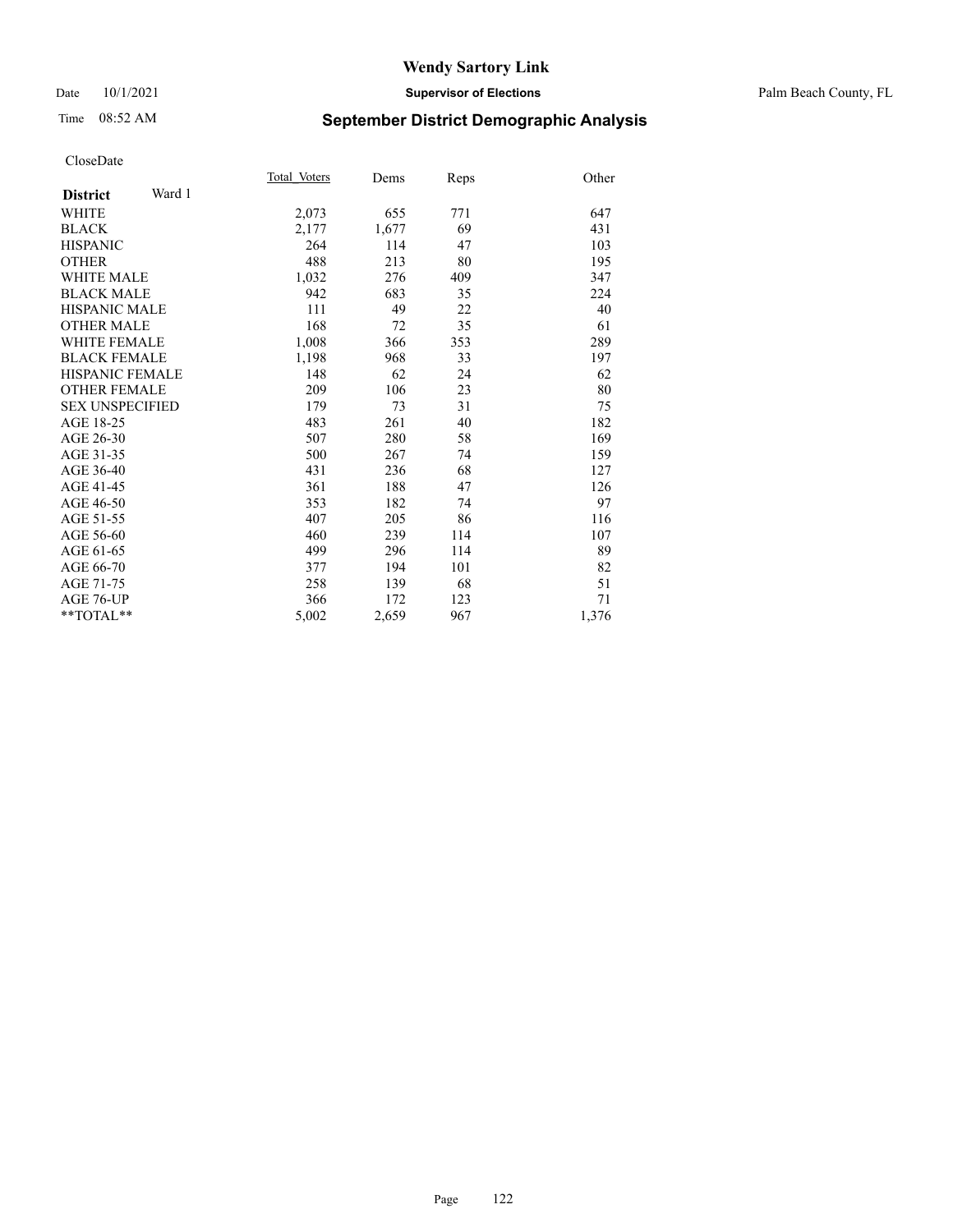#### Date 10/1/2021 **Supervisor of Elections** Palm Beach County, FL

## Time 08:52 AM **September District Demographic Analysis**

|                           | Total Voters | Dems  | Reps  | Other |
|---------------------------|--------------|-------|-------|-------|
| Ward 1<br><b>District</b> |              |       |       |       |
| WHITE                     | 9,443        | 3,960 | 2,598 | 2,885 |
| <b>BLACK</b>              | 3,124        | 2,332 | 104   | 688   |
| <b>HISPANIC</b>           | 3,491        | 1,573 | 584   | 1,334 |
| <b>OTHER</b>              | 1,538        | 665   | 163   | 710   |
| <b>WHITE MALE</b>         | 4,593        | 1,680 | 1,389 | 1,524 |
| <b>BLACK MALE</b>         | 1,420        | 1,017 | 66    | 337   |
| HISPANIC MALE             | 1,603        | 682   | 305   | 616   |
| <b>OTHER MALE</b>         | 568          | 245   | 61    | 262   |
| WHITE FEMALE              | 4,711        | 2,231 | 1,173 | 1,307 |
| <b>BLACK FEMALE</b>       | 1,642        | 1,270 | 36    | 336   |
| HISPANIC FEMALE           | 1,787        | 855   | 263   | 669   |
| <b>OTHER FEMALE</b>       | 564          | 275   | 75    | 214   |
| <b>SEX UNSPECIFIED</b>    | 700          | 269   | 81    | 350   |
| AGE 18-25                 | 1,847        | 873   | 214   | 760   |
| AGE 26-30                 | 1,544        | 697   | 234   | 613   |
| AGE 31-35                 | 1,715        | 821   | 236   | 658   |
| AGE 36-40                 | 1,514        | 736   | 254   | 524   |
| AGE 41-45                 | 1,235        | 576   | 187   | 472   |
| AGE 46-50                 | 1,260        | 580   | 245   | 435   |
| AGE 51-55                 | 1,500        | 699   | 306   | 495   |
| AGE 56-60                 | 1,700        | 820   | 417   | 463   |
| AGE 61-65                 | 1,635        | 835   | 395   | 405   |
| AGE 66-70                 | 1,292        | 688   | 300   | 304   |
| AGE 71-75                 | 962          | 515   | 234   | 213   |
| AGE 76-UP                 | 1,392        | 690   | 427   | 275   |
| $*$ $TOTAL**$             | 17,596       | 8,530 | 3,449 | 5,617 |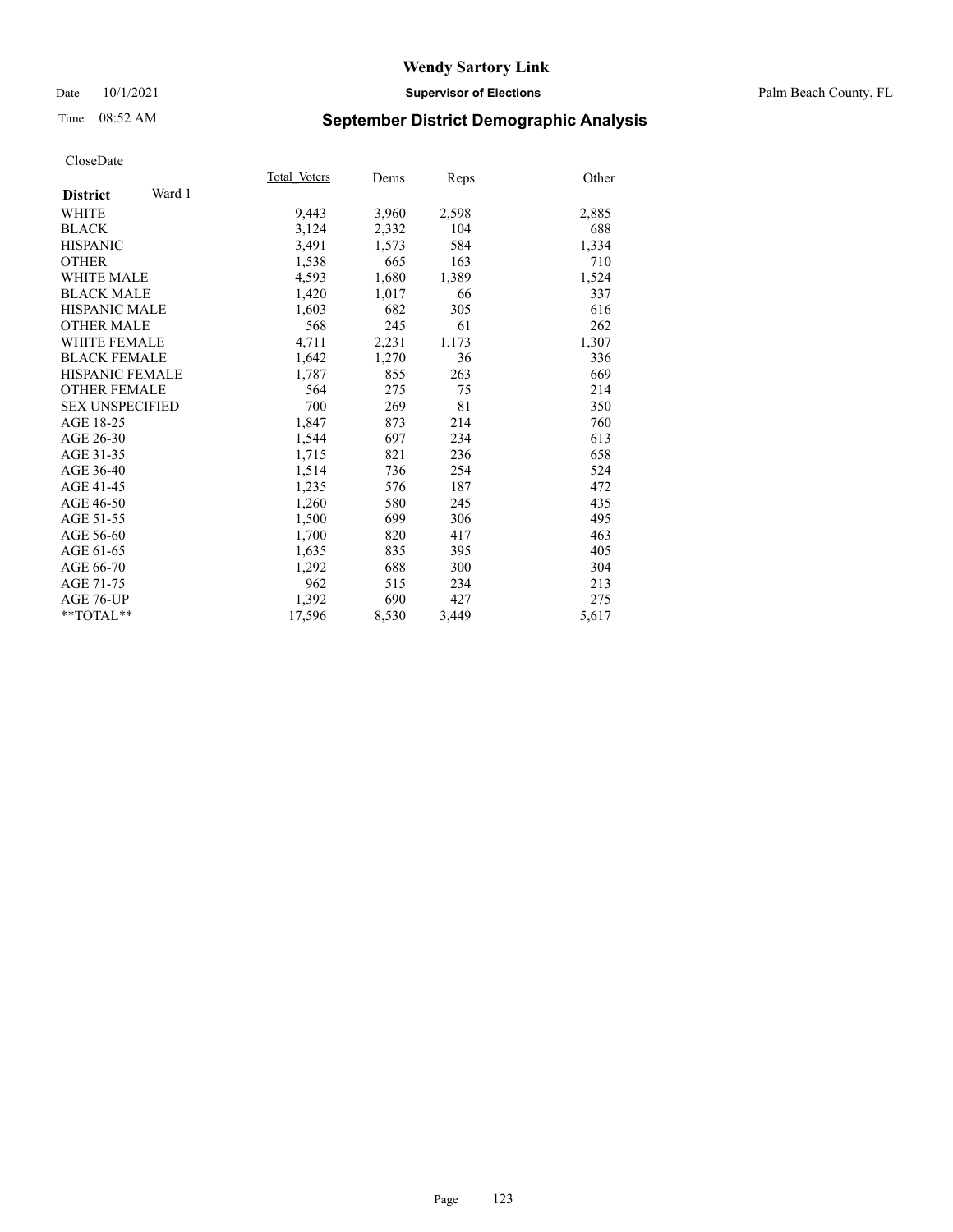#### Date 10/1/2021 **Supervisor of Elections** Palm Beach County, FL

# Time 08:52 AM **September District Demographic Analysis**

|                        |        | Total Voters | Dems           | Reps           | Other          |
|------------------------|--------|--------------|----------------|----------------|----------------|
| <b>District</b>        | Ward 1 |              |                |                |                |
| <b>WHITE</b>           |        | 344          | 66             | 191            | 87             |
| <b>BLACK</b>           |        | 6            | 3              | 1              | 2              |
| <b>HISPANIC</b>        |        | 5            | 1              | $\overline{2}$ | $\overline{c}$ |
| <b>OTHER</b>           |        | 20           | 5              | 6              | 9              |
| <b>WHITE MALE</b>      |        | 179          | 27             | 103            | 49             |
| <b>BLACK MALE</b>      |        | 3            |                |                |                |
| <b>HISPANIC MALE</b>   |        |              |                | $\theta$       | $\theta$       |
| <b>OTHER MALE</b>      |        | 8            |                | 2              | 5              |
| <b>WHITE FEMALE</b>    |        | 160          | 38             | 86             | 36             |
| <b>BLACK FEMALE</b>    |        | 3            | $\overline{2}$ | $\theta$       | 1              |
| <b>HISPANIC FEMALE</b> |        | 4            | $\mathbf{0}$   | $\overline{2}$ | 2              |
| <b>OTHER FEMALE</b>    |        | 7            |                | 3              | 3              |
| <b>SEX UNSPECIFIED</b> |        | 8            | $\overline{2}$ | 3              | 3              |
| AGE 18-25              |        | 18           | 5              | 7              | 6              |
| AGE 26-30              |        | 9            | $\overline{c}$ | 6              |                |
| AGE 31-35              |        | 6            | 1              | $\theta$       | 5              |
| AGE 36-40              |        | 5            | $\theta$       | 3              | $\overline{c}$ |
| AGE 41-45              |        | 13           | 5              | 8              | $\theta$       |
| AGE 46-50              |        | 25           | 4              | 10             | 11             |
| AGE 51-55              |        | 17           | 3              | 10             | 4              |
| AGE 56-60              |        | 41           | 5              | 30             | 6              |
| AGE 61-65              |        | 50           | 8              | 31             | 11             |
| AGE 66-70              |        | 50           | 12             | 18             | 20             |
| AGE 71-75              |        | 42           | 6              | 25             | 11             |
| AGE 76-UP              |        | 99           | 24             | 52             | 23             |
| **TOTAL**              |        | 375          | 75             | 200            | 100            |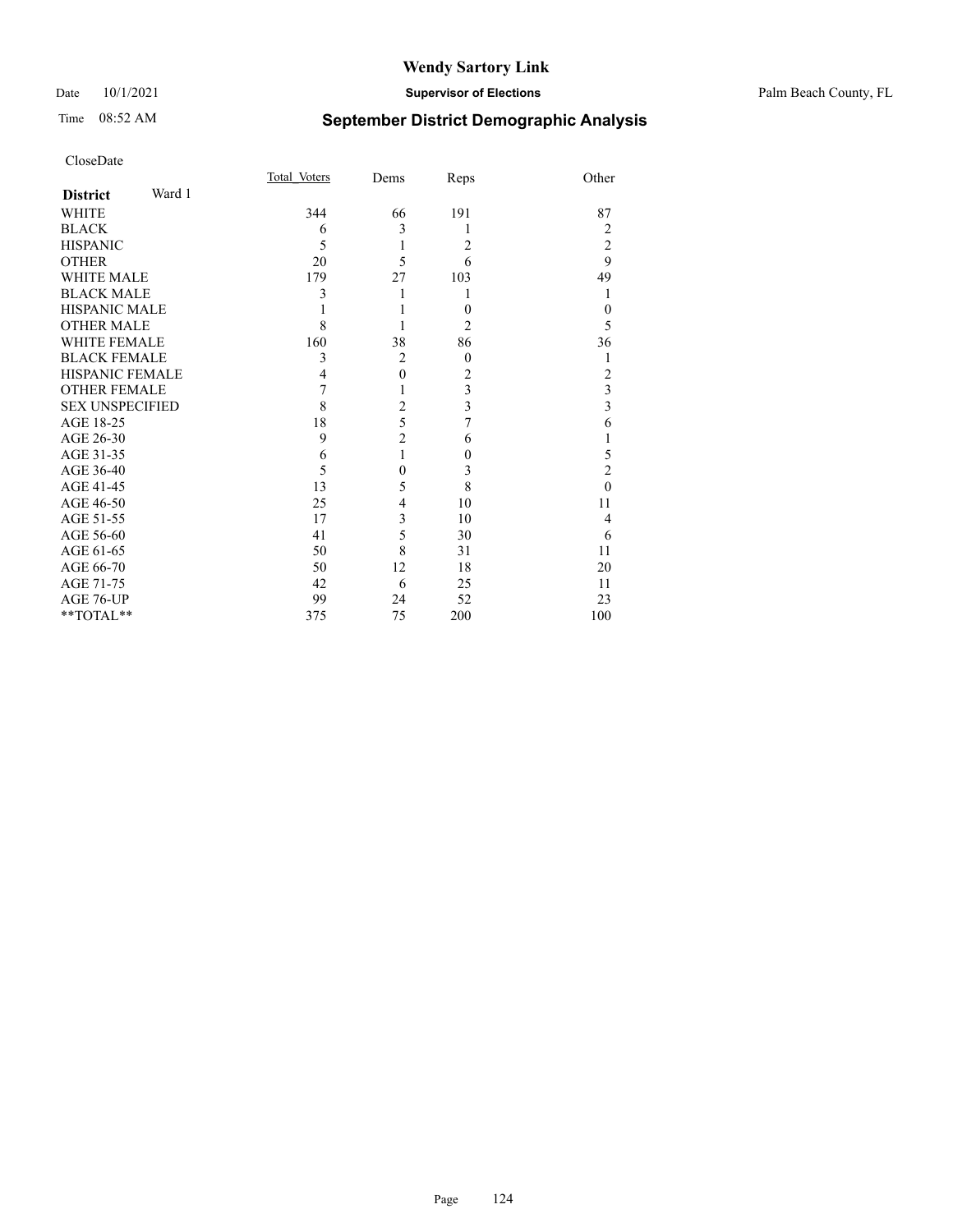# Time 08:52 AM **September District Demographic Analysis**

|                           | Total Voters | Dems           | Reps           | Other          |
|---------------------------|--------------|----------------|----------------|----------------|
| Ward 1<br><b>District</b> |              |                |                |                |
| <b>WHITE</b>              | 81           | 34             | 19             | 28             |
| <b>BLACK</b>              | 748          | 618            | 12             | 118            |
| <b>HISPANIC</b>           | 39           | 16             | 6              | 17             |
| <b>OTHER</b>              | 67           | 40             | 3              | 24             |
| <b>WHITE MALE</b>         | 41           | 13             | 12             | 16             |
| <b>BLACK MALE</b>         | 296          | 224            | $\overline{4}$ | 68             |
| <b>HISPANIC MALE</b>      | 13           | $\overline{2}$ | 3              | 8              |
| <b>OTHER MALE</b>         | 24           | 15             | 1              | 8              |
| <b>WHITE FEMALE</b>       | 38           | 19             | 7              | 12             |
| <b>BLACK FEMALE</b>       | 442          | 384            | 8              | 50             |
| <b>HISPANIC FEMALE</b>    | 23           | 13             | 3              | 7              |
| <b>OTHER FEMALE</b>       | 29           | 18             | $\overline{2}$ | 9              |
| <b>SEX UNSPECIFIED</b>    | 29           | 20             | $\theta$       | 9              |
| AGE 18-25                 | 121          | 72             | $\overline{4}$ | 45             |
| AGE 26-30                 | 119          | 77             | 8              | 34             |
| AGE 31-35                 | 132          | 96             | $\overline{c}$ | 34             |
| AGE 36-40                 | 91           | 71             | 3              | 17             |
| AGE 41-45                 | 62           | 46             | $\overline{c}$ | 14             |
| AGE 46-50                 | 55           | 41             | $\overline{4}$ | 10             |
| AGE 51-55                 | 80           | 72             | 1              | 7              |
| AGE 56-60                 | 67           | 57             | $\overline{2}$ | 8              |
| AGE 61-65                 | 61           | 53             | $\mathbf{1}$   | 7              |
| AGE 66-70                 | 51           | 43             | 4              | 4              |
| AGE 71-75                 | 44           | 36             | 3              | 5              |
| AGE 76-UP                 | 52           | 44             | 6              | $\overline{c}$ |
| **TOTAL**                 | 935          | 708            | 40             | 187            |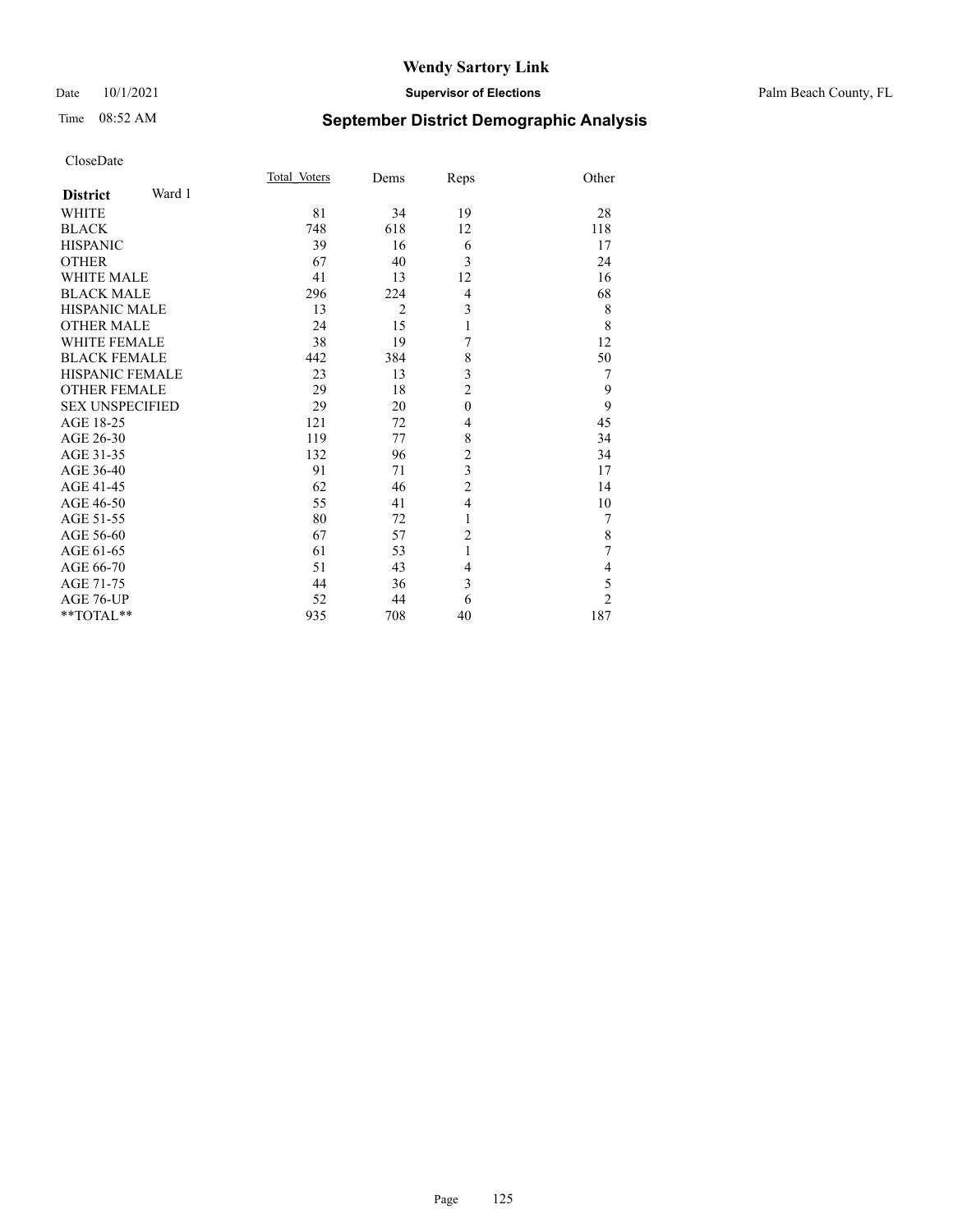#### Date 10/1/2021 **Supervisor of Elections** Palm Beach County, FL

## Time 08:52 AM **September District Demographic Analysis**

|                           | Total Voters | Dems  | Reps  | Other |
|---------------------------|--------------|-------|-------|-------|
| Ward 1<br><b>District</b> |              |       |       |       |
| <b>WHITE</b>              | 9,154        | 2,490 | 4,215 | 2,449 |
| <b>BLACK</b>              | 190          | 136   | 13    | 41    |
| <b>HISPANIC</b>           | 501          | 183   | 145   | 173   |
| <b>OTHER</b>              | 590          | 171   | 186   | 233   |
| WHITE MALE                | 4,350        | 999   | 2,107 | 1,244 |
| <b>BLACK MALE</b>         | 91           | 65    | 7     | 19    |
| <b>HISPANIC MALE</b>      | 211          | 66    | 68    | 77    |
| <b>OTHER MALE</b>         | 191          | 43    | 68    | 80    |
| WHITE FEMALE              | 4,696        | 1,455 | 2,060 | 1,181 |
| <b>BLACK FEMALE</b>       | 98           | 70    | 6     | 22    |
| <b>HISPANIC FEMALE</b>    | 277          | 113   | 74    | 90    |
| <b>OTHER FEMALE</b>       | 243          | 87    | 78    | 78    |
| <b>SEX UNSPECIFIED</b>    | 275          | 81    | 89    | 105   |
| AGE 18-25                 | 707          | 207   | 261   | 239   |
| AGE 26-30                 | 575          | 159   | 213   | 203   |
| AGE 31-35                 | 635          | 172   | 245   | 218   |
| AGE 36-40                 | 622          | 160   | 231   | 231   |
| AGE 41-45                 | 537          | 170   | 185   | 182   |
| AGE 46-50                 | 650          | 156   | 274   | 220   |
| AGE 51-55                 | 783          | 175   | 380   | 228   |
| AGE 56-60                 | 1,063        | 290   | 525   | 248   |
| AGE 61-65                 | 1,085        | 328   | 508   | 249   |
| AGE 66-70                 | 1,047        | 344   | 449   | 254   |
| AGE 71-75                 | 901          | 293   | 381   | 227   |
| AGE 76-UP                 | 1,830        | 526   | 907   | 397   |
| $*$ $TOTAL**$             | 10,435       | 2,980 | 4,559 | 2,896 |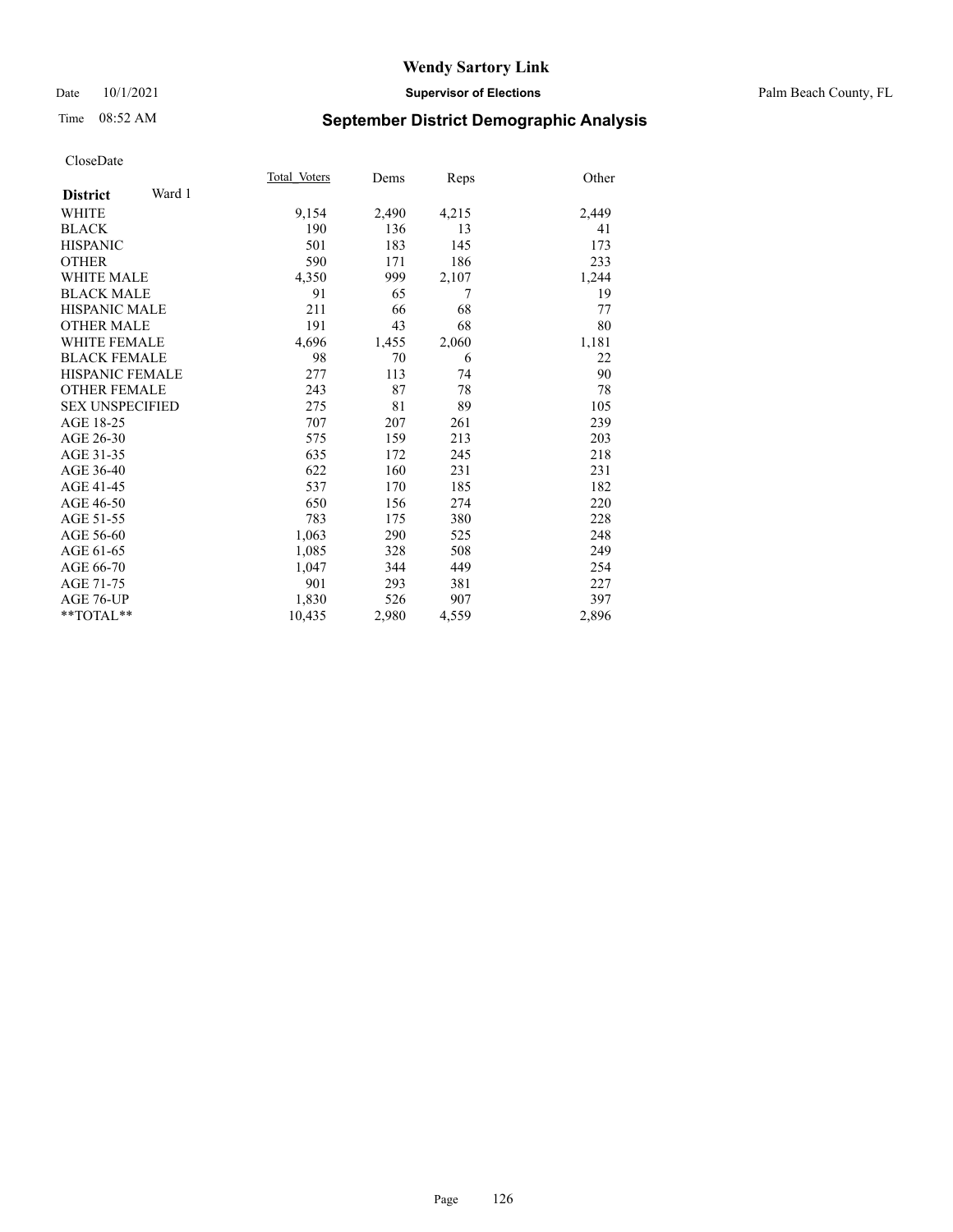#### Date 10/1/2021 **Supervisor of Elections** Palm Beach County, FL

# Time 08:52 AM **September District Demographic Analysis**

|                           | Total Voters | Dems           | Reps         | Other          |
|---------------------------|--------------|----------------|--------------|----------------|
| Ward 1<br><b>District</b> |              |                |              |                |
| WHITE                     | 1,467        | 361            | 701          | 405            |
| <b>BLACK</b>              | 5            | 3              | $\theta$     | $\overline{2}$ |
| <b>HISPANIC</b>           | 47           | 13             | 20           | 14             |
| <b>OTHER</b>              | 85           | 24             | 24           | 37             |
| <b>WHITE MALE</b>         | 719          | 145            | 369          | 205            |
| <b>BLACK MALE</b>         | $\mathbf{0}$ | $\theta$       | $\mathbf{0}$ | $\theta$       |
| <b>HISPANIC MALE</b>      | 21           | $\overline{4}$ | 7            | 10             |
| <b>OTHER MALE</b>         | 26           | 5              | 8            | 13             |
| <b>WHITE FEMALE</b>       | 728          | 206            | 326          | 196            |
| <b>BLACK FEMALE</b>       | 5            | 3              | $\theta$     | 2              |
| <b>HISPANIC FEMALE</b>    | 26           | 9              | 13           | $\overline{4}$ |
| <b>OTHER FEMALE</b>       | 37           | 14             | 9            | 14             |
| <b>SEX UNSPECIFIED</b>    | 42           | 15             | 13           | 14             |
| AGE 18-25                 | 100          | 33             | 39           | 28             |
| AGE 26-30                 | 78           | 20             | 27           | 31             |
| AGE 31-35                 | 59           | 14             | 24           | 21             |
| AGE 36-40                 | 56           | 13             | 13           | 30             |
| AGE 41-45                 | 50           | 16             | 16           | 18             |
| AGE 46-50                 | 77           | 19             | 27           | 31             |
| AGE 51-55                 | 117          | 21             | 65           | 31             |
| AGE 56-60                 | 185          | 44             | 90           | 51             |
| AGE 61-65                 | 210          | 55             | 101          | 54             |
| AGE 66-70                 | 184          | 51             | 85           | 48             |
| AGE 71-75                 | 171          | 40             | 75           | 56             |
| AGE 76-UP                 | 317          | 75             | 183          | 59             |
| **TOTAL**                 | 1,604        | 401            | 745          | 458            |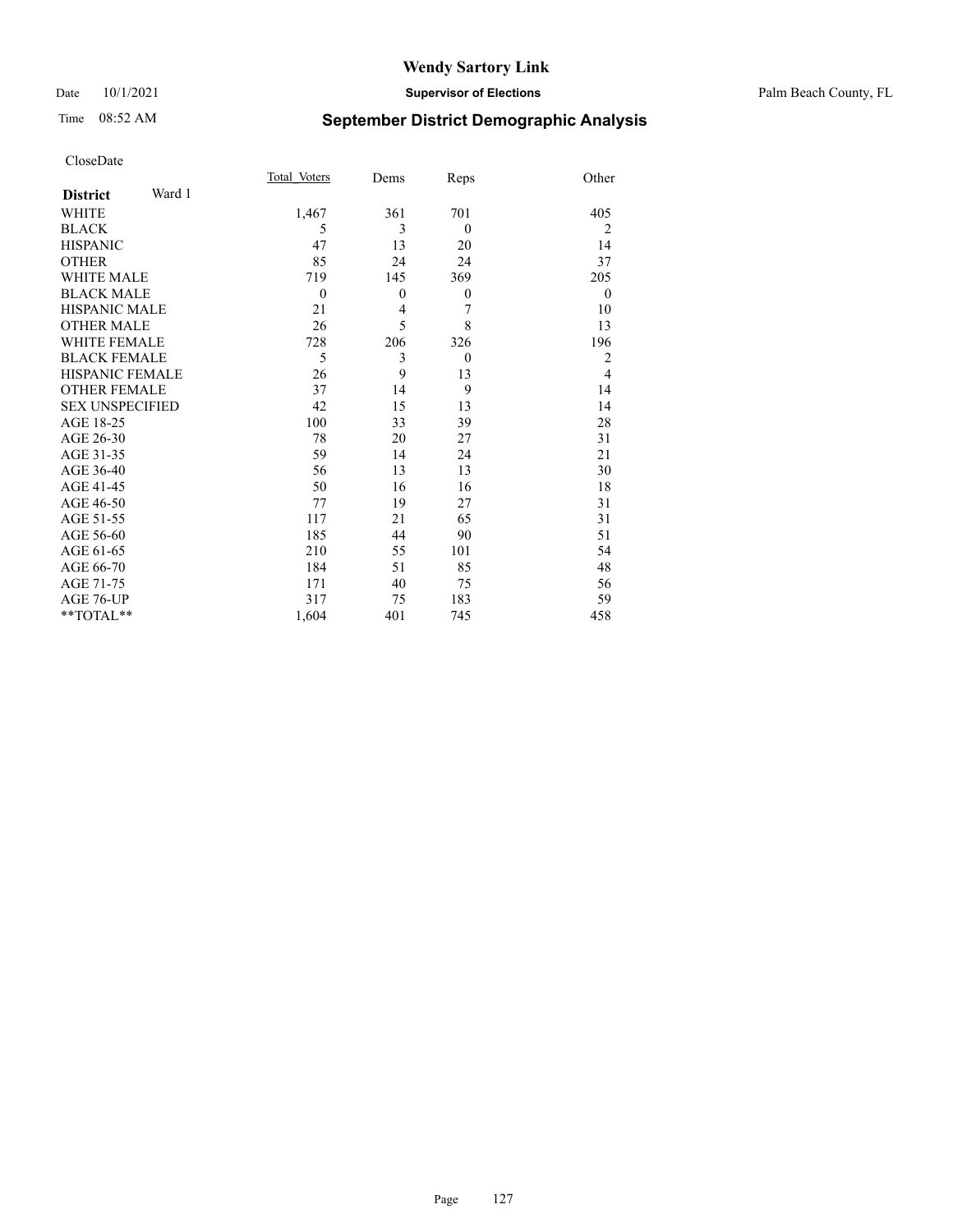#### Date 10/1/2021 **Supervisor of Elections** Palm Beach County, FL

# Time 08:52 AM **September District Demographic Analysis**

|                           | Total Voters | Dems  | Reps | Other |
|---------------------------|--------------|-------|------|-------|
| Ward 1<br><b>District</b> |              |       |      |       |
| <b>WHITE</b>              | 299          | 78    | 168  | 53    |
| <b>BLACK</b>              | 1,723        | 1,497 | 39   | 187   |
| <b>HISPANIC</b>           | 604          | 281   | 110  | 213   |
| <b>OTHER</b>              | 181          | 93    | 25   | 63    |
| <b>WHITE MALE</b>         | 132          | 32    | 64   | 36    |
| <b>BLACK MALE</b>         | 719          | 608   | 16   | 95    |
| <b>HISPANIC MALE</b>      | 290          | 136   | 65   | 89    |
| <b>OTHER MALE</b>         | 61           | 37    | 9    | 15    |
| <b>WHITE FEMALE</b>       | 162          | 45    | 101  | 16    |
| <b>BLACK FEMALE</b>       | 979          | 866   | 22   | 91    |
| <b>HISPANIC FEMALE</b>    | 291          | 137   | 42   | 112   |
| <b>OTHER FEMALE</b>       | 44           | 23    | 8    | 13    |
| <b>SEX UNSPECIFIED</b>    | 128          | 64    | 15   | 49    |
| AGE 18-25                 | 361          | 241   | 30   | 90    |
| AGE 26-30                 | 306          | 187   | 23   | 96    |
| AGE 31-35                 | 266          | 171   | 28   | 67    |
| AGE 36-40                 | 228          | 158   | 14   | 56    |
| AGE 41-45                 | 179          | 124   | 20   | 35    |
| AGE 46-50                 | 167          | 124   | 17   | 26    |
| AGE 51-55                 | 230          | 159   | 36   | 35    |
| AGE 56-60                 | 237          | 164   | 33   | 40    |
| AGE 61-65                 | 221          | 176   | 28   | 17    |
| AGE 66-70                 | 211          | 158   | 24   | 29    |
| AGE 71-75                 | 152          | 100   | 40   | 12    |
| AGE 76-UP                 | 249          | 187   | 49   | 13    |
| $*$ $TOTAL**$             | 2,807        | 1,949 | 342  | 516   |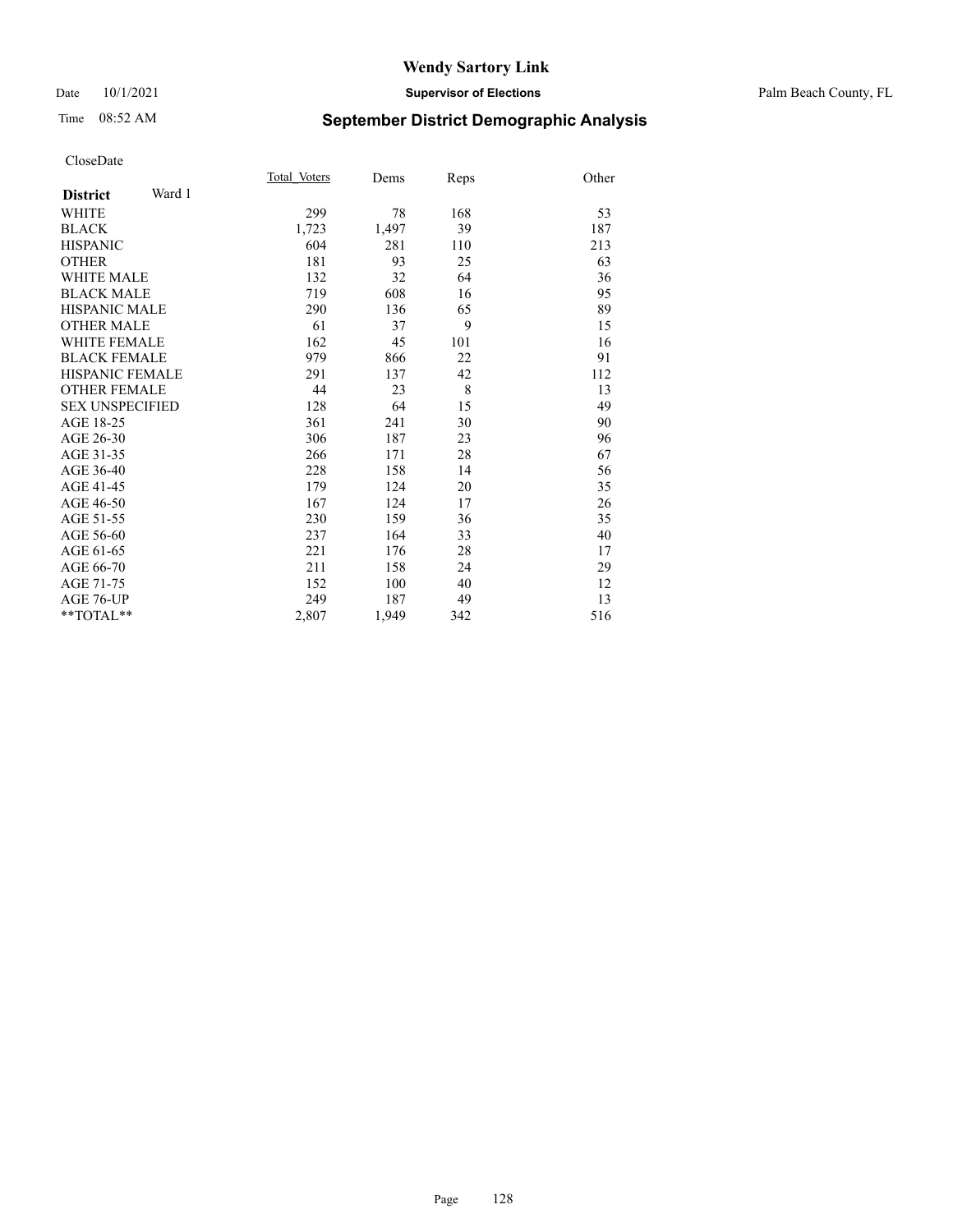#### Date 10/1/2021 **Supervisor of Elections** Palm Beach County, FL

## Time 08:52 AM **September District Demographic Analysis**

|                           | Total Voters | Dems  | Reps  | Other |
|---------------------------|--------------|-------|-------|-------|
| Ward 1<br><b>District</b> |              |       |       |       |
| <b>WHITE</b>              | 7,399        | 1,869 | 3,473 | 2,057 |
| <b>BLACK</b>              | 43           | 28    | 7     | 8     |
| <b>HISPANIC</b>           | 191          | 49    | 72    | 70    |
| <b>OTHER</b>              | 567          | 140   | 183   | 244   |
| <b>WHITE MALE</b>         | 3,402        | 744   | 1,637 | 1,021 |
| <b>BLACK MALE</b>         | 20           | 11    | 4     | 5     |
| <b>HISPANIC MALE</b>      | 92           | 24    | 32    | 36    |
| <b>OTHER MALE</b>         | 176          | 40    | 55    | 81    |
| <b>WHITE FEMALE</b>       | 3,916        | 1,107 | 1,800 | 1,009 |
| <b>BLACK FEMALE</b>       | 23           | 17    | 3     | 3     |
| <b>HISPANIC FEMALE</b>    | 97           | 25    | 40    | 32    |
| <b>OTHER FEMALE</b>       | 243          | 63    | 83    | 97    |
| <b>SEX UNSPECIFIED</b>    | 221          | 49    | 77    | 95    |
| AGE 18-25                 | 326          | 86    | 121   | 119   |
| AGE 26-30                 | 245          | 64    | 90    | 91    |
| AGE 31-35                 | 236          | 53    | 81    | 102   |
| AGE 36-40                 | 241          | 41    | 99    | 101   |
| AGE 41-45                 | 242          | 47    | 99    | 96    |
| AGE 46-50                 | 326          | 62    | 150   | 114   |
| AGE 51-55                 | 449          | 93    | 228   | 128   |
| AGE 56-60                 | 666          | 135   | 318   | 213   |
| AGE 61-65                 | 833          | 210   | 393   | 230   |
| AGE 66-70                 | 905          | 258   | 408   | 239   |
| AGE 71-75                 | 1,128        | 319   | 504   | 305   |
| AGE 76-UP                 | 2,603        | 718   | 1,244 | 641   |
| $*$ $TOTAL**$             | 8,200        | 2,086 | 3,735 | 2,379 |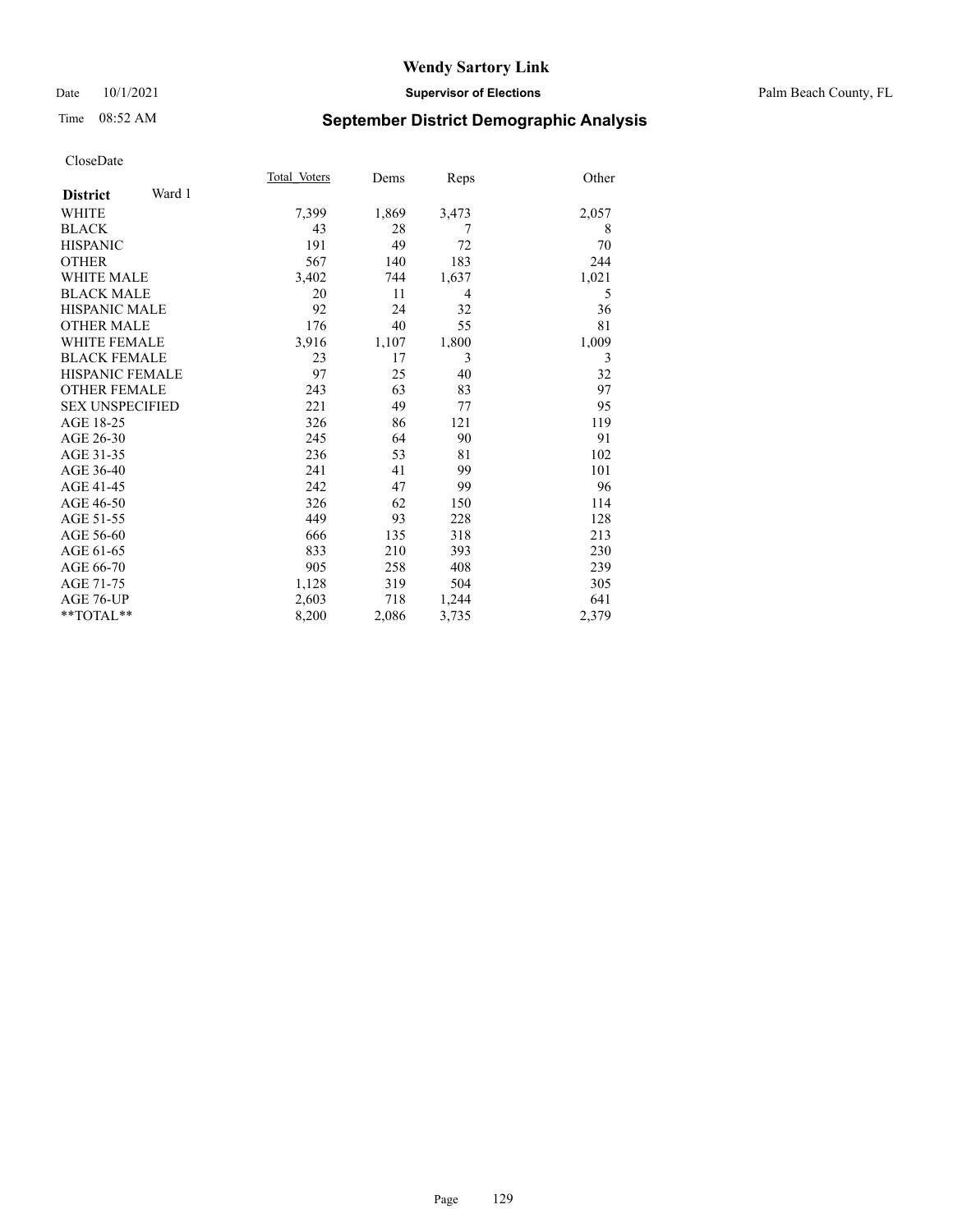#### Date 10/1/2021 **Supervisor of Elections** Palm Beach County, FL

## Time 08:52 AM **September District Demographic Analysis**

| Total Voters | Dems   | Reps   | Other  |
|--------------|--------|--------|--------|
|              |        |        |        |
| 37,348       | 11,146 | 15,790 | 10,412 |
| 1,457        | 996    | 91     | 370    |
| 2,917        | 1,075  | 723    | 1,119  |
| 3,707        | 1,189  | 875    | 1,643  |
| 17,015       | 4,065  | 7,834  | 5,116  |
| 650          | 413    | 45     | 192    |
| 1,193        | 400    | 309    | 484    |
| 1,295        | 379    | 319    | 597    |
| 19,876       | 6,959  | 7,777  | 5,140  |
| 787          | 569    | 46     | 172    |
| 1,651        | 648    | 401    | 602    |
| 1,597        | 574    | 382    | 641    |
| 1,304        | 367    | 351    | 586    |
| 3,096        | 971    | 974    | 1,151  |
| 2,687        | 870    | 853    | 964    |
| 2,879        | 890    | 928    | 1,061  |
| 2,997        | 949    | 919    | 1,129  |
| 2,745        | 762    | 910    | 1,073  |
| 2,915        | 817    | 1,083  | 1,015  |
| 3,444        | 934    | 1,447  | 1,063  |
| 4,056        | 1,095  | 1,790  | 1,171  |
| 4,110        | 1,324  | 1,751  | 1,035  |
| 3,983        | 1,438  | 1,570  | 975    |
| 4,232        | 1,453  | 1,755  | 1,024  |
| 8,284        | 2,903  | 3,499  | 1,882  |
| 45,429       | 14,406 | 17,479 | 13,544 |
|              |        |        |        |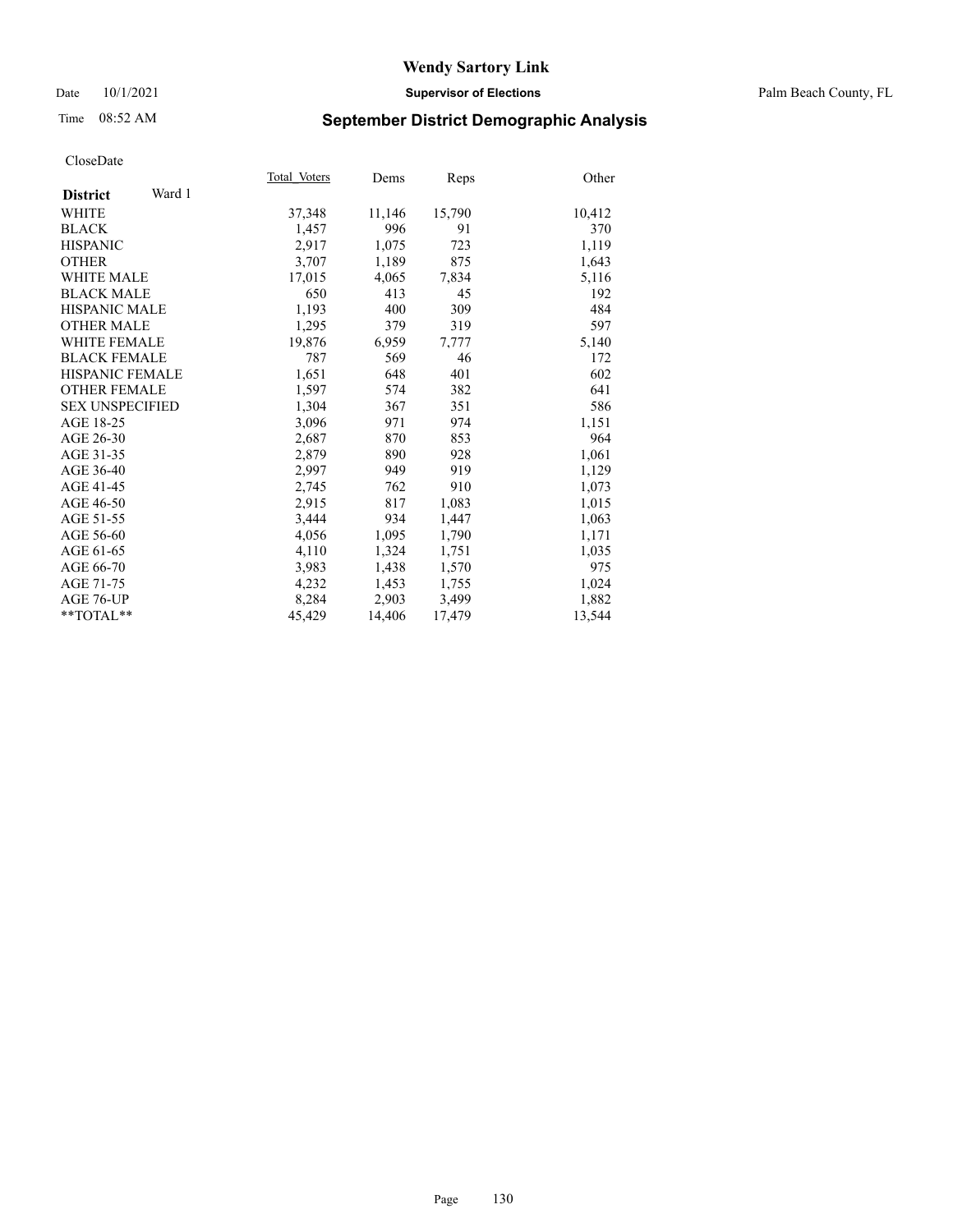#### Date 10/1/2021 **Supervisor of Elections** Palm Beach County, FL

## Time 08:52 AM **September District Demographic Analysis**

|                           | Total Voters | Dems                    | Reps             | Other          |
|---------------------------|--------------|-------------------------|------------------|----------------|
| Ward 1<br><b>District</b> |              |                         |                  |                |
| <b>WHITE</b>              | 959          | 251                     | 416              | 292            |
| <b>BLACK</b>              | 11           | 8                       | $\boldsymbol{0}$ | 3              |
| <b>HISPANIC</b>           | 18           | 6                       | 5                | 7              |
| <b>OTHER</b>              | 62           | 11                      | 21               | 30             |
| <b>WHITE MALE</b>         | 452          | 93                      | 215              | 144            |
| <b>BLACK MALE</b>         | 8            | 6                       | $\theta$         | $\overline{2}$ |
| <b>HISPANIC MALE</b>      | 8            | $\overline{c}$          | $\overline{2}$   | 4              |
| <b>OTHER MALE</b>         | 17           | 3                       | 5                | 9              |
| <b>WHITE FEMALE</b>       | 497          | 156                     | 195              | 146            |
| <b>BLACK FEMALE</b>       | 3            | $\overline{2}$          | $\boldsymbol{0}$ | 1              |
| <b>HISPANIC FEMALE</b>    | 10           | $\overline{\mathbf{4}}$ | 3                | 3              |
| <b>OTHER FEMALE</b>       | 28           | 7                       | 7                | 14             |
| <b>SEX UNSPECIFIED</b>    | 26           | $\overline{2}$          | 15               | 9              |
| AGE 18-25                 | 50           | 16                      | 15               | 19             |
| AGE 26-30                 | 37           | 9                       | 13               | 15             |
| AGE 31-35                 | 46           | 12                      | 18               | 16             |
| AGE 36-40                 | 37           | 10                      | 13               | 14             |
| AGE 41-45                 | 51           | 13                      | 16               | 22             |
| AGE 46-50                 | 63           | 13                      | 22               | 28             |
| AGE 51-55                 | 86           | 17                      | 37               | 32             |
| AGE 56-60                 | 107          | 27                      | 49               | 31             |
| AGE 61-65                 | 139          | 43                      | 64               | 32             |
| AGE 66-70                 | 135          | 36                      | 60               | 39             |
| AGE 71-75                 | 107          | 31                      | 44               | 32             |
| AGE 76-UP                 | 192          | 49                      | 91               | 52             |
| **TOTAL**                 | 1,050        | 276                     | 442              | 332            |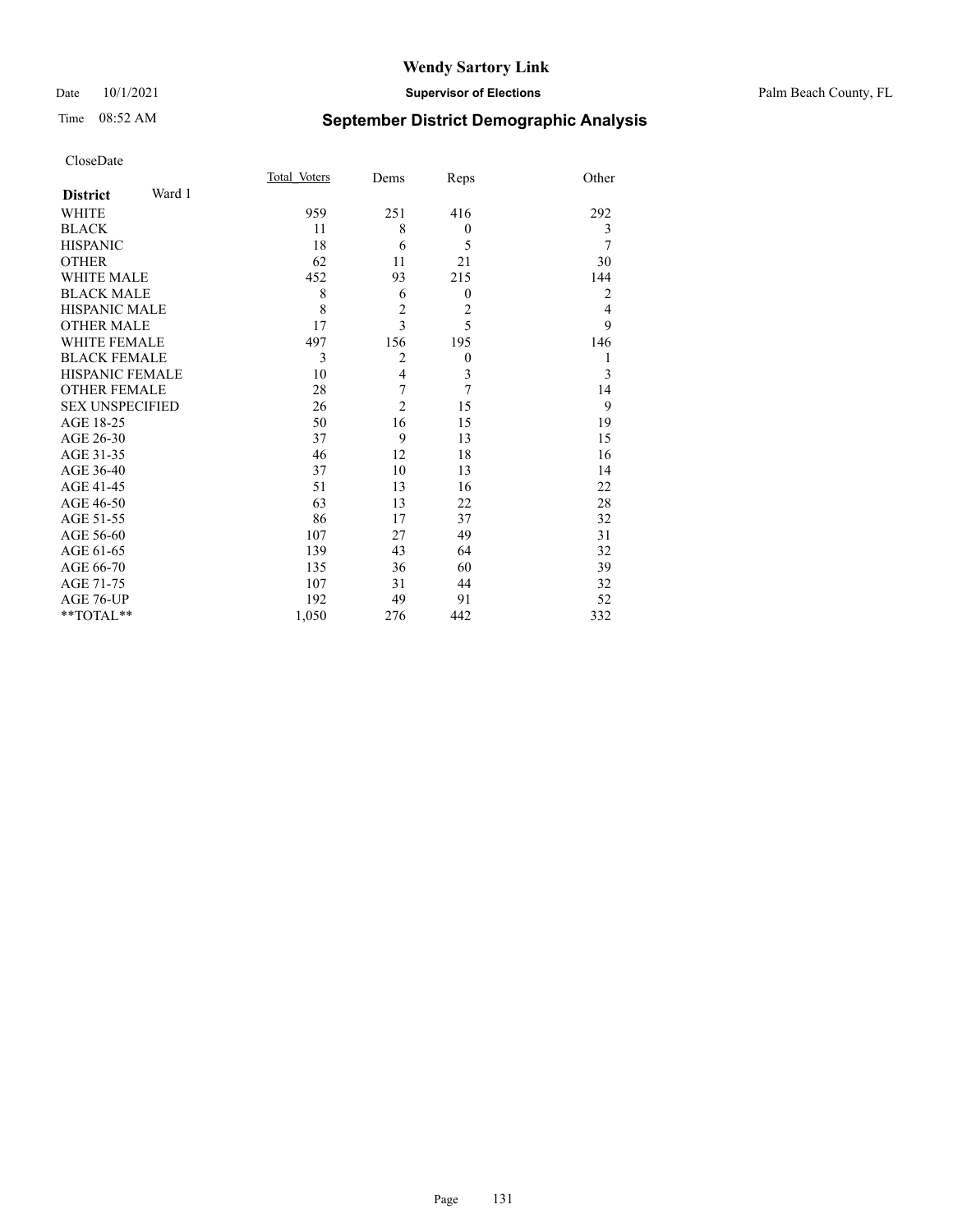#### Date 10/1/2021 **Supervisor of Elections** Palm Beach County, FL

## Time 08:52 AM **September District Demographic Analysis**

|                           | Total Voters | Dems  | Reps  | Other |
|---------------------------|--------------|-------|-------|-------|
| Ward 1<br><b>District</b> |              |       |       |       |
| WHITE                     | 4,113        | 1,553 | 1,347 | 1,213 |
| <b>BLACK</b>              | 1,562        | 1,132 | 55    | 375   |
| <b>HISPANIC</b>           | 4,603        | 1,830 | 991   | 1,782 |
| <b>OTHER</b>              | 1,075        | 382   | 149   | 544   |
| WHITE MALE                | 1,890        | 609   | 683   | 598   |
| <b>BLACK MALE</b>         | 634          | 428   | 33    | 173   |
| <b>HISPANIC MALE</b>      | 1,993        | 753   | 496   | 744   |
| <b>OTHER MALE</b>         | 351          | 135   | 54    | 162   |
| <b>WHITE FEMALE</b>       | 2,155        | 923   | 644   | 588   |
| <b>BLACK FEMALE</b>       | 896          | 682   | 20    | 194   |
| <b>HISPANIC FEMALE</b>    | 2,487        | 1,040 | 471   | 976   |
| <b>OTHER FEMALE</b>       | 417          | 174   | 55    | 188   |
| <b>SEX UNSPECIFIED</b>    | 524          | 150   | 83    | 291   |
| AGE 18-25                 | 1,392        | 581   | 189   | 622   |
| AGE 26-30                 | 1,037        | 442   | 167   | 428   |
| AGE 31-35                 | 1,103        | 469   | 181   | 453   |
| AGE 36-40                 | 956          | 427   | 153   | 376   |
| AGE 41-45                 | 902          | 393   | 146   | 363   |
| AGE 46-50                 | 897          | 363   | 194   | 340   |
| AGE 51-55                 | 937          | 364   | 247   | 326   |
| AGE 56-60                 | 1,011        | 411   | 293   | 307   |
| AGE 61-65                 | 871          | 393   | 238   | 240   |
| AGE 66-70                 | 704          | 348   | 195   | 161   |
| AGE 71-75                 | 575          | 269   | 181   | 125   |
| AGE 76-UP                 | 968          | 437   | 358   | 173   |
| $*$ $TOTAL**$             | 11,353       | 4,897 | 2,542 | 3,914 |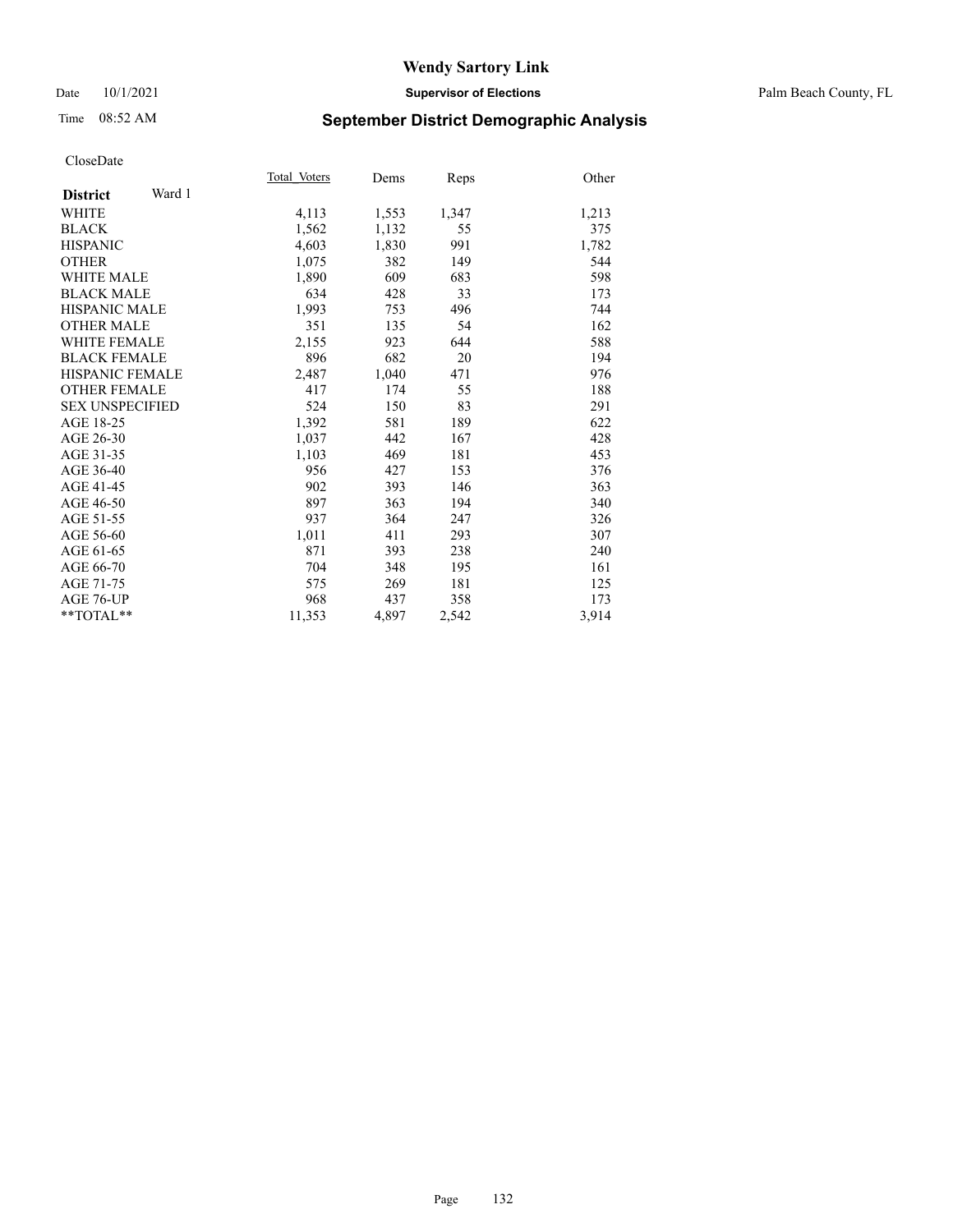#### Date 10/1/2021 **Supervisor of Elections** Palm Beach County, FL

## Time 08:52 AM **September District Demographic Analysis**

|                           | Total Voters | Dems   | Reps  | Other |
|---------------------------|--------------|--------|-------|-------|
| Ward 1<br><b>District</b> |              |        |       |       |
| WHITE                     | 6,376        | 1,771  | 2,695 | 1,910 |
| <b>BLACK</b>              | 14,279       | 11,803 | 328   | 2,148 |
| <b>HISPANIC</b>           | 1,316        | 565    | 235   | 516   |
| <b>OTHER</b>              | 2,184        | 927    | 246   | 1,011 |
| <b>WHITE MALE</b>         | 3,132        | 719    | 1,388 | 1,025 |
| <b>BLACK MALE</b>         | 5,769        | 4,510  | 177   | 1,082 |
| <b>HISPANIC MALE</b>      | 555          | 209    | 120   | 226   |
| <b>OTHER MALE</b>         | 808          | 333    | 107   | 368   |
| <b>WHITE FEMALE</b>       | 3,168        | 1,034  | 1,279 | 855   |
| <b>BLACK FEMALE</b>       | 8,303        | 7,142  | 144   | 1,017 |
| <b>HISPANIC FEMALE</b>    | 738          | 343    | 115   | 280   |
| <b>OTHER FEMALE</b>       | 897          | 439    | 99    | 359   |
| <b>SEX UNSPECIFIED</b>    | 773          | 331    | 70    | 372   |
| AGE 18-25                 | 2,593        | 1,610  | 180   | 803   |
| AGE 26-30                 | 2,088        | 1,348  | 170   | 570   |
| AGE 31-35                 | 2,250        | 1,448  | 172   | 630   |
| AGE 36-40                 | 1,979        | 1,241  | 173   | 565   |
| AGE 41-45                 | 1,801        | 1,164  | 192   | 445   |
| AGE 46-50                 | 1,839        | 1,214  | 213   | 412   |
| AGE 51-55                 | 1,866        | 1,207  | 272   | 387   |
| AGE 56-60                 | 2,104        | 1,287  | 394   | 423   |
| AGE 61-65                 | 2,118        | 1,274  | 434   | 410   |
| AGE 66-70                 | 1,678        | 1,035  | 349   | 294   |
| AGE 71-75                 | 1,469        | 881    | 319   | 269   |
| AGE 76-UP                 | 2,370        | 1,357  | 636   | 377   |
| **TOTAL**                 | 24,155       | 15,066 | 3,504 | 5,585 |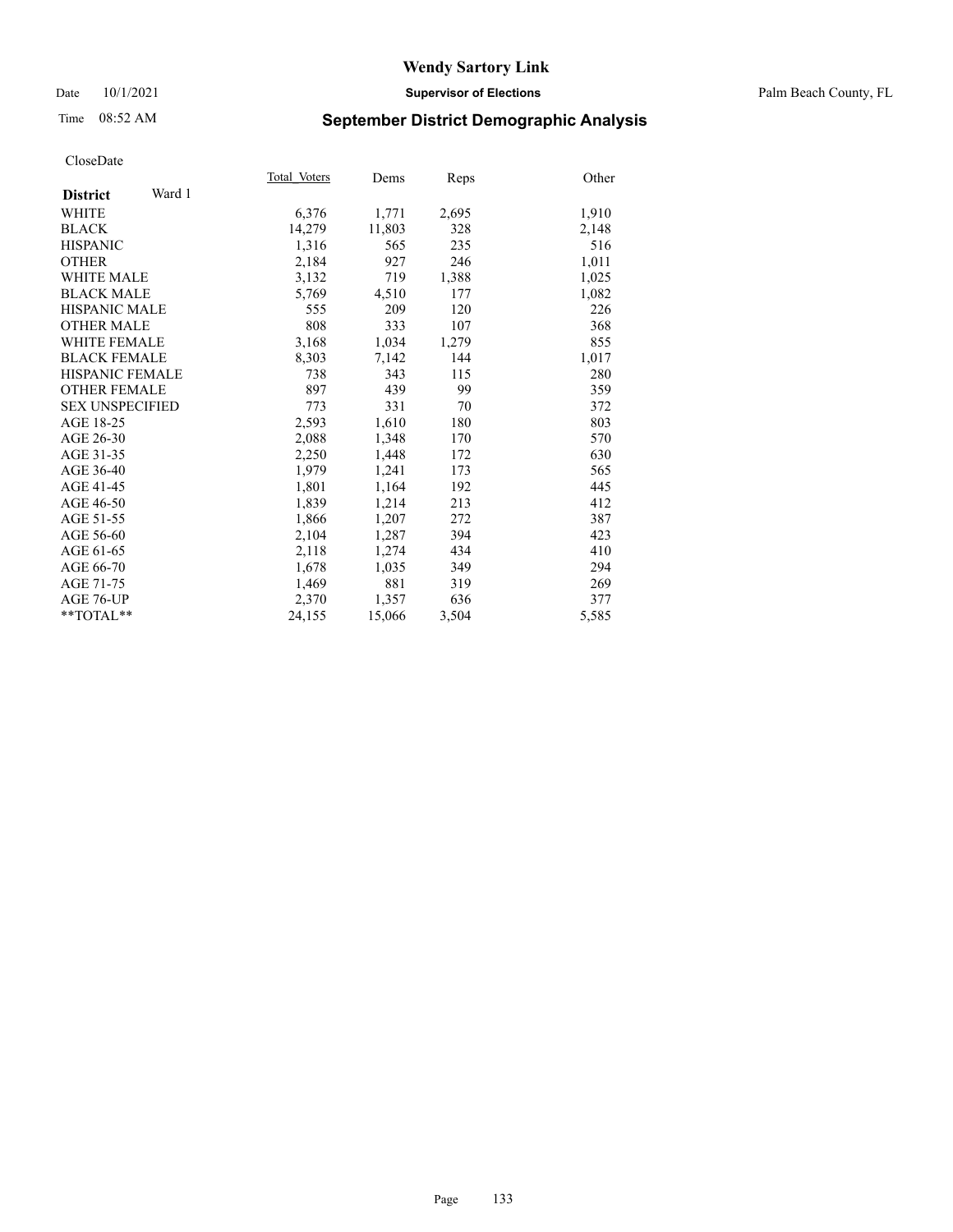#### Date 10/1/2021 **Supervisor of Elections** Palm Beach County, FL

## Time 08:52 AM **September District Demographic Analysis**

|                           | Total Voters | Dems   | Reps  | Other |
|---------------------------|--------------|--------|-------|-------|
| Ward 1<br><b>District</b> |              |        |       |       |
| WHITE                     | 12,885       | 3,892  | 5,086 | 3,907 |
| <b>BLACK</b>              | 6,071        | 4,600  | 198   | 1,273 |
| <b>HISPANIC</b>           | 5,173        | 2,047  | 1,147 | 1,979 |
| <b>OTHER</b>              | 3,148        | 1,271  | 499   | 1,378 |
| <b>WHITE MALE</b>         | 6,004        | 1,543  | 2,574 | 1,887 |
| <b>BLACK MALE</b>         | 2,649        | 1,885  | 109   | 655   |
| <b>HISPANIC MALE</b>      | 2,236        | 777    | 584   | 875   |
| <b>OTHER MALE</b>         | 1,198        | 450    | 211   | 537   |
| <b>WHITE FEMALE</b>       | 6,735        | 2,310  | 2,458 | 1,967 |
| <b>BLACK FEMALE</b>       | 3,339        | 2,665  | 85    | 589   |
| <b>HISPANIC FEMALE</b>    | 2,805        | 1,213  | 545   | 1,047 |
| <b>OTHER FEMALE</b>       | 1,355        | 629    | 214   | 512   |
| <b>SEX UNSPECIFIED</b>    | 938          | 328    | 147   | 463   |
| AGE 18-25                 | 3,146        | 1,333  | 545   | 1,268 |
| AGE 26-30                 | 2,239        | 961    | 442   | 836   |
| AGE 31-35                 | 2,398        | 985    | 527   | 886   |
| AGE 36-40                 | 2,385        | 941    | 570   | 874   |
| AGE 41-45                 | 2,298        | 927    | 492   | 879   |
| AGE 46-50                 | 2,315        | 974    | 596   | 745   |
| AGE 51-55                 | 2,497        | 996    | 753   | 748   |
| AGE 56-60                 | 2,570        | 1,099  | 833   | 638   |
| AGE 61-65                 | 2,296        | 1,073  | 668   | 555   |
| AGE 66-70                 | 1,852        | 913    | 541   | 398   |
| AGE 71-75                 | 1,307        | 629    | 360   | 318   |
| AGE 76-UP                 | 1,973        | 979    | 603   | 391   |
| $*$ $TOTAL**$             | 27,277       | 11,810 | 6,930 | 8,537 |
|                           |              |        |       |       |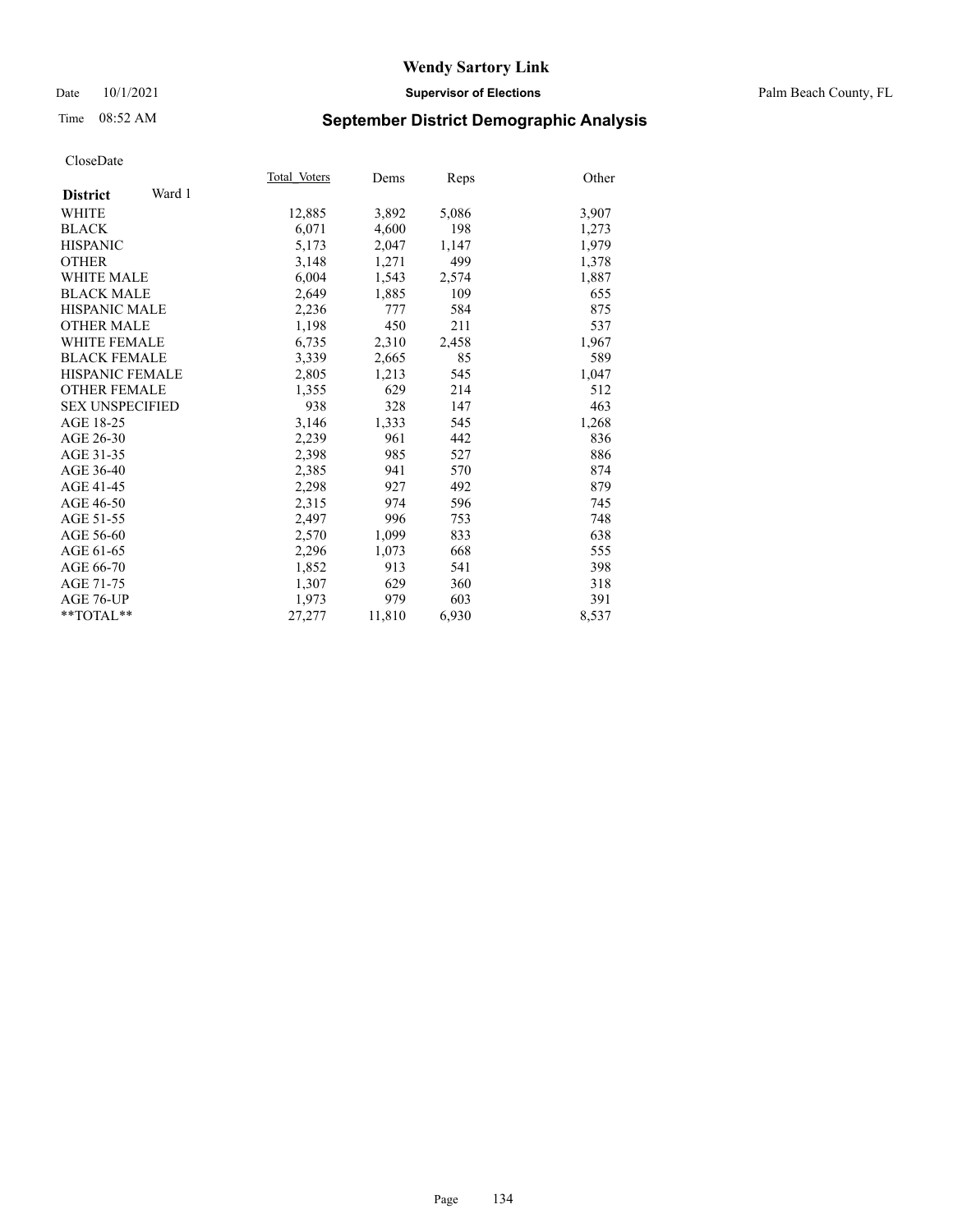# Time 08:52 AM **September District Demographic Analysis**

|                        |        | Total Voters | Dems  | Reps           | Other |
|------------------------|--------|--------------|-------|----------------|-------|
| <b>District</b>        | Ward 1 |              |       |                |       |
| WHITE                  |        | 59           | 20    | 26             | 13    |
| <b>BLACK</b>           |        | 1,164        | 1,018 | 26             | 120   |
| <b>HISPANIC</b>        |        | 206          | 103   | 28             | 75    |
| <b>OTHER</b>           |        | 78           | 48    | 3              | 27    |
| <b>WHITE MALE</b>      |        | 29           | 9     | 12             | 8     |
| <b>BLACK MALE</b>      |        | 473          | 408   | 8              | 57    |
| <b>HISPANIC MALE</b>   |        | 110          | 51    | 20             | 39    |
| <b>OTHER MALE</b>      |        | 17           | 8     | $\overline{0}$ | 9     |
| <b>WHITE FEMALE</b>    |        | 30           | 11    | 14             | 5     |
| <b>BLACK FEMALE</b>    |        | 677          | 597   | 18             | 62    |
| HISPANIC FEMALE        |        | 92           | 52    | 8              | 32    |
| <b>OTHER FEMALE</b>    |        | 40           | 28    | $\overline{c}$ | 10    |
| <b>SEX UNSPECIFIED</b> |        | 39           | 25    | $\mathbf{1}$   | 13    |
| AGE 18-25              |        | 186          | 137   | 8              | 41    |
| AGE 26-30              |        | 166          | 122   | 10             | 34    |
| AGE 31-35              |        | 166          | 121   | 11             | 34    |
| AGE 36-40              |        | 125          | 97    | 4              | 24    |
| AGE 41-45              |        | 105          | 74    | 4              | 27    |
| AGE 46-50              |        | 105          | 82    | 6              | 17    |
| AGE 51-55              |        | 116          | 95    | 5              | 16    |
| AGE 56-60              |        | 138          | 115   | 11             | 12    |
| AGE 61-65              |        | 109          | 89    | 9              | 11    |
| AGE 66-70              |        | 96           | 89    | 4              | 3     |
| AGE 71-75              |        | 73           | 60    | 7              | 6     |
| AGE 76-UP              |        | 122          | 108   | 4              | 10    |
| $*$ $TOTAL**$          |        | 1,507        | 1,189 | 83             | 235   |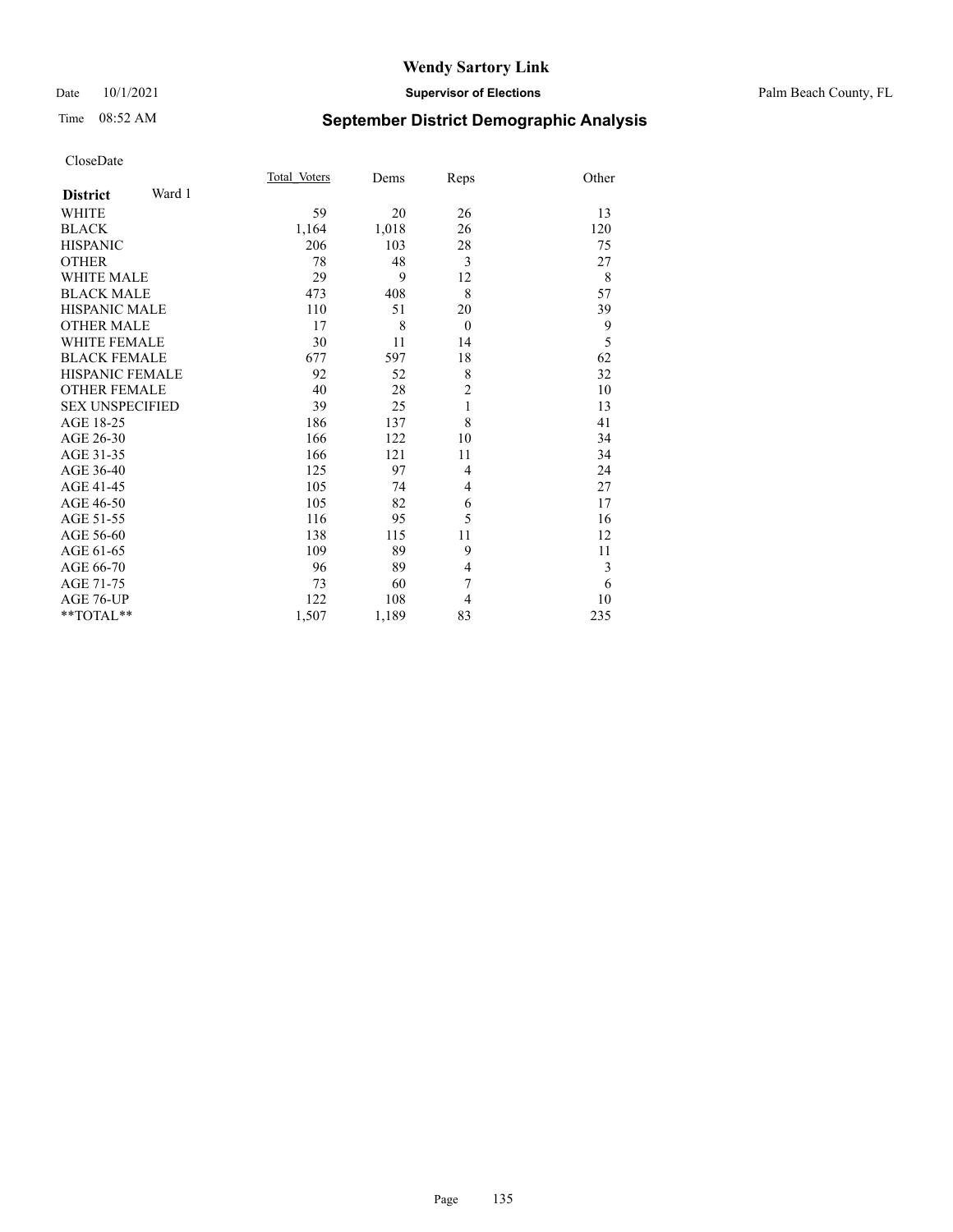#### Date 10/1/2021 **Supervisor of Elections** Palm Beach County, FL

## Time 08:52 AM **September District Demographic Analysis**

|                           | Total Voters | Dems           | Reps           | Other |
|---------------------------|--------------|----------------|----------------|-------|
| Ward 1<br><b>District</b> |              |                |                |       |
| WHITE                     | 1,127        | 351            | 443            | 333   |
| <b>BLACK</b>              | 21           | 15             | $\overline{2}$ | 4     |
| <b>HISPANIC</b>           | 79           | 19             | 35             | 25    |
| <b>OTHER</b>              | 95           | 24             | 25             | 46    |
| WHITE MALE                | 509          | 135            | 213            | 161   |
| <b>BLACK MALE</b>         | 8            | $\overline{4}$ | 1              | 3     |
| <b>HISPANIC MALE</b>      | 34           | 8              | 16             | 10    |
| <b>OTHER MALE</b>         | 24           | 6              | 9              | 9     |
| <b>WHITE FEMALE</b>       | 597          | 208            | 221            | 168   |
| <b>BLACK FEMALE</b>       | 13           | 11             | 1              | 1     |
| HISPANIC FEMALE           | 43           | 11             | 18             | 14    |
| <b>OTHER FEMALE</b>       | 46           | 11             | 12             | 23    |
| <b>SEX UNSPECIFIED</b>    | 45           | 12             | 14             | 19    |
| AGE 18-25                 | 40           | 9              | 12             | 19    |
| AGE 26-30                 | 54           | 12             | 20             | 22    |
| AGE 31-35                 | 42           | 16             | 11             | 15    |
| AGE 36-40                 | 41           | 8              | 17             | 16    |
| AGE 41-45                 | 47           | 10             | 15             | 22    |
| AGE 46-50                 | 55           | 11             | 27             | 17    |
| AGE 51-55                 | 94           | 22             | 37             | 35    |
| AGE 56-60                 | 126          | 38             | 53             | 35    |
| AGE 61-65                 | 135          | 50             | 42             | 43    |
| AGE 66-70                 | 158          | 60             | 58             | 40    |
| AGE 71-75                 | 177          | 63             | 64             | 50    |
| AGE 76-UP                 | 353          | 110            | 149            | 94    |
| **TOTAL**                 | 1,322        | 409            | 505            | 408   |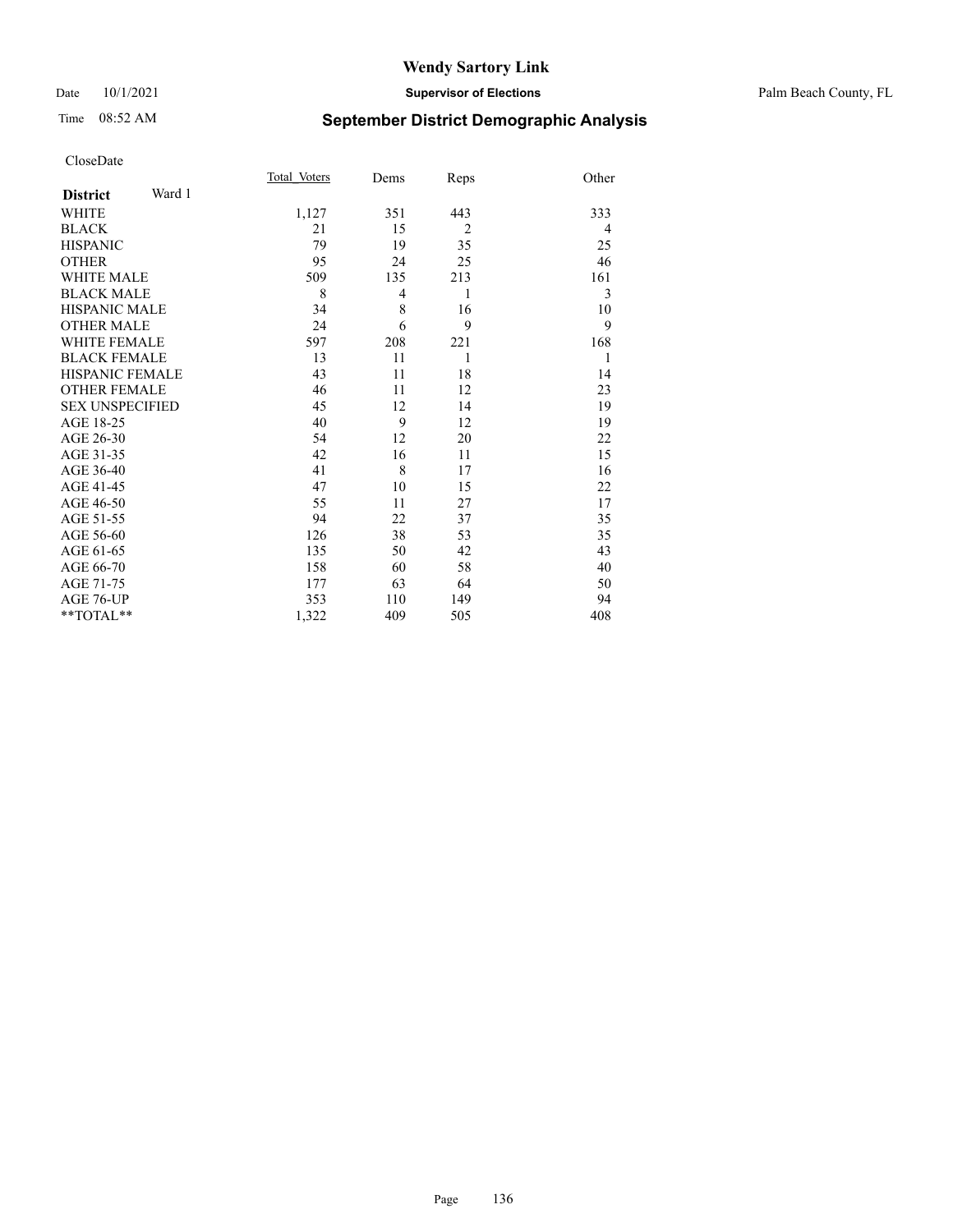#### Date 10/1/2021 **Supervisor of Elections** Palm Beach County, FL

# Time 08:52 AM **September District Demographic Analysis**

|                        |        | Total Voters | Dems           | Reps           | Other |
|------------------------|--------|--------------|----------------|----------------|-------|
| <b>District</b>        | Ward 1 |              |                |                |       |
| <b>WHITE</b>           |        | 4,442        | 1,042          | 2,192          | 1,208 |
| <b>BLACK</b>           |        | 28           | 15             | 1              | 12    |
| <b>HISPANIC</b>        |        | 185          | 59             | 69             | 57    |
| <b>OTHER</b>           |        | 242          | 66             | 87             | 89    |
| <b>WHITE MALE</b>      |        | 2,078        | 379            | 1,104          | 595   |
| <b>BLACK MALE</b>      |        | 8            | $\overline{2}$ | 1              | 5     |
| <b>HISPANIC MALE</b>   |        | 71           | 22             | 25             | 24    |
| <b>OTHER MALE</b>      |        | 75           | 20             | 33             | 22    |
| <b>WHITE FEMALE</b>    |        | 2,324        | 656            | 1,072          | 596   |
| <b>BLACK FEMALE</b>    |        | 20           | 13             | $\overline{0}$ | 7     |
| <b>HISPANIC FEMALE</b> |        | 109          | 36             | 41             | 32    |
| <b>OTHER FEMALE</b>    |        | 99           | 30             | 32             | 37    |
| <b>SEX UNSPECIFIED</b> |        | 110          | 22             | 41             | 47    |
| AGE 18-25              |        | 385          | 83             | 171            | 131   |
| AGE 26-30              |        | 292          | 57             | 142            | 93    |
| AGE 31-35              |        | 328          | 75             | 138            | 115   |
| AGE 36-40              |        | 380          | 79             | 177            | 124   |
| AGE 41-45              |        | 322          | 85             | 122            | 115   |
| AGE 46-50              |        | 345          | 87             | 150            | 108   |
| AGE 51-55              |        | 393          | 80             | 207            | 106   |
| AGE 56-60              |        | 483          | 102            | 262            | 119   |
| AGE 61-65              |        | 487          | 125            | 236            | 126   |
| AGE 66-70              |        | 434          | 126            | 207            | 101   |
| AGE 71-75              |        | 359          | 107            | 167            | 85    |
| AGE 76-UP              |        | 689          | 176            | 370            | 143   |
| $*$ $TOTAL**$          |        | 4,897        | 1,182          | 2,349          | 1,366 |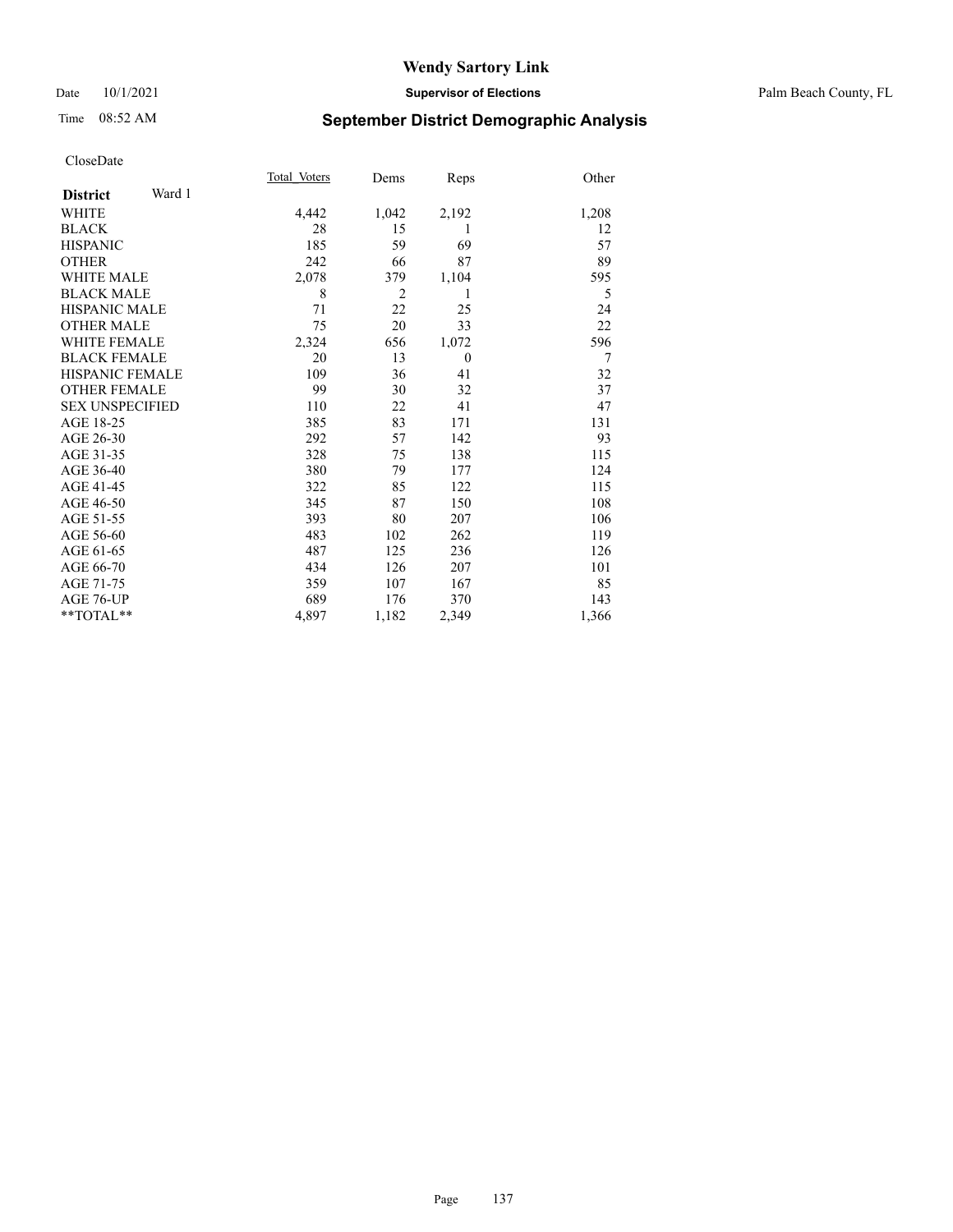## Time 08:52 AM **September District Demographic Analysis**

| CloseDate |
|-----------|
|-----------|

| Page | 138 |
|------|-----|
|      |     |

Total\_Voters Dems Reps Other **District** Ward 1 WHITE 267 34 185 48  $\begin{array}{ccccccccccccccccc}\n\text{BLACK} & & & & 0 & & 0 & & 0 & & & 0\n\end{array}$ HISPANIC  $\begin{array}{ccccccccccccc} & & & & & & 1 & & & 0 & & 1 & & & & 0 \ \text{OTHER} && & & & & 4 & & 1 & & 1 & & & & 2 \end{array}$ OTHER  $\begin{array}{ccccccccccccc}\n & 4 & 1 & 1 & 2\n\end{array}$ WHITE MALE  $126$   $12$   $95$   $19$   $19$   $12$   $95$   $19$   $19$   $19$   $10$   $12$   $10$   $10$   $10$  $\begin{array}{cccccccccccccc} \text{BLACK MALE} & & & & 0 & & 0 & & 0 & & 0 \\ \text{HISPANIC MALE} & & & & & 0 & & 0 & & 0 & & 0 \\ \end{array}$ HISPANIC MALE 0 0 0 0 OTHER MALE  $\begin{array}{ccccccc} & & & & & 1 & & 0 & & 1 & & 0 \\ \text{WHITE FEMALE} && & & & 141 & & 22 & & 90 & & & 29 \end{array}$ WHITE FEMALE 141 22 90 29<br>BLACK FEMALE 141 22 90 0 BLACK FEMALE  $\begin{array}{cccccccccccccc} \text{HISPANIC FEMALE} & & & & & 1 & & & 0 & & 1 & & & 0 \\ \text{OTHER FEMALE} & & & & & & 1 & & 1 & & 0 & & 0 \\ \text{SEX UNSPECTFIED} & & & & & & 2 & & 0 & & 0 & & & 2 \\ \end{array}$ OTHER FEMALE 1 1 0 SEX UNSPECIFIED 2 0 0 2<br>AGE 18-25 14 1 11 2 AGE 18-25 14 1 11 2<br>AGE 26-30 14 3 6 5 AGE 26-30 14 3 6 5<br>AGE 31-35 4 1 2 1 AGE 31-35 4 1 2 1<br>AGE 36-40 2 0 0 2 AGE 36-40 2 0 0 2<br>AGE 41-45 7 0 6 1

AGE 46-50 7 2 4 1<br>AGE 51-55 15 2 10 3 AGE 51-55 15 2 10 3<br>AGE 56-60 24 3 16 5 AGE 56-60 24 3 16 5<br>AGE 61-65 31 5 19 7 AGE 61-65 31 5 19 7<br>AGE 66-70 21 4 15 2 AGE 66-70 21 4 15 2<br>AGE 71-75 45 5 30 10

AGE 76-UP  $88$  9 68 11<br>\*\*TOTAL\*\* 272 35 187 50 \*\*TOTAL\*\* 272 35 187 50

AGE 41-45 7 0 6<br>AGE 46-50 7 2 4

AGE 71-75 45 5 30<br>AGE 76-UP 88 9 68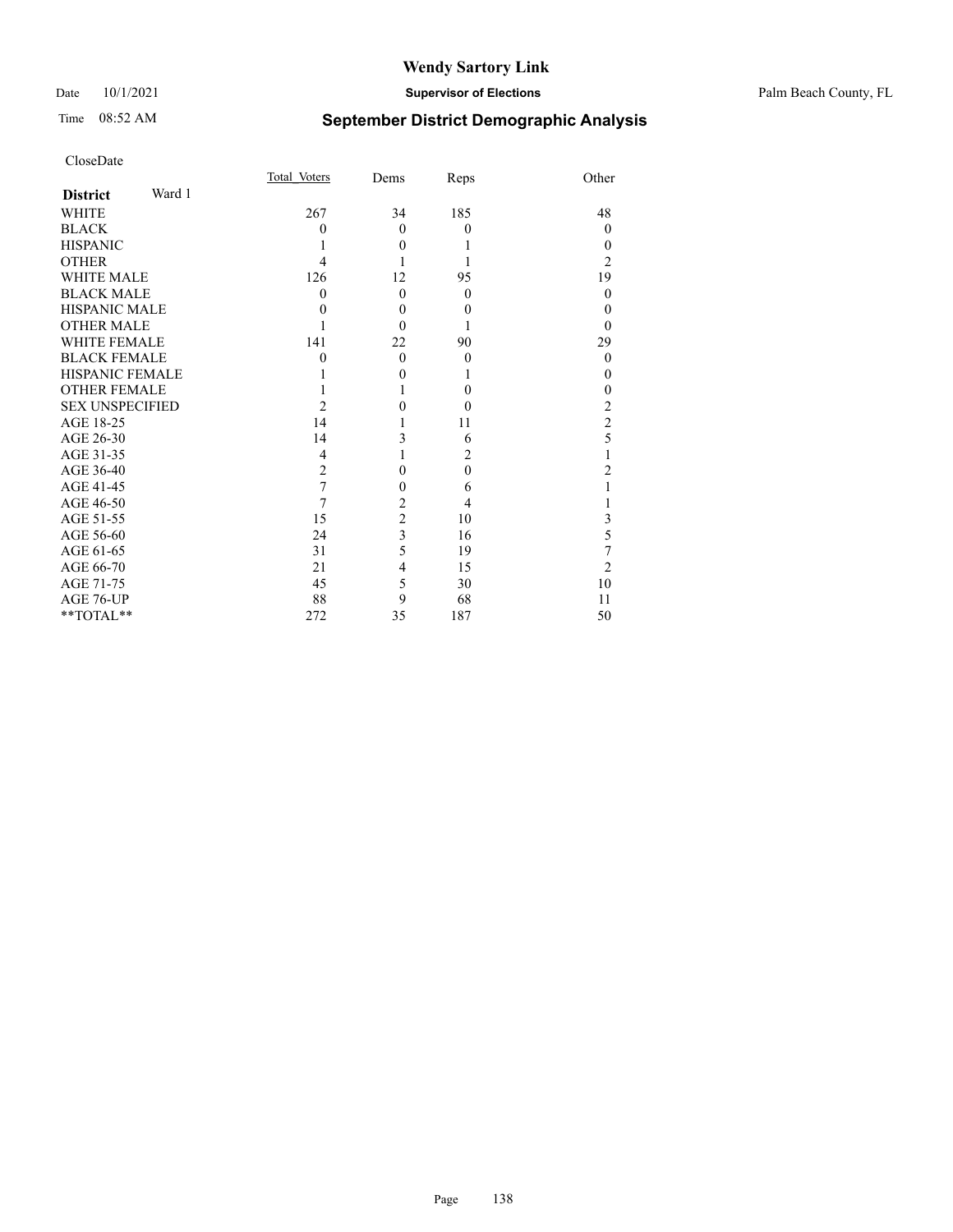#### Date 10/1/2021 **Supervisor of Elections** Palm Beach County, FL

## Time 08:52 AM **September District Demographic Analysis**

|                           | Total Voters | Dems   | Reps   | Other  |
|---------------------------|--------------|--------|--------|--------|
| Ward 1<br><b>District</b> |              |        |        |        |
| WHITE                     | 26,955       | 8,015  | 11,141 | 7,799  |
| <b>BLACK</b>              | 4,412        | 3,173  | 182    | 1,057  |
| <b>HISPANIC</b>           | 6.601        | 2,402  | 1,693  | 2,506  |
| <b>OTHER</b>              | 4,644        | 1,644  | 935    | 2,065  |
| <b>WHITE MALE</b>         | 12,583       | 3,183  | 5,561  | 3,839  |
| <b>BLACK MALE</b>         | 1,917        | 1,264  | 112    | 541    |
| <b>HISPANIC MALE</b>      | 2,916        | 957    | 812    | 1,147  |
| <b>OTHER MALE</b>         | 1,721        | 544    | 396    | 781    |
| <b>WHITE FEMALE</b>       | 14,017       | 4,745  | 5,442  | 3,830  |
| <b>BLACK FEMALE</b>       | 2.439        | 1,873  | 68     | 498    |
| <b>HISPANIC FEMALE</b>    | 3,531        | 1,396  | 836    | 1,299  |
| <b>OTHER FEMALE</b>       | 1,989        | 804    | 385    | 800    |
| <b>SEX UNSPECIFIED</b>    | 1,458        | 446    | 332    | 680    |
| AGE 18-25                 | 5,246        | 1,929  | 1,357  | 1,960  |
| AGE 26-30                 | 2,782        | 997    | 698    | 1,087  |
| AGE 31-35                 | 3,009        | 1,033  | 856    | 1,120  |
| AGE 36-40                 | 3,220        | 1,111  | 906    | 1,203  |
| AGE 41-45                 | 3,557        | 1,240  | 1,030  | 1,287  |
| AGE 46-50                 | 3,952        | 1,316  | 1,253  | 1,383  |
| AGE 51-55                 | 4,246        | 1,342  | 1,544  | 1,360  |
| AGE 56-60                 | 4,140        | 1,416  | 1,617  | 1,107  |
| AGE 61-65                 | 3,610        | 1,274  | 1,399  | 937    |
| AGE 66-70                 | 2,963        | 1,201  | 1,068  | 694    |
| AGE 71-75                 | 2,571        | 1,073  | 938    | 560    |
| AGE 76-UP                 | 3,316        | 1,302  | 1,285  | 729    |
| $*$ $TOTAL**$             | 42,612       | 15,234 | 13,951 | 13,427 |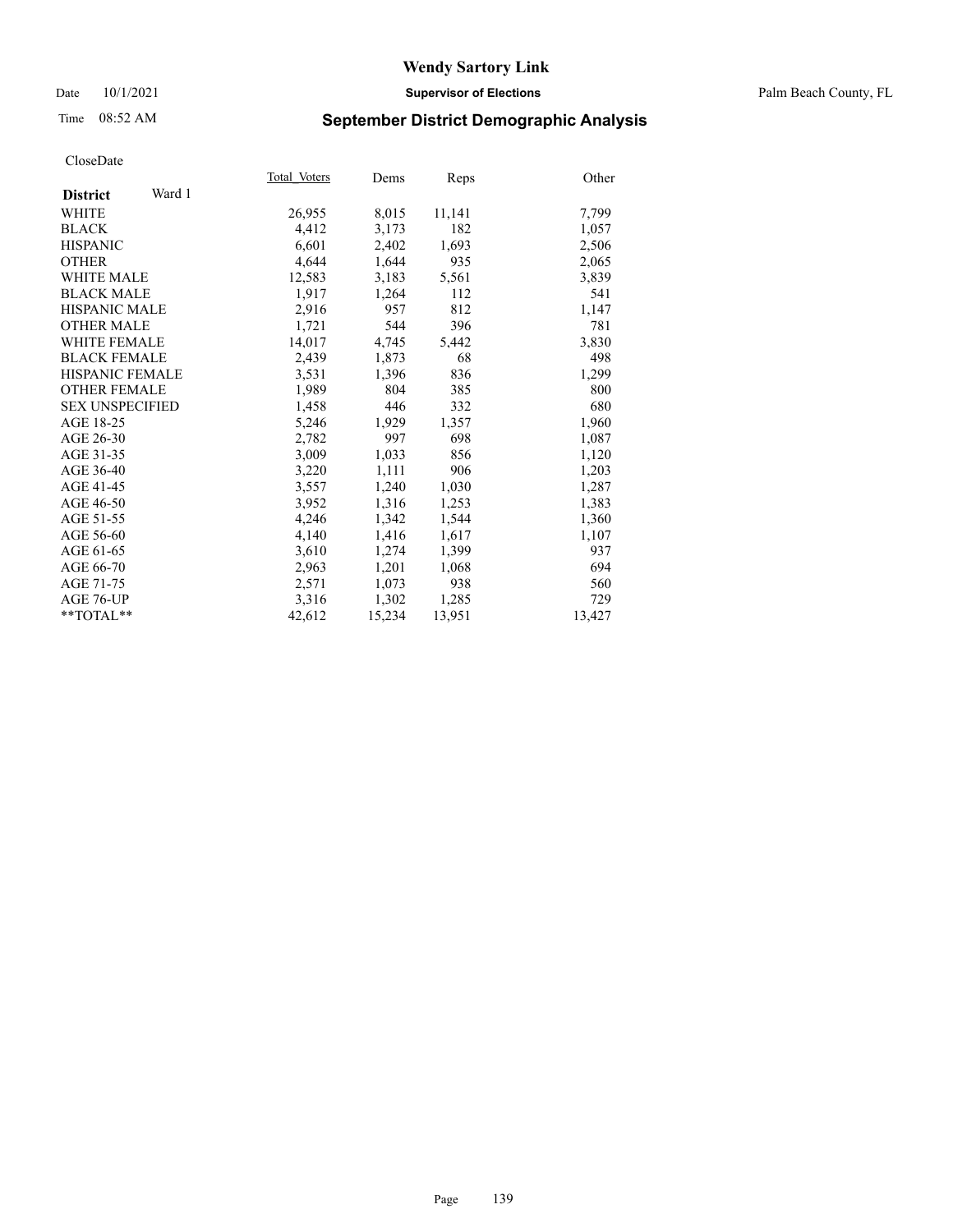#### Date 10/1/2021 **Supervisor of Elections** Palm Beach County, FL

# Time 08:52 AM **September District Demographic Analysis**

|                           | Total Voters | Dems           | Reps | Other |
|---------------------------|--------------|----------------|------|-------|
| Ward 1<br><b>District</b> |              |                |      |       |
| <b>WHITE</b>              | 686          | 149            | 333  | 204   |
| <b>BLACK</b>              | 283          | 189            | 15   | 79    |
| <b>HISPANIC</b>           | 397          | 107            | 113  | 177   |
| <b>OTHER</b>              | 123          | 44             | 21   | 58    |
| <b>WHITE MALE</b>         | 335          | 57             | 173  | 105   |
| <b>BLACK MALE</b>         | 117          | 66             | 10   | 41    |
| <b>HISPANIC MALE</b>      | 191          | 46             | 65   | 80    |
| <b>OTHER MALE</b>         | 55           | 20             | 8    | 27    |
| <b>WHITE FEMALE</b>       | 347          | 91             | 159  | 97    |
| <b>BLACK FEMALE</b>       | 165          | 122            | 5    | 38    |
| <b>HISPANIC FEMALE</b>    | 204          | 59             | 48   | 97    |
| <b>OTHER FEMALE</b>       | 51           | 21             | 9    | 21    |
| <b>SEX UNSPECIFIED</b>    | 24           | $\overline{7}$ | 5    | 12    |
| AGE 18-25                 | 127          | 38             | 40   | 49    |
| AGE 26-30                 | 132          | 40             | 51   | 41    |
| AGE 31-35                 | 200          | 42             | 61   | 97    |
| AGE 36-40                 | 184          | 61             | 46   | 77    |
| AGE 41-45                 | 193          | 64             | 56   | 73    |
| AGE 46-50                 | 142          | 50             | 52   | 40    |
| AGE 51-55                 | 121          | 38             | 47   | 36    |
| AGE 56-60                 | 123          | 42             | 47   | 34    |
| AGE 61-65                 | 94           | 45             | 25   | 24    |
| AGE 66-70                 | 71           | 23             | 28   | 20    |
| AGE 71-75                 | 56           | 25             | 17   | 14    |
| <b>AGE 76-UP</b>          | 46           | 21             | 12   | 13    |
| $*$ $TOTAL**$             | 1,489        | 489            | 482  | 518   |